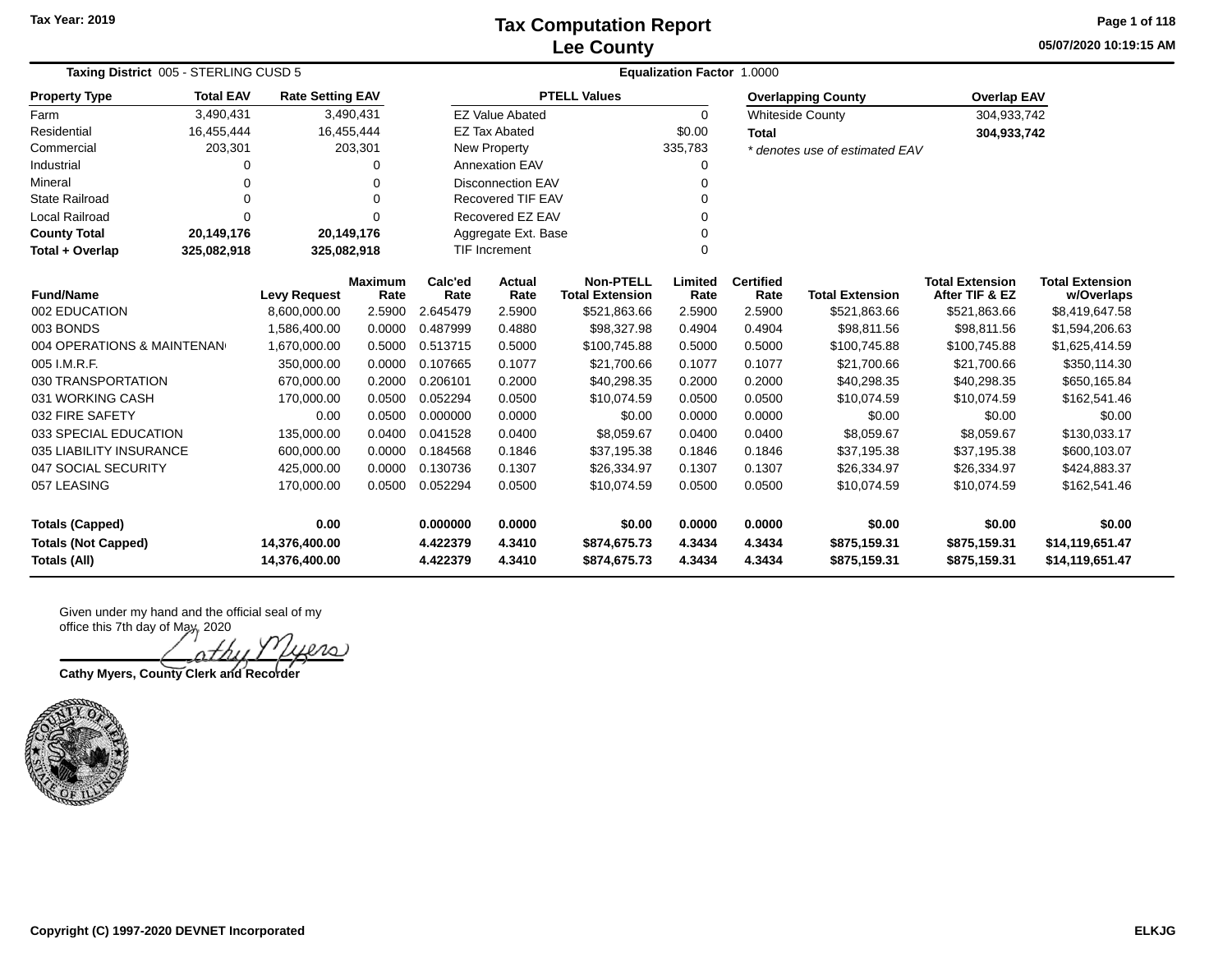**05/07/2020 10:19:15 AM Page 2 of 118**

| Taxing District 009 - EARLVILLE CUSD 9                              |                                                                   |                     |                        | <b>Equalization Factor 1.0000</b> |                          |                                            |                 |                          |                                |                                          |                                      |  |
|---------------------------------------------------------------------|-------------------------------------------------------------------|---------------------|------------------------|-----------------------------------|--------------------------|--------------------------------------------|-----------------|--------------------------|--------------------------------|------------------------------------------|--------------------------------------|--|
| <b>Property Type</b>                                                | <b>Total EAV</b><br><b>Rate Setting EAV</b><br>533,614<br>533,614 |                     |                        |                                   |                          | <b>PTELL Values</b>                        |                 |                          | <b>Overlapping County</b>      | <b>Overlap EAV</b>                       |                                      |  |
| Farm                                                                |                                                                   |                     |                        |                                   | <b>EZ Value Abated</b>   |                                            | $\Omega$        | DeKalb County            |                                | 2,367,326                                |                                      |  |
| Residential                                                         | 116,551                                                           |                     | 116,551                |                                   | <b>EZ Tax Abated</b>     |                                            | \$0.00          | LaSalle County           |                                | *62,333,335                              |                                      |  |
| Commercial                                                          | 0                                                                 |                     | 0                      |                                   | New Property             |                                            | 0               | <b>Total</b>             |                                | 64,700,661                               |                                      |  |
| Industrial                                                          | 0                                                                 |                     | 0                      |                                   | <b>Annexation EAV</b>    |                                            | 0               |                          | * denotes use of estimated EAV |                                          |                                      |  |
| Mineral                                                             | 0                                                                 |                     | $\Omega$               |                                   | <b>Disconnection EAV</b> |                                            | ∩               |                          |                                |                                          |                                      |  |
| <b>State Railroad</b>                                               | 0                                                                 |                     | $\Omega$               |                                   | <b>Recovered TIF EAV</b> |                                            | 0               |                          |                                |                                          |                                      |  |
| Local Railroad                                                      | $\Omega$                                                          |                     | $\Omega$               |                                   | Recovered EZ EAV         |                                            | ∩               |                          |                                |                                          |                                      |  |
| <b>County Total</b>                                                 | 650,165                                                           |                     | 650,165                | Aggregate Ext. Base               |                          |                                            |                 |                          |                                |                                          |                                      |  |
| <b>TIF Increment</b><br>65,350,826<br>65,350,826<br>Total + Overlap |                                                                   |                     |                        |                                   |                          | 0                                          |                 |                          |                                |                                          |                                      |  |
| <b>Fund/Name</b>                                                    |                                                                   | <b>Levy Request</b> | <b>Maximum</b><br>Rate | Calc'ed<br>Rate                   | <b>Actual</b><br>Rate    | <b>Non-PTELL</b><br><b>Total Extension</b> | Limited<br>Rate | <b>Certified</b><br>Rate | <b>Total Extension</b>         | <b>Total Extension</b><br>After TIF & EZ | <b>Total Extension</b><br>w/Overlaps |  |
| 002 EDUCATION                                                       |                                                                   | 2,400,154.00        | 4.0000                 | 3.672722                          | 3.6727                   | \$23,878.61                                | 3.6727          | 3.6727                   | \$23,878.61                    | \$23,878.61                              | \$2,400,139.79                       |  |
| 003 BONDS                                                           |                                                                   | 433,720.00          | 0.0000                 | 0.663679                          | 0.6637                   | \$4,315.15                                 | 0.6670          | 0.6670                   | \$4,336.60                     | \$4,336.60                               | \$435,890.01                         |  |
| 004 OPERATIONS & MAINTENAN                                          |                                                                   | 465,428.00          | 0.7050                 | 0.712199                          | 0.7050                   | \$4,583.66                                 | 0.7050          | 0.7050                   | \$4,583.66                     | \$4,583.66                               | \$460,723.32                         |  |
| 005 I.M.R.F.                                                        |                                                                   | 52,814.00           | 0.0000                 | 0.080816                          | 0.0808                   | \$525.33                                   | 0.0808          | 0.0808                   | \$525.33                       | \$525.33                                 | \$52,803.47                          |  |
| 030 TRANSPORTATION                                                  |                                                                   | 111,571.00          | 0.2000                 | 0.170726                          | 0.1707                   | \$1,109.83                                 | 0.1707          | 0.1707                   | \$1,109.83                     | \$1,109.83                               | \$111,553.86                         |  |
| 031 WORKING CASH                                                    |                                                                   | 33,009.00           | 0.0500                 | 0.050511                          | 0.0500                   | \$325.08                                   | 0.0500          | 0.0500                   | \$325.08                       | \$325.08                                 | \$32,675.41                          |  |
| 032 FIRE SAFETY                                                     |                                                                   | 33,009.00           | 0.0500                 | 0.050511                          | 0.0500                   | \$325.08                                   | 0.0500          | 0.0500                   | \$325.08                       | \$325.08                                 | \$32,675.41                          |  |
| 033 SPECIAL EDUCATION                                               |                                                                   | 26,407.00           | 0.0400                 | 0.040408                          | 0.0400                   | \$260.07                                   | 0.0400          | 0.0400                   | \$260.07                       | \$260.07                                 | \$26,140.33                          |  |
| 035 LIABILITY INSURANCE                                             |                                                                   | 167,026.00          | 0.0000                 | 0.255584                          | 0.2556                   | \$1,661.82                                 | 0.2556          | 0.2556                   | \$1,661.82                     | \$1,661.82                               | \$167,036.71                         |  |
| 047 SOCIAL SECURITY                                                 |                                                                   | 59,416.00           | 0.0000                 | 0.090919                          | 0.0909                   | \$591.00                                   | 0.0909          | 0.0909                   | \$591.00                       | \$591.00                                 | \$59,403.90                          |  |
| 057 LEASING                                                         |                                                                   | 33,009.00           | 0.0500                 | 0.050511                          | 0.0500                   | \$325.08                                   | 0.0500          | 0.0500                   | \$325.08                       | \$325.08                                 | \$32,675.41                          |  |
| 0.00<br><b>Totals (Capped)</b>                                      |                                                                   |                     | 0.000000               | 0.0000                            | \$0.00                   | 0.0000                                     | 0.0000          | \$0.00                   | \$0.00                         | \$0.00                                   |                                      |  |
| <b>Totals (Not Capped)</b>                                          |                                                                   | 3,815,563.00        |                        | 5.838586                          | 5.8294                   | \$37,900.71                                | 5.8327          | 5.8327                   | \$37,922.16                    | \$37,922.16                              | \$3,811,717.62                       |  |
| <b>Totals (All)</b>                                                 |                                                                   | 3,815,563.00        |                        | 5.838586                          | 5.8294                   | \$37,900.71                                | 5.8327          | 5.8327                   | \$37,922.16                    | \$37,922.16                              | \$3,811,717.62                       |  |

20 nthi

**Cathy Myers, County Clerk and Recorder**

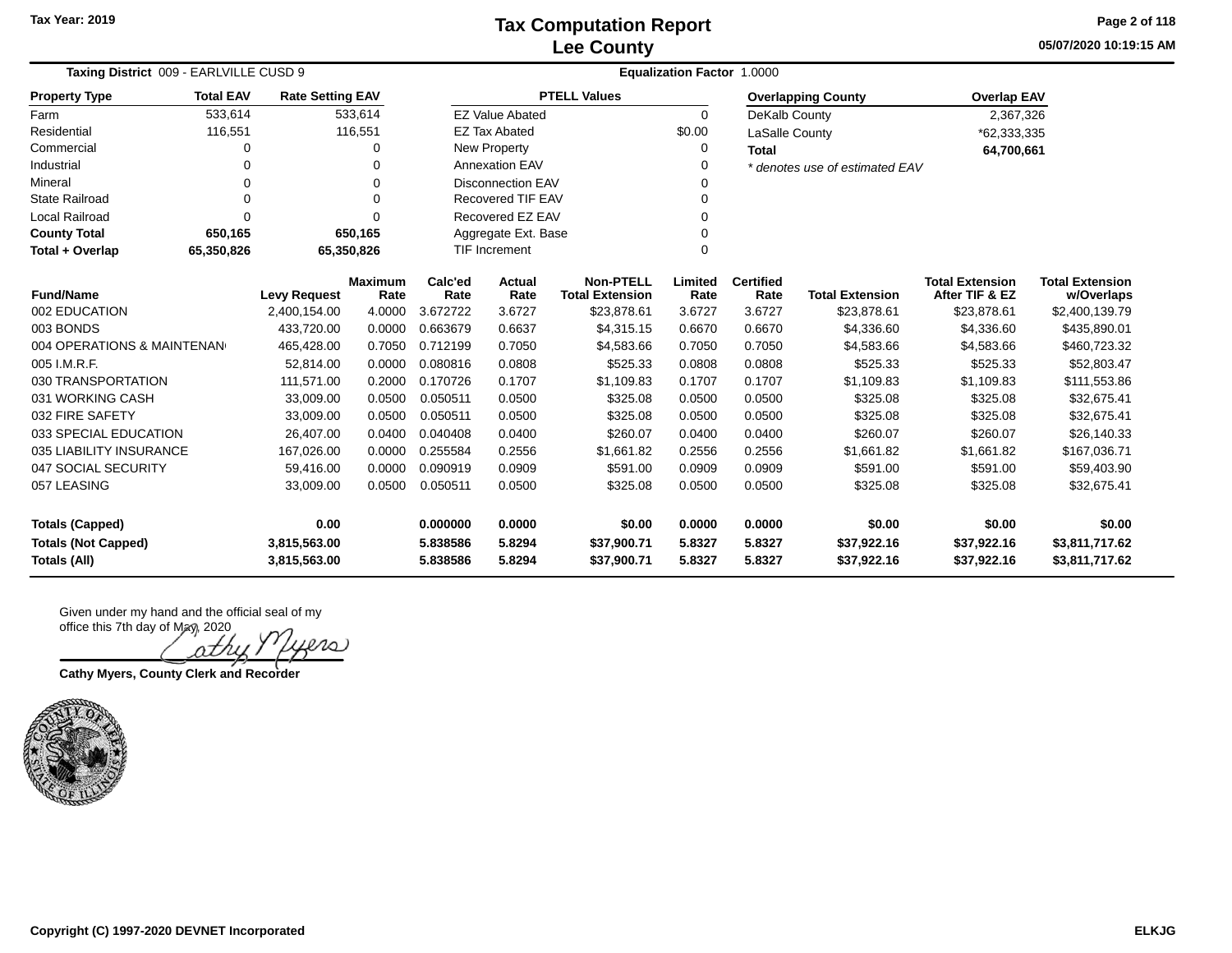**05/07/2020 10:19:15 AM Page 3 of 118**

| Taxing District 017 - OHIO CCGSD 17 |                  |                         |                        | Equalization Factor 1.0000 |                               |                                            |                 |                          |                                |                                          |                                      |  |  |
|-------------------------------------|------------------|-------------------------|------------------------|----------------------------|-------------------------------|--------------------------------------------|-----------------|--------------------------|--------------------------------|------------------------------------------|--------------------------------------|--|--|
| <b>Property Type</b>                | <b>Total EAV</b> | <b>Rate Setting EAV</b> |                        |                            |                               | <b>PTELL Values</b>                        |                 |                          | <b>Overlapping County</b>      | <b>Overlap EAV</b>                       |                                      |  |  |
| Farm                                | 4,143,871        |                         | 4,143,871              |                            | <b>EZ Value Abated</b>        |                                            | 0               | <b>Bureau County</b>     |                                | *29,710,085                              |                                      |  |  |
| Residential                         | 426,191          |                         | 426,191                |                            | <b>EZ Tax Abated</b>          |                                            | \$0.00          | <b>Total</b>             |                                | 29,710,085                               |                                      |  |  |
| Commercial                          | 0                |                         | $\Omega$               |                            | New Property                  |                                            | 9,347           |                          | * denotes use of estimated EAV |                                          |                                      |  |  |
| Industrial                          | 141,566          |                         | 141,566                |                            | <b>Annexation EAV</b>         |                                            | 0               |                          |                                |                                          |                                      |  |  |
| Mineral                             | 4,479,615        |                         | 4,479,615              |                            | <b>Disconnection EAV</b><br>0 |                                            |                 |                          |                                |                                          |                                      |  |  |
| <b>State Railroad</b>               | 0                |                         | 0                      |                            | Recovered TIF EAV             |                                            |                 |                          |                                |                                          |                                      |  |  |
| <b>Local Railroad</b>               | $\Omega$         |                         | $\Omega$               |                            | Recovered EZ EAV              |                                            | O               |                          |                                |                                          |                                      |  |  |
| <b>County Total</b>                 | 9,191,243        |                         | 9,191,243              |                            | Aggregate Ext. Base           |                                            |                 |                          |                                |                                          |                                      |  |  |
| Total + Overlap                     | 38,901,328       | 38,901,328              |                        |                            | <b>TIF Increment</b>          |                                            | $\Omega$        |                          |                                |                                          |                                      |  |  |
| <b>Fund/Name</b>                    |                  | <b>Levy Request</b>     | <b>Maximum</b><br>Rate | Calc'ed<br>Rate            | Actual<br>Rate                | <b>Non-PTELL</b><br><b>Total Extension</b> | Limited<br>Rate | <b>Certified</b><br>Rate | <b>Total Extension</b>         | <b>Total Extension</b><br>After TIF & EZ | <b>Total Extension</b><br>w/Overlaps |  |  |
| 002 EDUCATION                       |                  | 865,000.00              | 2.2700                 | 2.223575                   | 2.2236                        | \$204,376.48                               | 2.2236          | 2.2236                   | \$204,376.48                   | \$204,376.48                             | \$865,009.93                         |  |  |
| 003 BONDS                           |                  | 92,224.00               | 0.0000                 | 0.237072                   | 0.2371                        | \$21,792.44                                | 0.2383          | 0.2383                   | \$21,902.73                    | \$21,902.73                              | \$92,701.86                          |  |  |
| 004 OPERATIONS & MAINTENAN          |                  | 141,226.00              | 0.3700                 | 0.363036                   | 0.3630                        | \$33,364.21                                | 0.3630          | 0.3630                   | \$33,364.21                    | \$33,364.21                              | \$141,211.82                         |  |  |
| 005 I.M.R.F.                        |                  | 23,000.00               | 0.0000                 | 0.059124                   | 0.0591                        | \$5,432.02                                 | 0.0591          | 0.0591                   | \$5,432.02                     | \$5,432.02                               | \$22,990.68                          |  |  |
| 030 TRANSPORTATION                  |                  | 55,480.00               | 0.1500                 | 0.142617                   | 0.1426                        | \$13,106.71                                | 0.1426          | 0.1426                   | \$13,106.71                    | \$13,106.71                              | \$55,473.29                          |  |  |
| 031 WORKING CASH                    |                  | 19,084.00               | 0.0500                 | 0.049058                   | 0.0491                        | \$4,512.90                                 | 0.0491          | 0.0491                   | \$4,512.90                     | \$4,512.90                               | \$19,100.55                          |  |  |
| 032 FIRE SAFETY                     |                  | 19,084.00               | 0.0500                 | 0.049058                   | 0.0491                        | \$4,512.90                                 | 0.0491          | 0.0491                   | \$4,512.90                     | \$4,512.90                               | \$19,100.55                          |  |  |
| 033 SPECIAL EDUCATION               |                  | 7,633.00                | 0.0200                 | 0.019621                   | 0.0196                        | \$1,801.48                                 | 0.0196          | 0.0196                   | \$1,801.48                     | \$1,801.48                               | \$7,624.66                           |  |  |
| 035 LIABILITY INSURANCE             |                  | 65,000.00               | 0.0000                 | 0.167089                   | 0.1671                        | \$15,358.57                                | 0.1671          | 0.1671                   | \$15,358.57                    | \$15,358.57                              | \$65,004.12                          |  |  |
| 047 SOCIAL SECURITY                 |                  | 23,000.00               | 0.0000                 | 0.059124                   | 0.0591                        | \$5,432.02                                 | 0.0591          | 0.0591                   | \$5,432.02                     | \$5,432.02                               | \$22,990.68                          |  |  |
| 057 LEASING                         |                  | 19,084.00               | 0.0500                 | 0.049058                   | 0.0491                        | \$4,512.90                                 | 0.0491          | 0.0491                   | \$4,512.90                     | \$4,512.90                               | \$19,100.55                          |  |  |
| <b>Totals (Capped)</b>              |                  | 0.00                    |                        | 0.000000                   | 0.0000                        | \$0.00                                     | 0.0000          | 0.0000                   | \$0.00                         | \$0.00                                   | \$0.00                               |  |  |
| <b>Totals (Not Capped)</b>          |                  | 1,329,815.00            |                        | 3.418432                   | 3.4185                        | \$314,202.63                               | 3.4197          | 3.4197                   | \$314,312.92                   | \$314,312.92                             | \$1,330,308.69                       |  |  |
| <b>Totals (All)</b>                 |                  | 1,329,815.00            |                        | 3.418432                   | 3.4185                        | \$314,202.63                               | 3.4197          | 3.4197                   | \$314,312.92                   | \$314,312.92                             | \$1,330,308.69                       |  |  |

Given under my hand and the official seal of my office this 7th day of May, 2020

20 J rtri

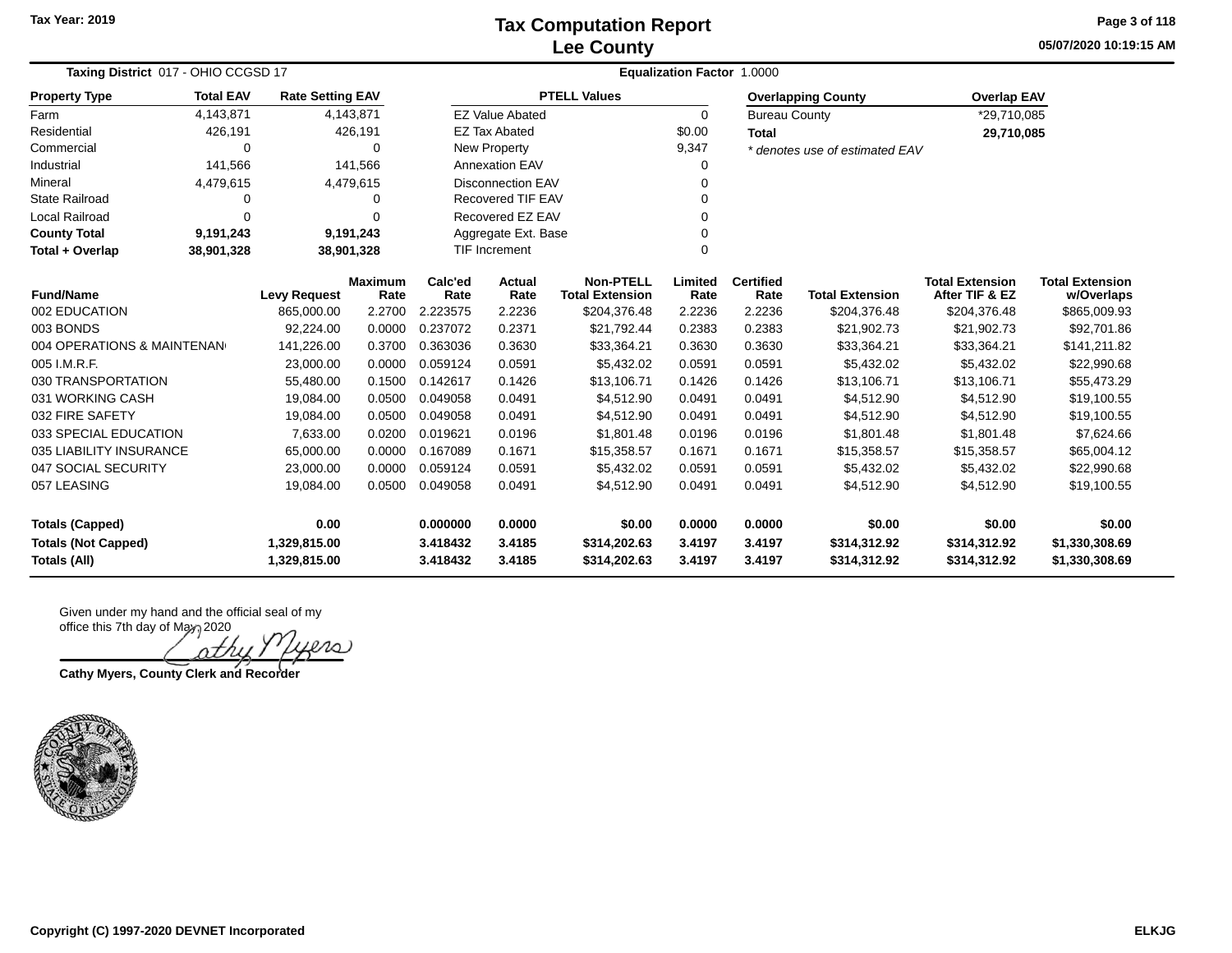**05/07/2020 10:19:15 AM Page 4 of 118**

| Taxing District 020 - EAST COLOMA-NELSON CESD #20<br><b>Total EAV</b><br><b>Rate Setting EAV</b> |            |                     |                        |                 |                          | Equalization Factor 1.0000                 |                 |                          |                                |                                          |                                      |
|--------------------------------------------------------------------------------------------------|------------|---------------------|------------------------|-----------------|--------------------------|--------------------------------------------|-----------------|--------------------------|--------------------------------|------------------------------------------|--------------------------------------|
| <b>Property Type</b>                                                                             |            |                     |                        |                 |                          | <b>PTELL Values</b>                        |                 |                          | <b>Overlapping County</b>      | <b>Overlap EAV</b>                       |                                      |
| Farm                                                                                             | 2,186,039  |                     | 2,186,039              |                 | <b>EZ Value Abated</b>   |                                            | $\Omega$        |                          | <b>Whiteside County</b>        | 32,952,984                               |                                      |
| Residential                                                                                      | 4,337,702  |                     | 4,337,702              |                 | <b>EZ Tax Abated</b>     |                                            | \$0.00          | <b>Total</b>             |                                | 32,952,984                               |                                      |
| Commercial                                                                                       | 726,371    |                     | 726,371                |                 | <b>New Property</b>      |                                            | 100,561         |                          | * denotes use of estimated EAV |                                          |                                      |
| Industrial                                                                                       | 15,916,947 | 15,916,947          |                        |                 | <b>Annexation EAV</b>    |                                            | 0               |                          |                                |                                          |                                      |
| Mineral                                                                                          | $\Omega$   |                     | $\Omega$               |                 | <b>Disconnection EAV</b> |                                            | $\Omega$        |                          |                                |                                          |                                      |
| <b>State Railroad</b>                                                                            | 3,650,123  |                     | 3,650,123              |                 | Recovered TIF EAV        |                                            | 0               |                          |                                |                                          |                                      |
| <b>Local Railroad</b>                                                                            | $\Omega$   |                     | $\Omega$               |                 | Recovered EZ EAV         |                                            | $\Omega$        |                          |                                |                                          |                                      |
| <b>County Total</b>                                                                              | 26,817,182 |                     | 26,817,182             |                 | Aggregate Ext. Base      |                                            | 0               |                          |                                |                                          |                                      |
| Total + Overlap                                                                                  | 59,770,166 | 59,770,166          |                        |                 | TIF Increment            |                                            | 0               |                          |                                |                                          |                                      |
| <b>Fund/Name</b>                                                                                 |            | <b>Levy Request</b> | <b>Maximum</b><br>Rate | Calc'ed<br>Rate | Actual<br>Rate           | <b>Non-PTELL</b><br><b>Total Extension</b> | Limited<br>Rate | <b>Certified</b><br>Rate | <b>Total Extension</b>         | <b>Total Extension</b><br>After TIF & EZ | <b>Total Extension</b><br>w/Overlaps |
| 002 EDUCATION                                                                                    |            | 1,179,538.00        | 1.9500                 | 1.973456        | 1.9500                   | \$522,935.05                               | 1.9500          | 1.9500                   | \$522,935.05                   | \$522,935.05                             | \$1,165,518.24                       |
| 003 BONDS & INTEREST                                                                             |            | 177,577.50          | 0.0000                 | 0.297101        | 0.2971                   | \$79,673.85                                | 0.2986          | 0.2986                   | \$80,076.11                    | \$80,076.11                              | \$178,473.72                         |
| 004 BUILDING                                                                                     |            | 181,467.00          | 0.3000                 | 0.303608        | 0.3000                   | \$80,451.55                                | 0.3000          | 0.3000                   | \$80,451.55                    | \$80,451.55                              | \$179,310.50                         |
| 005 I.M.R.F.                                                                                     |            | 22,214.00           | 0.0000                 | 0.037166        | 0.0372                   | \$9,975.99                                 | 0.0372          | 0.0372                   | \$9,975.99                     | \$9,975.99                               | \$22,234.50                          |
| 030 TRANSPORTATION                                                                               |            | 119,792.00          | 0.2000                 | 0.200421        | 0.2000                   | \$53,634.36                                | 0.2000          | 0.2000                   | \$53,634.36                    | \$53,634.36                              | \$119,540.33                         |
| 031 WORKING CASH                                                                                 |            | 29,948.00           | 0.0500                 | 0.050105        | 0.0500                   | \$13,408.59                                | 0.0500          | 0.0500                   | \$13,408.59                    | \$13,408.59                              | \$29,885.08                          |
| 032 FIRE SAFETY                                                                                  |            | 29,948.00           | 0.0500                 | 0.050105        | 0.0500                   | \$13,408.59                                | 0.0500          | 0.0500                   | \$13,408.59                    | \$13,408.59                              | \$29,885.08                          |
| 033 SPECIAL EDUCATION                                                                            |            | 11,979.00           | 0.0200                 | 0.020042        | 0.0200                   | \$5,363.44                                 | 0.0200          | 0.0200                   | \$5,363.44                     | \$5,363.44                               | \$11,954.03                          |
| 035 LIABILITY INSURANCE                                                                          |            | 215,130.00          | 0.0000                 | 0.359929        | 0.3599                   | \$96,515.04                                | 0.3599          | 0.3599                   | \$96,515.04                    | \$96,515.04                              | \$215,112.83                         |
| 047 SOCIAL SECURITY                                                                              |            | 41,520.00           | 0.0000                 | 0.069466        | 0.0695                   | \$18,637.94                                | 0.0695          | 0.0695                   | \$18,637.94                    | \$18,637.94                              | \$41,540.27                          |
| 057 LEASING                                                                                      |            | 19,190.00           | 0.0500                 | 0.032106        | 0.0321                   | \$8,608.32                                 | 0.0321          | 0.0321                   | \$8,608.32                     | \$8,608.32                               | \$19,186.22                          |
| <b>Totals (Capped)</b>                                                                           |            | 0.00                |                        | 0.000000        | 0.0000                   | \$0.00                                     | 0.0000          | 0.0000                   | \$0.00                         | \$0.00                                   | \$0.00                               |
| <b>Totals (Not Capped)</b>                                                                       |            | 2,028,303.50        |                        | 3.393505        | 3.3658                   | \$902,612.72                               | 3.3673          | 3.3673                   | \$903,014.98                   | \$903,014.98                             | \$2,012,640.80                       |
| <b>Totals (All)</b>                                                                              |            | 2,028,303.50        |                        | 3.393505        | 3.3658                   | \$902,612.72                               | 3.3673          | 3.3673                   | \$903,014.98                   | \$903,014.98                             | \$2,012,640.80                       |

20

**Cathy Myers, County Clerk and Recorder**

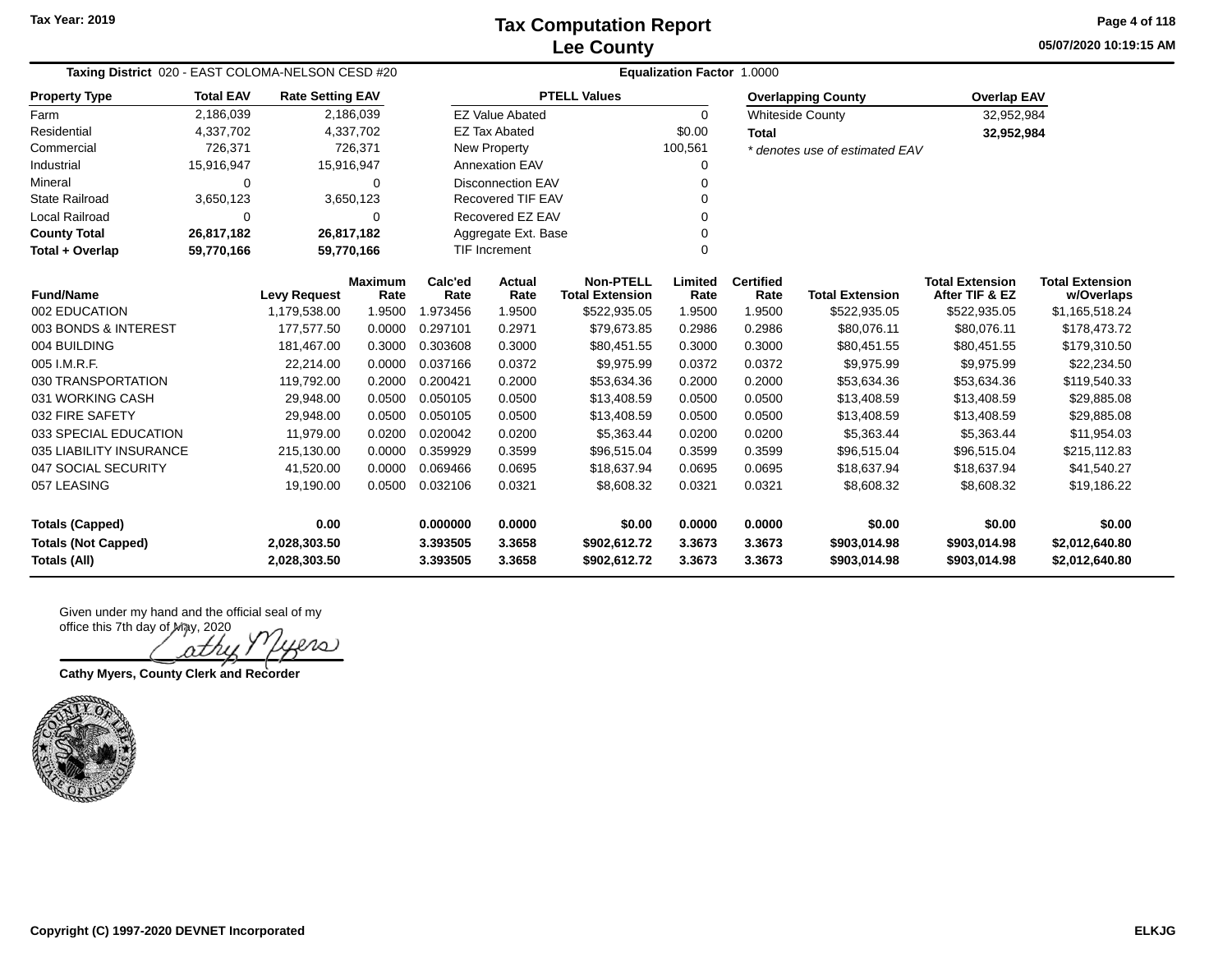**05/07/2020 10:19:15 AM Page 5 of 118**

| Taxing District 145 - MONTMORENCY CCGSD 145<br><b>Total EAV</b> |                                                       |                     |                        | <b>Equalization Factor 1.0000</b> |                          |                                            |                 |                           |                                |                                          |                                      |  |  |
|-----------------------------------------------------------------|-------------------------------------------------------|---------------------|------------------------|-----------------------------------|--------------------------|--------------------------------------------|-----------------|---------------------------|--------------------------------|------------------------------------------|--------------------------------------|--|--|
| <b>Property Type</b>                                            | <b>Rate Setting EAV</b>                               |                     |                        |                                   | <b>PTELL Values</b>      |                                            |                 | <b>Overlapping County</b> | <b>Overlap EAV</b>             |                                          |                                      |  |  |
| Farm                                                            | 1,409,126                                             |                     | 1,409,126              |                                   | <b>EZ Value Abated</b>   |                                            | 0               |                           | <b>Whiteside County</b>        | 47,629,793                               |                                      |  |  |
| Residential                                                     | 239,059                                               |                     | 239,059                |                                   | <b>EZ Tax Abated</b>     |                                            | \$0.00          | <b>Total</b>              |                                | 47,629,793                               |                                      |  |  |
| Commercial                                                      | 100,441                                               |                     | 100,441                |                                   | New Property             |                                            | 0               |                           | * denotes use of estimated EAV |                                          |                                      |  |  |
| Industrial                                                      | 23,226                                                |                     | 23,226                 |                                   | <b>Annexation EAV</b>    |                                            |                 |                           |                                |                                          |                                      |  |  |
| Mineral                                                         | 0                                                     |                     | $\Omega$               |                                   | <b>Disconnection EAV</b> |                                            | O               |                           |                                |                                          |                                      |  |  |
| State Railroad                                                  | 744,209                                               |                     | 744,209                |                                   | Recovered TIF EAV        |                                            | 0               |                           |                                |                                          |                                      |  |  |
| Local Railroad                                                  | 0                                                     |                     | $\Omega$               |                                   | Recovered EZ EAV         |                                            | O               |                           |                                |                                          |                                      |  |  |
| <b>County Total</b>                                             | 2,516,061                                             |                     | 2,516,061              |                                   | Aggregate Ext. Base      |                                            | 0               |                           |                                |                                          |                                      |  |  |
| Total + Overlap                                                 | <b>TIF Increment</b><br>50,145,854<br>50,145,854<br>0 |                     |                        |                                   |                          |                                            |                 |                           |                                |                                          |                                      |  |  |
| <b>Fund/Name</b>                                                |                                                       | <b>Levy Request</b> | <b>Maximum</b><br>Rate | Calc'ed<br>Rate                   | Actual<br>Rate           | <b>Non-PTELL</b><br><b>Total Extension</b> | Limited<br>Rate | <b>Certified</b><br>Rate  | <b>Total Extension</b>         | <b>Total Extension</b><br>After TIF & EZ | <b>Total Extension</b><br>w/Overlaps |  |  |
| 002 EDUCATION                                                   |                                                       | 915,439.00          | 1.8200                 | 1.825553                          | 1.8200                   | \$45,792.31                                | 1.8200          | 1.8200                    | \$45,792.31                    | \$45,792.31                              | \$912,654.54                         |  |  |
| 003 BONDS                                                       |                                                       | 208,012.01          | 0.0000                 | 0.414814                          | 0.4148                   | \$10,436.62                                | 0.4169          | 0.4169                    | \$10,489.46                    | \$10,489.46                              | \$209,058.07                         |  |  |
| 004 OPERATIONS & MAINTENAN                                      |                                                       | 125,122.00          | 0.2500                 | 0.249516                          | 0.2495                   | \$6,277.57                                 | 0.2495          | 0.2495                    | \$6,277.57                     | \$6,277.57                               | \$125,113.91                         |  |  |
| 005 I.M.R.F.                                                    |                                                       | 16,000.00           | 0.0000                 | 0.031907                          | 0.0319                   | \$802.62                                   | 0.0319          | 0.0319                    | \$802.62                       | \$802.62                                 | \$15,996.53                          |  |  |
| 030 TRANSPORTATION                                              |                                                       | 60,058.00           | 0.1200                 | 0.119767                          | 0.1198                   | \$3,014.24                                 | 0.1198          | 0.1198                    | \$3,014.24                     | \$3,014.24                               | \$60,074.73                          |  |  |
| 031 WORKING CASH                                                |                                                       | 25,024.00           | 0.0500                 | 0.049902                          | 0.0499                   | \$1,255.51                                 | 0.0499          | 0.0499                    | \$1,255.51                     | \$1,255.51                               | \$25,022.78                          |  |  |
| 032 FIRE SAFETY                                                 |                                                       | 5,000.00            | 0.0500                 | 0.009971                          | 0.0100                   | \$251.61                                   | 0.0100          | 0.0100                    | \$251.61                       | \$251.61                                 | \$5,014.59                           |  |  |
| 033 SPECIAL EDUCATION                                           |                                                       | 10,010.00           | 0.0200                 | 0.019962                          | 0.0200                   | \$503.21                                   | 0.0200          | 0.0200                    | \$503.21                       | \$503.21                                 | \$10,029.17                          |  |  |
| 035 LIABILITY INSURANCE                                         |                                                       | 192,000.00          | 0.0000                 | 0.382883                          | 0.3829                   | \$9,634.00                                 | 0.3829          | 0.3829                    | \$9,634.00                     | \$9,634.00                               | \$192,008.47                         |  |  |
| 047 SOCIAL SECURITY                                             |                                                       | 16,000.00           | 0.0000                 | 0.031907                          | 0.0319                   | \$802.62                                   | 0.0319          | 0.0319                    | \$802.62                       | \$802.62                                 | \$15,996.53                          |  |  |
| 057 LEASING                                                     |                                                       | 5,000.00            | 0.0500                 | 0.009971                          | 0.0100                   | \$251.61                                   | 0.0100          | 0.0100                    | \$251.61                       | \$251.61                                 | \$5,014.59                           |  |  |
| <b>Totals (Capped)</b>                                          |                                                       | 0.00                |                        | 0.000000                          | 0.0000                   | \$0.00                                     | 0.0000          | 0.0000                    | \$0.00                         | \$0.00                                   | \$0.00                               |  |  |
| <b>Totals (Not Capped)</b>                                      |                                                       | 1,577,665.01        |                        | 3.146153                          | 3.1407                   | \$79,021.92                                | 3.1428          | 3.1428                    | \$79,074.76                    | \$79,074.76                              | \$1,575,983.91                       |  |  |
| Totals (All)                                                    |                                                       | 1,577,665.01        |                        | 3.146153                          | 3.1407                   | \$79,021.92                                | 3.1428          | 3.1428                    | \$79,074.76                    | \$79,074.76                              | \$1,575,983.91                       |  |  |

iero

**Cathy Myers, County Clerk and Recorder**

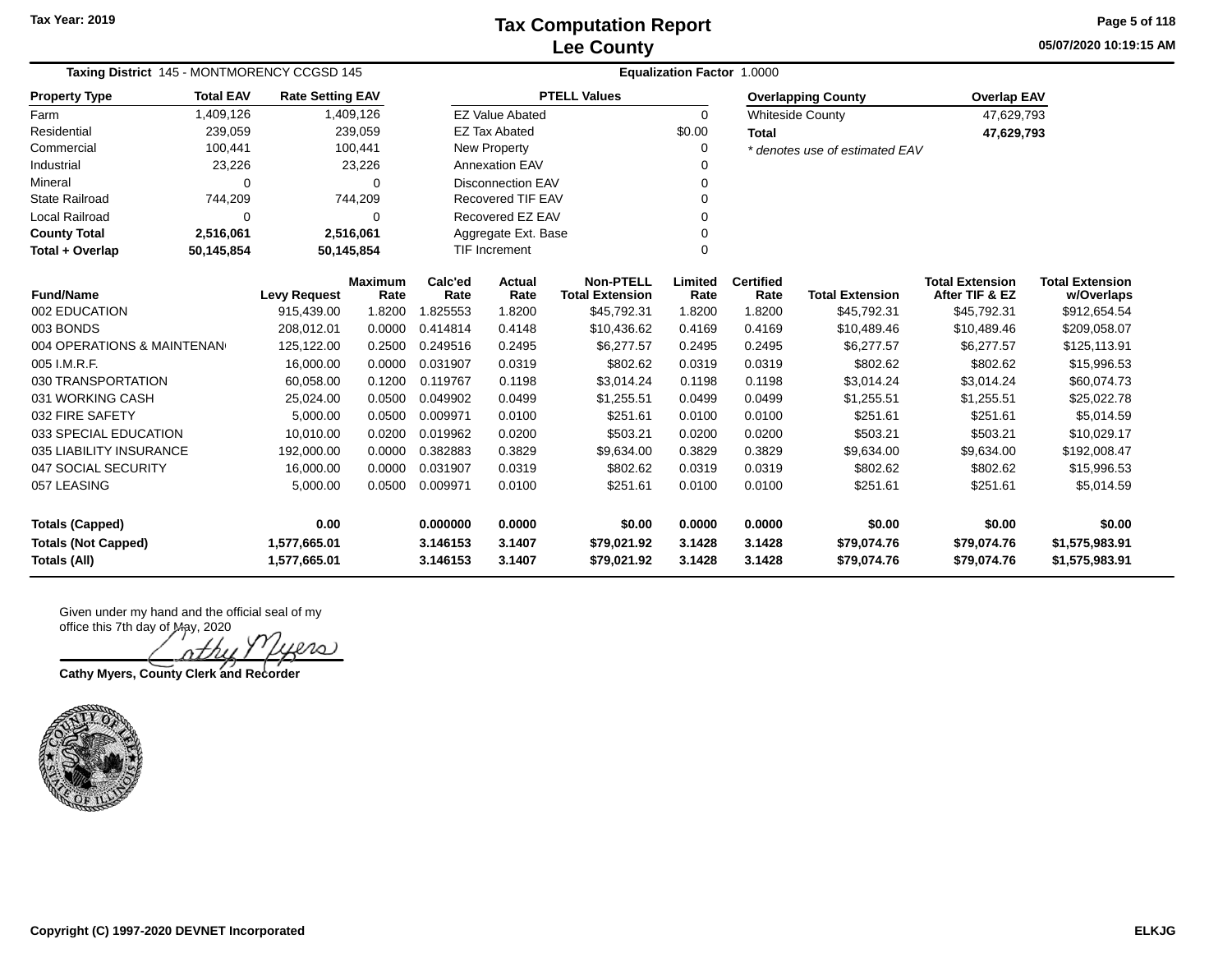**05/07/2020 10:19:15 AM Page 6 of 118**

| Taxing District 161 - CRESTON CCSD 161                                                                                                                             |                                                                   |                     |                        | Equalization Factor 1.0000 |                          |                                            |                 |                          |                                |                                          |                                      |  |
|--------------------------------------------------------------------------------------------------------------------------------------------------------------------|-------------------------------------------------------------------|---------------------|------------------------|----------------------------|--------------------------|--------------------------------------------|-----------------|--------------------------|--------------------------------|------------------------------------------|--------------------------------------|--|
| <b>Property Type</b>                                                                                                                                               | <b>Total EAV</b><br><b>Rate Setting EAV</b><br>126,271<br>126,271 |                     |                        |                            |                          | <b>PTELL Values</b>                        |                 |                          | <b>Overlapping County</b>      | <b>Overlap EAV</b>                       |                                      |  |
| Farm                                                                                                                                                               |                                                                   |                     |                        |                            | <b>EZ Value Abated</b>   |                                            | $\Omega$        | DeKalb County            |                                | 2,731,699                                |                                      |  |
| Residential                                                                                                                                                        | 0                                                                 |                     | 0                      |                            | <b>EZ Tax Abated</b>     |                                            | \$0.00          | Ogle County              |                                | 37,603,697                               |                                      |  |
| Commercial                                                                                                                                                         | $\Omega$                                                          |                     | $\Omega$               |                            | New Property             |                                            | 0               | <b>Total</b>             |                                | 40,335,396                               |                                      |  |
| Industrial                                                                                                                                                         | $\Omega$                                                          |                     | 0                      |                            | <b>Annexation EAV</b>    |                                            | Ω               |                          | * denotes use of estimated EAV |                                          |                                      |  |
| Mineral                                                                                                                                                            | $\Omega$                                                          |                     | $\mathbf 0$            |                            | <b>Disconnection EAV</b> |                                            | O               |                          |                                |                                          |                                      |  |
| <b>State Railroad</b>                                                                                                                                              | $\Omega$                                                          |                     | $\Omega$               |                            | <b>Recovered TIF EAV</b> |                                            | 0               |                          |                                |                                          |                                      |  |
| Local Railroad                                                                                                                                                     | $\Omega$                                                          |                     | $\Omega$               |                            | Recovered EZ EAV         |                                            | 0               |                          |                                |                                          |                                      |  |
| <b>County Total</b>                                                                                                                                                | 126,271                                                           |                     | 126,271                |                            | Aggregate Ext. Base      |                                            | ი               |                          |                                |                                          |                                      |  |
| Total + Overlap                                                                                                                                                    | 40,461,667                                                        | 40,461,667          |                        |                            | <b>TIF Increment</b>     |                                            | 0               |                          |                                |                                          |                                      |  |
| <b>Fund/Name</b>                                                                                                                                                   |                                                                   | <b>Levy Request</b> | <b>Maximum</b><br>Rate | Calc'ed<br>Rate            | Actual<br>Rate           | <b>Non-PTELL</b><br><b>Total Extension</b> | Limited<br>Rate | <b>Certified</b><br>Rate | <b>Total Extension</b>         | <b>Total Extension</b><br>After TIF & EZ | <b>Total Extension</b><br>w/Overlaps |  |
| 002 EDUCATION                                                                                                                                                      |                                                                   | 1,075,655.00        | 2.3800                 | 2.658455                   | 2.3800                   | \$3,005.25                                 | 2.3800          | 2.3800                   | \$3,005.25                     | \$3,005.25                               | \$962,987.67                         |  |
|                                                                                                                                                                    |                                                                   |                     |                        | 0.124036                   |                          |                                            |                 | 0.1246                   | \$157.33                       | \$157.33                                 | \$50,415.24                          |  |
| 003 BONDS<br>50,187.00<br>0.0000<br>0.1240<br>\$156.58<br>0.1246<br>004 OPERATIONS & MAINTENAN<br>112,989.00<br>0.2500<br>0.279250<br>0.2500<br>\$315.68<br>0.2500 |                                                                   | 0.2500              | \$315.68               | \$315.68                   | \$101,154.17             |                                            |                 |                          |                                |                                          |                                      |  |
| 005 I.M.R.F.                                                                                                                                                       |                                                                   | 18,500.00           | 0.0000                 | 0.045722                   | 0.0457                   | \$57.71                                    | 0.0457          | 0.0457                   | \$57.71                        | \$57.71                                  | \$18,490.98                          |  |
| 030 TRANSPORTATION                                                                                                                                                 |                                                                   | 54,235.00           | 0.1200                 | 0.134040                   | 0.1200                   | \$151.53                                   | 0.1200          | 0.1200                   | \$151.53                       | \$151.53                                 | \$48,554.00                          |  |
| 031 WORKING CASH                                                                                                                                                   |                                                                   | 22,598.00           | 0.0500                 | 0.055850                   | 0.0500                   | \$63.14                                    | 0.0500          | 0.0500                   | \$63.14                        | \$63.14                                  | \$20,230.83                          |  |
| 032 FIRE SAFETY                                                                                                                                                    |                                                                   | 22,598.00           | 0.0500                 | 0.055850                   | 0.0500                   | \$63.14                                    | 0.0500          | 0.0500                   | \$63.14                        | \$63.14                                  | \$20,230.83                          |  |
| 033 SPECIAL EDUCATION                                                                                                                                              |                                                                   | 9,039.00            | 0.0200                 | 0.022340                   | 0.0200                   | \$25.25                                    | 0.0200          | 0.0200                   | \$25.25                        | \$25.25                                  | \$8,092.33                           |  |
| 035 LIABILITY INSURANCE                                                                                                                                            |                                                                   | 250,000.00          | 0.0000                 | 0.617869                   | 0.6179                   | \$780.23                                   | 0.6179          | 0.6179                   | \$780.23                       | \$780.23                                 | \$250,012.64                         |  |
| 047 SOCIAL SECURITY                                                                                                                                                |                                                                   | 23,500.00           | 0.0000                 | 0.058080                   | 0.0581                   | \$73.36                                    | 0.0581          | 0.0581                   | \$73.36                        | \$73.36                                  | \$23,508.23                          |  |
| 057 LEASING                                                                                                                                                        |                                                                   | 5,000.00            | 0.0500                 | 0.012357                   | 0.0124                   | \$15.66                                    | 0.0124          | 0.0124                   | \$15.66                        | \$15.66                                  | \$5,017.25                           |  |
| 0.00<br><b>Totals (Capped)</b>                                                                                                                                     |                                                                   |                     |                        | 0.000000                   | 0.0000                   | \$0.00                                     | 0.0000          | 0.0000                   | \$0.00                         | \$0.00                                   | \$0.00                               |  |
| <b>Totals (Not Capped)</b>                                                                                                                                         |                                                                   | 1,644,301.00        |                        | 4.063849                   | 3.7281                   | \$4,707.53                                 | 3.7287          | 3.7287                   | \$4,708.28                     | \$4,708.28                               | \$1,508,694.17                       |  |
| Totals (All)                                                                                                                                                       |                                                                   | 1,644,301.00        |                        | 4.063849                   | 3.7281                   | \$4.707.53                                 | 3.7287          | 3.7287                   | \$4,708.28                     | \$4,708.28                               | \$1,508,694.17                       |  |

Given under my hand and the official seal of my office this 7th day of May, 2020

ers

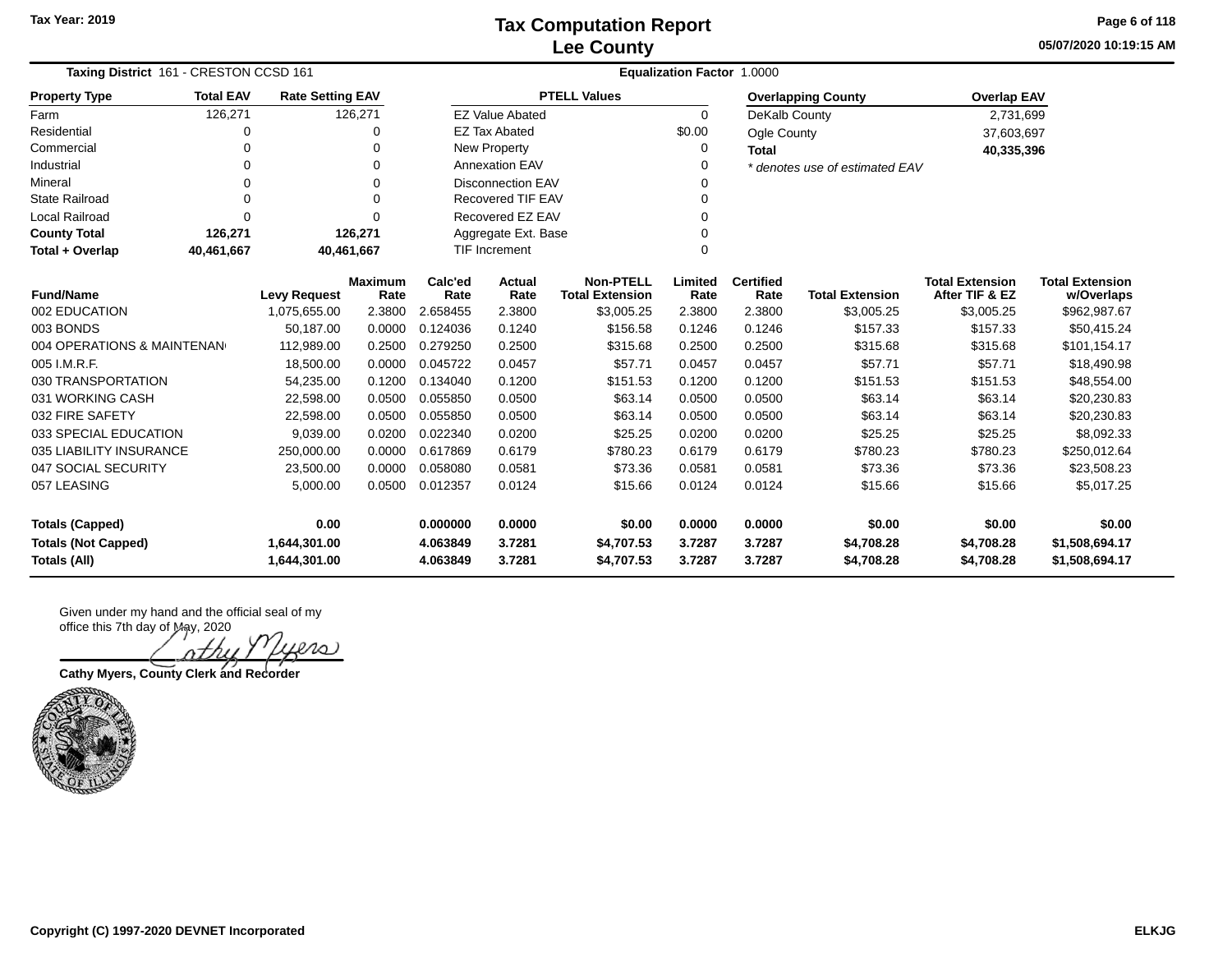#### **Lee County Tax Computation Report**

**05/07/2020 10:19:15 AM Page 7 of 118**

| Taxing District 170 - DIXON PSD 170               | <b>Equalization Factor 1.0000</b> |                                |                        |                      |                          |                                            |                  |                          |                                    |                                          |                                      |
|---------------------------------------------------|-----------------------------------|--------------------------------|------------------------|----------------------|--------------------------|--------------------------------------------|------------------|--------------------------|------------------------------------|------------------------------------------|--------------------------------------|
| <b>Property Type</b>                              | <b>Total EAV</b>                  | <b>Rate Setting EAV</b>        |                        |                      |                          | <b>PTELL Values</b>                        |                  |                          | <b>Overlapping County</b>          | <b>Overlap EAV</b>                       |                                      |
| Farm                                              | 31,085,559                        | 31,041,509                     |                        |                      | <b>EZ Value Abated</b>   |                                            | 2,044,468        | Ogle County              |                                    | 34,780,411                               |                                      |
| Residential                                       | 215,297,392                       | 214,058,656                    |                        |                      | <b>EZ Tax Abated</b>     |                                            | \$101,438.31     | <b>Total</b>             |                                    | 34,780,411                               |                                      |
| Commercial                                        | 59,375,204                        | 53,996,259                     |                        |                      | New Property             |                                            | 3,742,003        |                          | * denotes use of estimated EAV     |                                          |                                      |
| Industrial                                        | 39,051,560                        | 38,985,738                     |                        |                      | <b>Annexation EAV</b>    |                                            |                  |                          |                                    |                                          |                                      |
| Mineral                                           | $\Omega$                          |                                | $\Omega$               |                      | <b>Disconnection EAV</b> |                                            |                  |                          |                                    |                                          |                                      |
| <b>State Railroad</b>                             | 4,571,664                         |                                | 4,571,664              |                      | Recovered TIF EAV        |                                            | 0                |                          |                                    |                                          |                                      |
| Local Railroad                                    | 1,090                             |                                | 1,090                  |                      | Recovered EZ EAV         |                                            | 392,664          |                          |                                    |                                          |                                      |
| <b>County Total</b>                               | 349,382,469                       | 342,654,916                    |                        |                      | Aggregate Ext. Base      |                                            | $\Omega$         |                          |                                    |                                          |                                      |
| Total + Overlap                                   | 384,162,880                       | 377,435,327                    |                        |                      | <b>TIF Increment</b>     |                                            | 4,683,085        |                          |                                    |                                          |                                      |
| <b>Fund/Name</b>                                  |                                   | <b>Levy Request</b>            | <b>Maximum</b><br>Rate | Calc'ed<br>Rate      | Actual<br>Rate           | <b>Non-PTELL</b><br><b>Total Extension</b> | Limited<br>Rate  | <b>Certified</b><br>Rate | <b>Total Extension</b>             | <b>Total Extension</b><br>After TIF & EZ | <b>Total Extension</b><br>w/Overlaps |
| 002 EDUCATION                                     |                                   | 11,451,675.00                  | 2.9500                 | 3.034076             | 2.9500                   | \$10,108,320.02                            | 2.9500           | 2.9500                   | \$10,306,782.84                    | \$10,108,320.02                          | \$11,134,342.15                      |
| 003 BONDS                                         |                                   | 2,330,950.00                   | 0.0000                 | 0.617576             | 0.6176                   | \$2,116,236.76                             | 0.6207           | 0.6207                   | \$2,168,616.99                     | \$2,126,859.06                           | \$2,342,741.07                       |
| 004 OPERATIONS & MAINTENAN                        |                                   | 1,940,962.00                   | 0.5000                 | 0.514250             | 0.5000                   | \$1,713,274.58                             | 0.5000           | 0.5000                   | \$1,746,912.35                     | \$1,713,274.58                           | \$1,887,176.64                       |
| 005 I.M.R.F.                                      |                                   | 241,828.00                     | 0.0000                 | 0.064071             | 0.0641                   | \$219,641.80                               | 0.0641           | 0.0641                   | \$223,954.16                       | \$219,641.80                             | \$241,936.04                         |
| 030 TRANSPORTATION                                |                                   | 776,385.00                     | 0.2000                 | 0.205700             | 0.2000                   | \$685,309.83                               | 0.2000           | 0.2000                   | \$698,764.94                       | \$685,309.83                             | \$754,870.65                         |
| 031 WORKING CASH                                  |                                   | 194,096.00                     | 0.0500                 | 0.051425             | 0.0500                   | \$171,327.46                               | 0.0500           | 0.0500                   | \$174,691.23                       | \$171,327.46                             | \$188,717.66                         |
| 032 FIRE SAFETY                                   |                                   | 194,096.00                     | 0.0500                 | 0.051425             | 0.0500                   | \$171,327.46                               | 0.0500           | 0.0500                   | \$174,691.23                       | \$171,327.46                             | \$188,717.66                         |
| 033 SPECIAL EDUCATION                             |                                   | 155,277.00                     | 0.0400                 | 0.041140             | 0.0400                   | \$137,061.97                               | 0.0400           | 0.0400                   | \$139,752.99                       | \$137,061.97                             | \$150,974.13                         |
| 035 LIABILITY INSURANCE                           |                                   | 1,272,466.00                   | 0.0000                 | 0.337135             | 0.3371                   | \$1,155,089.72                             | 0.3371           | 0.3371                   | \$1,177,768.30                     | \$1,155,089.72                           | \$1,272,334.49                       |
| 047 SOCIAL SECURITY                               |                                   | 376,244.00                     | 0.0000                 | 0.099684             | 0.0997                   | \$341,626.95                               | 0.0997           | 0.0997                   | \$348,334.32                       | \$341,626.95                             | \$376,303.02                         |
| 057 LEASING                                       |                                   | 194,096.00                     | 0.0500                 | 0.051425             | 0.0500                   | \$171,327.46                               | 0.0500           | 0.0500                   | \$174,691.23                       | \$171,327.46                             | \$188,717.66                         |
| <b>Totals (Capped)</b>                            |                                   | 0.00                           |                        | 0.000000             | 0.0000                   | \$0.00                                     | 0.0000           | 0.0000                   | \$0.00                             | \$0.00                                   | \$0.00                               |
| <b>Totals (Not Capped)</b><br><b>Totals (All)</b> |                                   | 19,128,075.00<br>19,128,075.00 |                        | 5.067907<br>5.067907 | 4.9585<br>4.9585         | \$16,990,544.01<br>\$16,990,544.01         | 4.9616<br>4.9616 | 4.9616<br>4.9616         | \$17,334,960.58<br>\$17,334,960.58 | \$17,001,166.31<br>\$17,001,166.31       | \$18,726,831.17<br>\$18,726,831.17   |

نص ath

**Cathy Myers, County Clerk and Recorder**

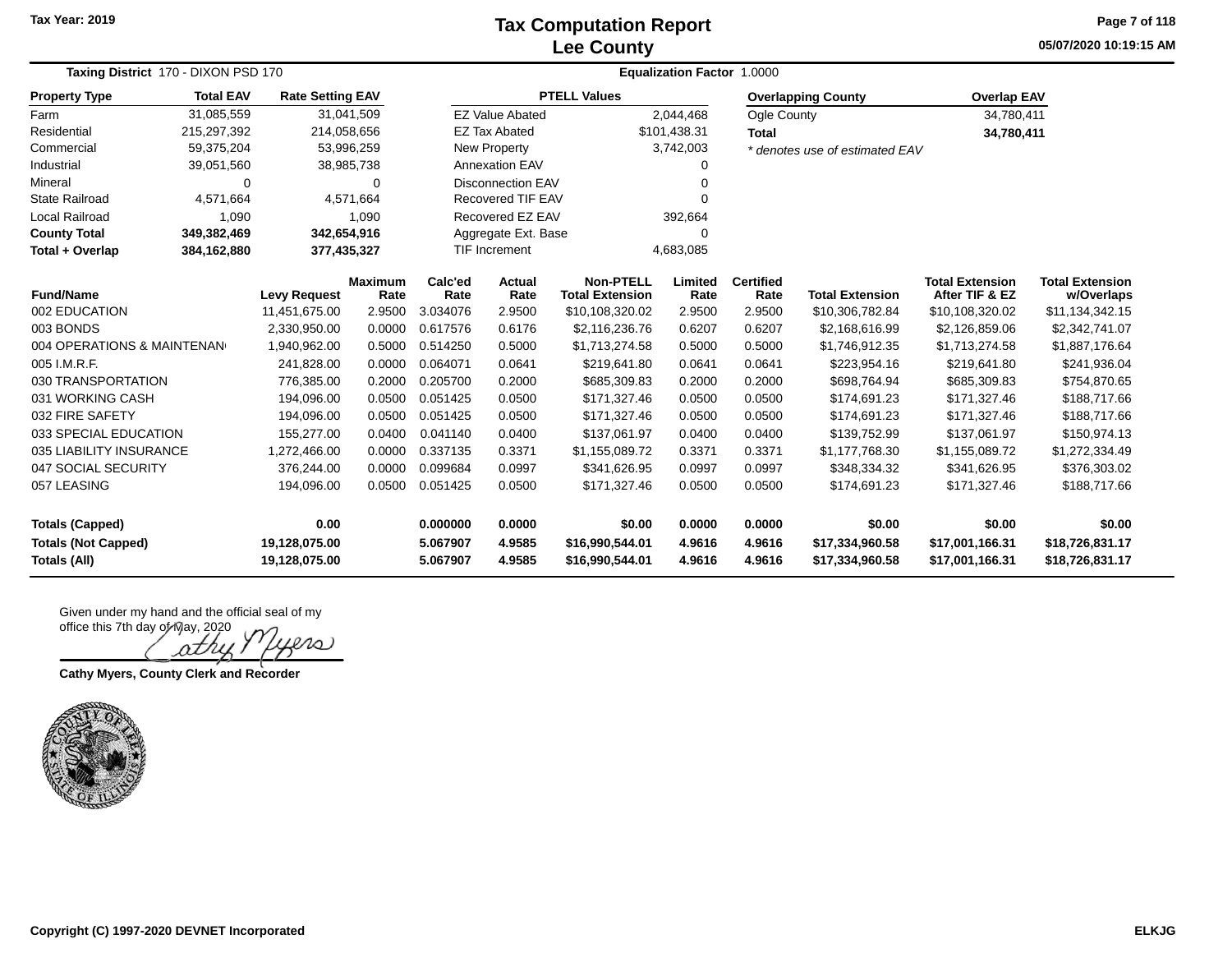### **Lee County Tax Computation Report**

**05/07/2020 10:19:15 AM Page 8 of 118**

| Taxing District 212 - ROCHELLE THSD 212                                            |                  |                         |                        | <b>Equalization Factor</b><br>1.0000 |                          |                                            |                 |                          |                                |                                          |                                      |  |  |
|------------------------------------------------------------------------------------|------------------|-------------------------|------------------------|--------------------------------------|--------------------------|--------------------------------------------|-----------------|--------------------------|--------------------------------|------------------------------------------|--------------------------------------|--|--|
| <b>Property Type</b>                                                               | <b>Total EAV</b> | <b>Rate Setting EAV</b> |                        |                                      |                          | <b>PTELL Values</b>                        |                 |                          | <b>Overlapping County</b>      | <b>Overlap EAV</b>                       |                                      |  |  |
| Farm                                                                               | 20,864,817       |                         | 20,864,817             |                                      | <b>EZ Value Abated</b>   |                                            | 0               | DeKalb County            |                                | 13,138,290                               |                                      |  |  |
| Residential                                                                        | 7,630,037        |                         | 7,630,037              |                                      | <b>EZ Tax Abated</b>     |                                            | \$0.00          | Ogle County              |                                | 392,854,140                              |                                      |  |  |
| Commercial                                                                         | 1,470,414        |                         | 1,470,414              |                                      | <b>New Property</b>      |                                            | 158,841         | <b>Total</b>             |                                | 405,992,430                              |                                      |  |  |
| Industrial                                                                         | 111,349          |                         | 111,349                |                                      | <b>Annexation EAV</b>    |                                            | 0               |                          | * denotes use of estimated EAV |                                          |                                      |  |  |
| Mineral                                                                            | 1,003,835        |                         | 1,003,835              |                                      | <b>Disconnection EAV</b> |                                            | $\Omega$        |                          |                                |                                          |                                      |  |  |
| <b>State Railroad</b>                                                              | 1,333,701        |                         | 1,333,701              |                                      | Recovered TIF EAV        |                                            | 0               |                          |                                |                                          |                                      |  |  |
| Local Railroad                                                                     | 0                |                         | $\Omega$               |                                      | Recovered EZ EAV         |                                            | $\Omega$        |                          |                                |                                          |                                      |  |  |
| <b>County Total</b>                                                                | 32,414,153       |                         | 32,414,153             |                                      | Aggregate Ext. Base      |                                            | 0               |                          |                                |                                          |                                      |  |  |
| Total + Overlap                                                                    | 438,406,583      | 438,406,583             |                        |                                      | TIF Increment            |                                            | 0               |                          |                                |                                          |                                      |  |  |
| <b>Fund/Name</b>                                                                   |                  | <b>Levy Request</b>     | <b>Maximum</b><br>Rate | Calc'ed<br>Rate                      | Actual<br>Rate           | <b>Non-PTELL</b><br><b>Total Extension</b> | Limited<br>Rate | <b>Certified</b><br>Rate | <b>Total Extension</b>         | <b>Total Extension</b><br>After TIF & EZ | <b>Total Extension</b><br>w/Overlaps |  |  |
| 002 EDUCATION                                                                      |                  | 5,310,000.00            | 1.3000                 | .211204<br>1                         | 1.2112                   | \$392,600.22                               | 1.2112          | 1.2112                   | \$392,600.22                   | \$392,600.22                             | \$5,309,980.53                       |  |  |
| 003 BONDS                                                                          |                  | 1,469,787.50            | 0.0000                 | 0.335257                             | 0.3353                   | \$108,684.66                               | 0.3370          | 0.3370                   | \$109,235.70                   | \$109,235.70                             | \$1,477,430.18                       |  |  |
| 004 OPERATIONS & MAINTENAN                                                         |                  | 1,112,843.00            | 0.2500                 | 0.253838                             | 0.2500                   | \$81,035.38                                | 0.2500          | 0.2500                   | \$81,035.38                    | \$81,035.38                              | \$1,096,016.46                       |  |  |
| 005 I.M.R.F.                                                                       |                  | 192.000.00              | 0.0000                 | 0.043795                             | 0.0438                   | \$14,197.40                                | 0.0438          | 0.0438                   | \$14,197.40                    | \$14,197.40                              | \$192,022.08                         |  |  |
| 030 TRANSPORTATION                                                                 |                  | 315,000.00              | 0.1200                 | 0.071851                             | 0.0719                   | \$23,305.78                                | 0.0719          | 0.0719                   | \$23,305.78                    | \$23,305.78                              | \$315,214.33                         |  |  |
| 031 WORKING CASH                                                                   |                  | 185,000.00              | 0.0500                 | 0.042198                             | 0.0422                   | \$13,678.77                                | 0.0422          | 0.0422                   | \$13,678.77                    | \$13,678.77                              | \$185,007.58                         |  |  |
| 032 FIRE SAFETY                                                                    |                  | 222,569.00              | 0.0500                 | 0.050768                             | 0.0500                   | \$16,207.08                                | 0.0500          | 0.0500                   | \$16,207.08                    | \$16,207.08                              | \$219,203.29                         |  |  |
| 033 SPECIAL EDUCATION                                                              |                  | 89,027.00               | 0.0200                 | 0.020307                             | 0.0200                   | \$6,482.83                                 | 0.0200          | 0.0200                   | \$6,482.83                     | \$6,482.83                               | \$87,681.32                          |  |  |
| 035 LIABILITY INSURANCE                                                            |                  | 1,190,000.00            | 0.0000                 | 0.271438                             | 0.2714                   | \$87,972.01                                | 0.2714          | 0.2714                   | \$87,972.01                    | \$87,972.01                              | \$1,189,835.47                       |  |  |
| 047 SOCIAL SECURITY                                                                |                  | 240,000.00              | 0.0000                 | 0.054744                             | 0.0547                   | \$17,730.54                                | 0.0547          | 0.0547                   | \$17,730.54                    | \$17,730.54                              | \$239,808.40                         |  |  |
| 057 LEASING                                                                        |                  | 202,000.00              | 0.0500                 | 0.046076                             | 0.0461                   | \$14,942.92                                | 0.0461          | 0.0461                   | \$14,942.92                    | \$14,942.92                              | \$202,105.43                         |  |  |
| 0.00<br>0.000000<br>0.0000<br>\$0.00<br>0.0000<br><b>Totals (Capped)</b><br>0.0000 |                  |                         |                        |                                      | \$0.00                   | \$0.00                                     | \$0.00          |                          |                                |                                          |                                      |  |  |
| <b>Totals (Not Capped)</b>                                                         |                  | 10,528,226.50           |                        | 2.401476                             | 2.3966                   | \$776,837.59                               | 2.3983          | 2.3983                   | \$777,388.63                   | \$777,388.63<br>\$10,514,305.07          |                                      |  |  |
| Totals (All)                                                                       |                  | 10,528,226.50           |                        | 2.401476                             | 2.3966                   | \$776,837.59                               | 2.3983          | 2.3983                   | \$777,388.63                   | \$777,388.63                             | \$10,514,305.07                      |  |  |

Given under my hand and the official seal of my office this 7th day of May, 2020

20) nth

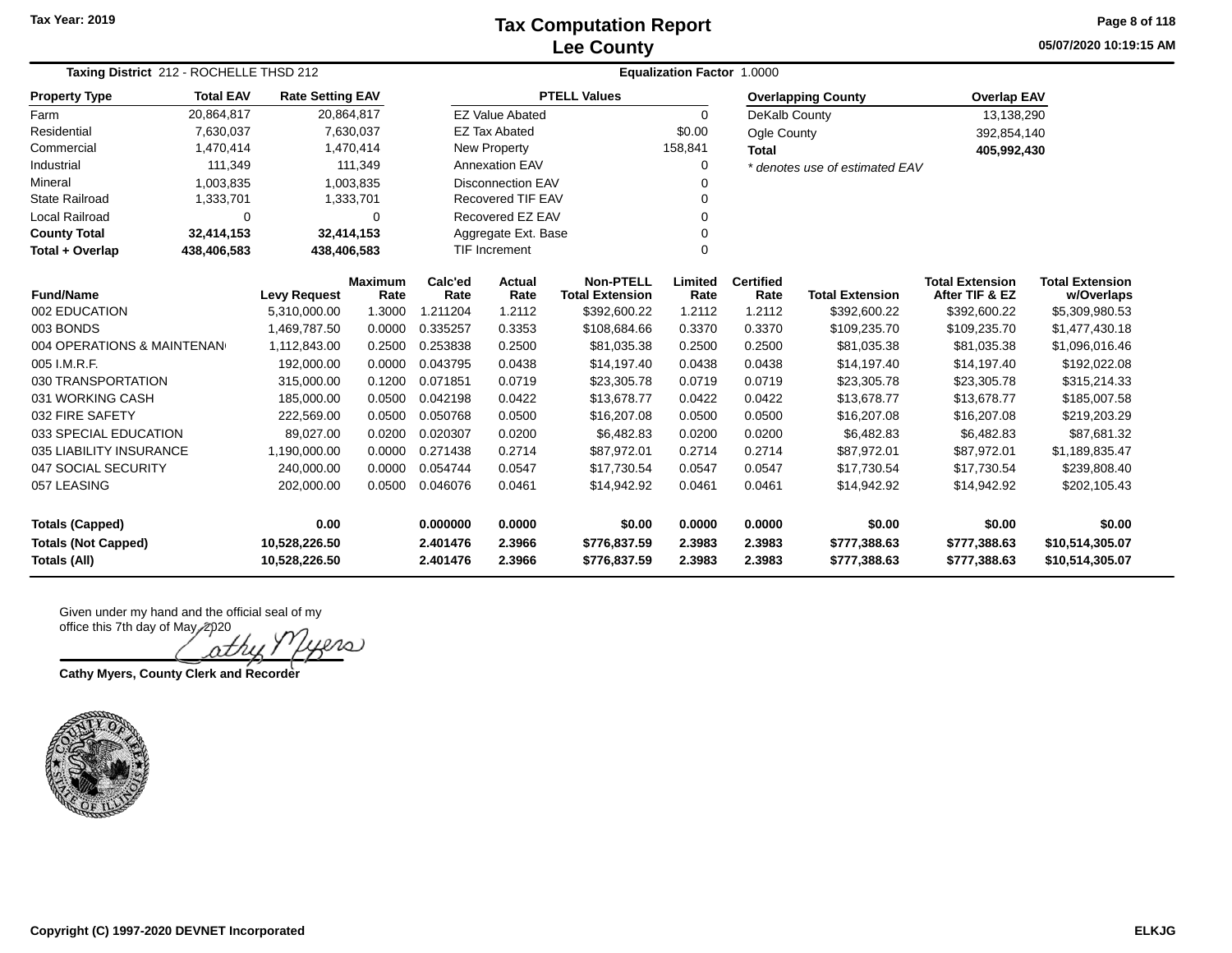### **Lee County Tax Computation Report**

**05/07/2020 10:19:15 AM Page 9 of 118**

| Taxing District 220 - STEWARD ESD 220    |            |                         |                        | Equalization Factor 1.0000 |                          |                                            |                 |                          |                                |                                          |                                      |  |  |
|------------------------------------------|------------|-------------------------|------------------------|----------------------------|--------------------------|--------------------------------------------|-----------------|--------------------------|--------------------------------|------------------------------------------|--------------------------------------|--|--|
| <b>Total EAV</b><br><b>Property Type</b> |            | <b>Rate Setting EAV</b> |                        |                            |                          | <b>PTELL Values</b>                        |                 |                          | <b>Overlapping County</b>      | <b>Overlap EAV</b>                       |                                      |  |  |
| Farm                                     | 18,132,656 |                         | 18,132,656             |                            | <b>EZ Value Abated</b>   |                                            | $\Omega$        | DeKalb County            |                                | 148,195                                  |                                      |  |  |
| Residential                              | 7,209,768  |                         | 7,209,768              |                            | <b>EZ Tax Abated</b>     |                                            | \$0.00          | Total                    |                                | 148,195                                  |                                      |  |  |
| Commercial                               | 1,470,414  |                         | 1,470,414              |                            | <b>New Property</b>      |                                            | 158,841         |                          | * denotes use of estimated EAV |                                          |                                      |  |  |
| Industrial                               | 111,349    |                         | 111,349                |                            | <b>Annexation EAV</b>    |                                            | 0               |                          |                                |                                          |                                      |  |  |
| Mineral                                  | 1,003,835  |                         | 1,003,835              |                            | <b>Disconnection EAV</b> |                                            |                 |                          |                                |                                          |                                      |  |  |
| <b>State Railroad</b>                    | 1,333,701  |                         | 1,333,701              |                            | Recovered TIF EAV        |                                            |                 |                          |                                |                                          |                                      |  |  |
| Local Railroad                           | $\Omega$   |                         | 0                      |                            | Recovered EZ EAV         |                                            |                 |                          |                                |                                          |                                      |  |  |
| <b>County Total</b>                      | 29,261,723 |                         | 29,261,723             |                            | Aggregate Ext. Base      |                                            | 822,982         |                          |                                |                                          |                                      |  |  |
| Total + Overlap                          | 29,409,918 |                         | 29,409,918             |                            | <b>TIF Increment</b>     |                                            | 0               |                          |                                |                                          |                                      |  |  |
| <b>Fund/Name</b>                         |            | <b>Levy Request</b>     | <b>Maximum</b><br>Rate | Calc'ed<br>Rate            | <b>Actual</b><br>Rate    | <b>Non-PTELL</b><br><b>Total Extension</b> | Limited<br>Rate | <b>Certified</b><br>Rate | <b>Total Extension</b>         | <b>Total Extension</b><br>After TIF & EZ | <b>Total Extension</b><br>w/Overlaps |  |  |
| 002 EDUCATION                            |            | 605,354.00              | 0.0000                 | 2.058333                   | 2.0583                   | \$602,294.04                               | 2.0103          | 2.0103                   | \$588,248.42                   | \$588,248.42                             | \$591,227.58                         |  |  |
| 003 BONDS                                |            | 0.00                    | 0.0000                 | 0.000000                   | 0.0000                   | \$0.00                                     | 0.0000          | 0.0000                   | \$0.00                         | \$0.00                                   | \$0.00                               |  |  |
| 004 OPERATIONS & MAINTENAN               |            | 108,289.00              | 0.5500                 | 0.368206                   | 0.3682                   | \$107,741.66                               | 0.3596          | 0.3596                   | \$105,225.16                   | \$105,225.16                             | \$105,758.07                         |  |  |
| 005 I.M.R.F.                             |            | 484.00                  | 0.0000                 | 0.001646                   | 0.0016                   | \$468.19                                   | 0.0016          | 0.0016                   | \$468.19                       | \$468.19                                 | \$470.56                             |  |  |
| 030 TRANSPORTATION                       |            | 47,472.00               | 0.0000                 | 0.161415                   | 0.1614                   | \$47,228.42                                | 0.1576          | 0.1576                   | \$46,116.48                    | \$46,116.48                              | \$46,350.03                          |  |  |
| 031 WORKING CASH                         |            | 9,047.00                | 0.0500                 | 0.030762                   | 0.0308                   | \$9,012.61                                 | 0.0301          | 0.0301                   | \$8,807.78                     | \$8,807.78                               | \$8,852.39                           |  |  |
| 032 FIRE SAFETY                          |            | 6,263.00                | 0.1000                 | 0.021296                   | 0.0213                   | \$6,232.75                                 | 0.0208          | 0.0208                   | \$6,086.44                     | \$6,086.44                               | \$6,117.26                           |  |  |
| 033 SPECIAL EDUCATION                    |            | 6,263.00                | 0.4000                 | 0.021296                   | 0.0213                   | \$6,232.75                                 | 0.0208          | 0.0208                   | \$6,086.44                     | \$6,086.44                               | \$6,117.26                           |  |  |
| 035 LIABILITY INSURANCE                  |            | 60,181.00               | 0.0000                 | 0.204628                   | 0.2046                   | \$59,869.49                                | 0.1998          | 0.1998                   | \$58,464.92                    | \$58,464.92                              | \$58,761.02                          |  |  |
| 047 SOCIAL SECURITY                      |            | 12,011.00               | 0.0000                 | 0.040840                   | 0.0408                   | \$11,938.78                                | 0.0398          | 0.0398                   | \$11,646.17                    | \$11,646.17                              | \$11,705.15                          |  |  |
| 057 LEASING                              |            | 7,927.00                | 0.1000                 | 0.026954                   | 0.0270                   | \$7,900.67                                 | 0.0264          | 0.0264                   | \$7,725.09                     | \$7,725.09                               | \$7,764.22                           |  |  |
| <b>Totals (Capped)</b>                   |            | 863,291.00              |                        | 2.935376                   | 2.9353                   | \$858,919.36                               | 2.8668          | 2.8668                   | \$838,875.09                   | \$838,875.09                             | \$843,123.54                         |  |  |
| <b>Totals (Not Capped)</b>               |            | 0.00                    |                        | 0.000000                   | 0.0000                   | \$0.00                                     | 0.0000          | 0.0000                   | \$0.00                         | \$0.00                                   | \$0.00                               |  |  |
| Totals (All)                             |            | 863,291.00              |                        | 2.935376                   | 2.9353                   | \$858,919.36                               | 2.8668          | 2.8668                   | \$838,875.09                   | \$838,875.09                             | \$843,123.54                         |  |  |

 $\infty$ 

**Cathy Myers, County Clerk and Recorder**

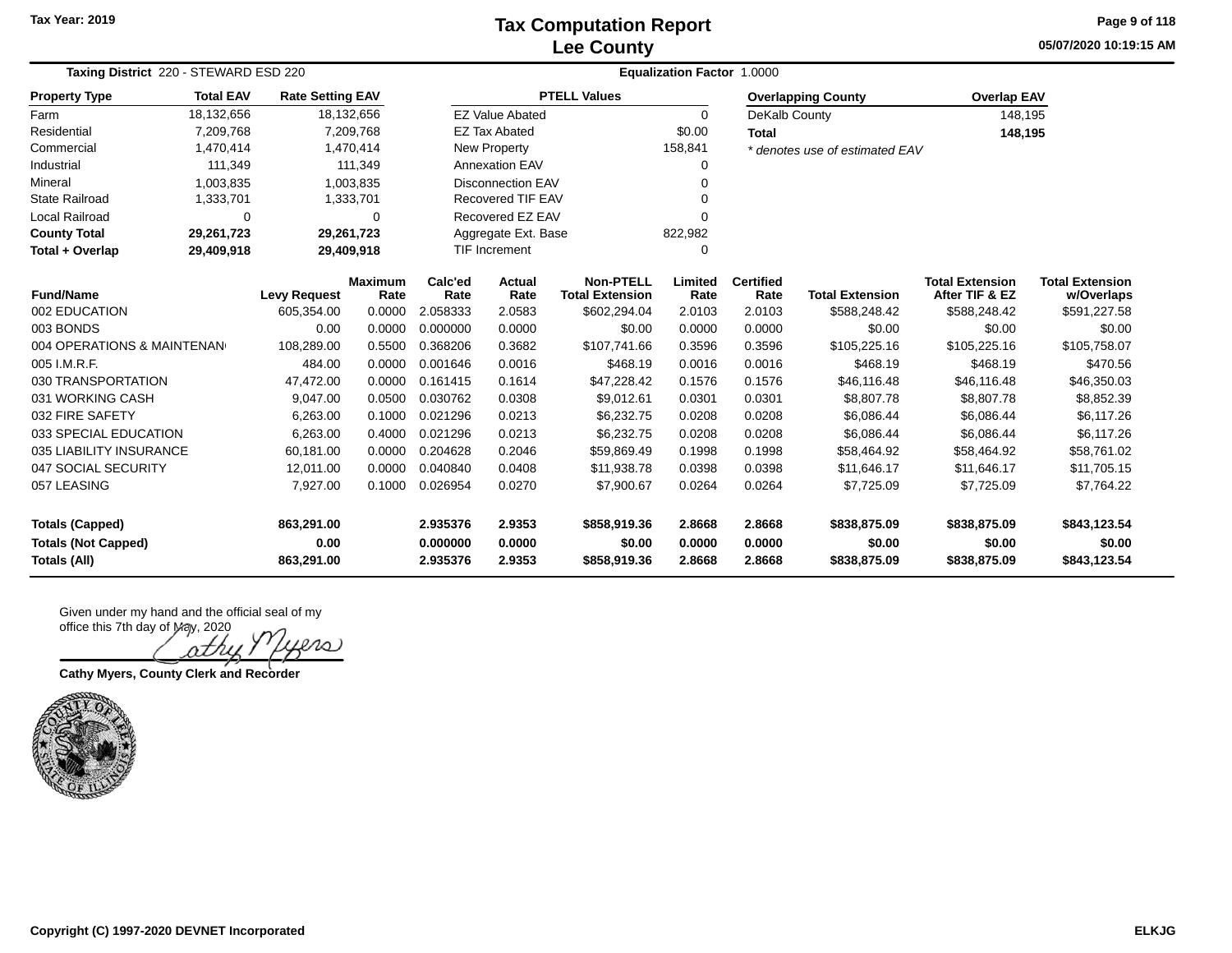**05/07/2020 10:19:15 AM Page 10 of 118**

| Taxing District 222 - POLO CUSD 222 |                                                                       |                     |                        | Equalization Factor 1.0000 |                          |                                            |                 |                          |                                |                                          |                                      |  |
|-------------------------------------|-----------------------------------------------------------------------|---------------------|------------------------|----------------------------|--------------------------|--------------------------------------------|-----------------|--------------------------|--------------------------------|------------------------------------------|--------------------------------------|--|
| <b>Property Type</b>                | <b>Total EAV</b><br><b>Rate Setting EAV</b><br>1,417,318<br>1,417,318 |                     |                        |                            |                          | <b>PTELL Values</b>                        |                 |                          | <b>Overlapping County</b>      | <b>Overlap EAV</b>                       |                                      |  |
| Farm                                |                                                                       |                     |                        |                            | <b>EZ Value Abated</b>   |                                            | 0               | <b>Ogle County</b>       |                                | 85,751,623                               |                                      |  |
| Residential                         | 24,162                                                                |                     | 24,162                 |                            | <b>EZ Tax Abated</b>     |                                            | \$0.00          |                          | <b>Whiteside County</b>        | 879,961                                  |                                      |  |
| Commercial                          | 11,680                                                                |                     | 11,680                 |                            | New Property             |                                            | 0               | <b>Total</b>             |                                | 86,631,584                               |                                      |  |
| Industrial                          | 960                                                                   |                     | 960                    |                            | <b>Annexation EAV</b>    |                                            | 0               |                          | * denotes use of estimated EAV |                                          |                                      |  |
| Mineral                             | 0                                                                     |                     | ∩                      |                            | <b>Disconnection EAV</b> |                                            | O               |                          |                                |                                          |                                      |  |
| <b>State Railroad</b>               | 0                                                                     |                     | $\Omega$               |                            | <b>Recovered TIF EAV</b> |                                            | $\Omega$        |                          |                                |                                          |                                      |  |
| Local Railroad                      | $\Omega$                                                              |                     | $\Omega$               |                            | Recovered EZ EAV         |                                            | O               |                          |                                |                                          |                                      |  |
| <b>County Total</b>                 | 1,454,120                                                             |                     | 1,454,120              |                            |                          | Aggregate Ext. Base                        |                 |                          |                                |                                          |                                      |  |
| Total + Overlap                     | TIF Increment<br>$\Omega$<br>88,085,704<br>88,085,704                 |                     |                        |                            |                          |                                            |                 |                          |                                |                                          |                                      |  |
| <b>Fund/Name</b>                    |                                                                       | <b>Levy Request</b> | <b>Maximum</b><br>Rate | Calc'ed<br>Rate            | <b>Actual</b><br>Rate    | <b>Non-PTELL</b><br><b>Total Extension</b> | Limited<br>Rate | <b>Certified</b><br>Rate | <b>Total Extension</b>         | <b>Total Extension</b><br>After TIF & EZ | <b>Total Extension</b><br>w/Overlaps |  |
| 002 EDUCATION                       |                                                                       | 2,207,030.00        | 2.5000                 | 2.505549                   | 2.5000                   | \$36,353.00                                | 2.5000          | 2.5000                   | \$36,353.00                    | \$36,353.00                              | \$2,202,142.60                       |  |
| 003 BONDS                           |                                                                       | 793,151.75          | 0.0000                 | 0.900432                   | 0.9004                   | \$13,092.90                                | 0.9049          | 0.9049                   | \$13,158.33                    | \$13,158.33                              | \$797,087.54                         |  |
| 004 OPERATIONS & MAINTENAN          |                                                                       | 441,406.00          | 0.5000                 | 0.501110                   | 0.5000                   | \$7,270.60                                 | 0.5000          | 0.5000                   | \$7,270.60                     | \$7,270.60                               | \$440,428.52                         |  |
| 005 I.M.R.F.                        |                                                                       | 50,000.00           | 0.0000                 | 0.056763                   | 0.0568                   | \$825.94                                   | 0.0568          | 0.0568                   | \$825.94                       | \$825.94                                 | \$50,032.68                          |  |
| 030 TRANSPORTATION                  |                                                                       | 176,562.00          | 0.2000                 | 0.200443                   | 0.2000                   | \$2,908.24                                 | 0.2000          | 0.2000                   | \$2,908.24                     | \$2,908.24                               | \$176,171.41                         |  |
| 031 WORKING CASH                    |                                                                       | 44,141.00           | 0.0500                 | 0.050111                   | 0.0500                   | \$727.06                                   | 0.0500          | 0.0500                   | \$727.06                       | \$727.06                                 | \$44,042.85                          |  |
| 032 FIRE SAFETY                     |                                                                       | 44,141.00           | 0.0500                 | 0.050111                   | 0.0500                   | \$727.06                                   | 0.0500          | 0.0500                   | \$727.06                       | \$727.06                                 | \$44,042.85                          |  |
| 033 SPECIAL EDUCATION               |                                                                       | 35.312.00           | 0.0400                 | 0.040088                   | 0.0400                   | \$581.65                                   | 0.0400          | 0.0400                   | \$581.65                       | \$581.65                                 | \$35,234.28                          |  |
| 035 LIABILITY INSURANCE             |                                                                       | 550,000.00          | 0.0000                 | 0.624392                   | 0.6244                   | \$9,079.53                                 | 0.6244          | 0.6244                   | \$9,079.53                     | \$9,079.53                               | \$550,007.14                         |  |
| 047 SOCIAL SECURITY                 |                                                                       | 150,000.00          | 0.0000                 | 0.170289                   | 0.1703                   | \$2,476.37                                 | 0.1703          | 0.1703                   | \$2,476.37                     | \$2,476.37                               | \$150,009.95                         |  |
| 057 LEASING                         |                                                                       | 44,141.00           | 0.0500                 | 0.050111                   | 0.0500                   | \$727.06                                   | 0.0500          | 0.0500                   | \$727.06                       | \$727.06                                 | \$44,042.85                          |  |
| 0.00<br><b>Totals (Capped)</b>      |                                                                       |                     | 0.000000               | 0.0000                     | \$0.00                   | 0.0000                                     | 0.0000          | \$0.00                   | \$0.00                         | \$0.00                                   |                                      |  |
| <b>Totals (Not Capped)</b>          |                                                                       | 4,535,884.75        |                        | 5.149399                   | 5.1419                   | \$74,769.41                                | 5.1464          | 5.1464                   | \$74,834.84                    | \$74,834.84                              | \$4,533,242.67                       |  |
| <b>Totals (All)</b>                 | 4,535,884.75                                                          |                     | 5.149399               | 5.1419                     | \$74,769.41              | 5.1464                                     | 5.1464          | \$74.834.84              | \$74.834.84                    | \$4,533,242.67                           |                                      |  |

oτn

**Cathy Myers, County Clerk and Recorder**

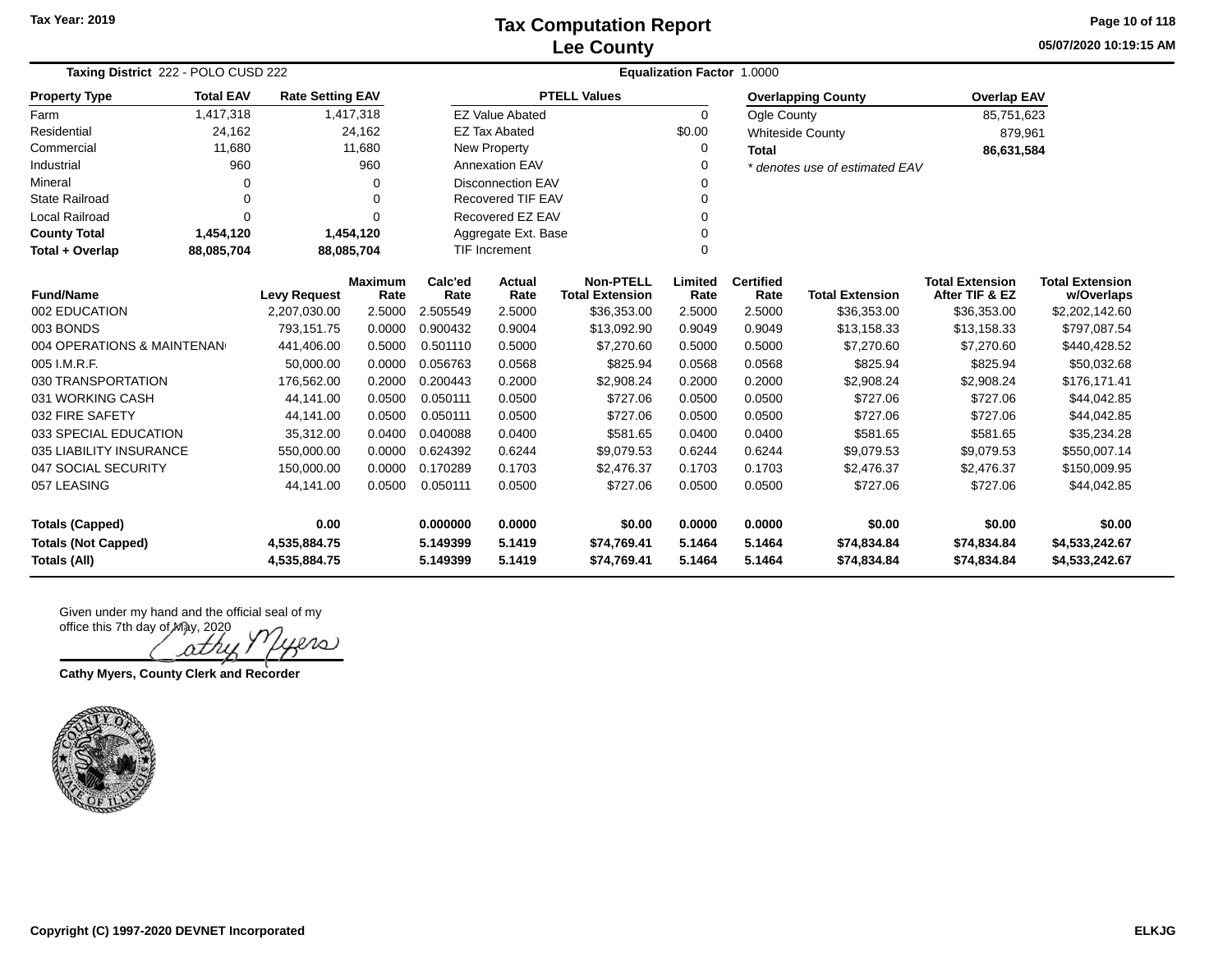**05/07/2020 10:19:15 AM Page 11 of 118**

| Taxing District 231 - ROCHELLE ESD 231      |                                                                       |                     |                        | <b>Equalization Factor 1.0000</b> |                          |                                            |                 |                          |                                |                                          |                                      |  |  |  |
|---------------------------------------------|-----------------------------------------------------------------------|---------------------|------------------------|-----------------------------------|--------------------------|--------------------------------------------|-----------------|--------------------------|--------------------------------|------------------------------------------|--------------------------------------|--|--|--|
| <b>Property Type</b>                        | <b>Total EAV</b><br><b>Rate Setting EAV</b><br>2,605,890<br>2,605,890 |                     |                        |                                   |                          | <b>PTELL Values</b>                        |                 |                          | <b>Overlapping County</b>      | <b>Overlap EAV</b>                       |                                      |  |  |  |
| Farm                                        |                                                                       |                     |                        |                                   | <b>EZ Value Abated</b>   |                                            | $\Omega$        | Ogle County              |                                | 307, 155, 151                            |                                      |  |  |  |
| Residential                                 | 420,269                                                               |                     | 420,269                |                                   | <b>EZ Tax Abated</b>     |                                            | \$0.00          | <b>Total</b>             |                                | 307, 155, 151                            |                                      |  |  |  |
| Commercial                                  | 0                                                                     |                     |                        |                                   | New Property             |                                            | 0               |                          | * denotes use of estimated EAV |                                          |                                      |  |  |  |
| Industrial                                  | 0                                                                     |                     |                        |                                   | <b>Annexation EAV</b>    |                                            |                 |                          |                                |                                          |                                      |  |  |  |
| Mineral                                     | 0                                                                     |                     | $\Omega$               |                                   | <b>Disconnection EAV</b> |                                            | 0               |                          |                                |                                          |                                      |  |  |  |
| <b>State Railroad</b>                       | 0                                                                     |                     | 0                      |                                   | Recovered TIF EAV        |                                            |                 |                          |                                |                                          |                                      |  |  |  |
| Local Railroad                              | 0                                                                     |                     | O                      |                                   | Recovered EZ EAV         |                                            | $\Omega$        |                          |                                |                                          |                                      |  |  |  |
| <b>County Total</b>                         | 3,026,159                                                             |                     | 3,026,159              |                                   | Aggregate Ext. Base      |                                            | 0               |                          |                                |                                          |                                      |  |  |  |
| Total + Overlap                             | 310,181,310                                                           | 310,181,310         |                        | <b>TIF Increment</b><br>0         |                          |                                            |                 |                          |                                |                                          |                                      |  |  |  |
| <b>Fund/Name</b>                            |                                                                       | <b>Levy Request</b> | <b>Maximum</b><br>Rate | Calc'ed<br>Rate                   | <b>Actual</b><br>Rate    | <b>Non-PTELL</b><br><b>Total Extension</b> | Limited<br>Rate | <b>Certified</b><br>Rate | <b>Total Extension</b>         | <b>Total Extension</b><br>After TIF & EZ | <b>Total Extension</b><br>w/Overlaps |  |  |  |
| 002 EDUCATION                               |                                                                       | 5,486,139.00        | 1.7600                 | 1.768688                          | 1.7600                   | \$53,260.40                                | 1.7600          | 1.7600                   | \$53,260.40                    | \$53,260.40                              | \$5,459,191.06                       |  |  |  |
| 003 BONDS                                   |                                                                       | 1,130,348.76        | 0.0000                 | 0.364416                          | 0.3644                   | \$11,027.32                                | 0.3662          | 0.3662                   | \$11,081.79                    | \$11,081.79                              | \$1,135,883.96                       |  |  |  |
| 004 OPERATIONS & MAINTENAN                  |                                                                       | 1,465,049.00        | 0.4700                 | 0.472320                          | 0.4700                   | \$14,222.95                                | 0.4700          | 0.4700                   | \$14,222.95                    | \$14,222.95                              | \$1,457,852.16                       |  |  |  |
| 005 IMRF                                    |                                                                       | 202,000.00          | 0.0000                 | 0.065123                          | 0.0651                   | \$1,970.03                                 | 0.0651          | 0.0651                   | \$1,970.03                     | \$1,970.03                               | \$201,928.03                         |  |  |  |
| 030 TRANSPORTATION                          |                                                                       | 374,055.00          | 0.1200                 | 0.120592                          | 0.1200                   | \$3,631.39                                 | 0.1200          | 0.1200                   | \$3,631.39                     | \$3,631.39                               | \$372,217.57                         |  |  |  |
| 031 WORKING CASH                            |                                                                       | 155,856.00          | 0.0500                 | 0.050247                          | 0.0500                   | \$1,513.08                                 | 0.0500          | 0.0500                   | \$1,513.08                     | \$1,513.08                               | \$155,090.66                         |  |  |  |
| 032 FIRE SAFETY                             |                                                                       | 155,856.00          | 0.0500                 | 0.050247                          | 0.0500                   | \$1,513.08                                 | 0.0500          | 0.0500                   | \$1,513.08                     | \$1,513.08                               | \$155,090.66                         |  |  |  |
| 033 SPECIAL EDUCATION                       |                                                                       | 62,342.00           | 0.0200                 | 0.020099                          | 0.0200                   | \$605.23                                   | 0.0200          | 0.0200                   | \$605.23                       | \$605.23                                 | \$62,036.26                          |  |  |  |
| 035 LIABILITY INSURANCE                     |                                                                       | 789,000.00          | 0.0000                 | 0.254367                          | 0.2544                   | \$7,698.55                                 | 0.2544          | 0.2544                   | \$7,698.55                     | \$7,698.55                               | \$789,101.25                         |  |  |  |
| 047 SOCIAL SECURITY                         |                                                                       | 221,322.00          | 0.0000                 | 0.071353                          | 0.0714                   | \$2,160.68                                 | 0.0714          | 0.0714                   | \$2,160.68                     | \$2,160.68                               | \$221,469.46                         |  |  |  |
| 057 LEASING                                 |                                                                       | 155,856.00          | 0.0500                 | 0.050247                          | 0.0500                   | \$1,513.08                                 | 0.0500          | 0.0500                   | \$1,513.08                     | \$1,513.08                               | \$155,090.66                         |  |  |  |
| 0.00<br><b>Totals (Capped)</b>              |                                                                       |                     |                        | 0.000000                          | 0.0000                   | \$0.00                                     | 0.0000          | 0.0000                   | \$0.00                         | \$0.00                                   | \$0.00                               |  |  |  |
| <b>Totals (Not Capped)</b><br>10,197,823.76 |                                                                       |                     | 3.287699               | 3.2753                            | \$99,115.79              | 3.2771                                     | 3.2771          | \$99,170.26              | \$99,170.26                    | \$10,164,951.73                          |                                      |  |  |  |
| <b>Totals (All)</b>                         |                                                                       | 10,197,823.76       |                        | 3.287699                          | 3.2753                   | \$99,115.79                                | 3.2771          | 3.2771                   | \$99,170.26                    | \$99,170.26                              | \$10,164,951.73                      |  |  |  |

 $\infty$ ν7

**Cathy Myers, County Clerk and Recorder**

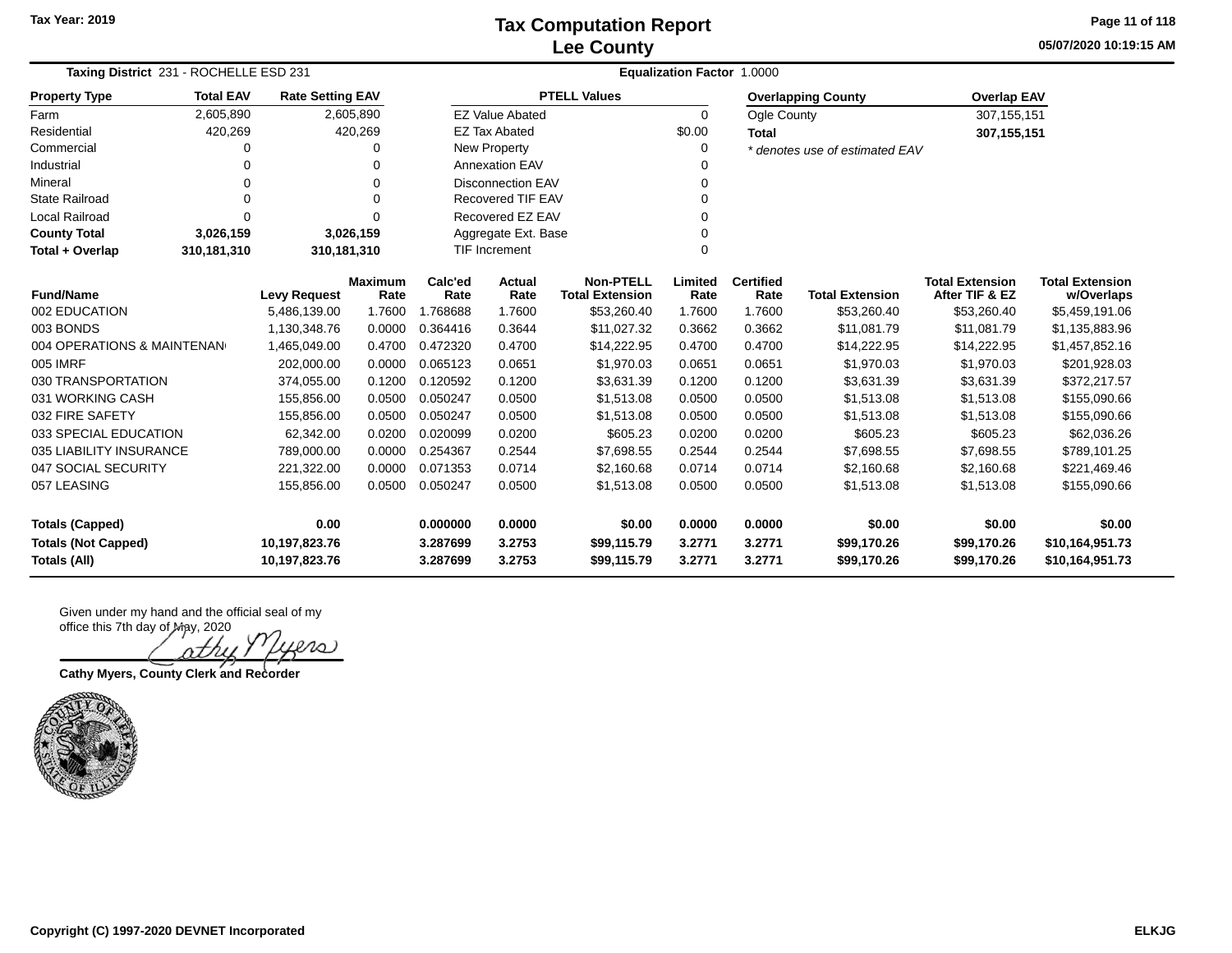### **Lee County Tax Computation Report**

**05/07/2020 10:19:15 AM Page 12 of 118**

| Taxing District 271 - PAW PAW CUSD 271 |                                                                         |                     |                        |                      | <b>Equalization Factor 1.0000</b> |                                            |                 |                          |                                |                                          |                                      |  |  |  |
|----------------------------------------|-------------------------------------------------------------------------|---------------------|------------------------|----------------------|-----------------------------------|--------------------------------------------|-----------------|--------------------------|--------------------------------|------------------------------------------|--------------------------------------|--|--|--|
| <b>Property Type</b>                   | <b>Total EAV</b><br><b>Rate Setting EAV</b><br>22,371,131<br>22,353,607 |                     |                        |                      |                                   | <b>PTELL Values</b>                        |                 |                          | <b>Overlapping County</b>      | <b>Overlap EAV</b>                       |                                      |  |  |  |
| Farm                                   |                                                                         |                     |                        |                      | <b>EZ Value Abated</b>            |                                            | $\Omega$        | DeKalb County            |                                | 1,265,770                                |                                      |  |  |  |
| Residential                            | 16,887,250                                                              |                     | 14,854,263             |                      | <b>EZ Tax Abated</b>              |                                            | \$0.00          | <b>Total</b>             |                                | 1,265,770                                |                                      |  |  |  |
| Commercial                             | 1,966,409                                                               |                     | 1,701,214              |                      | <b>New Property</b>               |                                            | 7,689,440       |                          | * denotes use of estimated EAV |                                          |                                      |  |  |  |
| Industrial                             | 4,998                                                                   |                     | 4,998                  |                      | <b>Annexation EAV</b>             |                                            | 0               |                          |                                |                                          |                                      |  |  |  |
| Mineral                                | 9,353,541                                                               |                     | 9,353,541              |                      | <b>Disconnection EAV</b>          |                                            | U               |                          |                                |                                          |                                      |  |  |  |
| <b>State Railroad</b>                  | 0                                                                       |                     | 0                      |                      | <b>Recovered TIF EAV</b>          |                                            |                 |                          |                                |                                          |                                      |  |  |  |
| Local Railroad                         | $\Omega$                                                                |                     | $\Omega$               |                      | Recovered EZ EAV                  |                                            | U               |                          |                                |                                          |                                      |  |  |  |
| <b>County Total</b>                    | 50,583,329                                                              | 48,267,623          |                        |                      | Aggregate Ext. Base<br>2,273,387  |                                            |                 |                          |                                |                                          |                                      |  |  |  |
| Total + Overlap                        | 51,849,099<br>49,533,393                                                |                     |                        | <b>TIF Increment</b> |                                   | 2,315,706                                  |                 |                          |                                |                                          |                                      |  |  |  |
| <b>Fund/Name</b>                       |                                                                         | <b>Levy Request</b> | <b>Maximum</b><br>Rate | Calc'ed<br>Rate      | Actual<br>Rate                    | <b>Non-PTELL</b><br><b>Total Extension</b> | Limited<br>Rate | <b>Certified</b><br>Rate | <b>Total Extension</b>         | <b>Total Extension</b><br>After TIF & EZ | <b>Total Extension</b><br>w/Overlaps |  |  |  |
| 002 EDUCATION                          |                                                                         | 2,141,000.00        | 0.0000                 | 4.322337             | 4.3223                            | \$2,086,271.47                             | 4.2334          | 4.2334                   | \$2,141,394.65                 | \$2,043,361.55                           | \$2,096,946.66                       |  |  |  |
| 003 BONDS                              |                                                                         | 542,173.76          | 0.0000                 | 1.094562             | 1.0946                            | \$528,337.40                               | 1.1001          | 1.1001                   | \$556,467.20                   | \$530,992.12                             | \$544,916.86                         |  |  |  |
| 004 OPERATIONS & MAINTENAN             |                                                                         | 320,000.00          | 0.7500                 | 0.646029             | 0.6460                            | \$311,808.84                               | 0.6328          | 0.6328                   | \$320,091.31                   | \$305,437.52                             | \$313,447.31                         |  |  |  |
| 005 I.M.R.F.                           |                                                                         | 1,000.00            | 0.0000                 | 0.002019             | 0.0020                            | \$965.35                                   | 0.0020          | 0.0020                   | \$1,011.67                     | \$965.35                                 | \$990.67                             |  |  |  |
| 030 TRANSPORTATION                     |                                                                         | 230,000.00          | 0.0000                 | 0.464333             | 0.4643                            | \$224,106.57                               | 0.4548          | 0.4548                   | \$230,052.98                   | \$219,521.15                             | \$225,277.87                         |  |  |  |
| 031 WORKING CASH                       |                                                                         | 25,000.00           | 0.0500                 | 0.050471             | 0.0500                            | \$24,133.81                                | 0.0490          | 0.0490                   | \$24,785.83                    | \$23,651.14                              | \$24,271.36                          |  |  |  |
| 032 FIRE SAFETY                        |                                                                         | 1,000.00            | 0.1000                 | 0.002019             | 0.0020                            | \$965.35                                   | 0.0020          | 0.0020                   | \$1,011.67                     | \$965.35                                 | \$990.67                             |  |  |  |
| 033 SPECIAL EDUCATION                  |                                                                         | 1,000.00            | 0.8000                 | 0.002019             | 0.0020                            | \$965.35                                   | 0.0020          | 0.0020                   | \$1,011.67                     | \$965.35                                 | \$990.67                             |  |  |  |
| 035 LIABILITY INSURANCE                |                                                                         | 30,000.00           | 0.0000                 | 0.060565             | 0.0606                            | \$29,250.18                                | 0.0594          | 0.0594                   | \$30,046.50                    | \$28,670.97                              | \$29,422.84                          |  |  |  |
| 047 SOCIAL SECURITY                    |                                                                         | 50,000.00           | 0.0000                 | 0.100942             | 0.1009                            | \$48,702.03                                | 0.0988          | 0.0988                   | \$49,976.33                    | \$47,688.41                              | \$48,938.99                          |  |  |  |
| 057 LEASING                            |                                                                         | 1,000.00            | 0.1000                 | 0.002019             | 0.0020                            | \$965.35                                   | 0.0020          | 0.0020                   | \$1,011.67                     | \$965.35                                 | \$990.67                             |  |  |  |
| <b>Totals (Capped)</b>                 |                                                                         | 2,800,000.00        |                        | 5.652753             | 5.6521                            | \$2,728,134.30                             | 5.5362          | 5.5362                   | \$2,800,394.28                 | \$2,672,192.14                           | \$2,742,267.71                       |  |  |  |
| <b>Totals (Not Capped)</b>             |                                                                         | 542,173.76          |                        | 1.094562             | 1.0946                            | \$528,337.40                               | 1.1001          | 1.1001                   | \$556,467.20                   | \$530,992.12                             | \$544,916.86                         |  |  |  |
| Totals (All)                           |                                                                         | 3,342,173.76        |                        | 6.747315             | 6.7467                            | \$3,256,471.70                             | 6.6363          | 6.6363                   | \$3,356,861.48                 | \$3,203,184.26                           | \$3,287,184.57                       |  |  |  |

atru Ders

**Cathy Myers, County Clerk and Recorder**

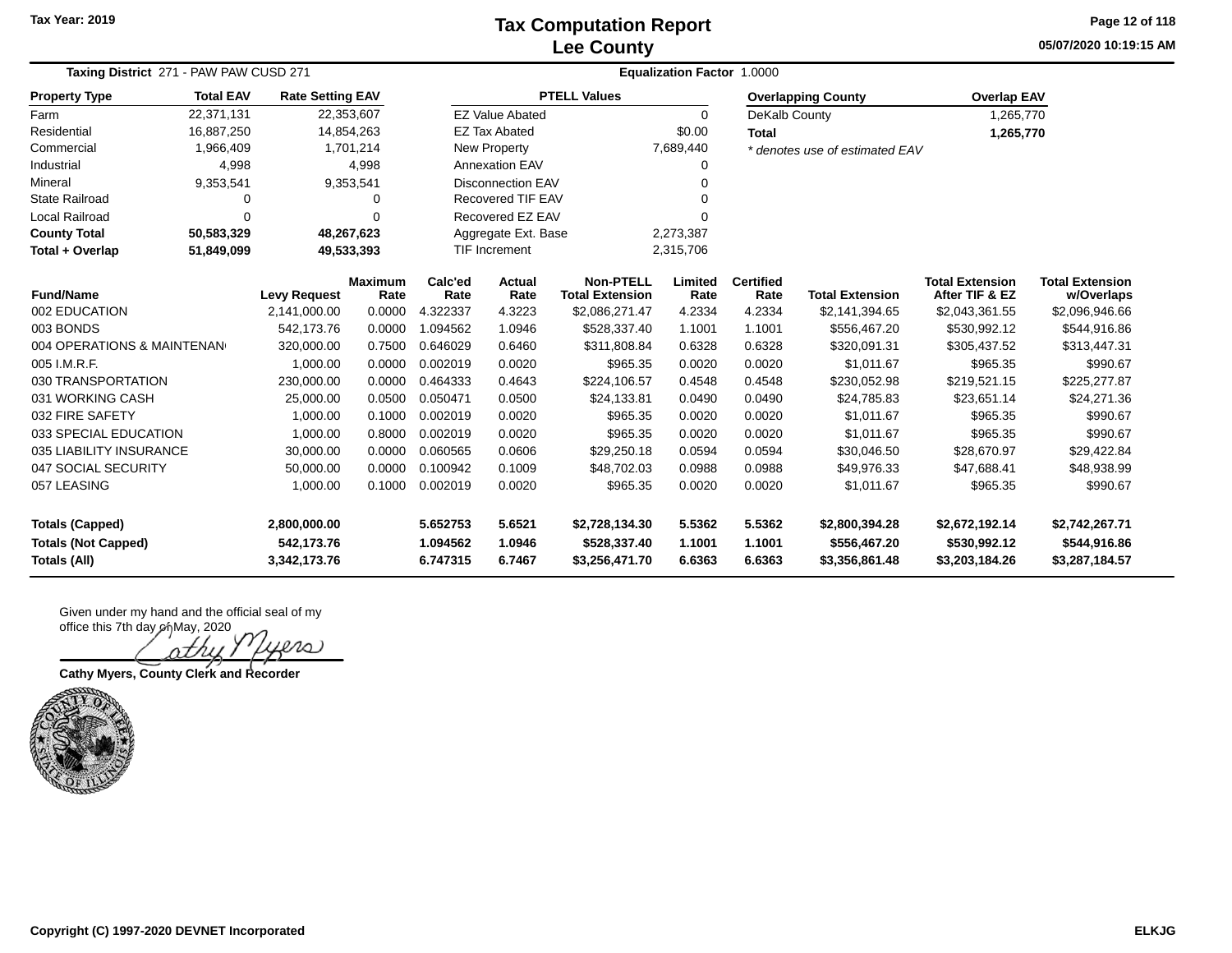# **Lee County Tax Computation Report**

**05/07/2020 10:19:15 AM Page 13 of 118**

| Taxing District 272 - AMBOY CUSD 272 |                  |                         | <b>Equalization Factor 1.0000</b> |                     |                           |                                            |                 |                          |                        |                                          |                                      |  |
|--------------------------------------|------------------|-------------------------|-----------------------------------|---------------------|---------------------------|--------------------------------------------|-----------------|--------------------------|------------------------|------------------------------------------|--------------------------------------|--|
| <b>Property Type</b>                 | <b>Total EAV</b> | <b>Rate Setting EAV</b> |                                   |                     |                           | <b>PTELL Values</b>                        |                 |                          |                        |                                          |                                      |  |
| Farm                                 | 58,199,933       |                         | 58,199,933                        |                     | <b>EZ Value Abated</b>    |                                            | 874,612         |                          |                        |                                          |                                      |  |
| Residential                          | 62,224,572       |                         | 62,224,572                        |                     | <b>EZ Tax Abated</b>      |                                            | \$50,193.99     |                          |                        |                                          |                                      |  |
| Commercial                           | 14,883,749       |                         | 14,441,094                        |                     | New Property              |                                            | 2,040,803       |                          |                        |                                          |                                      |  |
| Industrial                           | 6,987,712        |                         | 6,555,755                         |                     | <b>Annexation EAV</b>     |                                            |                 |                          |                        |                                          |                                      |  |
| Mineral                              | 10,560,587       |                         | 10,560,587                        |                     | <b>Disconnection EAV</b>  |                                            |                 |                          |                        |                                          |                                      |  |
| State Railroad                       | 7,283            |                         | 7,283                             |                     | Recovered TIF EAV         |                                            |                 |                          |                        |                                          |                                      |  |
| Local Railroad                       | 3,430            |                         | 3,430                             | Recovered EZ EAV    |                           |                                            |                 |                          |                        |                                          |                                      |  |
| <b>County Total</b>                  | 152,867,266      | 151,992,654             |                                   | Aggregate Ext. Base |                           |                                            | 7,170,073       |                          |                        |                                          |                                      |  |
| Total + Overlap                      | 152,867,266      | 151,992,654             |                                   |                     | <b>TIF Increment</b><br>0 |                                            |                 |                          |                        |                                          |                                      |  |
| <b>Fund/Name</b>                     |                  | <b>Levy Request</b>     | <b>Maximum</b><br>Rate            | Calc'ed<br>Rate     | Actual<br>Rate            | <b>Non-PTELL</b><br><b>Total Extension</b> | Limited<br>Rate | <b>Certified</b><br>Rate | <b>Total Extension</b> | <b>Total Extension</b><br>After TIF & EZ | <b>Total Extension</b><br>w/Overlaps |  |
| 002 EDUCATION                        |                  | 5,373,180.00            | 0.0000                            | 3.535158            | 3.5352                    | \$5,373,244.30                             | 3.4327          | 3.4327                   | \$5,247,474.64         | \$5,217,451.83                           | \$5,217,451.83                       |  |
| 003 BONDS                            |                  | 1,310,582.60            | 0.0000                            | 0.862267            | 0.8623                    | \$1,310,632.66                             | 0.8666          | 0.8666                   | \$1,324,747.73         | \$1,317,168.34                           | \$1,317,168.34                       |  |
| 004 OPERATIONS & MAINTENAN           |                  | 1,008,261.00            | 0.7500                            | 0.663362            | 0.6634                    | \$1,008,319.27                             | 0.6442          | 0.6442                   | \$984,770.93           | \$979,136.68                             | \$979,136.68                         |  |
| 005 I.M.R.F.                         |                  | 168,326.00              | 0.0000                            | 0.110746            | 0.1107                    | \$168,255.87                               | 0.1075          | 0.1075                   | \$164,332.31           | \$163,392.10                             | \$163,392.10                         |  |
| 030 TRANSPORTATION                   |                  | 610,414.00              | 0.0000                            | 0.401608            | 0.4016                    | \$610,402.50                               | 0.3900          | 0.3900                   | \$596,182.34           | \$592,771.35                             | \$592,771.35                         |  |
| 031 WORKING CASH                     |                  | 59,962.00               | 0.0500                            | 0.039451            | 0.0395                    | \$60,037.10                                | 0.0384          | 0.0384                   | \$58,701.03            | \$58,365.18                              | \$58,365.18                          |  |
| 032 FIRE SAFETY                      |                  | 60,733.00               | 0.1000                            | 0.039958            | 0.0400                    | \$60,797.06                                | 0.0388          | 0.0388                   | \$59,312.50            | \$58,973.15                              | \$58,973.15                          |  |
| 033 SPECIAL EDUCATION                |                  | 51,947.00               | 0.8000                            | 0.034177            | 0.0342                    | \$51,981.49                                | 0.0332          | 0.0332                   | \$50,751.93            | \$50,461.56                              | \$50,461.56                          |  |
| 035 LIABILITY INSURANCE              |                  | 105,435.00              | 0.0000                            | 0.069369            | 0.0694                    | \$105,482.90                               | 0.0674          | 0.0674                   | \$103,032.54           | \$102,443.05                             | \$102,443.05                         |  |
| 047 SOCIAL SECURITY                  |                  | 127.324.00              | 0.1024                            | 0.083770            | 0.0838                    | \$127,369.84                               | 0.0814          | 0.0814                   | \$124,433.95           | \$123,722.02                             | \$123,722.02                         |  |
| 057 LEASING                          |                  | 60,733.00               | 0.1000                            | 0.039958            | 0.0400                    | \$60,797.06                                | 0.0388          | 0.0388                   | \$59,312.50            | \$58,973.15                              | \$58,973.15                          |  |
| <b>Totals (Capped)</b>               |                  | 7,626,315.00            |                                   | 5.017557            | 5.0178                    | \$7,626,687.39                             | 4.8724          | 4.8724                   | \$7,448,304.67         | \$7,405,690.07                           | \$7,405,690.07                       |  |
| <b>Totals (Not Capped)</b>           |                  | 1,310,582.60            |                                   | 0.862267            | 0.8623                    | \$1,310,632.66                             | 0.8666          | 0.8666                   | \$1,324,747.73         | \$1,317,168.34                           | \$1,317,168.34                       |  |
| <b>Totals (All)</b>                  |                  | 8,936,897.60            |                                   | 5.879824            | 5.8801                    | \$8,937,320.05                             | 5.7390          | 5.7390                   | \$8,773,052.40         | \$8,722,858.41                           | \$8,722,858.41                       |  |

Given under my hand and the official seal of my office this 7th day of May, 2020

 $\infty$ 

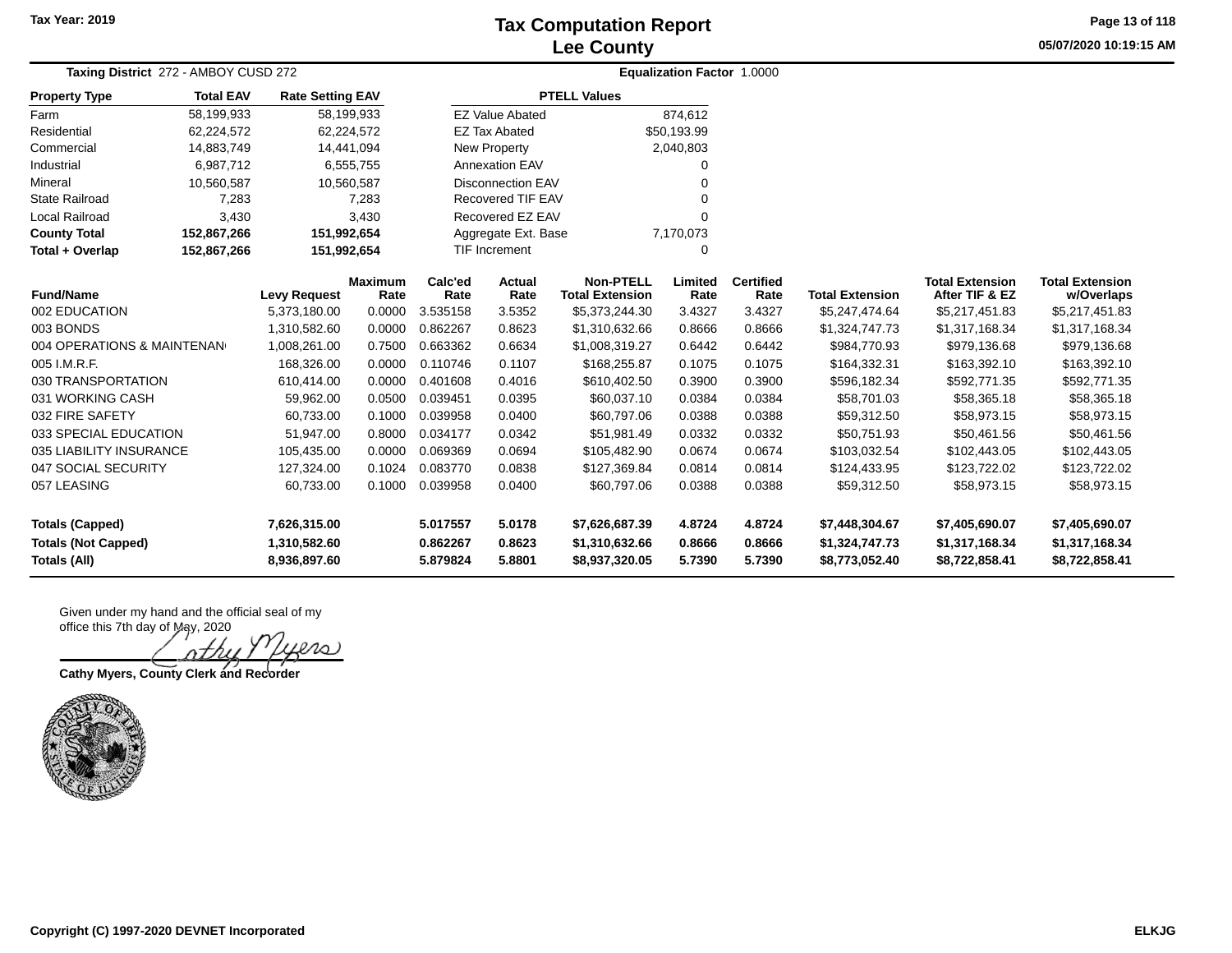**05/07/2020 10:19:15 AM Page 14 of 118**

| Taxing District 275 - ASHTON-FRNKLIN CNTR CUSD 275<br><b>Rate Setting EAV</b> |                  |                     |                        |                 | Equalization Factor 1.0000 |                                            |                 |                          |                                |                                          |                                      |  |  |  |
|-------------------------------------------------------------------------------|------------------|---------------------|------------------------|-----------------|----------------------------|--------------------------------------------|-----------------|--------------------------|--------------------------------|------------------------------------------|--------------------------------------|--|--|--|
| <b>Property Type</b>                                                          | <b>Total EAV</b> |                     |                        |                 |                            | <b>PTELL Values</b>                        |                 |                          | <b>Overlapping County</b>      | <b>Overlap EAV</b>                       |                                      |  |  |  |
| Farm                                                                          | 45,340,218       |                     | 45,340,218             |                 | <b>EZ Value Abated</b>     |                                            | 1,118,069       | Ogle County              |                                | 10,301,162                               |                                      |  |  |  |
| Residential                                                                   | 29,315,898       |                     | 29,315,898             |                 | <b>EZ Tax Abated</b>       |                                            | \$59,643.39     | Total                    |                                | 10,301,162                               |                                      |  |  |  |
| Commercial                                                                    | 7,353,850        |                     | 7,353,850              |                 | New Property               |                                            | 363,444         |                          | * denotes use of estimated EAV |                                          |                                      |  |  |  |
| Industrial                                                                    | 9,472,269        |                     | 8,354,200              |                 | <b>Annexation EAV</b>      |                                            | 0               |                          |                                |                                          |                                      |  |  |  |
| Mineral                                                                       | 0                |                     | 0                      |                 | <b>Disconnection EAV</b>   |                                            | $\Omega$        |                          |                                |                                          |                                      |  |  |  |
| <b>State Railroad</b>                                                         | 3,744,938        |                     | 3,744,938              |                 | Recovered TIF EAV          |                                            | $\Omega$        |                          |                                |                                          |                                      |  |  |  |
| Local Railroad                                                                | 0                |                     | 0                      |                 | Recovered EZ EAV           |                                            | $\Omega$        |                          |                                |                                          |                                      |  |  |  |
| <b>County Total</b>                                                           | 95,227,173       |                     | 94,109,104             |                 | Aggregate Ext. Base<br>0   |                                            |                 |                          |                                |                                          |                                      |  |  |  |
| Total + Overlap                                                               | 105,528,335      | 104,410,266         |                        |                 | <b>TIF Increment</b>       |                                            | $\Omega$        |                          |                                |                                          |                                      |  |  |  |
| <b>Fund/Name</b>                                                              |                  | <b>Levy Request</b> | <b>Maximum</b><br>Rate | Calc'ed<br>Rate | Actual<br>Rate             | <b>Non-PTELL</b><br><b>Total Extension</b> | Limited<br>Rate | <b>Certified</b><br>Rate | <b>Total Extension</b>         | <b>Total Extension</b><br>After TIF & EZ | <b>Total Extension</b><br>w/Overlaps |  |  |  |
| 002 EDUCATION                                                                 |                  | 3,210,000.00        | 3.0000                 | 3.074410        | 3.0000                     | \$2,823,273.12                             | 3.0000          | 3.0000                   | \$2,856,815.19                 | \$2,823,273.12                           | \$3,132,307.98                       |  |  |  |
| 003 BONDS                                                                     |                  | 670,456.25          | 0.0000                 | 0.642136        | 0.6421                     | \$604,274.56                               | 0.6453          | 0.6453                   | \$614,500.95                   | \$607,286.05                             | \$673,759.45                         |  |  |  |
| 004 OPERATIONS & MAINTENAN                                                    |                  | 802,500.00          | 0.7500                 | 0.768603        | 0.7500                     | \$705,818.28                               | 0.7500          | 0.7500                   | \$714,203.80                   | \$705,818.28                             | \$783,077.00                         |  |  |  |
| 005 I.M.R.F.                                                                  |                  | 48,817.00           | 0.0000                 | 0.046755        | 0.0468                     | \$44,043.06                                | 0.0468          | 0.0468                   | \$44,566.32                    | \$44,043.06                              | \$48,864.00                          |  |  |  |
| 030 TRANSPORTATION                                                            |                  | 214,000.00          | 0.2000                 | 0.204961        | 0.2000                     | \$188,218.21                               | 0.2000          | 0.2000                   | \$190,454.35                   | \$188,218.21                             | \$208,820.53                         |  |  |  |
| 031 WORKING CASH                                                              |                  | 53,500.00           | 0.0500                 | 0.051240        | 0.0500                     | \$47,054.55                                | 0.0500          | 0.0500                   | \$47,613.59                    | \$47,054.55                              | \$52,205.13                          |  |  |  |
| 032 FIRE SAFETY                                                               |                  | 53,500.00           | 0.0500                 | 0.051240        | 0.0500                     | \$47,054.55                                | 0.0500          | 0.0500                   | \$47,613.59                    | \$47,054.55                              | \$52,205.13                          |  |  |  |
| 033 SPECIAL EDUCATION                                                         |                  | 42,800.00           | 0.0400                 | 0.040992        | 0.0400                     | \$37,643.64                                | 0.0400          | 0.0400                   | \$38,090.87                    | \$37,643.64                              | \$41,764.11                          |  |  |  |
| 035 LIABILITY INSURANCE                                                       |                  | 429,878.00          | 0.0000                 | 0.411720        | 0.4117                     | \$387,447.18                               | 0.4117          | 0.4117                   | \$392,050.27                   | \$387,447.18                             | \$429,857.07                         |  |  |  |
| 047 SOCIAL SECURITY                                                           |                  | 94,650.00           | 0.0000                 | 0.090652        | 0.0907                     | \$85,356.96                                | 0.0907          | 0.0907                   | \$86,371.05                    | \$85,356.96                              | \$94,700.11                          |  |  |  |
| 057 LEASING                                                                   |                  | 53,500.00           | 0.0500                 | 0.051240        | 0.0500                     | \$47,054.55                                | 0.0500          | 0.0500                   | \$47,613.59                    | \$47,054.55                              | \$52,205.13                          |  |  |  |
| <b>Totals (Capped)</b>                                                        |                  | 0.00                |                        | 0.000000        | 0.0000                     | \$0.00                                     | 0.0000          | 0.0000                   | \$0.00                         | \$0.00                                   | \$0.00                               |  |  |  |
| <b>Totals (Not Capped)</b><br>5,673,601.25                                    |                  |                     |                        | 5.433949        | 5.3313                     | \$5,017,238.66                             | 5.3345          | 5.3345                   | \$5,079,893.57                 | \$5,020,250.15                           | \$5,569,765.64                       |  |  |  |
| Totals (All)                                                                  |                  | 5,673,601.25        |                        | 5.433949        | 5.3313                     | \$5,017,238.66                             | 5.3345          | 5.3345                   | \$5,079,893.57                 | \$5,020,250.15                           | \$5,569,765.64                       |  |  |  |

Given under my hand and the official seal of my office this 7th day of May, 2020

20 )

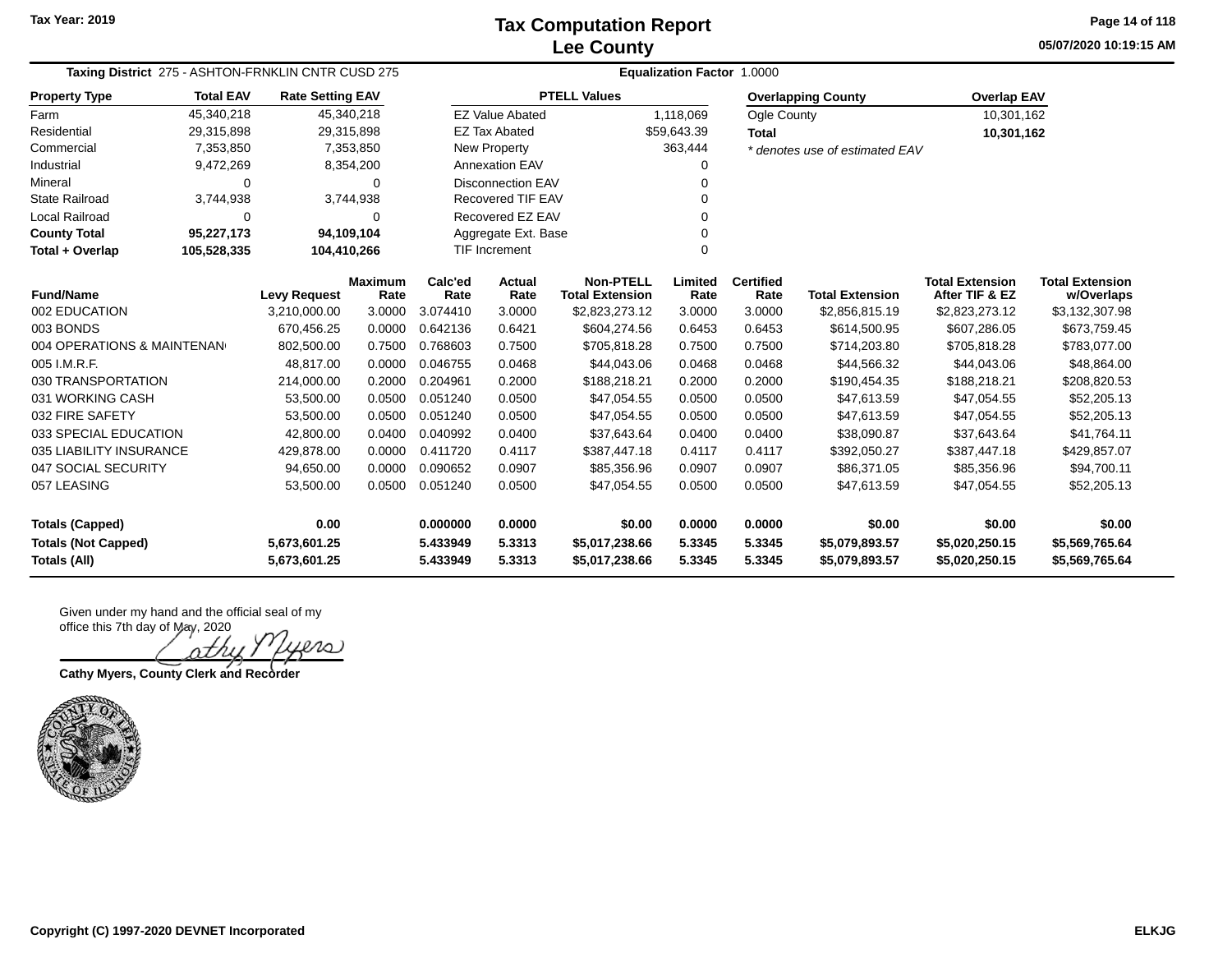### **Lee County Tax Computation Report**

**05/07/2020 10:19:15 AM Page 15 of 118**

| Taxing District 280 - MENDOTA THSD 280 | <b>Equalization Factor 1.0000</b> |                         |                        |                 |                                  |                                            |                 |                          |                                |                                          |                                      |
|----------------------------------------|-----------------------------------|-------------------------|------------------------|-----------------|----------------------------------|--------------------------------------------|-----------------|--------------------------|--------------------------------|------------------------------------------|--------------------------------------|
| <b>Property Type</b>                   | <b>Total EAV</b>                  | <b>Rate Setting EAV</b> |                        |                 |                                  | <b>PTELL Values</b>                        |                 |                          | <b>Overlapping County</b>      | <b>Overlap EAV</b>                       |                                      |
| Farm                                   | 23,447,555                        |                         | 23,447,555             |                 | <b>EZ Value Abated</b>           |                                            | 0               | <b>Bureau County</b>     |                                | *8,885,788                               |                                      |
| Residential                            | 9,067,607                         |                         | 9,067,607              |                 | <b>EZ Tax Abated</b>             |                                            | \$0.00          | LaSalle County           |                                | *171,273,525                             |                                      |
| Commercial                             | 1,926,514                         |                         | 1,926,514              |                 | New Property                     |                                            | 2,087,501       | <b>Total</b>             |                                | 180,159,313                              |                                      |
| Industrial                             | 127,988                           |                         | 127,988                |                 | Annexation EAV                   |                                            | $\Omega$        |                          | * denotes use of estimated EAV |                                          |                                      |
| Mineral                                | 13,708,002                        |                         | 13,708,002             |                 | <b>Disconnection EAV</b><br>O    |                                            |                 |                          |                                |                                          |                                      |
| <b>State Railroad</b>                  | 0                                 |                         | $\Omega$               |                 | Recovered TIF EAV                |                                            |                 |                          |                                |                                          |                                      |
| Local Railroad                         | 10,490                            |                         | 10,490                 |                 | Recovered EZ EAV<br>O            |                                            |                 |                          |                                |                                          |                                      |
| <b>County Total</b>                    | 48,288,156                        | 48,288,156              |                        |                 | Aggregate Ext. Base              |                                            |                 |                          |                                |                                          |                                      |
| Total + Overlap                        | 228,447,469                       | 228,447,469             |                        |                 | <b>TIF Increment</b><br>$\Omega$ |                                            |                 |                          |                                |                                          |                                      |
| <b>Fund/Name</b>                       | <b>Levy Request</b>               |                         | <b>Maximum</b><br>Rate | Calc'ed<br>Rate | Actual<br>Rate                   | <b>Non-PTELL</b><br><b>Total Extension</b> | Limited<br>Rate | <b>Certified</b><br>Rate | <b>Total Extension</b>         | <b>Total Extension</b><br>After TIF & EZ | <b>Total Extension</b><br>w/Overlaps |
| 002 EDUCATION                          |                                   | 3,187,326.00            | 1.3700                 | 1.395212        | 1.3700                           | \$661,547.74                               | 1.3700          | 1.3700                   | \$661,547.74                   | \$661,547.74                             | \$3,129,730.33                       |
| 003 BONDS                              |                                   | 363,200.00              | 0.0000                 | 0.158986        | 0.1590                           | \$76,778.17                                | 0.1598          | 0.1598                   | \$77,164.47                    | \$77,164.47                              | \$365,059.06                         |
| 004 OPERATIONS & MAINTENAN             |                                   | 581,629.00              | 0.2500                 | 0.254601        | 0.2500                           | \$120,720.39                               | 0.2500          | 0.2500                   | \$120,720.39                   | \$120,720.39                             | \$571,118.67                         |
| 005 I.M.R.F.                           |                                   | 85,000.00               | 0.0000                 | 0.037208        | 0.0372                           | \$17,963.19                                | 0.0372          | 0.0372                   | \$17,963.19                    | \$17,963.19                              | \$84,982.46                          |
| 030 TRANSPORTATION                     |                                   | 279,182.00              | 0.1200                 | 0.122208        | 0.1200                           | \$57,945.79                                | 0.1200          | 0.1200                   | \$57,945.79                    | \$57,945.79                              | \$274,136.96                         |
| 031 WORKING CASH                       |                                   | 116,326.00              | 0.0500                 | 0.050920        | 0.0500                           | \$24,144.08                                | 0.0500          | 0.0500                   | \$24,144.08                    | \$24,144.08                              | \$114,223.73                         |
| 032 FIRE SAFETY                        |                                   | 23,265.00               | 0.0500                 | 0.010184        | 0.0102                           | \$4,925.39                                 | 0.0102          | 0.0102                   | \$4,925.39                     | \$4,925.39                               | \$23,301.64                          |
| 033 SPECIAL EDUCATION                  |                                   | 46,530.00               | 0.0200                 | 0.020368        | 0.0200                           | \$9,657.63                                 | 0.0200          | 0.0200                   | \$9,657.63                     | \$9,657.63                               | \$45,689.49                          |
| 035 LIABILITY INSURANCE                |                                   | 298,508.00              | 0.0000                 | 0.130668        | 0.1307                           | \$63,112.62                                | 0.1307          | 0.1307                   | \$63,112.62                    | \$63,112.62                              | \$298,580.84                         |
| 047 SOCIAL SECURITY                    |                                   | 95,000.00               | 0.0000                 | 0.041585        | 0.0416                           | \$20,087.87                                | 0.0416          | 0.0416                   | \$20,087.87                    | \$20,087.87                              | \$95,034.15                          |
| 057 LEASING                            |                                   | 69,795.00               | 0.0500                 | 0.030552        | 0.0306                           | \$14,776.18                                | 0.0306          | 0.0306                   | \$14,776.18                    | \$14,776.18                              | \$69,904.93                          |
| 0.00<br><b>Totals (Capped)</b>         |                                   |                         | 0.000000               | 0.0000          | \$0.00                           | 0.0000                                     | 0.0000          | \$0.00                   | \$0.00                         | \$0.00                                   |                                      |
| <b>Totals (Not Capped)</b>             |                                   | 5,145,761.00            |                        | 2.252492        | 2.2193                           | \$1,071,659.05                             | 2.2201          | 2.2201                   | \$1,072,045.35                 | \$1,072,045.35                           | \$5,071,762.26                       |
| Totals (All)<br>5,145,761.00           |                                   |                         |                        | 2.252492        | 2.2193                           | \$1,071,659.05                             | 2.2201          | 2.2201                   | \$1,072,045.35                 | \$1,072,045.35                           | \$5,071,762.26                       |

20

**Cathy Myers, County Clerk and Recorder**

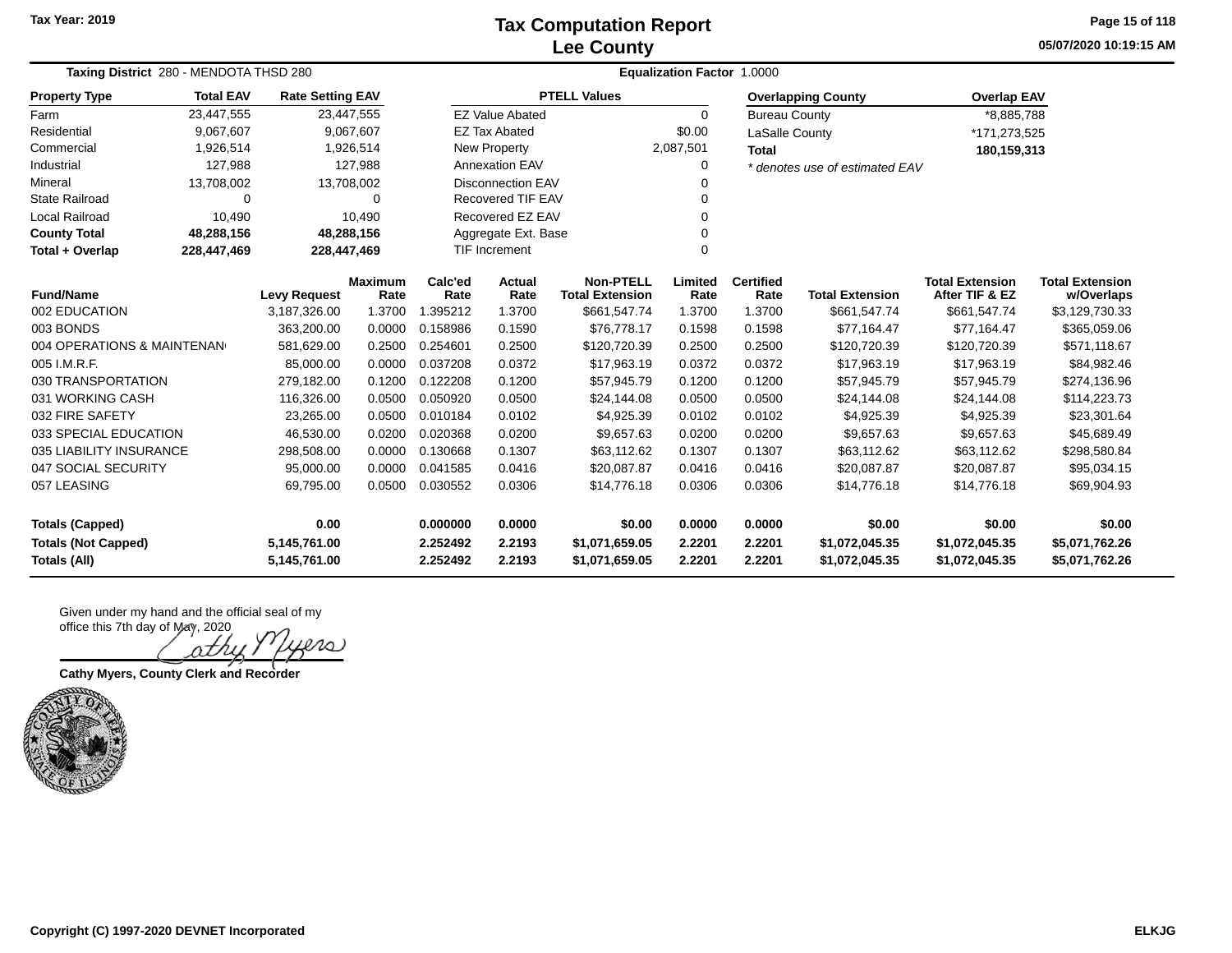### **Lee County Tax Computation Report**

**05/07/2020 10:19:15 AM Page 16 of 118**

| Taxing District 289 - MENDOTA CCGSD 289    |                  |                                     |                        |                 | <b>Equalization Factor 1.0000</b> |                                            |                 |                          |                                |                                          |                                      |  |  |  |
|--------------------------------------------|------------------|-------------------------------------|------------------------|-----------------|-----------------------------------|--------------------------------------------|-----------------|--------------------------|--------------------------------|------------------------------------------|--------------------------------------|--|--|--|
| <b>Property Type</b>                       | <b>Total EAV</b> | <b>Rate Setting EAV</b>             |                        |                 |                                   | <b>PTELL Values</b>                        |                 |                          | <b>Overlapping County</b>      | <b>Overlap EAV</b>                       |                                      |  |  |  |
| Farm                                       | 23,447,555       | 23,447,555                          |                        |                 | <b>EZ Value Abated</b>            |                                            | $\Omega$        | <b>Bureau County</b>     |                                | *8,885,788                               |                                      |  |  |  |
| Residential                                | 9,067,607        |                                     | 9,067,607              |                 | <b>EZ Tax Abated</b>              |                                            | \$0.00          | LaSalle County           |                                | *169,312,359                             |                                      |  |  |  |
| Commercial                                 | 1,926,514        |                                     | 1,926,514              |                 | <b>New Property</b>               |                                            | 2,087,501       | <b>Total</b>             |                                | 178,198,147                              |                                      |  |  |  |
| Industrial                                 | 127,988          |                                     | 127,988                |                 | Annexation EAV                    |                                            | 0               |                          | * denotes use of estimated EAV |                                          |                                      |  |  |  |
| Mineral                                    | 13,708,002       | 13,708,002                          |                        |                 | <b>Disconnection EAV</b><br>O     |                                            |                 |                          |                                |                                          |                                      |  |  |  |
| <b>State Railroad</b>                      | 0                |                                     | $\Omega$               |                 | <b>Recovered TIF EAV</b>          |                                            |                 |                          |                                |                                          |                                      |  |  |  |
| Local Railroad                             | 10,490           |                                     | 10,490                 |                 | Recovered EZ EAV<br>0             |                                            |                 |                          |                                |                                          |                                      |  |  |  |
| <b>County Total</b>                        | 48,288,156       | 48,288,156                          |                        |                 | Aggregate Ext. Base               |                                            |                 |                          |                                |                                          |                                      |  |  |  |
| Total + Overlap                            | 226,486,303      | 226,486,303                         |                        |                 | <b>TIF Increment</b><br>$\Omega$  |                                            |                 |                          |                                |                                          |                                      |  |  |  |
| <b>Fund/Name</b>                           |                  |                                     | <b>Maximum</b><br>Rate | Calc'ed<br>Rate | Actual<br>Rate                    | <b>Non-PTELL</b><br><b>Total Extension</b> | Limited<br>Rate | <b>Certified</b><br>Rate | <b>Total Extension</b>         | <b>Total Extension</b><br>After TIF & EZ | <b>Total Extension</b><br>w/Overlaps |  |  |  |
| 002 EDUCATION                              |                  | <b>Levy Request</b><br>3,255,800.00 | 1.4400                 | 1.437526        | 1.4375                            | \$694,142.24                               | 1.4375          | 1.4375                   | \$694,142.24                   | \$694,142.24                             | \$3,255,740.61                       |  |  |  |
| 003 BONDS                                  |                  | 999,920.50                          | 0.0000                 | 0.441493        | 0.4415                            | \$213,192.21                               | 0.4437          | 0.4437                   | \$214,254.55                   | \$214,254.55                             | \$1,004,919.73                       |  |  |  |
| 004 OPERATIONS & MAINTENAN                 |                  | 565,200.00                          | 0.2500                 | 0.249552        | 0.2496                            | \$120,527.24                               | 0.2496          | 0.2496                   | \$120,527.24                   | \$120,527.24                             | \$565,309.81                         |  |  |  |
| 005 I.M.R.F.                               |                  | 100,000.00                          | 0.0000                 | 0.044153        | 0.0442                            | \$21,343.36                                | 0.0442          | 0.0442                   | \$21,343.36                    | \$21,343.36                              | \$100,106.95                         |  |  |  |
| 030 TRANSPORTATION                         |                  | 271,300.00                          | 0.1200                 | 0.119787        | 0.1198                            | \$57,849.21                                | 0.1198          | 0.1198                   | \$57,849.21                    | \$57,849.21                              | \$271,330.59                         |  |  |  |
| 031 WORKING CASH                           |                  | 113,000.00                          | 0.0500                 | 0.049893        | 0.0499                            | \$24,095.79                                | 0.0499          | 0.0499                   | \$24,095.79                    | \$24,095.79                              | \$113,016.67                         |  |  |  |
| 032 FIRE SAFETY                            |                  | 113,000.00                          | 0.0500                 | 0.049893        | 0.0499                            | \$24,095.79                                | 0.0499          | 0.0499                   | \$24,095.79                    | \$24,095.79                              | \$113,016.67                         |  |  |  |
| 033 SPECIAL EDUCATION                      |                  | 45,200.00                           | 0.0200                 | 0.019957        | 0.0200                            | \$9,657.63                                 | 0.0200          | 0.0200                   | \$9,657.63                     | \$9,657.63                               | \$45,297.26                          |  |  |  |
| 035 LIABILITY INSURANCE                    |                  | 185,000.00                          | 0.0000                 | 0.081683        | 0.0817                            | \$39,451.42                                | 0.0817          | 0.0817                   | \$39,451.42                    | \$39,451.42                              | \$185,039.31                         |  |  |  |
| 047 SOCIAL SECURITY                        |                  | 210,000.00                          | 0.0000                 | 0.092721        | 0.0927                            | \$44,763.12                                | 0.0927          | 0.0927                   | \$44,763.12                    | \$44,763.12                              | \$209,952.80                         |  |  |  |
| 057 LEASING                                |                  | 113,000.00                          | 0.0500                 | 0.049893        | 0.0499                            | \$24,095.79                                | 0.0499          | 0.0499                   | \$24,095.79                    | \$24,095.79                              | \$113,016.67                         |  |  |  |
| 0.00<br><b>Totals (Capped)</b>             |                  |                                     | 0.000000               | 0.0000          | \$0.00                            | 0.0000                                     | 0.0000          | \$0.00                   | \$0.00                         | \$0.00                                   |                                      |  |  |  |
| <b>Totals (Not Capped)</b><br>5,971,420.50 |                  |                                     | 2.636551               | 2.6367          | \$1,273,213.80                    | 2.6389                                     | 2.6389          | \$1,274,276.14           | \$1,274,276.14                 | \$5,976,747.07                           |                                      |  |  |  |
| Totals (All)<br>5,971,420.50               |                  |                                     |                        | 2.636551        | 2.6367                            | \$1,273,213.80                             | 2.6389          | 2.6389                   | \$1,274,276.14                 | \$1,274,276.14                           | \$5,976,747.07                       |  |  |  |

ers

**Cathy Myers, County Clerk and Recorder**

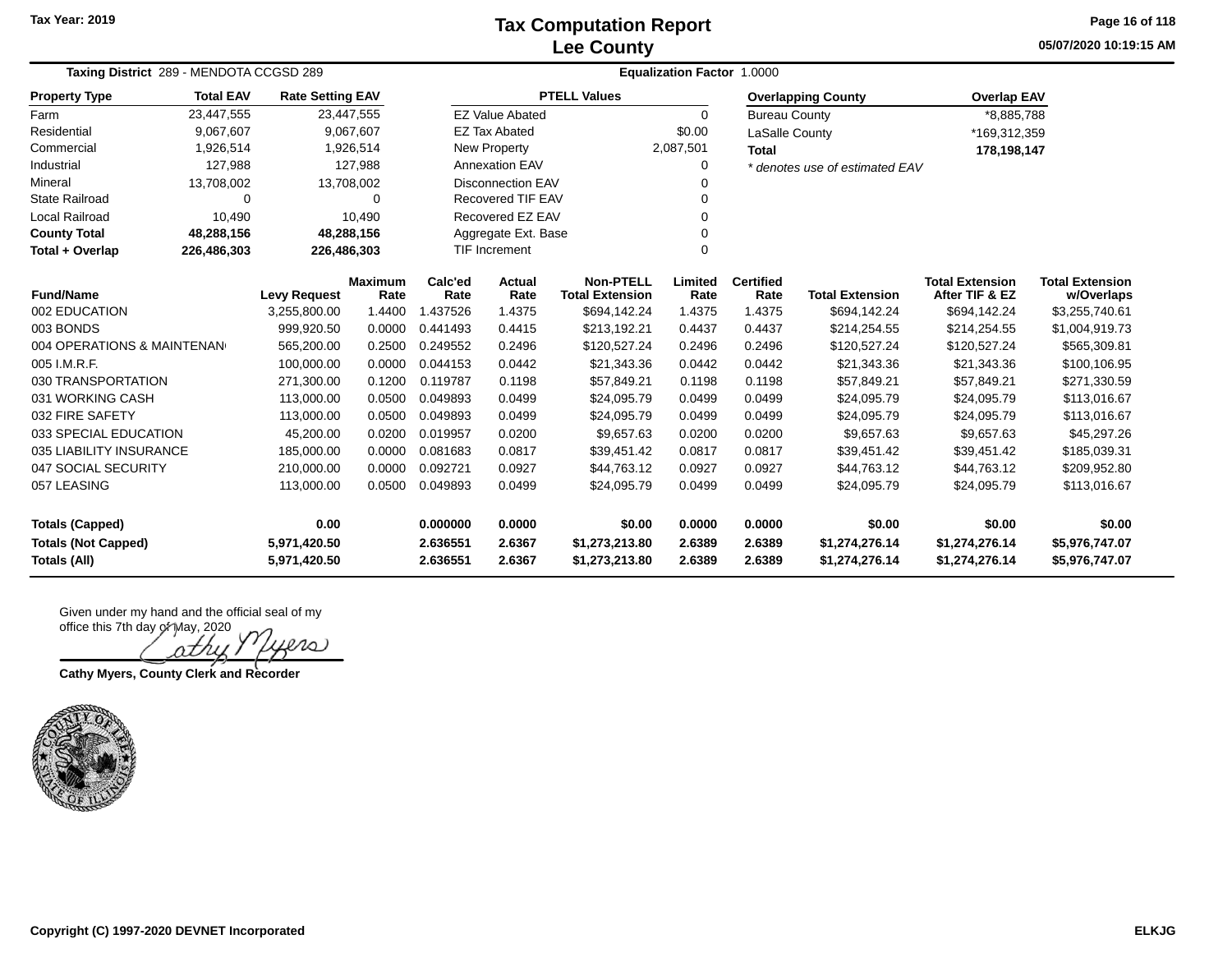**05/07/2020 10:19:15 AM Page 17 of 118**

| Taxing District 301 - ROCK FALLS THSD 301 |                  |                         |                        |                      | <b>Equalization Factor 1.0000</b> |                                            |                 |                          |                                |                                          |                                      |  |  |  |
|-------------------------------------------|------------------|-------------------------|------------------------|----------------------|-----------------------------------|--------------------------------------------|-----------------|--------------------------|--------------------------------|------------------------------------------|--------------------------------------|--|--|--|
| <b>Property Type</b>                      | <b>Total EAV</b> | <b>Rate Setting EAV</b> |                        |                      |                                   | <b>PTELL Values</b>                        |                 |                          | <b>Overlapping County</b>      | <b>Overlap EAV</b>                       |                                      |  |  |  |
| Farm                                      | 3,595,165        |                         | 3,595,165              |                      | <b>EZ Value Abated</b>            |                                            | $\Omega$        |                          | <b>Whiteside County</b>        | 149,880,348                              |                                      |  |  |  |
| Residential                               | 4,576,761        |                         | 4,576,761              |                      | <b>EZ Tax Abated</b>              |                                            | \$0.00          | <b>Total</b>             |                                | 149,880,348                              |                                      |  |  |  |
| Commercial                                | 826,812          |                         | 826,812                |                      | New Property                      |                                            | 100,561         |                          | * denotes use of estimated EAV |                                          |                                      |  |  |  |
| Industrial                                | 15,940,173       | 15,940,173              |                        |                      | <b>Annexation EAV</b>             |                                            |                 |                          |                                |                                          |                                      |  |  |  |
| Mineral                                   | $\Omega$         |                         | 0                      |                      | <b>Disconnection EAV</b>          |                                            |                 |                          |                                |                                          |                                      |  |  |  |
| <b>State Railroad</b>                     | 4,394,332        |                         | 4,394,332              |                      | <b>Recovered TIF EAV</b>          |                                            |                 |                          |                                |                                          |                                      |  |  |  |
| Local Railroad                            | $\Omega$         |                         | 0                      | Recovered EZ EAV     |                                   |                                            |                 |                          |                                |                                          |                                      |  |  |  |
| <b>County Total</b>                       | 29,333,243       | 29,333,243              |                        |                      | Aggregate Ext. Base               |                                            |                 |                          |                                |                                          |                                      |  |  |  |
| Total + Overlap                           | 179,213,591      | 179,213,591             |                        | <b>TIF Increment</b> |                                   |                                            | $\Omega$        |                          |                                |                                          |                                      |  |  |  |
| <b>Fund/Name</b>                          |                  | <b>Levy Request</b>     | <b>Maximum</b><br>Rate | Calc'ed<br>Rate      | Actual<br>Rate                    | <b>Non-PTELL</b><br><b>Total Extension</b> | Limited<br>Rate | <b>Certified</b><br>Rate | <b>Total Extension</b>         | <b>Total Extension</b><br>After TIF & EZ | <b>Total Extension</b><br>w/Overlaps |  |  |  |
| 002 EDUCATION                             |                  | 3,338,063.00            | 1.8600                 | 1.862617             | 1.8600                            | \$545,598.32                               | 1.8600          | 1.8600                   | \$545,598.32                   | \$545,598.32                             | \$3,333,372.79                       |  |  |  |
| 003 BONDS                                 |                  | 762,813.00              | 0.0000                 | 0.425645             | 0.4256                            | \$124,842.28                               | 0.4277          | 0.4277                   | \$125,458.28                   | \$125,458.28                             | \$766,496.53                         |  |  |  |
| 004 OPERATIONS & MAINTENAN                |                  | 448,664.00              | 0.2500                 | 0.250352             | 0.2500                            | \$73,333.11                                | 0.2500          | 0.2500                   | \$73,333.11                    | \$73,333.11                              | \$448,033.98                         |  |  |  |
| 005 I.M.R.F.                              |                  | 172,000.00              | 0.0000                 | 0.095975             | 0.0960                            | \$28,159.91                                | 0.0960          | 0.0960                   | \$28,159.91                    | \$28,159.91                              | \$172,045.05                         |  |  |  |
| 030 TRANSPORTATION                        |                  | 215,359.00              | 0.1200                 | 0.120169             | 0.1200                            | \$35,199.89                                | 0.1200          | 0.1200                   | \$35,199.89                    | \$35,199.89                              | \$215,056.31                         |  |  |  |
| 031 WORKING CASH                          |                  | 89,733.00               | 0.0500                 | 0.050070             | 0.0500                            | \$14,666.62                                | 0.0500          | 0.0500                   | \$14,666.62                    | \$14,666.62                              | \$89,606.80                          |  |  |  |
| 032 FIRE SAFETY                           |                  | 89,733.00               | 0.0500                 | 0.050070             | 0.0500                            | \$14,666.62                                | 0.0500          | 0.0500                   | \$14,666.62                    | \$14,666.62                              | \$89,606.80                          |  |  |  |
| 033 SPECIAL EDUCATION                     |                  | 35,893.00               | 0.0200                 | 0.020028             | 0.0200                            | \$5,866.65                                 | 0.0200          | 0.0200                   | \$5,866.65                     | \$5,866.65                               | \$35,842.72                          |  |  |  |
| 035 LIABILITY INSURANCE                   |                  | 625,000.00              | 0.0000                 | 0.348746             | 0.3487                            | \$102,285.02                               | 0.3487          | 0.3487                   | \$102,285.02                   | \$102,285.02                             | \$624,917.79                         |  |  |  |
| 047 SOCIAL SECURITY                       |                  | 157,000.00              | 0.0000                 | 0.087605             | 0.0876                            | \$25,695.92                                | 0.0876          | 0.0876                   | \$25,695.92                    | \$25,695.92                              | \$156,991.11                         |  |  |  |
| 057 LEASING                               |                  | 89,733.00               | 0.0500                 | 0.050070             | 0.0500                            | \$14,666.62                                | 0.0500          | 0.0500                   | \$14,666.62                    | \$14,666.62                              | \$89,606.80                          |  |  |  |
| <b>Totals (Capped)</b>                    |                  | 0.00                    |                        | 0.000000             | 0.0000                            | \$0.00                                     | 0.0000          | 0.0000                   | \$0.00                         | \$0.00                                   | \$0.00                               |  |  |  |
| <b>Totals (Not Capped)</b>                |                  | 6,023,991.00            |                        | 3.361347             | 3.3579                            | \$984,980.96                               | 3.3600          | 3.3600                   | \$985,596.96                   | \$985,596.96                             | \$6,021,576.68                       |  |  |  |
| Totals (All)                              |                  | 6,023,991.00            |                        | 3.361347             | 3.3579                            | \$984,980.96                               | 3.3600          | 3.3600                   | \$985,596.96                   | \$985,596.96                             | \$6,021,576.68                       |  |  |  |

ശ്വ îΤ

**Cathy Myers, County Clerk and Recorder**

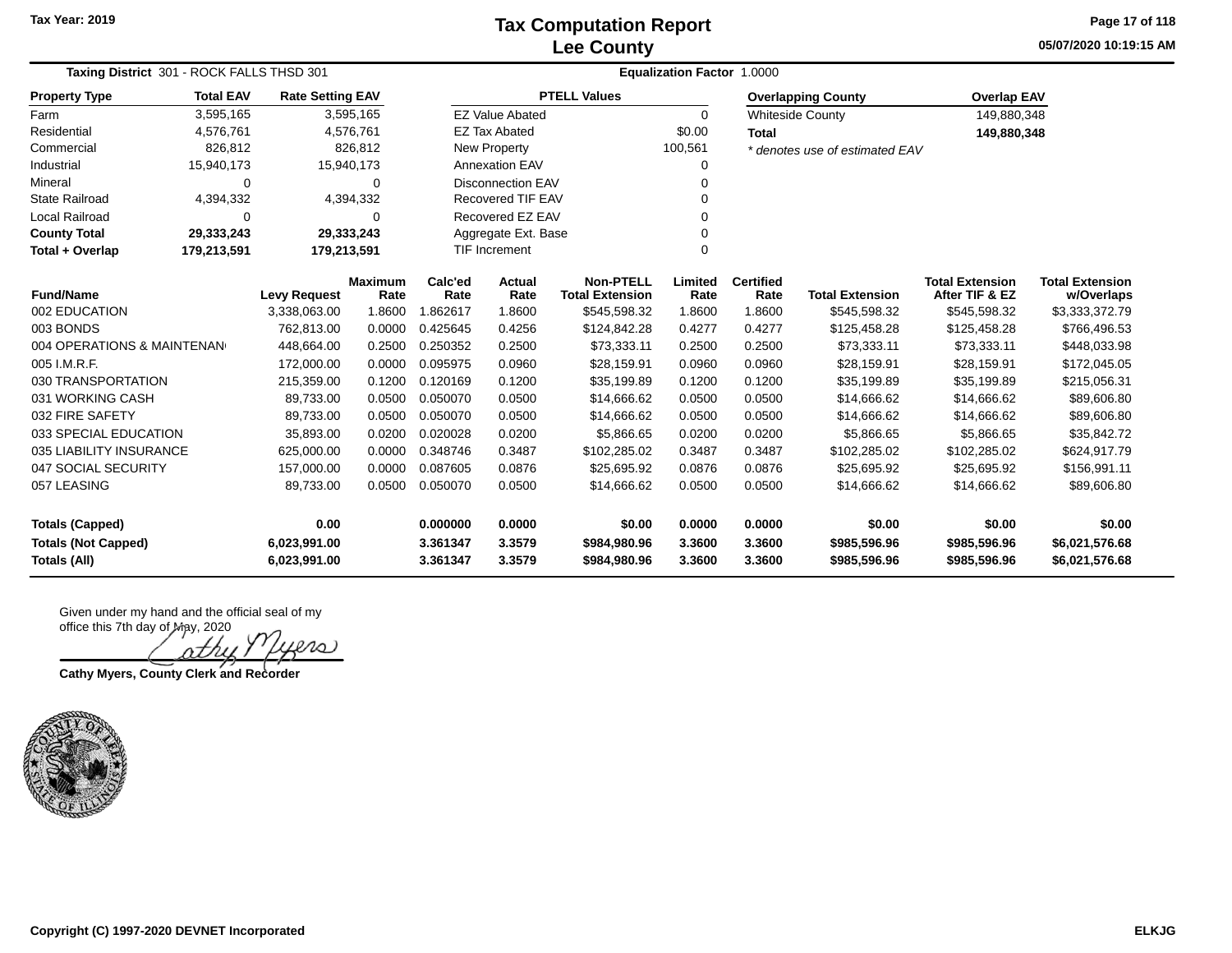**05/07/2020 10:19:15 AM Page 18 of 118**

| Taxing District 303 - LAMOILLE CUSD 303 |                                                                   |                         |                 |                     | <b>Equalization Factor 1.0000</b>          |                     |                          |                        |                                          |                                      |                |  |  |  |
|-----------------------------------------|-------------------------------------------------------------------|-------------------------|-----------------|---------------------|--------------------------------------------|---------------------|--------------------------|------------------------|------------------------------------------|--------------------------------------|----------------|--|--|--|
| <b>Property Type</b>                    | <b>Total EAV</b>                                                  | <b>Rate Setting EAV</b> |                 |                     |                                            | <b>PTELL Values</b> |                          |                        | <b>Overlapping County</b>                | <b>Overlap EAV</b>                   |                |  |  |  |
| Farm                                    | 994,811                                                           |                         | 994,811         |                     | <b>EZ Value Abated</b>                     |                     | $\Omega$                 | <b>Bureau County</b>   |                                          | *48,705,222                          |                |  |  |  |
| Residential                             | 63,895                                                            |                         | 63,895          |                     | <b>EZ Tax Abated</b>                       |                     | \$0.00                   | <b>Total</b>           |                                          | 48,705,222                           |                |  |  |  |
| Commercial                              | O                                                                 |                         | 0               |                     | <b>New Property</b>                        |                     | 0                        |                        | * denotes use of estimated EAV           |                                      |                |  |  |  |
| Industrial                              | 0                                                                 |                         | 0               |                     | <b>Annexation EAV</b>                      |                     | 0                        |                        |                                          |                                      |                |  |  |  |
| Mineral                                 | 0                                                                 |                         | 0               |                     | <b>Disconnection EAV</b>                   |                     | 0                        |                        |                                          |                                      |                |  |  |  |
| <b>State Railroad</b>                   | 0                                                                 |                         | $\Omega$        |                     | <b>Recovered TIF EAV</b><br>0              |                     |                          |                        |                                          |                                      |                |  |  |  |
| <b>Local Railroad</b>                   | $\Omega$                                                          |                         | $\Omega$        |                     | Recovered EZ EAV                           |                     | 0                        |                        |                                          |                                      |                |  |  |  |
| <b>County Total</b>                     | 1,058,706                                                         |                         | 1,058,706       | Aggregate Ext. Base |                                            |                     | 0                        |                        |                                          |                                      |                |  |  |  |
| Total + Overlap                         | 49,763,928                                                        | 49,763,928              |                 |                     | <b>TIF Increment</b>                       |                     | 0                        |                        |                                          |                                      |                |  |  |  |
|                                         | <b>Maximum</b><br><b>Fund/Name</b><br><b>Levy Request</b><br>Rate |                         | Calc'ed<br>Rate | Actual<br>Rate      | <b>Non-PTELL</b><br><b>Total Extension</b> | Limited<br>Rate     | <b>Certified</b><br>Rate | <b>Total Extension</b> | <b>Total Extension</b><br>After TIF & EZ | <b>Total Extension</b><br>w/Overlaps |                |  |  |  |
| 002 EDUCATION                           |                                                                   | 1,592,523.00            | 3.3000          | 3.200155            | 3.2002                                     | \$33,880.71         | 3.2002                   | 3.2002                 | \$33,880.71                              | \$33,880.71                          | \$1,592,545.22 |  |  |  |
| 003 BONDS                               |                                                                   | 147,212.50              | 0.0000          | 0.295822            | 0.2958                                     | \$3,131.65          | 0.2973                   | 0.2973                 | \$3,147.53                               | \$3,147.53                           | \$147,948.16   |  |  |  |
| 004 OPERATIONS & MAINTENAN              |                                                                   | 337,807.00              | 0.7000          | 0.678819            | 0.6788                                     | \$7,186.50          | 0.6788                   | 0.6788                 | \$7,186.50                               | \$7,186.50                           | \$337,797.54   |  |  |  |
| 005 I.M.R.F.                            |                                                                   | 73,835.00               | 0.0000          | 0.148371            | 0.1484                                     | \$1,571.12          | 0.1484                   | 0.1484                 | \$1.571.12                               | \$1.571.12                           | \$73,849.67    |  |  |  |
| 030 TRANSPORTATION                      |                                                                   | 96,516.00               | 0.2000          | 0.193948            | 0.1939                                     | \$2,052.83          | 0.1939                   | 0.1939                 | \$2,052.83                               | \$2,052.83                           | \$96,492.26    |  |  |  |
| 031 WORKING CASH                        |                                                                   | 24,129.00               | 0.0500          | 0.048487            | 0.0485                                     | \$513.47            | 0.0485                   | 0.0485                 | \$513.47                                 | \$513.47                             | \$24,135.51    |  |  |  |
| 032 FIRE SAFETY                         |                                                                   | 24,129.00               | 0.0500          | 0.048487            | 0.0485                                     | \$513.47            | 0.0485                   | 0.0485                 | \$513.47                                 | \$513.47                             | \$24,135.51    |  |  |  |
| 033 SPECIAL EDUCATION                   |                                                                   | 19,303.00               | 0.0400          | 0.038789            | 0.0388                                     | \$410.78            | 0.0388                   | 0.0388                 | \$410.78                                 | \$410.78                             | \$19,308.40    |  |  |  |
| 035 LIABILITY INSURANCE                 |                                                                   | 287,807.00              | 0.0000          | 0.578345            | 0.5783                                     | \$6,122.50          | 0.5783                   | 0.5783                 | \$6,122.50                               | \$6,122.50                           | \$287,784.80   |  |  |  |
| 047 SOCIAL SECURITY                     |                                                                   | 96,516.00               | 0.0000          | 0.193948            | 0.1939                                     | \$2,052.83          | 0.1939                   | 0.1939                 | \$2,052.83                               | \$2,052.83                           | \$96,492.26    |  |  |  |
| 057 LEASING                             |                                                                   | 24,129.00               | 0.0500          | 0.048487            | 0.0485                                     | \$513.47            | 0.0485                   | 0.0485                 | \$513.47                                 | \$513.47                             | \$24,135.51    |  |  |  |
| 0.00<br><b>Totals (Capped)</b>          |                                                                   |                         | 0.000000        | 0.0000              | \$0.00                                     | 0.0000              | 0.0000                   | \$0.00                 | \$0.00                                   | \$0.00                               |                |  |  |  |
| <b>Totals (Not Capped)</b>              |                                                                   | 2,723,906.50            |                 | 5.473658            | 5.4736                                     | \$57,949.33         | 5.4751                   | 5.4751                 | \$57,965.21                              | \$57,965.21                          | \$2,724,624.84 |  |  |  |
| <b>Totals (All)</b>                     | 2,723,906.50                                                      |                         | 5.473658        | 5.4736              | \$57,949.33                                | 5.4751              | 5.4751                   | \$57,965.21            | \$57,965.21                              | \$2,724,624.84                       |                |  |  |  |

rs

**Cathy Myers, County Clerk and Recorder**

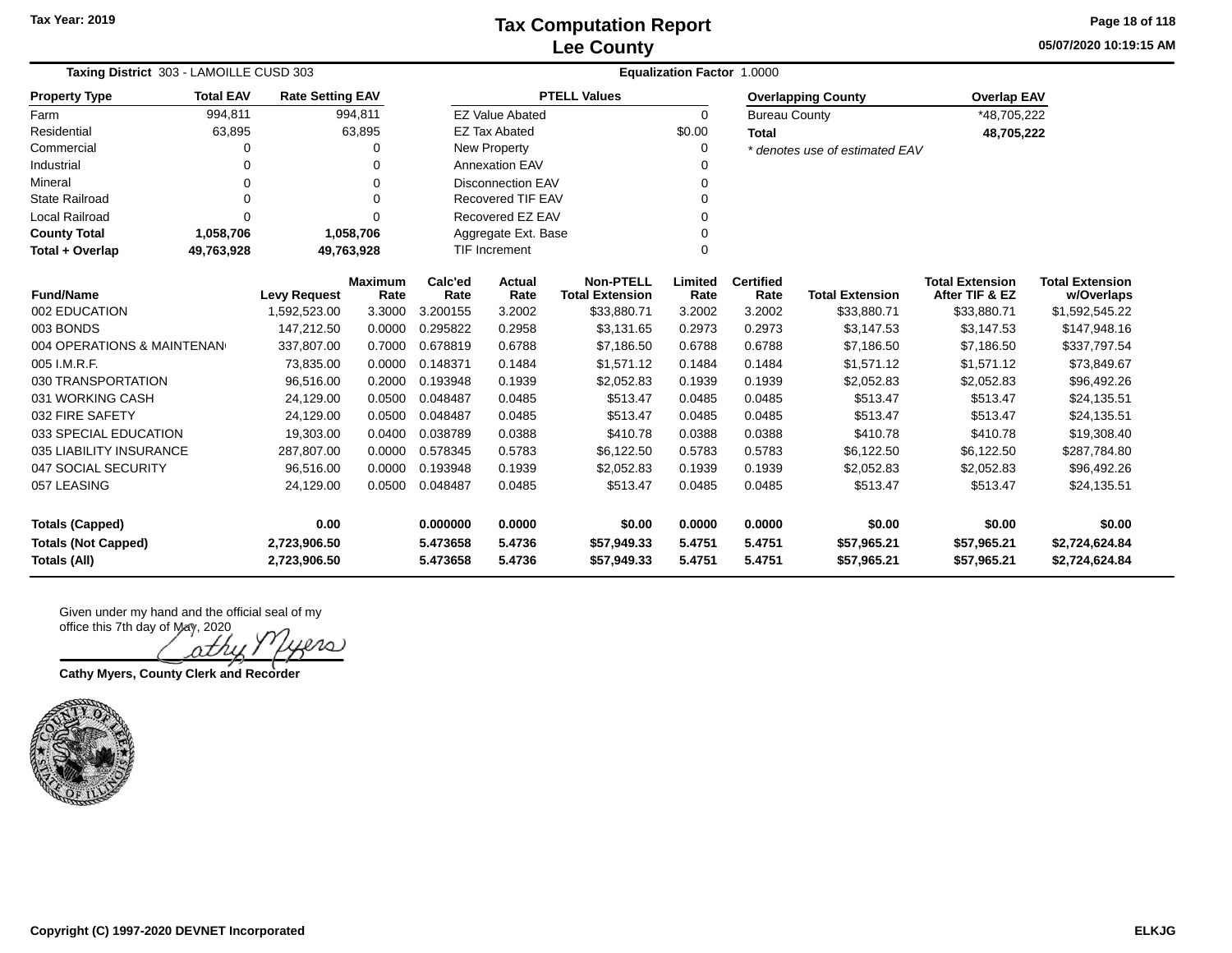**05/07/2020 10:19:15 AM Page 19 of 118**

| Taxing District 340 - BUREAU VALLEY CUSD 340 |                  |                                     |                        |                 | <b>Equalization Factor 1.0000</b> |                                            |                 |                          |                                |                                          |                                      |  |  |  |
|----------------------------------------------|------------------|-------------------------------------|------------------------|-----------------|-----------------------------------|--------------------------------------------|-----------------|--------------------------|--------------------------------|------------------------------------------|--------------------------------------|--|--|--|
| <b>Property Type</b>                         | <b>Total EAV</b> | <b>Rate Setting EAV</b>             |                        |                 |                                   | <b>PTELL Values</b>                        |                 |                          | <b>Overlapping County</b>      | <b>Overlap EAV</b>                       |                                      |  |  |  |
| Farm                                         | 9,556,371        |                                     | 9,556,371              |                 | <b>EZ Value Abated</b>            |                                            | 0               | <b>Bureau County</b>     |                                | *177,493,670                             |                                      |  |  |  |
| Residential                                  | 1,012,473        |                                     | 1,012,473              |                 | <b>EZ Tax Abated</b>              |                                            | \$0.00          |                          | <b>Whiteside County</b>        | 1,892,108                                |                                      |  |  |  |
| Commercial                                   | 0                |                                     | 0                      |                 | New Property                      |                                            | 104,457         | Total                    |                                | 179,385,778                              |                                      |  |  |  |
| Industrial                                   | 326              |                                     | 326                    |                 | <b>Annexation EAV</b>             |                                            | 0               |                          | * denotes use of estimated EAV |                                          |                                      |  |  |  |
| Mineral                                      | $\Omega$         |                                     | $\Omega$               |                 | <b>Disconnection EAV</b><br>0     |                                            |                 |                          |                                |                                          |                                      |  |  |  |
| <b>State Railroad</b>                        | 323,286          |                                     | 323,286                |                 | <b>Recovered TIF EAV</b><br>0     |                                            |                 |                          |                                |                                          |                                      |  |  |  |
| Local Railroad                               | 0                |                                     | $\Omega$               |                 | Recovered EZ EAV<br>0             |                                            |                 |                          |                                |                                          |                                      |  |  |  |
| <b>County Total</b>                          | 10,892,456       | 10,892,456                          |                        |                 | Aggregate Ext. Base               |                                            |                 |                          |                                |                                          |                                      |  |  |  |
| Total + Overlap                              | 190,278,234      | 190,278,234                         |                        |                 | TIF Increment<br>0                |                                            |                 |                          |                                |                                          |                                      |  |  |  |
| <b>Fund/Name</b>                             |                  |                                     | <b>Maximum</b><br>Rate | Calc'ed<br>Rate | Actual<br>Rate                    | <b>Non-PTELL</b><br><b>Total Extension</b> | Limited<br>Rate | <b>Certified</b><br>Rate | <b>Total Extension</b>         | <b>Total Extension</b><br>After TIF & EZ | <b>Total Extension</b><br>w/Overlaps |  |  |  |
| 002 EDUCATION                                |                  | <b>Levy Request</b><br>5,289,333.00 | 2.7500                 | 2.779789        | 2.7500                            | \$299,542.54                               | 2.7500          | 2.7500                   | \$299,542.54                   | \$299,542.54                             | \$5,232,651.44                       |  |  |  |
| 003 BONDS                                    |                  | 1,811,284.72                        | 0.0000                 | 0.951914        | 0.9519                            | \$103,685.29                               | 0.9567          | 0.9567                   | \$104,208.13                   | \$104,208.13                             | \$1,820,391.86                       |  |  |  |
| 004 OPERATIONS & MAINTENAN                   |                  | 961,697.00                          | 0.5000                 | 0.505416        | 0.5000                            | \$54,462.28                                | 0.5000          | 0.5000                   | \$54,462.28                    | \$54,462.28                              | \$951,391.17                         |  |  |  |
| 005 I.M.R.F.                                 |                  | 210,000.00                          | 0.0000                 | 0.110365        | 0.1104                            | \$12,025.27                                | 0.1104          | 0.1104                   | \$12,025.27                    | \$12,025.27                              | \$210,067.17                         |  |  |  |
| 030 TRANSPORTATION                           |                  | 480,849.00                          | 0.2500                 | 0.252708        | 0.2500                            | \$27,231.14                                | 0.2500          | 0.2500                   | \$27,231.14                    | \$27,231.14                              | \$475,695.59                         |  |  |  |
| 031 WORKING CASH                             |                  | 96,170.00                           | 0.0500                 | 0.050542        | 0.0500                            | \$5,446.23                                 | 0.0500          | 0.0500                   | \$5,446.23                     | \$5,446.23                               | \$95,139.12                          |  |  |  |
| 032 FIRE SAFETY                              |                  | 96,170.00                           | 0.0500                 | 0.050542        | 0.0500                            | \$5,446.23                                 | 0.0500          | 0.0500                   | \$5,446.23                     | \$5,446.23                               | \$95,139.12                          |  |  |  |
| 033 SPECIAL EDUCATION                        |                  | 76,936.00                           | 0.0400                 | 0.040433        | 0.0400                            | \$4,356.98                                 | 0.0400          | 0.0400                   | \$4,356.98                     | \$4,356.98                               | \$76,111.29                          |  |  |  |
| 035 LIABILITY INSURANCE                      |                  | 1,500,000.00                        | 0.0000                 | 0.788319        | 0.7883                            | \$85,865.23                                | 0.7883          | 0.7883                   | \$85,865.23                    | \$85,865.23                              | \$1,499,963.32                       |  |  |  |
| 047 SOCIAL SECURITY                          |                  | 340,000.00                          | 0.0000                 | 0.178686        | 0.1787                            | \$19,464.82                                | 0.1787          | 0.1787                   | \$19,464.82                    | \$19,464.82                              | \$340,027.20                         |  |  |  |
| 057 LEASING                                  |                  | 96,170.00                           | 0.0500                 | 0.050542        | 0.0500                            | \$5,446.23                                 | 0.0500          | 0.0500                   | \$5,446.23                     | \$5,446.23                               | \$95,139.12                          |  |  |  |
| 0.00<br><b>Totals (Capped)</b>               |                  |                                     | 0.000000               | 0.0000          | \$0.00                            | 0.0000                                     | 0.0000          | \$0.00                   | \$0.00                         | \$0.00                                   |                                      |  |  |  |
| <b>Totals (Not Capped)</b><br>10,958,609.72  |                  |                                     |                        | 5.759256        | 5.7193                            | \$622,972.24                               | 5.7241          | 5.7241                   | \$623,495.08                   | \$623,495.08                             | \$10,891,716.40                      |  |  |  |
| <b>Totals (All)</b>                          |                  | 10,958,609.72                       |                        | 5.759256        | 5.7193                            | \$622,972.24                               | 5.7241          | 5.7241                   | \$623,495.08                   | \$623,495.08                             | \$10,891,716.40                      |  |  |  |

ശ്വ nth

**Cathy Myers, County Clerk and Recorder**

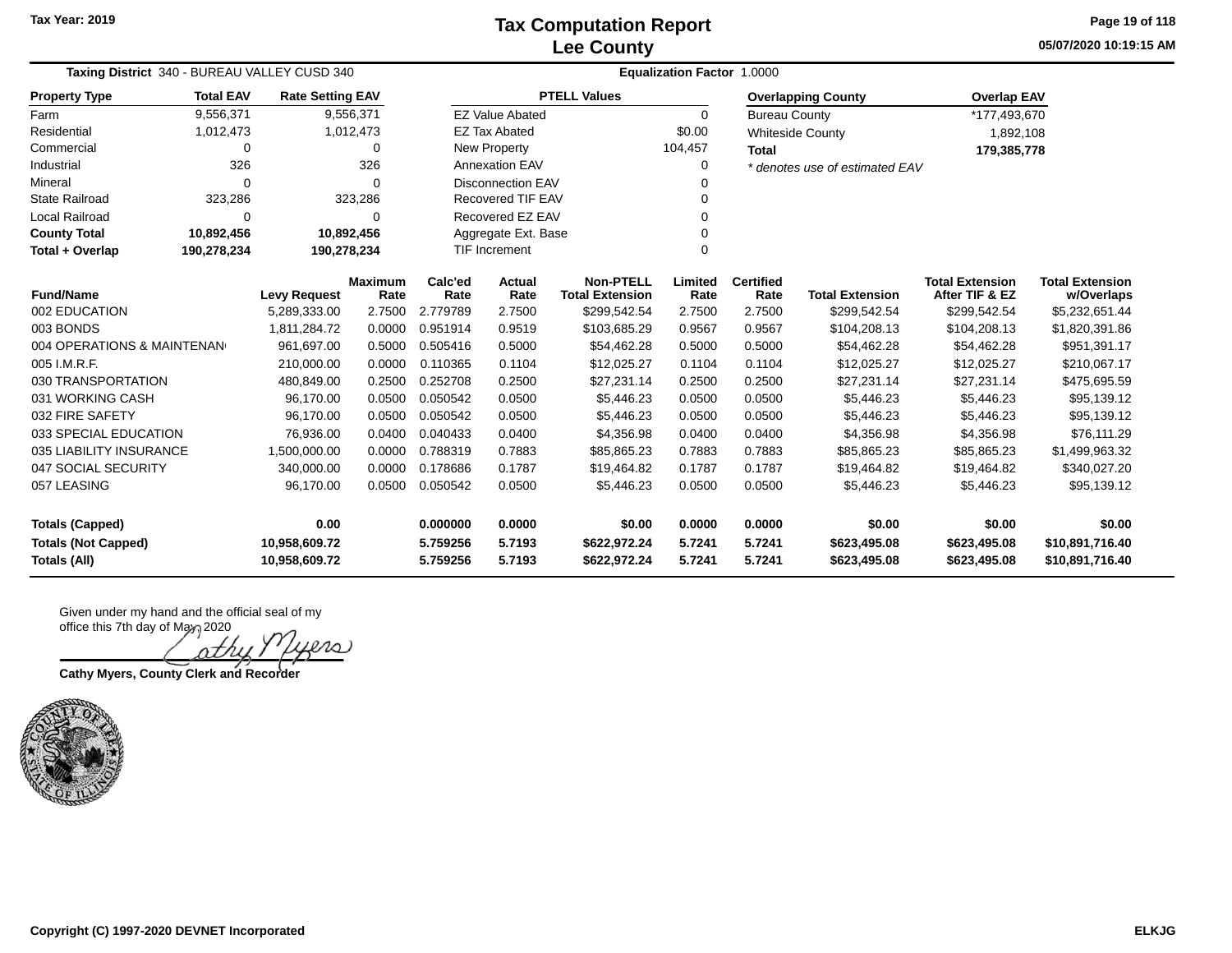**05/07/2020 10:19:15 AM Page 20 of 118**

| <b>Taxing District</b> 425 - INDIAN CREEK CUSD 425 |                  |                         |                        |                 | <b>Equalization Factor 1.0000</b> |                                            |                 |                          |                                |                                          |                                      |  |  |  |  |
|----------------------------------------------------|------------------|-------------------------|------------------------|-----------------|-----------------------------------|--------------------------------------------|-----------------|--------------------------|--------------------------------|------------------------------------------|--------------------------------------|--|--|--|--|
| <b>Property Type</b>                               | <b>Total EAV</b> | <b>Rate Setting EAV</b> |                        |                 |                                   | <b>PTELL Values</b>                        |                 |                          | <b>Overlapping County</b>      | <b>Overlap EAV</b>                       |                                      |  |  |  |  |
| Farm                                               | 8,834,602        |                         | 8,834,602              |                 | <b>EZ Value Abated</b>            |                                            | $\Omega$        | DeKalb County            |                                | 162,323,425                              |                                      |  |  |  |  |
| Residential                                        | 5,974,738        |                         | 5,974,738              |                 | <b>EZ Tax Abated</b>              |                                            | \$0.00          | LaSalle County           |                                | *20,923                                  |                                      |  |  |  |  |
| Commercial                                         | 583,906          |                         | 583,906                |                 | New Property                      |                                            | 87,631          | <b>Total</b>             |                                | 162,344,348                              |                                      |  |  |  |  |
| Industrial                                         | 78,488           |                         | 78,488                 |                 | <b>Annexation EAV</b>             |                                            | $\Omega$        |                          | * denotes use of estimated EAV |                                          |                                      |  |  |  |  |
| Mineral                                            | 1,577,455        |                         | 1,577,455              |                 | <b>Disconnection EAV</b>          |                                            |                 |                          |                                |                                          |                                      |  |  |  |  |
| <b>State Railroad</b>                              | 554,280          |                         | 554,280                |                 | <b>Recovered TIF EAV</b>          |                                            |                 |                          |                                |                                          |                                      |  |  |  |  |
| <b>Local Railroad</b>                              | 0                |                         | 0                      |                 | Recovered EZ EAV                  |                                            | ∩               |                          |                                |                                          |                                      |  |  |  |  |
| <b>County Total</b>                                | 17,603,469       | 17,603,469              |                        |                 | Aggregate Ext. Base               |                                            | 8,779,669       |                          |                                |                                          |                                      |  |  |  |  |
| Total + Overlap                                    | 179,947,817      | 179,947,817             |                        |                 | <b>TIF Increment</b>              | ∩                                          |                 |                          |                                |                                          |                                      |  |  |  |  |
| <b>Fund/Name</b>                                   |                  | <b>Levy Request</b>     | <b>Maximum</b><br>Rate | Calc'ed<br>Rate | <b>Actual</b><br>Rate             | <b>Non-PTELL</b><br><b>Total Extension</b> | Limited<br>Rate | <b>Certified</b><br>Rate | <b>Total Extension</b>         | <b>Total Extension</b><br>After TIF & EZ | <b>Total Extension</b><br>w/Overlaps |  |  |  |  |
| 002 EDUCATION                                      |                  | 6,500,000.00            | 0.0000                 | 3.612158        | 3.6122                            | \$635,872.51                               | 3.5262          | 3.5262                   | \$620,733.52                   | \$620,733.52                             | \$6,345,319.92                       |  |  |  |  |
| 003 BONDS                                          |                  | 668,882.50              | 0.0000                 | 0.371709        | 0.3717                            | \$65,432.09                                | 0.3736          | 0.3736                   | \$65,766.56                    | \$65,766.56                              | \$672,285.04                         |  |  |  |  |
| 004 OPERATIONS & MAINTENAN                         |                  | 860,000.00              | 0.7500                 | 0.477916        | 0.4779                            | \$84,126.98                                | 0.4665          | 0.4665                   | \$82,120.18                    | \$82,120.18                              | \$839,456.57                         |  |  |  |  |
| 005 I.M.R.F.                                       |                  | 115,000.00              | 0.0000                 | 0.063907        | 0.0639                            | \$11,248.62                                | 0.0624          | 0.0624                   | \$10,984.56                    | \$10,984.56                              | \$112,287.44                         |  |  |  |  |
| 030 TRANSPORTATION                                 |                  | 458,000.00              | 0.0000                 | 0.254518        | 0.2545                            | \$44,800.83                                | 0.2484          | 0.2484                   | \$43,727.02                    | \$43,727.02                              | \$446,990.38                         |  |  |  |  |
| 031 WORKING CASH                                   |                  | 5,500.00                | 0.0500                 | 0.003056        | 0.0031                            | \$545.71                                   | 0.0030          | 0.0030                   | \$528.10                       | \$528.10                                 | \$5,398.43                           |  |  |  |  |
| 032 FIRE SAFETY                                    |                  | 72,000.00               | 0.1000                 | 0.040012        | 0.0400                            | \$7,041.39                                 | 0.0390          | 0.0390                   | \$6,865.35                     | \$6,865.35                               | \$70,179.65                          |  |  |  |  |
| 033 SPECIAL EDUCATION                              |                  | 860,000.00              | 0.8000                 | 0.477916        | 0.4779                            | \$84,126.98                                | 0.4665          | 0.4665                   | \$82,120.18                    | \$82,120.18                              | \$839,456.57                         |  |  |  |  |
| 035 LIABILITY INSURANCE                            |                  | 150,000.00              | 0.0000                 | 0.083358        | 0.0834                            | \$14,681.29                                | 0.0814          | 0.0814                   | \$14,329.22                    | \$14,329.22                              | \$146,477.52                         |  |  |  |  |
| 047 SOCIAL SECURITY                                |                  | 164,000.00              | 0.0000                 | 0.091138        | 0.0911                            | \$16,036.76                                | 0.0889          | 0.0889                   | \$15,649.48                    | \$15,649.48                              | \$159,973.61                         |  |  |  |  |
| 057 LEASING                                        |                  | 10,000.00               | 0.1000                 | 0.005557        | 0.0056                            | \$985.79                                   | 0.0055          | 0.0055                   | \$968.19                       | \$968.19                                 | \$9,897.13                           |  |  |  |  |
| <b>Totals (Capped)</b><br>9,194,500.00             |                  |                         | 5.109536               | 5.1096          | \$899,466.86                      | 4.9878                                     | 4.9878          | \$878,025.80             | \$878,025.80                   | \$8,975,437.22                           |                                      |  |  |  |  |
| <b>Totals (Not Capped)</b>                         |                  | 668,882.50              |                        | 0.371709        | 0.3717                            | \$65,432.09                                | 0.3736          | 0.3736                   | \$65,766.56                    | \$65,766.56                              | \$672,285.04                         |  |  |  |  |
| <b>Totals (All)</b>                                | 9,863,382.50     |                         | 5.481245               | 5.4813          | \$964,898.95                      | 5.3614                                     | 5.3614          | \$943,792.36             | \$943,792.36                   | \$9,647,722.26                           |                                      |  |  |  |  |

iers)

**Cathy Myers, County Clerk and Recorder**

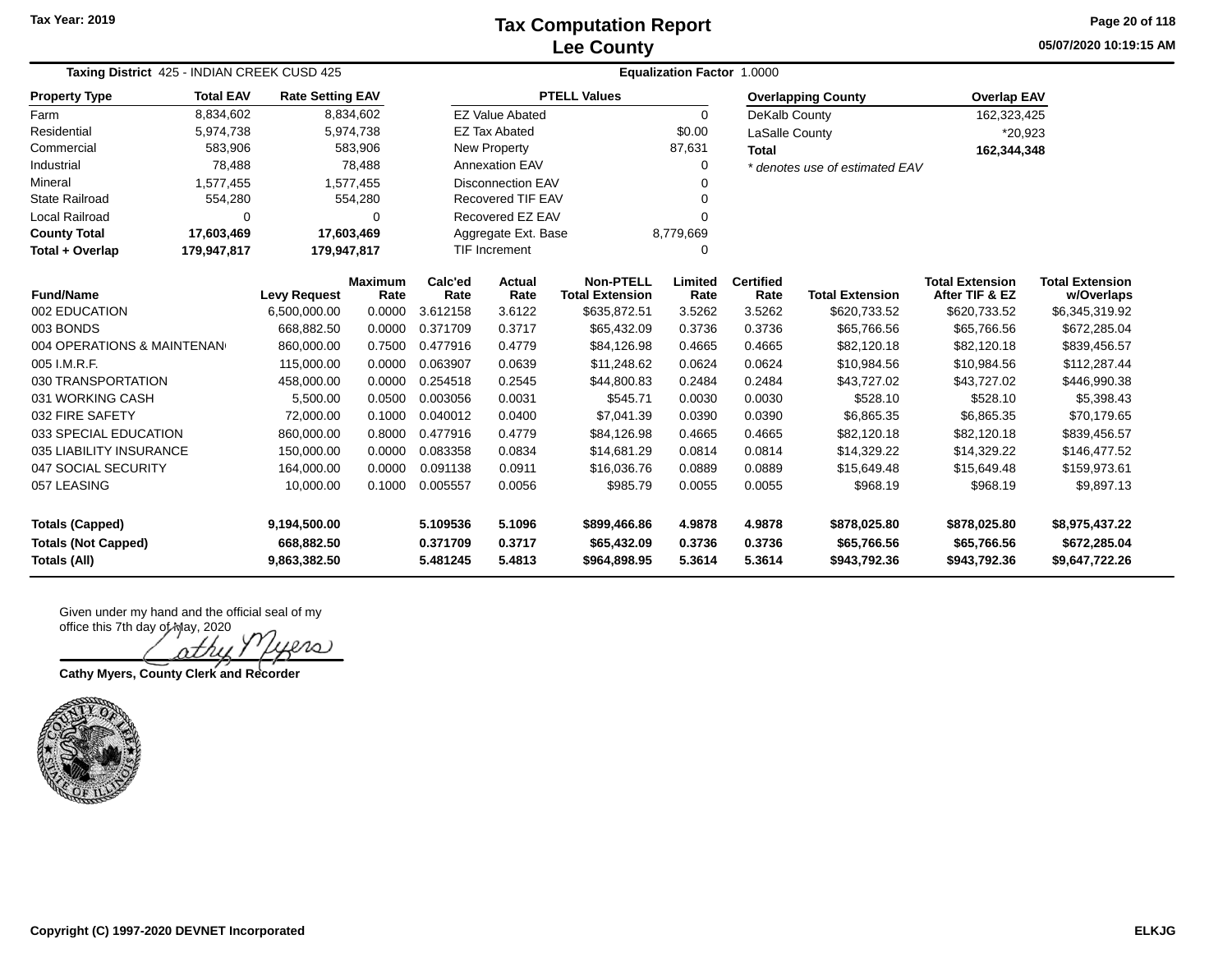**05/07/2020 10:19:15 AM Page 21 of 118**

| <b>Taxing District</b> 505 - OHIO HIGH CHSD 505 |                          |                         |                        |                 | <b>Equalization Factor 1.0000</b> |                                            |                 |                          |                                |                                          |                                      |  |  |  |
|-------------------------------------------------|--------------------------|-------------------------|------------------------|-----------------|-----------------------------------|--------------------------------------------|-----------------|--------------------------|--------------------------------|------------------------------------------|--------------------------------------|--|--|--|
| <b>Property Type</b>                            | <b>Total EAV</b>         | <b>Rate Setting EAV</b> |                        |                 |                                   | <b>PTELL Values</b>                        |                 |                          | <b>Overlapping County</b>      | <b>Overlap EAV</b>                       |                                      |  |  |  |
| Farm                                            | 4,143,871                |                         | 4,143,871              |                 | <b>EZ Value Abated</b>            |                                            | $\Omega$        | <b>Bureau County</b>     |                                | *31,240,327                              |                                      |  |  |  |
| Residential                                     | 426,191                  |                         | 426,191                |                 | <b>EZ Tax Abated</b>              |                                            | \$0.00          | <b>Total</b>             |                                | 31,240,327                               |                                      |  |  |  |
| Commercial                                      | 0                        |                         | $\Omega$               |                 | <b>New Property</b>               |                                            | 9,347           |                          | * denotes use of estimated EAV |                                          |                                      |  |  |  |
| Industrial                                      | 141,566                  |                         | 141,566                |                 | <b>Annexation EAV</b>             |                                            | $\Omega$        |                          |                                |                                          |                                      |  |  |  |
| Mineral                                         | 4,479,615                |                         | 4,479,615              |                 | <b>Disconnection EAV</b><br>0     |                                            |                 |                          |                                |                                          |                                      |  |  |  |
| <b>State Railroad</b>                           | 0                        |                         | 0                      |                 | <b>Recovered TIF EAV</b>          |                                            | $\Omega$        |                          |                                |                                          |                                      |  |  |  |
| Local Railroad                                  | 0                        |                         | $\Omega$               |                 | Recovered EZ EAV                  |                                            | $\Omega$        |                          |                                |                                          |                                      |  |  |  |
| <b>County Total</b>                             | 9,191,243                |                         | 9,191,243              |                 | Aggregate Ext. Base               |                                            | $\Omega$        |                          |                                |                                          |                                      |  |  |  |
| Total + Overlap                                 | 40,431,570<br>40,431,570 |                         |                        |                 | <b>TIF Increment</b>              |                                            | $\Omega$        |                          |                                |                                          |                                      |  |  |  |
| <b>Fund/Name</b>                                |                          | <b>Levy Request</b>     | <b>Maximum</b><br>Rate | Calc'ed<br>Rate | Actual<br>Rate                    | <b>Non-PTELL</b><br><b>Total Extension</b> | Limited<br>Rate | <b>Certified</b><br>Rate | <b>Total Extension</b>         | <b>Total Extension</b><br>After TIF & EZ | <b>Total Extension</b><br>w/Overlaps |  |  |  |
| 002 EDUCATION                                   |                          | 840,000.00              | 2.9500                 | 2.077584        | 2.0776                            | \$190,957.26                               | 2.0776          | 2.0776                   | \$190,957.26                   | \$190,957.26                             | \$840,006.30                         |  |  |  |
| 003 BONDS                                       |                          | 92,224.00               | 0.0000                 | 0.228099        | 0.2281                            | \$20,965.23                                | 0.2292          | 0.2292                   | \$21,066.33                    | \$21,066.33                              | \$92,669.16                          |  |  |  |
| 004 OPERATIONS & MAINTENAN                      |                          | 140,000.00              | 0.3700                 | 0.346264        | 0.3463                            | \$31,829.27                                | 0.3463          | 0.3463                   | \$31,829.27                    | \$31,829.27                              | \$140,014.53                         |  |  |  |
| 005 I.M.R.F.                                    |                          | 16,000.00               | 0.0000                 | 0.039573        | 0.0396                            | \$3,639.73                                 | 0.0396          | 0.0396                   | \$3,639.73                     | \$3,639.73                               | \$16,010.90                          |  |  |  |
| 030 TRANSPORTATION                              |                          | 45,000.00               | 0.1200                 | 0.111299        | 0.1113                            | \$10,229.85                                | 0.1113          | 0.1113                   | \$10,229.85                    | \$10,229.85                              | \$45,000.34                          |  |  |  |
| 031 WORKING CASH                                |                          | 19,874.00               | 0.0500                 | 0.049155        | 0.0492                            | \$4,522.09                                 | 0.0492          | 0.0492                   | \$4,522.09                     | \$4,522.09                               | \$19,892.33                          |  |  |  |
| 032 FIRE SAFETY                                 |                          | 0.00                    | 0.0500                 | 0.000000        | 0.0000                            | \$0.00                                     | 0.0000          | 0.0000                   | \$0.00                         | \$0.00                                   | \$0.00                               |  |  |  |
| 033 SPECIAL EDUCATION                           |                          | 7,949.00                | 0.0200                 | 0.019660        | 0.0197                            | \$1,810.67                                 | 0.0197          | 0.0197                   | \$1,810.67                     | \$1,810.67                               | \$7,965.02                           |  |  |  |
| 035 LIABILITY INSURANCE                         |                          | 85,000.00               | 0.0000                 | 0.210232        | 0.2102                            | \$19,319.99                                | 0.2102          | 0.2102                   | \$19,319.99                    | \$19,319.99                              | \$84,987.16                          |  |  |  |
| 047 SOCIAL SECURITY                             |                          | 16,000.00               | 0.0000                 | 0.039573        | 0.0396                            | \$3,639.73                                 | 0.0396          | 0.0396                   | \$3,639.73                     | \$3,639.73                               | \$16,010.90                          |  |  |  |
| 057 LEASING                                     |                          | 16,250.00               | 0.0500                 | 0.040191        | 0.0402                            | \$3,694.88                                 | 0.0402          | 0.0402                   | \$3,694.88                     | \$3,694.88                               | \$16,253.49                          |  |  |  |
| <b>Totals (Capped)</b>                          |                          | 0.00                    |                        | 0.000000        | 0.0000                            | \$0.00                                     | 0.0000          | 0.0000                   | \$0.00                         | \$0.00                                   | \$0.00                               |  |  |  |
| <b>Totals (Not Capped)</b>                      |                          | 1,278,297.00            |                        | 3.161630        | 3.1618                            | \$290,608.70                               | 3.1629          | 3.1629                   | \$290,709.80                   | \$290,709.80                             | \$1,278,810.13                       |  |  |  |
| <b>Totals (All)</b>                             |                          | 1,278,297.00            |                        | 3.161630        | 3.1618                            | \$290,608.70                               | 3.1629          | 3.1629                   | \$290,709.80                   | \$290,709.80                             | \$1,278,810.13                       |  |  |  |

ers

**Cathy Myers, County Clerk and Recorder**

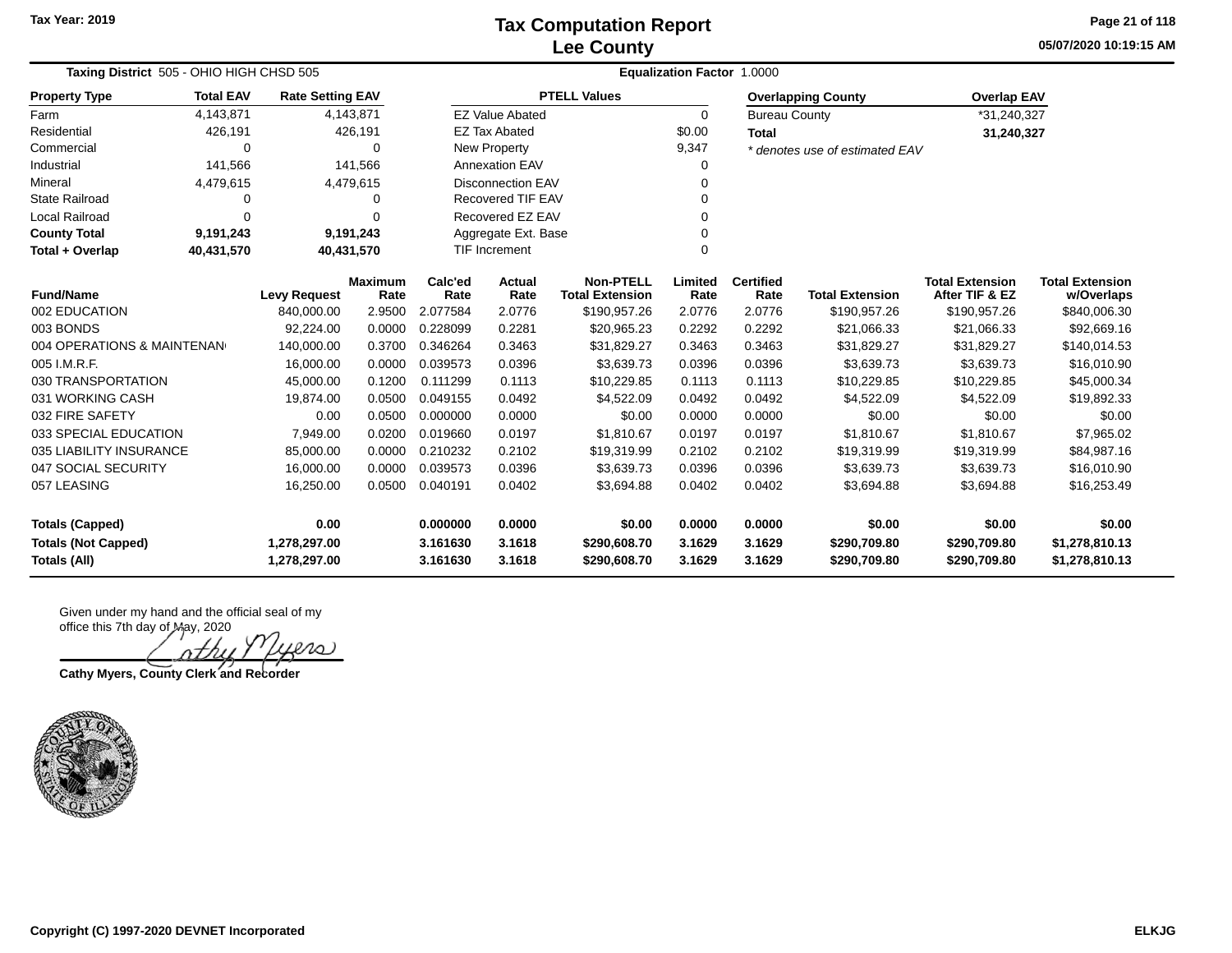#### **Lee County Tax Computation Report**

**05/07/2020 10:19:15 AM Page 22 of 118**

| Taxing District 506 - SVCC SCHOOL DIST 506 |                     |                              |                        |                          | Equalization Factor 1.0000        |                                            |                              |                                |                                  |                                          |                                      |  |  |
|--------------------------------------------|---------------------|------------------------------|------------------------|--------------------------|-----------------------------------|--------------------------------------------|------------------------------|--------------------------------|----------------------------------|------------------------------------------|--------------------------------------|--|--|
| <b>Property Type</b>                       | <b>Total EAV</b>    | <b>Rate Setting EAV</b>      |                        |                          |                                   | <b>PTELL Values</b>                        |                              |                                | <b>Overlapping County</b>        | <b>Overlap EAV</b>                       |                                      |  |  |
| Farm                                       | 157,081,169         |                              | 157,037,119            |                          | <b>EZ Value Abated</b>            |                                            | 10,803,649                   | <b>Bureau County</b>           |                                  | *144,161,270                             |                                      |  |  |
| Residential                                | 329,332,893         | 328,094,157                  |                        |                          | <b>EZ Tax Abated</b>              |                                            | \$48,530.00                  |                                | <b>Carroll County</b>            | 95,081,693                               |                                      |  |  |
| Commercial                                 | 82,654,596          |                              | 76,832,996             |                          | New Property                      |                                            |                              | <b>Henry County</b>            |                                  | 4,334,243                                |                                      |  |  |
| Industrial                                 | 71,594,566          |                              | 63,212,218             |                          | <b>Annexation EAV</b>             |                                            |                              | Ogle County                    |                                  | 130,819,284                              |                                      |  |  |
| Mineral                                    | 15,040,202          |                              | 15,040,202             | <b>Disconnection EAV</b> |                                   |                                            | 0<br><b>Whiteside County</b> |                                |                                  | 832,692,286                              |                                      |  |  |
| <b>State Railroad</b>                      | 13,041,503          |                              | 13,041,503             | <b>Recovered TIF EAV</b> |                                   |                                            | $\Omega$<br><b>Total</b>     |                                |                                  | 1,207,088,776                            |                                      |  |  |
| <b>Local Railroad</b>                      | 4,520               |                              | 4,520                  |                          | Recovered EZ EAV<br>392,664       |                                            |                              | * denotes use of estimated EAV |                                  |                                          |                                      |  |  |
| <b>County Total</b>                        | 668,749,449         |                              | 653,262,715            |                          | Aggregate Ext. Base<br>0          |                                            |                              |                                |                                  |                                          |                                      |  |  |
| Total + Overlap                            | 1,875,838,225       | 1,860,351,491                |                        |                          | <b>TIF Increment</b><br>4,683,085 |                                            |                              |                                |                                  |                                          |                                      |  |  |
| <b>Fund/Name</b>                           | <b>Levy Request</b> |                              | <b>Maximum</b><br>Rate | Calc'ed<br>Rate          | <b>Actual</b><br>Rate             | <b>Non-PTELL</b><br><b>Total Extension</b> | Limited<br>Rate              | <b>Certified</b><br>Rate       | <b>Total Extension</b>           | <b>Total Extension</b><br>After TIF & EZ | <b>Total Extension</b><br>w/Overlaps |  |  |
| 003 BONDS                                  |                     | 1,862,000.00                 | 0.0000                 | 0.100089                 | 0.1001                            | \$653,915.98                               | 0.1006                       | 0.1006                         | \$672,761.95                     | \$657,182.29                             | \$1,871,513.60                       |  |  |
| 027 AUDIT                                  |                     | 60.000.00                    | 0.0050                 | 0.003225                 | 0.0032                            | \$20,904.41                                | 0.0032                       | 0.0032                         | \$21,399.98                      | \$20,904.41                              | \$59,531.25                          |  |  |
| 035 LIABILITY INS                          |                     | 0.00                         | 0.0000                 | 0.000000                 | 0.0000                            | \$0.00                                     | 0.0000                       | 0.0000                         | \$0.00                           | \$0.00                                   | \$0.00                               |  |  |
| 047 SOCIAL SECURITY                        |                     | 131,500.00                   | 0.0000                 | 0.007069                 | 0.0071                            | \$46,381.65                                | 0.0071                       | 0.0071                         | \$47,481.21                      | \$46,381.65                              | \$132,084.96                         |  |  |
| 136 OPERATIONS & MAINTENAN                 |                     | 560,000.00                   | 0.0300                 | 0.030102                 | 0.0300                            | \$195,978.81                               | 0.0300                       | 0.0300                         | \$200,624.83                     | \$195,978.81                             | \$558,105.45                         |  |  |
| <b>141 FIRE SAFETY</b>                     |                     | 890,000.00                   | 0.0500                 | 0.047840                 | 0.0478                            | \$312,259.58                               | 0.0478                       | 0.0478                         | \$319,662.24                     | \$312,259.58                             | \$889,248.01                         |  |  |
| <b>149 ADDITIONAL TAX</b>                  |                     | 295,000.00                   | 0.0155                 | 0.015857                 | 0.0155                            | \$101,255.72                               | 0.0155                       | 0.0155                         | \$103,656.16                     | \$101,255.72                             | \$288,354.48                         |  |  |
| <b>159 EDUCATION</b>                       |                     | 4,580,000.00                 | 0.2450                 | 0.246190                 | 0.2450<br>\$1,600,493.65          |                                            | 0.2450                       | 0.2450                         | \$1,638,436.15                   | \$1,600,493.65                           | \$4,557,861.15                       |  |  |
| <b>Totals (Capped)</b>                     |                     | 0.00                         |                        | 0.000000                 | 0.0000                            | \$0.00                                     | 0.0000                       | 0.0000                         | \$0.00                           | \$0.00                                   | \$0.00                               |  |  |
| <b>Totals (Not Capped)</b><br>Totals (All) |                     | 8,378,500.00<br>8,378,500.00 |                        | 0.450372<br>0.450372     | 0.4487<br>0.4487                  | \$2,931,189.80<br>\$2,931,189.80           | 0.4492<br>0.4492             | 0.4492<br>0.4492               | \$3,004,022.52<br>\$3,004,022.52 | \$2,934,456.11<br>\$2,934,456.11         | \$8,356,698.90<br>\$8,356,698.90     |  |  |

Given under my hand and the official seal of my

office this 7th day of May, 2020 20 oth

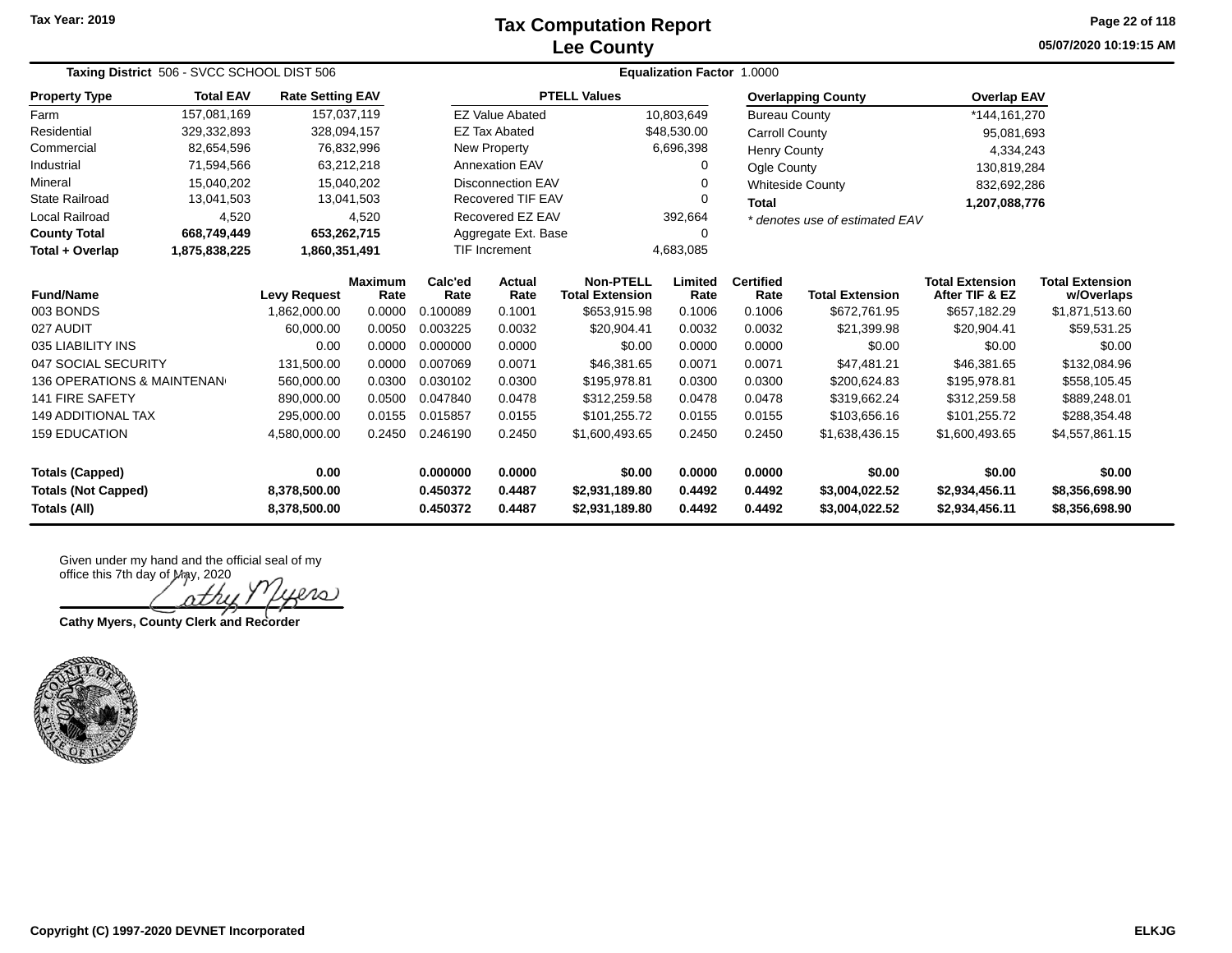### **Lee County Tax Computation Report**

**05/07/2020 10:19:15 AM Page 23 of 118**

| Taxing District 513 - IVCC SCHOOL DIST 513                                    |                  |                         |                                    |                                                       | Equalization Factor 1.0000 |                                            |                  |                                |                           |                                          |                                      |  |  |
|-------------------------------------------------------------------------------|------------------|-------------------------|------------------------------------|-------------------------------------------------------|----------------------------|--------------------------------------------|------------------|--------------------------------|---------------------------|------------------------------------------|--------------------------------------|--|--|
| <b>Property Type</b>                                                          | <b>Total EAV</b> | <b>Rate Setting EAV</b> |                                    |                                                       |                            | <b>PTELL Values</b>                        |                  |                                | <b>Overlapping County</b> | <b>Overlap EAV</b>                       |                                      |  |  |
| Farm                                                                          | 24,934,460       |                         | 24,934,460                         |                                                       | <b>EZ Value Abated</b>     |                                            | $\Omega$         | <b>Bureau County</b>           |                           | *546,121,351                             |                                      |  |  |
| Residential                                                                   | 9,248,053        |                         | 9,248,053                          |                                                       | <b>EZ Tax Abated</b>       |                                            | \$0.00           | DeKalb County                  |                           | 2,367,326                                |                                      |  |  |
| Commercial                                                                    | 1,926,514        |                         | 1,926,514                          |                                                       | New Property               |                                            | 2,087,501        | <b>Grundy County</b>           |                           | *23,034,492                              |                                      |  |  |
| Industrial                                                                    | 127,988          |                         | 127,988                            |                                                       | <b>Annexation EAV</b>      |                                            | 0                | LaSalle County                 |                           | *2,454,196,387                           |                                      |  |  |
| Mineral                                                                       | 13,708,002       |                         | 13,708,002                         |                                                       | <b>Disconnection EAV</b>   |                                            | 0                |                                | <b>Livingston County</b>  | *62,398,854                              |                                      |  |  |
| <b>State Railroad</b>                                                         | 0                |                         | 0                                  |                                                       | <b>Recovered TIF EAV</b>   |                                            | 0                | <b>Marshall County</b>         |                           | 91,680,848                               |                                      |  |  |
| <b>Local Railroad</b>                                                         | 10,490           |                         | 10.490                             |                                                       | Recovered EZ EAV           |                                            |                  | Putnam County                  |                           | 202,092,299                              |                                      |  |  |
| <b>County Total</b>                                                           | 49,955,507       |                         | 49,955,507                         | Aggregate Ext. Base<br>0                              |                            |                                            | <b>Total</b>     |                                | 3,381,891,557             |                                          |                                      |  |  |
| Total + Overlap                                                               | 3,431,847,064    | 3,431,847,064           |                                    | <b>TIF Increment</b><br>0                             |                            |                                            |                  | * denotes use of estimated EAV |                           |                                          |                                      |  |  |
| <b>Fund/Name</b>                                                              |                  | <b>Levy Request</b>     | Calc'ed<br>Maximum<br>Rate<br>Rate |                                                       | Actual<br>Rate             | <b>Non-PTELL</b><br><b>Total Extension</b> | Limited<br>Rate  | <b>Certified</b><br>Rate       | <b>Total Extension</b>    | <b>Total Extension</b><br>After TIF & EZ | <b>Total Extension</b><br>w/Overlaps |  |  |
| 003 BONDS                                                                     |                  | 0.00                    | 0.0000                             | 0.000000                                              | 0.0000                     | \$0.00                                     | 0.0000           | 0.0000                         | \$0.00                    | \$0.00                                   | \$0.00                               |  |  |
| 027 AUDIT                                                                     |                  | 38,100.00               | 0.0050                             | 0.001110                                              | 0.0011                     | \$549.51                                   | 0.0011           | 0.0011                         | \$549.51                  | \$549.51                                 | \$37,750.32                          |  |  |
| 035 LIABILITY INS                                                             |                  | 1,011,200.00            | 0.0000                             | 0.029465                                              | 0.0295                     | \$14,736.87                                | 0.0295           | 0.0295                         | \$14,736.87               | \$14,736.87                              | \$1,012,394.88                       |  |  |
| 047 SOCIAL SECURITY                                                           |                  | 200,000.00              | 0.0000                             | 0.005828                                              | 0.0058                     | \$2,897.42                                 | 0.0058           | 0.0058                         | \$2,897.42                | \$2,897.42                               | \$199,047.13                         |  |  |
| <b>136 OPERATIONS &amp; MAINTENAN</b>                                         |                  | 1,373,600.00            | 0.0400                             | 0.040025                                              | 0.0400                     | \$19,982.20                                | 0.0400           | 0.0400                         | \$19,982.20               | \$19,982.20                              | \$1,372,738.83                       |  |  |
| 141 FIRE SAFETY                                                               |                  | 1,367,270.00            | 0.0500                             | 0.039841                                              | 0.0398                     | \$19,882.29                                | 0.0398           | 0.0398                         | \$19,882.29               | \$19,882.29                              | \$1,365,875.13                       |  |  |
| <b>149 ADDITIONAL TAX</b>                                                     |                  | 4,052,000.00            | 0.1205                             | 0.118071                                              | 0.1181                     | \$58,997.45                                | 0.1181           | 0.1181                         | \$58,997.45               | \$58,997.45                              | \$4,053,011.38                       |  |  |
| <b>159 EDUCATION</b>                                                          |                  | 4,464,000.00            | 0.1300                             | 0.130076<br>0.1300<br>\$64,942.16<br>0.1300<br>0.1300 |                            | \$64,942.16                                | \$64,942.16      | \$4,461,401.18                 |                           |                                          |                                      |  |  |
| 0.00<br><b>Totals (Capped)</b><br><b>Totals (Not Capped)</b><br>12,506,170.00 |                  |                         | 0.000000<br>0.364416               | 0.0000<br>0.3643                                      | \$0.00<br>\$181,987.90     | 0.0000<br>0.3643                           | 0.0000<br>0.3643 | \$0.00<br>\$181,987.90         | \$0.00<br>\$181,987.90    | \$0.00<br>\$12,502,218.85                |                                      |  |  |
| Totals (All)<br>12,506,170.00                                                 |                  |                         | 0.364416                           | 0.3643                                                | \$181,987.90               | 0.3643                                     | 0.3643           | \$181,987.90                   | \$181,987.90              | \$12,502,218.85                          |                                      |  |  |

Given under my hand and the official seal of my office this 7th day of May, 2020

 $\infty$ 

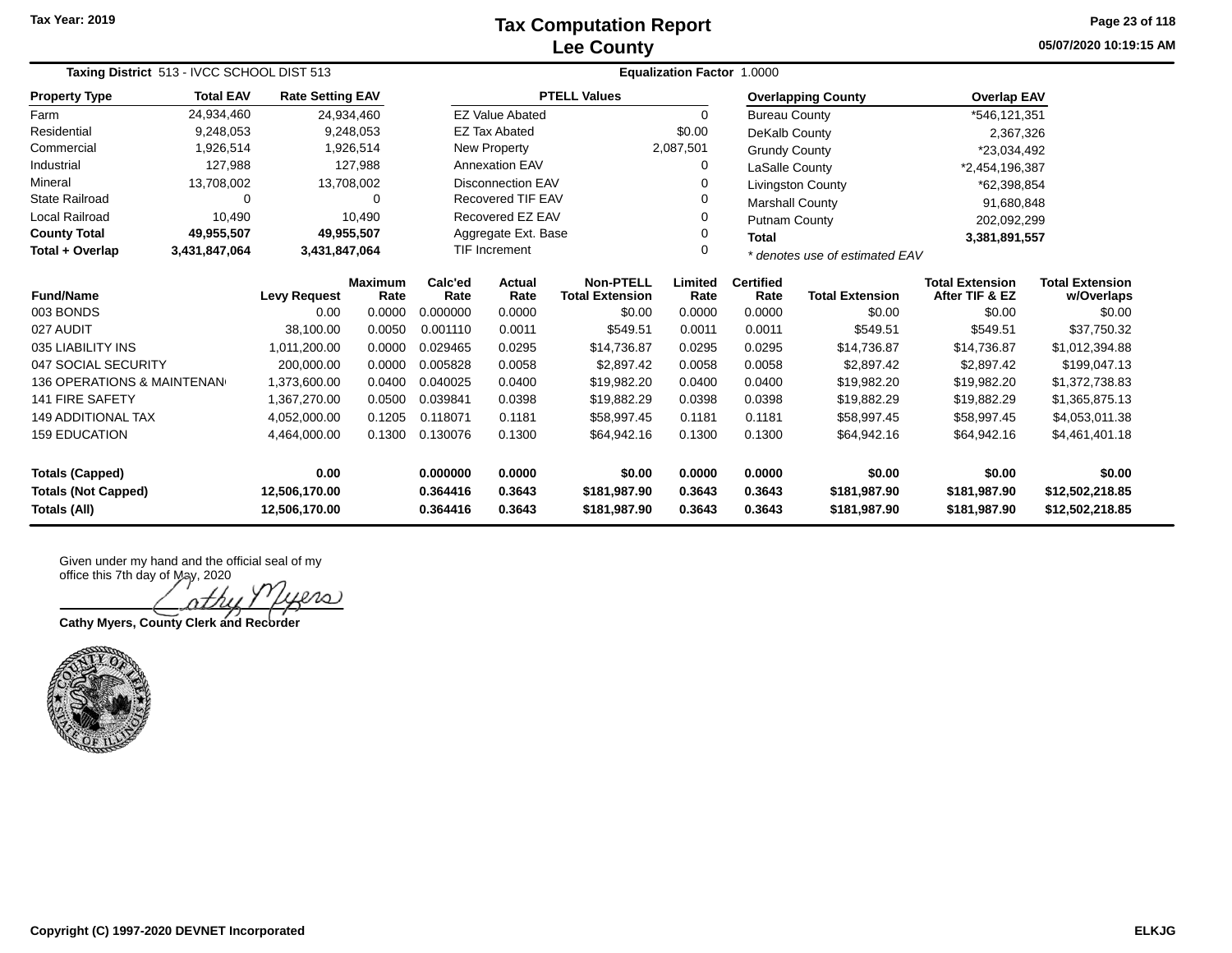### **Lee County Tax Computation Report**

**05/07/2020 10:19:15 AM Page 24 of 118**

| Taxing District 523 - KISHWAUKEE CC SD 523 |                  |                                |                        |                                   |                        |                                            |                  |                                |                              |                                          |                                      |
|--------------------------------------------|------------------|--------------------------------|------------------------|-----------------------------------|------------------------|--------------------------------------------|------------------|--------------------------------|------------------------------|------------------------------------------|--------------------------------------|
| <b>Property Type</b>                       | <b>Total EAV</b> | <b>Rate Setting EAV</b>        |                        |                                   |                        | <b>PTELL Values</b>                        |                  |                                | <b>Overlapping County</b>    | <b>Overlap EAV</b>                       |                                      |
| Farm                                       | 51,859,767       |                                | 51,842,243             |                                   | <b>EZ Value Abated</b> |                                            | $\Omega$         | Boone County                   |                              | 6,759,748                                |                                      |
| Residential                                | 30,492,025       |                                | 28,459,038             |                                   | <b>EZ Tax Abated</b>   |                                            | \$0.00           | DeKalb County                  |                              | 1,814,223,643                            |                                      |
| Commercial                                 | 4,020,729        |                                | 3,755,534              |                                   | New Property           |                                            | 7,935,912        | Kane County                    |                              | *9,508,351                               |                                      |
| Industrial                                 | 194,835          |                                | 194,835                | <b>Annexation EAV</b>             |                        |                                            |                  | LaSalle County                 |                              | *20,923                                  |                                      |
| Mineral                                    | 11,934,831       |                                | 11.934.831             | <b>Disconnection EAV</b>          |                        |                                            | Ogle County      |                                | 445,712,064                  |                                          |                                      |
| <b>State Railroad</b>                      | 1,887,981        |                                | 1,887,981              | <b>Recovered TIF EAV</b>          |                        |                                            | Winnebago County | 642,610                        |                              |                                          |                                      |
| Local Railroad                             | $\Omega$         |                                | 0                      | Recovered EZ EAV                  |                        | Total                                      |                  | 2,276,867,339                  |                              |                                          |                                      |
| <b>County Total</b>                        | 100,390,168      |                                | 98,074,462             | Aggregate Ext. Base               |                        |                                            |                  | * denotes use of estimated EAV |                              |                                          |                                      |
| Total + Overlap                            | 2,377,257,507    | 2,374,941,801                  |                        | <b>TIF Increment</b><br>2,315,706 |                        |                                            |                  |                                |                              |                                          |                                      |
| <b>Fund/Name</b>                           |                  | <b>Levy Request</b>            | <b>Maximum</b><br>Rate | Calc'ed<br>Rate                   | Actual<br>Rate         | <b>Non-PTELL</b><br><b>Total Extension</b> | Limited<br>Rate  | <b>Certified</b><br>Rate       | <b>Total Extension</b>       | <b>Total Extension</b><br>After TIF & EZ | <b>Total Extension</b><br>w/Overlaps |
| 003 BONDS                                  |                  | 4,420,406.26                   | 0.0000                 | 0.186127                          | 0.1861                 | \$182,516.57                               | 0.1870           | 0.1870                         | \$187,729.61                 | \$183,399.24                             | \$4,441,141.17                       |
| 027 AUDIT                                  |                  | 83,500.00                      | 0.0050                 | 0.003516                          | 0.0035                 | \$3,432.61                                 | 0.0035           | 0.0035                         | \$3,513.66                   | \$3,432.61                               | \$83,122.96                          |
| 035 LIABILITY INSURANCE                    |                  | 1,281,444.00                   | 0.0000                 | 0.053957                          | 0.0540                 | \$52,960.21                                | 0.0540           | 0.0540                         | \$54,210.69                  | \$52,960.21                              | \$1,282,468.57                       |
| 047 SOCIAL SECURITY                        |                  | 280,000.00                     | 0.0000                 | 0.011790                          | 0.0118                 | \$11,572.79                                | 0.0118           | 0.0118                         | \$11,846.04                  | \$11,572.79                              | \$280,243.13                         |
| <b>136 OPERATIONS &amp; MAINTENAN</b>      |                  | 1,770,353.00                   | 0.0750                 | 0.074543                          | 0.0745                 | \$73,065.47                                | 0.0745           | 0.0745                         | \$74,790.68                  | \$73,065.47                              | \$1,769,331.64                       |
| <b>141 FIRE SAFETY</b>                     |                  | 1,180,235.00                   | 0.0500                 | 0.049695                          | 0.0497                 | \$48,743.01                                | 0.0497           | 0.0497                         | \$49,893.91                  | \$48,743.01                              | \$1,180,346.08                       |
| <b>159 EDUCATION</b>                       |                  | 6,491,293.00                   | 0.2750                 | 0.273324                          | 0.2733                 | \$268.037.50                               | 0.2733           | 0.2733                         | \$274,366.33                 | \$268.037.50                             | \$6,490,715.94                       |
| <b>Totals (Capped)</b>                     |                  | 0.00                           |                        | 0.000000                          | 0.0000                 | \$0.00                                     | 0.0000           | 0.0000                         | \$0.00                       | \$0.00                                   | \$0.00                               |
| <b>Totals (Not Capped)</b><br>Totals (All) |                  | 15,507,231.26<br>15,507,231.26 |                        | 0.652952<br>0.652952              | 0.6529<br>0.6529       | \$640,328.16<br>\$640,328.16               | 0.6538<br>0.6538 | 0.6538<br>0.6538               | \$656,350.92<br>\$656,350.92 | \$641,210.83<br>\$641,210.83             | \$15,527,369.49<br>\$15,527,369.49   |

Given under my hand and the official seal of my

office this 7th day of May, 2020 ers

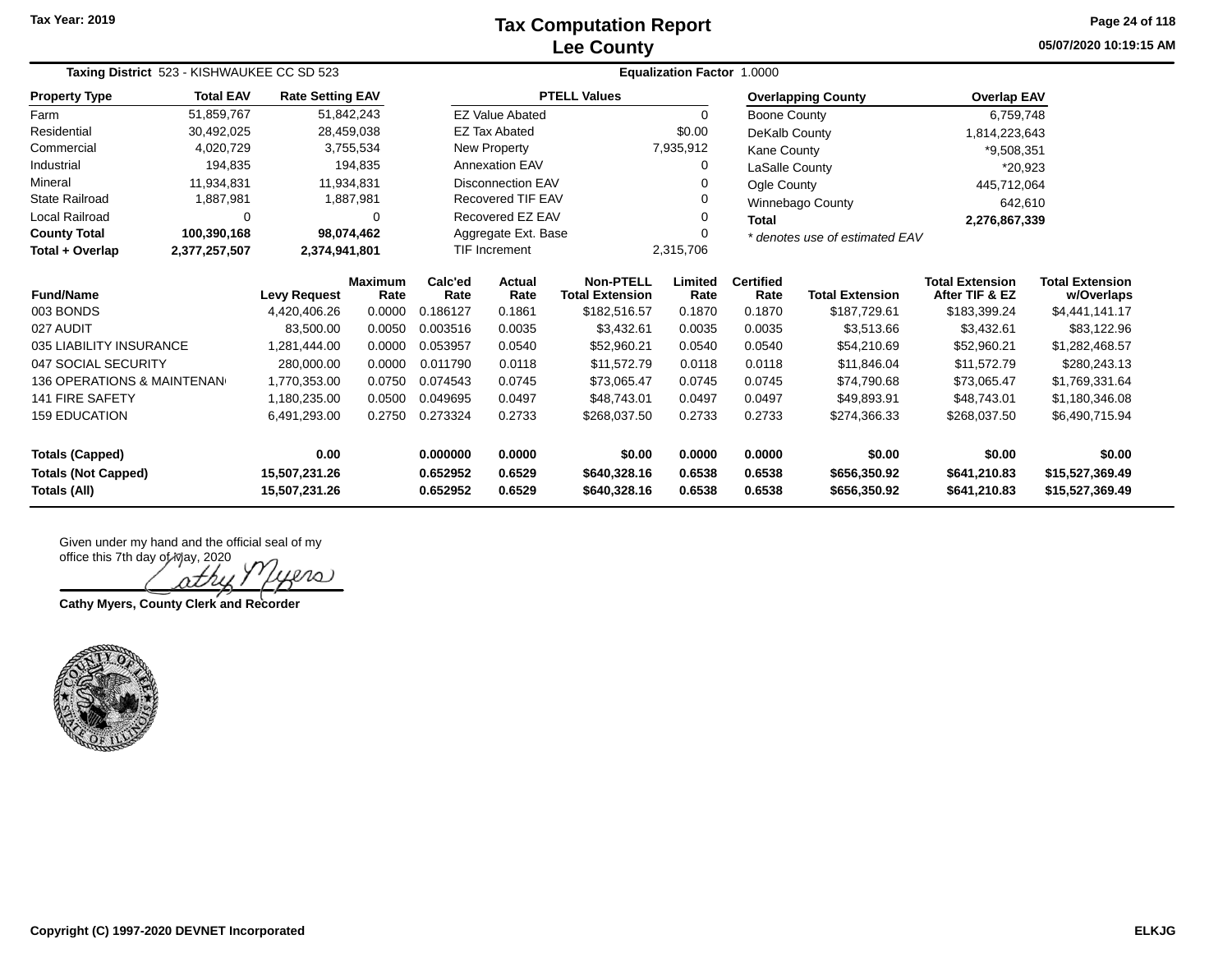### **Lee County Tax Computation Report**

**05/07/2020 10:19:15 AM Page 25 of 118**

| Taxing District 600 - LEE COUNTY                     |                  |                         | <b>Equalization Factor 1.0000</b> |                      |                          |                                            |                  |                          |                          |                                          |                                      |
|------------------------------------------------------|------------------|-------------------------|-----------------------------------|----------------------|--------------------------|--------------------------------------------|------------------|--------------------------|--------------------------|------------------------------------------|--------------------------------------|
| <b>Property Type</b>                                 | <b>Total EAV</b> | <b>Rate Setting EAV</b> |                                   |                      |                          | <b>PTELL Values</b>                        |                  |                          |                          |                                          |                                      |
| Farm                                                 | 233,875,396      |                         | 233,813,822                       |                      | <b>EZ Value Abated</b>   |                                            | 10,803,649       |                          |                          |                                          |                                      |
| Residential                                          | 369,072,971      | 365,801,248             |                                   |                      | <b>EZ Tax Abated</b>     |                                            | \$96,444.15      |                          |                          |                                          |                                      |
| Commercial                                           | 88,601,839       |                         | 82,515,044                        |                      | New Property             |                                            | 16,719,811       |                          |                          |                                          |                                      |
| Industrial                                           | 71,917,389       |                         | 63,535,041                        |                      | <b>Annexation EAV</b>    |                                            | 0                |                          |                          |                                          |                                      |
| Mineral                                              | 40,683,035       |                         | 40,683,035                        |                      | <b>Disconnection EAV</b> |                                            | $\Omega$         |                          |                          |                                          |                                      |
| <b>State Railroad</b>                                | 14,929,484       |                         | 14,929,484                        |                      | <b>Recovered TIF EAV</b> |                                            | $\Omega$         |                          |                          |                                          |                                      |
| <b>Local Railroad</b>                                | 15,010           | 15,010                  |                                   | Recovered EZ EAV     |                          |                                            | 392,664          |                          |                          |                                          |                                      |
| <b>County Total</b>                                  | 819,095,124      | 801,292,684             |                                   |                      | Aggregate Ext. Base      |                                            | 6,870,034        |                          |                          |                                          |                                      |
| Total + Overlap                                      | 819,095,124      | 801,292,684             |                                   |                      | TIF Increment            |                                            | 6,998,791        |                          |                          |                                          |                                      |
| <b>Fund/Name</b>                                     |                  | <b>Levy Request</b>     | <b>Maximum</b><br>Rate            | Calc'ed<br>Rate      | <b>Actual</b><br>Rate    | <b>Non-PTELL</b><br><b>Total Extension</b> | Limited<br>Rate  | <b>Certified</b><br>Rate | <b>Total Extension</b>   | <b>Total Extension</b><br>After TIF & EZ | <b>Total Extension</b><br>w/Overlaps |
| 001 CORPORATE                                        |                  | 3,571,500.00            | 0.0000                            | 0.445717             | 0.4457                   | \$3,571,361.49                             | 0.4419           | 0.4419                   | \$3,619,581.35           | \$3,540,912.37                           | \$3,540,912.37                       |
| 005 I.M.R.F.                                         |                  | 825,000.00              | 0.0000                            | 0.102959             | 0.1030                   | \$825,331.46                               | 0.1021           | 0.1021                   | \$836,296.12             | \$818,119.83                             | \$818,119.83                         |
| 006 HIGHWAY                                          |                  | 710,000.00              | 0.2000                            | 0.088607             | 0.0886                   | \$709,945.32                               | 0.0879           | 0.0879                   | \$719,984.61             | \$704,336.27                             | \$704,336.27                         |
| 008 BRIDGE                                           |                  | 256,000.00              | 0.2500                            | 0.031948             | 0.0319                   | \$255,612.37                               | 0.0316           | 0.0316                   | \$258,834.06             | \$253,208.49                             | \$253,208.49                         |
| 020 TUBERCULOSIS SANATARIU                           |                  | 12,500.00               | 0.0750                            | 0.001560             | 0.0016                   | \$12,820.68                                | 0.0016           | 0.0016                   | \$13,105.52              | \$12,820.68                              | \$12,820.68                          |
| 021 FEDERAL AID HIGHWAY MAT                          |                  | 305,000.00              | 0.0500                            | 0.038064             | 0.0381                   | \$305,292.51                               | 0.0378           | 0.0378                   | \$309,617.96             | \$302,888.63                             | \$302,888.63                         |
| 022 COUNTY HEALTH DEPARTMI                           |                  | 556,000.00              | 0.1000                            | 0.069388             | 0.0694                   | \$556,097.12                               | 0.0688           | 0.0688                   | \$563,537.45             | \$551,289.37                             | \$551,289.37                         |
| 035 LIABILITY INSURANCE                              |                  | 350,000.00              | 0.0000                            | 0.043679             | 0.0437                   | \$350,164.90                               | 0.0433           | 0.0433                   | \$354,668.19             | \$346,959.73                             | \$346,959.73                         |
| 047 SOCIAL SECURITY                                  |                  | 390,000.00              | 0.0000                            | 0.048671             | 0.0487                   | \$390,229.54                               | 0.0483           | 0.0483                   | \$395,622.94             | \$387,024.37                             | \$387,024.37                         |
| 053 EXTENSION EDUCATION                              |                  | 100,000.00              | 0.0500                            | 0.012480             | 0.0125                   | \$100,161.59                               | 0.0124           | 0.0124                   | \$101,567.80             | \$99,360.29                              | \$99,360.29                          |
| 055 VETERANS ASSISTANCE                              |                  | 37,000.00               | 0.0400                            | 0.004618             | 0.0046                   | \$36,859.46                                | 0.0046           | 0.0046                   | \$37,678.38              | \$36,859.46                              | \$36,859.46                          |
| 142 SENIOR CITIZENS SOCIAL SI                        |                  | 100,000.00              | 0.0146                            | 0.012480             | 0.0125                   | \$100,161.59                               | 0.0124           | 0.0124                   | \$101,567.80             | \$99,360.29                              | \$99,360.29                          |
| <b>Totals (Capped)</b><br><b>Totals (Not Capped)</b> |                  | 7,213,000.00<br>0.00    |                                   | 0.900171<br>0.000000 | 0.9003<br>0.0000         | \$7,214,038.03<br>\$0.00                   | 0.8927<br>0.0000 | 0.8927<br>0.0000         | \$7,312,062.18<br>\$0.00 | \$7,153,139.78<br>\$0.00                 | \$7,153,139.78<br>\$0.00             |
| <b>Totals (All)</b>                                  |                  | 7,213,000.00            |                                   | 0.900171             | 0.9003                   | \$7,214,038.03                             | 0.8927           | 0.8927                   | \$7,312,062.18           | \$7,153,139.78                           | \$7,153,139.78                       |

 $\n \ \omega$ 

**Cathy Myers, County Clerk and Recorder**

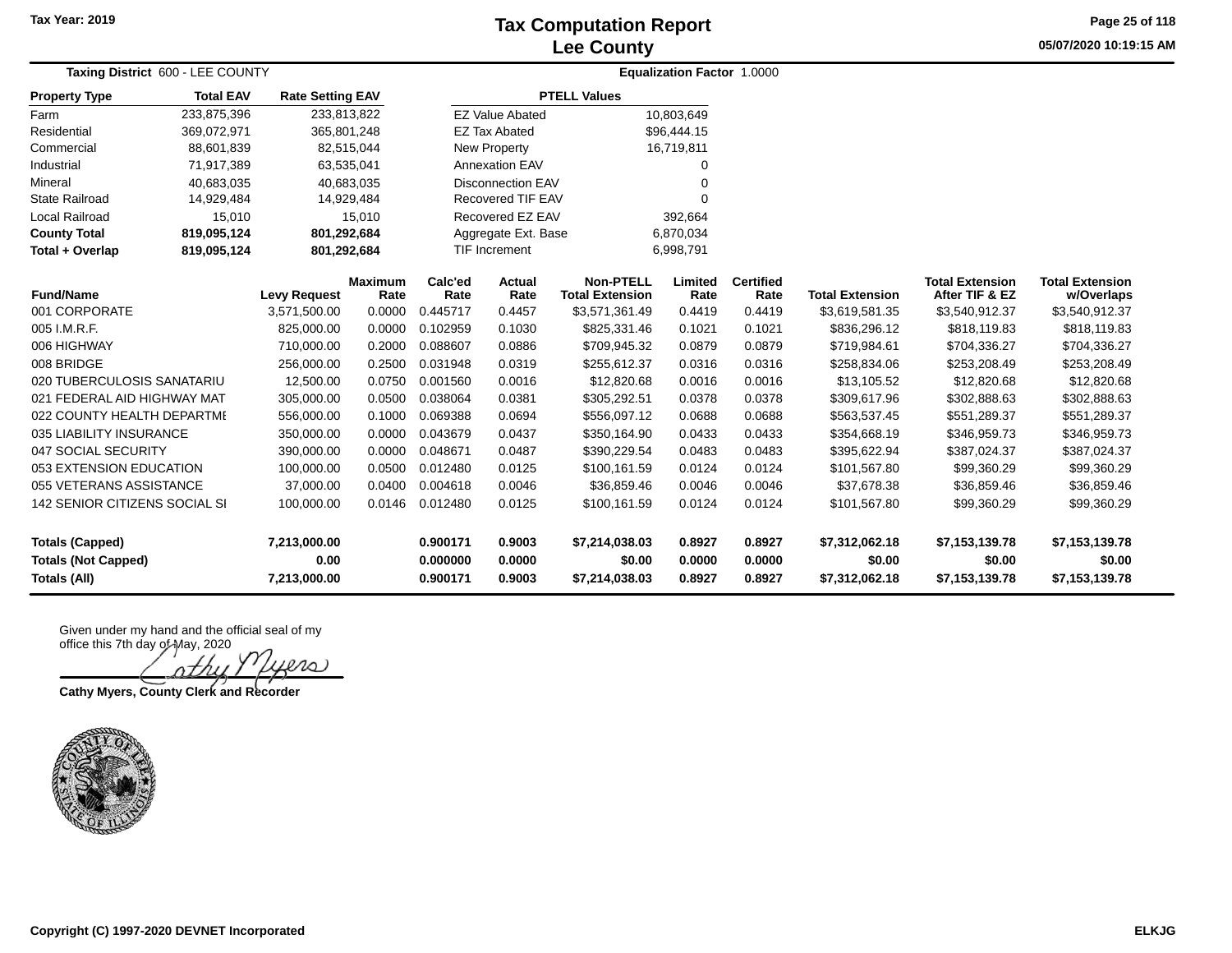**05/07/2020 10:19:15 AM Page 26 of 118**

| Taxing District 601 - ALTO TOWNSHIP                                  |                  |                                  |                                  |                                  |                            |                                                    | Equalization Factor 1.0000 |                                    |                                       |                                                         |                                                     |
|----------------------------------------------------------------------|------------------|----------------------------------|----------------------------------|----------------------------------|----------------------------|----------------------------------------------------|----------------------------|------------------------------------|---------------------------------------|---------------------------------------------------------|-----------------------------------------------------|
| <b>Property Type</b>                                                 | <b>Total EAV</b> | <b>Rate Setting EAV</b>          |                                  |                                  |                            | <b>PTELL Values</b>                                |                            |                                    |                                       |                                                         |                                                     |
| Farm                                                                 | 12,057,556       |                                  | 12,057,556                       |                                  | <b>EZ Value Abated</b>     |                                                    |                            |                                    |                                       |                                                         |                                                     |
| Residential                                                          | 6,507,112        |                                  | 6,507,112                        |                                  | EZ Tax Abated              |                                                    | \$0.00                     |                                    |                                       |                                                         |                                                     |
| Commercial                                                           | 1,326,822        |                                  | 1,326,822                        |                                  | New Property               |                                                    | 194,728                    |                                    |                                       |                                                         |                                                     |
| Industrial                                                           | 139,876          |                                  | 139,876                          |                                  | <b>Annexation EAV</b>      |                                                    |                            |                                    |                                       |                                                         |                                                     |
| Mineral                                                              | 1,003,835        |                                  | 1,003,835                        |                                  | <b>Disconnection EAV</b>   |                                                    |                            |                                    |                                       |                                                         |                                                     |
| <b>State Railroad</b>                                                | 1,797,194        |                                  | 1,797,194                        |                                  | <b>Recovered TIF EAV</b>   |                                                    |                            |                                    |                                       |                                                         |                                                     |
| Local Railroad                                                       | 0                |                                  | 0                                |                                  | Recovered EZ EAV           |                                                    |                            |                                    |                                       |                                                         |                                                     |
| <b>County Total</b>                                                  | 22,832,395       |                                  | 22,832,395                       |                                  | Aggregate Ext. Base        |                                                    | 67,860                     |                                    |                                       |                                                         |                                                     |
| Total + Overlap                                                      | 22,832,395       |                                  | 22,832,395                       |                                  | <b>TIF Increment</b>       |                                                    | 0                          |                                    |                                       |                                                         |                                                     |
| <b>Fund/Name</b><br>001 CORPORATE                                    |                  | <b>Levy Request</b><br>71,253.00 | <b>Maximum</b><br>Rate<br>0.3700 | Calc'ed<br>Rate<br>0.312070      | Actual<br>Rate<br>0.3121   | Non-PTELL<br><b>Total Extension</b><br>\$71,259.90 | Limited<br>Rate<br>0.3055  | <b>Certified</b><br>Rate<br>0.3055 | <b>Total Extension</b><br>\$69,752.97 | <b>Total Extension</b><br>After TIF & EZ<br>\$69,752.97 | <b>Total Extension</b><br>w/Overlaps<br>\$69,752.97 |
| <b>Totals (Capped)</b><br><b>Totals (Not Capped)</b><br>Totals (All) |                  | 71,253.00<br>0.00<br>71,253.00   |                                  | 0.312070<br>0.000000<br>0.312070 | 0.3121<br>0.0000<br>0.3121 | \$71,259.90<br>\$0.00<br>\$71,259.90               | 0.3055<br>0.0000<br>0.3055 | 0.3055<br>0.0000<br>0.3055         | \$69,752.97<br>\$0.00<br>\$69,752.97  | \$69,752.97<br>\$0.00<br>\$69,752.97                    | \$69,752.97<br>\$0.00<br>\$69,752.97                |

Given under my hand and the official seal of my

office this 7th day of May, 2020 ers Ωī

**Cathy Myers, County Clerk and Recorder**

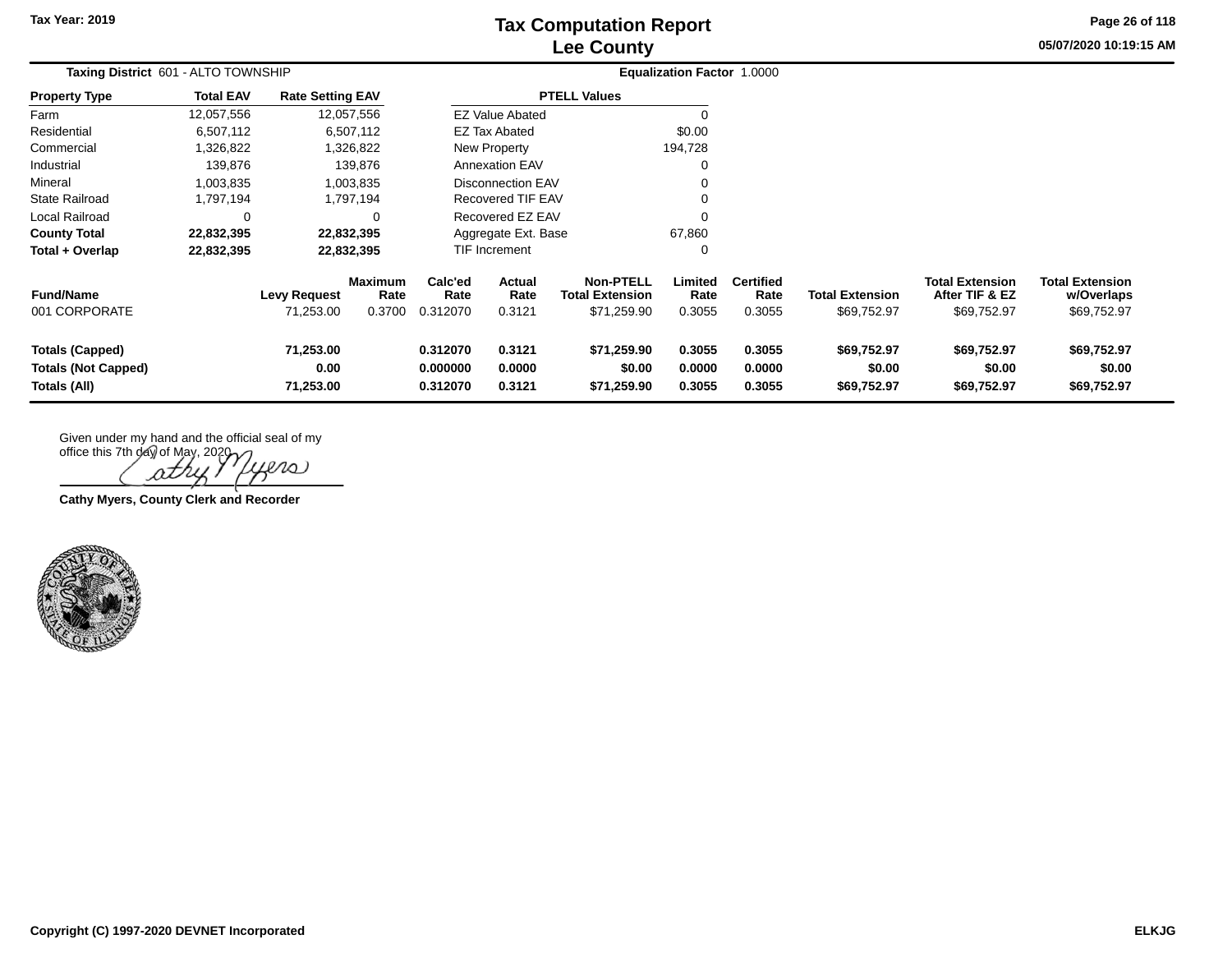# **Lee County Tax Computation Report**

**05/07/2020 10:19:15 AM Page 27 of 118**

| Taxing District 601RB - ALTO TWP ROAD/BRIDGE |                  |                         |                        | Equalization Factor 1.0000 |                          |                                            |                 |                          |                                 |                                          |                                      |  |
|----------------------------------------------|------------------|-------------------------|------------------------|----------------------------|--------------------------|--------------------------------------------|-----------------|--------------------------|---------------------------------|------------------------------------------|--------------------------------------|--|
| <b>Property Type</b>                         | <b>Total EAV</b> | <b>Rate Setting EAV</b> |                        |                            |                          | <b>PTELL Values</b>                        |                 |                          | <b>Road and Bridge Transfer</b> |                                          |                                      |  |
| Farm                                         | 12,057,556       |                         | 12,057,556             |                            | <b>EZ Value Abated</b>   |                                            | 0               | <b>Municipality</b>      |                                 | Fund                                     | <b>Amount Extended</b>               |  |
| Residential                                  | 6,507,112        |                         | 6,507,112              |                            | EZ Tax Abated            |                                            | \$0.00          |                          |                                 |                                          |                                      |  |
| Commercial                                   | 1,326,822        |                         | 1,326,822              |                            | New Property             |                                            | 194,728         |                          | 711 - VILLAGE OF STEWARD        | 007                                      | \$2,257.79                           |  |
| Industrial                                   | 139,876          |                         | 139,876                |                            | <b>Annexation EAV</b>    |                                            | 0               | <b>Total</b>             |                                 |                                          | \$2,257.79                           |  |
| Mineral                                      | 1,003,835        |                         | 1,003,835              |                            | <b>Disconnection EAV</b> |                                            |                 |                          |                                 |                                          |                                      |  |
| <b>State Railroad</b>                        | 1,797,194        |                         | 1,797,194              |                            | Recovered TIF EAV        |                                            |                 |                          |                                 |                                          |                                      |  |
| Local Railroad                               | 0                |                         | $\Omega$               |                            | Recovered EZ EAV         |                                            | ∩               |                          |                                 |                                          |                                      |  |
| <b>County Total</b>                          | 22,832,395       |                         | 22,832,395             |                            | Aggregate Ext. Base      |                                            | 77,238          |                          |                                 |                                          |                                      |  |
| Total + Overlap                              | 22,832,395       |                         | 22,832,395             | <b>TIF Increment</b>       |                          |                                            | 0               |                          |                                 |                                          |                                      |  |
| <b>Fund/Name</b>                             |                  | Levy Request            | <b>Maximum</b><br>Rate | Calc'ed<br>Rate            | Actual<br>Rate           | <b>Non-PTELL</b><br><b>Total Extension</b> | Limited<br>Rate | <b>Certified</b><br>Rate | <b>Total Extension</b>          | <b>Total Extension</b><br>After TIF & EZ | <b>Total Extension</b><br>w/Overlaps |  |
| 007 ROAD & BRIDGE                            |                  | 37,248.00               | 0.9400                 | 0.163137                   | 0.1631                   | \$37,239.64                                | 0.1596          | 0.1596                   | \$36,440.50                     | \$36,440.50                              | \$36,440.50                          |  |
| 009 PERMANENT ROAD                           |                  | 35,932.00               | 0.2500                 | 0.157373                   | 0.1574                   | \$35,938.19                                | 0.1541          | 0.1541                   | \$35,184.72                     | \$35,184.72                              | \$35,184.72                          |  |
| 010 EQUIPMENT & BUILDING                     |                  | 7,920.00                | 0.1000                 | 0.034688                   | 0.0347                   | \$7,922.84                                 | 0.0340          | 0.0340                   | \$7,763.01                      | \$7,763.01                               | \$7,763.01                           |  |
| <b>Totals (Capped)</b>                       |                  | 81,100.00               |                        | 0.355198                   | 0.3552                   | \$81,100.67                                | 0.3477          | 0.3477                   | \$79,388.23                     | \$79,388.23                              | \$79,388.23                          |  |
| <b>Totals (Not Capped)</b>                   |                  | 0.00                    |                        | 0.000000                   | 0.0000                   | \$0.00                                     | 0.0000          | 0.0000                   | \$0.00                          | \$0.00                                   | \$0.00                               |  |
| Totals (All)                                 |                  | 81,100.00               |                        | 0.355198                   | 0.3552                   | \$81,100.67                                | 0.3477          | 0.3477                   | \$79,388.23                     | \$79,388.23                              | \$79,388.23                          |  |

iers

**Cathy Myers, County Clerk and Recorder**

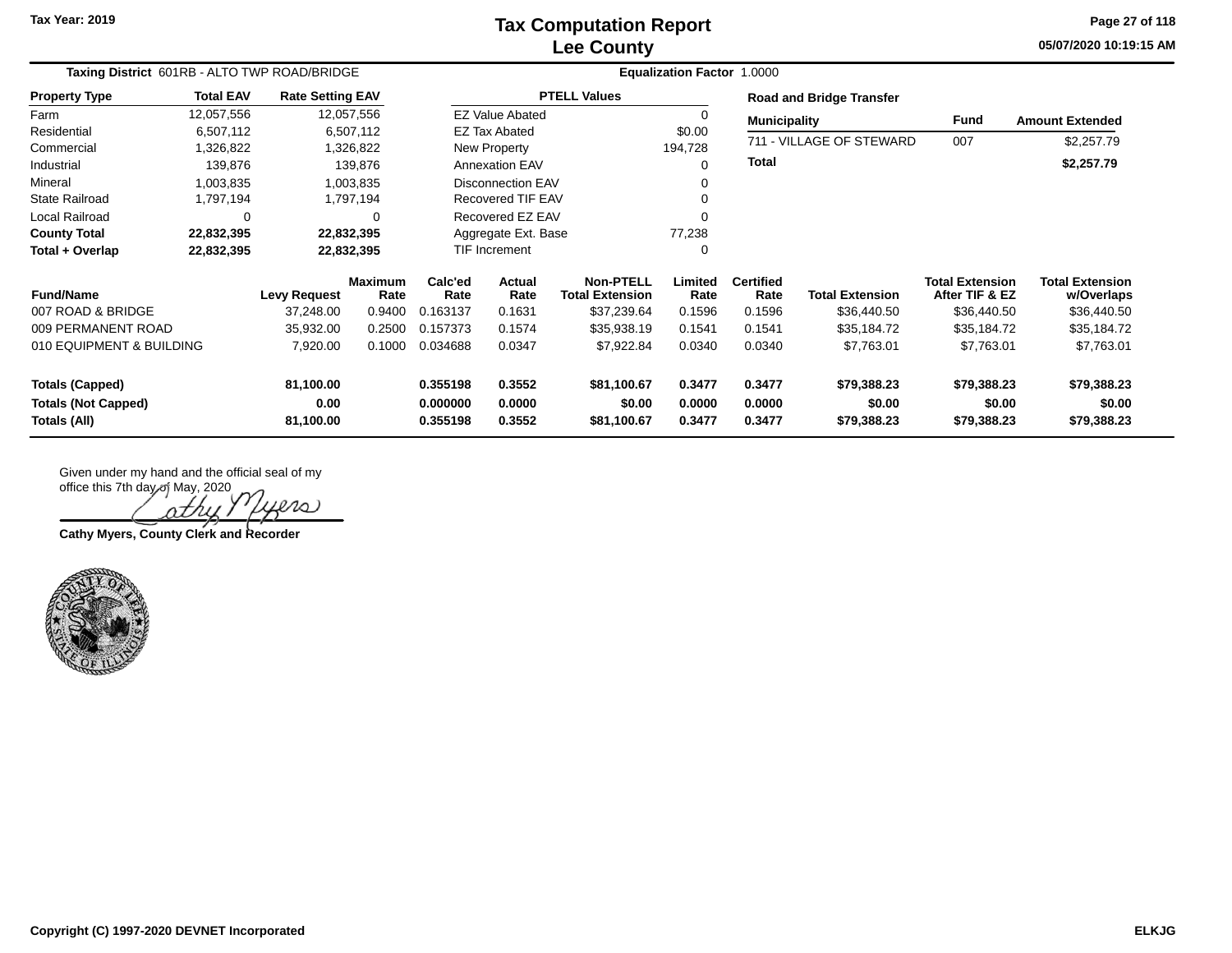# **Lee County Tax Computation Report**

**05/07/2020 10:19:15 AMPage 28 of 118**

| Taxing District 602 - AMBOY TOWNSHIP                                 |                  |                                  |                        |                                  |                            |                                            | Equalization Factor 1.0000 |                            |                                        |                                          |                                        |  |
|----------------------------------------------------------------------|------------------|----------------------------------|------------------------|----------------------------------|----------------------------|--------------------------------------------|----------------------------|----------------------------|----------------------------------------|------------------------------------------|----------------------------------------|--|
| <b>Property Type</b>                                                 | <b>Total EAV</b> | <b>Rate Setting EAV</b>          |                        |                                  |                            | <b>PTELL Values</b>                        |                            |                            |                                        |                                          |                                        |  |
| Farm                                                                 | 8,681,776        |                                  | 8,681,776              |                                  | <b>EZ Value Abated</b>     |                                            | C                          |                            |                                        |                                          |                                        |  |
| Residential                                                          | 24,105,941       |                                  | 24,105,941             |                                  | EZ Tax Abated              |                                            | \$0.00                     |                            |                                        |                                          |                                        |  |
| Commercial                                                           | 5,858,965        |                                  | 5,858,965              |                                  | New Property               |                                            | 454,344                    |                            |                                        |                                          |                                        |  |
| Industrial                                                           | 6,505,811        |                                  | 6,505,811              |                                  | <b>Annexation EAV</b>      |                                            | 0                          |                            |                                        |                                          |                                        |  |
| Mineral                                                              | $\Omega$         |                                  | 0                      |                                  | <b>Disconnection EAV</b>   |                                            | 0                          |                            |                                        |                                          |                                        |  |
| <b>State Railroad</b>                                                | $\Omega$         |                                  | $\Omega$               |                                  | <b>Recovered TIF EAV</b>   |                                            | 0                          |                            |                                        |                                          |                                        |  |
| Local Railroad                                                       | 1,800            |                                  | 1,800                  |                                  | Recovered EZ EAV           |                                            | $\mathbf 0$                |                            |                                        |                                          |                                        |  |
| <b>County Total</b>                                                  | 45,154,293       |                                  | 45,154,293             |                                  | Aggregate Ext. Base        |                                            | 117,011                    |                            |                                        |                                          |                                        |  |
| Total + Overlap                                                      | 45,154,293       |                                  | 45,154,293             |                                  | TIF Increment              |                                            | $\mathbf 0$                |                            |                                        |                                          |                                        |  |
| <b>Fund/Name</b>                                                     |                  | <b>Levy Request</b>              | <b>Maximum</b><br>Rate | Calc'ed<br>Rate                  | <b>Actual</b><br>Rate      | <b>Non-PTELL</b><br><b>Total Extension</b> | Limited<br>Rate            | <b>Certified</b><br>Rate   | <b>Total Extension</b>                 | <b>Total Extension</b><br>After TIF & EZ | <b>Total Extension</b><br>w/Overlaps   |  |
| 001 CORPORATE                                                        |                  | 83,000.00                        | 0.2500                 | 0.183814                         | 0.1838                     | \$82,993.59                                | 0.1838                     | 0.1838                     | \$82,993.59                            | \$82,993.59                              | \$82,993.59                            |  |
| 054 GENERAL ASSISTANCE                                               |                  | 37,000.00                        | 0.1000                 | 0.081941                         | 0.0819                     | \$36,981.37                                | 0.0819                     | 0.0819                     | \$36,981.37                            | \$36,981.37                              | \$36,981.37                            |  |
| <b>Totals (Capped)</b><br><b>Totals (Not Capped)</b><br>Totals (All) |                  | 120,000.00<br>0.00<br>120,000.00 |                        | 0.265755<br>0.000000<br>0.265755 | 0.2657<br>0.0000<br>0.2657 | \$119,974.96<br>\$0.00<br>\$119,974.96     | 0.2657<br>0.0000<br>0.2657 | 0.2657<br>0.0000<br>0.2657 | \$119,974.96<br>\$0.00<br>\$119,974.96 | \$119,974.96<br>\$0.00<br>\$119,974.96   | \$119,974.96<br>\$0.00<br>\$119,974.96 |  |

Given under my hand and the official seal of my

office this 7th day of May, 2020  $201$ 

**Cathy Myers, County Clerk and Recorder**

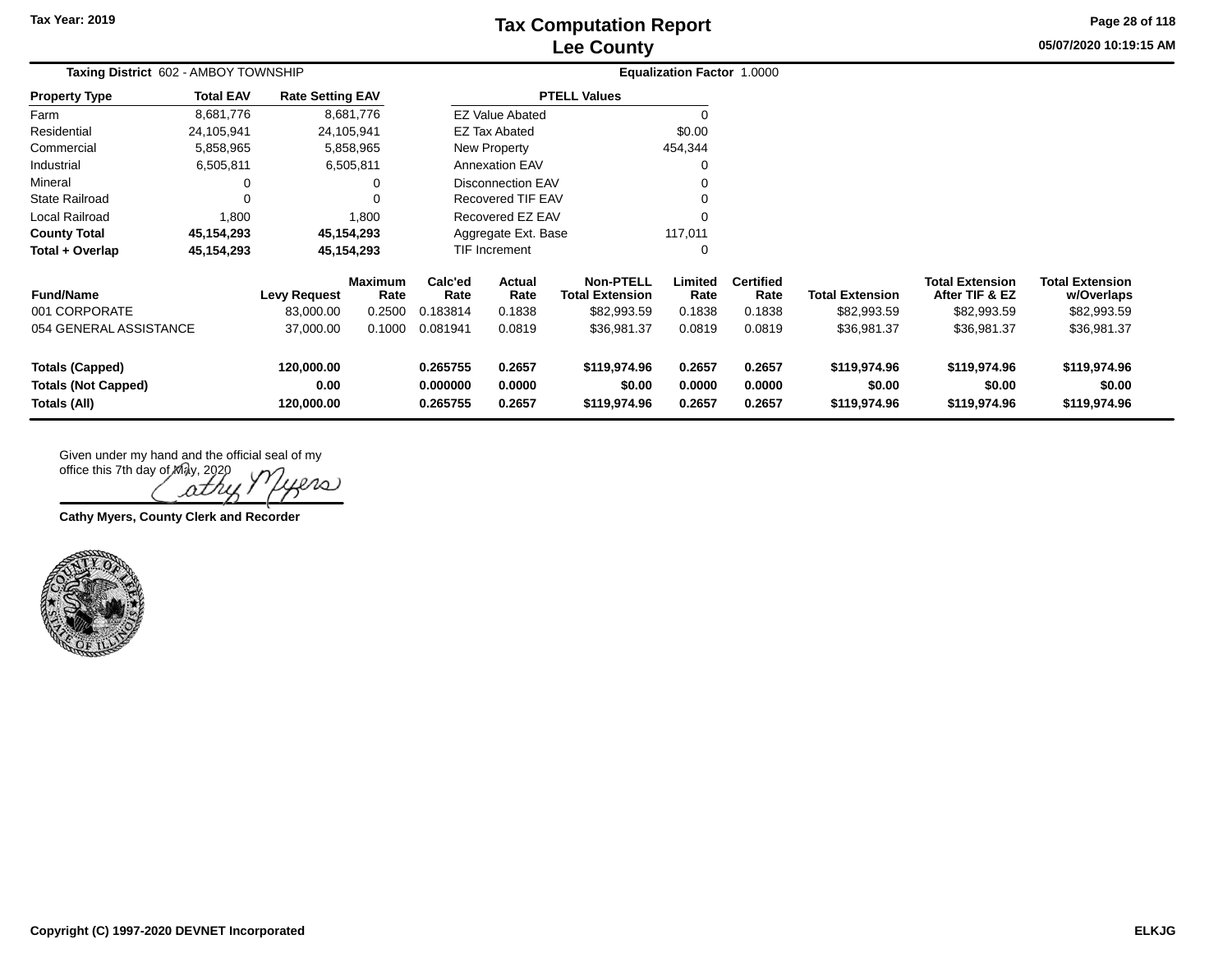**05/07/2020 10:19:15 AM Page 29 of 118**

| Taxing District 602RB - AMBOY TWP ROAD/BRIDGE |                  |                         |                 |                 | <b>Equalization Factor 1.0000</b> |                                            |                 |                          |                                 |                                          |                                      |  |
|-----------------------------------------------|------------------|-------------------------|-----------------|-----------------|-----------------------------------|--------------------------------------------|-----------------|--------------------------|---------------------------------|------------------------------------------|--------------------------------------|--|
| <b>Property Type</b>                          | <b>Total EAV</b> | <b>Rate Setting EAV</b> |                 |                 |                                   | <b>PTELL Values</b>                        |                 |                          | <b>Road and Bridge Transfer</b> |                                          |                                      |  |
| Farm                                          | 8,681,776        |                         | 8,681,776       |                 | <b>EZ Value Abated</b>            |                                            | $\Omega$        | <b>Municipality</b>      |                                 | Fund                                     | <b>Amount Extended</b>               |  |
| Residential                                   | 24,105,941       |                         | 24,105,941      |                 | <b>EZ Tax Abated</b>              |                                            | \$0.00          |                          | 701 - CITY OF AMBOY             | 007                                      |                                      |  |
| Commercial                                    | 5,858,965        |                         | 5,858,965       |                 | New Property                      |                                            | 454,344         |                          |                                 |                                          | \$16,941.09                          |  |
| Industrial                                    | 6,505,811        |                         | 6,505,811       |                 | <b>Annexation EAV</b>             |                                            | 0               | Total                    |                                 |                                          | \$16,941.09                          |  |
| Mineral                                       |                  |                         |                 |                 | <b>Disconnection EAV</b>          |                                            |                 |                          |                                 |                                          |                                      |  |
| <b>State Railroad</b>                         | $\Omega$         |                         |                 |                 | Recovered TIF EAV                 |                                            |                 |                          |                                 |                                          |                                      |  |
| Local Railroad                                | 1,800            |                         | 1,800           |                 | Recovered EZ EAV                  |                                            | ∩               |                          |                                 |                                          |                                      |  |
| <b>County Total</b>                           | 45,154,293       |                         | 45,154,293      |                 | Aggregate Ext. Base               |                                            | 185,343         |                          |                                 |                                          |                                      |  |
| Total + Overlap                               | 45,154,293       |                         | 45,154,293      |                 | TIF Increment                     |                                            | ∩               |                          |                                 |                                          |                                      |  |
| <b>Fund/Name</b>                              |                  | <b>Levy Request</b>     | Maximum<br>Rate | Calc'ed<br>Rate | Actual<br>Rate                    | <b>Non-PTELL</b><br><b>Total Extension</b> | Limited<br>Rate | <b>Certified</b><br>Rate | <b>Total Extension</b>          | <b>Total Extension</b><br>After TIF & EZ | <b>Total Extension</b><br>w/Overlaps |  |
| 007 ROAD & BRIDGE                             |                  | 67.344.00               | 0.6600          | 0.149142        | 0.1491                            | \$67,325.05                                | 0.1469          | 0.1469                   | \$66,331.66                     | \$66,331.66                              | \$66,331.66                          |  |
| 008 BRIDGE JOINT W/COUNTY                     |                  | 12,683.00               | 0.2500          | 0.028088        | 0.0281                            | \$12,688.36                                | 0.0277          | 0.0277                   | \$12,507.74                     | \$12,507.74                              | \$12,507.74                          |  |
| 009 PERMANENT ROAD                            |                  | 92,215.00               | 0.2500          | 0.204222        | 0.2042                            | \$92,205.07                                | 0.2012          | 0.2012                   | \$90,850.44                     | \$90,850.44                              | \$90,850.44                          |  |
| 010 EQUIPMENT & BUILDING                      |                  | 13,721.00               | 0.1000          | 0.030387        | 0.0304                            | \$13,726.91                                | 0.0299          | 0.0299                   | \$13,501.13                     | \$13,501.13                              | \$13,501.13                          |  |
| 035 LIABILITY INSURANCE                       |                  | 7,718.00                | 0.0000          | 0.017093        | 0.0171                            | \$7,721.38                                 | 0.0168          | 0.0168                   | \$7,585.92                      | \$7,585.92                               | \$7,585.92                           |  |
| <b>Totals (Capped)</b>                        |                  | 193,681.00              |                 | 0.428932        | 0.4289                            | \$193,666.77                               | 0.4225          | 0.4225                   | \$190,776.89                    | \$190,776.89                             | \$190,776.89                         |  |
| <b>Totals (Not Capped)</b>                    |                  | 0.00                    |                 | 0.000000        | 0.0000                            | \$0.00                                     | 0.0000          | 0.0000                   | \$0.00                          | \$0.00                                   | \$0.00                               |  |
| Totals (All)                                  |                  | 193,681.00              |                 | 0.428932        | 0.4289                            | \$193,666.77                               | 0.4225          | 0.4225                   | \$190,776.89                    | \$190,776.89                             | \$190,776.89                         |  |

 $\ell\ell\omega$ ρtΛ

**Cathy Myers, County Clerk and Recorder**

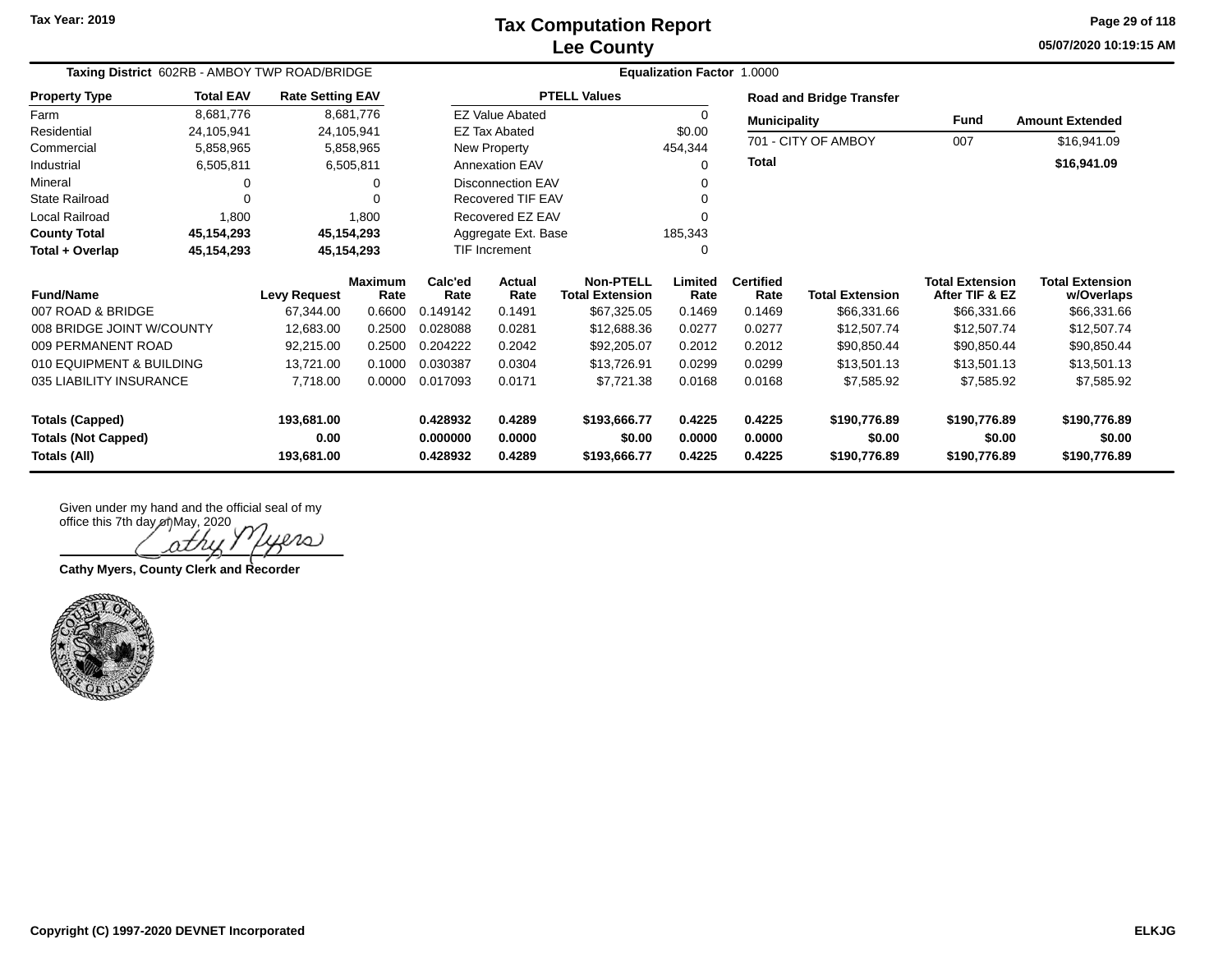# **Lee County Tax Computation Report**

**05/07/2020 10:19:15 AM Page 30 of 118**

| Taxing District 603 - ASHTON TOWNSHIP                                                                  |                                               |                         |                                                                |                |                                            |                            | Equalization Factor 1.0000 |                                      |                                          |                                      |             |  |
|--------------------------------------------------------------------------------------------------------|-----------------------------------------------|-------------------------|----------------------------------------------------------------|----------------|--------------------------------------------|----------------------------|----------------------------|--------------------------------------|------------------------------------------|--------------------------------------|-------------|--|
| <b>Property Type</b>                                                                                   | <b>Total EAV</b>                              | <b>Rate Setting EAV</b> |                                                                |                |                                            | <b>PTELL Values</b>        |                            |                                      |                                          |                                      |             |  |
| Farm                                                                                                   | 5,816,221                                     |                         | 5,816,221                                                      |                | <b>EZ Value Abated</b>                     |                            | 1,118,069                  |                                      |                                          |                                      |             |  |
| Residential                                                                                            | 10,376,622                                    |                         | 10,376,622                                                     |                | <b>EZ Tax Abated</b>                       |                            | \$2,167.94                 |                                      |                                          |                                      |             |  |
| Commercial                                                                                             | 2,861,861                                     |                         | 2,861,861                                                      |                | New Property                               |                            | 169,398                    |                                      |                                          |                                      |             |  |
| Industrial                                                                                             | 9,424,860                                     |                         | 8,306,791                                                      |                | <b>Annexation EAV</b>                      |                            | 0                          |                                      |                                          |                                      |             |  |
| Mineral                                                                                                | $\Omega$                                      |                         | 0                                                              |                | Disconnection EAV                          |                            | 0                          |                                      |                                          |                                      |             |  |
| <b>State Railroad</b>                                                                                  | 1,896,116                                     |                         | 1,896,116                                                      |                | Recovered TIF EAV                          |                            | 0                          |                                      |                                          |                                      |             |  |
| Local Railroad                                                                                         |                                               |                         | $\Omega$                                                       |                | Recovered EZ EAV                           |                            | 0                          |                                      |                                          |                                      |             |  |
| <b>County Total</b>                                                                                    | 30,375,680                                    |                         | 29,257,611                                                     |                | Aggregate Ext. Base                        |                            | 55,359                     |                                      |                                          |                                      |             |  |
| Total + Overlap                                                                                        | 30,375,680                                    |                         | 29,257,611                                                     |                | TIF Increment                              |                            | 0                          |                                      |                                          |                                      |             |  |
| <b>Fund/Name</b>                                                                                       | <b>Maximum</b><br><b>Levy Request</b><br>Rate |                         | Calc'ed<br>Rate                                                | Actual<br>Rate | <b>Non-PTELL</b><br><b>Total Extension</b> | Limited<br>Rate            | <b>Certified</b><br>Rate   | <b>Total Extension</b>               | <b>Total Extension</b><br>After TIF & EZ | <b>Total Extension</b><br>w/Overlaps |             |  |
| 001 CORPORATE                                                                                          |                                               | 49,000.00               | 0.3000                                                         | 0.167478       | 0.1675                                     | \$49,006.50                | 0.1635                     | 0.1635                               | \$49,664.24                              | \$47,836.19                          | \$47,836.19 |  |
| 054 GENERAL ASSISTANCE                                                                                 |                                               | 9,110.00                | 0.3100                                                         | 0.031137       | 0.0311                                     | \$9,099.12                 | 0.0304                     | 0.0304                               | \$9,234.21                               | \$8,894.31                           | \$8,894.31  |  |
| <b>Totals (Capped)</b><br>58,110.00<br><b>Totals (Not Capped)</b><br>0.00<br>Totals (All)<br>58,110.00 |                                               |                         | 0.198615<br>0.1986<br>0.000000<br>0.0000<br>0.1986<br>0.198615 |                | \$58,105.62<br>\$0.00<br>\$58,105.62       | 0.1939<br>0.0000<br>0.1939 | 0.1939<br>0.0000<br>0.1939 | \$58,898.45<br>\$0.00<br>\$58,898.45 | \$56,730.50<br>\$0.00<br>\$56,730.50     | \$56,730.50<br>\$0.00<br>\$56,730.50 |             |  |

 $\infty$ 

**Cathy Myers, County Clerk and Recorder**

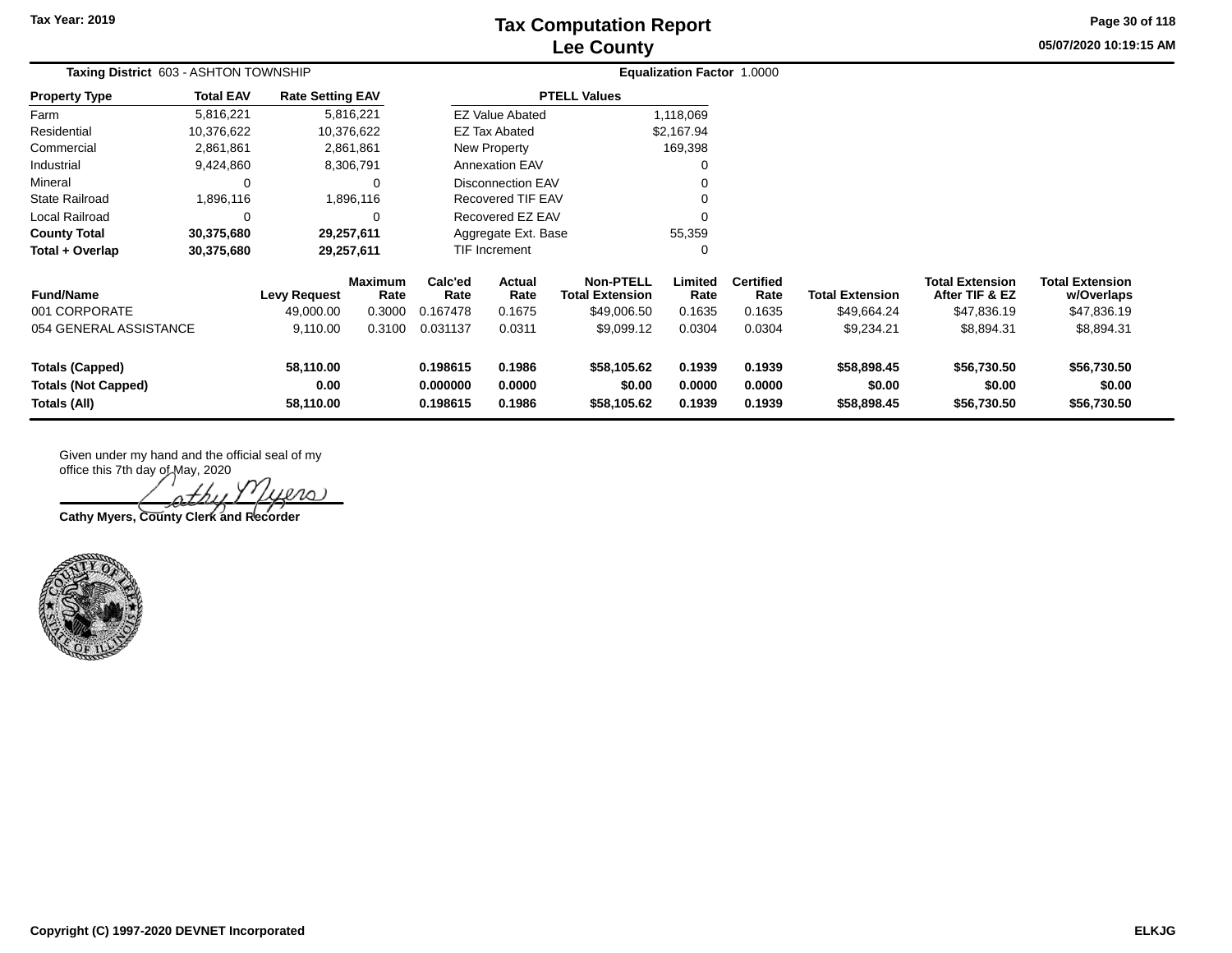**05/07/2020 10:19:15 AM Page 31 of 118**

| Taxing District 603RB - ASHTON TWP ROAD/BRIDGE |                     | <b>Equalization Factor 1.0000</b> |                        |                          |                        |                                            |                 |                          |                                 |                                          |                                      |
|------------------------------------------------|---------------------|-----------------------------------|------------------------|--------------------------|------------------------|--------------------------------------------|-----------------|--------------------------|---------------------------------|------------------------------------------|--------------------------------------|
| <b>Property Type</b>                           | <b>Total EAV</b>    | <b>Rate Setting EAV</b>           |                        |                          |                        | <b>PTELL Values</b>                        |                 |                          | <b>Road and Bridge Transfer</b> |                                          |                                      |
| Farm                                           | 5,816,221           |                                   | 5,816,221              |                          | <b>EZ Value Abated</b> |                                            | 1,118,069       | <b>Municipality</b>      |                                 | Fund                                     | <b>Amount Extended</b>               |
| Residential                                    | 10,376,622          | 10,376,622                        |                        |                          | <b>EZ Tax Abated</b>   |                                            | \$4,518.13      |                          | 702 - VILLAGE OF ASHTON         | 007                                      |                                      |
| Commercial                                     | 2,861,861           |                                   | 2,861,861              |                          | New Property           |                                            | 169,398         |                          |                                 |                                          | \$11,866.99                          |
| Industrial                                     | 9,424,860           |                                   | 8,306,791              |                          | <b>Annexation EAV</b>  |                                            | ∩               | <b>Total</b>             |                                 |                                          | \$11,866.99                          |
| Mineral                                        | 0                   |                                   | 0                      | <b>Disconnection EAV</b> |                        |                                            |                 |                          |                                 |                                          |                                      |
| <b>State Railroad</b>                          | 1,896,116           |                                   | 1,896,116              |                          | Recovered TIF EAV      |                                            |                 |                          |                                 |                                          |                                      |
| Local Railroad                                 | $\Omega$            |                                   | 0                      |                          | Recovered EZ EAV       |                                            |                 |                          |                                 |                                          |                                      |
| <b>County Total</b>                            | 30,375,680          | 29,257,611                        |                        | Aggregate Ext. Base      |                        |                                            | 115,352         |                          |                                 |                                          |                                      |
| Total + Overlap                                | 30,375,680          | 29,257,611                        |                        |                          | TIF Increment          |                                            | 0               |                          |                                 |                                          |                                      |
| <b>Fund/Name</b>                               | <b>Levy Request</b> |                                   | <b>Maximum</b><br>Rate | Calc'ed<br>Rate          | Actual<br>Rate         | <b>Non-PTELL</b><br><b>Total Extension</b> | Limited<br>Rate | <b>Certified</b><br>Rate | <b>Total Extension</b>          | <b>Total Extension</b><br>After TIF & EZ | <b>Total Extension</b><br>w/Overlaps |
| 007 ROAD & BRIDGE                              |                     | 60,375.00                         | 0.6600                 | 0.206357                 | 0.2064                 | \$60,387.71                                | 0.1938          | 0.1938                   | \$58,868.07                     | \$56,701.25                              | \$56,701.25                          |
| 008 BRIDGE JOINT W/COUNTY                      |                     | 9,350.00                          | 0.2500                 | 0.031958                 | 0.0320                 | \$9,362.44                                 | 0.0301          | 0.0301                   | \$9,143.08                      | \$8,806.54                               | \$8,806.54                           |
| 009 PERMANENT ROAD                             |                     | 47,800.00                         | 0.2500                 | 0.163376                 | 0.1634                 | \$47,806.94                                | 0.1535          | 0.1535                   | \$46,626.67                     | \$44,910.43                              | \$44,910.43                          |
| 010 EQUIPMENT & BUILDING                       |                     | 8,300.00                          | 0.1000                 | 0.028369                 | 0.0284                 | \$8,309.16                                 | 0.0267          | 0.0267                   | \$8,110.31                      | \$7,811.78                               | \$7,811.78                           |
| <b>Totals (Capped)</b>                         |                     | 125,825.00                        |                        | 0.430060                 | 0.4302                 | \$125,866.25                               | 0.4041          | 0.4041                   | \$122,748.13                    | \$118,230.00                             | \$118,230.00                         |
| <b>Totals (Not Capped)</b>                     |                     | 0.00                              |                        | 0.000000                 | 0.0000                 | \$0.00                                     | 0.0000          | 0.0000                   | \$0.00                          | \$0.00                                   | \$0.00                               |
| Totals (All)                                   |                     | 125,825.00                        |                        | 0.430060                 | 0.4302                 | \$125,866.25                               | 0.4041          | 0.4041                   | \$122,748.13                    | \$118,230.00                             | \$118,230.00                         |

iero

**Cathy Myers, County Clerk and Recorder**

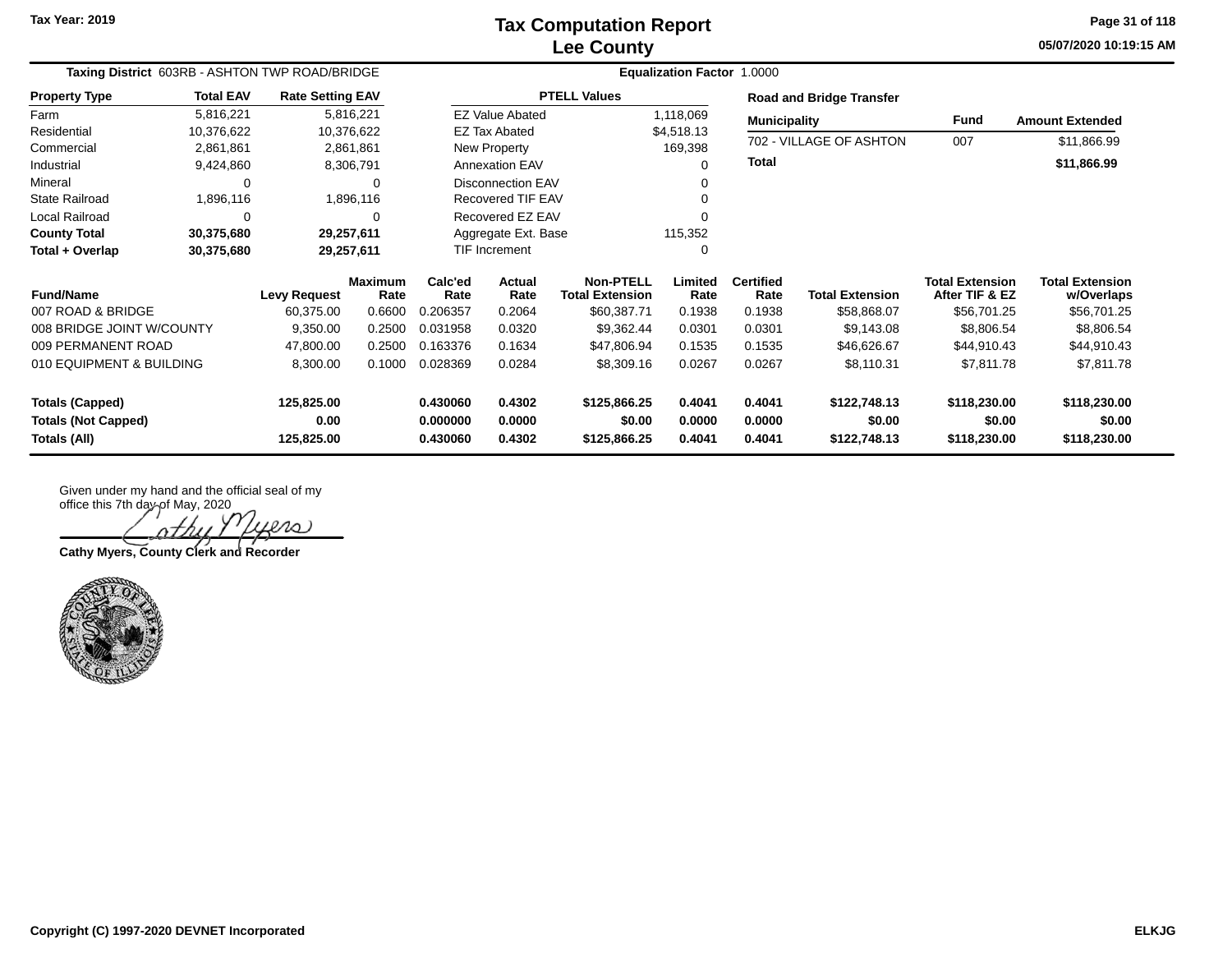**05/07/2020 10:19:15 AM Page 32 of 118**

| Taxing District 604 - BRADFORD TOWNSHIP                              |                  |                                |                 |                                  |                            |                                            | <b>Equalization Factor 1.0000</b> |                            |                                      |                                          |                                      |
|----------------------------------------------------------------------|------------------|--------------------------------|-----------------|----------------------------------|----------------------------|--------------------------------------------|-----------------------------------|----------------------------|--------------------------------------|------------------------------------------|--------------------------------------|
| <b>Property Type</b>                                                 | <b>Total EAV</b> | <b>Rate Setting EAV</b>        |                 |                                  |                            | <b>PTELL Values</b>                        |                                   |                            |                                      |                                          |                                      |
| Farm                                                                 | 15,581,409       | 15,581,409                     |                 |                                  | <b>EZ Value Abated</b>     |                                            |                                   |                            |                                      |                                          |                                      |
| Residential                                                          | 2,044,508        |                                | 2,044,508       |                                  | <b>EZ Tax Abated</b>       |                                            | \$0.00                            |                            |                                      |                                          |                                      |
| Commercial                                                           |                  |                                |                 |                                  | New Property               |                                            | 13,840                            |                            |                                      |                                          |                                      |
| Industrial                                                           |                  |                                |                 |                                  | <b>Annexation EAV</b>      |                                            |                                   |                            |                                      |                                          |                                      |
| Mineral                                                              |                  |                                |                 |                                  | <b>Disconnection EAV</b>   |                                            |                                   |                            |                                      |                                          |                                      |
| <b>State Railroad</b>                                                | 0                |                                |                 |                                  | Recovered TIF EAV          |                                            |                                   |                            |                                      |                                          |                                      |
| Local Railroad                                                       | 0                |                                |                 |                                  | Recovered EZ EAV           |                                            |                                   |                            |                                      |                                          |                                      |
| <b>County Total</b>                                                  | 17,625,917       | 17,625,917                     |                 |                                  | Aggregate Ext. Base        |                                            | 32,733                            |                            |                                      |                                          |                                      |
| Total + Overlap                                                      | 17,625,917       | 17,625,917                     |                 |                                  | TIF Increment              |                                            |                                   |                            |                                      |                                          |                                      |
| <b>Fund/Name</b>                                                     |                  | <b>Levy Request</b>            | Maximum<br>Rate | Calc'ed<br>Rate                  | Actual<br>Rate             | <b>Non-PTELL</b><br><b>Total Extension</b> | Limited<br>Rate                   | <b>Certified</b><br>Rate   | <b>Total Extension</b>               | <b>Total Extension</b><br>After TIF & EZ | <b>Total Extension</b><br>w/Overlaps |
| 001 CORPORATE                                                        |                  | 33,500.00                      | 0.4200          | 0.190061                         | 0.1901                     | \$33,506.87                                | 0.1846                            | 0.1846                     | \$32,537.44                          | \$32,537.44                              | \$32,537.44                          |
| 027 AUDIT                                                            |                  | 865.00                         | 0.0050          | 0.004908                         | 0.0049                     | \$863.67                                   | 0.0048                            | 0.0048                     | \$846.04                             | \$846.04                                 | \$846.04                             |
| <b>Totals (Capped)</b><br><b>Totals (Not Capped)</b><br>Totals (All) |                  | 34,365.00<br>0.00<br>34,365.00 |                 | 0.194969<br>0.000000<br>0.194969 | 0.1950<br>0.0000<br>0.1950 | \$34,370.54<br>\$0.00<br>\$34,370.54       | 0.1894<br>0.0000<br>0.1894        | 0.1894<br>0.0000<br>0.1894 | \$33,383.48<br>\$0.00<br>\$33,383.48 | \$33,383.48<br>\$0.00<br>\$33,383.48     | \$33,383.48<br>\$0.00<br>\$33,383.48 |

Given under my hand and the official seal of my

office this 7th day of May, 2020  $20.$ ΛZ

**Cathy Myers, County Clerk and Recorder**

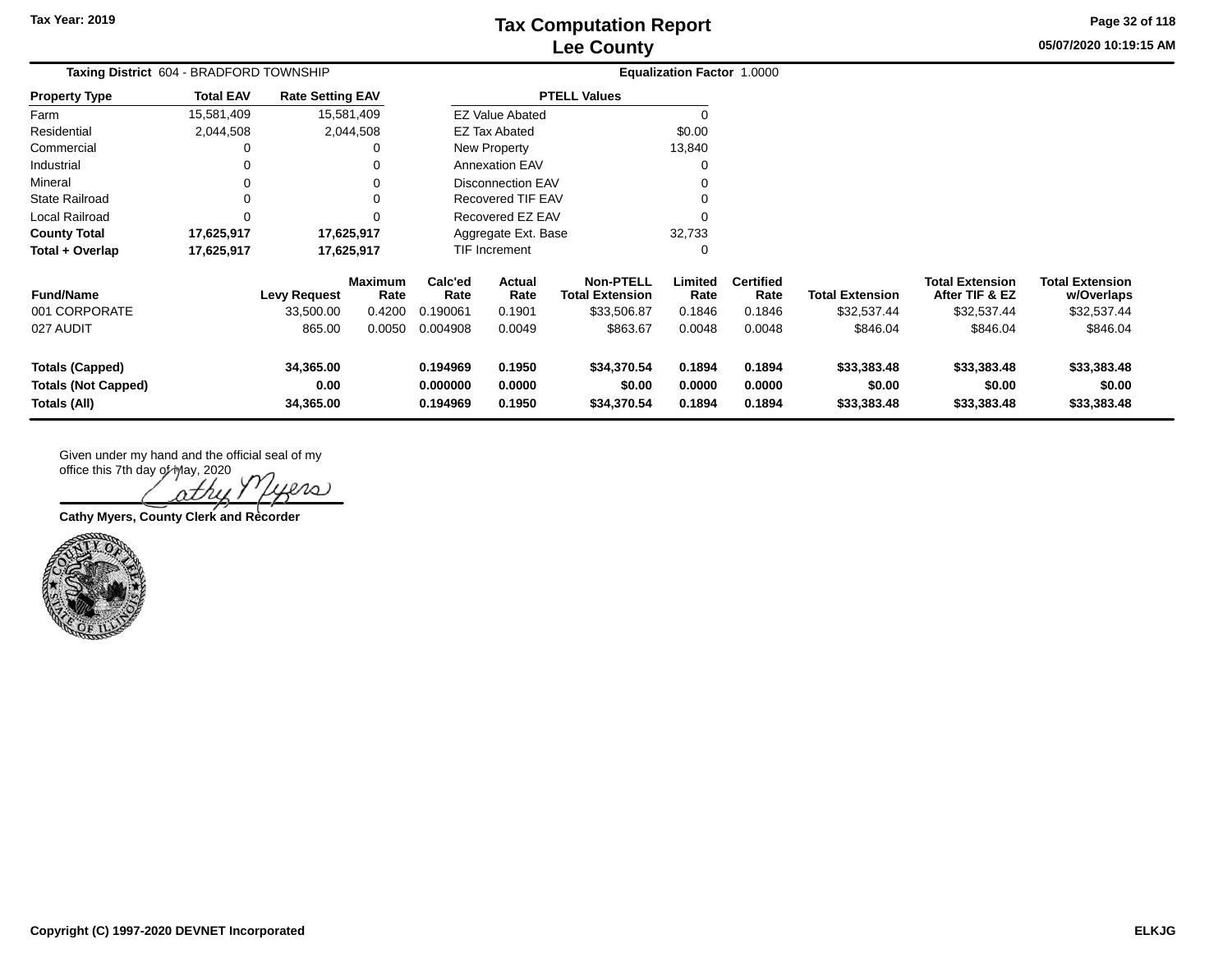**05/07/2020 10:19:15 AM Page 33 of 118**

| <b>Taxing District</b> 604RB - BRADFORD TWP ROAD/BRIDGE |                  |                         |                        |                 |                          |                                            | <b>Equalization Factor 1.0000</b> |                          |                        |                                          |                                      |
|---------------------------------------------------------|------------------|-------------------------|------------------------|-----------------|--------------------------|--------------------------------------------|-----------------------------------|--------------------------|------------------------|------------------------------------------|--------------------------------------|
| <b>Property Type</b>                                    | <b>Total EAV</b> | <b>Rate Setting EAV</b> |                        |                 |                          | <b>PTELL Values</b>                        |                                   |                          |                        |                                          |                                      |
| Farm                                                    | 15,581,409       | 15,581,409              |                        |                 | <b>EZ Value Abated</b>   |                                            | $\Omega$                          |                          |                        |                                          |                                      |
| Residential                                             | 2,044,508        |                         | 2,044,508              |                 | <b>EZ Tax Abated</b>     |                                            | \$0.00                            |                          |                        |                                          |                                      |
| Commercial                                              |                  |                         | 0                      |                 | New Property             |                                            | 13,840                            |                          |                        |                                          |                                      |
| Industrial                                              | 0                |                         |                        |                 | <b>Annexation EAV</b>    |                                            | O                                 |                          |                        |                                          |                                      |
| Mineral                                                 |                  |                         |                        |                 | <b>Disconnection EAV</b> |                                            |                                   |                          |                        |                                          |                                      |
| <b>State Railroad</b>                                   | 0                |                         | $\Omega$               |                 | Recovered TIF EAV        |                                            | ∩                                 |                          |                        |                                          |                                      |
| Local Railroad                                          | 0                |                         | 0                      |                 | Recovered EZ EAV         |                                            |                                   |                          |                        |                                          |                                      |
| <b>County Total</b>                                     | 17,625,917       | 17,625,917              |                        |                 | Aggregate Ext. Base      |                                            | 53,030                            |                          |                        |                                          |                                      |
| Total + Overlap                                         | 17,625,917       | 17,625,917              |                        |                 | TIF Increment            |                                            | 0                                 |                          |                        |                                          |                                      |
| <b>Fund/Name</b>                                        |                  | <b>Levy Request</b>     | <b>Maximum</b><br>Rate | Calc'ed<br>Rate | Actual<br>Rate           | <b>Non-PTELL</b><br><b>Total Extension</b> | Limited<br>Rate                   | <b>Certified</b><br>Rate | <b>Total Extension</b> | <b>Total Extension</b><br>After TIF & EZ | <b>Total Extension</b><br>w/Overlaps |
| 007 ROAD & BRIDGE                                       |                  | 15,700.00               | 0.6600                 | 0.089073        | 0.0891                   | \$15,704.69                                | 0.0865                            | 0.0865                   | \$15,246.42            | \$15,246.42                              | \$15,246.42                          |
| 008 BRIDGE JOINT W/ COUNTY                              |                  | 10,550.00               | 0.2500                 | 0.059855        | 0.0599                   | \$10,557.92                                | 0.0582                            | 0.0582                   | \$10,258.28            | \$10,258.28                              | \$10,258.28                          |
| 009 PERMANENT ROAD                                      |                  | 15,350.00               | 0.2500                 | 0.087088        | 0.0871                   | \$15,352.17                                | 0.0846                            | 0.0846                   | \$14,911.53            | \$14,911.53                              | \$14,911.53                          |
| 010 EQUIPMENT & BUILDING                                |                  | 12,935.00               | 0.1000                 | 0.073386        | 0.0734                   | \$12,937.42                                | 0.0713                            | 0.0713                   | \$12,567.28            | \$12,567.28                              | \$12,567.28                          |
| 090 ROAD DAMAGE                                         |                  | 1,130.00                | 0.0330                 | 0.006411        | 0.0064                   | \$1,128.06                                 | 0.0062                            | 0.0062                   | \$1,092.81             | \$1,092.81                               | \$1,092.81                           |
| Totals (Capped)                                         |                  | 55,665.00               |                        | 0.315813        | 0.3159                   | \$55,680.26                                | 0.3068                            | 0.3068                   | \$54,076.32            | \$54,076.32                              | \$54,076.32                          |
| <b>Totals (Not Capped)</b>                              |                  | 0.00                    |                        | 0.000000        | 0.0000                   | \$0.00                                     | 0.0000                            | 0.0000                   | \$0.00                 | \$0.00                                   | \$0.00                               |
| Totals (All)                                            |                  | 55,665.00               |                        | 0.315813        | 0.3159                   | \$55,680.26                                | 0.3068                            | 0.3068                   | \$54,076.32            | \$54,076.32                              | \$54,076.32                          |

'athy iers

**Cathy Myers, County Clerk and Recorder**

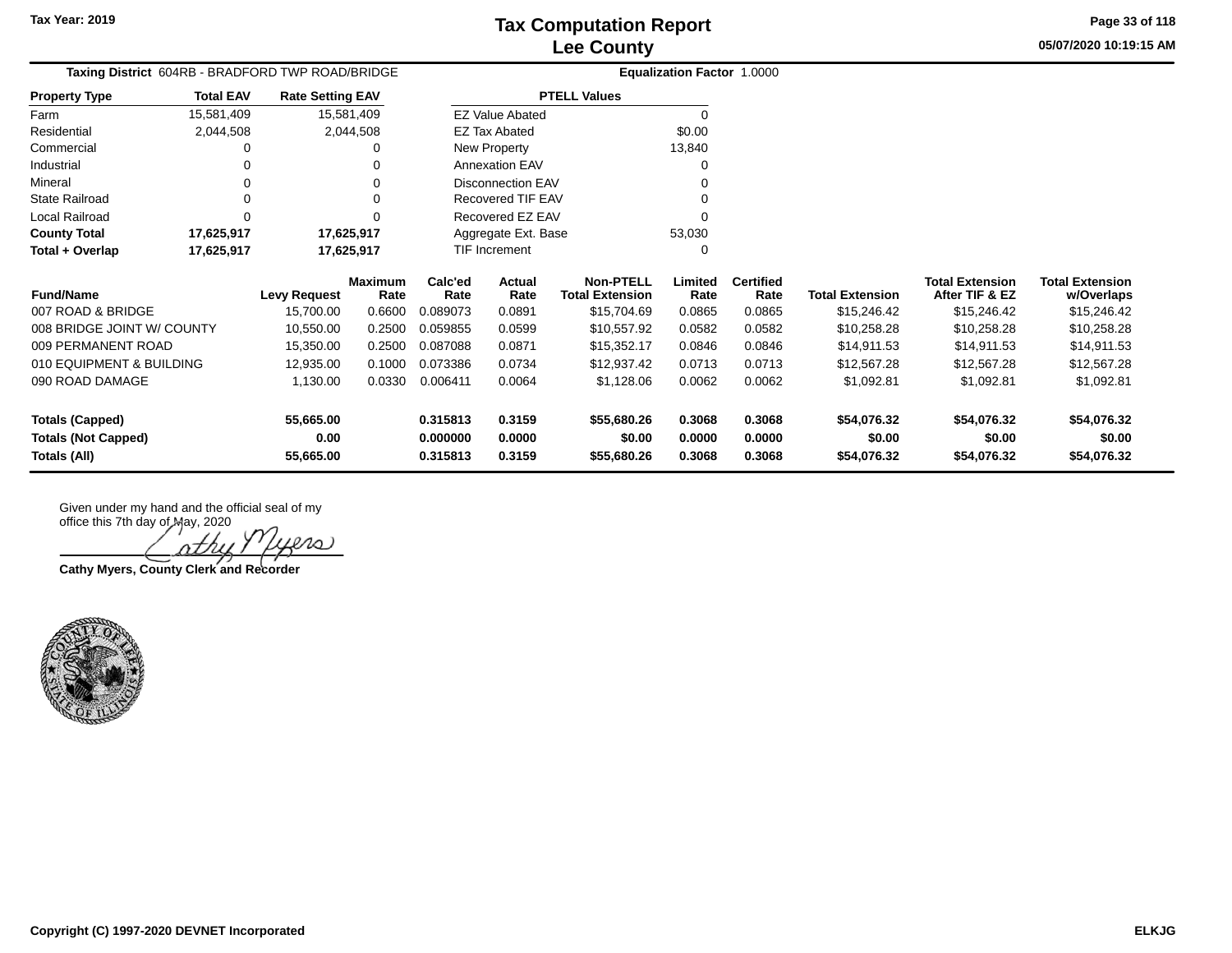# **Lee County Tax Computation Report**

**05/07/2020 10:19:15 AM Page 34 of 118**

| Taxing District 605 - BROOKLYN TOWNSHIP<br><b>Total EAV</b><br><b>Rate Setting EAV</b> |            |                     |                        |                      |                          |                                            | <b>Equalization Factor 1.0000</b> |                          |                        |                                          |                                      |
|----------------------------------------------------------------------------------------|------------|---------------------|------------------------|----------------------|--------------------------|--------------------------------------------|-----------------------------------|--------------------------|------------------------|------------------------------------------|--------------------------------------|
| <b>Property Type</b>                                                                   |            |                     |                        |                      |                          | <b>PTELL Values</b>                        |                                   |                          |                        |                                          |                                      |
| Farm                                                                                   | 13,793,728 |                     | 13,793,728             |                      | <b>EZ Value Abated</b>   |                                            |                                   |                          |                        |                                          |                                      |
| Residential                                                                            | 6,431,509  |                     | 6,431,509              |                      | <b>EZ Tax Abated</b>     |                                            | \$0.00                            |                          |                        |                                          |                                      |
| Commercial                                                                             | 1,602,947  |                     | 1,602,947              |                      | New Property             |                                            | 3,344,395                         |                          |                        |                                          |                                      |
| Industrial                                                                             | 127,988    |                     | 127,988                |                      | <b>Annexation EAV</b>    |                                            | 0                                 |                          |                        |                                          |                                      |
| Mineral                                                                                | 16,737,492 |                     | 16,737,492             |                      | <b>Disconnection EAV</b> |                                            | $\Omega$                          |                          |                        |                                          |                                      |
| State Railroad                                                                         | 0          |                     | 0                      |                      | <b>Recovered TIF EAV</b> |                                            |                                   |                          |                        |                                          |                                      |
| Local Railroad                                                                         | 2,400      |                     | 2,400                  |                      | Recovered EZ EAV         |                                            |                                   |                          |                        |                                          |                                      |
| <b>County Total</b>                                                                    | 38,696,064 |                     | 38,696,064             |                      | Aggregate Ext. Base      |                                            | 98,984                            |                          |                        |                                          |                                      |
| Total + Overlap                                                                        | 38,696,064 |                     | 38,696,064             | TIF Increment        |                          |                                            | 0                                 |                          |                        |                                          |                                      |
| <b>Fund/Name</b>                                                                       |            | <b>Levy Request</b> | <b>Maximum</b><br>Rate | Calc'ed<br>Rate      | <b>Actual</b><br>Rate    | <b>Non-PTELL</b><br><b>Total Extension</b> | Limited<br>Rate                   | <b>Certified</b><br>Rate | <b>Total Extension</b> | <b>Total Extension</b><br>After TIF & EZ | <b>Total Extension</b><br>w/Overlaps |
| 001 CORPORATE                                                                          |            | 97,500.00           | 0.2500                 | 0.251964             | 0.2500                   | \$96,740.16                                | 0.2500                            | 0.2500                   | \$96,740.16            | \$96,740.16                              | \$96,740.16                          |
| 035 LIABILITY INSURANCE                                                                |            | 7,000.00            | 0.0000                 | 0.018090             | 0.0181                   | \$7,003.99                                 | 0.0181                            | 0.0181                   | \$7,003.99             | \$7,003.99                               | \$7,003.99                           |
| 054 GENERAL ASSISTANCE                                                                 |            | 500.00              | 0.0000                 | 0.001292             | 0.0013                   | \$503.05                                   | 0.0013                            | 0.0013                   | \$503.05               | \$503.05                                 | \$503.05                             |
| <b>Totals (Capped)</b><br><b>Totals (Not Capped)</b>                                   |            | 105,000.00<br>0.00  |                        | 0.271346<br>0.000000 | 0.2694<br>0.0000         | \$104,247.20<br>\$0.00                     | 0.2694<br>0.0000                  | 0.2694<br>0.0000         | \$104,247.20<br>\$0.00 | \$104,247.20<br>\$0.00                   | \$104,247.20<br>\$0.00               |
| Totals (All)                                                                           |            | 105,000.00          |                        | 0.271346             | 0.2694                   | \$104,247.20                               | 0.2694                            | 0.2694                   | \$104,247.20           | \$104,247.20                             | \$104,247.20                         |

 $P$  $O$ )

**Cathy Myers, County Clerk and Recorder**

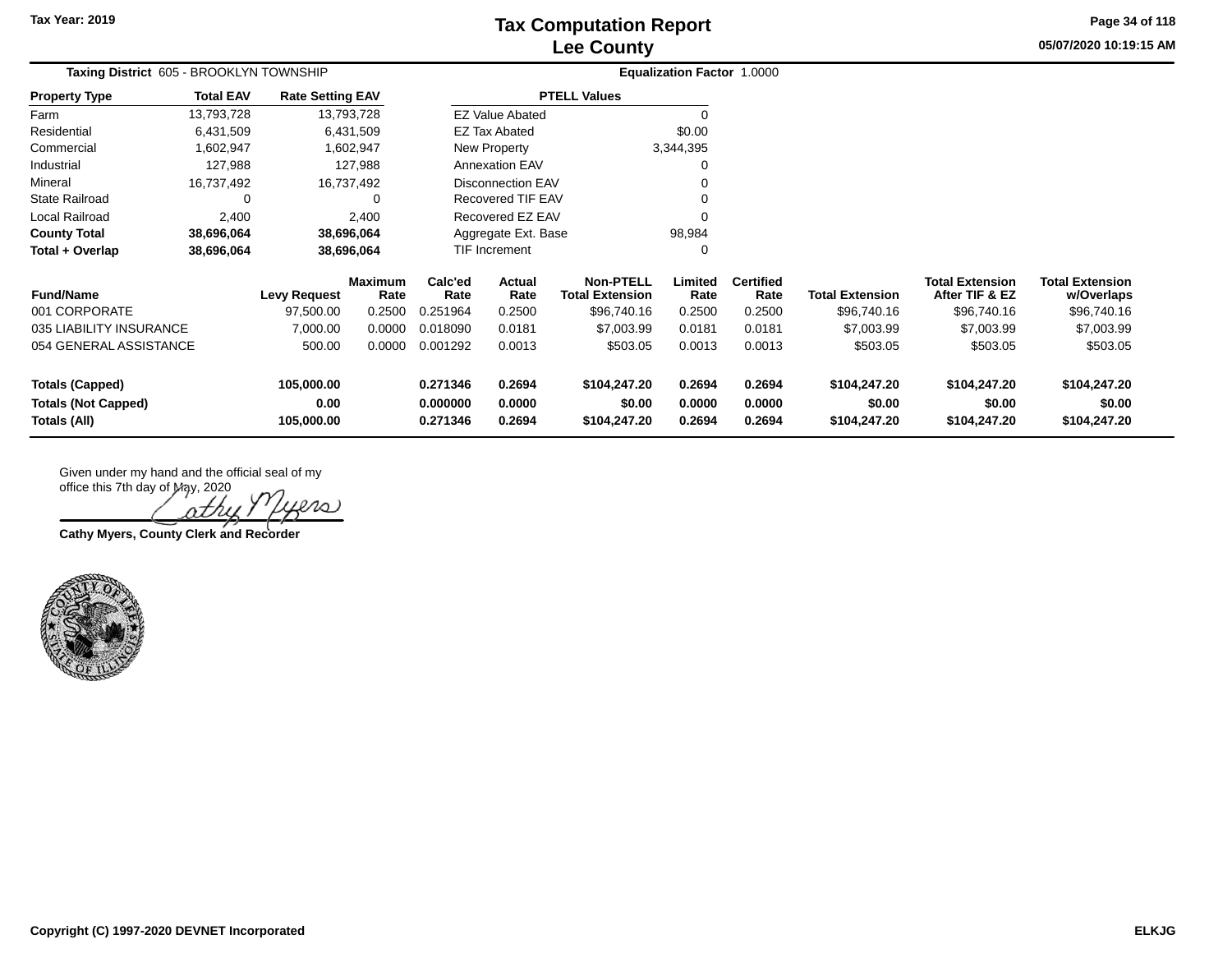**05/07/2020 10:19:15 AM Page 35 of 118**

| Taxing District 605RB - BROOKLYN TWP ROAD/BRIDGE |                  |                         |                        |                      | <b>Equalization Factor</b><br>1.0000 |                                            |                 |                          |                                  |                                          |                                      |  |  |  |
|--------------------------------------------------|------------------|-------------------------|------------------------|----------------------|--------------------------------------|--------------------------------------------|-----------------|--------------------------|----------------------------------|------------------------------------------|--------------------------------------|--|--|--|
| <b>Property Type</b>                             | <b>Total EAV</b> | <b>Rate Setting EAV</b> |                        |                      |                                      | <b>PTELL Values</b>                        |                 |                          | <b>Road and Bridge Transfer</b>  |                                          |                                      |  |  |  |
| Farm                                             | 13,793,728       |                         | 13,793,728             |                      | <b>EZ Value Abated</b>               |                                            | $\Omega$        | <b>Municipality</b>      |                                  | Fund                                     | <b>Amount Extended</b>               |  |  |  |
| Residential                                      | 6,431,509        |                         | 6,431,509              |                      | <b>EZ Tax Abated</b>                 |                                            | \$0.00          |                          |                                  |                                          |                                      |  |  |  |
| Commercial                                       | 1,602,947        |                         | 1,602,947              |                      | New Property                         |                                            | 3,344,395       |                          | 703 - VILLAGE OF COMPTON         | 007                                      | \$1,433.58                           |  |  |  |
| Industrial                                       | 127,988          |                         | 127,988                |                      | <b>Annexation EAV</b>                |                                            | 0               |                          | 713 - VILLAGE OF WEST BROOKLY007 |                                          | \$816.75                             |  |  |  |
| Mineral                                          | 16,737,492       |                         | 16,737,492             |                      | <b>Disconnection EAV</b>             |                                            | 0               | <b>Total</b>             |                                  |                                          | \$2,250.33                           |  |  |  |
| <b>State Railroad</b>                            | $\Omega$         |                         | $\Omega$               |                      | Recovered TIF EAV                    |                                            |                 |                          |                                  |                                          |                                      |  |  |  |
| Local Railroad                                   | 2,400            |                         | 2,400                  |                      | Recovered EZ EAV                     |                                            |                 |                          |                                  |                                          |                                      |  |  |  |
| <b>County Total</b>                              | 38,696,064       |                         | 38,696,064             |                      | Aggregate Ext. Base                  |                                            | 175,096         |                          |                                  |                                          |                                      |  |  |  |
| Total + Overlap                                  | 38,696,064       | 38,696,064              |                        | <b>TIF Increment</b> |                                      |                                            | 0               |                          |                                  |                                          |                                      |  |  |  |
| <b>Fund/Name</b>                                 |                  | <b>Levy Request</b>     | <b>Maximum</b><br>Rate | Calc'ed<br>Rate      | Actual<br>Rate                       | <b>Non-PTELL</b><br><b>Total Extension</b> | Limited<br>Rate | <b>Certified</b><br>Rate | <b>Total Extension</b>           | <b>Total Extension</b><br>After TIF & EZ | <b>Total Extension</b><br>w/Overlaps |  |  |  |
| 007 ROAD & BRIDGE                                |                  | 49,500.00               | 0.6600                 | 0.127920             | 0.1279                               | \$49,492.27                                | 0.1279          | 0.1279                   | \$49,492.27                      | \$49,492.27                              | \$49,492.27                          |  |  |  |
| 008 BRIDGE JOINT W/ COUNTY                       |                  | 10,000.00               | 0.2500                 | 0.025842             | 0.0258                               | \$9,983.58                                 | 0.0258          | 0.0258                   | \$9,983.58                       | \$9,983.58                               | \$9,983.58                           |  |  |  |
| 009 PERMANENT ROAD                               |                  | 90,000.00               | 0.2500                 | 0.232582             | 0.2326                               | \$90,007.04                                | 0.2326          | 0.2326                   | \$90,007.04                      | \$90,007.04                              | \$90,007.04                          |  |  |  |
| 010 EQUIPMENT & BUILDING                         |                  | 38,500.00               | 0.1000                 | 0.099493             | 0.0995                               | \$38,502.58                                | 0.0995          | 0.0995                   | \$38,502.58                      | \$38,502.58                              | \$38,502.58                          |  |  |  |
| 035 LIABILITY INS                                |                  | 7,000.00                | 0.0000<br>0.018090     |                      | 0.0181                               | \$7,003.99                                 | 0.0181          | 0.0181                   | \$7,003.99                       | \$7,003.99                               | \$7,003.99                           |  |  |  |
| <b>Totals (Capped)</b>                           |                  | 195,000.00              |                        | 0.503927             | 0.5039                               | \$194,989.46                               | 0.5039          | 0.5039                   | \$194,989.46                     | \$194,989.46                             | \$194,989.46                         |  |  |  |
| <b>Totals (Not Capped)</b>                       |                  | 0.00                    |                        | 0.000000             | 0.0000                               | \$0.00                                     | 0.0000          | 0.0000                   | \$0.00                           | \$0.00                                   | \$0.00                               |  |  |  |
| Totals (All)                                     |                  | 195,000.00              |                        | 0.503927             | 0.5039                               | \$194,989.46                               | 0.5039          | 0.5039                   | \$194,989.46                     | \$194,989.46                             | \$194,989.46                         |  |  |  |

nth

**Cathy Myers, County Clerk and Recorder**

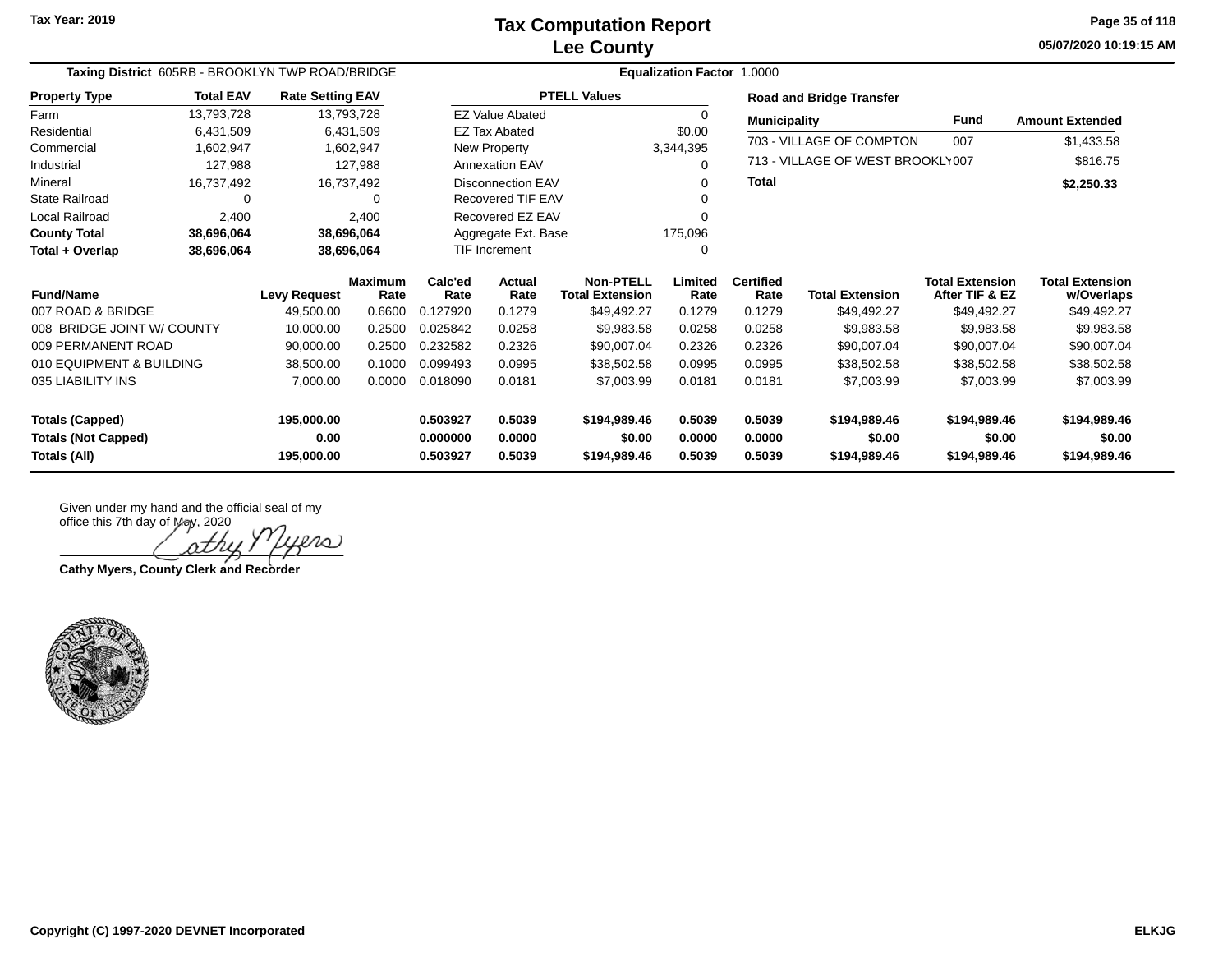**05/07/2020 10:19:15 AM Page 36 of 118**

| Taxing District 606 - FRANKLIN GROVE TOWNSHIP |                  |                         |                 |                 |                          |                                            | <b>Equalization Factor 1.0000</b> |                          |                        |                                          |                                      |
|-----------------------------------------------|------------------|-------------------------|-----------------|-----------------|--------------------------|--------------------------------------------|-----------------------------------|--------------------------|------------------------|------------------------------------------|--------------------------------------|
| <b>Property Type</b>                          | <b>Total EAV</b> | <b>Rate Setting EAV</b> |                 |                 |                          | <b>PTELL Values</b>                        |                                   |                          |                        |                                          |                                      |
| Farm                                          | 10,263,710       | 10,263,710              |                 |                 | <b>EZ Value Abated</b>   |                                            | 0                                 |                          |                        |                                          |                                      |
| Residential                                   | 10,456,619       | 10,456,619              |                 |                 | <b>EZ Tax Abated</b>     |                                            | \$0.00                            |                          |                        |                                          |                                      |
| Commercial                                    | 2,668,217        |                         | 2,668,217       |                 | New Property             |                                            | 77,901                            |                          |                        |                                          |                                      |
| Industrial                                    | 46,085           |                         | 46,085          |                 | Annexation EAV           |                                            |                                   |                          |                        |                                          |                                      |
| Mineral                                       | $\Omega$         |                         |                 |                 | <b>Disconnection EAV</b> |                                            |                                   |                          |                        |                                          |                                      |
| <b>State Railroad</b>                         | 1,069,038        |                         | 1,069,038       |                 | Recovered TIF EAV        |                                            |                                   |                          |                        |                                          |                                      |
| Local Railroad                                | O                |                         | $\Omega$        |                 | Recovered EZ EAV         |                                            |                                   |                          |                        |                                          |                                      |
| <b>County Total</b>                           | 24,503,669       | 24,503,669              |                 |                 | Aggregate Ext. Base      |                                            | 42,676                            |                          |                        |                                          |                                      |
| Total + Overlap                               | 24,503,669       | 24,503,669              |                 |                 | <b>TIF Increment</b>     |                                            |                                   |                          |                        |                                          |                                      |
| <b>Fund/Name</b>                              |                  | <b>Levy Request</b>     | Maximum<br>Rate | Calc'ed<br>Rate | Actual<br>Rate           | <b>Non-PTELL</b><br><b>Total Extension</b> | Limited<br>Rate                   | <b>Certified</b><br>Rate | <b>Total Extension</b> | <b>Total Extension</b><br>After TIF & EZ | <b>Total Extension</b><br>w/Overlaps |
| 001 CORPORATE                                 |                  | 29,476.00               | 0.3500          | 0.120292        | 0.1203                   | \$29,477.91                                | 0.1173                            | 0.1173                   | \$28,742.80            | \$28,742.80                              | \$28,742.80                          |
| 027 AUDIT                                     |                  | 1,167.00                | 0.0050          | 0.004763        | 0.0048                   | \$1,176.18                                 | 0.0047                            | 0.0047                   | \$1,151.67             | \$1,151.67                               | \$1,151.67                           |
| 035 LIABILITY INSURANCE                       |                  | 3,672.00                | 0.0000          | 0.014986        | 0.0150                   | \$3,675.55                                 | 0.0146                            | 0.0146                   | \$3,577.54             | \$3,577.54                               | \$3,577.54                           |
| 047 SOCIAL SECURITY                           |                  | 1,751.00                | 0.0000          | 0.007146        | 0.0071                   | \$1,739.76                                 | 0.0069                            | 0.0069                   | \$1,690.75             | \$1,690.75                               | \$1,690.75                           |
| 054 GENERAL ASSISTANCE                        |                  | 8,658.00                | 0.1000          | 0.035334        | 0.0353                   | \$8,649.80                                 | 0.0344                            | 0.0344                   | \$8,429.26             | \$8,429.26                               | \$8,429.26                           |
| <b>Totals (Capped)</b>                        |                  | 44,724.00               |                 | 0.182521        | 0.1825                   | \$44,719.20                                | 0.1779                            | 0.1779                   | \$43,592.02            | \$43,592.02                              | \$43,592.02                          |
| <b>Totals (Not Capped)</b>                    |                  | 0.00                    |                 | 0.000000        | 0.0000                   | \$0.00                                     | 0.0000                            | 0.0000                   | \$0.00                 | \$0.00                                   | \$0.00                               |
| Totals (All)                                  |                  | 44,724.00               |                 | 0.182521        | 0.1825                   | \$44,719.20                                | 0.1779                            | 0.1779                   | \$43,592.02            | \$43,592.02                              | \$43,592.02                          |

nthi

**Cathy Myers, County Clerk and Recorder**

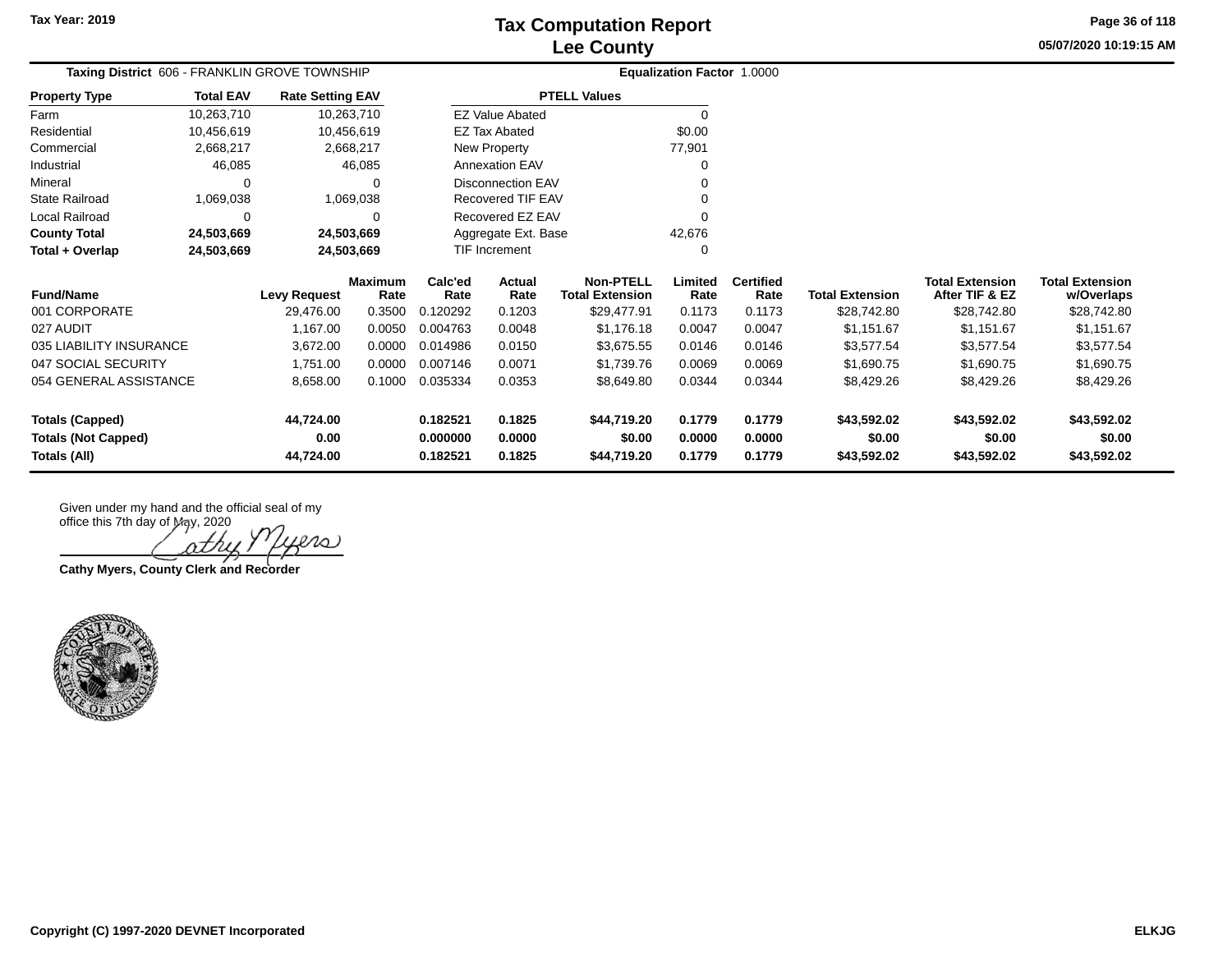**05/07/2020 10:19:15 AM Page 37 of 118**

| Taxing District 606RB - FRANKLIN GROVE ROAD/BRIDGE |                  |                         |                        |                 |                          |                                            |                 |                          |                                   |                                          |                                      |
|----------------------------------------------------|------------------|-------------------------|------------------------|-----------------|--------------------------|--------------------------------------------|-----------------|--------------------------|-----------------------------------|------------------------------------------|--------------------------------------|
| <b>Property Type</b>                               | <b>Total EAV</b> | <b>Rate Setting EAV</b> |                        |                 |                          | <b>PTELL Values</b>                        |                 |                          | <b>Road and Bridge Transfer</b>   |                                          |                                      |
| Farm                                               | 10,263,710       |                         | 10,263,710             |                 | <b>EZ Value Abated</b>   |                                            | 0               | <b>Municipality</b>      |                                   | <b>Fund</b>                              | <b>Amount Extended</b>               |
| Residential                                        | 10,456,619       |                         | 10,456,619             |                 | <b>EZ Tax Abated</b>     |                                            | \$0.00          |                          | 706 - VILLAGE OF FRANKLIN GRO'007 |                                          |                                      |
| Commercial                                         | 2,668,217        |                         | 2,668,217              |                 | New Property             |                                            | 77,901          |                          |                                   |                                          | \$5,388.97                           |
| Industrial                                         | 46,085           |                         | 46,085                 |                 | <b>Annexation EAV</b>    |                                            | 0               | <b>Total</b>             |                                   |                                          | \$5,388.97                           |
| Mineral                                            | $\Omega$         |                         | 0                      |                 | <b>Disconnection EAV</b> |                                            | 0               |                          |                                   |                                          |                                      |
| <b>State Railroad</b>                              | 1,069,038        |                         | 1,069,038              |                 | <b>Recovered TIF EAV</b> |                                            |                 |                          |                                   |                                          |                                      |
| <b>Local Railroad</b>                              | 0                |                         | $\Omega$               |                 | Recovered EZ EAV         |                                            |                 |                          |                                   |                                          |                                      |
| <b>County Total</b>                                | 24,503,669       |                         | 24,503,669             |                 | Aggregate Ext. Base      |                                            |                 |                          |                                   |                                          |                                      |
| Total + Overlap                                    | 24,503,669       |                         | 24,503,669             |                 | TIF Increment            |                                            | 0               |                          |                                   |                                          |                                      |
| <b>Fund/Name</b>                                   |                  | <b>Levy Request</b>     | <b>Maximum</b><br>Rate | Calc'ed<br>Rate | <b>Actual</b><br>Rate    | <b>Non-PTELL</b><br><b>Total Extension</b> | Limited<br>Rate | <b>Certified</b><br>Rate | <b>Total Extension</b>            | <b>Total Extension</b><br>After TIF & EZ | <b>Total Extension</b><br>w/Overlaps |
| 007 ROAD & BRIDGE                                  |                  | 28,520.00               | 0.6600                 | 0.116391        | 0.1164                   | \$28,522.27                                | 0.1135          | 0.1135                   | \$27,811.66                       | \$27,811.66                              | \$27,811.66                          |
| 008 BRIDGE JOINT W/ COUNTY                         |                  | 365.00                  | 0.2500                 | 0.001490        | 0.0015                   | \$367.56                                   | 0.0015          | 0.0015                   | \$367.56                          | \$367.56                                 | \$367.56                             |
| 009 PERMANENT ROAD                                 |                  | 50,300.00               | 0.2500                 | 0.205275        | 0.2053                   | \$50,306.03                                | 0.2001          | 0.2001                   | \$49,031.84                       | \$49,031.84                              | \$49,031.84                          |
| 010 EQUIPMENT & BUILDING                           |                  | 7,100.00                | 0.1000                 | 0.028975        | 0.0290                   | \$7,106.06                                 | 0.0283          | 0.0283                   | \$6,934.54                        | \$6,934.54                               | \$6,934.54                           |
| 027 AUDIT                                          |                  | 559.00                  | 0.0025                 | 0.002281        | 0.0023                   | \$563.58                                   | 0.0022          | 0.0022                   | \$539.08                          | \$539.08                                 | \$539.08                             |
| 035 LIABILITY INSURANCE                            |                  | 3,918.00                | 0.0000                 | 0.015989        | 0.0160                   | \$3,920.59                                 | 0.0156          | 0.0156                   | \$3,822.57                        | \$3,822.57                               | \$3,822.57                           |
| 047 SOCIAL SECURITY                                |                  | 1,900.00                | 0.0000                 | 0.007754        | 0.0078                   | \$1,911.29                                 | 0.0076          | 0.0076                   | \$1,862.28                        | \$1,862.28                               | \$1,862.28                           |
| <b>Totals (Capped)</b>                             |                  | 92,662.00               |                        | 0.378155        | 0.3783                   | \$92,697.38                                | 0.3688          | 0.3688                   | \$90,369.53                       | \$90,369.53                              | \$90,369.53                          |
| <b>Totals (Not Capped)</b>                         |                  | 0.00                    |                        | 0.000000        | 0.0000                   | \$0.00                                     | 0.0000          | 0.0000                   | \$0.00                            | \$0.00                                   | \$0.00                               |
| Totals (All)                                       |                  | 92,662.00               |                        | 0.378155        | 0.3783                   | \$92,697.38                                | 0.3688          | 0.3688                   | \$90,369.53                       | \$90,369.53                              | \$90,369.53                          |

Given under my hand and the official seal of my office this 7th day of May, 2020

lero)

**Cathy Myers, County Clerk and Recorder**

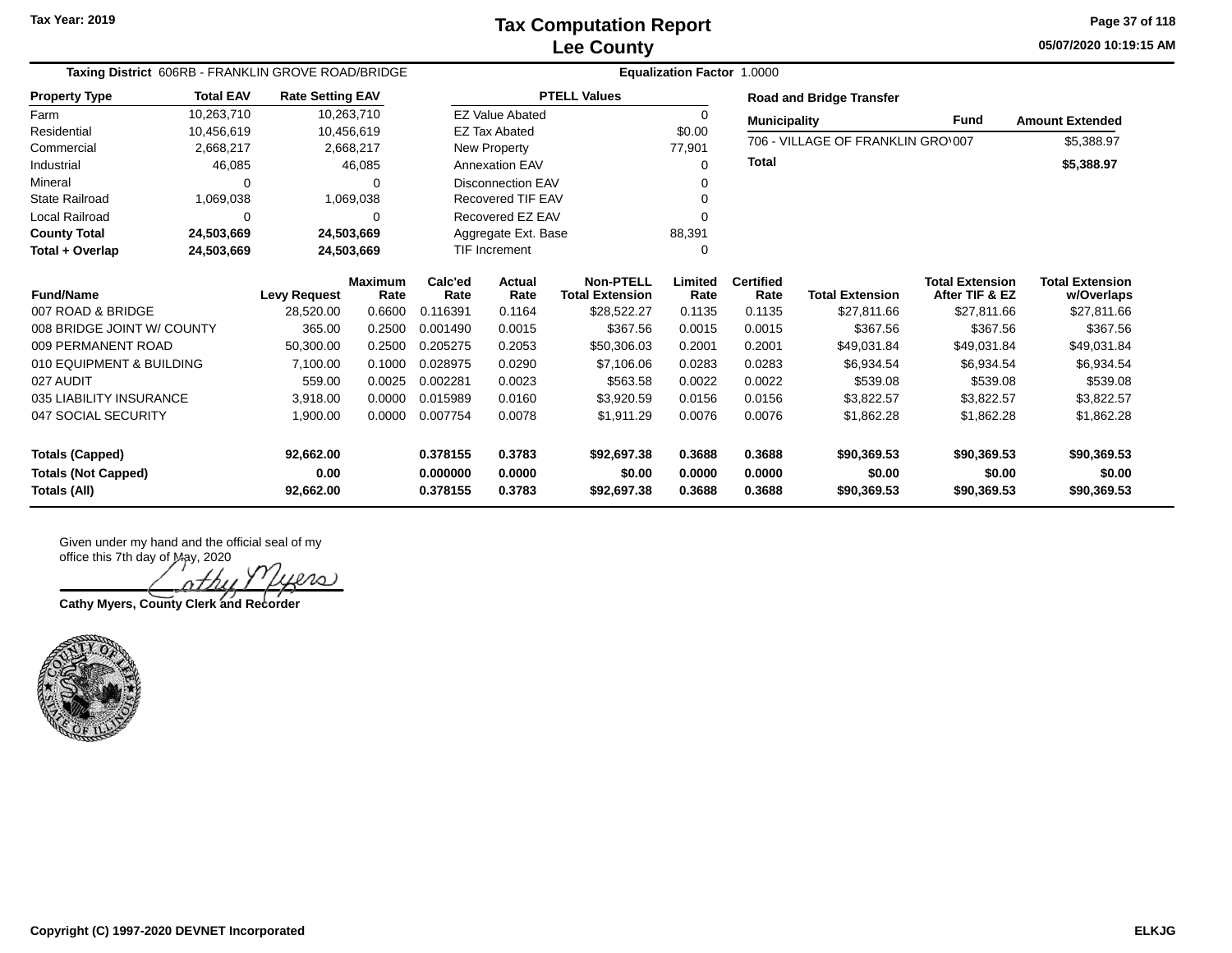**Tax Year: 2019**

# **Lee County Tax Computation Report**

**05/07/2020 10:19:15 AM Page 38 of 118**

| Taxing District 607 - DIXON TOWNSHIP |                  |                         |                        |                 |                          |                                            | Equalization Factor 1.0000 |                          |                        |                                          |                                      |  |
|--------------------------------------|------------------|-------------------------|------------------------|-----------------|--------------------------|--------------------------------------------|----------------------------|--------------------------|------------------------|------------------------------------------|--------------------------------------|--|
| <b>Property Type</b>                 | <b>Total EAV</b> | <b>Rate Setting EAV</b> |                        |                 |                          | <b>PTELL Values</b>                        |                            |                          |                        |                                          |                                      |  |
| Farm                                 | 8,149,278        |                         | 8,149,278              |                 | <b>EZ Value Abated</b>   |                                            | 909,564                    |                          |                        |                                          |                                      |  |
| Residential                          | 159,315,621      | 158,076,885             |                        |                 | <b>EZ Tax Abated</b>     |                                            | \$1,826.41                 |                          |                        |                                          |                                      |  |
| Commercial                           | 41,851,407       |                         | 37,502,554             |                 | New Property             |                                            | 960,824                    |                          |                        |                                          |                                      |  |
| Industrial                           | 9,313,474        |                         | 9,308,414              |                 | Annexation EAV           |                                            |                            |                          |                        |                                          |                                      |  |
| Mineral                              | ∩                |                         | 0                      |                 | <b>Disconnection EAV</b> |                                            |                            |                          |                        |                                          |                                      |  |
| <b>State Railroad</b>                | 1,741,518        |                         | 1,741,518              |                 | Recovered TIF EAV        |                                            |                            |                          |                        |                                          |                                      |  |
| Local Railroad                       | 0                |                         | 0                      |                 | Recovered EZ EAV         |                                            | 170,300                    |                          |                        |                                          |                                      |  |
| <b>County Total</b>                  | 220,371,298      | 214,778,649             |                        |                 | Aggregate Ext. Base      |                                            | 421,031                    |                          |                        |                                          |                                      |  |
| Total + Overlap                      | 220,371,298      | 214,778,649             |                        |                 | <b>TIF Increment</b>     |                                            | 4,683,085                  |                          |                        |                                          |                                      |  |
| <b>Fund/Name</b>                     |                  | <b>Levy Request</b>     | <b>Maximum</b><br>Rate | Calc'ed<br>Rate | Actual<br>Rate           | <b>Non-PTELL</b><br><b>Total Extension</b> | Limited<br>Rate            | <b>Certified</b><br>Rate | <b>Total Extension</b> | <b>Total Extension</b><br>After TIF & EZ | <b>Total Extension</b><br>w/Overlaps |  |
| 001 CORPORATE                        |                  | 347,000.00              | 0.2500                 | 0.161562        | 0.1616                   | \$347,082.30                               | 0.1575                     | 0.1575                   | \$347,084.79           | \$338,276.37                             | \$338,276.37                         |  |
| 005 I.M.R.F.                         |                  | 30,000.00               | 0.0000                 | 0.013968        | 0.0140                   | \$30,069.01                                | 0.0137                     | 0.0137                   | \$30,190.87            | \$29,424.67                              | \$29,424.67                          |  |
| 035 LIABILITY INSURANCE              |                  | 10,000.00               | 0.0000                 | 0.004656        | 0.0047                   | \$10,094.60                                | 0.0046                     | 0.0046                   | \$10,137.08            | \$9,879.82                               | \$9,879.82                           |  |
| 047 SOCIAL SECURITY                  |                  | 25,000.00               | 0.0000                 | 0.011640        | 0.0116                   | \$24,914.32                                | 0.0113                     | 0.0113                   | \$24,901.96            | \$24,269.99                              | \$24,269.99                          |  |
| 054 GENERAL ASSISTANCE               |                  | 30,000.00               | 0.1000                 | 0.013968        | 0.0140                   | \$30,069.01                                | 0.0137                     | 0.0137                   | \$30,190.87            | \$29,424.67                              | \$29,424.67                          |  |
| <b>Totals (Capped)</b>               |                  | 442,000.00              |                        | 0.205794        | 0.2059                   | \$442,229.24                               | 0.2008                     | 0.2008                   | \$442,505.57           | \$431,275.52                             | \$431,275.52                         |  |
| <b>Totals (Not Capped)</b>           |                  | 0.00                    |                        | 0.000000        | 0.0000                   | \$0.00                                     | 0.0000                     | 0.0000                   | \$0.00                 | \$0.00                                   | \$0.00                               |  |
| Totals (All)                         |                  | 442,000.00              |                        | 0.205794        | 0.2059                   | \$442,229.24                               | 0.2008                     | 0.2008                   | \$442,505.57           | \$431,275.52                             | \$431,275.52                         |  |

ath

**Cathy Myers, County Clerk and Recorder**

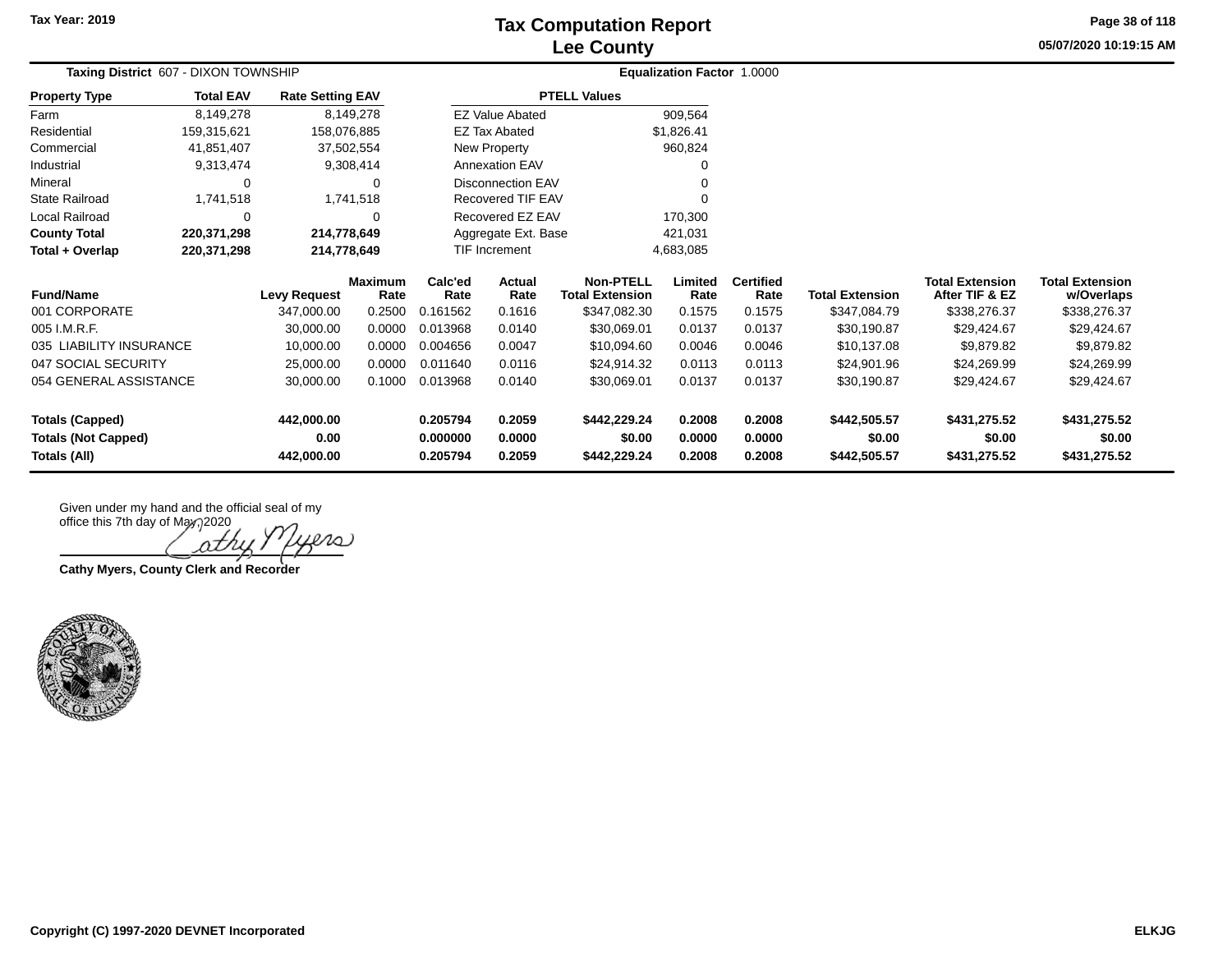**Tax Year: 2019**

#### **Lee County Tax Computation Report**

**05/07/2020 10:19:15 AM Page 39 of 118**

| Taxing District 607RB - DIXON TWP ROAD/BRIDGE        |                  |                         |                        |                                              |                        |                                            |                  |                          |                                 |                                          |                                      |
|------------------------------------------------------|------------------|-------------------------|------------------------|----------------------------------------------|------------------------|--------------------------------------------|------------------|--------------------------|---------------------------------|------------------------------------------|--------------------------------------|
| <b>Property Type</b>                                 | <b>Total EAV</b> | <b>Rate Setting EAV</b> |                        |                                              |                        | <b>PTELL Values</b>                        |                  |                          | <b>Road and Bridge Transfer</b> |                                          |                                      |
| Farm                                                 | 8,149,278        |                         | 8,149,278              |                                              | <b>EZ Value Abated</b> |                                            | 909,564          | <b>Municipality</b>      |                                 | Fund                                     | <b>Amount Extended</b>               |
| Residential                                          | 159,315,621      | 158,076,885             |                        |                                              | <b>EZ Tax Abated</b>   |                                            | \$2,192.97       |                          |                                 |                                          |                                      |
| Commercial                                           | 41,851,407       |                         | 37,502,554             |                                              | New Property           |                                            | 960,824          |                          | 705 - CITY OF DIXON             | 007                                      | \$67,851.85                          |
| Industrial                                           | 9,313,474        |                         | 9,308,414              |                                              | <b>Annexation EAV</b>  |                                            |                  | Total                    |                                 |                                          | \$67,851.85                          |
| Mineral                                              | $\Omega$         |                         | $\Omega$               |                                              | Disconnection EAV      |                                            |                  |                          |                                 |                                          |                                      |
| <b>State Railroad</b>                                | 1,741,518        |                         | 1,741,518              |                                              | Recovered TIF EAV      |                                            |                  |                          |                                 |                                          |                                      |
| Local Railroad                                       | 0                |                         | $\Omega$               |                                              | Recovered EZ EAV       |                                            | 170,300          |                          |                                 |                                          |                                      |
| <b>County Total</b>                                  | 220,371,298      | 214,778,649             |                        |                                              | Aggregate Ext. Base    |                                            | 505,407          |                          |                                 |                                          |                                      |
| Total + Overlap                                      | 220,371,298      | 214,778,649             |                        |                                              | TIF Increment          |                                            | 4,683,085        |                          |                                 |                                          |                                      |
| <b>Fund/Name</b>                                     |                  | <b>Levy Request</b>     | <b>Maximum</b><br>Rate | Calc'ed<br>Rate                              | Actual<br>Rate         | <b>Non-PTELL</b><br><b>Total Extension</b> | Limited<br>Rate  | <b>Certified</b><br>Rate | <b>Total Extension</b>          | <b>Total Extension</b><br>After TIF & EZ | <b>Total Extension</b><br>w/Overlaps |
| 007 ROAD & BRIDGE                                    |                  | 190,700.00              | 0.6600                 | 0.088789                                     | 0.0888                 | \$190,723.44                               | 0.0866           | 0.0866                   | \$190,841.54                    | \$185,998.31                             | \$185,998.31                         |
| 009 PERMANENT ROAD                                   |                  | 339,970.00              | 0.2500                 | 0.158289                                     | 0.1583                 | \$339,994.60                               | 0.1545           | 0.1545                   | \$340,473.66                    | \$331,833.01                             | \$331,833.01                         |
| <b>Totals (Capped)</b><br><b>Totals (Not Capped)</b> |                  | 530,670.00<br>0.00      |                        | 0.247078<br>0.2471<br>0.000000<br>0.0000     |                        | \$530,718.04<br>\$0.00                     | 0.2411<br>0.0000 | 0.2411<br>0.0000         | \$531,315.20<br>\$0.00          | \$517,831.32<br>\$0.00                   | \$517,831.32<br>\$0.00               |
| Totals (All)                                         |                  | 530,670.00              |                        | \$530,718.04<br>0.2411<br>0.247078<br>0.2471 |                        | 0.2411                                     | \$531,315.20     | \$517,831.32             | \$517,831.32                    |                                          |                                      |

Given under my hand and the official seal of my

office this 7th day of May, 2020 o J Ω

**Cathy Myers, County Clerk and Recorder**

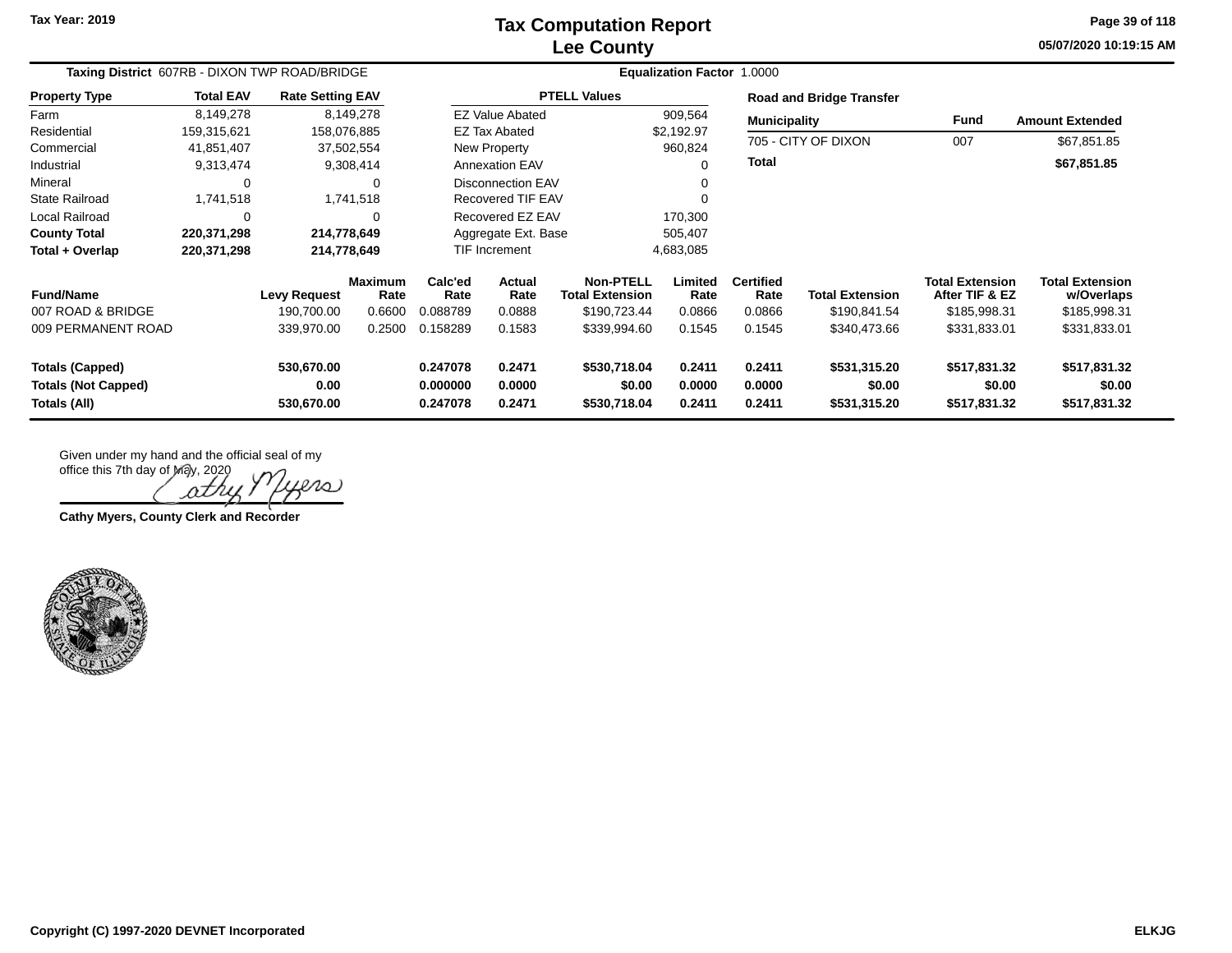**05/07/2020 10:19:15 AM Page 40 of 118**

| Taxing District 608 - EAST GROVE TOWNSHIP |                  |                         |                 |                     |                          |                                            | <b>Equalization Factor 1.0000</b> |                          |                        |                                          |                                      |
|-------------------------------------------|------------------|-------------------------|-----------------|---------------------|--------------------------|--------------------------------------------|-----------------------------------|--------------------------|------------------------|------------------------------------------|--------------------------------------|
| <b>Property Type</b>                      | <b>Total EAV</b> | <b>Rate Setting EAV</b> |                 |                     |                          | <b>PTELL Values</b>                        |                                   |                          |                        |                                          |                                      |
| Farm                                      | 7,679,599        |                         | 7,679,599       |                     | <b>EZ Value Abated</b>   |                                            | $\Omega$                          |                          |                        |                                          |                                      |
| Residential                               | 2,377,389        |                         | 2,377,389       |                     | <b>EZ Tax Abated</b>     |                                            | \$0.00                            |                          |                        |                                          |                                      |
| Commercial                                | 0                |                         | 0               |                     | New Property             |                                            | 44,781                            |                          |                        |                                          |                                      |
| Industrial                                | 141,566          |                         | 141,566         |                     | <b>Annexation EAV</b>    |                                            | O                                 |                          |                        |                                          |                                      |
| Mineral                                   | 4,266,300        |                         | 4,266,300       |                     | <b>Disconnection EAV</b> |                                            | 0                                 |                          |                        |                                          |                                      |
| <b>State Railroad</b>                     | 0                |                         | 0               |                     | Recovered TIF EAV        |                                            | ∩                                 |                          |                        |                                          |                                      |
| Local Railroad                            | 0                |                         | 0               | Recovered EZ EAV    |                          |                                            |                                   |                          |                        |                                          |                                      |
| <b>County Total</b>                       | 14,464,854       | 14,464,854              |                 | Aggregate Ext. Base |                          |                                            | 57,180                            |                          |                        |                                          |                                      |
| Total + Overlap                           | 14,464,854       | 14,464,854              |                 | TIF Increment       |                          |                                            | 0                                 |                          |                        |                                          |                                      |
| <b>Fund/Name</b>                          |                  | <b>Levy Request</b>     | Maximum<br>Rate | Calc'ed<br>Rate     | Actual<br>Rate           | <b>Non-PTELL</b><br><b>Total Extension</b> | Limited<br>Rate                   | <b>Certified</b><br>Rate | <b>Total Extension</b> | <b>Total Extension</b><br>After TIF & EZ | <b>Total Extension</b><br>w/Overlaps |
| 001 CORPORATE                             |                  | 55,477.00               | 0.4500          | 0.383530            | 0.3835                   | \$55,472.72                                | 0.3835                            | 0.3835                   | \$55,472.72            | \$55,472.72                              | \$55,472.72                          |
| 054 GENERAL ASSISTANCE                    |                  | 1,700.00                | 0.1000          | 0.011753            | 0.0118                   | \$1,706.85                                 | 0.0118                            | 0.0118                   | \$1,706.85             | \$1,706.85                               | \$1,706.85                           |
| <b>Totals (Capped)</b>                    |                  | 57,177.00               |                 | 0.395283            | 0.3953                   | \$57,179.57                                | 0.3953                            | 0.3953                   | \$57,179.57            | \$57,179.57                              | \$57,179.57                          |
| <b>Totals (Not Capped)</b>                |                  | 0.00                    |                 | 0.000000            | 0.0000                   | \$0.00                                     | 0.0000                            | 0.0000                   | \$0.00                 | \$0.00                                   | \$0.00                               |
| Totals (All)<br>57,177.00                 |                  |                         | 0.395283        | 0.3953              | \$57,179.57              | 0.3953                                     | 0.3953                            | \$57,179.57              | \$57,179.57            | \$57,179.57                              |                                      |

Ω οt

**Cathy Myers, County Clerk and Recorder**

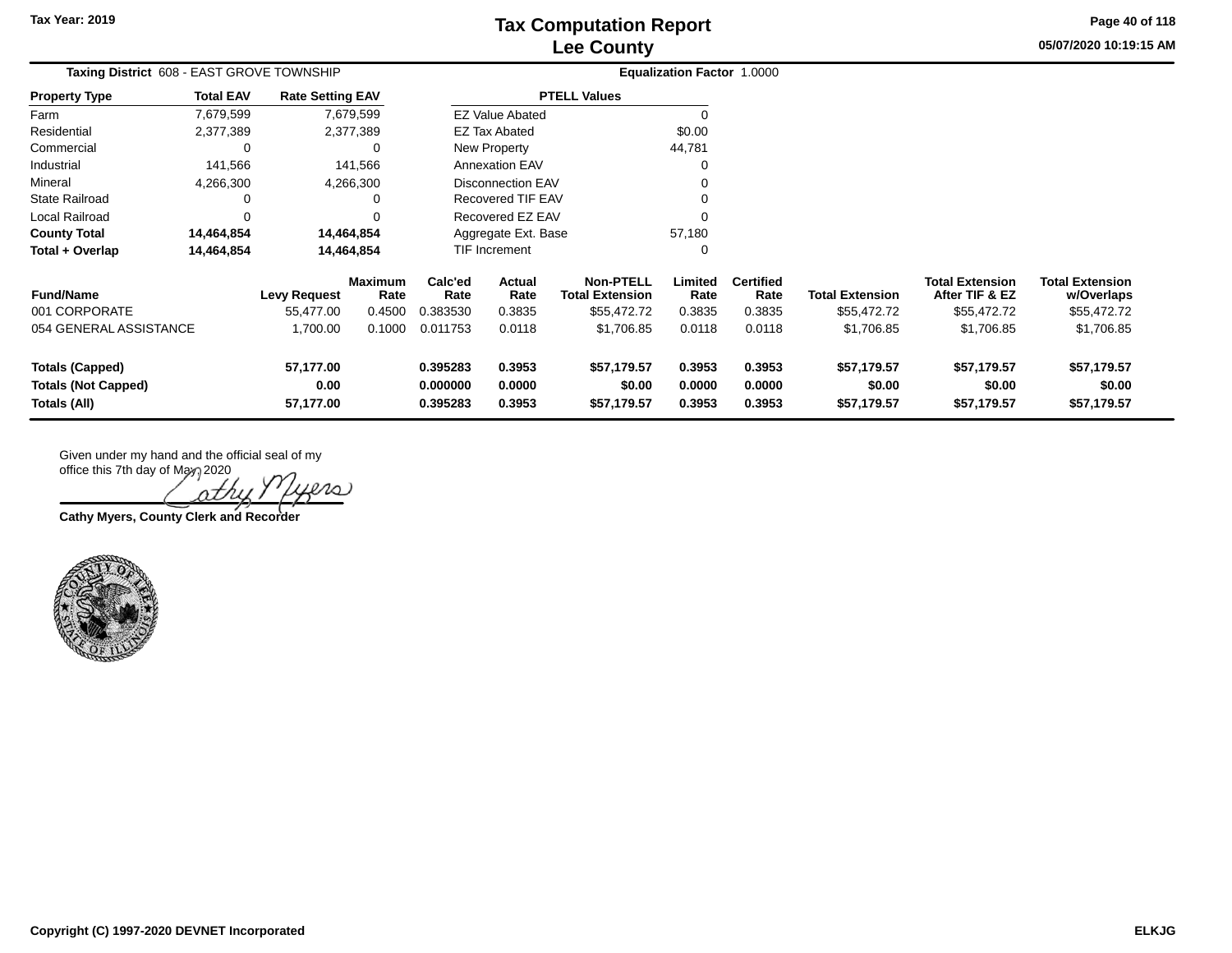**05/07/2020 10:19:15 AMPage 41 of 118**

| Taxing District 608RB - EAST GROVE TWP RD/BRIDGE |                                 |                         |                 |                      | <b>Equalization Factor 1.0000</b> |                                            |                 |                          |                        |                                          |                                      |
|--------------------------------------------------|---------------------------------|-------------------------|-----------------|----------------------|-----------------------------------|--------------------------------------------|-----------------|--------------------------|------------------------|------------------------------------------|--------------------------------------|
| <b>Property Type</b>                             | <b>Total EAV</b>                | <b>Rate Setting EAV</b> |                 |                      |                                   | <b>PTELL Values</b>                        |                 |                          |                        |                                          |                                      |
| Farm                                             | 7,679,599                       |                         | 7,679,599       |                      | <b>EZ Value Abated</b>            |                                            | $\Omega$        |                          |                        |                                          |                                      |
| Residential                                      | 2,377,389                       |                         | 2,377,389       |                      | <b>EZ Tax Abated</b>              |                                            | \$0.00          |                          |                        |                                          |                                      |
| Commercial                                       | C                               |                         | 0               |                      | New Property                      |                                            | 44,781          |                          |                        |                                          |                                      |
| Industrial                                       | 141,566                         |                         | 141,566         |                      | Annexation EAV                    |                                            | ∩               |                          |                        |                                          |                                      |
| Mineral                                          | 4,266,300                       |                         | 4,266,300       |                      | <b>Disconnection EAV</b>          |                                            |                 |                          |                        |                                          |                                      |
| <b>State Railroad</b>                            | C                               |                         | 0               |                      | Recovered TIF EAV                 |                                            |                 |                          |                        |                                          |                                      |
| Local Railroad                                   | C                               |                         | O               |                      | Recovered EZ EAV                  |                                            |                 |                          |                        |                                          |                                      |
| <b>County Total</b>                              | 14,464,854                      |                         | 14,464,854      |                      | Aggregate Ext. Base               |                                            | 112,270         |                          |                        |                                          |                                      |
| Total + Overlap                                  | 14,464,854<br>14,464,854        |                         |                 | <b>TIF Increment</b> |                                   | 0                                          |                 |                          |                        |                                          |                                      |
| <b>Fund/Name</b>                                 |                                 | <b>Levy Request</b>     | Maximum<br>Rate | Calc'ed<br>Rate      | Actual<br>Rate                    | <b>Non-PTELL</b><br><b>Total Extension</b> | Limited<br>Rate | <b>Certified</b><br>Rate | <b>Total Extension</b> | <b>Total Extension</b><br>After TIF & EZ | <b>Total Extension</b><br>w/Overlaps |
| 007 ROAD & BRIDGE                                |                                 | 83,653.00               | 0.6600          | 0.578319             | 0.5783                            | \$83,650.25                                | 0.5783          | 0.5783                   | \$83,650.25            | \$83,650.25                              | \$83,650.25                          |
| 008 BRIDGE JOINT W/ COUNTY                       |                                 | 7,224.00                | 0.2500          | 0.049942             | 0.0499                            | \$7,217.96                                 | 0.0499          | 0.0499                   | \$7,217.96             | \$7,217.96                               | \$7,217.96                           |
|                                                  | 009 PERMANENT ROAD<br>21,390.00 |                         | 0.2500          | 0.147876             | 0.1479                            | \$21,393.52                                | 0.1479          | 0.1479                   | \$21,393.52            | \$21,393.52                              | \$21,393.52                          |
| <b>Totals (Capped)</b>                           |                                 | 112,267.00              |                 | 0.776137             | 0.7761                            | \$112,261.73                               | 0.7761          | 0.7761                   | \$112,261.73           | \$112,261.73                             | \$112,261.73                         |
| <b>Totals (Not Capped)</b><br>0.00               |                                 | 0.000000                | 0.0000          | \$0.00               | 0.0000                            | 0.0000                                     | \$0.00          | \$0.00                   | \$0.00                 |                                          |                                      |
| Totals (All)<br>112,267.00                       |                                 | 0.776137                | 0.7761          | \$112,261.73         | 0.7761                            | 0.7761                                     | \$112,261.73    | \$112,261.73             | \$112,261.73           |                                          |                                      |

 $\infty$ 

**Cathy Myers, County Clerk and Recorder**

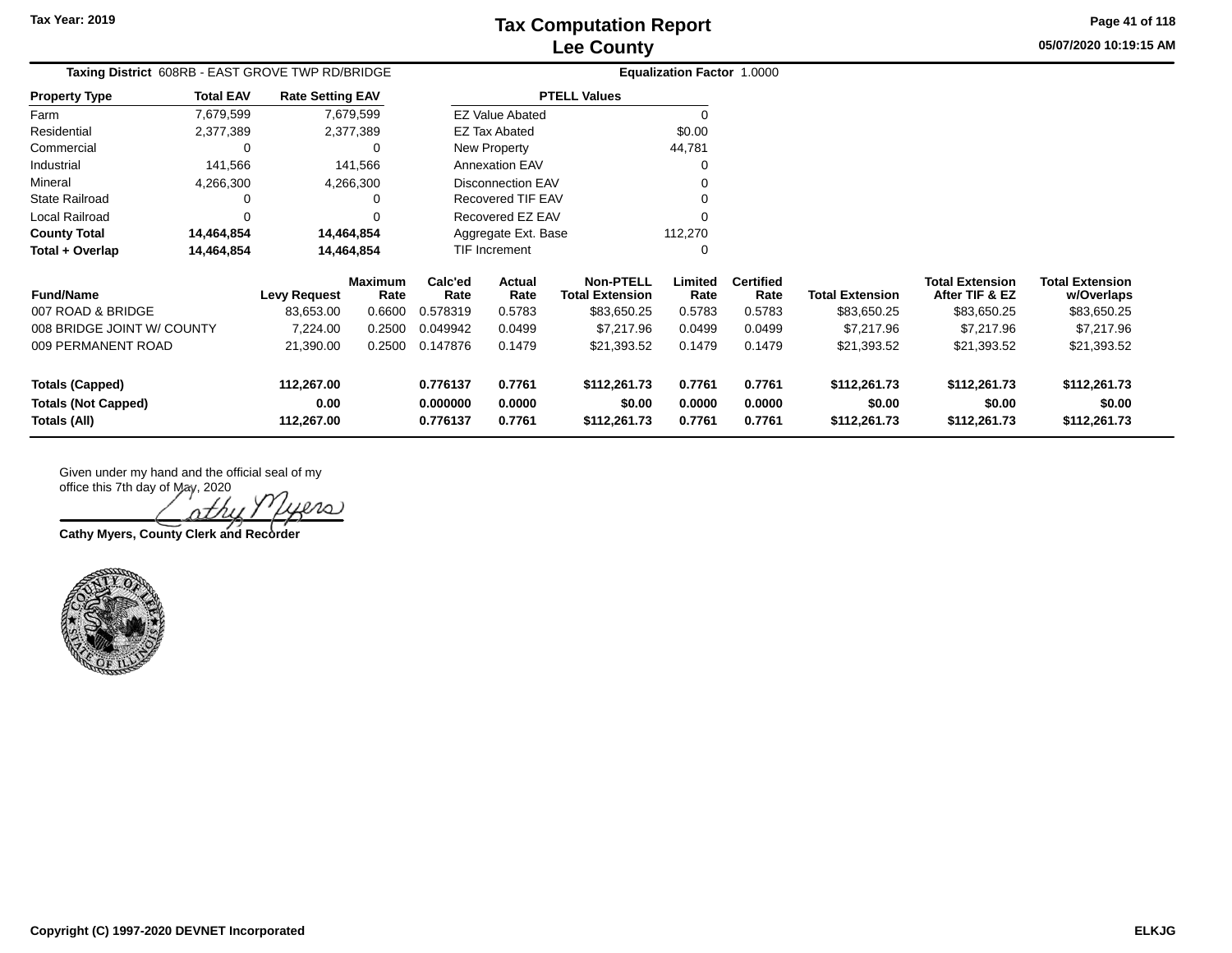**05/07/2020 10:19:15 AM Page 42 of 118**

| Taxing District 609 - HAMILTON TOWNSHIP         |                  |                            |                        |                                             |                          |                                            | <b>Equalization Factor 1.0000</b> |                          |                        |                                          |                                      |
|-------------------------------------------------|------------------|----------------------------|------------------------|---------------------------------------------|--------------------------|--------------------------------------------|-----------------------------------|--------------------------|------------------------|------------------------------------------|--------------------------------------|
| <b>Property Type</b>                            | <b>Total EAV</b> | <b>Rate Setting EAV</b>    |                        |                                             |                          | <b>PTELL Values</b>                        |                                   |                          |                        |                                          |                                      |
| Farm                                            | 8,722,025        |                            | 8,722,025              |                                             | <b>EZ Value Abated</b>   |                                            |                                   |                          |                        |                                          |                                      |
| Residential                                     | 837,964          |                            | 837,964                |                                             | <b>EZ Tax Abated</b>     |                                            | \$0.00                            |                          |                        |                                          |                                      |
| Commercial                                      | 0                |                            | 0                      |                                             | New Property             |                                            | 104,457                           |                          |                        |                                          |                                      |
| Industrial                                      | 326              |                            | 326                    |                                             | <b>Annexation EAV</b>    |                                            |                                   |                          |                        |                                          |                                      |
| Mineral                                         | 0                |                            | $\Omega$               |                                             | <b>Disconnection EAV</b> |                                            |                                   |                          |                        |                                          |                                      |
| <b>State Railroad</b>                           | 242,058          |                            | 242,058                |                                             | Recovered TIF EAV        |                                            |                                   |                          |                        |                                          |                                      |
| Local Railroad                                  | 0                |                            | 0                      | Recovered EZ EAV                            |                          |                                            |                                   |                          |                        |                                          |                                      |
| <b>County Total</b>                             | 9,802,373        |                            | 9,802,373              | 34,954<br>Aggregate Ext. Base               |                          |                                            |                                   |                          |                        |                                          |                                      |
| Total + Overlap                                 | 9,802,373        |                            | 9,802,373              |                                             | TIF Increment            |                                            |                                   |                          |                        |                                          |                                      |
| <b>Fund/Name</b>                                |                  | <b>Levy Request</b>        | <b>Maximum</b><br>Rate | Calc'ed<br>Rate                             | Actual<br>Rate           | <b>Non-PTELL</b><br><b>Total Extension</b> | Limited<br>Rate                   | <b>Certified</b><br>Rate | <b>Total Extension</b> | <b>Total Extension</b><br>After TIF & EZ | <b>Total Extension</b><br>w/Overlaps |
| 001 CORPORATE                                   |                  | 33,750.00                  | 0.4500                 | 0.344304                                    | 0.3443                   | \$33,749.57                                | 0.3378                            | 0.3378                   | \$33,112.42            | \$33,112.42                              | \$33,112.42                          |
| 054 GENERAL ASSISTANCE                          |                  | 2,950.00                   | 0.1000                 | 0.030095                                    | 0.0301                   | \$2,950.51                                 | 0.0295                            | 0.0295                   | \$2,891.70             | \$2,891.70                               | \$2,891.70                           |
| 36,700.00<br>0.374399<br><b>Totals (Capped)</b> |                  | 0.3744                     | \$36,700.08            | 0.3673                                      | 0.3673                   | \$36,004.12                                | \$36,004.12                       | \$36,004.12              |                        |                                          |                                      |
| <b>Totals (Not Capped)</b>                      |                  | 0.00<br>0.000000<br>0.0000 |                        |                                             | \$0.00                   | 0.0000                                     | 0.0000                            | \$0.00                   | \$0.00                 | \$0.00                                   |                                      |
| Totals (All)                                    |                  | 36,700.00                  |                        | 0.374399<br>0.3744<br>\$36,700.08<br>0.3673 |                          |                                            | 0.3673                            | \$36,004.12              | \$36,004.12            | \$36,004.12                              |                                      |

Given under my hand and the official seal of my

office this 7th day of May, 2020 nth

**Cathy Myers, County Clerk and Recorder**

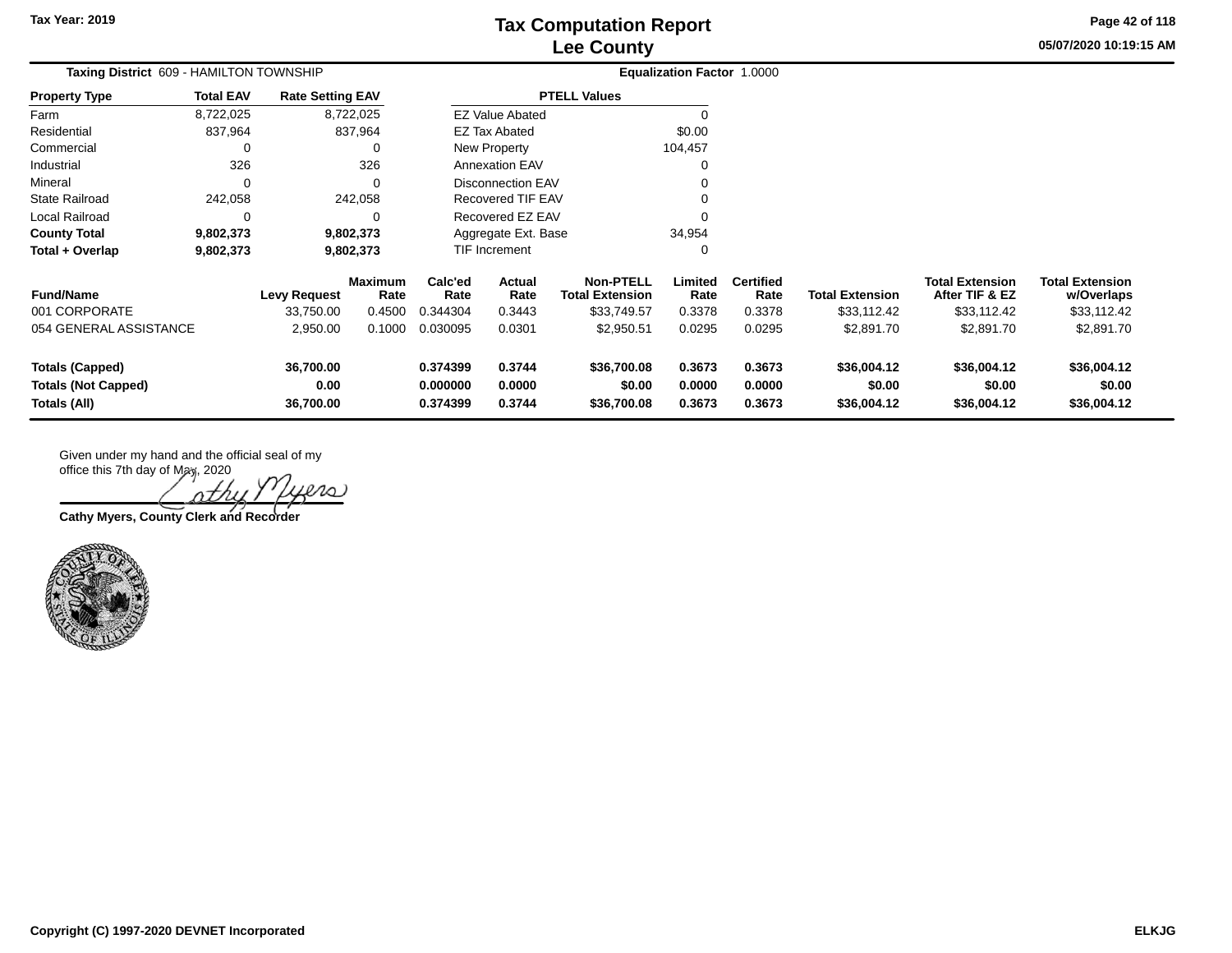**05/07/2020 10:19:15 AM Page 43 of 118**

|                       |                  | Taxing District 609RB - HAMILTON TWP ROAD/BRIDGE |                 |                        |                                            | Equalization Factor 1.0000 |                          |    |
|-----------------------|------------------|--------------------------------------------------|-----------------|------------------------|--------------------------------------------|----------------------------|--------------------------|----|
| <b>Property Type</b>  | <b>Total EAV</b> | <b>Rate Setting EAV</b>                          |                 |                        | <b>PTELL Values</b>                        |                            |                          |    |
| Farm                  | 8,722,025        | 8,722,025                                        |                 | <b>EZ Value Abated</b> |                                            | 0                          |                          |    |
| Residential           | 837.964          | 837.964                                          |                 | EZ Tax Abated          |                                            | \$0.00                     |                          |    |
| Commercial            | 0                | 0                                                |                 | New Property           |                                            | 104,457                    |                          |    |
| Industrial            | 326              | 326                                              |                 | <b>Annexation EAV</b>  |                                            | 0                          |                          |    |
| Mineral               | 0                | 0                                                |                 | Disconnection EAV      |                                            | 0                          |                          |    |
| <b>State Railroad</b> | 242.058          | 242.058                                          |                 | Recovered TIF EAV      |                                            | 0                          |                          |    |
| Local Railroad        | 0                | 0                                                |                 | Recovered EZ EAV       |                                            | 0                          |                          |    |
| <b>County Total</b>   | 9,802,373        | 9,802,373                                        |                 | Aggregate Ext. Base    |                                            | 40.237                     |                          |    |
| Total + Overlap       | 9,802,373        | 9,802,373                                        |                 | <b>TIF Increment</b>   |                                            | 0                          |                          |    |
| <b>Fund/Name</b>      |                  | <b>Maximum</b><br>Rate<br>Levy Request           | Calc'ed<br>Rate | Actual<br>Rate         | <b>Non-PTELL</b><br><b>Total Extension</b> | Limited<br>Rate            | <b>Certified</b><br>Rate | Тο |

| <b>Fund/Name</b>           | Levy Request | <b>Maximum</b><br>Rate | Calc'ed<br>Rate | Actual<br>Rate | <b>Non-PTELL</b><br>Total Extension | Limited<br>Rate | <b>Certified</b><br>Rate | <b>Total Extension</b> | <b>Total Extension</b><br>After TIF & EZ | <b>Total Extension</b><br>w/Overlaps |
|----------------------------|--------------|------------------------|-----------------|----------------|-------------------------------------|-----------------|--------------------------|------------------------|------------------------------------------|--------------------------------------|
| 007 ROAD & BRIDGE          | 32,000.00    | 0.6600                 | 0.326452        | 0.3265         | \$32,004.75                         | 0.3203          | 0.3203                   | \$31,397.00            | \$31,397.00                              | \$31,397.00                          |
| 008 BRIDGE JOINT W/ COUNTY | 1,500.00     | 0.2500                 | 0.015302        | 0.0153         | \$1,499.76                          | 0.0150          | 0.0150                   | \$1,470.36             | \$1,470.36                               | \$1,470.36                           |
| 009 PERMANENT ROAD         | 6,500.00     | 0.2500                 | 0.066311        | 0.0663         | \$6,498.97                          | 0.0650          | 0.0650                   | \$6,371.54             | \$6,371.54                               | \$6,371.54                           |
| 010 EQUIPMENT & BUILDING   | 2.245.00     | 0.1000                 | 0.022903        | 0.0229         | \$2,244.74                          | 0.0225          | 0.0225                   | \$2,205.53             | \$2,205.53                               | \$2,205.53                           |
| <b>Totals (Capped)</b>     | 42.245.00    |                        | 0.430968        | 0.4310         | \$42,248,22                         | 0.4228          | 0.4228                   | \$41,444,43            | \$41,444,43                              | \$41,444.43                          |
| <b>Totals (Not Capped)</b> | 0.00         |                        | 0.000000        | 0.0000         | \$0.00                              | 0.0000          | 0.0000                   | \$0.00                 | \$0.00                                   | \$0.00                               |
| Totals (All)               | 42,245.00    |                        | 0.430968        | 0.4310         | \$42,248,22                         | 0.4228          | 0.4228                   | \$41,444,43            | \$41,444.43                              | \$41,444.43                          |

ശ്വ

**Cathy Myers, County Clerk and Recorder**

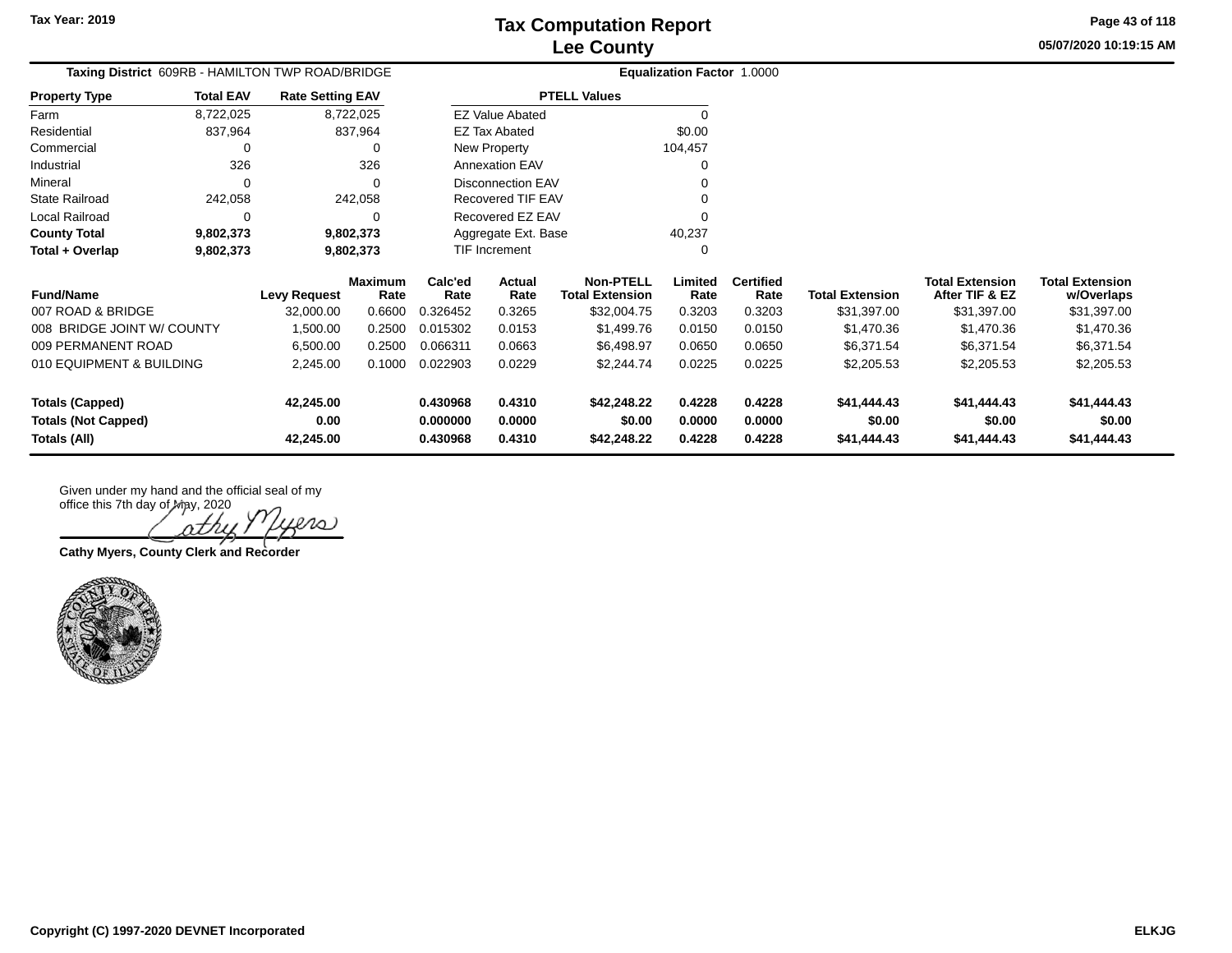**Tax Year: 2019**

# **Lee County Tax Computation Report**

**05/07/2020 10:19:15 AM Page 44 of 118**

| <b>Rate Setting EAV</b><br>8,106,636<br>2,418,907                                                                                     |                                                          |                               | <b>PTELL Values</b>                             |                                                              |                          |                        |                                          |                                      |
|---------------------------------------------------------------------------------------------------------------------------------------|----------------------------------------------------------|-------------------------------|-------------------------------------------------|--------------------------------------------------------------|--------------------------|------------------------|------------------------------------------|--------------------------------------|
|                                                                                                                                       |                                                          |                               |                                                 |                                                              |                          |                        |                                          |                                      |
|                                                                                                                                       | <b>EZ Value Abated</b><br>\$0.00<br><b>EZ Tax Abated</b> |                               |                                                 | $\Omega$                                                     |                          |                        |                                          |                                      |
|                                                                                                                                       |                                                          |                               |                                                 |                                                              |                          |                        |                                          |                                      |
| 2,030,441                                                                                                                             |                                                          |                               |                                                 |                                                              |                          |                        |                                          |                                      |
| 1,312,226                                                                                                                             |                                                          |                               |                                                 | $\Omega$                                                     |                          |                        |                                          |                                      |
| 0                                                                                                                                     |                                                          |                               |                                                 | 0                                                            |                          |                        |                                          |                                      |
| 986,267                                                                                                                               |                                                          |                               |                                                 | $\Omega$                                                     |                          |                        |                                          |                                      |
|                                                                                                                                       | Recovered EZ EAV                                         |                               |                                                 |                                                              |                          |                        |                                          |                                      |
| 14,854,477                                                                                                                            |                                                          | 70,298<br>Aggregate Ext. Base |                                                 |                                                              |                          |                        |                                          |                                      |
| 14,854,477                                                                                                                            | TIF Increment<br>0                                       |                               |                                                 |                                                              |                          |                        |                                          |                                      |
| <b>Maximum</b><br>Rate                                                                                                                | Calc'ed<br>Rate                                          | Actual<br>Rate                | <b>Non-PTELL</b><br><b>Total Extension</b>      | Limited<br>Rate                                              | <b>Certified</b><br>Rate | <b>Total Extension</b> | <b>Total Extension</b><br>After TIF & EZ | <b>Total Extension</b><br>w/Overlaps |
| 63,810.00<br>0.4500                                                                                                                   | 0.429568                                                 | 0.4296                        | \$63,814.83                                     | 0.4296                                                       | 0.4296                   | \$63,814.83            | \$63,814.83                              | \$63,814.83                          |
| 8,000.00<br>0.1000                                                                                                                    | 0.053856                                                 | 0.0539                        | \$8,006.56                                      | 0.0539                                                       | 0.0539                   | \$8,006.56             | \$8,006.56                               | \$8,006.56                           |
| 2,000.00<br>0.1000                                                                                                                    | 0.013464                                                 | 0.0135                        | \$2,005.35                                      | 0.0135                                                       | 0.0135                   | \$2,005.35             | \$2,005.35                               | \$2,005.35                           |
| <b>Totals (Capped)</b><br>73,810.00<br>0.496888<br>0.4970<br>0.00<br>0.000000<br>0.0000<br><b>Totals (Not Capped)</b><br>Totals (All) |                                                          | \$73,826.74<br>\$0.00         | 0.4970<br>0.0000                                | 0.4970<br>0.0000                                             | \$73,826.74<br>\$0.00    | \$73,826.74<br>\$0.00  | \$73,826.74<br>\$0.00<br>\$73,826.74     |                                      |
|                                                                                                                                       | <b>Levy Request</b><br>73,810.00                         | 0.496888                      | New Property<br><b>Annexation EAV</b><br>0.4970 | <b>Disconnection EAV</b><br>Recovered TIF EAV<br>\$73,826.74 | 571,766<br>0.4970        | 0.4970                 | \$73,826.74                              | \$73,826.74                          |

**Lers** 

**Cathy Myers, County Clerk and Recorder**

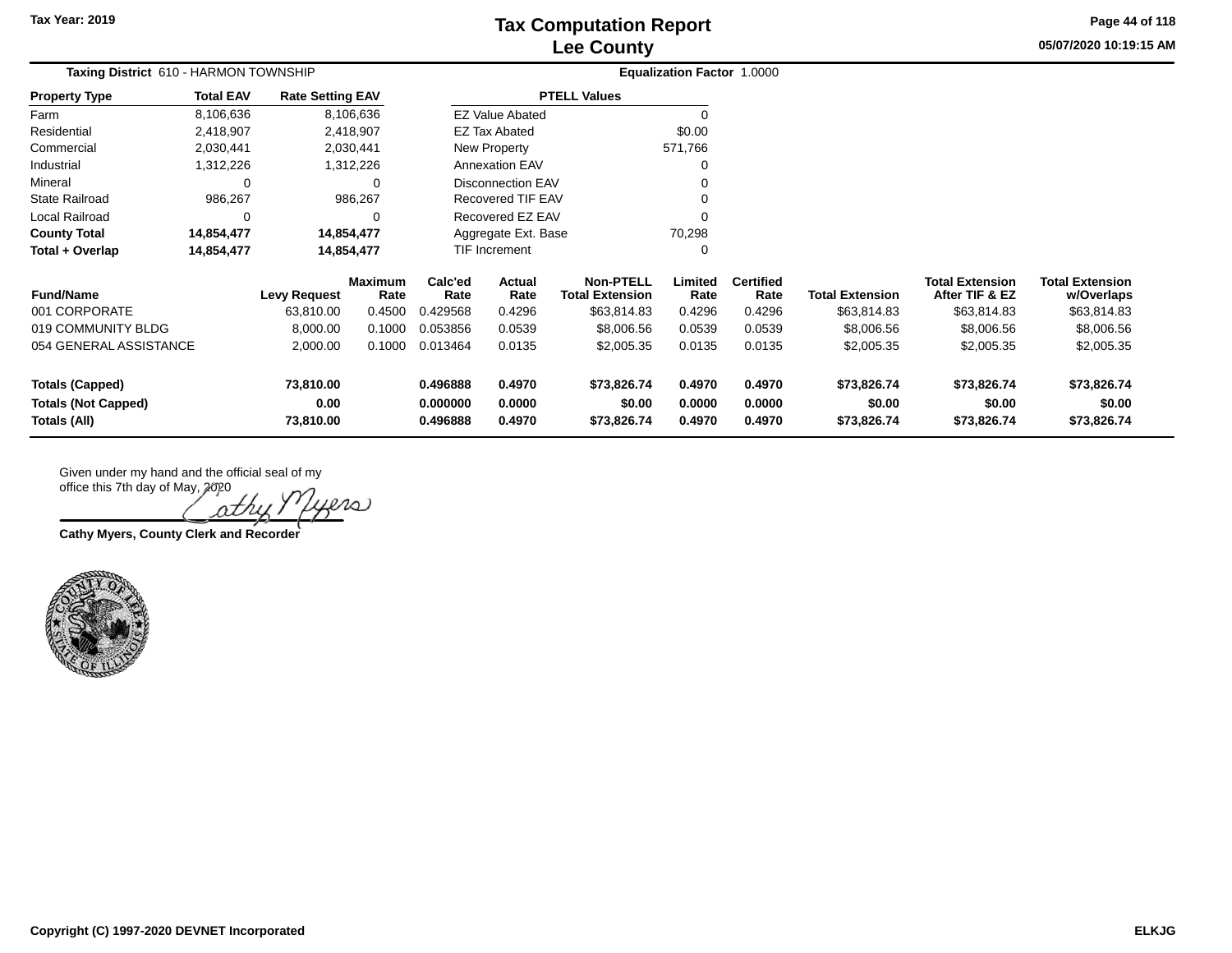**05/07/2020 10:19:15 AM Page 45 of 118**

| Taxing District 610RB - HARMON TWP ROAD/BRIDGE  |                  |                         |                        | <b>Equalization Factor 1.0000</b> |                          |                                            |                  |                          |                                 |                                          |                                      |  |
|-------------------------------------------------|------------------|-------------------------|------------------------|-----------------------------------|--------------------------|--------------------------------------------|------------------|--------------------------|---------------------------------|------------------------------------------|--------------------------------------|--|
| <b>Property Type</b>                            | <b>Total EAV</b> | <b>Rate Setting EAV</b> |                        |                                   |                          | <b>PTELL Values</b>                        |                  |                          | <b>Road and Bridge Transfer</b> |                                          |                                      |  |
| Farm                                            | 8,106,636        |                         | 8,106,636              |                                   | <b>EZ Value Abated</b>   |                                            | 0                | <b>Municipality</b>      |                                 | <b>Fund</b>                              | <b>Amount Extended</b>               |  |
| Residential                                     | 2,418,907        |                         | 2,418,907              |                                   | <b>EZ Tax Abated</b>     |                                            | \$0.00           |                          |                                 |                                          |                                      |  |
| Commercial                                      | 2,030,441        |                         | 2,030,441              |                                   | New Property             |                                            | 571,766          |                          | 707 - VILLAGE OF HARMON         | 007                                      | \$1,910.03                           |  |
| Industrial                                      | 1,312,226        |                         | 1,312,226              |                                   | <b>Annexation EAV</b>    |                                            | $\Omega$         | <b>Total</b>             |                                 |                                          | \$1,910.03                           |  |
| Mineral                                         | 0                |                         | 0                      |                                   | <b>Disconnection EAV</b> |                                            | $\Omega$         |                          |                                 |                                          |                                      |  |
| <b>State Railroad</b>                           | 986,267          |                         | 986,267                |                                   | Recovered TIF EAV        |                                            | $\Omega$         |                          |                                 |                                          |                                      |  |
| Local Railroad                                  | 0                |                         | $\Omega$               |                                   | Recovered EZ EAV         |                                            | $\Omega$         |                          |                                 |                                          |                                      |  |
| <b>County Total</b>                             | 14,854,477       |                         | 14,854,477             | Aggregate Ext. Base               |                          |                                            | 39,462           |                          |                                 |                                          |                                      |  |
| Total + Overlap                                 | 14,854,477       |                         | 14,854,477             |                                   | <b>TIF Increment</b>     |                                            | 0                |                          |                                 |                                          |                                      |  |
| <b>Fund/Name</b>                                |                  | <b>Levy Request</b>     | <b>Maximum</b><br>Rate | Calc'ed<br>Rate                   | Actual<br>Rate           | <b>Non-PTELL</b><br><b>Total Extension</b> | Limited<br>Rate  | <b>Certified</b><br>Rate | <b>Total Extension</b>          | <b>Total Extension</b><br>After TIF & EZ | <b>Total Extension</b><br>w/Overlaps |  |
| 007 ROAD & BRIDGE                               |                  | 30,925.00               | 0.6600                 | 0.208186                          | 0.2082                   | \$30,927.02                                | 0.2082           | 0.2082                   | \$30,927.02                     | \$30,927.02                              | \$30,927.02                          |  |
| 008 BRIDGE JOINT W/ COUNTY                      |                  | 9,000.00                | 0.2500                 | 0.060588                          | 0.0606                   | \$9,001.81                                 | 0.0606           | 0.0606                   | \$9,001.81                      | \$9,001.81                               | \$9,001.81                           |  |
| 090 ROAD DAMAGE                                 | 1,500.00         |                         | 0.0330                 | 0.010098                          | 0.0101                   | \$1,500.30                                 | 0.0101           | 0.0101                   | \$1,500.30                      | \$1,500.30                               | \$1,500.30                           |  |
| 41,425.00<br>0.278872<br><b>Totals (Capped)</b> |                  | 0.2789                  | \$41,429.13            | 0.2789                            | 0.2789                   | \$41,429.13                                | \$41,429.13      | \$41,429.13              |                                 |                                          |                                      |  |
| <b>Totals (Not Capped)</b><br>Totals (All)      |                  | 0.00<br>41,425.00       |                        | 0.000000<br>0.278872              | 0.0000<br>0.2789         | \$0.00<br>\$41,429.13                      | 0.0000<br>0.2789 | 0.0000<br>0.2789         | \$0.00<br>\$41,429.13           | \$0.00<br>\$41,429.13                    | \$0.00<br>\$41,429.13                |  |

 $\infty$ 

**Cathy Myers, County Clerk and Recorder**

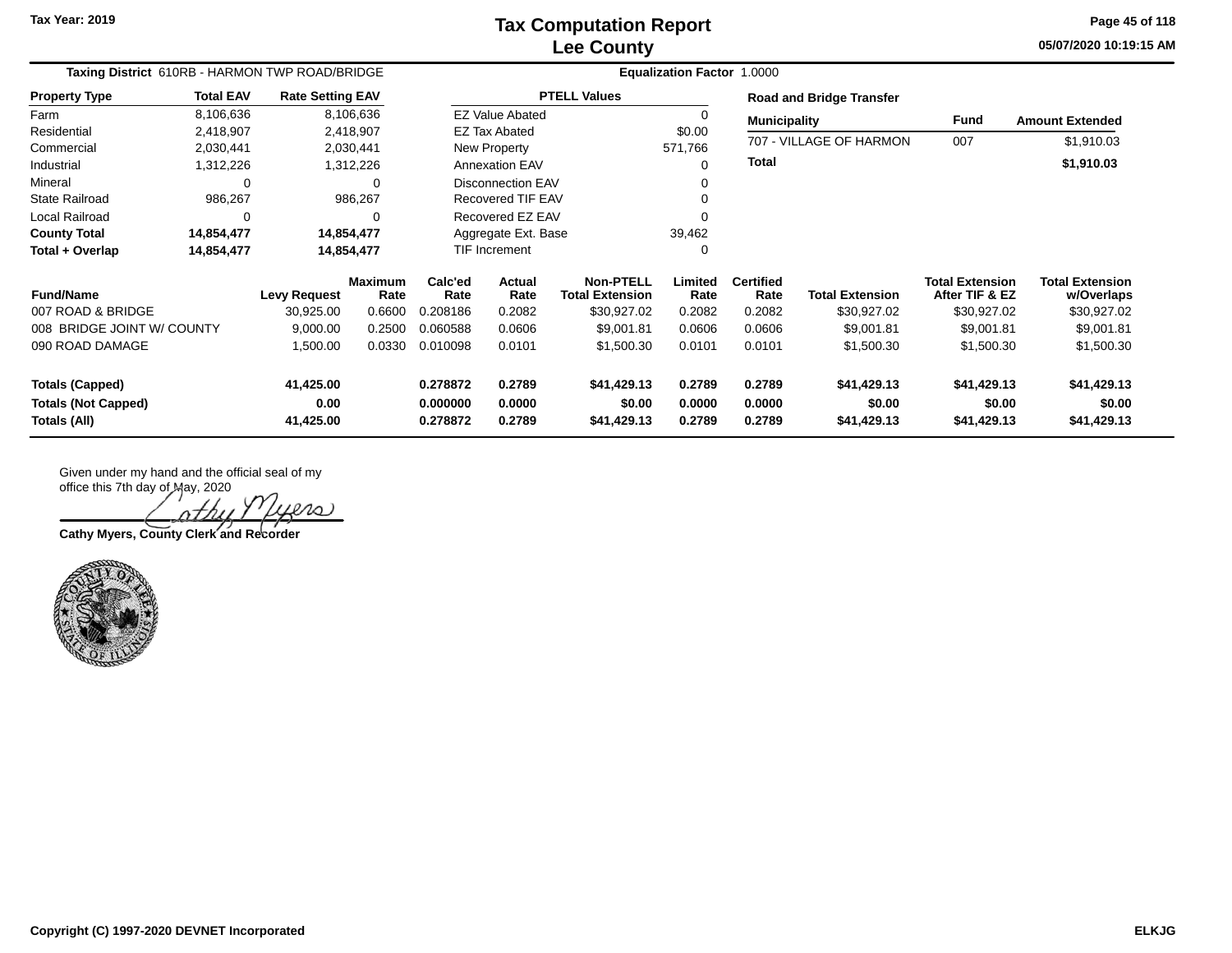**05/07/2020 10:19:15 AM Page 46 of 118**

| Taxing District 611 - LEE CENTER TOWNSHIP      |                  |                         |                 |                     |                          |                                            | <b>Equalization Factor 1.0000</b> |                          |                        |                                          |                                      |
|------------------------------------------------|------------------|-------------------------|-----------------|---------------------|--------------------------|--------------------------------------------|-----------------------------------|--------------------------|------------------------|------------------------------------------|--------------------------------------|
| <b>Property Type</b>                           | <b>Total EAV</b> | <b>Rate Setting EAV</b> |                 |                     |                          | <b>PTELL Values</b>                        |                                   |                          |                        |                                          |                                      |
| Farm                                           | 9,468,911        |                         | 9,468,911       |                     | <b>EZ Value Abated</b>   |                                            |                                   |                          |                        |                                          |                                      |
| Residential                                    | 6,962,148        |                         | 6,962,148       |                     | EZ Tax Abated            |                                            | \$0.00                            |                          |                        |                                          |                                      |
| Commercial                                     | 2,344,778        |                         | 2,344,778       |                     | New Property             |                                            | 157,626                           |                          |                        |                                          |                                      |
| Industrial                                     | 302              |                         | 302             |                     | <b>Annexation EAV</b>    |                                            |                                   |                          |                        |                                          |                                      |
| Mineral                                        | .505,754         |                         | 1,505,754       |                     | <b>Disconnection EAV</b> |                                            |                                   |                          |                        |                                          |                                      |
| <b>State Railroad</b>                          | 7,283            |                         | 7,283           |                     | Recovered TIF EAV        |                                            |                                   |                          |                        |                                          |                                      |
| Local Railroad                                 | 0                |                         | 0               |                     | Recovered EZ EAV         |                                            |                                   |                          |                        |                                          |                                      |
| <b>County Total</b>                            | 20,289,176       |                         | 20,289,176      | Aggregate Ext. Base |                          |                                            | 72,970                            |                          |                        |                                          |                                      |
| Total + Overlap                                | 20,289,176       |                         | 20,289,176      |                     | TIF Increment            |                                            | 0                                 |                          |                        |                                          |                                      |
| <b>Fund/Name</b>                               |                  | Levy Request            | Maximum<br>Rate | Calc'ed<br>Rate     | Actual<br>Rate           | <b>Non-PTELL</b><br><b>Total Extension</b> | Limited<br>Rate                   | <b>Certified</b><br>Rate | <b>Total Extension</b> | <b>Total Extension</b><br>After TIF & EZ | <b>Total Extension</b><br>w/Overlaps |
| 001 CORPORATE                                  |                  | 72,825.00               | 0.3900          | 0.358935            | 0.3589                   | \$72,817.85                                | 0.3511                            | 0.3511                   | \$71,235.30            | \$71,235.30                              | \$71,235.30                          |
| 054 GENERAL ASSISTANCE                         |                  | 3,785.00                | 0.1000          | 0.018655            | 0.0187                   | \$3,794.08                                 | 0.0183                            | 0.0183                   | \$3,712.92             | \$3,712.92                               | \$3,712.92                           |
| <b>Totals (Capped)</b>                         |                  | 76,610.00               |                 | 0.377590            | 0.3776                   | \$76,611.93                                | 0.3694                            | 0.3694                   | \$74,948.22            | \$74,948.22                              | \$74,948.22                          |
| <b>Totals (Not Capped)</b><br>0.00<br>0.000000 |                  |                         |                 | 0.0000              | \$0.00                   | 0.0000                                     | 0.0000                            | \$0.00                   | \$0.00                 | \$0.00                                   |                                      |
| Totals (All)                                   |                  | 76,610.00               |                 | 0.377590            | 0.3776                   | \$76,611.93                                | 0.3694                            | 0.3694                   | \$74,948.22            | \$74,948.22                              | \$74,948.22                          |

 $\infty$ 

**Cathy Myers, County Clerk and Recorder**

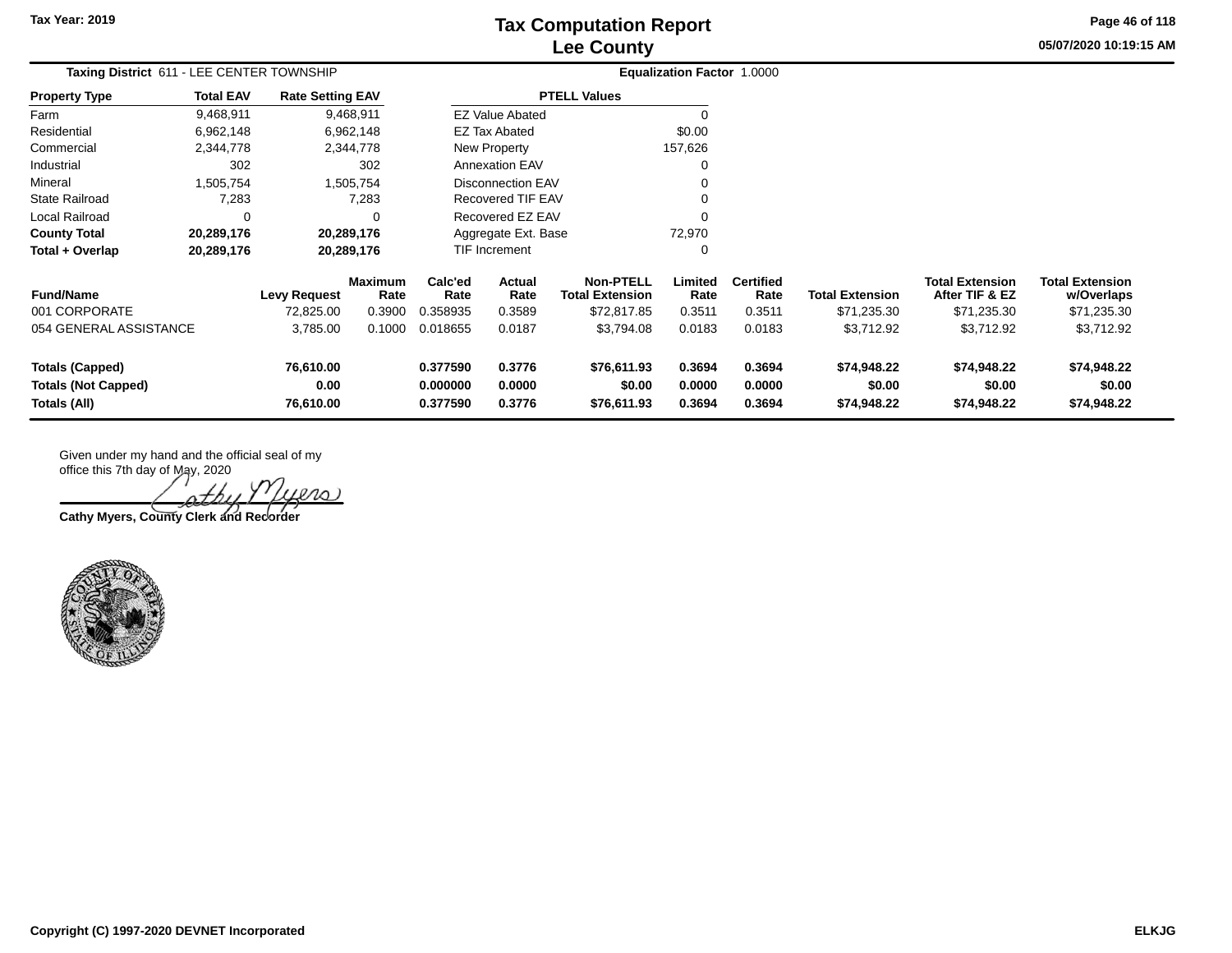**05/07/2020 10:19:15 AMPage 47 of 118**

| Taxing District 611RB - LEE CENTER TWP RD/BRIDGE          |                  |                         |                 |                 |                          |                                            | <b>Equalization Factor 1.0000</b> |                          |                        |                                          |                                      |
|-----------------------------------------------------------|------------------|-------------------------|-----------------|-----------------|--------------------------|--------------------------------------------|-----------------------------------|--------------------------|------------------------|------------------------------------------|--------------------------------------|
| <b>Property Type</b>                                      | <b>Total EAV</b> | <b>Rate Setting EAV</b> |                 |                 |                          | <b>PTELL Values</b>                        |                                   |                          |                        |                                          |                                      |
| Farm                                                      | 9,468,911        |                         | 9,468,911       |                 | <b>EZ Value Abated</b>   |                                            | $\Omega$                          |                          |                        |                                          |                                      |
| Residential                                               | 6,962,148        |                         | 6,962,148       |                 | EZ Tax Abated            |                                            | \$0.00                            |                          |                        |                                          |                                      |
| Commercial                                                | 2,344,778        |                         | 2,344,778       |                 | New Property             |                                            | 157,626                           |                          |                        |                                          |                                      |
| Industrial                                                | 302              |                         | 302             |                 | <b>Annexation EAV</b>    |                                            |                                   |                          |                        |                                          |                                      |
| Mineral                                                   | 1,505,754        |                         | 1,505,754       |                 | <b>Disconnection EAV</b> |                                            |                                   |                          |                        |                                          |                                      |
| <b>State Railroad</b>                                     | 7,283            |                         | 7,283           |                 | Recovered TIF EAV        |                                            |                                   |                          |                        |                                          |                                      |
| Local Railroad                                            | 0                |                         | ∩               |                 | Recovered EZ EAV         |                                            |                                   |                          |                        |                                          |                                      |
| <b>County Total</b>                                       | 20,289,176       | 20,289,176              |                 |                 | Aggregate Ext. Base      |                                            | 80,128                            |                          |                        |                                          |                                      |
| Total + Overlap<br>20,289,176                             |                  | 20,289,176              |                 |                 | <b>TIF Increment</b>     |                                            | ∩                                 |                          |                        |                                          |                                      |
| <b>Fund/Name</b>                                          |                  | Levy Request            | Maximum<br>Rate | Calc'ed<br>Rate | Actual<br>Rate           | <b>Non-PTELL</b><br><b>Total Extension</b> | Limited<br>Rate                   | <b>Certified</b><br>Rate | <b>Total Extension</b> | <b>Total Extension</b><br>After TIF & EZ | <b>Total Extension</b><br>w/Overlaps |
| 007 ROAD & BRIDGE                                         |                  | 78,434.00               | 0.6600          | 0.386581        | 0.3866                   | \$78,437.95                                | 0.3781                            | 0.3781                   | \$76,713.37            | \$76,713.37                              | \$76,713.37                          |
| 008 BRIDGE JOINT W/ COUNTY                                |                  | 0.00                    | 0.2500          | 0.000000        | 0.0000                   | \$0.00                                     | 0.0000                            | 0.0000                   | \$0.00                 | \$0.00                                   | \$0.00                               |
| 009 PERMANENT ROAD                                        |                  | 1,000.00                | 0.2500          | 0.004929        | 0.0049                   | \$994.17                                   | 0.0048                            | 0.0048                   | \$973.88               | \$973.88                                 | \$973.88                             |
| 010 EQUIPMENT & BUILDING                                  |                  | 500.00                  | 0.1000          | 0.002464        | 0.0025                   | \$507.23                                   | 0.0024                            | 0.0024                   | \$486.94               | \$486.94                                 | \$486.94                             |
| 035 LIABILITY INSURANCE<br>0.0000<br>4,200.00<br>0.020701 |                  | 0.0207                  | \$4,199.86      | 0.0202          | 0.0202                   | \$4,098.41                                 | \$4,098.41                        | \$4,098.41               |                        |                                          |                                      |
| <b>Totals (Capped)</b>                                    |                  | 84,134.00               |                 | 0.414675        | 0.4147                   | \$84,139.21                                | 0.4055                            | 0.4055                   | \$82,272.60            | \$82,272.60                              | \$82,272.60                          |
| <b>Totals (Not Capped)</b>                                |                  | 0.00                    |                 | 0.000000        | 0.0000                   | \$0.00                                     | 0.0000                            | 0.0000                   | \$0.00                 | \$0.00                                   | \$0.00                               |
| Totals (All)                                              |                  | 84,134.00               |                 | 0.414675        | 0.4147                   | \$84,139.21                                | 0.4055                            | 0.4055                   | \$82,272.60            | \$82,272.60                              | \$82,272.60                          |

20 nth

**Cathy Myers, County Clerk and Recorder**

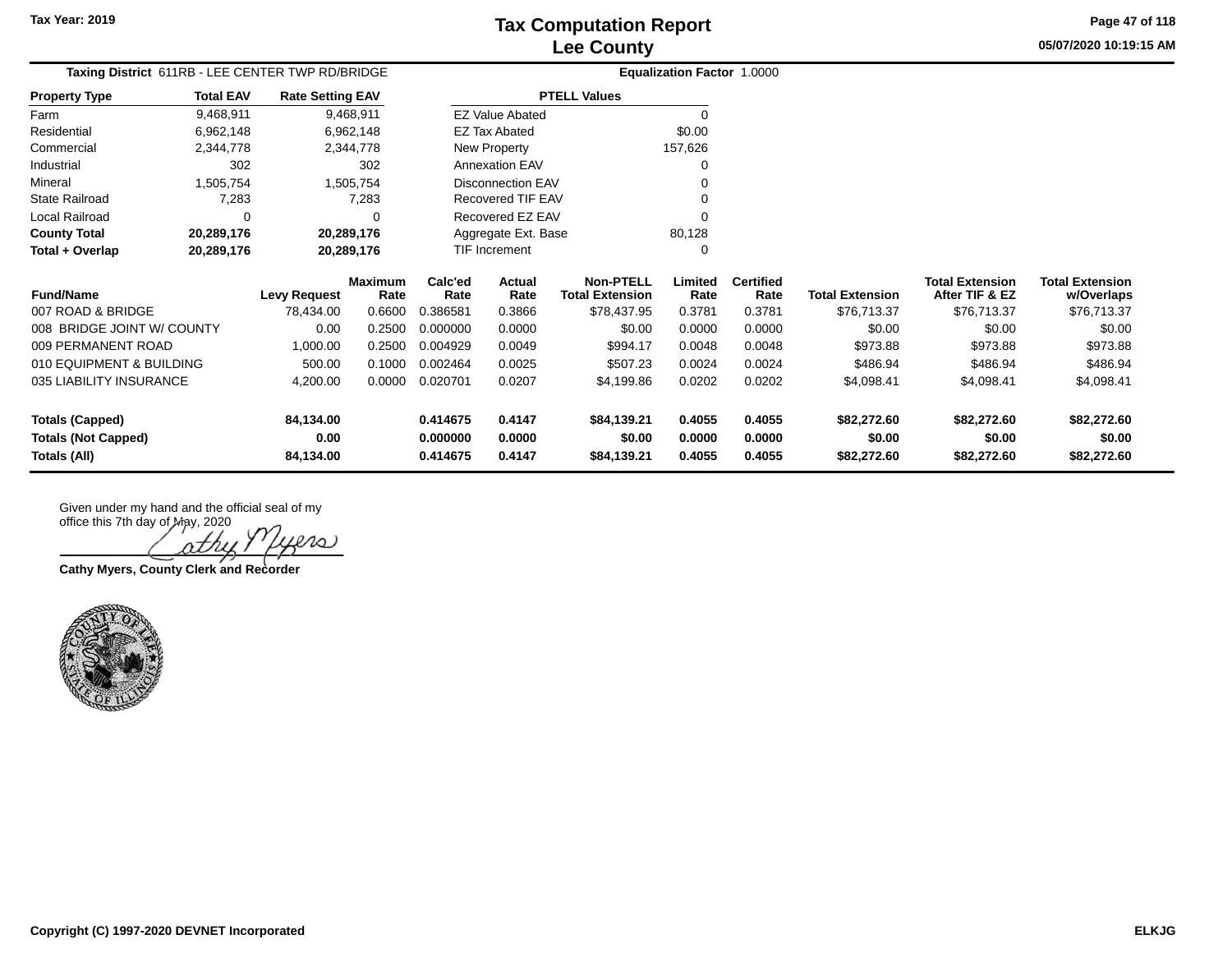**05/07/2020 10:19:15 AM Page 48 of 118**

|                            | Taxing District 612 - MARION TOWNSHIP |                         |                        |                 |                          |                                            | <b>Equalization Factor 1.0000</b> |                          |                        |                                          |                                      |
|----------------------------|---------------------------------------|-------------------------|------------------------|-----------------|--------------------------|--------------------------------------------|-----------------------------------|--------------------------|------------------------|------------------------------------------|--------------------------------------|
| <b>Property Type</b>       | <b>Total EAV</b>                      | <b>Rate Setting EAV</b> |                        |                 |                          | <b>PTELL Values</b>                        |                                   |                          |                        |                                          |                                      |
| Farm                       | 9,607,091                             |                         | 9,607,091              |                 | <b>EZ Value Abated</b>   |                                            | 0                                 |                          |                        |                                          |                                      |
| Residential                | 1,903,188                             |                         | 1,903,188              |                 | <b>EZ Tax Abated</b>     |                                            | \$0.00                            |                          |                        |                                          |                                      |
| Commercial                 | 1,982,947                             |                         | 1,982,947              |                 | New Property             |                                            | 101,126                           |                          |                        |                                          |                                      |
| Industrial                 | 69,326                                |                         | 69,326                 |                 | <b>Annexation EAV</b>    |                                            | 0                                 |                          |                        |                                          |                                      |
| Mineral                    | 0                                     |                         | 0                      |                 | <b>Disconnection EAV</b> |                                            | 0                                 |                          |                        |                                          |                                      |
| <b>State Railroad</b>      | 0                                     |                         | 0                      |                 | Recovered TIF EAV        |                                            | 0                                 |                          |                        |                                          |                                      |
| Local Railroad             | $\Omega$                              |                         | 0                      |                 | Recovered EZ EAV         |                                            | 0                                 |                          |                        |                                          |                                      |
| <b>County Total</b>        | 13,562,552                            |                         | 13,562,552             |                 | Aggregate Ext. Base      |                                            | 46,538                            |                          |                        |                                          |                                      |
| Total + Overlap            | 13,562,552                            |                         | 13,562,552             |                 | TIF Increment            |                                            | 0                                 |                          |                        |                                          |                                      |
| <b>Fund/Name</b>           |                                       | <b>Levy Request</b>     | <b>Maximum</b><br>Rate | Calc'ed<br>Rate | Actual<br>Rate           | <b>Non-PTELL</b><br><b>Total Extension</b> | Limited<br>Rate                   | <b>Certified</b><br>Rate | <b>Total Extension</b> | <b>Total Extension</b><br>After TIF & EZ | <b>Total Extension</b><br>w/Overlaps |
| 001 CORPORATE              |                                       | 47,800.00               | 0.4500                 | 0.352441        | 0.3524                   | \$47,794.43                                | 0.3451                            | 0.3451                   | \$46,804.37            | \$46,804.37                              | \$46,804.37                          |
| 035 LIABILITY INSURANCE    |                                       | 1,000.00                | 0.0000                 | 0.007373        | 0.0074                   | \$1,003.63                                 | 0.0072                            | 0.0072                   | \$976.50               | \$976.50                                 | \$976.50                             |
|                            | 054 GENERAL ASSISTANCE<br>0.00        |                         | 0.0000                 | 0.000000        | 0.0000                   | \$0.00                                     | 0.0000                            | 0.0000                   | \$0.00                 | \$0.00                                   | \$0.00                               |
| <b>Totals (Capped)</b>     |                                       | 48,800.00               |                        | 0.359814        | 0.3598                   | \$48,798.06                                | 0.3523                            | 0.3523                   | \$47,780.87            | \$47,780.87                              | \$47,780.87                          |
| <b>Totals (Not Capped)</b> | 0.00                                  |                         |                        | 0.000000        | 0.0000                   | \$0.00                                     | 0.0000                            | 0.0000                   | \$0.00                 | \$0.00                                   | \$0.00                               |
| 48,800.00<br>Totals (All)  |                                       | 0.359814                | 0.3598                 | \$48,798.06     | 0.3523                   | 0.3523                                     | \$47,780.87                       | \$47,780.87              | \$47,780.87            |                                          |                                      |

 $l$ 10)

**Cathy Myers, County Clerk and Recorder**

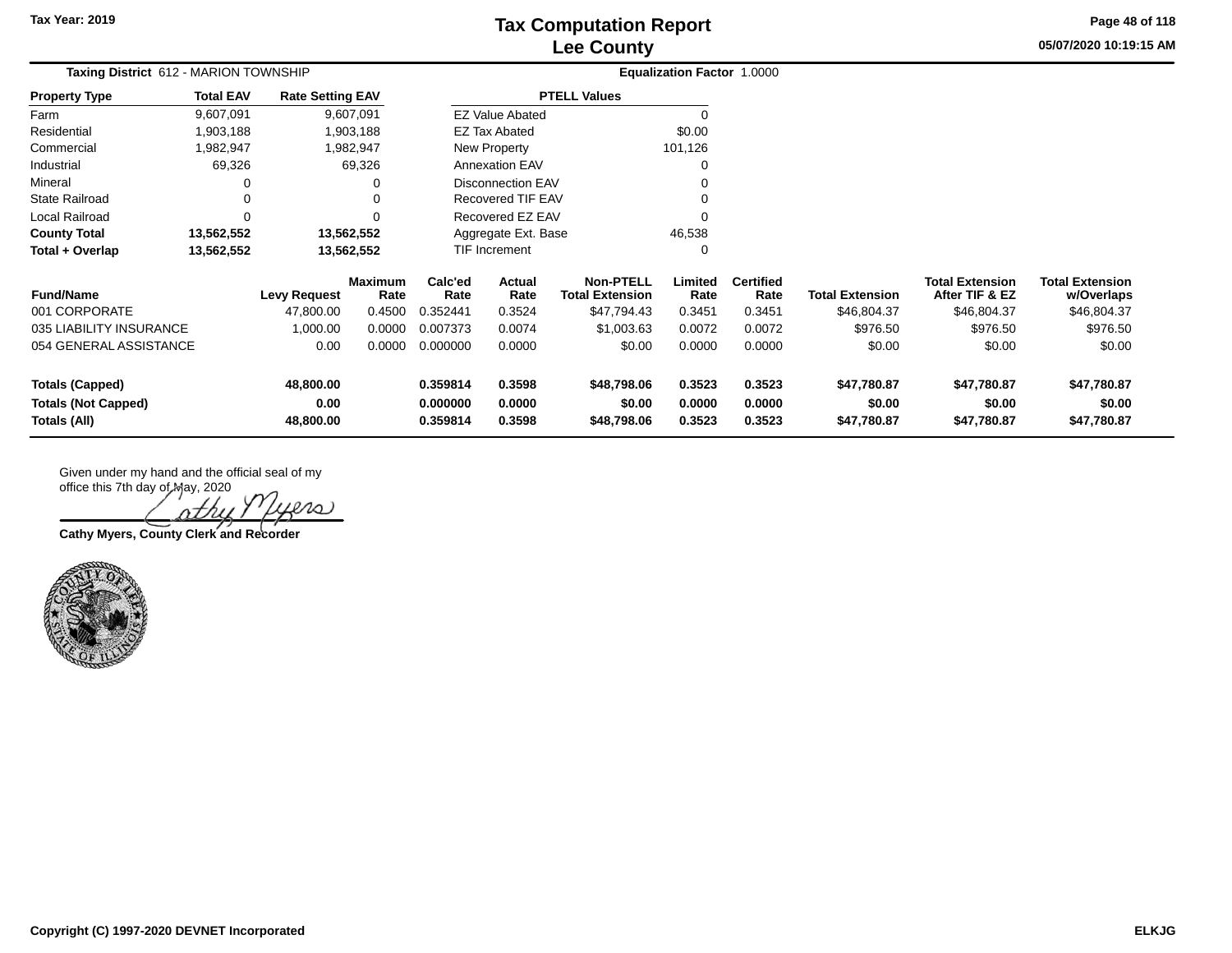**05/07/2020 10:19:15 AM Page 49 of 118**

| Taxing District 612RB - MARION TWP ROAD/BRIDGE |                  |                         |                        |                 | <b>Equalization Factor 1.0000</b> |                                            |                 |                          |                                 |                                          |                                      |  |  |
|------------------------------------------------|------------------|-------------------------|------------------------|-----------------|-----------------------------------|--------------------------------------------|-----------------|--------------------------|---------------------------------|------------------------------------------|--------------------------------------|--|--|
| <b>Property Type</b>                           | <b>Total EAV</b> | <b>Rate Setting EAV</b> |                        |                 |                                   | <b>PTELL Values</b>                        |                 |                          | <b>Road and Bridge Transfer</b> |                                          |                                      |  |  |
| Farm                                           | 9,607,091        |                         | 9,607,091              |                 | <b>EZ Value Abated</b>            |                                            | 0               | <b>Municipality</b>      |                                 | Fund                                     | <b>Amount Extended</b>               |  |  |
| Residential                                    | 1,903,188        |                         | 1,903,188              |                 | <b>EZ Tax Abated</b>              |                                            | \$0.00          |                          | 701 - CITY OF AMBOY             | 007                                      |                                      |  |  |
| Commercial                                     | 1,982,947        |                         | 1,982,947              |                 | New Property                      |                                            | 101,126         |                          |                                 |                                          | \$461.81                             |  |  |
| Industrial                                     | 69,326           |                         | 69,326                 |                 | <b>Annexation EAV</b>             |                                            | 0               | <b>Total</b>             |                                 |                                          | \$461.81                             |  |  |
| Mineral                                        |                  |                         |                        |                 | <b>Disconnection EAV</b>          |                                            |                 |                          |                                 |                                          |                                      |  |  |
| <b>State Railroad</b>                          |                  |                         |                        |                 | Recovered TIF EAV                 |                                            |                 |                          |                                 |                                          |                                      |  |  |
| Local Railroad                                 | $\Omega$         |                         |                        |                 | Recovered EZ EAV                  |                                            | 0               |                          |                                 |                                          |                                      |  |  |
| <b>County Total</b>                            | 13,562,552       |                         | 13,562,552             |                 | Aggregate Ext. Base               |                                            | 68,914          |                          |                                 |                                          |                                      |  |  |
| Total + Overlap                                | 13,562,552       |                         | 13,562,552             |                 | TIF Increment                     |                                            |                 |                          |                                 |                                          |                                      |  |  |
| <b>Fund/Name</b>                               |                  | <b>Levy Request</b>     | <b>Maximum</b><br>Rate | Calc'ed<br>Rate | Actual<br>Rate                    | <b>Non-PTELL</b><br><b>Total Extension</b> | Limited<br>Rate | <b>Certified</b><br>Rate | <b>Total Extension</b>          | <b>Total Extension</b><br>After TIF & EZ | <b>Total Extension</b><br>w/Overlaps |  |  |
| 007 ROAD & BRIDGE                              |                  | 43,400.00               | 0.6600                 | 0.319999        | 0.3200                            | \$43,400.17                                | 0.3132          | 0.3132                   | \$42,477.91                     | \$42,477.91                              | \$42,477.91                          |  |  |
| 008 BRIDGE JOINT W/ COUNTY                     |                  | 4,900.00                | 0.2500                 | 0.036129        | 0.0361                            | \$4,896.08                                 | 0.0353          | 0.0353                   | \$4,787.58                      | \$4,787.58                               | \$4,787.58                           |  |  |
| 009 PERMANENT ROAD                             |                  | 16,600.00               | 0.2500                 | 0.122396        | 0.1224                            | \$16,600.56                                | 0.1198          | 0.1198                   | \$16,247.94                     | \$16,247.94                              | \$16,247.94                          |  |  |
| 010 EQUIPMENT & BUILDING                       |                  | 3,900.00                | 0.1000                 | 0.028756        | 0.0288                            | \$3,906.01                                 | 0.0282          | 0.0282                   | \$3,824.64                      | \$3,824.64                               | \$3,824.64                           |  |  |
| 035 LIABILITY INSURANCE                        |                  | 3,500.00                | 0.0000                 | 0.025806        | 0.0258                            | \$3,499.14                                 | 0.0252          | 0.0252                   | \$3,417.76                      | \$3,417.76                               | \$3,417.76                           |  |  |
| <b>Totals (Capped)</b>                         |                  | 72,300.00               |                        | 0.533086        | 0.5331                            | \$72,301.96                                | 0.5217          | 0.5217                   | \$70,755.83                     | \$70,755.83                              | \$70,755.83                          |  |  |
| <b>Totals (Not Capped)</b>                     |                  | 0.00                    |                        | 0.000000        | 0.0000                            | \$0.00                                     | 0.0000          | 0.0000                   | \$0.00                          | \$0.00                                   | \$0.00                               |  |  |
| Totals (All)                                   |                  | 72,300.00               |                        | 0.533086        | 0.5331                            | \$72,301.96                                | 0.5217          | 0.5217                   | \$70,755.83                     | \$70,755.83                              | \$70,755.83                          |  |  |

nth  $2\Omega$ 

**Cathy Myers, County Clerk and Recorder**

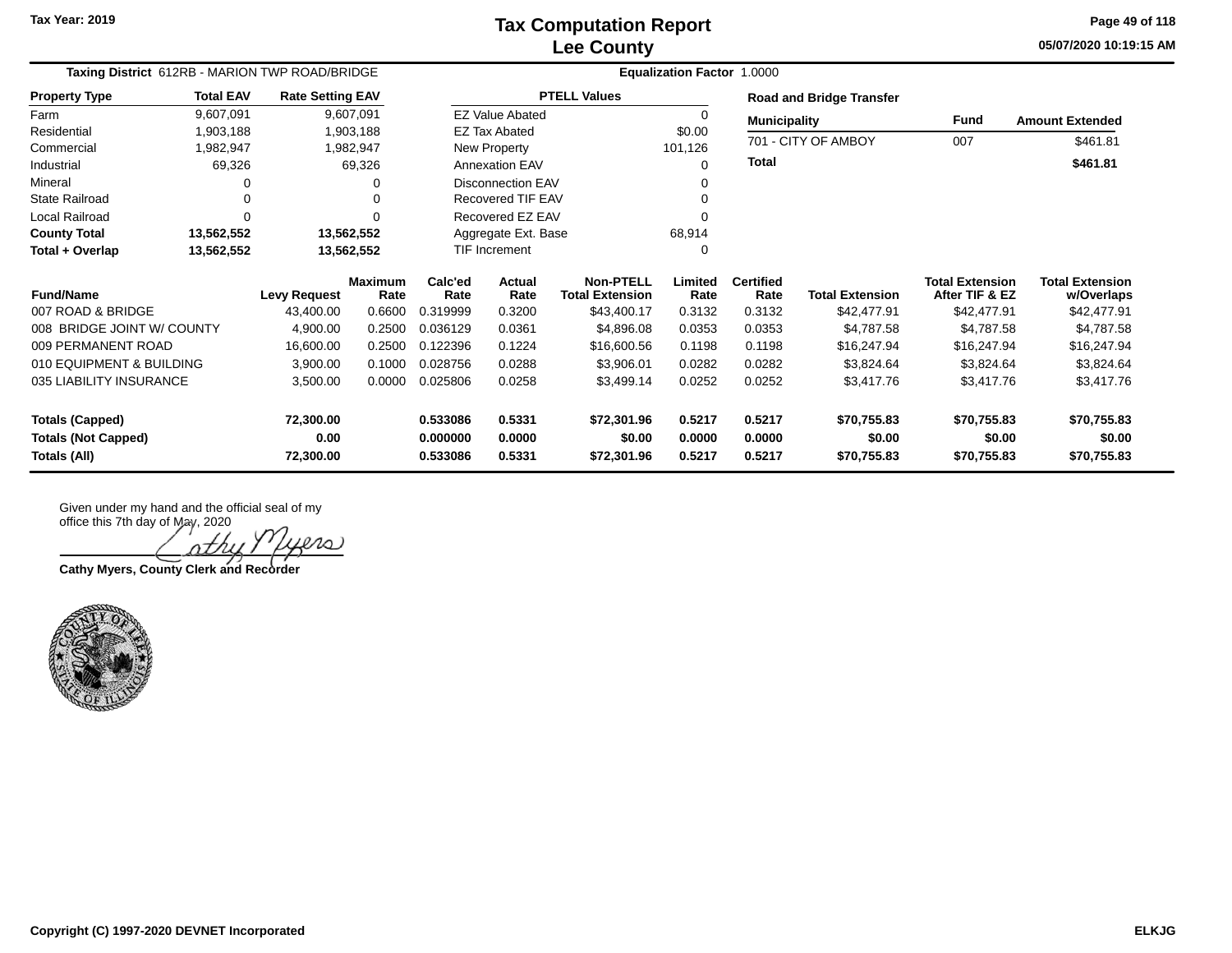**05/07/2020 10:19:15 AM Page 50 of 118**

| Taxing District 613 - MAY TOWNSHIP                                   |                  |                                  |                                  | <b>Equalization Factor 1.0000</b> |                                 |                                                           |                            |                                    |                                      |                                                         |                                                     |
|----------------------------------------------------------------------|------------------|----------------------------------|----------------------------------|-----------------------------------|---------------------------------|-----------------------------------------------------------|----------------------------|------------------------------------|--------------------------------------|---------------------------------------------------------|-----------------------------------------------------|
| <b>Property Type</b>                                                 | <b>Total EAV</b> | <b>Rate Setting EAV</b>          |                                  |                                   |                                 | <b>PTELL Values</b>                                       |                            |                                    |                                      |                                                         |                                                     |
| Farm                                                                 | 9,993,785        |                                  | 9,993,785                        |                                   | <b>EZ Value Abated</b>          |                                                           |                            |                                    |                                      |                                                         |                                                     |
| Residential                                                          | 15,728,435       |                                  | 15,728,435                       |                                   | EZ Tax Abated                   |                                                           | \$0.00                     |                                    |                                      |                                                         |                                                     |
| Commercial                                                           | 1,116,745        |                                  | 1,116,745                        |                                   | New Property                    |                                                           | 249,997                    |                                    |                                      |                                                         |                                                     |
| Industrial                                                           | 6,351            |                                  | 6,351                            |                                   | <b>Annexation EAV</b>           |                                                           | $\Omega$                   |                                    |                                      |                                                         |                                                     |
| Mineral                                                              | 8,105,970        |                                  | 8,105,970                        |                                   | Disconnection EAV               |                                                           | $\Omega$                   |                                    |                                      |                                                         |                                                     |
| <b>State Railroad</b>                                                |                  |                                  | 0                                |                                   | <b>Recovered TIF EAV</b>        |                                                           | $\Omega$                   |                                    |                                      |                                                         |                                                     |
| Local Railroad                                                       | $\Omega$         |                                  |                                  |                                   | Recovered EZ EAV                |                                                           | $\Omega$                   |                                    |                                      |                                                         |                                                     |
| <b>County Total</b>                                                  | 34,951,286       |                                  | 34,951,286                       |                                   | Aggregate Ext. Base             |                                                           | 59,352                     |                                    |                                      |                                                         |                                                     |
| Total + Overlap                                                      | 34,951,286       |                                  | 34,951,286                       |                                   | TIF Increment                   |                                                           | 0                          |                                    |                                      |                                                         |                                                     |
| <b>Fund/Name</b><br>001 CORPORATE                                    |                  | <b>Levy Request</b><br>59,345.00 | <b>Maximum</b><br>Rate<br>0.2500 | Calc'ed<br>Rate<br>0.169794       | <b>Actual</b><br>Rate<br>0.1698 | <b>Non-PTELL</b><br><b>Total Extension</b><br>\$59,347.28 | Limited<br>Rate<br>0.1698  | <b>Certified</b><br>Rate<br>0.1698 | Total Extension<br>\$59,347.28       | <b>Total Extension</b><br>After TIF & EZ<br>\$59,347.28 | <b>Total Extension</b><br>w/Overlaps<br>\$59,347.28 |
| <b>Totals (Capped)</b><br><b>Totals (Not Capped)</b><br>Totals (All) |                  | 59,345.00<br>0.00<br>59,345.00   |                                  | 0.169794<br>0.000000<br>0.169794  | 0.1698<br>0.0000<br>0.1698      | \$59,347.28<br>\$0.00<br>\$59,347.28                      | 0.1698<br>0.0000<br>0.1698 | 0.1698<br>0.0000<br>0.1698         | \$59,347.28<br>\$0.00<br>\$59,347.28 | \$59,347.28<br>\$0.00<br>\$59,347.28                    | \$59,347.28<br>\$0.00<br>\$59,347.28                |

Given under my hand and the official seal of my

office this 7th day of May, 2020 20 ) othi

**Cathy Myers, County Clerk and Recorder**

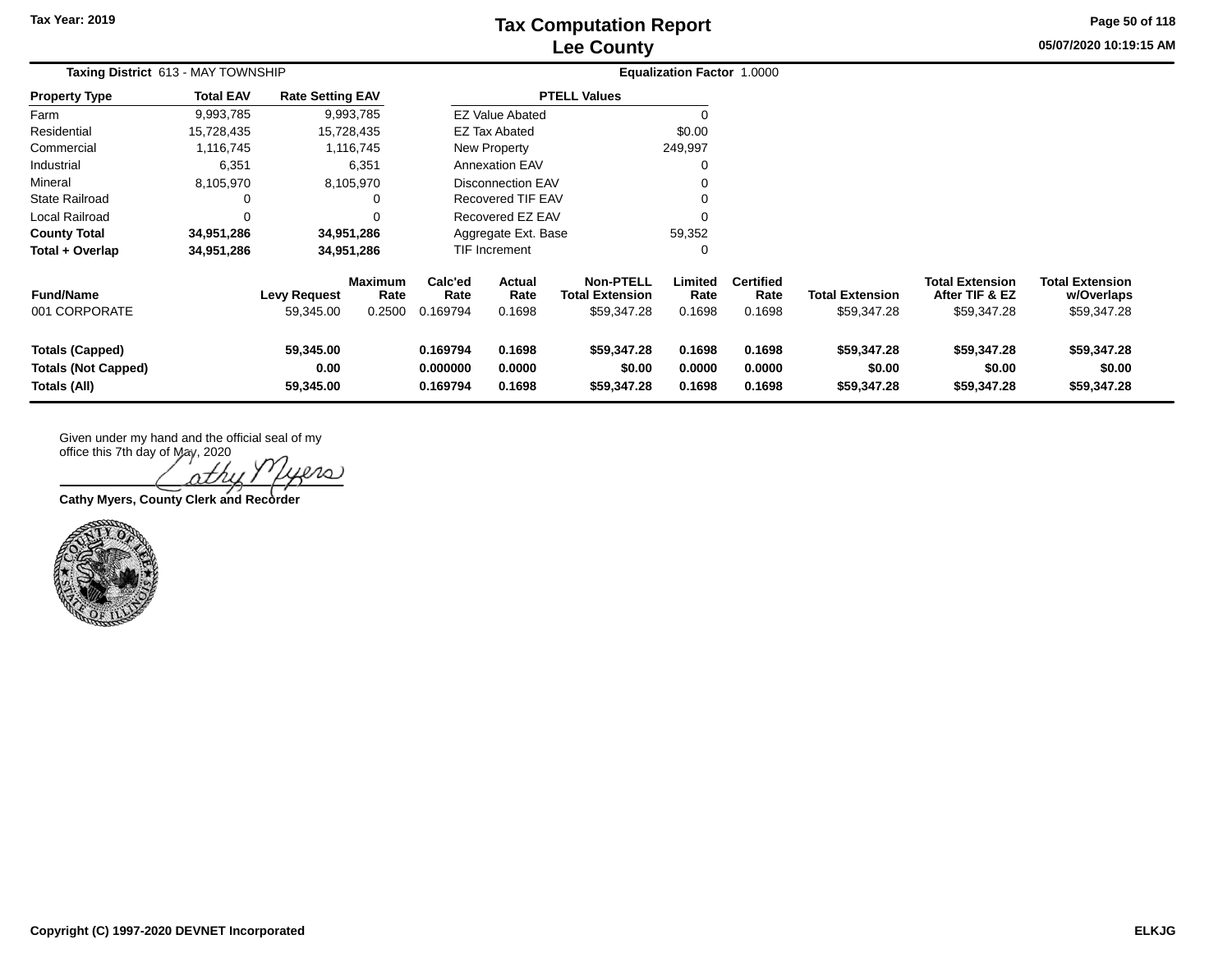**Tax Year: 2019**

# **Lee County Tax Computation Report**

**05/07/2020 10:19:15 AM Page 51 of 118**

| Taxing District 613RB - MAY TWP ROAD/BRIDGE                          |                  |                                   |                                  |                                  |                                                    |                                        | <b>Equalization Factor 1.0000</b> |                                    |                                        |                                                          |                                                      |  |
|----------------------------------------------------------------------|------------------|-----------------------------------|----------------------------------|----------------------------------|----------------------------------------------------|----------------------------------------|-----------------------------------|------------------------------------|----------------------------------------|----------------------------------------------------------|------------------------------------------------------|--|
| <b>Property Type</b>                                                 | <b>Total EAV</b> | <b>Rate Setting EAV</b>           |                                  |                                  |                                                    | <b>PTELL Values</b>                    |                                   |                                    |                                        |                                                          |                                                      |  |
| Farm                                                                 | 9,993,785        |                                   | 9,993,785                        |                                  | <b>EZ Value Abated</b>                             |                                        |                                   |                                    |                                        |                                                          |                                                      |  |
| Residential                                                          | 15,728,435       |                                   | 15,728,435                       |                                  | EZ Tax Abated                                      |                                        | \$0.00                            |                                    |                                        |                                                          |                                                      |  |
| Commercial                                                           | 1,116,745        |                                   | 1,116,745                        |                                  | <b>New Property</b>                                |                                        | 249,997                           |                                    |                                        |                                                          |                                                      |  |
| Industrial                                                           | 6,351            |                                   | 6,351                            |                                  | <b>Annexation EAV</b>                              |                                        |                                   |                                    |                                        |                                                          |                                                      |  |
| Mineral                                                              | 8,105,970        |                                   | 8,105,970                        |                                  | Disconnection EAV                                  |                                        |                                   |                                    |                                        |                                                          |                                                      |  |
| <b>State Railroad</b>                                                | 0                |                                   |                                  |                                  | <b>Recovered TIF EAV</b>                           |                                        | 0                                 |                                    |                                        |                                                          |                                                      |  |
| Local Railroad                                                       | $\Omega$         |                                   |                                  |                                  | Recovered EZ EAV                                   |                                        | $\Omega$                          |                                    |                                        |                                                          |                                                      |  |
| <b>County Total</b>                                                  | 34,951,286       |                                   | 34,951,286                       |                                  | Aggregate Ext. Base                                |                                        | 103,837                           |                                    |                                        |                                                          |                                                      |  |
| Total + Overlap                                                      | 34,951,286       |                                   | 34,951,286                       |                                  | TIF Increment                                      |                                        | 0                                 |                                    |                                        |                                                          |                                                      |  |
| <b>Fund/Name</b><br>007 ROAD & BRIDGE                                |                  | <b>Levy Request</b><br>116,296.00 | <b>Maximum</b><br>Rate<br>0.6600 | Calc'ed<br>Rate<br>0.332737      | Actual<br><b>Total Extension</b><br>Rate<br>0.3327 |                                        | Limited<br>Rate<br>0.3049         | <b>Certified</b><br>Rate<br>0.3049 | <b>Total Extension</b><br>\$106,566.47 | <b>Total Extension</b><br>After TIF & EZ<br>\$106,566.47 | <b>Total Extension</b><br>w/Overlaps<br>\$106,566.47 |  |
| <b>Totals (Capped)</b><br><b>Totals (Not Capped)</b><br>Totals (All) |                  | 116,296.00<br>0.00<br>116,296.00  |                                  | 0.332737<br>0.000000<br>0.332737 | 0.3327<br>0.0000<br>0.3327                         | \$116,282.93<br>\$0.00<br>\$116,282.93 | 0.3049<br>0.0000<br>0.3049        | 0.3049<br>0.0000<br>0.3049         | \$106,566.47<br>\$0.00<br>\$106,566.47 | \$106,566.47<br>\$0.00<br>\$106,566.47                   | \$106,566.47<br>\$0.00<br>\$106,566.47               |  |

Given under my hand and the official seal of my

office this 7th day of May, 2020 ers othu

**Cathy Myers, County Clerk and Recorder**

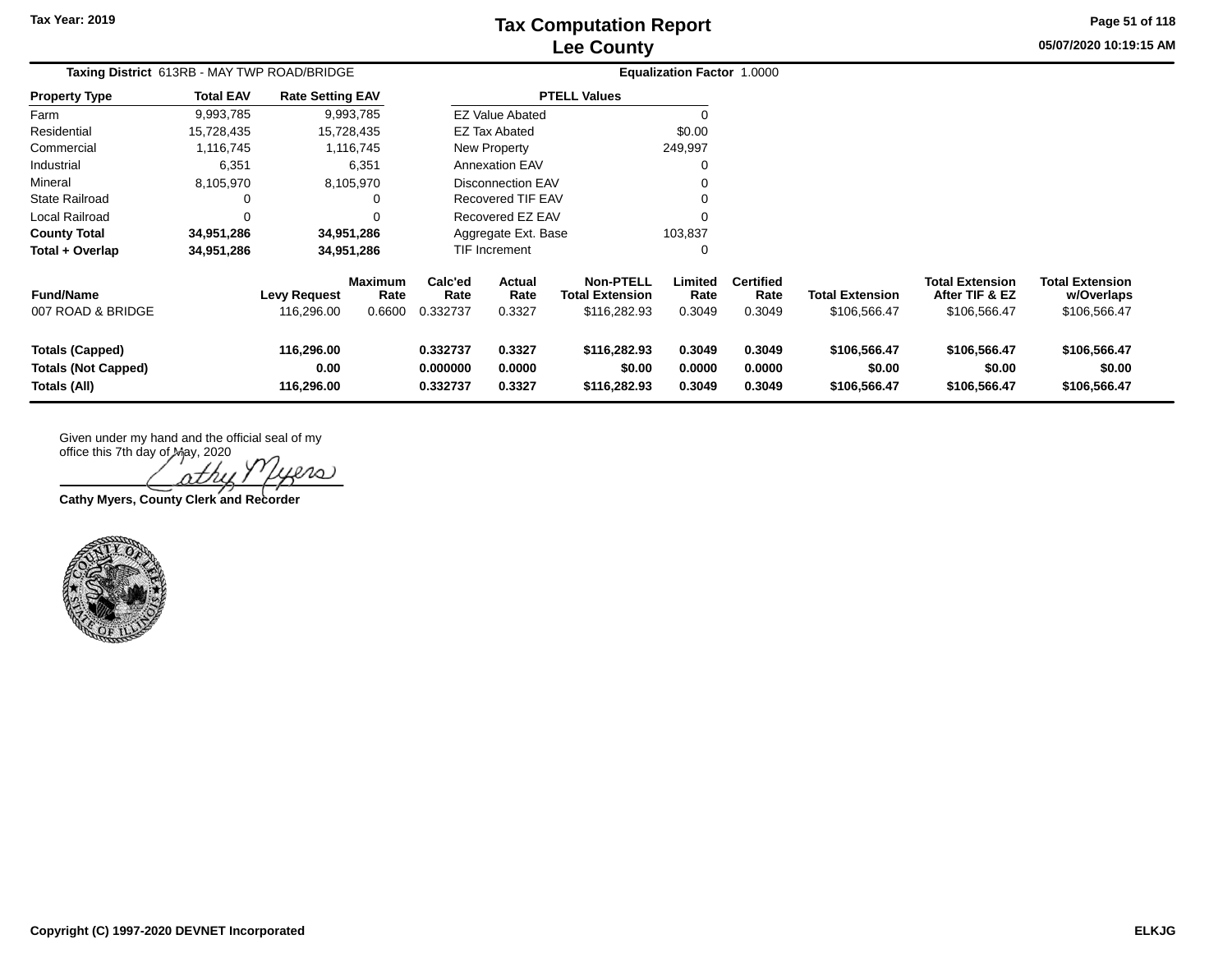**05/07/2020 10:19:15 AM Page 52 of 118**

| Taxing District 614 - NACHUSA TOWNSHIP                          |                  |                         |                        | <b>Equalization Factor 1.0000</b> |                          |                                            |                       |                          |                        |                                          |                                      |
|-----------------------------------------------------------------|------------------|-------------------------|------------------------|-----------------------------------|--------------------------|--------------------------------------------|-----------------------|--------------------------|------------------------|------------------------------------------|--------------------------------------|
| <b>Property Type</b>                                            | <b>Total EAV</b> | <b>Rate Setting EAV</b> |                        |                                   |                          | <b>PTELL Values</b>                        |                       |                          |                        |                                          |                                      |
| Farm                                                            | 9,777,990        |                         | 9,777,990              |                                   | <b>EZ Value Abated</b>   |                                            | 0                     |                          |                        |                                          |                                      |
| Residential                                                     | 4,182,703        |                         | 4,182,703              |                                   | <b>EZ Tax Abated</b>     |                                            | \$0.00                |                          |                        |                                          |                                      |
| Commercial                                                      | 1,046,234        |                         | 1,046,234              |                                   | New Property             |                                            | 181,519               |                          |                        |                                          |                                      |
| Industrial                                                      | 373,584          |                         | 373,584                |                                   | <b>Annexation EAV</b>    |                                            | 0                     |                          |                        |                                          |                                      |
| Mineral                                                         | 0                |                         | 0                      |                                   | <b>Disconnection EAV</b> |                                            | 0                     |                          |                        |                                          |                                      |
| <b>State Railroad</b>                                           | 1,007,400        |                         | 1,007,400              |                                   | Recovered TIF EAV        |                                            | $\Omega$              |                          |                        |                                          |                                      |
| Local Railroad                                                  | 1,630            |                         | 1,630                  |                                   | Recovered EZ EAV         |                                            | $\Omega$              |                          |                        |                                          |                                      |
| <b>County Total</b>                                             | 16,389,541       |                         | 16,389,541             |                                   | Aggregate Ext. Base      |                                            | 34,686                |                          |                        |                                          |                                      |
| Total + Overlap<br>16,389,541<br>16,389,541                     |                  |                         |                        | TIF Increment                     |                          | 0                                          |                       |                          |                        |                                          |                                      |
| <b>Fund/Name</b>                                                |                  | <b>Levy Request</b>     | <b>Maximum</b><br>Rate | Calc'ed<br>Rate                   | Actual<br>Rate           | <b>Non-PTELL</b><br><b>Total Extension</b> | Limited<br>Rate       | <b>Certified</b><br>Rate | <b>Total Extension</b> | <b>Total Extension</b><br>After TIF & EZ | <b>Total Extension</b><br>w/Overlaps |
| 001 CORPORATE                                                   |                  | 32,628.00               | 0.4300                 | 0.199078                          | 0.1991                   | \$32,631.58                                | 0.1954                | 0.1954                   | \$32,025.16            | \$32,025.16                              | \$32,025.16                          |
| 047 SOCIAL SECURITY                                             |                  | 2,950.00                | 0.0000                 | 0.017999                          | 0.0180                   | \$2,950.12                                 | 0.0177                | 0.0177                   | \$2,900.95             | \$2,900.95                               | \$2,900.95                           |
| 054 GENERAL ASSISTANCE                                          |                  | 835.00                  | 0.1000                 | 0.005095                          | 0.0051                   | \$835.87                                   | 0.0050                | 0.0050                   | \$819.48               | \$819.48                                 | \$819.48                             |
| <b>Totals (Capped)</b>                                          |                  | 36,413.00               |                        | 0.222172                          | 0.2222                   | \$36,417.57                                | 0.2181                | 0.2181                   | \$35,745.59            | \$35,745.59                              | \$35,745.59                          |
| 0.00<br><b>Totals (Not Capped)</b><br>Totals (All)<br>36,413.00 |                  | 0.000000<br>0.222172    | 0.0000<br>0.2222       | \$0.00<br>\$36,417.57             | 0.0000<br>0.2181         | 0.0000<br>0.2181                           | \$0.00<br>\$35,745.59 | \$0.00<br>\$35,745.59    | \$0.00<br>\$35,745.59  |                                          |                                      |

**Cathy Myers, County Clerk and Recorder**

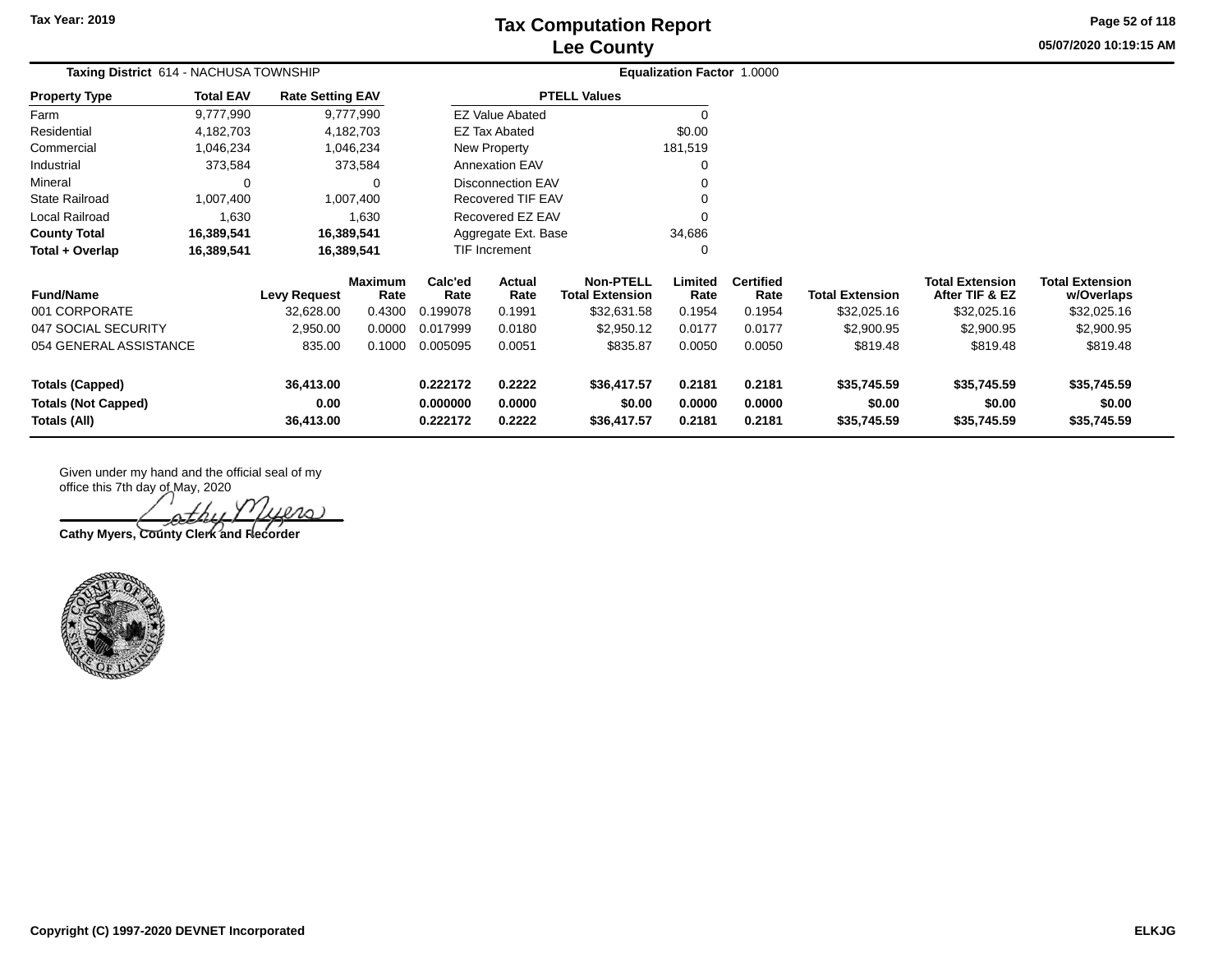**05/07/2020 10:19:15 AMPage 53 of 118**

| Taxing District 614RB - NACHUSA TWP ROAD/BRIDGE |                  |                         |                        |                 | <b>Equalization Factor 1.0000</b> |                                            |                 |                          |                        |                                          |                                      |
|-------------------------------------------------|------------------|-------------------------|------------------------|-----------------|-----------------------------------|--------------------------------------------|-----------------|--------------------------|------------------------|------------------------------------------|--------------------------------------|
| Property Type                                   | <b>Total EAV</b> | <b>Rate Setting EAV</b> |                        |                 |                                   | <b>PTELL Values</b>                        |                 |                          |                        |                                          |                                      |
| Farm                                            | 9,777,990        |                         | 9,777,990              |                 | <b>EZ Value Abated</b>            |                                            | $\Omega$        |                          |                        |                                          |                                      |
| Residential                                     | 4,182,703        |                         | 4,182,703              |                 | <b>EZ Tax Abated</b>              |                                            | \$0.00          |                          |                        |                                          |                                      |
| Commercial                                      | 1,046,234        |                         | 1,046,234              |                 | New Property                      |                                            | 181,519         |                          |                        |                                          |                                      |
| Industrial                                      | 373,584          |                         | 373,584                |                 | Annexation EAV                    |                                            |                 |                          |                        |                                          |                                      |
| Mineral                                         | 0                |                         |                        |                 | <b>Disconnection EAV</b>          |                                            |                 |                          |                        |                                          |                                      |
| State Railroad                                  | 1,007,400        |                         | 1,007,400              |                 | Recovered TIF EAV                 |                                            |                 |                          |                        |                                          |                                      |
| Local Railroad                                  | 1,630            |                         | 1,630                  |                 | Recovered EZ EAV                  |                                            |                 |                          |                        |                                          |                                      |
| <b>County Total</b><br>16,389,541               |                  | 16,389,541              |                        |                 | Aggregate Ext. Base               |                                            | 60,580          |                          |                        |                                          |                                      |
| Total + Overlap                                 | 16,389,541       | 16,389,541              |                        |                 | TIF Increment                     |                                            | O               |                          |                        |                                          |                                      |
| <b>Fund/Name</b>                                |                  | <b>Levy Request</b>     | <b>Maximum</b><br>Rate | Calc'ed<br>Rate | Actual<br>Rate                    | <b>Non-PTELL</b><br><b>Total Extension</b> | Limited<br>Rate | <b>Certified</b><br>Rate | <b>Total Extension</b> | <b>Total Extension</b><br>After TIF & EZ | <b>Total Extension</b><br>w/Overlaps |
| 007 ROAD & BRIDGE                               |                  | 33,451.00               | 0.6600                 | 0.204100        | 0.2041                            | \$33,451.05                                | 0.2003          | 0.2003                   | \$32,828.25            | \$32,828.25                              | \$32,828.25                          |
| 008 BRIDGE JOINT W/ COUNTY                      |                  | 1,508.00                | 0.2500                 | 0.009201        | 0.0092                            | \$1,507.84                                 | 0.0090          | 0.0090                   | \$1,475.06             | \$1,475.06                               | \$1,475.06                           |
| 009 PERMANENT ROAD                              |                  | 22,875.00               | 0.2500                 | 0.139571        | 0.1396                            | \$22,879.80                                | 0.1370          | 0.1370                   | \$22,453.67            | \$22,453.67                              | \$22,453.67                          |
| 010 EQUIPMENT & BUILDING                        |                  | 5,772.00                | 0.1000                 | 0.035218        | 0.0352                            | \$5,769.12                                 | 0.0345          | 0.0345                   | \$5,654.39             | \$5,654.39                               | \$5,654.39                           |
| Totals (Capped)                                 |                  | 63,606.00               |                        | 0.388090        | 0.3881                            | \$63,607.81                                | 0.3808          | 0.3808                   | \$62,411.37            | \$62,411.37                              | \$62,411.37                          |
| <b>Totals (Not Capped)</b>                      |                  | 0.00                    |                        | 0.000000        | 0.0000                            | \$0.00                                     | 0.0000          | 0.0000                   | \$0.00                 | \$0.00                                   | \$0.00                               |
| Totals (All)                                    |                  | 63,606.00               |                        | 0.388090        | 0.3881                            | \$63,607.81                                | 0.3808          | 0.3808                   | \$62,411.37            | \$62,411.37                              | \$62,411.37                          |

othy ers

**Cathy Myers, County Clerk and Recorder**

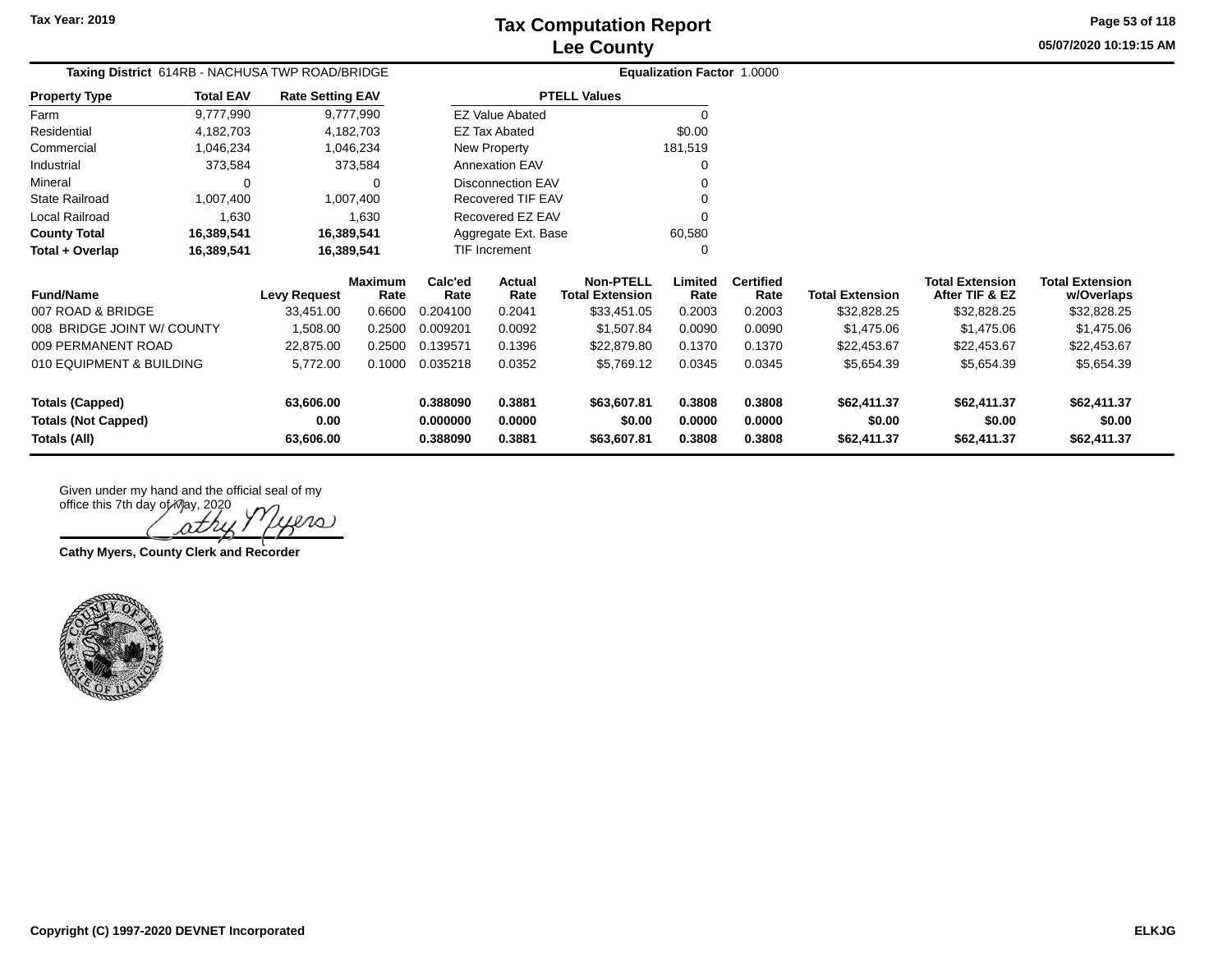**05/07/2020 10:19:15 AM Page 54 of 118**

| Taxing District 615 - NELSON TOWNSHIP      |                  |                         |                 |                      |                          |                                            | <b>Equalization Factor 1.0000</b> |                          |                        |                                          |                                      |
|--------------------------------------------|------------------|-------------------------|-----------------|----------------------|--------------------------|--------------------------------------------|-----------------------------------|--------------------------|------------------------|------------------------------------------|--------------------------------------|
| <b>Property Type</b>                       | <b>Total EAV</b> | <b>Rate Setting EAV</b> |                 |                      |                          | <b>PTELL Values</b>                        |                                   |                          |                        |                                          |                                      |
| Farm                                       | 5,477,926        |                         | 5,477,926       |                      | <b>EZ Value Abated</b>   |                                            | 0                                 |                          |                        |                                          |                                      |
| Residential                                | 10,407,470       |                         | 10,407,470      |                      | <b>EZ Tax Abated</b>     |                                            | \$0.00                            |                          |                        |                                          |                                      |
| Commercial                                 | 596,533          |                         | 596,533         |                      | New Property             |                                            | 109,228                           |                          |                        |                                          |                                      |
| Industrial                                 | 14,627,947       | 14,627,947              |                 |                      | Annexation EAV           |                                            | 0                                 |                          |                        |                                          |                                      |
| Mineral                                    | $\Omega$         |                         | $\Omega$        |                      | <b>Disconnection EAV</b> |                                            |                                   |                          |                        |                                          |                                      |
| State Railroad                             | 4,805,179        |                         | 4,805,179       |                      | Recovered TIF EAV        |                                            |                                   |                          |                        |                                          |                                      |
| Local Railroad                             | 0                |                         | 0<br>35,915,055 |                      | Recovered EZ EAV         |                                            | $\Omega$                          |                          |                        |                                          |                                      |
| <b>County Total</b>                        | 35,915,055       |                         |                 |                      | Aggregate Ext. Base      |                                            | 26,632                            |                          |                        |                                          |                                      |
| Total + Overlap                            | 35,915,055       | 35,915,055              |                 |                      | TIF Increment            |                                            | $\Omega$                          |                          |                        |                                          |                                      |
| <b>Fund/Name</b>                           |                  | <b>Levy Request</b>     | Maximum<br>Rate | Calc'ed<br>Rate      | Actual<br>Rate           | <b>Non-PTELL</b><br><b>Total Extension</b> | Limited<br>Rate                   | <b>Certified</b><br>Rate | <b>Total Extension</b> | <b>Total Extension</b><br>After TIF & EZ | <b>Total Extension</b><br>w/Overlaps |
| 001 CORPORATE                              |                  | 20,073.00               | 0.2506          | 0.055890             | 0.0559                   | \$20,076.52                                | 0.0545                            | 0.0545                   | \$19,573.70            | \$19,573.70                              | \$19,573.70                          |
| 035 LIABILITY INSURANCE                    |                  | 4,399.00                | 0.0000          | 0.012248             | 0.0122                   | \$4,381.64                                 | 0.0119                            | 0.0119                   | \$4,273.89             | \$4,273.89                               | \$4,273.89                           |
| 047 SOCIAL SECURITY                        |                  | 2,473.00                | 0.0000          | 0.006886             | 0.0069                   | \$2,478.14                                 | 0.0067                            | 0.0067                   | \$2,406.31             | \$2,406.31                               | \$2,406.31                           |
| 054 GENERAL ASSISTANCE                     |                  | 1,018.00                | 0.1000          | 0.002835             | 0.0028                   | \$1,005.62                                 | 0.0027                            | 0.0027                   | \$969.71               | \$969.71                                 | \$969.71                             |
| <b>Totals (Capped)</b>                     |                  | 27,963.00               |                 | 0.077859             | 0.0778                   | \$27,941.92                                | 0.0758                            | 0.0758                   | \$27,223.61            | \$27,223.61                              | \$27,223.61                          |
| <b>Totals (Not Capped)</b><br>Totals (All) |                  | 0.00<br>27,963.00       |                 | 0.000000<br>0.077859 | 0.0000<br>0.0778         | \$0.00<br>\$27,941.92                      | 0.0000<br>0.0758                  | 0.0000<br>0.0758         | \$0.00<br>\$27,223.61  | \$0.00<br>\$27,223.61                    | \$0.00<br>\$27,223.61                |

 $ln \circ$ 

**Cathy Myers, County Clerk and Recorder**

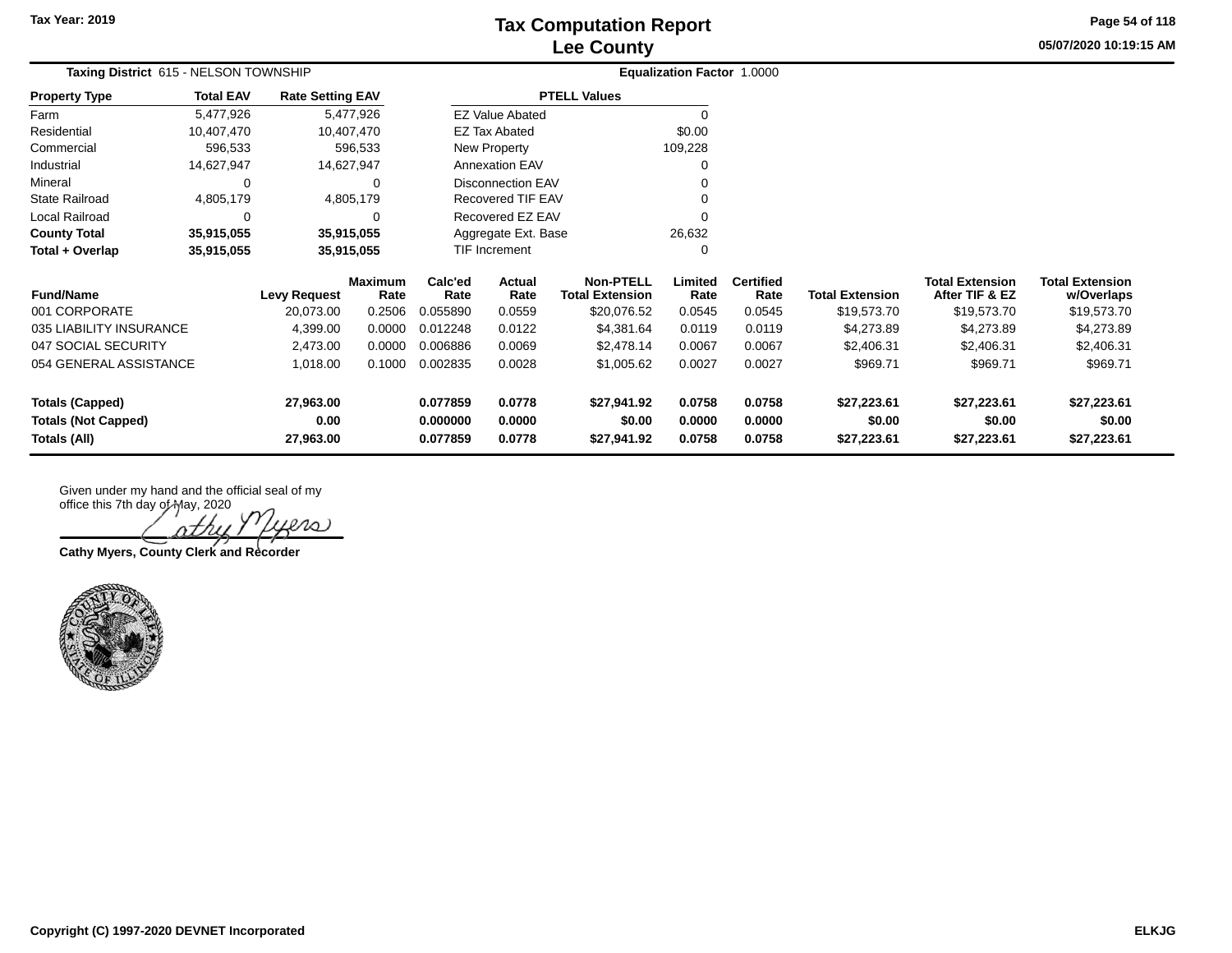**05/07/2020 10:19:15 AM Page 55 of 118**

| Taxing District 615RB - NELSON TWP ROAD/BRIDGE       |                  |                         |                        | Equalization Factor 1.0000               |                          |                                            |                  |                          |                                 |                                          |                                      |  |
|------------------------------------------------------|------------------|-------------------------|------------------------|------------------------------------------|--------------------------|--------------------------------------------|------------------|--------------------------|---------------------------------|------------------------------------------|--------------------------------------|--|
| <b>Property Type</b>                                 | <b>Total EAV</b> | <b>Rate Setting EAV</b> |                        |                                          |                          | <b>PTELL Values</b>                        |                  |                          | <b>Road and Bridge Transfer</b> |                                          |                                      |  |
| Farm                                                 | 5.477.926        |                         | 5,477,926              |                                          | <b>EZ Value Abated</b>   |                                            |                  | <b>Municipality</b>      |                                 | Fund                                     | <b>Amount Extended</b>               |  |
| Residential                                          | 10.407.470       |                         | 10,407,470             |                                          | EZ Tax Abated            |                                            | \$0.00           |                          |                                 |                                          |                                      |  |
| Commercial                                           | 596,533          |                         | 596,533                |                                          | New Property             |                                            | 109,228          |                          | 709 - VILLAGE OF NELSON         | 007                                      | \$719.46                             |  |
| Industrial                                           | 14,627,947       |                         | 14,627,947             |                                          | <b>Annexation EAV</b>    |                                            | 0                | <b>Total</b>             |                                 |                                          | \$719.46                             |  |
| Mineral                                              | 0                |                         | 0                      |                                          | <b>Disconnection EAV</b> |                                            |                  |                          |                                 |                                          |                                      |  |
| <b>State Railroad</b>                                | 4,805,179        |                         | 4,805,179              |                                          | <b>Recovered TIF EAV</b> |                                            |                  |                          |                                 |                                          |                                      |  |
| <b>Local Railroad</b>                                | 0                |                         | 0                      |                                          | Recovered EZ EAV         |                                            |                  |                          |                                 |                                          |                                      |  |
| <b>County Total</b>                                  | 35,915,055       |                         | 35,915,055             |                                          | Aggregate Ext. Base      |                                            | 57,558           |                          |                                 |                                          |                                      |  |
| Total + Overlap                                      | 35,915,055       |                         | 35,915,055             |                                          | TIF Increment            |                                            | 0                |                          |                                 |                                          |                                      |  |
| <b>Fund/Name</b>                                     |                  | <b>Levy Request</b>     | <b>Maximum</b><br>Rate | Calc'ed<br>Rate                          | Actual<br>Rate           | <b>Non-PTELL</b><br><b>Total Extension</b> | Limited<br>Rate  | <b>Certified</b><br>Rate | <b>Total Extension</b>          | <b>Total Extension</b><br>After TIF & EZ | <b>Total Extension</b><br>w/Overlaps |  |
| 007 ROAD & BRIDGE                                    |                  | 31.891.00               | 0.6600                 | 0.088796                                 | 0.0888                   | \$31,892.57                                | 0.0864           | 0.0864                   | \$31,030.61                     | \$31,030.61                              | \$31,030.61                          |  |
| 009 PERMANENT ROAD                                   |                  | 28,545.00               | 0.2500                 | 0.079479                                 | 0.0795                   | \$28,552.47                                | 0.0774           | 0.0774                   | \$27,798.25                     | \$27,798.25                              | \$27,798.25                          |  |
| <b>Totals (Capped)</b><br><b>Totals (Not Capped)</b> |                  | 60,436.00<br>0.00       |                        | 0.168275<br>0.1683<br>0.000000<br>0.0000 |                          | \$60,445.04<br>\$0.00                      | 0.1638<br>0.0000 | 0.1638<br>0.0000         | \$58,828.86<br>\$0.00           | \$58,828.86<br>\$0.00                    | \$58,828.86<br>\$0.00                |  |
| Totals (All)                                         |                  | 60,436.00               |                        | 0.168275<br>0.1683<br>\$60,445.04        |                          |                                            | 0.1638           | 0.1638                   | \$58,828.86                     | \$58,828.86                              | \$58,828.86                          |  |

ΛŹ

**Cathy Myers, County Clerk and Recorder**

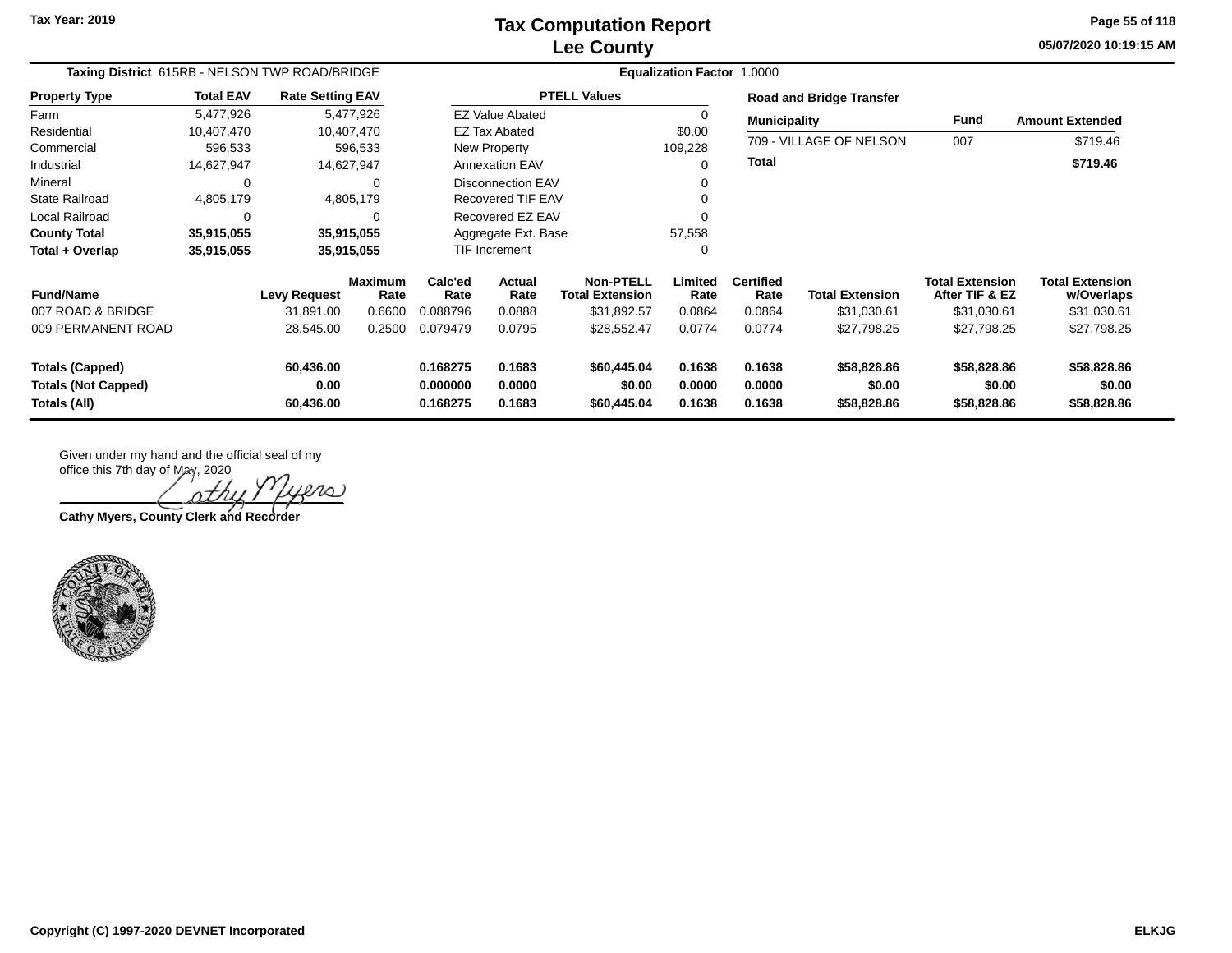**05/07/2020 10:19:15 AM Page 56 of 118**

| <b>Taxing District</b> 616 - PALMYRA TOWNSHIP |                  |                         |                        |                 |                        |                                            | <b>Equalization Factor 1.0000</b> |                          |                        |                                          |                                      |
|-----------------------------------------------|------------------|-------------------------|------------------------|-----------------|------------------------|--------------------------------------------|-----------------------------------|--------------------------|------------------------|------------------------------------------|--------------------------------------|
| <b>Property Type</b>                          | <b>Total EAV</b> | <b>Rate Setting EAV</b> |                        |                 |                        | <b>PTELL Values</b>                        |                                   |                          |                        |                                          |                                      |
| Farm                                          | 11,840,759       |                         | 11,840,759             |                 | <b>EZ Value Abated</b> |                                            | $\Omega$                          |                          |                        |                                          |                                      |
| Residential                                   | 52,880,734       |                         | 52,880,734             |                 | <b>EZ Tax Abated</b>   |                                            | \$0.00                            |                          |                        |                                          |                                      |
| Commercial                                    | 5,283,136        |                         | 5,283,136              |                 | New Property           |                                            | 809,712                           |                          |                        |                                          |                                      |
| Industrial                                    | 960              |                         | 960                    |                 | <b>Annexation EAV</b>  |                                            |                                   |                          |                        |                                          |                                      |
| Mineral                                       |                  |                         |                        |                 | Disconnection EAV      |                                            |                                   |                          |                        |                                          |                                      |
| <b>State Railroad</b>                         |                  |                         | 0                      |                 | Recovered TIF EAV      |                                            |                                   |                          |                        |                                          |                                      |
| Local Railroad                                |                  |                         | $\Omega$               |                 | Recovered EZ EAV       |                                            |                                   |                          |                        |                                          |                                      |
| <b>County Total</b>                           | 70,005,589       |                         | 70,005,589             |                 | Aggregate Ext. Base    |                                            | 104,397                           |                          |                        |                                          |                                      |
| Total + Overlap                               | 70,005,589       |                         | 70,005,589             |                 | TIF Increment          |                                            | 0                                 |                          |                        |                                          |                                      |
| <b>Fund/Name</b>                              |                  | <b>Levy Request</b>     | <b>Maximum</b><br>Rate | Calc'ed<br>Rate | Actual<br>Rate         | <b>Non-PTELL</b><br><b>Total Extension</b> | Limited<br>Rate                   | <b>Certified</b><br>Rate | <b>Total Extension</b> | <b>Total Extension</b><br>After TIF & EZ | <b>Total Extension</b><br>w/Overlaps |
| 001 CORPORATE                                 |                  | 93,648.00               | 0.2500                 | 0.133772        | 0.1338                 | \$93,667.48                                | 0.1338                            | 0.1338                   | \$93,667.48            | \$93,667.48                              | \$93,667.48                          |
| 047 SOCIAL SECURITY                           |                  | 4,980.00                | 0.0000                 | 0.007114        | 0.0071                 | \$4,970.40                                 | 0.0071                            | 0.0071                   | \$4,970.40             | \$4,970.40                               | \$4,970.40                           |
| 054 GENERAL ASSISTANCE                        |                  | 8,369.00                | 0.1000                 | 0.011955        | 0.0120                 | \$8,400.67                                 | 0.0120                            | 0.0120                   | \$8,400.67             | \$8,400.67                               | \$8,400.67                           |
| Totals (Capped)                               |                  | 106,997.00              |                        | 0.152841        | 0.1529                 | \$107,038.55                               | 0.1529                            | 0.1529                   | \$107,038.55           | \$107,038.55                             | \$107,038.55                         |
| <b>Totals (Not Capped)</b>                    |                  | 0.00                    |                        | 0.000000        | 0.0000                 | \$0.00                                     | 0.0000                            | 0.0000                   | \$0.00                 | \$0.00                                   | \$0.00                               |
| Totals (All)                                  |                  | 106,997.00              |                        | 0.152841        | 0.1529                 | \$107,038.55                               | 0.1529                            | 0.1529                   | \$107,038.55           | \$107,038.55                             | \$107,038.55                         |

 $\ell$ 10)

**Cathy Myers, County Clerk and Recorder**

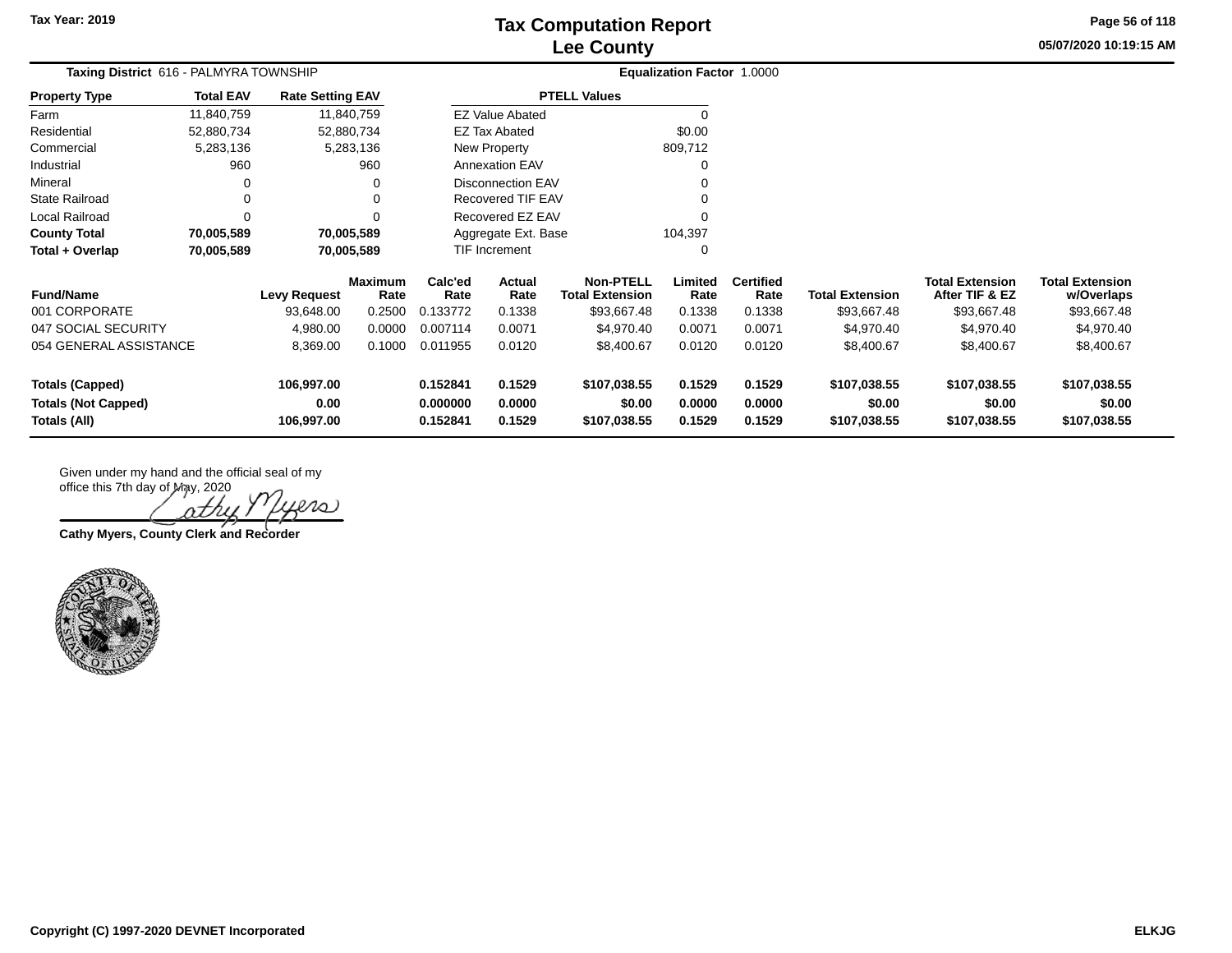**05/07/2020 10:19:15 AMPage 57 of 118**

| Taxing District 616RB - PALMYRA TWP ROAD/BRIDGE |                  |                         |                        |                 | <b>Equalization Factor 1.0000</b> |                                            |                 |                          |                        |                                          |                                      |
|-------------------------------------------------|------------------|-------------------------|------------------------|-----------------|-----------------------------------|--------------------------------------------|-----------------|--------------------------|------------------------|------------------------------------------|--------------------------------------|
| <b>Property Type</b>                            | <b>Total EAV</b> | <b>Rate Setting EAV</b> |                        |                 |                                   | <b>PTELL Values</b>                        |                 |                          |                        |                                          |                                      |
| Farm                                            | 11,840,759       | 11,840,759              |                        |                 | <b>EZ Value Abated</b>            |                                            | $\Omega$        |                          |                        |                                          |                                      |
| Residential                                     | 52,880,734       | 52,880,734              |                        |                 | <b>EZ Tax Abated</b>              |                                            | \$0.00          |                          |                        |                                          |                                      |
| Commercial                                      | 5,283,136        |                         | 5,283,136              |                 | New Property                      |                                            | 809,712         |                          |                        |                                          |                                      |
| Industrial                                      | 960              |                         | 960                    |                 | <b>Annexation EAV</b>             |                                            |                 |                          |                        |                                          |                                      |
| Mineral                                         | $\Omega$         |                         | O                      |                 | <b>Disconnection EAV</b>          |                                            |                 |                          |                        |                                          |                                      |
| <b>State Railroad</b>                           | $\Omega$         |                         | ∩                      |                 | Recovered TIF EAV                 |                                            |                 |                          |                        |                                          |                                      |
| Local Railroad                                  | 0                |                         |                        |                 | Recovered EZ EAV                  |                                            |                 |                          |                        |                                          |                                      |
| <b>County Total</b><br>70,005,589               |                  | 70,005,589              |                        |                 | Aggregate Ext. Base               |                                            | 146,102         |                          |                        |                                          |                                      |
| Total + Overlap                                 | 70,005,589       | 70,005,589              |                        |                 | TIF Increment                     |                                            | O               |                          |                        |                                          |                                      |
| <b>Fund/Name</b>                                |                  | <b>Levy Request</b>     | <b>Maximum</b><br>Rate | Calc'ed<br>Rate | Actual<br>Rate                    | <b>Non-PTELL</b><br><b>Total Extension</b> | Limited<br>Rate | <b>Certified</b><br>Rate | <b>Total Extension</b> | <b>Total Extension</b><br>After TIF & EZ | <b>Total Extension</b><br>w/Overlaps |
| 007 ROAD & BRIDGE                               |                  | 117,568.00              | 0.6600                 | 0.167941        | 0.1679                            | \$117,539.38                               | 0.1651          | 0.1651                   | \$115,579.23           | \$115,579.23                             | \$115,579.23                         |
| 008 BRIDGE JOINT W/ COUNTY                      |                  | 8,074.00                | 0.2500                 | 0.011533        | 0.0115                            | \$8,050.64                                 | 0.0113          | 0.0113                   | \$7,910.63             | \$7,910.63                               | \$7,910.63                           |
| 010 EQUIPMENT & BUILDING                        |                  | 25,001.00               | 0.1000                 | 0.035713        | 0.0357                            | \$24,992.00                                | 0.0351          | 0.0351                   | \$24,571.96            | \$24,571.96                              | \$24,571.96                          |
| 047 SOCIAL SECURITY                             |                  | 2,479.00                | 0.0000                 | 0.003541        | 0.0035                            | \$2,450.20                                 | 0.0034          | 0.0034                   | \$2,380.19             | \$2,380.19                               | \$2,380.19                           |
| 090 ROAD DAMAGE                                 |                  | 212.00                  | 0.0330                 | 0.000303        | 0.0003                            | \$210.02                                   | 0.0003          | 0.0003                   | \$210.02               | \$210.02                                 | \$210.02                             |
| <b>Totals (Capped)</b>                          |                  | 153,334.00              |                        | 0.219031        | 0.2189                            | \$153,242.24                               | 0.2152          | 0.2152                   | \$150,652.03           | \$150,652.03                             | \$150,652.03                         |
| <b>Totals (Not Capped)</b>                      |                  | 0.00                    |                        | 0.000000        | 0.0000                            | \$0.00                                     | 0.0000          | 0.0000                   | \$0.00                 | \$0.00                                   | \$0.00                               |

**Totals (All) 153,334.00 0.219031 0.2189 \$153,242.24 0.2152 0.2152 \$150,652.03 \$150,652.03 \$150,652.03**

 $\infty$ 

**Cathy Myers, County Clerk and Recorder**

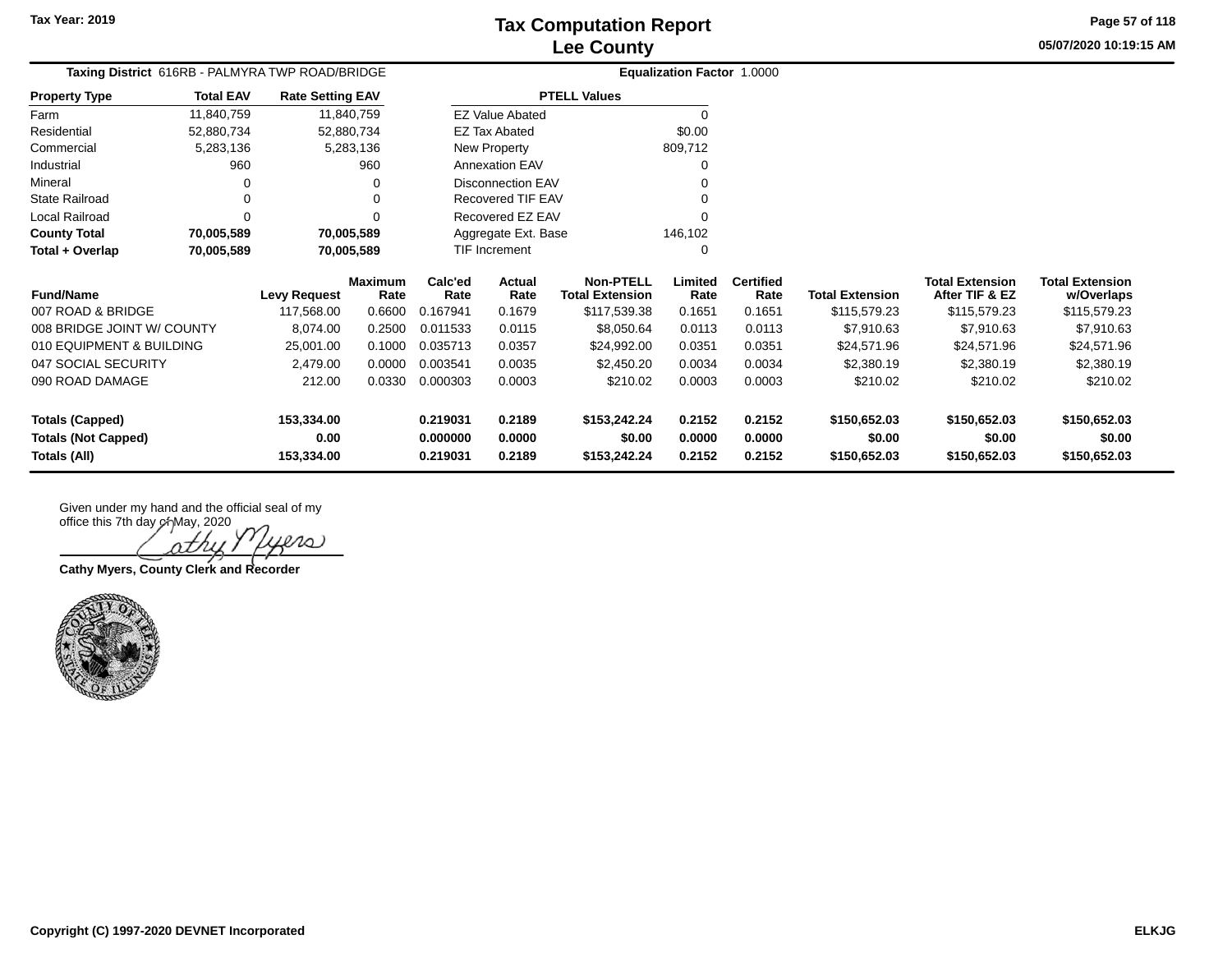**05/07/2020 10:19:15 AM Page 58 of 118**

| Taxing District 617 - REYNOLDS TOWNSHIP                              |                  |                                  |                                  |                                  |                            |                                                           | Equalization Factor 1.0000 |                                    |                                      |                                                         |                                                     |  |
|----------------------------------------------------------------------|------------------|----------------------------------|----------------------------------|----------------------------------|----------------------------|-----------------------------------------------------------|----------------------------|------------------------------------|--------------------------------------|---------------------------------------------------------|-----------------------------------------------------|--|
| <b>Property Type</b>                                                 | <b>Total EAV</b> | <b>Rate Setting EAV</b>          |                                  |                                  |                            | <b>PTELL Values</b>                                       |                            |                                    |                                      |                                                         |                                                     |  |
| Farm                                                                 | 14,183,998       |                                  | 14,183,998                       |                                  | <b>EZ Value Abated</b>     |                                                           | 0                          |                                    |                                      |                                                         |                                                     |  |
| Residential                                                          | 2,850,869        |                                  | 2,850,869                        |                                  | <b>EZ Tax Abated</b>       |                                                           | \$0.00                     |                                    |                                      |                                                         |                                                     |  |
| Commercial                                                           | 102,319          |                                  | 102,319                          |                                  | New Property               |                                                           | 90,482                     |                                    |                                      |                                                         |                                                     |  |
| Industrial                                                           | 1,077            |                                  | 1,077                            |                                  | <b>Annexation EAV</b>      |                                                           | 0                          |                                    |                                      |                                                         |                                                     |  |
| Mineral                                                              | $\Omega$         |                                  | $\Omega$                         |                                  | Disconnection EAV          |                                                           | 0                          |                                    |                                      |                                                         |                                                     |  |
| <b>State Railroad</b>                                                | 292,419          |                                  | 292,419                          |                                  | Recovered TIF EAV          |                                                           | 0                          |                                    |                                      |                                                         |                                                     |  |
| Local Railroad                                                       | $\Omega$         |                                  | $\Omega$                         |                                  | Recovered EZ EAV           |                                                           | 0                          |                                    |                                      |                                                         |                                                     |  |
| <b>County Total</b>                                                  | 17,430,682       |                                  | 17,430,682                       |                                  | Aggregate Ext. Base        |                                                           | 50,037                     |                                    |                                      |                                                         |                                                     |  |
| Total + Overlap                                                      | 17,430,682       |                                  | 17,430,682                       |                                  | TIF Increment              |                                                           | 0                          |                                    |                                      |                                                         |                                                     |  |
| <b>Fund/Name</b><br>001 CORPORATE                                    |                  | <b>Levy Request</b><br>52,539.00 | <b>Maximum</b><br>Rate<br>0.4200 | Calc'ed<br>Rate<br>0.301417      | Actual<br>Rate<br>0.3014   | <b>Non-PTELL</b><br><b>Total Extension</b><br>\$52,536.08 | Limited<br>Rate<br>0.2940  | <b>Certified</b><br>Rate<br>0.2940 | Total Extension<br>\$51,246.21       | <b>Total Extension</b><br>After TIF & EZ<br>\$51,246.21 | <b>Total Extension</b><br>w/Overlaps<br>\$51,246.21 |  |
| <b>Totals (Capped)</b><br><b>Totals (Not Capped)</b><br>Totals (All) |                  | 52,539.00<br>0.00<br>52,539.00   |                                  | 0.301417<br>0.000000<br>0.301417 | 0.3014<br>0.0000<br>0.3014 | \$52,536.08<br>\$0.00<br>\$52,536.08                      | 0.2940<br>0.0000<br>0.2940 | 0.2940<br>0.0000<br>0.2940         | \$51,246.21<br>\$0.00<br>\$51,246.21 | \$51,246.21<br>\$0.00<br>\$51,246.21                    | \$51,246.21<br>\$0.00<br>\$51,246.21                |  |

Given under my hand and the official seal of my

office this 7th day of May, 2020 iero

**Cathy Myers, County Clerk and Recorder**

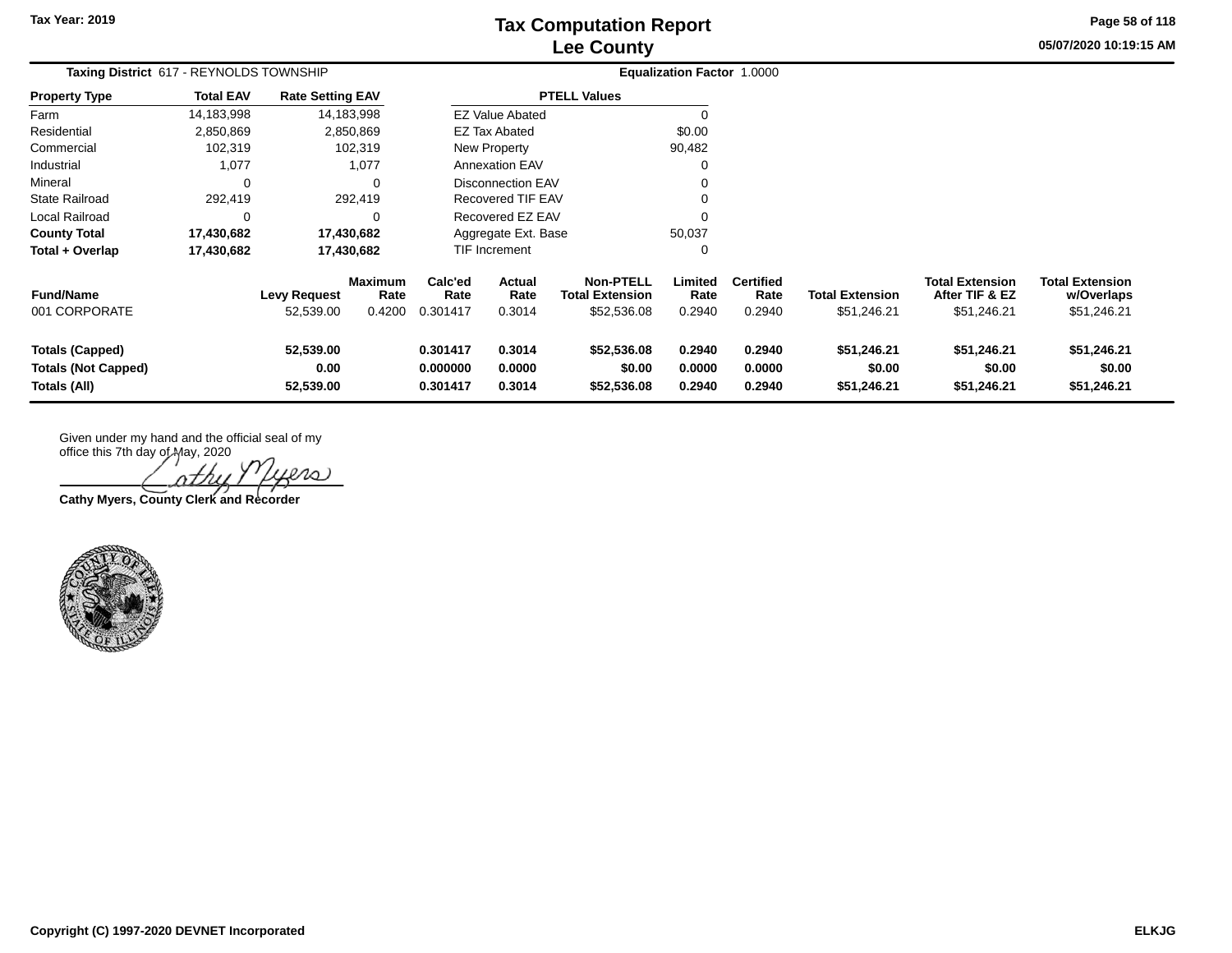2,930.00 0.2500 0.016809 0.0168 \$2,928.35 0.0164 0.0164 \$2,858.63 \$2,858.63 \$2,858.63

5,048.00 0.1000 0.028960 0.0290 \$5,054.90 0.0283 0.0283 \$4,932.88 \$4,932.88 \$4,932.88

24,062.00 0.2500 0.138044 0.1380 \$24,054.34 0.1346 0.1346 \$23,461.70 \$23,461.70 \$23,461.70

**Totals (Capped) 55,759.00 0.319889 0.3199 \$55,760.75 0.3121 0.3121 \$54,401.16 \$54,401.16 \$54,401.16 Totals (Not Capped) 0.00 0.000000 0.0000 \$0.00 0.0000 0.0000 \$0.00 \$0.00 \$0.00 Totals (All) 55,759.00 0.319889 0.3199 \$55,760.75 0.3121 0.3121 \$54,401.16 \$54,401.16 \$54,401.16**

**05/07/2020 10:19:15 AMPage 59 of 118**

| Taxing District 617RB - REYNOLDS TWP RD/BRIDGE |                  |                         |                |          | <b>Equalization Factor 1.0000</b> |                        |         |                  |                        |                        |                        |
|------------------------------------------------|------------------|-------------------------|----------------|----------|-----------------------------------|------------------------|---------|------------------|------------------------|------------------------|------------------------|
| <b>Property Type</b>                           | <b>Total EAV</b> | <b>Rate Setting EAV</b> |                |          |                                   | <b>PTELL Values</b>    |         |                  |                        |                        |                        |
| Farm                                           | 14,183,998       |                         | 14,183,998     |          | <b>EZ Value Abated</b>            |                        |         |                  |                        |                        |                        |
| Residential                                    | 2,850,869        |                         | 2.850.869      |          | EZ Tax Abated                     |                        | \$0.00  |                  |                        |                        |                        |
| Commercial                                     | 102,319          |                         | 102,319        |          | New Property                      |                        | 90,482  |                  |                        |                        |                        |
| Industrial                                     | 1,077            |                         | 1,077          |          | <b>Annexation EAV</b>             |                        | 0       |                  |                        |                        |                        |
| Mineral                                        |                  |                         |                |          | <b>Disconnection EAV</b>          |                        |         |                  |                        |                        |                        |
| <b>State Railroad</b>                          | 292.419          |                         | 292.419        |          | Recovered TIF EAV                 |                        |         |                  |                        |                        |                        |
| Local Railroad                                 |                  |                         |                |          | Recovered EZ EAV                  |                        | 0       |                  |                        |                        |                        |
| <b>County Total</b>                            | 17,430,682       | 17.430.682              |                |          | Aggregate Ext. Base               |                        | 53,104  |                  |                        |                        |                        |
| Total + Overlap                                | 17,430,682       | 17.430.682              |                |          | <b>TIF Increment</b>              |                        | 0       |                  |                        |                        |                        |
|                                                |                  |                         | <b>Maximum</b> | Calc'ed  | Actual                            | <b>Non-PTELL</b>       | Limited | <b>Certified</b> |                        | <b>Total Extension</b> | <b>Total Extension</b> |
| <b>Fund/Name</b>                               |                  | <b>Levy Request</b>     | Rate           | Rate     | Rate                              | <b>Total Extension</b> | Rate    | Rate             | <b>Total Extension</b> | After TIF & EZ         | w/Overlaps             |
| 007 ROAD & BRIDGE                              |                  | 23.719.00               | 0.6600         | 0.136076 | 0.1361                            | \$23,723.16            | 0.1328  | 0.1328           | \$23,147.95            | \$23,147.95            | \$23,147.95            |

Given under my hand and the official seal of my office this 7th day of May, 2020

leno)

**Cathy Myers, County Clerk and Recorder**



008 BRIDGE JOINT W/ COUNTY

010 EQUIPMENT & BUILDING

009 PERMANENT ROAD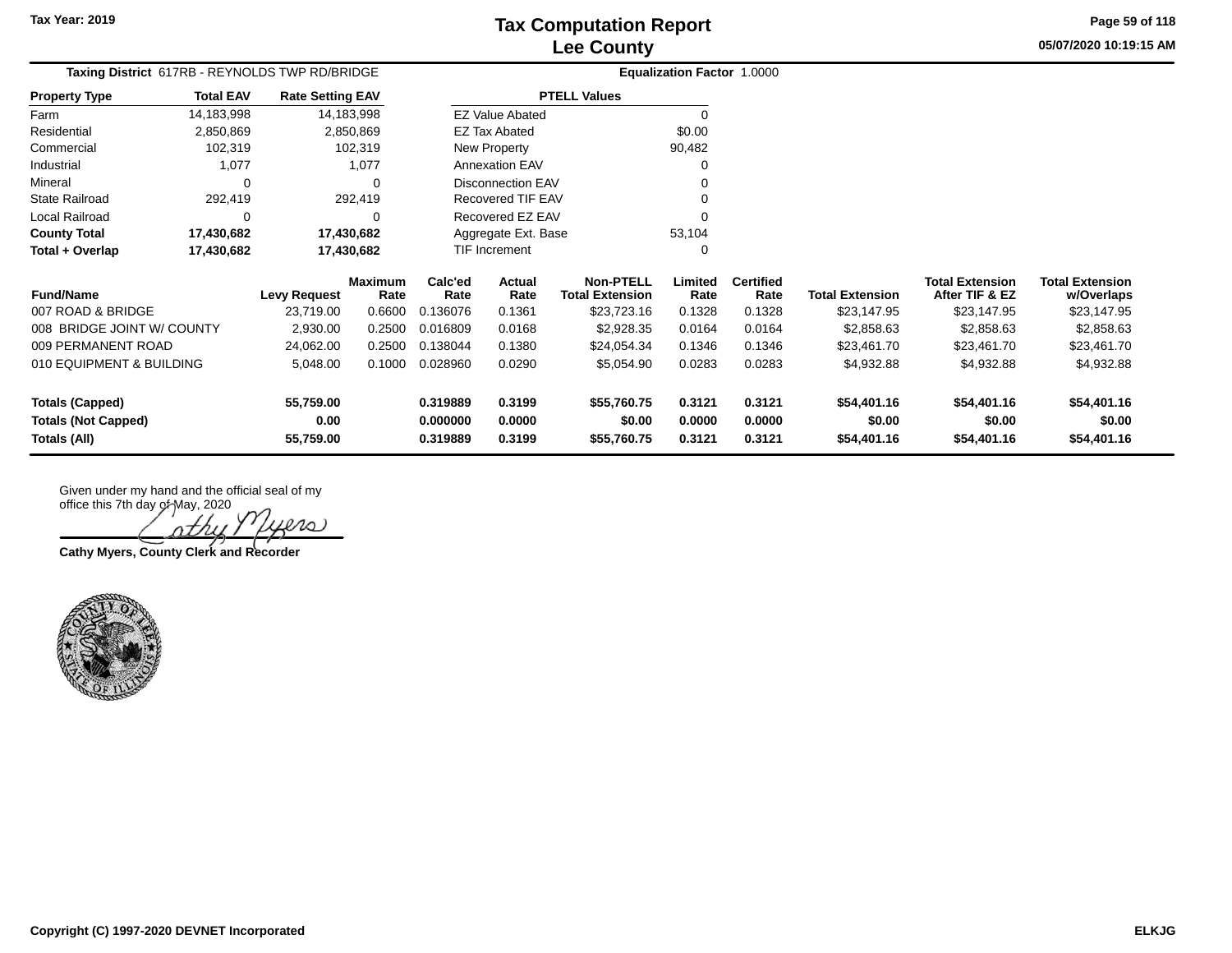**Tax Year: 2019**

# **Lee County Tax Computation Report**

**05/07/2020 10:19:15 AMPage 60 of 118**

| Taxing District 618 - SOUTH DIXON TOWNSHIP           | <b>Equalization Factor 1.0000</b> |                         |                        |                          |                          |                                     |                  |                          |                        |                                          |                                      |
|------------------------------------------------------|-----------------------------------|-------------------------|------------------------|--------------------------|--------------------------|-------------------------------------|------------------|--------------------------|------------------------|------------------------------------------|--------------------------------------|
| <b>Property Type</b>                                 | <b>Total EAV</b>                  | <b>Rate Setting EAV</b> |                        |                          |                          | <b>PTELL Values</b>                 |                  |                          |                        |                                          |                                      |
| Farm                                                 | 10,408,544                        |                         | 10,364,494             |                          | <b>EZ Value Abated</b>   |                                     | 828,831          |                          |                        |                                          |                                      |
| Residential                                          | 13,120,948                        |                         | 13,120,948             |                          | <b>EZ Tax Abated</b>     |                                     | \$798.16         |                          |                        |                                          |                                      |
| Commercial                                           | 11,424,648                        |                         | 10,700,629             |                          | New Property             |                                     | 2,412,475        |                          |                        |                                          |                                      |
| Industrial                                           | 29,758,369                        |                         | 29,697,607             |                          | <b>Annexation EAV</b>    |                                     | 0                |                          |                        |                                          |                                      |
| Mineral                                              | 0                                 |                         | 0                      |                          | <b>Disconnection EAV</b> |                                     | $\Omega$         |                          |                        |                                          |                                      |
| <b>State Railroad</b>                                | 994,225                           |                         | 994,225                | <b>Recovered TIF EAV</b> |                          |                                     | $\Omega$         |                          |                        |                                          |                                      |
| Local Railroad                                       | 1,090                             |                         | 1,090                  |                          | Recovered EZ EAV         |                                     | 222,364          |                          |                        |                                          |                                      |
| <b>County Total</b>                                  | 65,707,824                        |                         | 64,878,993             | Aggregate Ext. Base      |                          |                                     | 65,034           |                          |                        |                                          |                                      |
| Total + Overlap                                      | 65,707,824                        |                         | 64,878,993             | <b>TIF Increment</b>     |                          |                                     | 0                |                          |                        |                                          |                                      |
| <b>Fund/Name</b>                                     |                                   | <b>Levy Request</b>     | <b>Maximum</b><br>Rate | Calc'ed<br>Rate          | <b>Actual</b><br>Rate    | Non-PTELL<br><b>Total Extension</b> | Limited<br>Rate  | <b>Certified</b><br>Rate | <b>Total Extension</b> | <b>Total Extension</b><br>After TIF & EZ | <b>Total Extension</b><br>w/Overlaps |
| 001 CORPORATE                                        |                                   | 41,200.00               | 0.2500                 | 0.063503                 | 0.0635                   | \$41,198.16                         | 0.0635           | 0.0635                   | \$41,724.47            | \$41,198.16                              | \$41,198.16                          |
| 027 AUDIT                                            |                                   | 3,200.00                | 0.0050                 | 0.004932                 | 0.0049                   | \$3,179.07                          | 0.0049           | 0.0049                   | \$3,219.68             | \$3,179.07                               | \$3,179.07                           |
| 035 LIABILITY INSURANCE                              |                                   | 7,000.00                | 0.0000                 | 0.010789                 | 0.0108                   | \$7,006.93                          | 0.0108           | 0.0108                   | \$7,096.44             | \$7,006.93                               | \$7,006.93                           |
| 047 SOCIAL SECURITY                                  |                                   | 7,100.00                | 0.0000                 | 0.010943                 | 0.0109                   | \$7,071.81                          | 0.0109           | 0.0109                   | \$7,162.15             | \$7,071.81                               | \$7,071.81                           |
| 054 GENERAL ASSISTANCE                               |                                   | 4,000.00                | 0.1000                 | 0.006165                 | 0.0062                   | \$4,022.50                          | 0.0062           | 0.0062                   | \$4,073.89             | \$4,022.50                               | \$4,022.50                           |
| <b>Totals (Capped)</b><br><b>Totals (Not Capped)</b> |                                   | 62,500.00<br>0.00       |                        | 0.096332<br>0.000000     | 0.0963<br>0.0000         | \$62,478.47<br>\$0.00               | 0.0963<br>0.0000 | 0.0963<br>0.0000         | \$63,276.63<br>\$0.00  | \$62,478.47<br>\$0.00                    | \$62,478.47<br>\$0.00                |
| Totals (All)                                         |                                   | 62,500.00               |                        | 0.096332                 | 0.0963                   | \$62,478.47                         | 0.0963           | 0.0963                   | \$63,276.63            | \$62,478.47                              | \$62,478.47                          |

 $\infty$ ΩΖ

**Cathy Myers, County Clerk and Recorder**

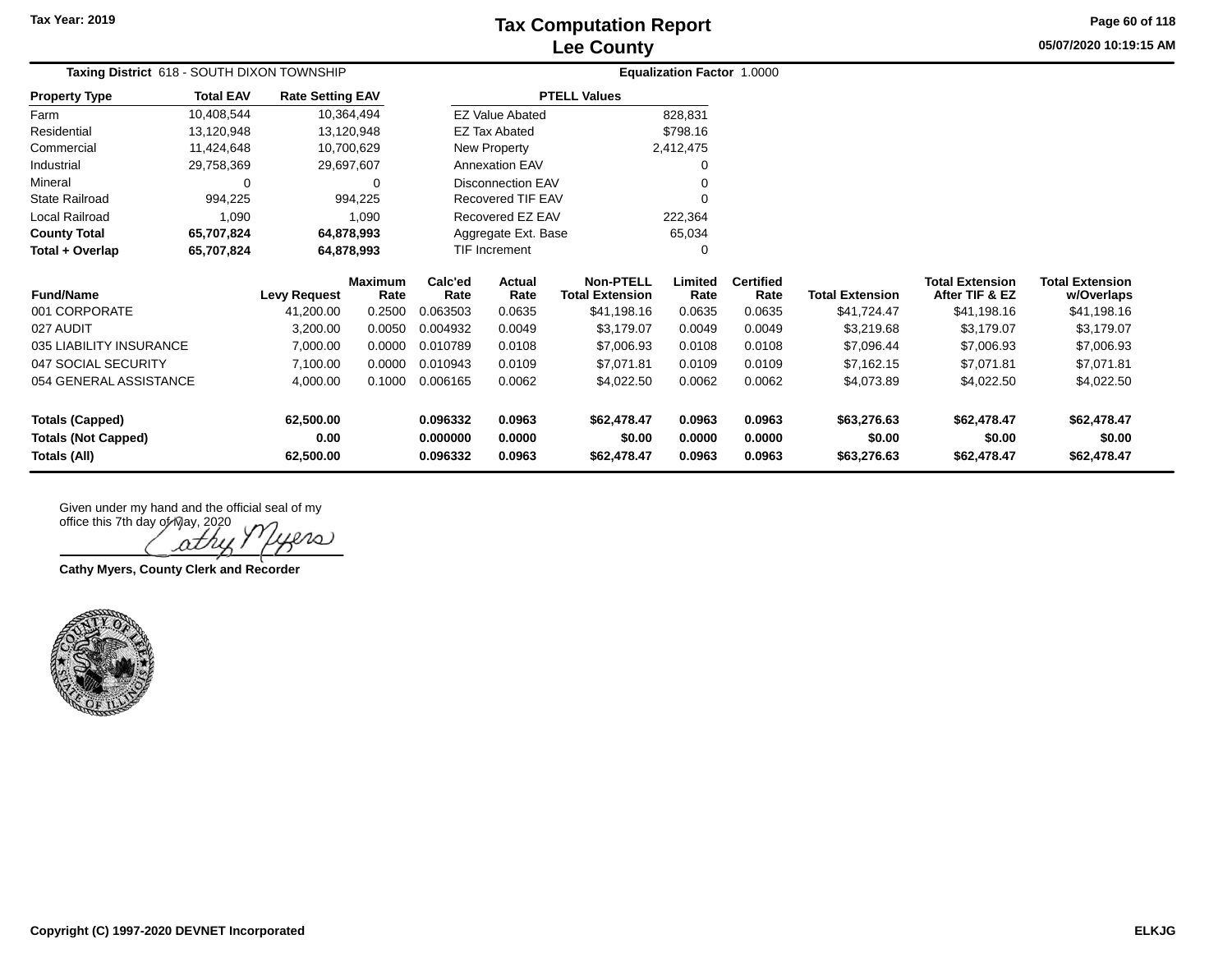**05/07/2020 10:19:15 AM Page 61 of 118**

| Taxing District 618RB - SOUTH DIXON TWP RD/BRIDGE |                  |                         |                        | <b>Equalization Factor 1.0000</b> |                          |                                            |                  |                          |                                 |                                          |                                      |  |
|---------------------------------------------------|------------------|-------------------------|------------------------|-----------------------------------|--------------------------|--------------------------------------------|------------------|--------------------------|---------------------------------|------------------------------------------|--------------------------------------|--|
| <b>Property Type</b>                              | <b>Total EAV</b> | <b>Rate Setting EAV</b> |                        |                                   |                          | <b>PTELL Values</b>                        |                  |                          | <b>Road and Bridge Transfer</b> |                                          |                                      |  |
| Farm                                              | 10,408,544       | 10,364,494              |                        |                                   | <b>EZ Value Abated</b>   |                                            | 828,831          | <b>Municipality</b>      |                                 | Fund                                     | <b>Amount Extended</b>               |  |
| Residential                                       | 13,120,948       | 13,120,948              |                        |                                   | <b>EZ Tax Abated</b>     |                                            | \$1,622.85       |                          | 705 - CITY OF DIXON             | 007                                      |                                      |  |
| Commercial                                        | 11,424,648       | 10,700,629              |                        |                                   | New Property             |                                            | 2,412,475        |                          |                                 |                                          | \$2,271.37                           |  |
| Industrial                                        | 29,758,369       | 29,697,607              |                        |                                   | <b>Annexation EAV</b>    |                                            |                  | <b>Total</b>             |                                 |                                          | \$2,271.37                           |  |
| Mineral                                           | $\Omega$         |                         | 0                      |                                   | <b>Disconnection EAV</b> |                                            |                  |                          |                                 |                                          |                                      |  |
| <b>State Railroad</b>                             | 994,225          |                         | 994,225                |                                   | <b>Recovered TIF EAV</b> |                                            |                  |                          |                                 |                                          |                                      |  |
| Local Railroad                                    | 1,090            |                         | 1,090                  |                                   | Recovered EZ EAV         |                                            | 222,364          |                          |                                 |                                          |                                      |  |
| 64,878,993<br><b>County Total</b><br>65,707,824   |                  |                         |                        | Aggregate Ext. Base               |                          | 123,944                                    |                  |                          |                                 |                                          |                                      |  |
| Total + Overlap                                   | 65,707,824       | 64,878,993              |                        | <b>TIF Increment</b>              |                          |                                            |                  |                          |                                 |                                          |                                      |  |
| <b>Fund/Name</b>                                  |                  | <b>Levy Request</b>     | <b>Maximum</b><br>Rate | Calc'ed<br>Rate                   | <b>Actual</b><br>Rate    | <b>Non-PTELL</b><br><b>Total Extension</b> | Limited<br>Rate  | <b>Certified</b><br>Rate | <b>Total Extension</b>          | <b>Total Extension</b><br>After TIF & EZ | <b>Total Extension</b><br>w/Overlaps |  |
| 007 ROAD & BRIDGE                                 |                  | 10,000.00               | 0.6600                 | 0.015413                          | 0.0154                   | \$9,991.36                                 | 0.0154           | 0.0154                   | \$10,119.00                     | \$9,991.36                               | \$9,991.36                           |  |
| 009 PERMANENT ROAD                                |                  | 84,000.00               | 0.2500                 | 0.129472                          | 0.1295                   | \$84,018.30                                | 0.1295           | 0.1295                   | \$85,091.63                     | \$84,018.30                              | \$84,018.30                          |  |
| 010 EQUIPMENT & BUILDING                          |                  | 33,000.00               | 0.1000                 | 0.050864                          | 0.0509                   | \$33,023.41                                | 0.0509           | 0.0509                   | \$33,445.28                     | \$33,023.41                              | \$33,023.41                          |  |
| <b>Totals (Capped)</b>                            |                  | 127,000.00              |                        | 0.195749                          | 0.1958                   | \$127,033.07                               | 0.1958           | 0.1958                   | \$128,655.91                    | \$127,033.07                             | \$127,033.07                         |  |
| <b>Totals (Not Capped)</b><br>Totals (All)        |                  | 0.00<br>127,000.00      |                        | 0.000000<br>0.195749              | 0.0000<br>0.1958         | \$0.00<br>\$127,033.07                     | 0.0000<br>0.1958 | 0.0000<br>0.1958         | \$0.00<br>\$128,655.91          | \$0.00<br>\$127,033.07                   | \$0.00<br>\$127,033.07               |  |

iero

**Cathy Myers, County Clerk and Recorder**

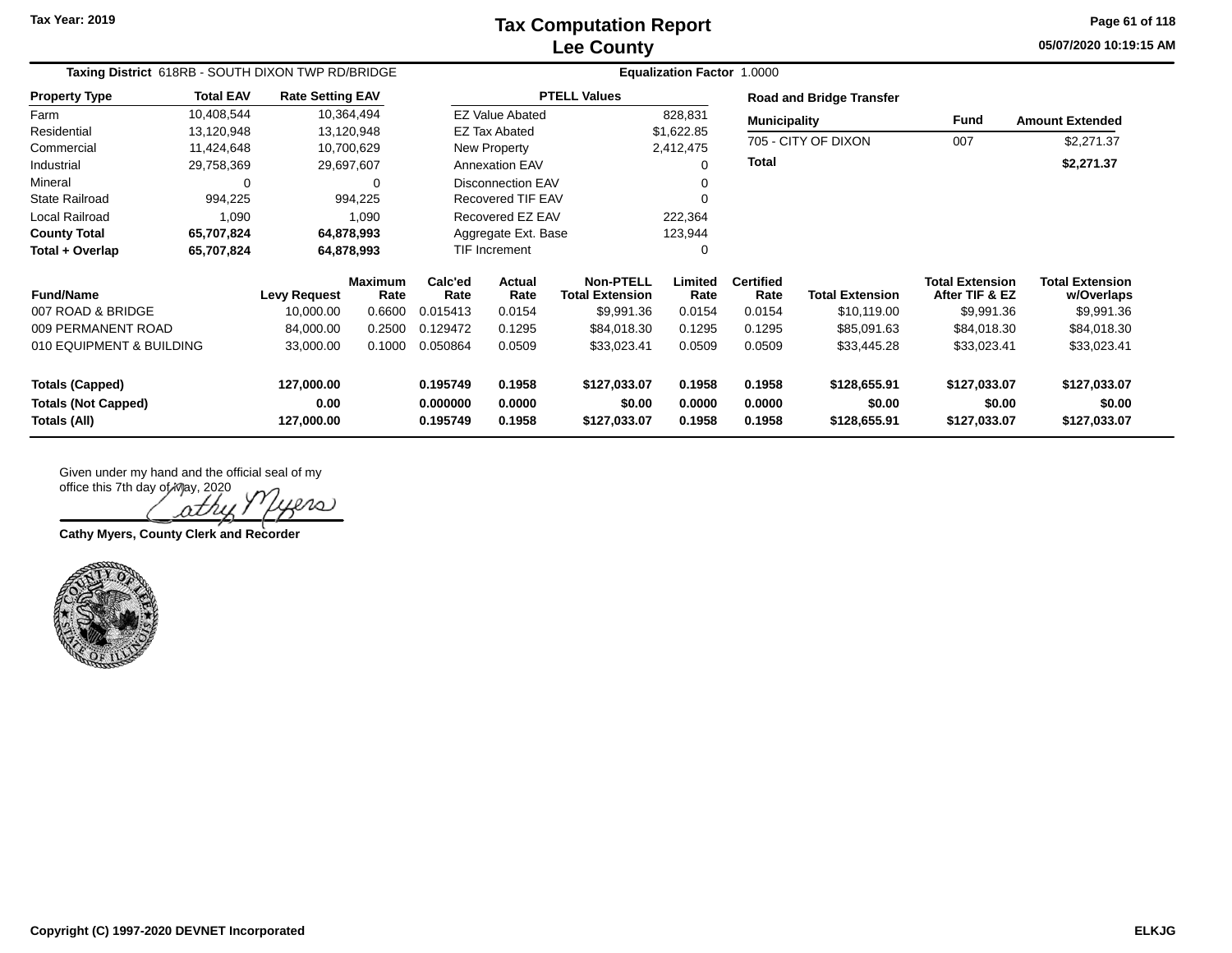**05/07/2020 10:19:15 AM Page 62 of 118**

| Taxing District 619 - SUBLETTE TOWNSHIP                                                 |                                        | Equalization Factor 1.0000 |                       |                  |                                               |                       |                          |                        |                                          |                                      |             |
|-----------------------------------------------------------------------------------------|----------------------------------------|----------------------------|-----------------------|------------------|-----------------------------------------------|-----------------------|--------------------------|------------------------|------------------------------------------|--------------------------------------|-------------|
| <b>Property Type</b>                                                                    | <b>Total EAV</b>                       | <b>Rate Setting EAV</b>    |                       |                  |                                               | <b>PTELL Values</b>   |                          |                        |                                          |                                      |             |
| Farm                                                                                    | 15,298,142                             |                            | 15,298,142            |                  | <b>EZ Value Abated</b>                        |                       | 0                        |                        |                                          |                                      |             |
| Residential                                                                             | 10,955,699                             |                            | 10,955,699            |                  | <b>EZ Tax Abated</b>                          |                       | \$0.00                   |                        |                                          |                                      |             |
| Commercial                                                                              | 3,671,277                              |                            | 3,671,277             |                  | New Property                                  |                       | 210,025                  |                        |                                          |                                      |             |
| Industrial                                                                              | 12,357                                 |                            | 12,357                |                  | <b>Annexation EAV</b>                         |                       | 0                        |                        |                                          |                                      |             |
| Mineral                                                                                 | 1,162,178                              |                            | 1,162,178             |                  | <b>Disconnection EAV</b><br>Recovered TIF EAV |                       |                          |                        |                                          |                                      |             |
| <b>State Railroad</b>                                                                   | $\Omega$                               |                            | 0                     |                  |                                               |                       | ∩                        |                        |                                          |                                      |             |
| Local Railroad<br>8,090                                                                 |                                        |                            | 8,090                 | Recovered EZ EAV |                                               |                       | $\Omega$                 |                        |                                          |                                      |             |
| <b>County Total</b>                                                                     | 31,107,743                             | 31,107,743                 |                       |                  | Aggregate Ext. Base                           |                       | 50,352                   |                        |                                          |                                      |             |
| Total + Overlap                                                                         | 31,107,743                             | 31,107,743                 |                       | TIF Increment    |                                               |                       | 0                        |                        |                                          |                                      |             |
| <b>Fund/Name</b>                                                                        | Maximum<br>Rate<br><b>Levy Request</b> |                            | Calc'ed<br>Rate       | Actual<br>Rate   | <b>Non-PTELL</b><br><b>Total Extension</b>    | Limited<br>Rate       | <b>Certified</b><br>Rate | <b>Total Extension</b> | <b>Total Extension</b><br>After TIF & EZ | <b>Total Extension</b><br>w/Overlaps |             |
| 001 CORPORATE                                                                           |                                        | 41,451.00                  | 0.3000                | 0.133250         | 0.1332                                        | \$41,435.51           | 0.1309                   | 0.1309                 | \$40,720.04                              | \$40,720.04                          | \$40,720.04 |
| 019 COMMUNITY BLDG                                                                      |                                        | 10,210.00                  | 0.1000                | 0.032821         | 0.0328                                        | \$10,203.34           | 0.0322                   | 0.0322                 | \$10,016.69                              | \$10,016.69                          | \$10,016.69 |
| 054 GENERAL ASSISTANCE                                                                  |                                        | 931.00                     | 0.0000                | 0.002993         | 0.0030                                        | \$933.23              | 0.0029                   | 0.0029                 | \$902.12                                 | \$902.12                             | \$902.12    |
| 52,592.00<br><b>Totals (Capped)</b>                                                     |                                        |                            |                       | 0.169064         | 0.1690                                        | \$52,572.08           | 0.1660                   | 0.1660                 | \$51,638.85                              | \$51,638.85                          | \$51,638.85 |
| <b>Totals (Not Capped)</b><br>0.00<br>0.000000<br>Totals (All)<br>52,592.00<br>0.169064 |                                        | 0.0000<br>0.1690           | \$0.00<br>\$52,572.08 | 0.0000<br>0.1660 | 0.0000<br>0.1660                              | \$0.00<br>\$51,638.85 | \$0.00<br>\$51,638.85    | \$0.00<br>\$51,638.85  |                                          |                                      |             |

 $lno$ 

**Cathy Myers, County Clerk and Recorder**

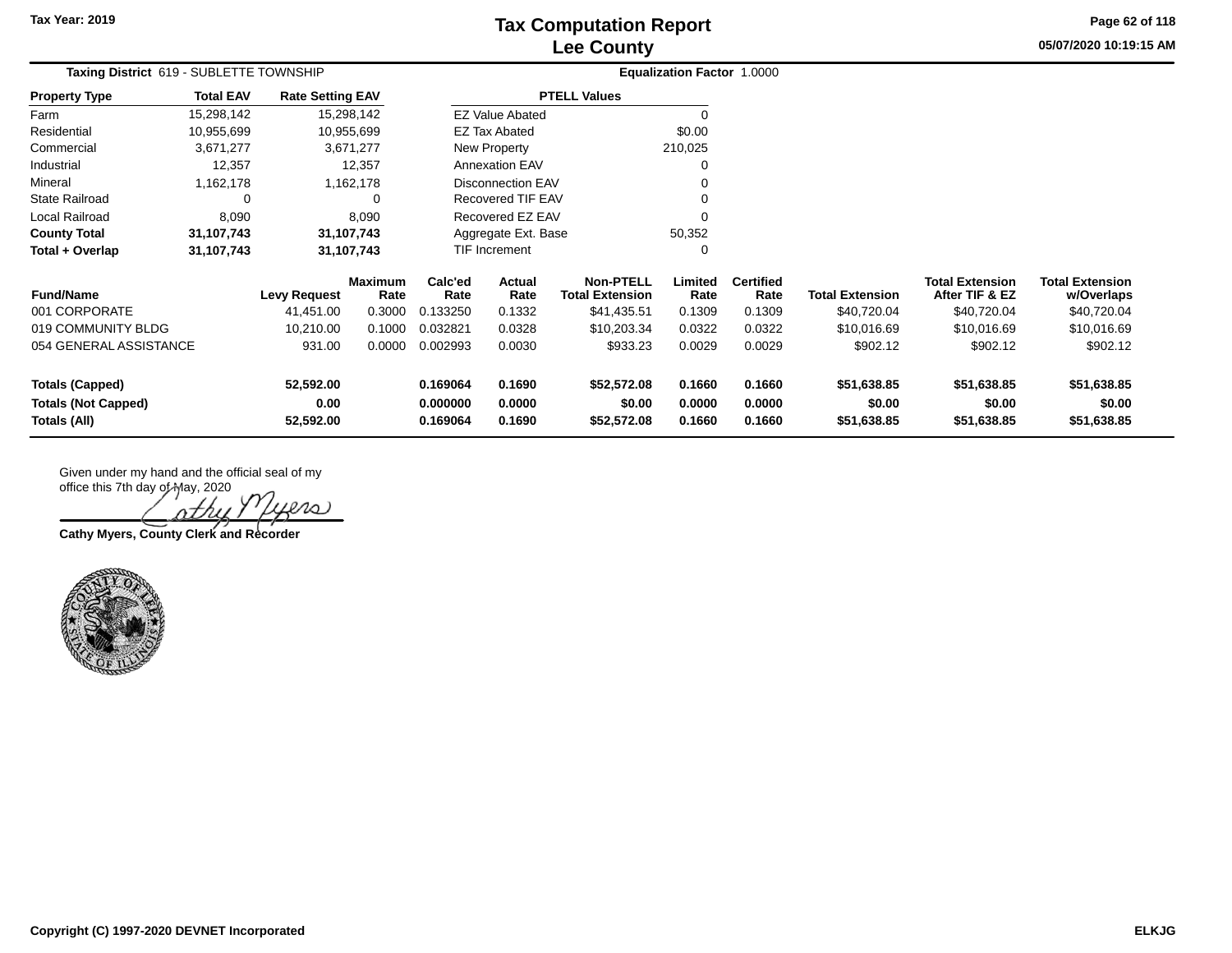**05/07/2020 10:19:15 AM Page 63 of 118**

| Taxing District 619RB - SUBLETTE TWP ROAD/BRIDGE |                  |                         |                        | Equalization Factor 1.0000 |                          |                                            |                 |                          |                                 |                                          |                                      |  |
|--------------------------------------------------|------------------|-------------------------|------------------------|----------------------------|--------------------------|--------------------------------------------|-----------------|--------------------------|---------------------------------|------------------------------------------|--------------------------------------|--|
| <b>Property Type</b>                             | <b>Total EAV</b> | <b>Rate Setting EAV</b> |                        |                            |                          | <b>PTELL Values</b>                        |                 |                          | <b>Road and Bridge Transfer</b> |                                          |                                      |  |
| Farm                                             | 15,298,142       |                         | 15,298,142             |                            | <b>EZ Value Abated</b>   |                                            | 0               | <b>Municipality</b>      |                                 | Fund                                     | <b>Amount Extended</b>               |  |
| Residential                                      | 10,955,699       |                         | 10,955,699             |                            | EZ Tax Abated            |                                            | \$0.00          |                          | 712 - VILLAGE OF SUBLETTE       |                                          |                                      |  |
| Commercial                                       | 3,671,277        |                         | 3,671,277              |                            | New Property             |                                            | 210,025         |                          |                                 | 007                                      | \$10,941.17                          |  |
| Industrial                                       | 12,357           |                         | 12,357                 |                            | <b>Annexation EAV</b>    |                                            | 0               | <b>Total</b>             |                                 |                                          | \$10,941.17                          |  |
| Mineral                                          | 1,162,178        |                         | 1,162,178              |                            | <b>Disconnection EAV</b> |                                            |                 |                          |                                 |                                          |                                      |  |
| <b>State Railroad</b>                            | 0                |                         | $\Omega$               |                            | Recovered TIF EAV        |                                            |                 |                          |                                 |                                          |                                      |  |
| Local Railroad                                   | 8,090            |                         | 8,090                  |                            | Recovered EZ EAV         |                                            |                 |                          |                                 |                                          |                                      |  |
| <b>County Total</b>                              | 31,107,743       |                         | 31,107,743             |                            | Aggregate Ext. Base      |                                            | 107,031         |                          |                                 |                                          |                                      |  |
| Total + Overlap                                  | 31,107,743       | 31,107,743              |                        | <b>TIF Increment</b><br>0  |                          |                                            |                 |                          |                                 |                                          |                                      |  |
| <b>Fund/Name</b>                                 |                  | <b>Levy Request</b>     | <b>Maximum</b><br>Rate | Calc'ed<br>Rate            | <b>Actual</b><br>Rate    | <b>Non-PTELL</b><br><b>Total Extension</b> | Limited<br>Rate | <b>Certified</b><br>Rate | <b>Total Extension</b>          | <b>Total Extension</b><br>After TIF & EZ | <b>Total Extension</b><br>w/Overlaps |  |
| 007 ROAD & BRIDGE                                |                  | 97,500.00               | 0.6600                 | 0.313427                   | 0.3134                   | \$97,491.67                                | 0.3134          | 0.3134                   | \$97,491.67                     | \$97,491.67                              | \$97,491.67                          |  |
| 008 BRIDGE JOINT W/ COUNTY                       |                  | 0.00                    | 0.2500                 | 0.000000                   | 0.0000                   | \$0.00                                     | 0.0000          | 0.0000                   | \$0.00                          | \$0.00                                   | \$0.00                               |  |
| 010 EQUIPMENT & BUILDING                         |                  | 11,000.00               | 0.1000                 | 0.035361                   | 0.0354                   | \$11,012.14                                | 0.0354          | 0.0354                   | \$11,012.14                     | \$11,012.14                              | \$11,012.14                          |  |
| <b>Totals (Capped)</b>                           |                  | 108,500.00              |                        | 0.348788                   | 0.3488                   | \$108,503.81                               | 0.3488          | 0.3488                   | \$108,503.81                    | \$108,503.81                             | \$108,503.81                         |  |
| <b>Totals (Not Capped)</b>                       |                  | 0.00                    |                        | 0.000000                   | 0.0000                   | \$0.00                                     | 0.0000          | 0.0000                   | \$0.00                          | \$0.00                                   | \$0.00                               |  |
| Totals (All)                                     |                  | 108,500.00              |                        | 0.348788                   | 0.3488                   | \$108,503.81                               | 0.3488          | 0.3488                   | \$108,503.81                    | \$108,503.81                             | \$108,503.81                         |  |

ers **Cathy Myers, County Clerk and Recorder**

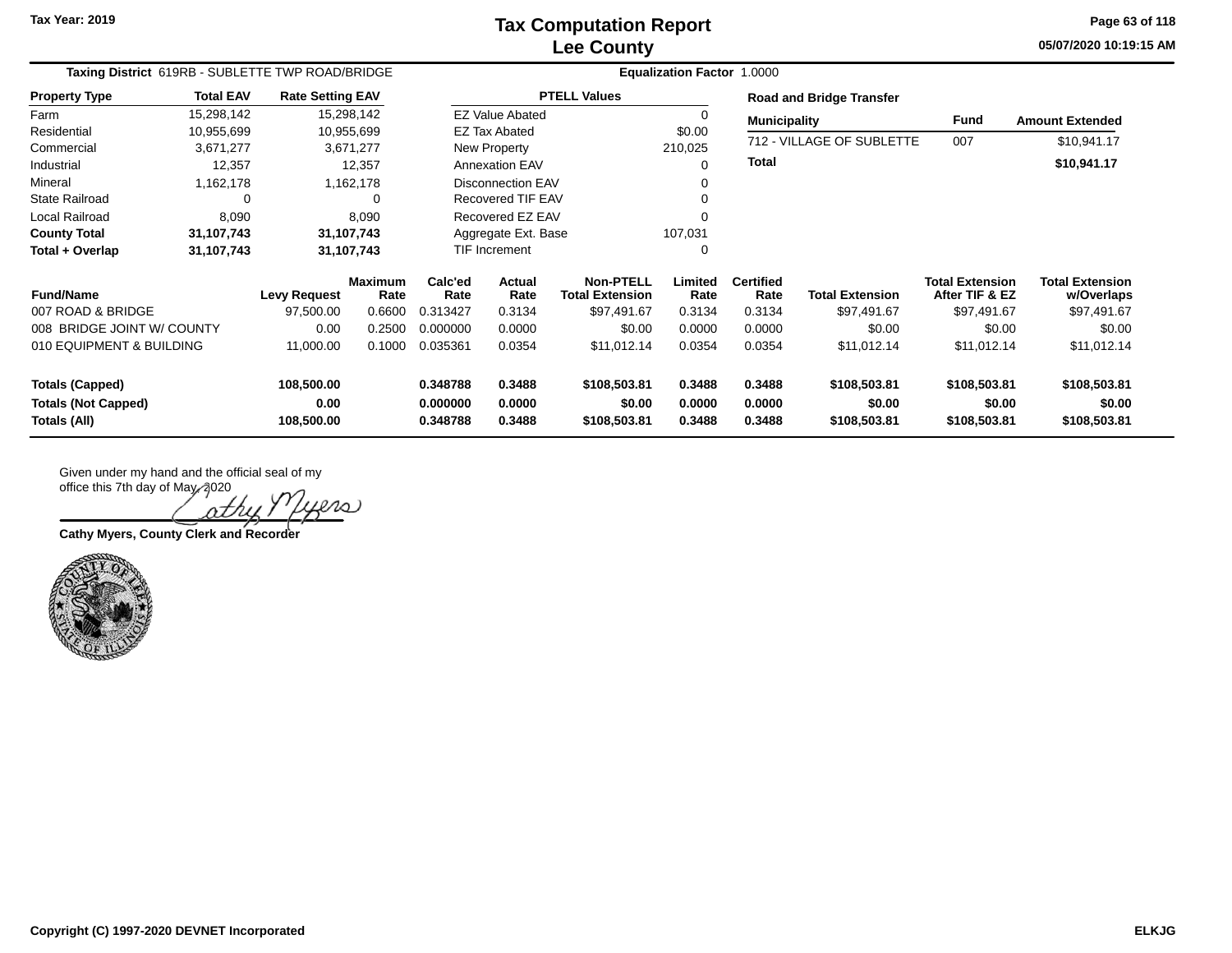**05/07/2020 10:19:15 AM Page 64 of 118**

|                                                                      | Taxing District 620 - VIOLA TOWNSHIP |                                |                        |                                  |                                               | <b>Equalization Factor 1.0000</b>          |                            |                            |                                      |                                          |                                      |  |
|----------------------------------------------------------------------|--------------------------------------|--------------------------------|------------------------|----------------------------------|-----------------------------------------------|--------------------------------------------|----------------------------|----------------------------|--------------------------------------|------------------------------------------|--------------------------------------|--|
| <b>Property Type</b>                                                 | <b>Total EAV</b>                     | <b>Rate Setting EAV</b>        |                        |                                  |                                               | <b>PTELL Values</b>                        |                            |                            |                                      |                                          |                                      |  |
| Farm                                                                 | 11,947,812                           |                                | 11,947,812             |                                  | <b>EZ Value Abated</b>                        |                                            |                            |                            |                                      |                                          |                                      |  |
| Residential                                                          | 3,265,270                            |                                | 3,265,270              |                                  | <b>EZ Tax Abated</b>                          |                                            | \$0.00                     |                            |                                      |                                          |                                      |  |
| Commercial                                                           | 834,708                              |                                | 834,708                |                                  | New Property                                  |                                            | 998,055                    |                            |                                      |                                          |                                      |  |
| Industrial                                                           | 0                                    |                                |                        |                                  | <b>Annexation EAV</b>                         |                                            | 0                          |                            |                                      |                                          |                                      |  |
| Mineral                                                              | 966,878                              |                                | 966,878                |                                  | <b>Disconnection EAV</b><br>Recovered TIF EAV |                                            |                            |                            |                                      |                                          |                                      |  |
| <b>State Railroad</b>                                                |                                      |                                |                        |                                  |                                               |                                            |                            |                            |                                      |                                          |                                      |  |
| Local Railroad                                                       | $\Omega$                             |                                |                        | Recovered EZ EAV                 |                                               |                                            |                            |                            |                                      |                                          |                                      |  |
| <b>County Total</b>                                                  | 17,014,668                           |                                | 17,014,668             | Aggregate Ext. Base              |                                               |                                            | 45,206                     |                            |                                      |                                          |                                      |  |
| Total + Overlap                                                      | 17,014,668                           |                                | 17,014,668             |                                  | TIF Increment                                 |                                            | 0                          |                            |                                      |                                          |                                      |  |
| <b>Fund/Name</b>                                                     |                                      | <b>Levy Request</b>            | <b>Maximum</b><br>Rate | Calc'ed<br>Rate                  | Actual<br>Rate                                | <b>Non-PTELL</b><br><b>Total Extension</b> | Limited<br>Rate            | <b>Certified</b><br>Rate   | <b>Total Extension</b>               | <b>Total Extension</b><br>After TIF & EZ | <b>Total Extension</b><br>w/Overlaps |  |
| 001 CORPORATE                                                        |                                      | 49,000.00                      | 0.4200                 | 0.287987                         | 0.2880                                        | \$49,002.24                                | 0.2876                     | 0.2876                     | \$48,934.19                          | \$48,934.19                              | \$48,934.19                          |  |
| 054 GENERAL ASSISTANCE                                               |                                      | 0.00                           | 0.1000                 | 0.000000                         | 0.0000                                        | \$0.00                                     | 0.0000                     | 0.0000                     | \$0.00                               | \$0.00                                   | \$0.00                               |  |
| <b>Totals (Capped)</b><br><b>Totals (Not Capped)</b><br>Totals (All) |                                      | 49,000.00<br>0.00<br>49,000.00 |                        | 0.287987<br>0.000000<br>0.287987 | 0.2880<br>0.0000<br>0.2880                    | \$49,002.24<br>\$0.00<br>\$49,002.24       | 0.2876<br>0.0000<br>0.2876 | 0.2876<br>0.0000<br>0.2876 | \$48,934.19<br>\$0.00<br>\$48,934.19 | \$48,934.19<br>\$0.00<br>\$48,934.19     | \$48,934.19<br>\$0.00<br>\$48,934.19 |  |

20 Λ7

**Cathy Myers, County Clerk and Recorder**

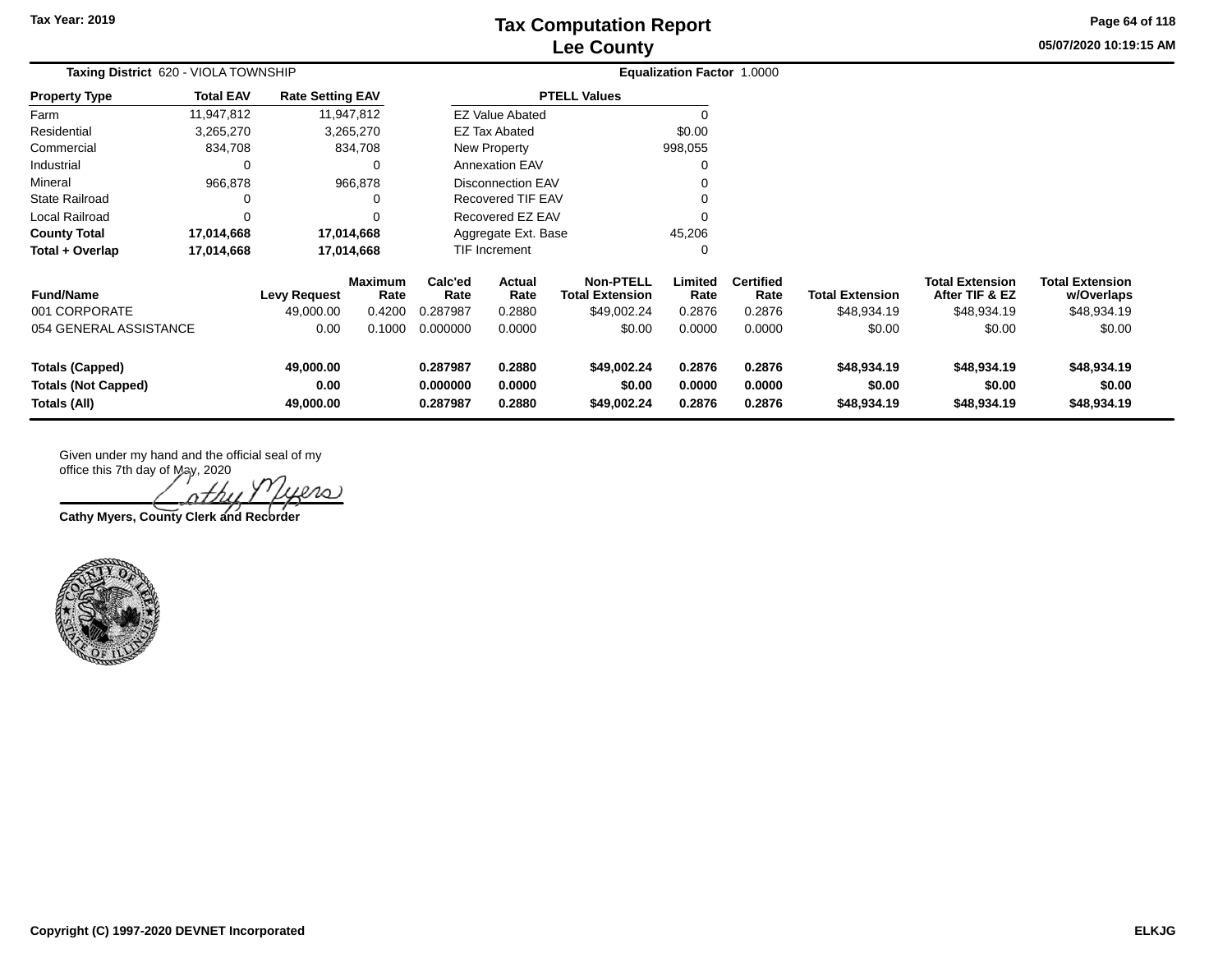**Totals (Capped) 76,700.00 0.450788 0.4508 \$76,702.12 0.4504 0.4504 \$76,634.05 \$76,634.05 \$76,634.05 Totals (Not Capped) 0.00 0.000000 0.0000 \$0.00 0.0000 0.0000 \$0.00 \$0.00 \$0.00 Totals (All) 76,700.00 0.450788 0.4508 \$76,702.12 0.4504 0.4504 \$76,634.05 \$76,634.05 \$76,634.05**

**05/07/2020 10:19:15 AMPage 65 of 118**

| Taxing District 620RB - VIOLA TWP ROAD/BRIDGE |                         |                 |                 | <b>Equalization Factor 1.0000</b> |                                            |                 |                          |                        |                                          |                                      |
|-----------------------------------------------|-------------------------|-----------------|-----------------|-----------------------------------|--------------------------------------------|-----------------|--------------------------|------------------------|------------------------------------------|--------------------------------------|
| <b>Total EAV</b><br>Property Type             | <b>Rate Setting EAV</b> |                 |                 |                                   | <b>PTELL Values</b>                        |                 |                          |                        |                                          |                                      |
| Farm<br>11,947,812                            |                         | 11,947,812      |                 | <b>EZ Value Abated</b>            |                                            |                 |                          |                        |                                          |                                      |
| Residential<br>3,265,270                      |                         | 3,265,270       |                 | EZ Tax Abated                     |                                            | \$0.00          |                          |                        |                                          |                                      |
| Commercial<br>834,708                         |                         | 834,708         |                 | New Property                      |                                            | 998,055         |                          |                        |                                          |                                      |
| Industrial<br>0                               |                         | 0               |                 | <b>Annexation EAV</b>             |                                            |                 |                          |                        |                                          |                                      |
| Mineral<br>966,878                            |                         | 966,878         |                 | <b>Disconnection EAV</b>          |                                            |                 |                          |                        |                                          |                                      |
| State Railroad                                |                         |                 |                 | Recovered TIF EAV                 |                                            |                 |                          |                        |                                          |                                      |
| Local Railroad<br>$\Omega$                    |                         |                 |                 | Recovered EZ EAV                  |                                            |                 |                          |                        |                                          |                                      |
| <b>County Total</b><br>17,014,668             |                         | 17,014,668      |                 | Aggregate Ext. Base               |                                            | 70,792          |                          |                        |                                          |                                      |
| 17,014,668<br>Total + Overlap                 |                         | 17,014,668      |                 | TIF Increment                     |                                            | 0               |                          |                        |                                          |                                      |
| <b>Fund/Name</b>                              | Levy Request            | Maximum<br>Rate | Calc'ed<br>Rate | Actual<br>Rate                    | <b>Non-PTELL</b><br><b>Total Extension</b> | Limited<br>Rate | <b>Certified</b><br>Rate | <b>Total Extension</b> | <b>Total Extension</b><br>After TIF & EZ | <b>Total Extension</b><br>w/Overlaps |
| 007 ROAD & BRIDGE                             | 35,720.00               | 0.6600          | 0.209937        | 0.2099                            | \$35,713.79                                | 0.2096          | 0.2096                   | \$35,662.74            | \$35,662.74                              | \$35,662.74                          |
| 008 BRIDGE JOINT W/ COUNTY                    | 8,580.00                | 0.2500          | 0.050427        | 0.0504                            | \$8,575.39                                 | 0.0504          | 0.0504                   | \$8,575.39             | \$8,575.39                               | \$8,575.39                           |
| 009 PERMANENT ROAD                            | 25,940.00               | 0.2500          | 0.152457        | 0.1525                            | \$25,947.37                                | 0.1524          | 0.1524                   | \$25,930.35            | \$25,930.35                              | \$25,930.35                          |
| 010 EQUIPMENT & BUILDING                      | 6,460.00                | 0.1000          | 0.037967        | 0.0380                            | \$6,465.57                                 | 0.0380          | 0.0380                   | \$6,465.57             | \$6,465.57                               | \$6,465.57                           |

**Cathy Myers, County Clerk and Recorder**

office this 7th day of May, 2020

Given under my hand and the official seal of my

 $\ell$ 10)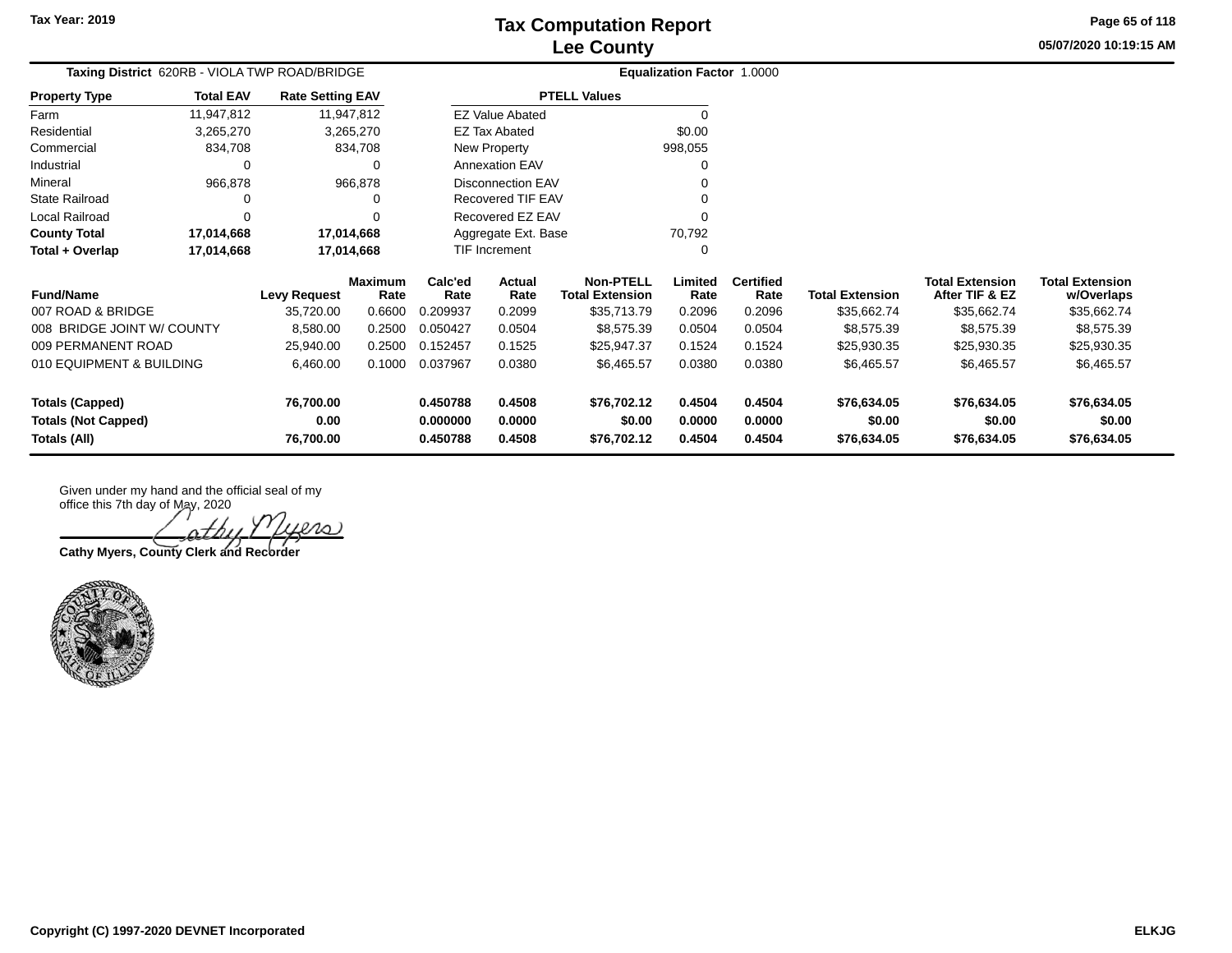**05/07/2020 10:19:15 AM Page 66 of 118**

| Taxing District 621 - WILLOW CREEK TOWNSHIP                   |                  |                                  |                                  | Equalization Factor 1.0000                           |                                |                                                           |                            |                                    |                                       |                                                  |                                                     |
|---------------------------------------------------------------|------------------|----------------------------------|----------------------------------|------------------------------------------------------|--------------------------------|-----------------------------------------------------------|----------------------------|------------------------------------|---------------------------------------|--------------------------------------------------|-----------------------------------------------------|
| <b>Property Type</b>                                          | <b>Total EAV</b> | <b>Rate Setting EAV</b>          |                                  |                                                      |                                | <b>PTELL Values</b>                                       |                            |                                    |                                       |                                                  |                                                     |
| Farm                                                          | 12,603,221       |                                  | 12,603,221                       |                                                      | <b>EZ Value Abated</b>         |                                                           |                            |                                    |                                       |                                                  |                                                     |
| Residential                                                   | 8,338,998        |                                  | 8,338,998                        |                                                      | \$0.00<br><b>EZ Tax Abated</b> |                                                           |                            |                                    |                                       |                                                  |                                                     |
| Commercial                                                    | 672,445          |                                  | 672,445                          |                                                      | New Property<br>3,841,764      |                                                           |                            |                                    |                                       |                                                  |                                                     |
| Industrial                                                    | 49,906           |                                  | 49,906                           |                                                      | <b>Annexation EAV</b>          |                                                           |                            |                                    |                                       |                                                  |                                                     |
| Mineral                                                       | 5,543,883        |                                  | 5,543,883                        | <b>Disconnection EAV</b><br><b>Recovered TIF EAV</b> |                                |                                                           |                            |                                    |                                       |                                                  |                                                     |
| <b>State Railroad</b>                                         | 90,787           |                                  | 90,787                           |                                                      |                                |                                                           |                            |                                    |                                       |                                                  |                                                     |
| Local Railroad                                                | 0                |                                  | 0                                |                                                      | Recovered EZ EAV               |                                                           |                            |                                    |                                       |                                                  |                                                     |
| <b>County Total</b>                                           | 27,299,240       |                                  | 27,299,240                       |                                                      | 49,848<br>Aggregate Ext. Base  |                                                           |                            |                                    |                                       |                                                  |                                                     |
| Total + Overlap                                               | 27,299,240       |                                  | 27,299,240                       |                                                      | TIF Increment                  |                                                           |                            |                                    |                                       |                                                  |                                                     |
| <b>Fund/Name</b><br>001 CORPORATE                             |                  | <b>Levy Request</b><br>64,733.00 | <b>Maximum</b><br>Rate<br>0.3200 | Calc'ed<br>Rate<br>0.237124                          | Actual<br>Rate<br>0.2371       | <b>Non-PTELL</b><br><b>Total Extension</b><br>\$64,726.50 | Limited<br>Rate<br>0.2165  | <b>Certified</b><br>Rate<br>0.2165 | <b>Total Extension</b><br>\$59,102.85 | Total Extension<br>After TIF & EZ<br>\$59,102.85 | <b>Total Extension</b><br>w/Overlaps<br>\$59,102.85 |
| Totals (Capped)<br><b>Totals (Not Capped)</b><br>Totals (All) |                  | 64,733.00<br>0.00<br>64,733.00   |                                  | 0.237124<br>0.000000<br>0.237124                     | 0.2371<br>0.0000<br>0.2371     | \$64,726.50<br>\$0.00<br>\$64,726.50                      | 0.2165<br>0.0000<br>0.2165 | 0.2165<br>0.0000<br>0.2165         | \$59,102.85<br>\$0.00<br>\$59,102.85  | \$59,102.85<br>\$0.00<br>\$59,102.85             | \$59,102.85<br>\$0.00<br>\$59,102.85                |

Given under my hand and the official seal of my

office this 7th day of May, 2020 ers

**Cathy Myers, County Clerk and Recorder**

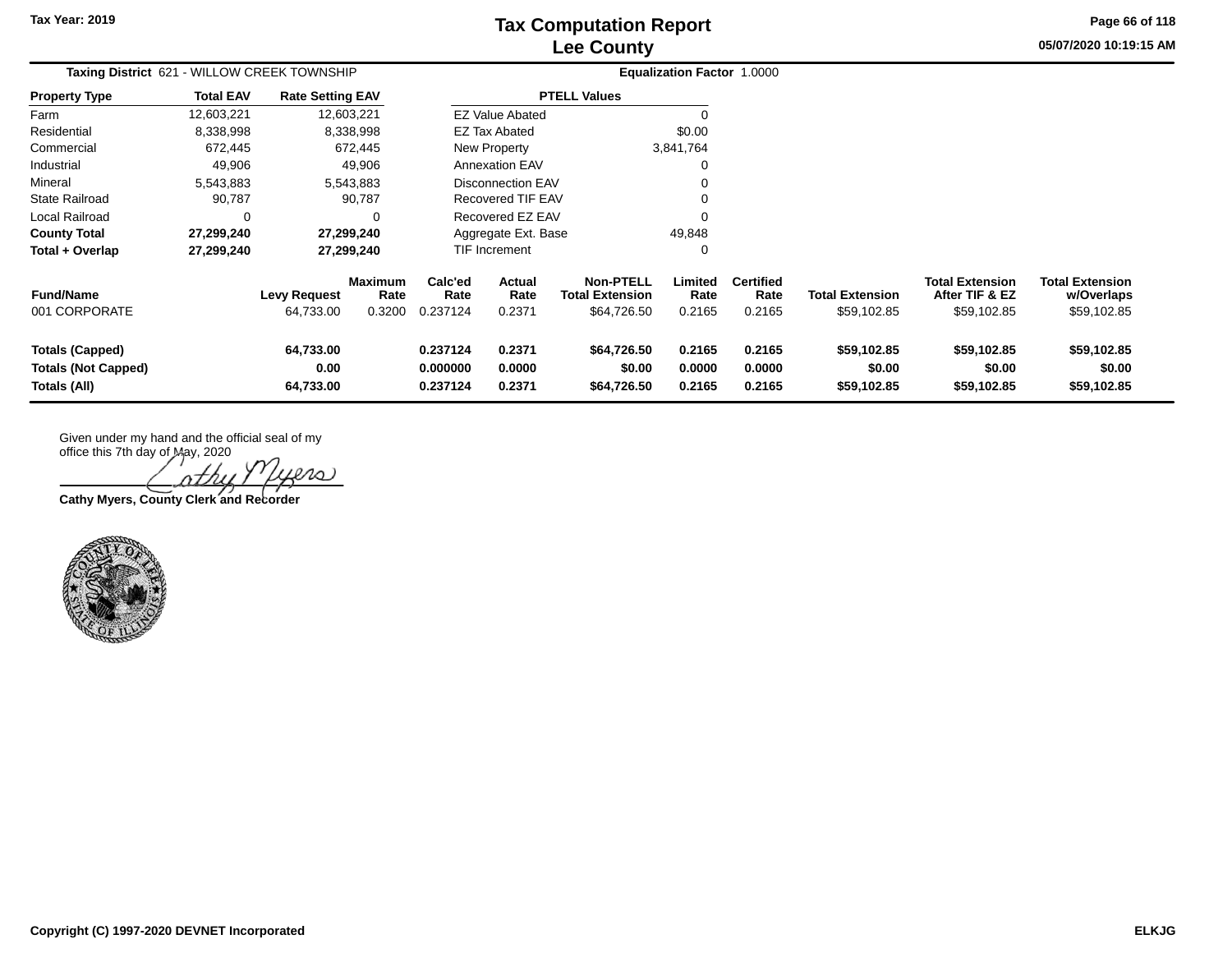**05/07/2020 10:19:15 AM Page 67 of 118**

| Taxing District 621RB - WILLOW CRK TWP RD/BRIDGE | <b>Equalization Factor 1.0000</b> |                         |                 |                     |                          |                                            |                 |                          |                                 |                                          |                                      |
|--------------------------------------------------|-----------------------------------|-------------------------|-----------------|---------------------|--------------------------|--------------------------------------------|-----------------|--------------------------|---------------------------------|------------------------------------------|--------------------------------------|
| <b>Property Type</b>                             | <b>Total EAV</b>                  | <b>Rate Setting EAV</b> |                 |                     |                          | <b>PTELL Values</b>                        |                 |                          | <b>Road and Bridge Transfer</b> |                                          |                                      |
| Farm                                             | 12,603,221                        | 12,603,221              |                 |                     | <b>EZ Value Abated</b>   |                                            | $\Omega$        | <b>Municipality</b>      |                                 | <b>Fund</b>                              | <b>Amount Extended</b>               |
| Residential                                      | 8,338,998                         |                         | 8,338,998       |                     | <b>EZ Tax Abated</b>     |                                            | \$0.00          |                          | 708 - VILLAGE OF LEE            |                                          |                                      |
| Commercial                                       | 672,445                           |                         | 672,445         |                     | New Property             |                                            | 3,841,764       |                          |                                 | 007                                      | \$3,594.36                           |
| Industrial                                       | 49,906                            |                         | 49,906          |                     | <b>Annexation EAV</b>    |                                            |                 | <b>Total</b>             |                                 |                                          | \$3,594.36                           |
| Mineral                                          | 5,543,883                         |                         | 5,543,883       |                     | <b>Disconnection EAV</b> |                                            |                 |                          |                                 |                                          |                                      |
| <b>State Railroad</b>                            | 90,787                            |                         | 90,787          |                     | Recovered TIF EAV        |                                            |                 |                          |                                 |                                          |                                      |
| Local Railroad                                   | 0                                 |                         | 0               |                     | Recovered EZ EAV         |                                            |                 |                          |                                 |                                          |                                      |
| <b>County Total</b>                              | 27,299,240                        |                         | 27,299,240      | Aggregate Ext. Base |                          |                                            | 135,252         |                          |                                 |                                          |                                      |
| Total + Overlap                                  | 27,299,240                        |                         | 27,299,240      | TIF Increment       |                          |                                            | 0               |                          |                                 |                                          |                                      |
| <b>Fund/Name</b>                                 |                                   | <b>Levy Request</b>     | Maximum<br>Rate | Calc'ed<br>Rate     | Actual<br>Rate           | <b>Non-PTELL</b><br><b>Total Extension</b> | Limited<br>Rate | <b>Certified</b><br>Rate | <b>Total Extension</b>          | <b>Total Extension</b><br>After TIF & EZ | <b>Total Extension</b><br>w/Overlaps |
| 007 ROAD & BRIDGE                                |                                   | 94,801.00               | 0.6600          | 0.347266            | 0.3473                   | \$94,810.26                                | 0.3184          | 0.3184                   | \$86,920.78                     | \$86,920.78                              | \$86,920.78                          |
| 008 BRIDGE JOINT W/ COUNTY                       |                                   | 14,278.00               | 0.2500          | 0.052302            | 0.0523                   | \$14,277.50                                | 0.0480          | 0.0480                   | \$13,103.64                     | \$13,103.64                              | \$13,103.64                          |
| 009 PERMANENT ROAD                               |                                   | 55,854.00               | 0.2500          | 0.204599            | 0.2046                   | \$55,854.25                                | 0.1876          | 0.1876                   | \$51,213.37                     | \$51,213.37                              | \$51,213.37                          |
| 010 EQUIPMENT & BUILDING                         |                                   | 9,974.00                | 0.1000          | 0.036536            | 0.0365                   | \$9,964.22                                 | 0.0335          | 0.0335                   | \$9,145.25                      | \$9,145.25                               | \$9,145.25                           |
| <b>Totals (Capped)</b>                           |                                   | 174,907.00              |                 | 0.640703            | 0.6407                   | \$174,906.23                               | 0.5875          | 0.5875                   | \$160,383.04                    | \$160,383.04                             | \$160,383.04                         |
| <b>Totals (Not Capped)</b>                       |                                   | 0.00                    |                 | 0.000000            | 0.0000                   | \$0.00                                     | 0.0000          | 0.0000                   | \$0.00                          | \$0.00                                   | \$0.00                               |
| Totals (All)                                     |                                   | 174,907.00              |                 | 0.640703            | 0.6407                   | \$174,906.23                               | 0.5875          | 0.5875                   | \$160,383.04                    | \$160,383.04                             | \$160,383.04                         |

 $P$  $O$ )

**Cathy Myers, County Clerk and Recorder**

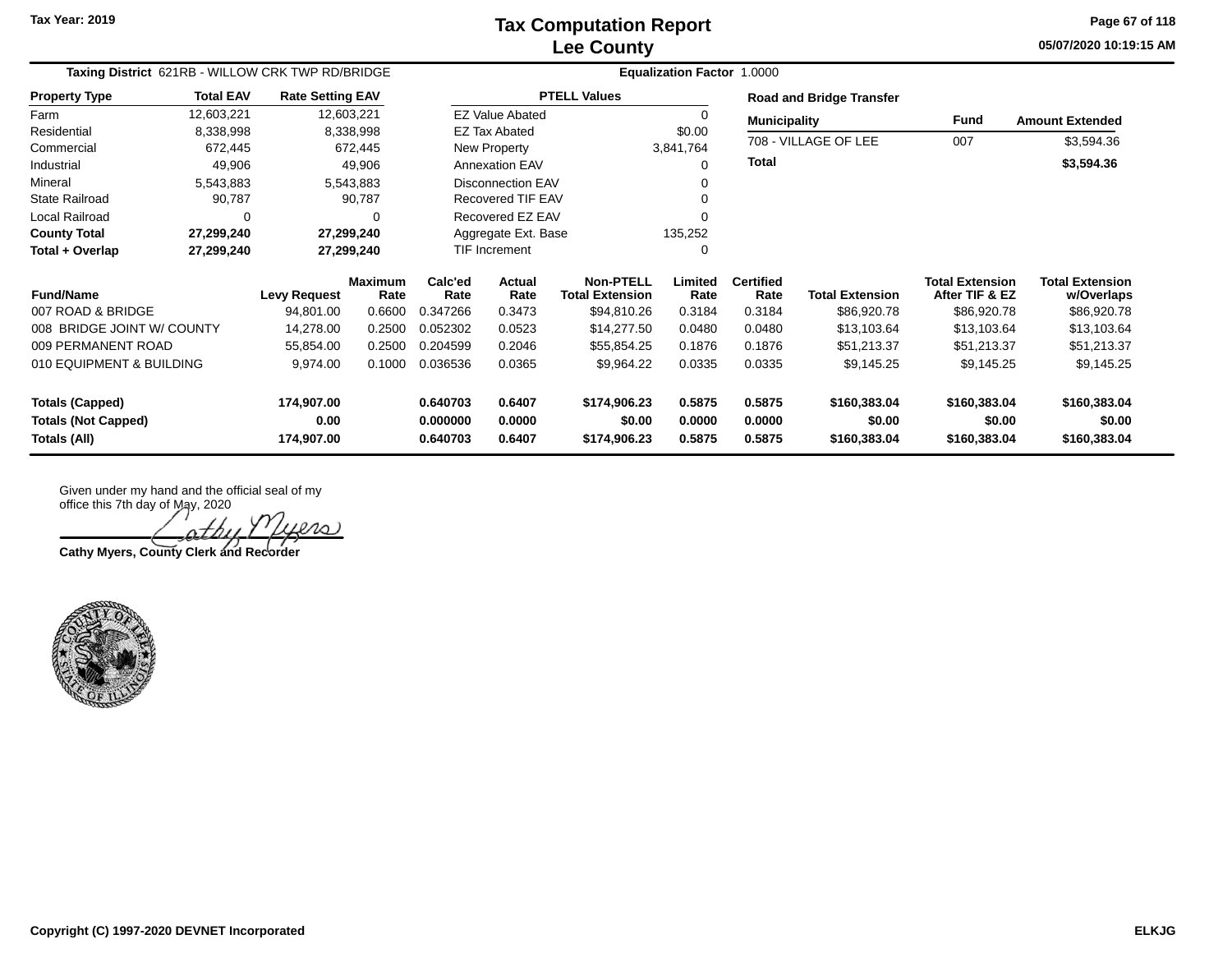**05/07/2020 10:19:15 AM Page 68 of 118**

| Taxing District 622 - WYOMING TOWNSHIP |                  |                         |                        | <b>Equalization Factor 1.0000</b> |                          |                                            |                 |                          |                        |                                          |                                      |
|----------------------------------------|------------------|-------------------------|------------------------|-----------------------------------|--------------------------|--------------------------------------------|-----------------|--------------------------|------------------------|------------------------------------------|--------------------------------------|
| <b>Property Type</b>                   | <b>Total EAV</b> | <b>Rate Setting EAV</b> |                        |                                   |                          | <b>PTELL Values</b>                        |                 |                          |                        |                                          |                                      |
| Farm                                   | 14,415,279       |                         | 14,397,755             |                                   | <b>EZ Value Abated</b>   |                                            | $\Omega$        |                          |                        |                                          |                                      |
| Residential                            | 13,604,317       |                         | 11,571,330             |                                   | <b>EZ Tax Abated</b>     |                                            | \$0.00          |                          |                        |                                          |                                      |
| Commercial                             | 1,325,409        |                         | 1,060,214              |                                   | New Property             |                                            | 1,621,368       |                          |                        |                                          |                                      |
| Industrial                             | 4,998            |                         | 4,998                  |                                   | <b>Annexation EAV</b>    |                                            |                 |                          |                        |                                          |                                      |
| Mineral                                | 1,390,745        |                         | 1,390,745              |                                   | <b>Disconnection EAV</b> |                                            |                 |                          |                        |                                          |                                      |
| <b>State Railroad</b>                  | 0                |                         | 0                      |                                   | <b>Recovered TIF EAV</b> |                                            |                 |                          |                        |                                          |                                      |
| Local Railroad                         | $\Omega$         |                         | U                      |                                   | Recovered EZ EAV         |                                            |                 |                          |                        |                                          |                                      |
| <b>County Total</b>                    | 30,740,748       |                         | 28,425,042             |                                   | Aggregate Ext. Base      |                                            | 148,617         |                          |                        |                                          |                                      |
| Total + Overlap                        | 30,740,748       |                         | 28,425,042             |                                   | <b>TIF Increment</b>     |                                            | 2,315,706       |                          |                        |                                          |                                      |
| <b>Fund/Name</b>                       |                  | <b>Levy Request</b>     | <b>Maximum</b><br>Rate | Calc'ed<br>Rate                   | <b>Actual</b><br>Rate    | <b>Non-PTELL</b><br><b>Total Extension</b> | Limited<br>Rate | <b>Certified</b><br>Rate | <b>Total Extension</b> | <b>Total Extension</b><br>After TIF & EZ | <b>Total Extension</b><br>w/Overlaps |
| 001 CORPORATE                          |                  | 91.000.00               | 0.3100                 | 0.320140                          | 0.3100                   | \$88,117.63                                | 0.3100          | 0.3100                   | \$95,296.32            | \$88,117.63                              | \$88,117.63                          |
| 005 IMRF                               |                  | 9,000.00                | 0.0000                 | 0.031662                          | 0.0317                   | \$9,010.74                                 | 0.0317          | 0.0317                   | \$9,744.82             | \$9,010.74                               | \$9,010.74                           |
| 017 CEMETERY                           |                  | 43,000.00               | 0.2000                 | 0.151275                          | 0.1513                   | \$43,007.09                                | 0.1513          | 0.1513                   | \$46,510.75            | \$43,007.09                              | \$43,007.09                          |
| 035 LIABILITY INS                      |                  | 3,000.00                | 0.0000                 | 0.010554                          | 0.0106                   | \$3,013.05                                 | 0.0106          | 0.0106                   | \$3,258.52             | \$3,013.05                               | \$3,013.05                           |
| 047 SOCIAL SECURITY                    |                  | 5,000.00                | 0.0000                 | 0.017590                          | 0.0176                   | \$5,002.81                                 | 0.0176          | 0.0176                   | \$5,410.37             | \$5,002.81                               | \$5,002.81                           |
| 054 GENERAL ASSISTANCE                 |                  | 100.00                  | 0.1000                 | 0.000352                          | 0.0004                   | \$113.70                                   | 0.0004          | 0.0004                   | \$122.96               | \$113.70                                 | \$113.70                             |
| <b>Totals (Capped)</b>                 |                  | 151,100.00              |                        | 0.531573                          | 0.5216                   | \$148,265.02                               | 0.5216          | 0.5216                   | \$160,343.74           | \$148,265.02                             | \$148,265.02                         |
| <b>Totals (Not Capped)</b>             |                  | 0.00                    |                        | 0.000000                          | 0.0000                   | \$0.00                                     | 0.0000          | 0.0000                   | \$0.00                 | \$0.00                                   | \$0.00                               |
| Totals (All)                           |                  | 151,100.00              |                        | 0.531573                          | 0.5216                   | \$148,265.02                               | 0.5216          | 0.5216                   | \$160,343.74           | \$148,265.02                             | \$148,265.02                         |

Given under my hand and the official seal of my office this 7th day of May, 2020

**Cathy Myers, County Clerk and Recorder**

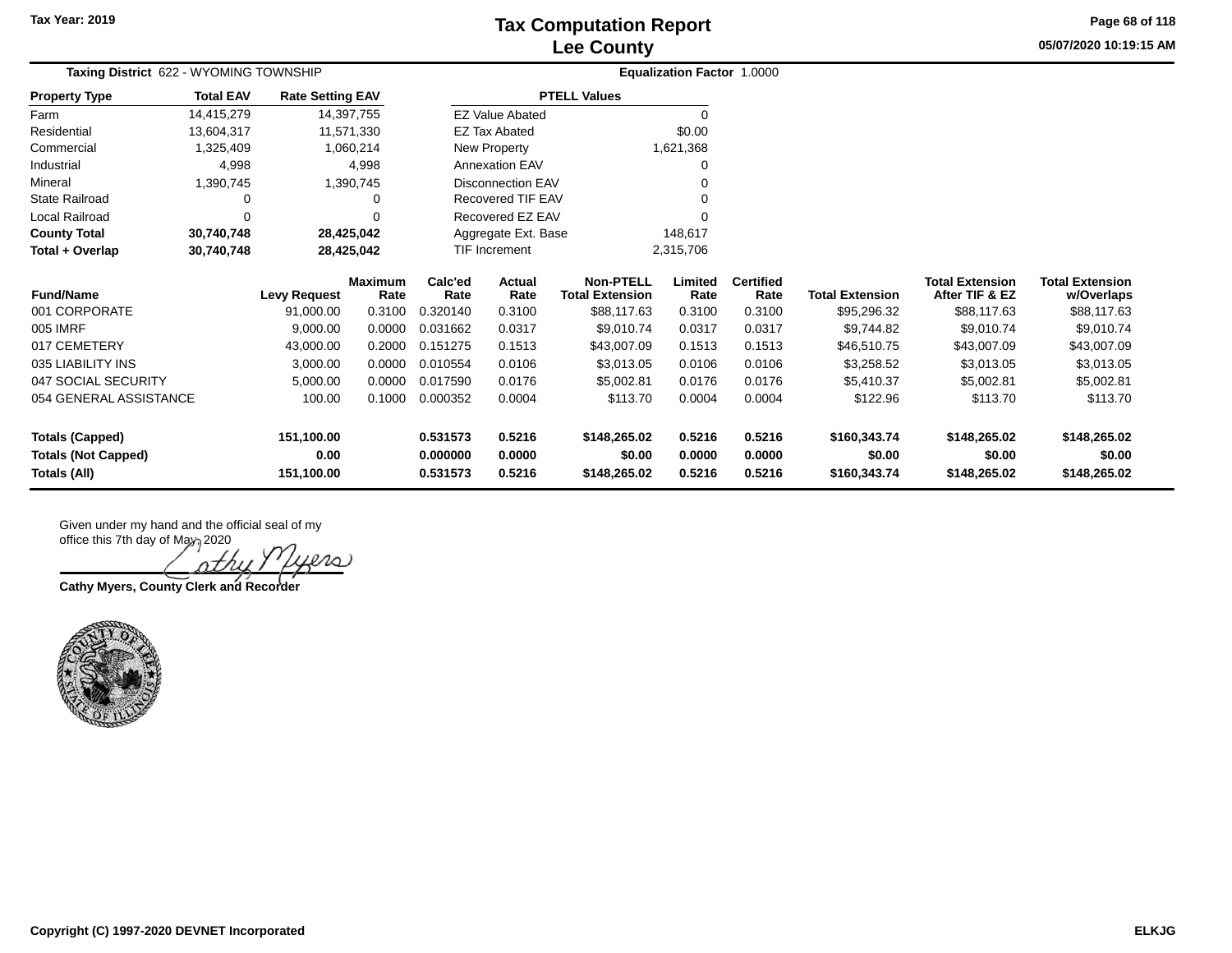**05/07/2020 10:19:15 AM Page 69 of 118**

| Taxing District 622RB - WYOMING TWP ROAD/BRIDGE |                  |                         |                 | Equalization Factor 1.0000 |                          |                                            |                 |                          |                                 |                                          |                                      |  |
|-------------------------------------------------|------------------|-------------------------|-----------------|----------------------------|--------------------------|--------------------------------------------|-----------------|--------------------------|---------------------------------|------------------------------------------|--------------------------------------|--|
| <b>Property Type</b>                            | <b>Total EAV</b> | <b>Rate Setting EAV</b> |                 |                            |                          | <b>PTELL Values</b>                        |                 |                          | <b>Road and Bridge Transfer</b> |                                          |                                      |  |
| Farm                                            | 14,415,279       |                         | 14,397,755      |                            | <b>EZ Value Abated</b>   |                                            | 0               | <b>Municipality</b>      |                                 | Fund                                     | <b>Amount Extended</b>               |  |
| Residential                                     | 13,604,317       |                         | 11,571,330      |                            | <b>EZ Tax Abated</b>     |                                            | \$0.00          |                          | 710 - VILLAGE OF PAW PAW        | 007                                      |                                      |  |
| Commercial                                      | 1,325,409        |                         | 1,060,214       |                            | New Property             |                                            | 1,621,368       |                          |                                 |                                          | \$8,325.27                           |  |
| Industrial                                      | 4,998            |                         | 4,998           |                            | <b>Annexation EAV</b>    |                                            | 0               | <b>Total</b>             |                                 |                                          | \$8,325.27                           |  |
| Mineral                                         | 1,390,745        |                         | 1,390,745       |                            | <b>Disconnection EAV</b> |                                            |                 |                          |                                 |                                          |                                      |  |
| <b>State Railroad</b>                           | 0                |                         | 0               |                            | Recovered TIF EAV        |                                            |                 |                          |                                 |                                          |                                      |  |
| Local Railroad                                  | $\Omega$         |                         |                 |                            | Recovered EZ EAV         |                                            |                 |                          |                                 |                                          |                                      |  |
| <b>County Total</b>                             | 30,740,748       |                         | 28,425,042      |                            | Aggregate Ext. Base      |                                            | 133,771         |                          |                                 |                                          |                                      |  |
| Total + Overlap                                 | 30,740,748       |                         | 28,425,042      |                            | <b>TIF Increment</b>     |                                            | 2,315,706       |                          |                                 |                                          |                                      |  |
| <b>Fund/Name</b>                                |                  | <b>Levy Request</b>     | Maximum<br>Rate | Calc'ed<br>Rate            | Actual<br>Rate           | <b>Non-PTELL</b><br><b>Total Extension</b> | Limited<br>Rate | <b>Certified</b><br>Rate | <b>Total Extension</b>          | <b>Total Extension</b><br>After TIF & EZ | <b>Total Extension</b><br>w/Overlaps |  |
| 007 ROAD & BRIDGE                               |                  | 58,500.00               | 0.6600          | 0.205804                   | 0.2058                   | \$58,498.74                                | 0.2058          | 0.2058                   | \$63,264.46                     | \$58,498.74                              | \$58,498.74                          |  |
| 008 BRIDGE JOINT W/COUNTY                       |                  | 500.00                  | 0.2500          | 0.001759                   | 0.0018                   | \$511.65                                   | 0.0018          | 0.0018                   | \$553.33                        | \$511.65                                 | \$511.65                             |  |
| 009 PERMANENT ROAD                              |                  | 60,000.00               | 0.2500          | 0.211082                   | 0.2111                   | \$60,005.26                                | 0.2111          | 0.2111                   | \$64,893.72                     | \$60,005.26                              | \$60,005.26                          |  |
| 010 EQUIPMENT & BUILDING                        |                  | 25,000.00               | 0.1000          | 0.087951                   | 0.0880                   | \$25,014.04                                | 0.0880          | 0.0880                   | \$27,051.86                     | \$25,014.04                              | \$25,014.04                          |  |
| <b>Totals (Capped)</b>                          |                  | 144,000.00              |                 | 0.506596                   | 0.5067                   | \$144,029.69                               | 0.5067          | 0.5067                   | \$155,763.37                    | \$144,029.69                             | \$144,029.69                         |  |
| <b>Totals (Not Capped)</b>                      |                  | 0.00                    |                 | 0.000000                   | 0.0000                   | \$0.00                                     | 0.0000          | 0.0000                   | \$0.00                          | \$0.00                                   | \$0.00                               |  |
| Totals (All)                                    |                  | 144,000.00              |                 | 0.506596                   | 0.5067                   | \$144,029.69                               | 0.5067          | 0.5067                   | \$155,763.37                    | \$144,029.69                             | \$144,029.69                         |  |

 $\ell\ell\omega$ nth

**Cathy Myers, County Clerk and Recorder**

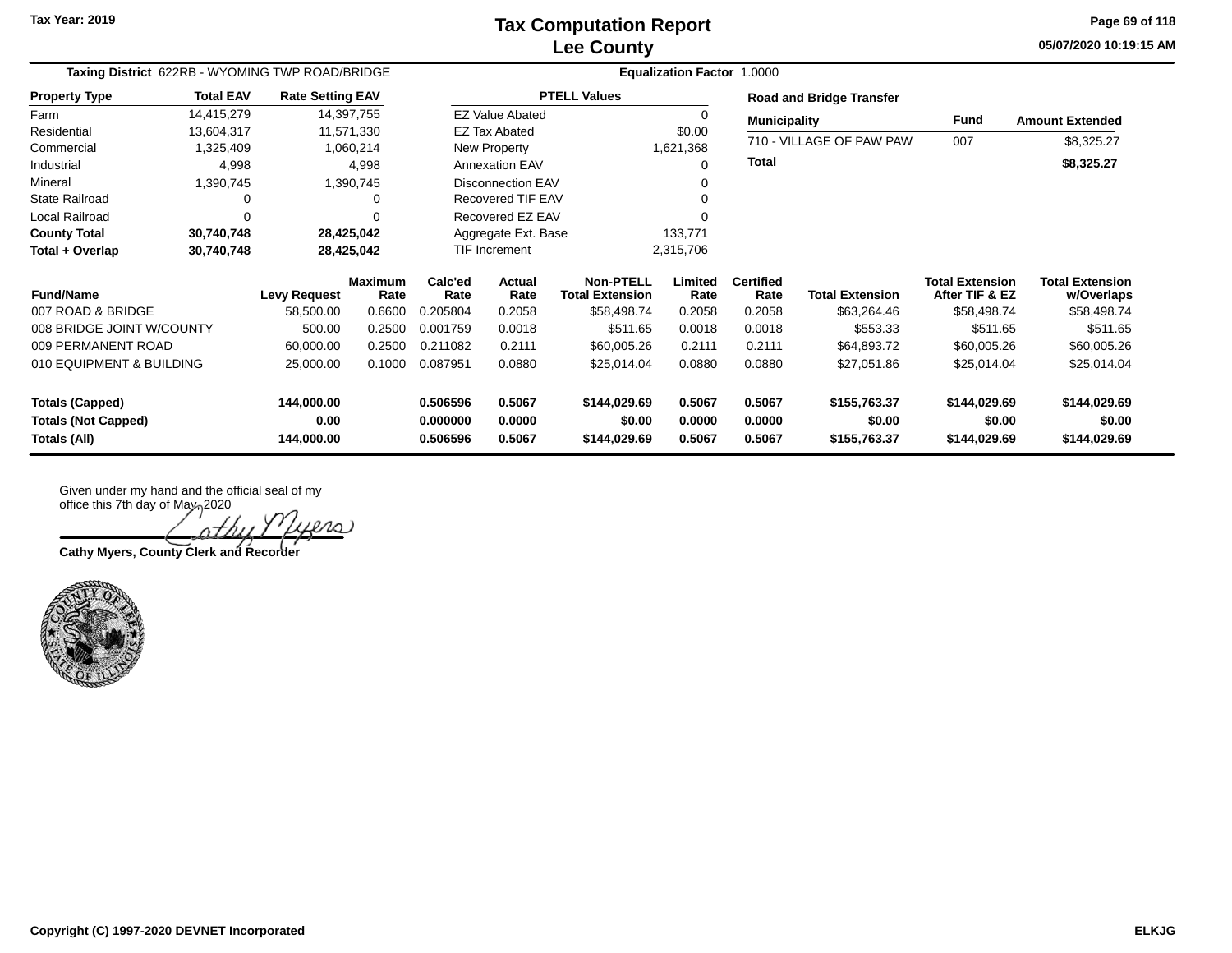**Tax Year: 2019**

#### **Lee County Tax Computation Report**

**05/07/2020 10:19:15 AM Page 70 of 118**

| Taxing District 701 - CITY OF AMBOY                                         |            | <b>Equalization Factor 1.0000</b> |                        |                                  |                            |                                            |                            |                            |                                        |                                          |                                        |
|-----------------------------------------------------------------------------|------------|-----------------------------------|------------------------|----------------------------------|----------------------------|--------------------------------------------|----------------------------|----------------------------|----------------------------------------|------------------------------------------|----------------------------------------|
| <b>Total EAV</b><br><b>Property Type</b><br>1,239,134                       |            | <b>Rate Setting EAV</b>           |                        |                                  |                            | <b>PTELL Values</b>                        |                            |                            | <b>Road and Bridge Transfer</b>        |                                          |                                        |
| Farm                                                                        |            |                                   | 1,239,134              |                                  | <b>EZ Value Abated</b>     |                                            | 825,438                    | <b>Road District</b>       |                                        | <b>Fund</b>                              | <b>Amount Extended</b>                 |
| Residential                                                                 | 18,312,796 |                                   | 18,312,796             |                                  | <b>EZ Tax Abated</b>       |                                            | \$11,573.47                |                            | 602RB - AMBOY TWP ROAD/BRID 007        |                                          | \$16,941.09                            |
| Commercial                                                                  | 5,213,899  |                                   | 4,771,244              |                                  | New Property               |                                            | 292,246                    |                            |                                        |                                          |                                        |
| Industrial                                                                  | 1,476,162  |                                   | 1,093,379              |                                  | <b>Annexation EAV</b>      |                                            | $\Omega$                   |                            | 612RB - MARION TWP ROAD/BRIL 007       |                                          | \$461.81                               |
| Mineral                                                                     | $\Omega$   |                                   | 0                      |                                  | <b>Disconnection EAV</b>   |                                            |                            | <b>Total</b>               |                                        |                                          | \$17,402.90                            |
| <b>State Railroad</b>                                                       | $\Omega$   |                                   | $\Omega$               |                                  | Recovered TIF EAV          |                                            |                            |                            |                                        |                                          |                                        |
| Local Railroad                                                              | $\Omega$   |                                   | $\Omega$               |                                  | Recovered EZ EAV           |                                            | $\Omega$                   |                            |                                        |                                          |                                        |
| <b>County Total</b>                                                         | 26,241,991 |                                   | 25,416,553             |                                  | Aggregate Ext. Base        |                                            | 345,764                    |                            |                                        |                                          |                                        |
| Total + Overlap                                                             | 26,241,991 |                                   | 25,416,553             |                                  | <b>TIF Increment</b>       |                                            | $\Omega$                   |                            |                                        |                                          |                                        |
| <b>Fund/Name</b>                                                            |            | <b>Levy Request</b>               | <b>Maximum</b><br>Rate | Calc'ed<br>Rate                  | Actual<br>Rate             | <b>Non-PTELL</b><br><b>Total Extension</b> | Limited<br>Rate            | <b>Certified</b><br>Rate   | <b>Total Extension</b>                 | <b>Total Extension</b><br>After TIF & EZ | <b>Total Extension</b><br>w/Overlaps   |
| 001 CORPORATE                                                               |            | 64,000.00                         | 0.4375                 | 0.251804                         | 0.2518                     | \$63,998.88                                | 0.2472                     | 0.2472                     | \$64,870.20                            | \$62,829.72                              | \$62,829.72                            |
| 003 BONDS & INTEREST                                                        |            | 0.00                              | 0.0000                 | 0.000000                         | 0.0000                     | \$0.00                                     | 0.0000                     | 0.0000                     | \$0.00                                 | \$0.00                                   | \$0.00                                 |
| 005 I.M.R.F.                                                                |            | 85,000.00                         | 0.0000                 | 0.334428                         | 0.3344                     | \$84,992.95                                | 0.3283                     | 0.3283                     | \$86,152.46                            | \$83,442.54                              | \$83,442.54                            |
| 007 CITY SHARE OF TWNSHP R                                                  |            | 0.00                              | 0.0000                 | 0.000000                         | 0.0000                     | \$0.00                                     | 0.0000                     | 0.0000                     | \$0.00                                 | \$0.00                                   | \$0.00                                 |
| 014 POLICE PROTECTION                                                       |            | 19,000.00                         | 0.6000                 | 0.074754                         | 0.0748                     | \$19,011.58                                | 0.0734                     | 0.0734                     | \$19,261.62                            | \$18,655.75                              | \$18,655.75                            |
| 016 LIBRARY                                                                 |            | 35,000.00                         | 0.1500                 | 0.137706                         | 0.1377                     | \$34,998.59                                | 0.1352                     | 0.1352                     | \$35,479.17                            | \$34,363.18                              | \$34,363.18                            |
| 027 AUDIT                                                                   |            | 9,800.00                          | 0.0000                 | 0.038558                         | 0.0386                     | \$9,810.79                                 | 0.0379                     | 0.0379                     | \$9,945.71                             | \$9,632.87                               | \$9,632.87                             |
| 035 LIABILITY INS                                                           |            | 63,000.00                         | 0.0000                 | 0.247870                         | 0.2479                     | \$63,007.63                                | 0.2434                     | 0.2434                     | \$63,873.01                            | \$61,863.89                              | \$61,863.89                            |
| 041 STREET LIGHTING                                                         |            | 12,000.00                         | 0.0500                 | 0.047213                         | 0.0472                     | \$11,996.61                                | 0.0463                     | 0.0463                     | \$12,150.04                            | \$11,767.86                              | \$11,767.86                            |
| 042 CITY PARK                                                               |            | 3,600.00                          | 0.0750                 | 0.014164                         | 0.0142                     | \$3,609.15                                 | 0.0139                     | 0.0139                     | \$3,647.64                             | \$3,532.90                               | \$3,532.90                             |
| 044 BAND                                                                    |            | 10.00                             | 0.0400                 | 0.000039                         | 0.0000                     | \$0.00                                     | 0.0000                     | 0.0000                     | \$0.00                                 | \$0.00                                   | \$0.00                                 |
| 046 EMERGENCY & DISASTER                                                    |            | 10.00                             | 0.0500                 | 0.000039                         | 0.0000                     | \$0.00                                     | 0.0000                     | 0.0000                     | \$0.00                                 | \$0.00                                   | \$0.00                                 |
| 047 SOCIAL SECURITY                                                         |            | 50,000.00                         | 0.0000                 | 0.196722                         | 0.1967                     | \$49,994.36                                | 0.1931                     | 0.1931                     | \$50,673.28                            | \$49,079.36                              | \$49,079.36                            |
| 048 SCHOOL CROSSING GUARD                                                   |            | 5,000.00                          | 0.0200                 | 0.019672                         | 0.0197                     | \$5,007.06                                 | 0.0193                     | 0.0193                     | \$5,064.70                             | \$4,905.39                               | \$4,905.39                             |
| 062 WORKMENS COMP                                                           |            | 16,600.00                         | 0.0000                 | 0.065312                         | 0.0653                     | \$16,597.01                                | 0.0641                     | 0.0641                     | \$16,821.12                            | \$16,292.01                              | \$16,292.01                            |
| <b>Totals (Capped)</b><br><b>Totals (Not Capped)</b><br><b>Totals (All)</b> |            | 363,020.00<br>0.00<br>363,020.00  |                        | 1.428281<br>0.000000<br>1.428281 | 1.4283<br>0.0000<br>1.4283 | \$363,024.61<br>\$0.00<br>\$363,024.61     | 1.4021<br>0.0000<br>1.4021 | 1.4021<br>0.0000<br>1.4021 | \$367,938.95<br>\$0.00<br>\$367,938.95 | \$356,365.47<br>\$0.00<br>\$356,365.47   | \$356,365.47<br>\$0.00<br>\$356,365.47 |

Given under my hand and the official seal of my office this 7th day of May, 2020

 $\Omega$ . nthi

**Cathy Myers, County Clerk and Recorder**

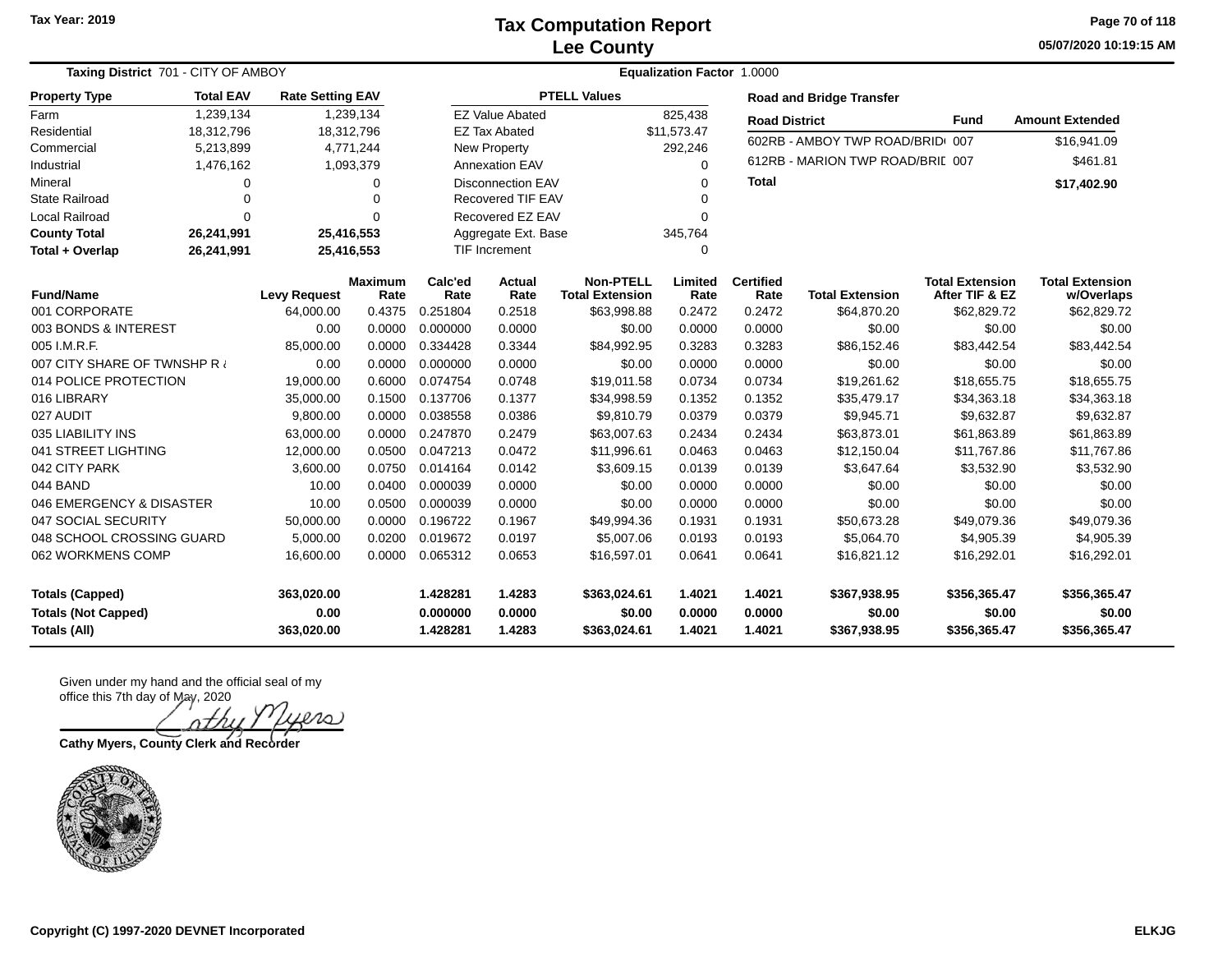**05/07/2020 10:19:15 AM Page 71 of 118**

| Taxing District 702 - VILLAGE OF ASHTON    | <b>Equalization Factor 1.0000</b> |                         |                        |                      |                                      |                                            |                  |                          |                                  |                                          |                                      |
|--------------------------------------------|-----------------------------------|-------------------------|------------------------|----------------------|--------------------------------------|--------------------------------------------|------------------|--------------------------|----------------------------------|------------------------------------------|--------------------------------------|
| <b>Property Type</b>                       | <b>Total EAV</b>                  | <b>Rate Setting EAV</b> |                        |                      |                                      | <b>PTELL Values</b>                        |                  |                          | <b>Road and Bridge Transfer</b>  |                                          |                                      |
| Farm                                       | 91,155                            |                         | 91,155                 |                      | <b>EZ Value Abated</b>               |                                            | 5,297            | <b>Road District</b>     |                                  | <b>Fund</b>                              | <b>Amount Extended</b>               |
| Residential                                | 8,466,226                         |                         | 8,466,226              |                      | <b>EZ Tax Abated</b>                 |                                            | \$52.99          |                          | 603RB - ASHTON TWP ROAD/BRII 007 |                                          | \$11,866.99                          |
| Commercial                                 | 2,079,254                         |                         | 2,079,254              |                      | New Property                         |                                            | $\Omega$         |                          |                                  |                                          |                                      |
| Industrial                                 | 1,355,367                         |                         | 1,350,070              |                      | <b>Annexation EAV</b>                |                                            | $\Omega$         | <b>Total</b>             |                                  |                                          | \$11,866.99                          |
| Mineral                                    | 0                                 |                         | 0                      |                      | <b>Disconnection EAV</b>             |                                            | $\Omega$         |                          |                                  |                                          |                                      |
| <b>State Railroad</b>                      | 259,928                           |                         | 259,928                |                      | <b>Recovered TIF EAV</b><br>$\Omega$ |                                            |                  |                          |                                  |                                          |                                      |
| Local Railroad                             | $\Omega$                          |                         | 0                      |                      | Recovered EZ EAV<br>$\Omega$         |                                            |                  |                          |                                  |                                          |                                      |
| <b>County Total</b>                        | 12,251,930                        |                         | 12,246,633             |                      | Aggregate Ext. Base                  |                                            | 137,578          |                          |                                  |                                          |                                      |
| Total + Overlap                            | 12,251,930                        |                         | 12,246,633             |                      | <b>TIF Increment</b><br>0            |                                            |                  |                          |                                  |                                          |                                      |
| <b>Fund/Name</b>                           |                                   | <b>Levy Request</b>     | <b>Maximum</b><br>Rate | Calc'ed<br>Rate      | Actual<br>Rate                       | <b>Non-PTELL</b><br><b>Total Extension</b> | Limited<br>Rate  | <b>Certified</b><br>Rate | <b>Total Extension</b>           | <b>Total Extension</b><br>After TIF & EZ | <b>Total Extension</b><br>w/Overlaps |
| 001 CORPORATE                              |                                   | 29,138.00               | 0.4375                 | 0.237927             | 0.2379                               | \$29,134.74                                | 0.2379           | 0.2379                   | \$29,147.34                      | \$29,134.74                              | \$29,134.74                          |
| 005 I.M.R.F.                               |                                   | 14,929.00               | 0.0000                 | 0.121903             | 0.1219                               | \$14,928.65                                | 0.1219           | 0.1219                   | \$14,935.10                      | \$14,928.65                              | \$14,928.65                          |
| 007 CITY SHARE OF TWNSHP R                 |                                   | 0.00                    | 0.0000                 | 0.000000             | 0.0000                               | \$0.00                                     | 0.0000           | 0.0000                   | \$0.00                           | \$0.00                                   | \$0.00                               |
| 014 POLICE PROTECTION                      |                                   | 11,841.00               | 0.6000                 | 0.096688             | 0.0967                               | \$11,842.49                                | 0.0967           | 0.0967                   | \$11,847.62                      | \$11,842.49                              | \$11,842.49                          |
| 016 LIBRARY                                |                                   | 15,440.00               | 0.1500                 | 0.126076             | 0.1261                               | \$15,443.00                                | 0.1261           | 0.1261                   | \$15,449.68                      | \$15,443.00                              | \$15,443.00                          |
| 017 CEMETERY                               |                                   | 365.00                  | 0.0250                 | 0.002980             | 0.0030                               | \$367.40                                   | 0.0030           | 0.0030                   | \$367.56                         | \$367.40                                 | \$367.40                             |
| 025 GARBAGE                                |                                   | 94.00                   | 0.2000                 | 0.000768             | 0.0008                               | \$97.97                                    | 0.0008           | 0.0008                   | \$98.02                          | \$97.97                                  | \$97.97                              |
| 027 AUDIT                                  |                                   | 8,284.00                | 0.0000                 | 0.067643             | 0.0676                               | \$8,278.72                                 | 0.0676           | 0.0676                   | \$8,282.30                       | \$8,278.72                               | \$8,278.72                           |
| 035 LIABILITY INSURANCE                    |                                   | 20,052.00               | 0.0000                 | 0.163735             | 0.1637                               | \$20,047.74                                | 0.1637           | 0.1637                   | \$20,056.41                      | \$20,047.74                              | \$20,047.74                          |
| 047 SOCIAL SECURITY                        |                                   | 14,731.00               | 0.0000                 | 0.120286             | 0.1203                               | \$14,732.70                                | 0.1203           | 0.1203                   | \$14,739.07                      | \$14,732.70                              | \$14,732.70                          |
| 060 UNEMPLOYMENT INSURANC                  |                                   | 543.00                  | 0.0000                 | 0.004434             | 0.0044                               | \$538.85                                   | 0.0044           | 0.0044                   | \$539.08                         | \$538.85                                 | \$538.85                             |
| 062 WORKMENS COMP                          |                                   | 7,094.00                | 0.0000                 | 0.057926             | 0.0579                               | \$7,090.80                                 | 0.0579           | 0.0579                   | \$7,093.87                       | \$7,090.80                               | \$7,090.80                           |
| <b>Totals (Capped)</b>                     |                                   | 122,511.00              |                        | 1.000366             | 1.0003                               | \$122,503.06                               | 1.0003           | 1.0003                   | \$122,556.05                     | \$122,503.06                             | \$122,503.06                         |
| <b>Totals (Not Capped)</b><br>Totals (All) |                                   | 0.00<br>122,511.00      |                        | 0.000000<br>1.000366 | 0.0000<br>1.0003                     | \$0.00<br>\$122,503.06                     | 0.0000<br>1.0003 | 0.0000<br>1.0003         | \$0.00<br>\$122,556.05           | \$0.00<br>\$122,503.06                   | \$0.00<br>\$122,503.06               |
|                                            |                                   |                         |                        |                      |                                      |                                            |                  |                          |                                  |                                          |                                      |

**Cathy Myers, County Clerk and Recorder**

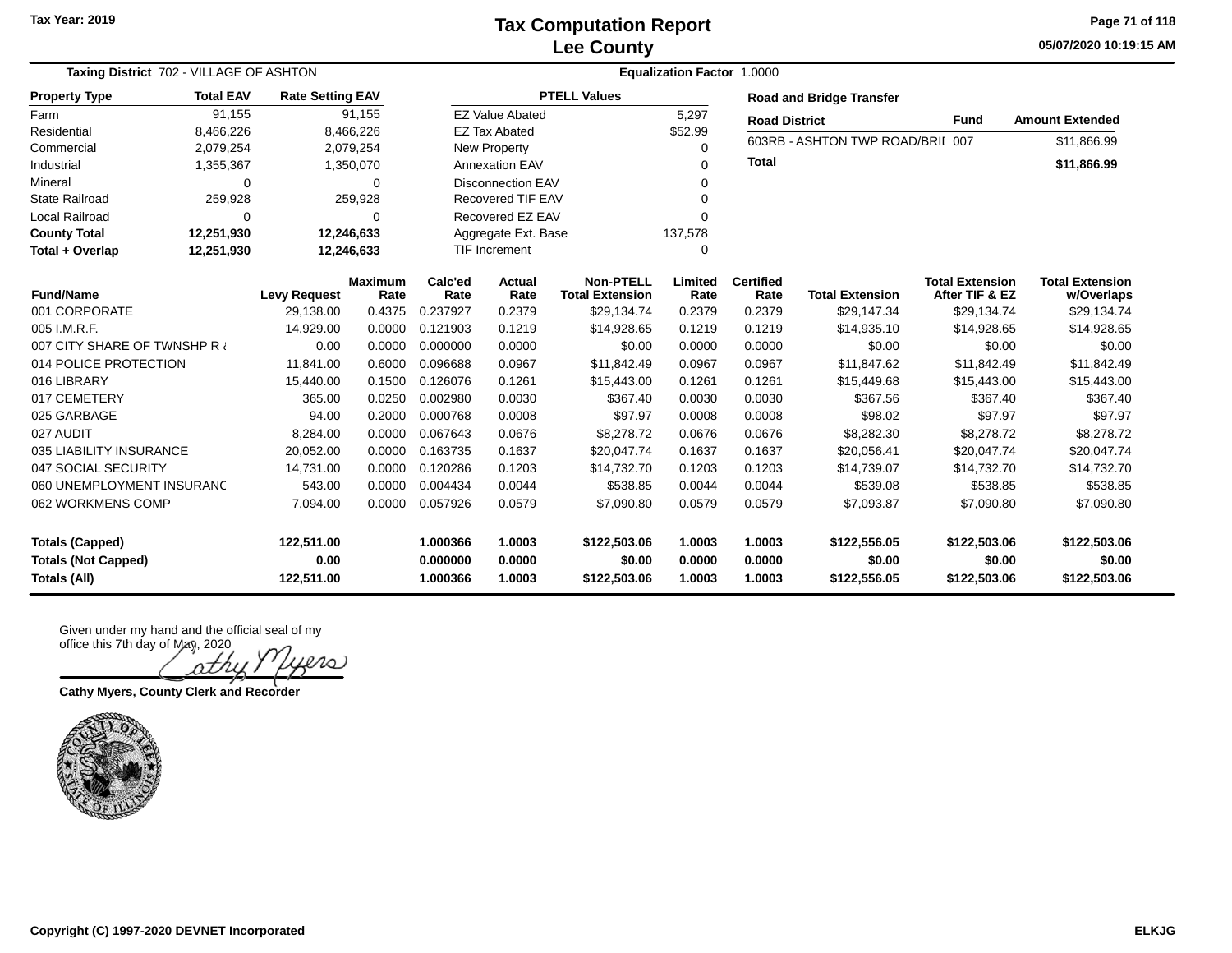**05/07/2020 10:19:15 AM Page 72 of 118**

| Taxing District 703 - VILLAGE OF COMPTON                             |                  |                              |                        | <b>Equalization Factor 1.0000</b> |                            |                                            |                            |                            |                                    |                                          |                                      |  |
|----------------------------------------------------------------------|------------------|------------------------------|------------------------|-----------------------------------|----------------------------|--------------------------------------------|----------------------------|----------------------------|------------------------------------|------------------------------------------|--------------------------------------|--|
| <b>Property Type</b>                                                 | <b>Total EAV</b> | <b>Rate Setting EAV</b>      |                        | <b>PTELL Values</b>               |                            |                                            |                            |                            | <b>Road and Bridge Transfer</b>    |                                          |                                      |  |
| Farm                                                                 | 5,241            | 5,241                        |                        | <b>EZ Value Abated</b>            |                            |                                            |                            |                            | <b>Road District</b>               |                                          | <b>Amount Extended</b>               |  |
| Residential                                                          | 922,226.         | 1,922,226                    |                        | <b>EZ Tax Abated</b>              |                            |                                            | \$0.00                     |                            | 605RB - BROOKLYN TWP ROAD/B 007    |                                          |                                      |  |
| Commercial                                                           | 310,100          | 310,100                      |                        | New Property                      |                            |                                            | 35,162                     |                            |                                    |                                          | \$1,433.58                           |  |
| Industrial                                                           | 0                | 0                            |                        | <b>Annexation EAV</b>             |                            |                                            |                            | Total                      |                                    |                                          | \$1,433.58                           |  |
| Mineral                                                              | $\Omega$         |                              |                        | <b>Disconnection EAV</b>          |                            |                                            |                            |                            |                                    |                                          |                                      |  |
| <b>State Railroad</b>                                                | 0                |                              |                        | <b>Recovered TIF EAV</b>          |                            |                                            |                            |                            |                                    |                                          |                                      |  |
| Local Railroad                                                       | 2,400            | 2,400                        |                        | Recovered EZ EAV                  |                            |                                            |                            |                            |                                    |                                          |                                      |  |
| <b>County Total</b>                                                  | 2,239,967        | 2,239,967                    |                        | Aggregate Ext. Base               |                            | 3,293                                      |                            |                            |                                    |                                          |                                      |  |
| Total + Overlap                                                      | 2,239,967        | 2,239,967                    |                        | <b>TIF Increment</b>              |                            |                                            |                            |                            |                                    |                                          |                                      |  |
| <b>Fund/Name</b>                                                     |                  | <b>Levy Request</b>          | <b>Maximum</b><br>Rate | Calc'ed<br>Rate                   | Actual<br>Rate             | <b>Non-PTELL</b><br><b>Total Extension</b> | Limited<br>Rate            | <b>Certified</b><br>Rate   | <b>Total Extension</b>             | <b>Total Extension</b><br>After TIF & EZ | <b>Total Extension</b><br>w/Overlaps |  |
| 001 CORPORATE                                                        |                  | 3,454.00                     | 0.4375                 | 0.154199                          | 0.1542                     | \$3,454.03                                 | 0.1522                     | 0.1522                     | \$3,409.23                         | \$3,409.23                               | \$3,409.23                           |  |
| 007 CITY SHARE OF TWNSHP R                                           |                  | 0.00                         | 0.0000                 | 0.000000                          | 0.0000                     | \$0.00                                     | 0.0000                     | 0.0000                     | \$0.00                             | \$0.00                                   | \$0.00                               |  |
| <b>Totals (Capped)</b><br><b>Totals (Not Capped)</b><br>Totals (All) |                  | 3,454.00<br>0.00<br>3,454.00 |                        | 0.154199<br>0.000000<br>0.154199  | 0.1542<br>0.0000<br>0.1542 | \$3,454.03<br>\$0.00<br>\$3,454.03         | 0.1522<br>0.0000<br>0.1522 | 0.1522<br>0.0000<br>0.1522 | \$3,409.23<br>\$0.00<br>\$3,409.23 | \$3,409.23<br>\$0.00<br>\$3,409.23       | \$3,409.23<br>\$0.00<br>\$3,409.23   |  |

Given under my hand and the official seal of my

office this 7th day of May, 2020 ヘナガ

**Cathy Myers, County Clerk and Recorder**

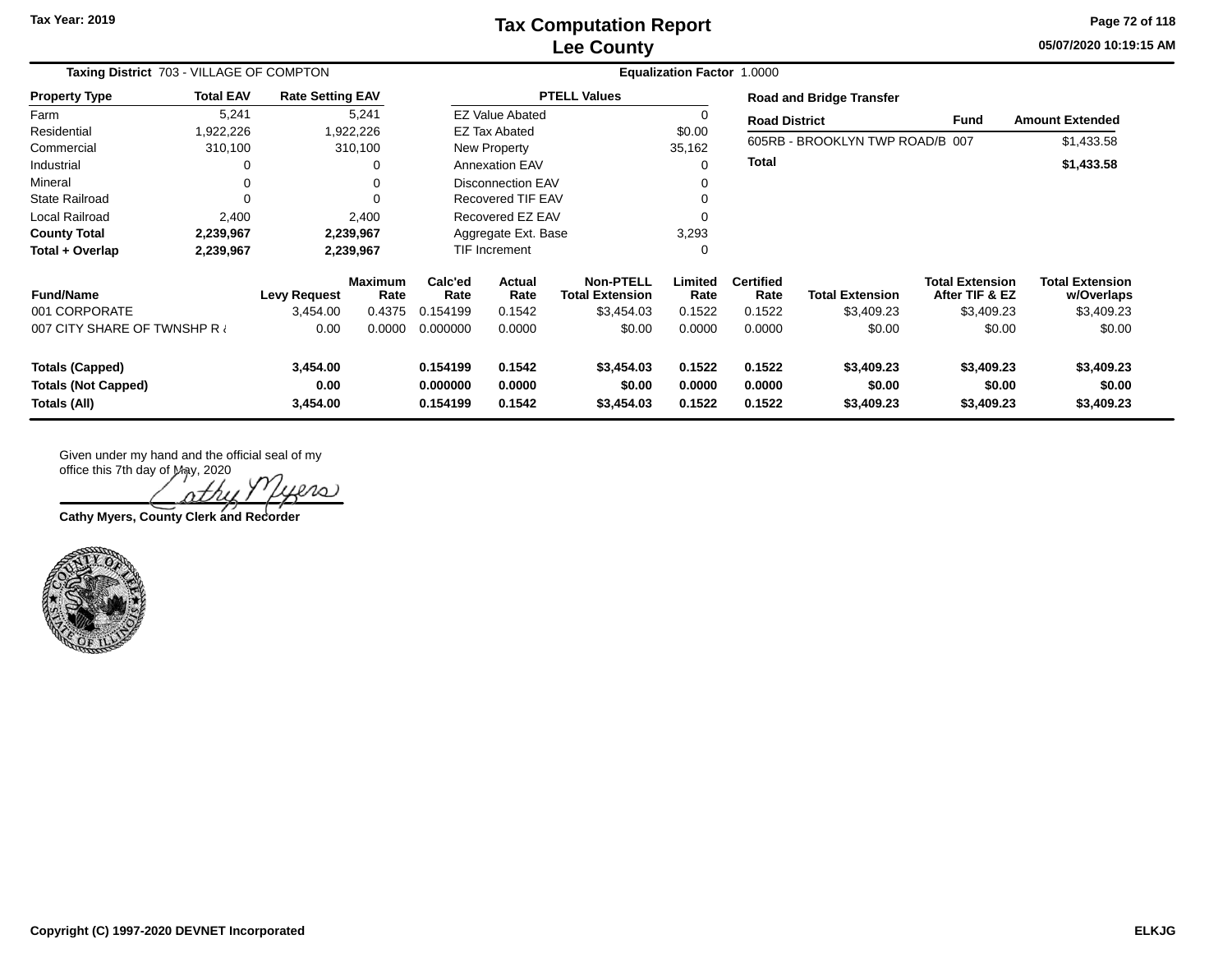**05/07/2020 10:19:15 AM Page 73 of 118**

|                            | <b>Taxing District 705 - CITY OF DIXON</b>             |                     |                 |                                  |                          |                                            | <b>Equalization Factor 1.0000</b> |                          |                                  |                                          |                                      |
|----------------------------|--------------------------------------------------------|---------------------|-----------------|----------------------------------|--------------------------|--------------------------------------------|-----------------------------------|--------------------------|----------------------------------|------------------------------------------|--------------------------------------|
| <b>Property Type</b>       | <b>Total EAV</b><br><b>Rate Setting EAV</b><br>276,732 |                     |                 |                                  |                          | <b>PTELL Values</b>                        |                                   |                          | <b>Road and Bridge Transfer</b>  |                                          |                                      |
| Farm                       | 276,732                                                |                     |                 |                                  | <b>EZ Value Abated</b>   |                                            | 1,674,345                         | <b>Road District</b>     |                                  | <b>Fund</b>                              | <b>Amount Extended</b>               |
| Residential                | 115, 157, 878                                          | 113,919,142         |                 |                                  | <b>EZ Tax Abated</b>     |                                            | \$33,111.83                       |                          | 607RB - DIXON TWP ROAD/BRIDC 007 |                                          | \$67,851.85                          |
| Commercial                 | 48,511,344                                             |                     | 43,458,472      |                                  | <b>New Property</b>      |                                            | 2,541,720                         |                          |                                  |                                          |                                      |
| Industrial                 | 26,257,434                                             |                     | 26,191,612      |                                  | <b>Annexation EAV</b>    |                                            | $\Omega$                          |                          | 618RB - SOUTH DIXON TWP RD/B 007 |                                          | \$2,271.37                           |
| Mineral                    | $\Omega$                                               |                     | 0               |                                  | <b>Disconnection EAV</b> |                                            | 0                                 | <b>Total</b>             |                                  |                                          | \$70,123.22                          |
| <b>State Railroad</b>      | 2,353,973                                              |                     | 2,353,973       |                                  | <b>Recovered TIF EAV</b> |                                            | ∩                                 |                          |                                  |                                          |                                      |
| Local Railroad             | $\Omega$                                               |                     | 0               |                                  | Recovered EZ EAV         |                                            | 392,664                           |                          |                                  |                                          |                                      |
| <b>County Total</b>        | 192,557,361                                            | 186,199,931         |                 | 3,556,665<br>Aggregate Ext. Base |                          |                                            |                                   |                          |                                  |                                          |                                      |
| Total + Overlap            | 192,557,361                                            | 186,199,931         |                 |                                  | <b>TIF Increment</b>     |                                            | 4,683,085                         |                          |                                  |                                          |                                      |
| <b>Fund/Name</b>           |                                                        | <b>Levy Request</b> | Maximum<br>Rate | Calc'ed<br>Rate                  | Actual<br>Rate           | <b>Non-PTELL</b><br><b>Total Extension</b> | Limited<br>Rate                   | <b>Certified</b><br>Rate | <b>Total Extension</b>           | <b>Total Extension</b><br>After TIF & EZ | <b>Total Extension</b><br>w/Overlaps |
| 001 CORPORATE              |                                                        | 646,046.00          | 0.4375          | 0.346964                         | 0.3470                   | \$646,113.76                               | 0.3353                            | 0.3353                   | \$645,644.83                     | \$624,328.37                             | \$624,328.37                         |
| 003 BONDS & INTEREST       |                                                        | 0.00                | 0.0000          | 0.000000                         | 0.0000                   | \$0.00                                     | 0.0000                            | 0.0000                   | \$0.00                           | \$0.00                                   | \$0.00                               |
| 005 I.M.R.F.               |                                                        | 0.00                | 0.0000          | 0.000000                         | 0.0000                   | \$0.00                                     | 0.0000                            | 0.0000                   | \$0.00                           | \$0.00                                   | \$0.00                               |
| 007 CITY SHARE OF TWNSHP R |                                                        | 0.00                | 0.0000          | 0.000000                         | 0.0000                   | \$0.00                                     | 0.0000                            | 0.0000                   | \$0.00                           | \$0.00                                   | \$0.00                               |
| 014 POLICE PROTECTION      |                                                        | 1,140,893.00        | 0.6000          | 0.612725                         | 0.6000                   | \$1,117,199.59                             | 0.6000                            | 0.6000                   | \$1,155,344.17                   | \$1,117,199.59                           | \$1,117,199.59                       |
| 015 POLICE PENSION         |                                                        | 887,341.00          | 0.0000          | 0.476553                         | 0.4766                   | \$887,428.87                               | 0.4766                            | 0.4766                   | \$917,728.38                     | \$887,428.87                             | \$887,428.87                         |
| 016 LIBRARY                |                                                        | 539,551.00          | 0.6000          | 0.289770                         | 0.2898                   | \$539,607.40                               | 0.2898                            | 0.2898                   | \$558,031.23                     | \$539,607.40                             | \$539,607.40                         |
| 017 CEMETERY               |                                                        | 47,252.00           | 0.0250          | 0.025377                         | 0.0250                   | \$46,549.98                                | 0.0250                            | 0.0250                   | \$48,139.34                      | \$46,549.98                              | \$46,549.98                          |
| 027 AUDIT                  |                                                        | 34,000.00           | 0.0000          | 0.018260                         | 0.0183                   | \$34,074.59                                | 0.0183                            | 0.0183                   | \$35,238.00                      | \$34,074.59                              | \$34,074.59                          |
| 028 LIBRARY MAINTENANCE    |                                                        | 26,759.00           | 0.0000          | 0.014371                         | 0.0144                   | \$26,812.79                                | 0.0144                            | 0.0144                   | \$27,728.26                      | \$26,812.79                              | \$26,812.79                          |
| 035 LIABILITY INSURANCE    |                                                        | 313,252.00          | 0.0000          | 0.168234                         | 0.1682                   | \$313,188.28                               | 0.1682                            | 0.1682                   | \$323,881.48                     | \$313,188.28                             | \$313,188.28                         |
| 040 STREET & BRIDGE        |                                                        | 0.00                | 0.1000          | 0.000000                         | 0.0000                   | \$0.00                                     | 0.0000                            | 0.0000                   | \$0.00                           | \$0.00                                   | \$0.00                               |
| 044 BAND                   |                                                        | 0.00                | 0.0400          | 0.000000                         | 0.0000                   | \$0.00                                     | 0.0000                            | 0.0000                   | \$0.00                           | \$0.00                                   | \$0.00                               |
| 045 PUBLIC BENEFIT         |                                                        | 94,503.00           | 0.0500          | 0.050754                         | 0.0500                   | \$93,099.97                                | 0.0500                            | 0.0500                   | \$96,278.68                      | \$93,099.97                              | \$93,099.97                          |
| 046 EMERGENCY & DISASTER   |                                                        | 0.00                | 0.0500          | 0.000000                         | 0.0000                   | \$0.00                                     | 0.0000                            | 0.0000                   | \$0.00                           | \$0.00                                   | \$0.00                               |
| 047 SOCIAL SECURITY        |                                                        | 0.00                | 0.0000          | 0.000000                         | 0.0000                   | \$0.00                                     | 0.0000                            | 0.0000                   | \$0.00                           | \$0.00                                   | \$0.00                               |
| <b>Totals (Capped)</b>     |                                                        | 3,729,597.00        |                 | 2.003008                         | 1.9893                   | \$3,704,075.23                             | 1.9776                            | 1.9776                   | \$3,808,014.37                   | \$3,682,289.84                           | \$3,682,289.84                       |
| <b>Totals (Not Capped)</b> |                                                        | 0.00                |                 | 0.000000                         | 0.0000                   | \$0.00                                     | 0.0000                            | 0.0000                   | \$0.00                           | \$0.00                                   | \$0.00                               |
| Totals (All)               |                                                        | 3,729,597.00        |                 | 2.003008                         | 1.9893                   | \$3,704,075.23                             | 1.9776                            | 1.9776                   | \$3,808,014.37                   | \$3,682,289.84                           | \$3,682,289.84                       |

Given under my hand and the official seal of my office this 7th day of May, 2020

 $\infty$  )

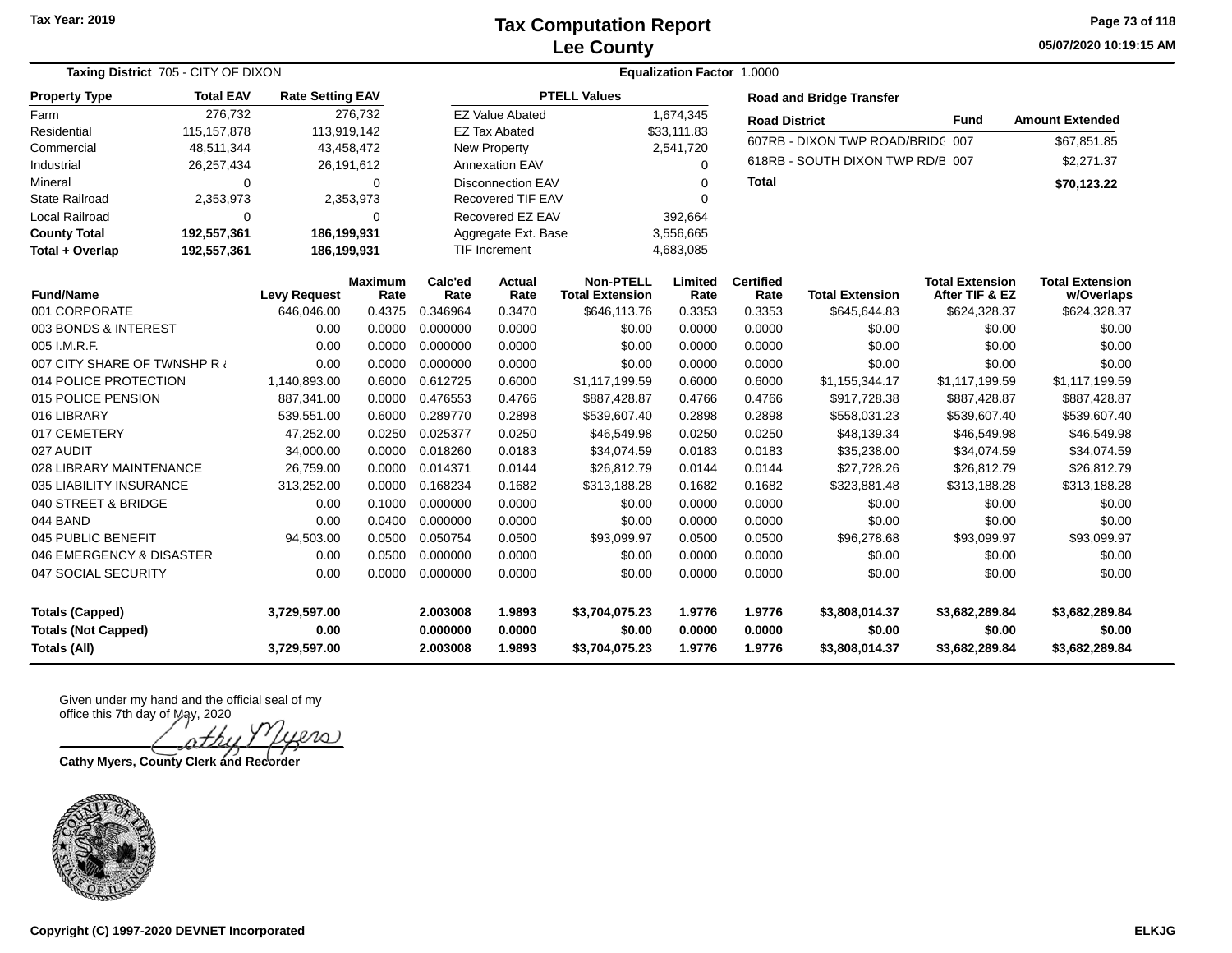**05/07/2020 10:19:15 AM Page 74 of 118**

| Taxing District 706 - VILLAGE OF FRANKLIN GROVE |                  |                                   |                        |                 | Equalization Factor 1.0000 |                                            |                 |                          |                                 |                                          |                                      |  |  |  |
|-------------------------------------------------|------------------|-----------------------------------|------------------------|-----------------|----------------------------|--------------------------------------------|-----------------|--------------------------|---------------------------------|------------------------------------------|--------------------------------------|--|--|--|
| <b>Property Type</b>                            | <b>Total EAV</b> | <b>Rate Setting EAV</b>           |                        |                 |                            | <b>PTELL Values</b>                        |                 |                          | <b>Road and Bridge Transfer</b> |                                          |                                      |  |  |  |
| Farm                                            | 24,315           |                                   | 24,315                 |                 | <b>EZ Value Abated</b>     |                                            | 0               | <b>Road District</b>     |                                 | <b>Fund</b>                              | <b>Amount Extended</b>               |  |  |  |
| Residential                                     | 6,820,774        |                                   | 6,820,774              |                 | <b>EZ Tax Abated</b>       |                                            | \$0.00          |                          | 606RB - FRANKLIN GROVE ROAD 007 |                                          |                                      |  |  |  |
| Commercial                                      | 2,457,258        |                                   | 2,457,258              |                 | New Property               |                                            | 29,749          |                          |                                 |                                          | \$5,388.97                           |  |  |  |
| Industrial                                      | 0                |                                   | 0                      |                 | <b>Annexation EAV</b>      |                                            | $\Omega$        | <b>Total</b>             |                                 |                                          | \$5,388.97                           |  |  |  |
| Mineral                                         | $\Omega$         |                                   | $\Omega$               |                 | <b>Disconnection EAV</b>   |                                            |                 |                          |                                 |                                          |                                      |  |  |  |
| <b>State Railroad</b>                           | 185,283          |                                   | 185,283                |                 | <b>Recovered TIF EAV</b>   |                                            |                 |                          |                                 |                                          |                                      |  |  |  |
| <b>Local Railroad</b>                           | $\Omega$         |                                   | 0                      |                 | Recovered EZ EAV           |                                            | $\Omega$        |                          |                                 |                                          |                                      |  |  |  |
| <b>County Total</b>                             | 9,487,630        |                                   | 9,487,630              |                 | Aggregate Ext. Base        |                                            | 71,561          |                          |                                 |                                          |                                      |  |  |  |
| Total + Overlap                                 | 9,487,630        | <b>TIF Increment</b><br>9,487,630 |                        |                 |                            | 0                                          |                 |                          |                                 |                                          |                                      |  |  |  |
| <b>Fund/Name</b>                                |                  | <b>Levy Request</b>               | <b>Maximum</b><br>Rate | Calc'ed<br>Rate | Actual<br>Rate             | <b>Non-PTELL</b><br><b>Total Extension</b> | Limited<br>Rate | <b>Certified</b><br>Rate | <b>Total Extension</b>          | <b>Total Extension</b><br>After TIF & EZ | <b>Total Extension</b><br>w/Overlaps |  |  |  |
| 001 CORPORATE                                   |                  | 36,950.00                         | 0.4375                 | 0.389455        | 0.3895                     | \$36,954.32                                | 0.3790          | 0.3790                   | \$35,958.12                     | \$35,958.12                              | \$35,958.12                          |  |  |  |
| 007 CITY SHARE OF TWNSHP R                      |                  | 0.00                              | 0.0000                 | 0.000000        | 0.0000                     | \$0.00                                     | 0.0000          | 0.0000                   | \$0.00                          | \$0.00                                   | \$0.00                               |  |  |  |
| 014 POLICE PROTECTION                           |                  | 8,300.00                          | 0.6000                 | 0.087482        | 0.0875                     | \$8,301.68                                 | 0.0852          | 0.0852                   | \$8,083.46                      | \$8,083.46                               | \$8,083.46                           |  |  |  |
| 016 LIBRARY                                     |                  | 20,000.00                         | 0.3000                 | 0.210801        | 0.2108                     | \$19,999.92                                | 0.2053          | 0.2053                   | \$19,478.10                     | \$19,478.10                              | \$19,478.10                          |  |  |  |
| 027 AUDIT                                       |                  | 1,975.00                          | 0.0000                 | 0.020817        | 0.0208                     | \$1,973.43                                 | 0.0203          | 0.0203                   | \$1,925.99                      | \$1,925.99                               | \$1,925.99                           |  |  |  |
| 035 LIABILITY INSURANCE                         |                  | 1,975.00                          | 0.0000                 | 0.020817        | 0.0208                     | \$1,973.43                                 | 0.0203          | 0.0203                   | \$1,925.99                      | \$1,925.99                               | \$1,925.99                           |  |  |  |
| 041 STREET LIGHTING                             |                  | 1,975.00                          | 0.0500                 | 0.020817        | 0.0208                     | \$1,973.43                                 | 0.0203          | 0.0203                   | \$1,925.99                      | \$1,925.99                               | \$1,925.99                           |  |  |  |
| 047 SOCIAL SECURITY                             |                  | 1,975.00                          | 0.0000                 | 0.020817        | 0.0208                     | \$1,973.43                                 | 0.0203          | 0.0203                   | \$1,925.99                      | \$1,925.99                               | \$1,925.99                           |  |  |  |
| 062 WORKMENS COMP                               |                  | 1,975.00                          | 0.0000                 | 0.020817        | 0.0208                     | \$1,973.43                                 | 0.0203          | 0.0203                   | \$1,925.99                      | \$1,925.99                               | \$1,925.99                           |  |  |  |
| <b>Totals (Capped)</b>                          |                  | 75,125.00                         |                        | 0.791823        | 0.7918                     | \$75,123.07                                | 0.7710          | 0.7710                   | \$73,149.63                     | \$73,149.63                              | \$73,149.63                          |  |  |  |
| <b>Totals (Not Capped)</b>                      |                  | 0.00                              |                        | 0.000000        | 0.0000                     | \$0.00                                     | 0.0000          | 0.0000                   | \$0.00                          | \$0.00                                   | \$0.00                               |  |  |  |
| <b>Totals (All)</b>                             |                  | 75,125.00                         |                        | 0.791823        | 0.7918                     | \$75,123.07                                | 0.7710          | 0.7710                   | \$73,149.63                     | \$73,149.63                              | \$73,149.63                          |  |  |  |

Given under my hand and the official seal of my

office this 7th day of May, 2020 iers

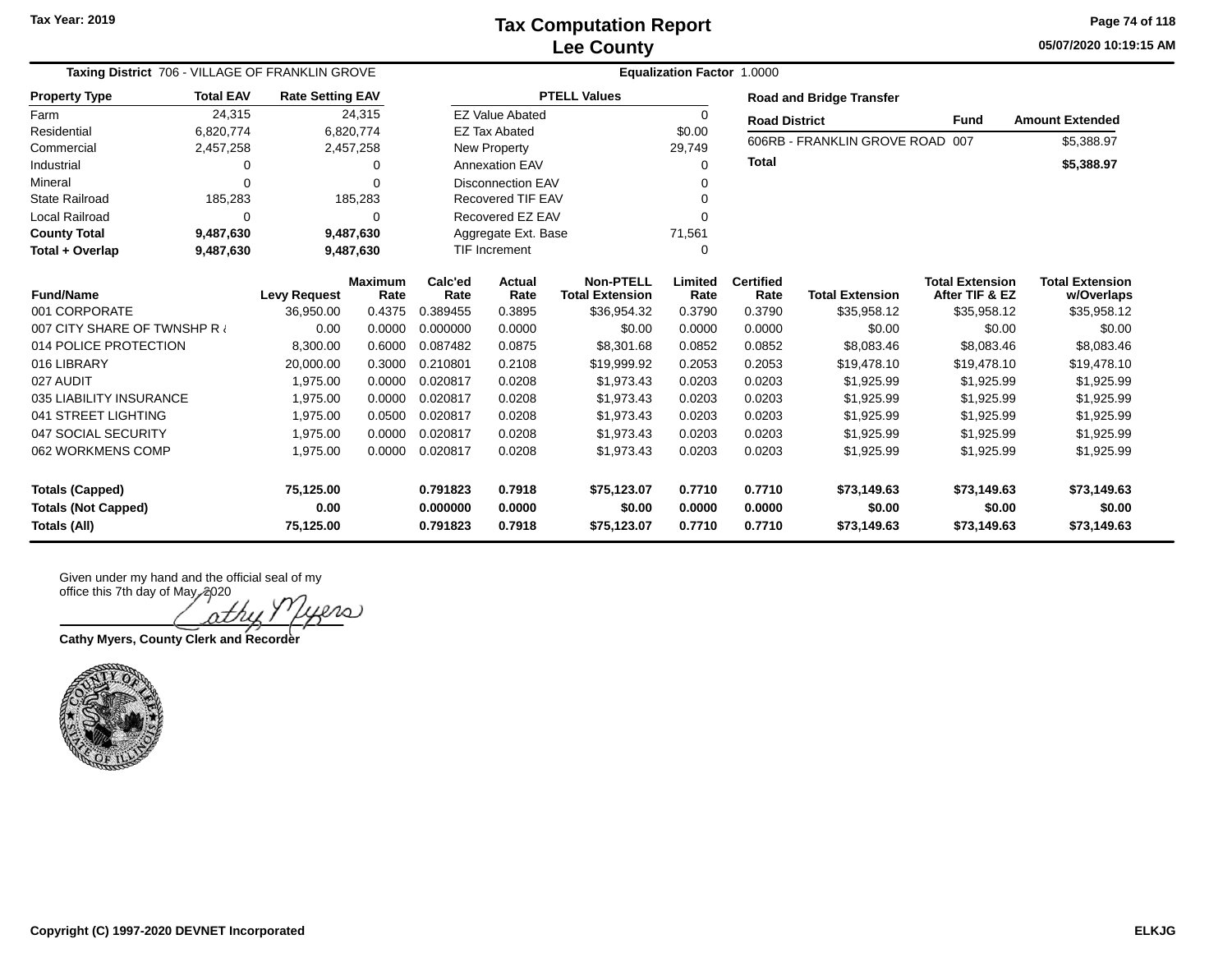**05/07/2020 10:19:15 AM Page 75 of 118**

| Taxing District 707 - VILLAGE OF HARMON    |                  |                         |                        | <b>Equalization Factor 1.0000</b> |                          |                                            |                  |                          |                                 |                                          |                                      |
|--------------------------------------------|------------------|-------------------------|------------------------|-----------------------------------|--------------------------|--------------------------------------------|------------------|--------------------------|---------------------------------|------------------------------------------|--------------------------------------|
| <b>Property Type</b>                       | <b>Total EAV</b> | <b>Rate Setting EAV</b> |                        |                                   |                          | <b>PTELL Values</b>                        |                  |                          | <b>Road and Bridge Transfer</b> |                                          |                                      |
| Farm                                       | 16,197           |                         | 16,197                 |                                   | <b>EZ Value Abated</b>   |                                            | 0                | <b>Road District</b>     |                                 | Fund                                     | <b>Amount Extended</b>               |
| Residential                                | 933,158          |                         | 933,158                |                                   | <b>EZ Tax Abated</b>     |                                            | \$0.00           |                          |                                 |                                          |                                      |
| Commercial                                 | 885,445          |                         | 885,445                |                                   | New Property             |                                            |                  |                          | 610RB - HARMON TWP ROAD/BRI 007 |                                          | \$1,910.03                           |
| Industrial                                 | 0                |                         | 0                      |                                   | <b>Annexation EAV</b>    |                                            |                  | <b>Total</b>             |                                 |                                          | \$1,910.03                           |
| Mineral                                    | 0                |                         |                        |                                   | <b>Disconnection EAV</b> |                                            |                  |                          |                                 |                                          |                                      |
| <b>State Railroad</b>                      | $\Omega$         |                         | $\Omega$               |                                   | Recovered TIF EAV        |                                            |                  |                          |                                 |                                          |                                      |
| Local Railroad                             | $\Omega$         |                         |                        |                                   | Recovered EZ EAV         |                                            |                  |                          |                                 |                                          |                                      |
| <b>County Total</b>                        | 1,834,800        |                         | 1,834,800              | Aggregate Ext. Base               |                          |                                            | 2,720            |                          |                                 |                                          |                                      |
| Total + Overlap                            | 1,834,800        |                         | 1,834,800              |                                   | TIF Increment            |                                            |                  |                          |                                 |                                          |                                      |
| <b>Fund/Name</b>                           |                  | <b>Levy Request</b>     | <b>Maximum</b><br>Rate | Calc'ed<br>Rate                   | Actual<br>Rate           | <b>Non-PTELL</b><br><b>Total Extension</b> | Limited<br>Rate  | <b>Certified</b><br>Rate | <b>Total Extension</b>          | <b>Total Extension</b><br>After TIF & EZ | <b>Total Extension</b><br>w/Overlaps |
| 001 CORPORATE                              |                  | 2,937.00                | 0.4375                 | 0.160072                          | 0.1601                   | \$2,937.51                                 | 0.1511           | 0.1511                   | \$2,772.38                      | \$2,772.38                               | \$2,772.38                           |
| 003 BONDS & INTEREST                       |                  | 0.00                    | 0.0000                 | 0.000000                          | 0.0000                   | \$0.00                                     | 0.0000           | 0.0000                   | \$0.00                          | \$0.00                                   | \$0.00                               |
| 007 CITY SHARE OF TWNSHP R                 |                  | 0.00                    | 0.0000                 | 0.000000                          | 0.0000                   | \$0.00                                     | 0.0000           | 0.0000                   | \$0.00                          | \$0.00                                   | \$0.00                               |
| <b>Totals (Capped)</b>                     |                  | 2,937.00                |                        | 0.160072                          | 0.1601                   | \$2,937.51                                 | 0.1511           | 0.1511                   | \$2,772.38                      | \$2,772.38                               | \$2,772.38                           |
| <b>Totals (Not Capped)</b><br>Totals (All) |                  | 0.00<br>2,937.00        |                        | 0.000000<br>0.160072              | 0.0000<br>0.1601         | \$0.00<br>\$2,937.51                       | 0.0000<br>0.1511 | 0.0000<br>0.1511         | \$0.00<br>\$2,772.38            | \$0.00<br>\$2,772.38                     | \$0.00<br>\$2,772.38                 |

 $200$ 

**Cathy Myers, County Clerk and Recorder**

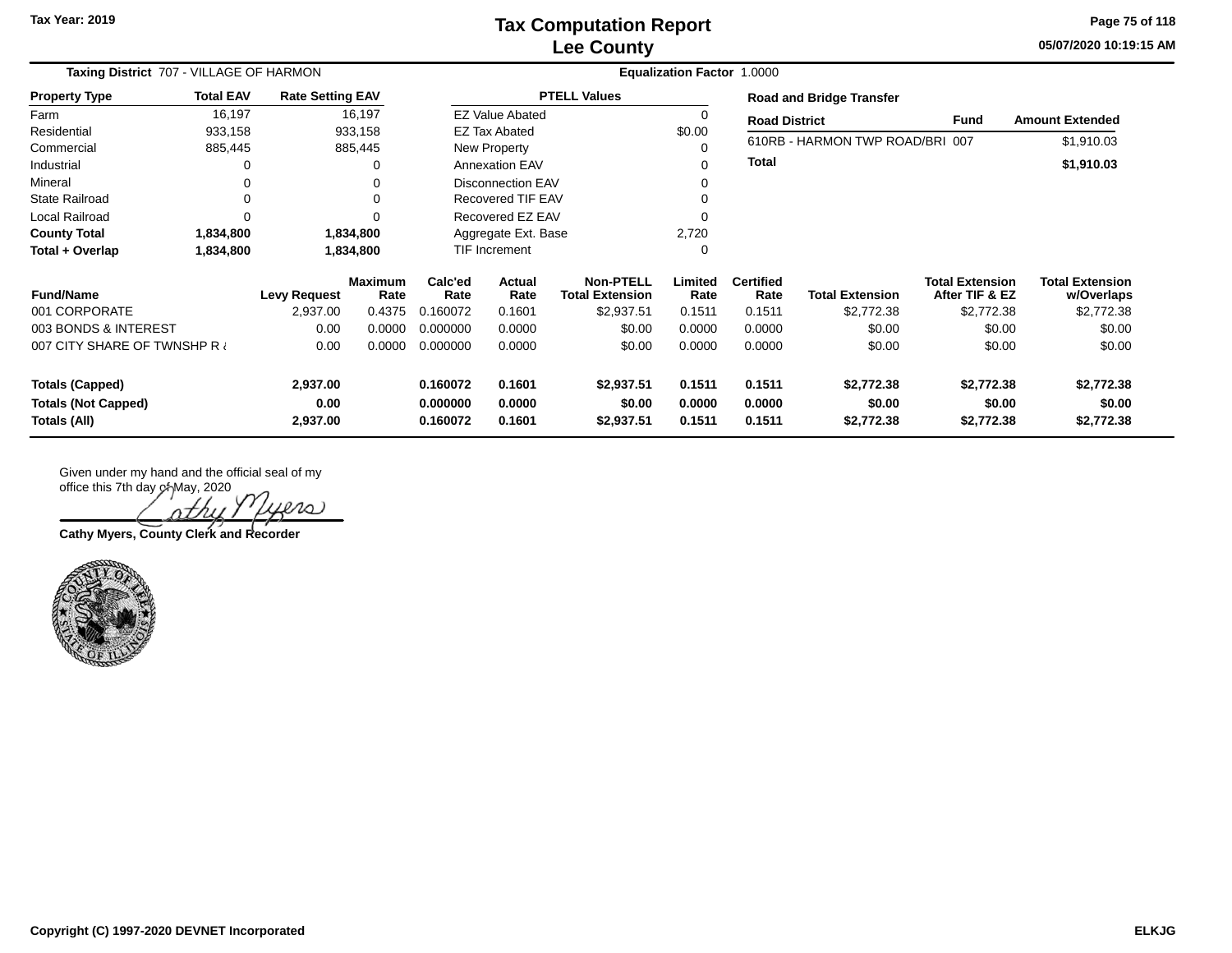**05/07/2020 10:19:15 AM Page 76 of 118**

| Taxing District 708 - VILLAGE OF LEE |                     |                         |                        | <b>Equalization Factor 1.0000</b> |                          |                                            |                                |                          |                                  |                                          |                                      |  |
|--------------------------------------|---------------------|-------------------------|------------------------|-----------------------------------|--------------------------|--------------------------------------------|--------------------------------|--------------------------|----------------------------------|------------------------------------------|--------------------------------------|--|
| <b>Property Type</b>                 | <b>Total EAV</b>    | <b>Rate Setting EAV</b> |                        |                                   |                          | <b>PTELL Values</b>                        |                                |                          | <b>Overlapping County</b>        | <b>Overlap EAV</b>                       |                                      |  |
| Farm                                 | 3,089               |                         | 3,089                  |                                   | <b>EZ Value Abated</b>   |                                            | $\mathbf 0$                    | DeKalb County            |                                  |                                          | 2,088,019                            |  |
| Residential                          | 2,014,333           |                         | 2,014,333              |                                   | <b>EZ Tax Abated</b>     |                                            | \$0.00                         | Total                    |                                  |                                          | 2,088,019                            |  |
| Commercial                           | 105,524             |                         | 105,524                |                                   | New Property             |                                            | 9,686                          |                          | * denotes use of estimated EAV   |                                          |                                      |  |
| Industrial                           | 44,033              |                         | 44,033                 |                                   | <b>Annexation EAV</b>    |                                            | $\Omega$                       |                          | <b>Road and Bridge Transfer</b>  |                                          |                                      |  |
| Mineral                              | $\Omega$            |                         | $\Omega$               |                                   | <b>Disconnection EAV</b> |                                            |                                |                          |                                  |                                          |                                      |  |
| <b>State Railroad</b>                | 90,787              |                         | 90,787                 |                                   | Recovered TIF EAV        |                                            |                                | <b>Road District</b>     |                                  | <b>Fund</b>                              | <b>Amount Extended</b>               |  |
| Local Railroad                       | $\Omega$            |                         | $\Omega$               |                                   | Recovered EZ EAV         |                                            |                                |                          | 621RB - WILLOW CRK TWP RD/BF 007 |                                          | \$3,594.36                           |  |
| <b>County Total</b>                  | 2,257,766           |                         | 2,257,766              | Aggregate Ext. Base               |                          |                                            | 23,076                         | <b>Total</b>             |                                  |                                          | \$3,594.36                           |  |
| Total + Overlap                      | 4,345,785           |                         | 4,345,785              | <b>TIF Increment</b>              |                          |                                            |                                |                          |                                  |                                          |                                      |  |
| <b>Fund/Name</b>                     | <b>Levy Request</b> |                         | <b>Maximum</b><br>Rate | Calc'ed<br>Rate                   | <b>Actual</b><br>Rate    | <b>Non-PTELL</b><br><b>Total Extension</b> | Limited<br>Rate                | <b>Certified</b><br>Rate | <b>Total Extension</b>           | <b>Total Extension</b><br>After TIF & EZ | <b>Total Extension</b><br>w/Overlaps |  |
| 001 CORPORATE                        |                     | 7,211.00                | 0.4375                 | 0.165931                          | 0.1659                   | \$3,745.63                                 | 0.1659                         | 0.1659                   | \$3,745.63                       | \$3,745.63                               | \$7,209.66                           |  |
| 007 CITY SHARE OF TWNSHP R           |                     | 0.00                    | 0.0000                 | 0.000000                          | 0.0000                   | \$0.00                                     | 0.0000                         | 0.0000                   | \$0.00                           | \$0.00                                   | \$0.00                               |  |
| 025 GARBAGE DISPOSAL                 |                     | 2,564.00                | 0.2000                 | 0.059000                          | 0.0590                   | \$1,332.08                                 | 0.0590                         | 0.0590                   | \$1,332.08                       | \$1,332.08                               | \$2,564.01                           |  |
| 027 AUDIT                            |                     | 2,869.00                | 0.0000                 | 0.066018                          | 0.0660                   | \$1,490.13                                 | 0.0660                         | 0.0660                   | \$1,490.13                       | \$1,490.13                               | \$2,868.22                           |  |
| 035 LIABILITY INSURANCE              |                     | 5,932.00                | 0.0000                 | 0.136500                          | 0.1365                   | \$3,081.85                                 | 0.1365                         | 0.1365                   | \$3,081.85                       | \$3,081.85                               | \$5,932.00                           |  |
| 072 WATERWORKS AND SEWAG             |                     | 4,946.00                | 0.1666                 | 0.113811                          | 0.1138                   | \$2,569.34                                 | 0.1138<br>0.1138<br>\$2,569.34 |                          | \$2,569.34                       | \$4,945.50                               |                                      |  |
| <b>Totals (Capped)</b><br>23,522.00  |                     |                         |                        | 0.541260                          | 0.5412                   | \$12,219.03                                | 0.5412                         | 0.5412                   | \$12,219.03                      | \$12,219.03                              | \$23,519.39                          |  |
| <b>Totals (Not Capped)</b><br>0.00   |                     |                         |                        | 0.000000                          | 0.0000                   | \$0.00                                     | 0.0000                         | 0.0000                   | \$0.00                           | \$0.00                                   | \$0.00                               |  |
| Totals (All)<br>23,522.00            |                     |                         |                        | 0.541260                          | 0.5412                   | \$12,219.03                                | 0.5412                         | 0.5412                   | \$12,219.03                      | \$12,219.03                              | \$23,519.39                          |  |

Given under my hand and the official seal of my office this 7th day of May, 2020

 $\infty$ 

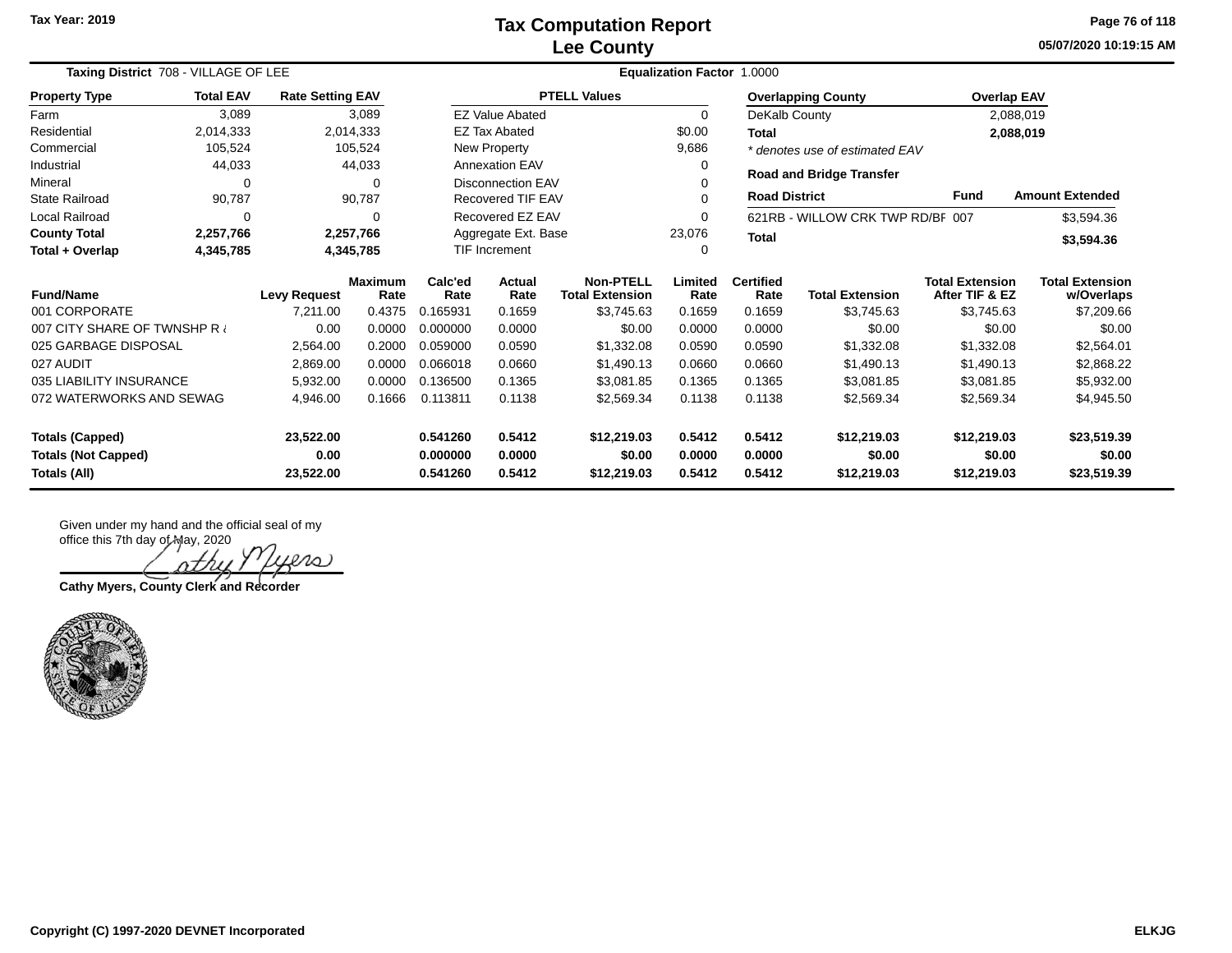**05/07/2020 10:19:15 AM Page 77 of 118**

| Taxing District 709 - VILLAGE OF NELSON<br><b>Total EAV</b><br><b>Rate Setting EAV</b> |           |                     |                        |                 | <b>Equalization Factor 1.0000</b> |                                            |                 |                          |                                  |                                          |                                      |  |  |
|----------------------------------------------------------------------------------------|-----------|---------------------|------------------------|-----------------|-----------------------------------|--------------------------------------------|-----------------|--------------------------|----------------------------------|------------------------------------------|--------------------------------------|--|--|
| <b>Property Type</b>                                                                   |           |                     |                        |                 |                                   | <b>PTELL Values</b>                        |                 |                          | <b>Road and Bridge Transfer</b>  |                                          |                                      |  |  |
| Farm                                                                                   | 38,363    |                     | 38,363                 |                 | <b>EZ Value Abated</b>            |                                            |                 | <b>Road District</b>     |                                  | Fund                                     | <b>Amount Extended</b>               |  |  |
| Residential                                                                            | 961,653   |                     | 961,653                |                 | <b>EZ Tax Abated</b>              |                                            | \$0.00          |                          | 615RB - NELSON TWP ROAD/BRII 007 |                                          | \$719.46                             |  |  |
| Commercial                                                                             | 120,555   |                     | 120,555                |                 | New Property                      |                                            | 3,361           |                          |                                  |                                          |                                      |  |  |
| Industrial                                                                             | 0         |                     |                        |                 | <b>Annexation EAV</b>             |                                            |                 | <b>Total</b>             |                                  |                                          | \$719.46                             |  |  |
| Mineral                                                                                | $\Omega$  |                     | $\Omega$               |                 | <b>Disconnection EAV</b>          |                                            |                 |                          |                                  |                                          |                                      |  |  |
| <b>State Railroad</b>                                                                  | 544,838   |                     | 544,838                |                 | Recovered TIF EAV                 |                                            |                 |                          |                                  |                                          |                                      |  |  |
| Local Railroad                                                                         | $\Omega$  |                     |                        |                 | Recovered EZ EAV                  |                                            |                 |                          |                                  |                                          |                                      |  |  |
| <b>County Total</b>                                                                    | 1,665,409 |                     | 1,665,409              |                 | Aggregate Ext. Base               |                                            |                 |                          |                                  |                                          |                                      |  |  |
| Total + Overlap                                                                        | 1,665,409 |                     | 1,665,409              |                 | <b>TIF Increment</b>              |                                            |                 |                          |                                  |                                          |                                      |  |  |
| <b>Fund/Name</b>                                                                       |           | <b>Levy Request</b> | <b>Maximum</b><br>Rate | Calc'ed<br>Rate | <b>Actual</b><br>Rate             | <b>Non-PTELL</b><br><b>Total Extension</b> | Limited<br>Rate | <b>Certified</b><br>Rate | <b>Total Extension</b>           | <b>Total Extension</b><br>After TIF & EZ | <b>Total Extension</b><br>w/Overlaps |  |  |
| 001 CORPORATE                                                                          |           | 1,250.00            | 0.4375                 | 0.075057        | 0.0751                            | \$1,250.72                                 | 0.0751          | 0.0751                   | \$1,250.72                       | \$1,250.72                               | \$1,250.72                           |  |  |
| 007 CITY SHARE OF TWNSHP R                                                             |           | 0.00                | 0.0000                 | 0.000000        | 0.0000                            | \$0.00                                     | 0.0000          | 0.0000                   | \$0.00                           | \$0.00                                   | \$0.00                               |  |  |
| 025 GARBAGE DISPOSAL                                                                   |           | 950.00              | 0.2000                 | 0.057043        | 0.0570                            | \$949.28                                   | 0.0570          | 0.0570                   | \$949.28                         | \$949.28                                 | \$949.28                             |  |  |
| 035 LIABILITY INSURANCE                                                                |           | 900.00              | 0.0000                 | 0.054041        | 0.0540                            | \$899.32                                   | 0.0540          | 0.0540                   | \$899.32                         | \$899.32                                 | \$899.32                             |  |  |
| <b>Totals (Capped)</b>                                                                 |           | 3,100.00            |                        | 0.186141        | 0.1861                            | \$3,099.32                                 | 0.1861          | 0.1861                   | \$3,099.32                       | \$3,099.32                               | \$3,099.32                           |  |  |
| 0.00<br><b>Totals (Not Capped)</b>                                                     |           |                     | 0.000000               | 0.0000          | \$0.00                            | 0.0000                                     | 0.0000          | \$0.00                   | \$0.00                           | \$0.00                                   |                                      |  |  |
| Totals (All)                                                                           |           | 3,100.00            |                        | 0.186141        | 0.1861                            | \$3,099.32                                 | 0.1861          | 0.1861                   | \$3,099.32                       | \$3,099.32                               | \$3,099.32                           |  |  |

iero

**Cathy Myers, County Clerk and Recorder**

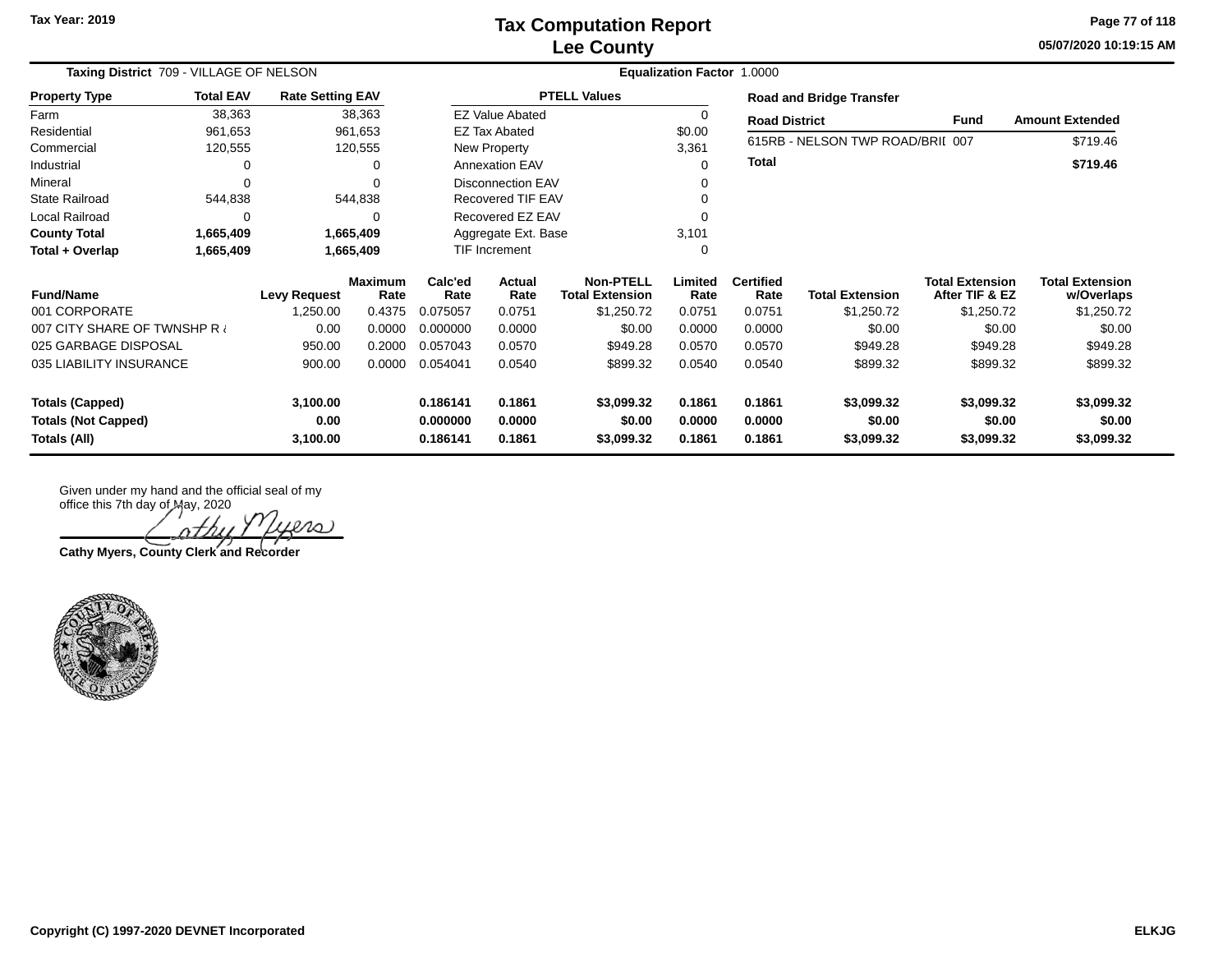**05/07/2020 10:19:15 AM Page 78 of 118**

| <b>Taxing District</b> 710 - VILLAGE OF PAW PAW<br><b>Rate Setting EAV</b> |                  |                                |                        |                                  |                            |                                            | <b>Equalization Factor 1.0000</b> |                            |                                      |                                          |                                      |
|----------------------------------------------------------------------------|------------------|--------------------------------|------------------------|----------------------------------|----------------------------|--------------------------------------------|-----------------------------------|----------------------------|--------------------------------------|------------------------------------------|--------------------------------------|
| <b>Property Type</b>                                                       | <b>Total EAV</b> |                                |                        |                                  |                            | <b>PTELL Values</b>                        |                                   |                            | <b>Road and Bridge Transfer</b>      |                                          |                                      |
| Farm                                                                       | 96,455           |                                | 78,931                 |                                  | <b>EZ Value Abated</b>     |                                            | $\Omega$                          | <b>Road District</b>       |                                      | Fund                                     | <b>Amount Extended</b>               |
| Residential                                                                | 9,305,263        |                                | 7,272,276              |                                  | <b>EZ Tax Abated</b>       |                                            | \$0.00                            |                            | 622RB - WYOMING TWP ROAD/BF 007      |                                          | \$8,325.27                           |
| Commercial                                                                 | 1,004,625        |                                | 739,430                |                                  | New Property               |                                            | 25,684                            |                            |                                      |                                          |                                      |
| Industrial                                                                 | 0                |                                | 0                      |                                  | <b>Annexation EAV</b>      |                                            | 0                                 | <b>Total</b>               |                                      |                                          | \$8,325.27                           |
| Mineral                                                                    | 0                |                                | 0                      |                                  | <b>Disconnection EAV</b>   |                                            |                                   |                            |                                      |                                          |                                      |
| <b>State Railroad</b>                                                      | 0                |                                | $\Omega$               |                                  | Recovered TIF EAV          |                                            | 0                                 |                            |                                      |                                          |                                      |
| Local Railroad                                                             | $\Omega$         |                                | $\Omega$               |                                  | Recovered EZ EAV           |                                            |                                   |                            |                                      |                                          |                                      |
| <b>County Total</b>                                                        | 10,406,343       |                                | 8,090,637              |                                  | Aggregate Ext. Base        |                                            | 73,582                            |                            |                                      |                                          |                                      |
| Total + Overlap                                                            | 10,406,343       |                                | 8,090,637              |                                  | 2,315,706<br>TIF Increment |                                            |                                   |                            |                                      |                                          |                                      |
| <b>Fund/Name</b>                                                           |                  | <b>Levy Request</b>            | <b>Maximum</b><br>Rate | Calc'ed<br>Rate                  | Actual<br>Rate             | <b>Non-PTELL</b><br><b>Total Extension</b> | Limited<br>Rate                   | <b>Certified</b><br>Rate   | <b>Total Extension</b>               | <b>Total Extension</b><br>After TIF & EZ | <b>Total Extension</b><br>w/Overlaps |
| 001 CORPORATE                                                              |                  | 35.109.00                      | 0.4375                 | 0.433946                         | 0.4339                     | \$35,105.27                                | 0.4223                            | 0.4223                     | \$43,945.99                          | \$34,166.76                              | \$34,166.76                          |
| 005 I.M.R.F.                                                               |                  | 4,333.00                       | 0.0000                 | 0.053556                         | 0.0536                     | \$4,336.58                                 | 0.0522                            | 0.0522                     | \$5,432.11                           | \$4,223.31                               | \$4,223.31                           |
| 007 CITY SHARE OF TWNSHP R                                                 |                  | 0.00                           | 0.0000                 | 0.000000                         | 0.0000                     | \$0.00                                     | 0.0000                            | 0.0000                     | \$0.00                               | \$0.00                                   | \$0.00                               |
| 014 POLICE PROTECTION                                                      |                  | 10,863.00                      | 0.6000                 | 0.134266                         | 0.1343                     | \$10,865.73                                | 0.1307                            | 0.1307                     | \$13,601.09                          | \$10,574.46                              | \$10,574.46                          |
| 027 AUDIT                                                                  |                  | 4,043.00                       | 0.0000                 | 0.049971                         | 0.0500                     | \$4,045.32                                 | 0.0487                            | 0.0487                     | \$5,067.89                           | \$3,940.14                               | \$3,940.14                           |
| 035 LIABILITY INSURANCE                                                    |                  | 4,698.00                       | 0.0000                 | 0.058067                         | 0.0581                     | \$4,700.66                                 | 0.0566                            | 0.0566                     | \$5,889.99                           | \$4,579.30                               | \$4,579.30                           |
| 041 STREET LIGHTING                                                        |                  | 4,010.00                       | 0.0500                 | 0.049564                         | 0.0496                     | \$4,012.96                                 | 0.0483                            | 0.0483                     | \$5,026.26                           | \$3,907.78                               | \$3,907.78                           |
| 047 SOCIAL SECURITY                                                        |                  | 5,692.00                       | 0.0000                 | 0.070353                         | 0.0704                     | \$5,695.81                                 | 0.0685                            | 0.0685                     | \$7,128.34                           | \$5,542.09                               | \$5,542.09                           |
| 062 WORKMENS COMP                                                          |                  | 6,488.00                       | 0.0000                 | 0.080192                         | 0.0802                     | \$6,488.69                                 | 0.0781                            | 0.0781                     | \$8,127.35                           | \$6,318.79                               | \$6,318.79                           |
| <b>143 MEDICARE</b>                                                        |                  | 2,021.00                       | 0.0000                 | 0.024980                         | 0.0250                     | \$2,022.66                                 | 0.0243                            | 0.0243                     | \$2,528.74                           | \$1,966.02                               | \$1,966.02                           |
| <b>Totals (Capped)</b><br><b>Totals (Not Capped)</b><br>Totals (All)       |                  | 77,257.00<br>0.00<br>77,257.00 |                        | 0.954895<br>0.000000<br>0.954895 | 0.9551<br>0.0000<br>0.9551 | \$77,273.68<br>\$0.00<br>\$77,273.68       | 0.9297<br>0.0000<br>0.9297        | 0.9297<br>0.0000<br>0.9297 | \$96,747.76<br>\$0.00<br>\$96,747.76 | \$75,218.65<br>\$0.00<br>\$75,218.65     | \$75,218.65<br>\$0.00<br>\$75,218.65 |

Given under my hand and the official seal of my office this 7th day of May, 2020

1ers)

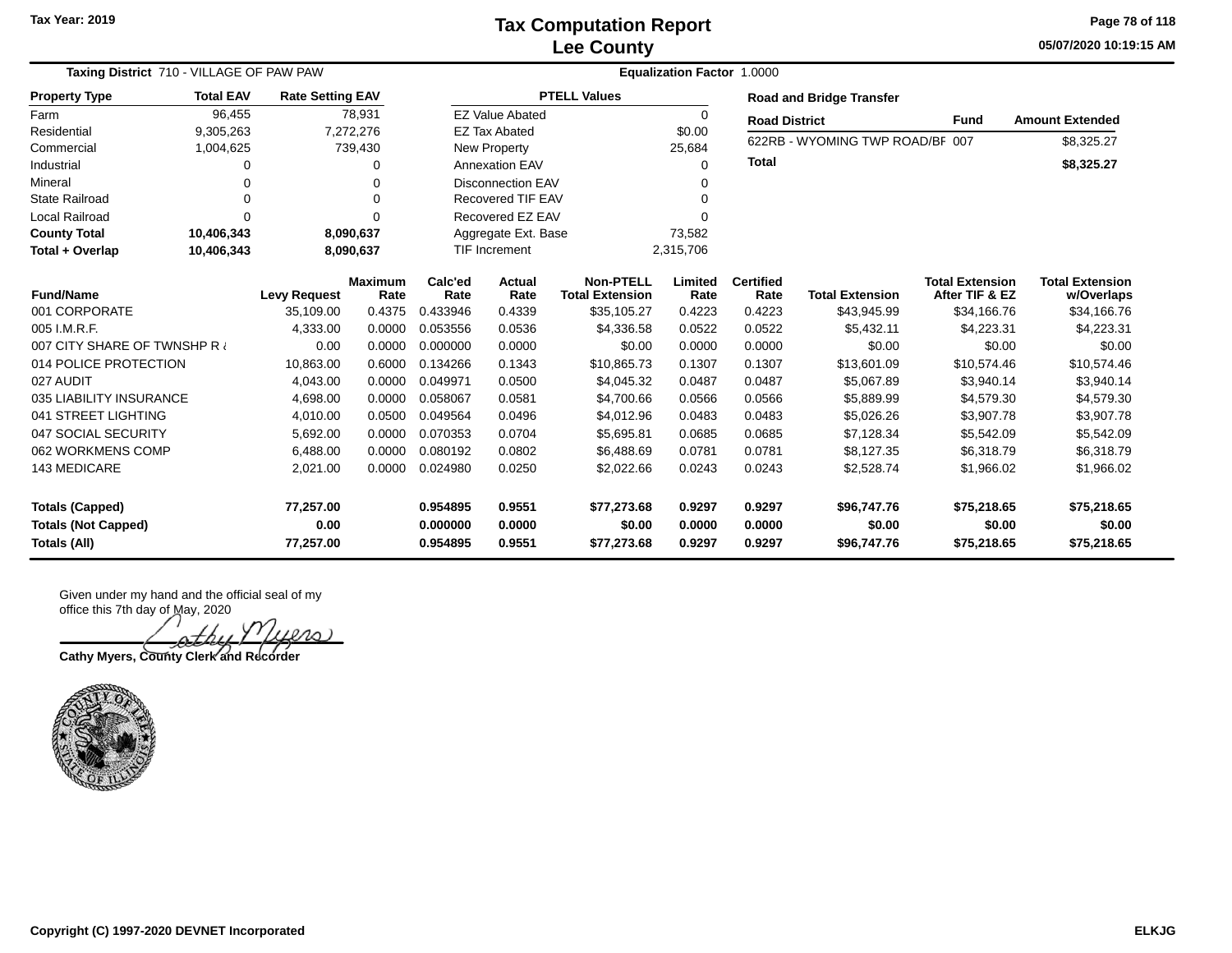**05/07/2020 10:19:15 AM Page 79 of 118**

| Taxing District 711 - VILLAGE OF STEWARD   |                  |                         |                        | <b>Equalization Factor 1.0000</b> |                          |                                            |                  |                          |                                  |                                          |                                      |  |
|--------------------------------------------|------------------|-------------------------|------------------------|-----------------------------------|--------------------------|--------------------------------------------|------------------|--------------------------|----------------------------------|------------------------------------------|--------------------------------------|--|
| <b>Property Type</b>                       | <b>Total EAV</b> | <b>Rate Setting EAV</b> |                        |                                   |                          | <b>PTELL Values</b>                        |                  |                          | <b>Road and Bridge Transfer</b>  |                                          |                                      |  |
| Farm                                       | 0                |                         |                        |                                   | <b>EZ Value Abated</b>   |                                            |                  | <b>Road District</b>     |                                  | Fund                                     | <b>Amount Extended</b>               |  |
| Residential                                | 2,453,027        |                         | 2,453,027              |                                   | <b>EZ Tax Abated</b>     |                                            | \$0.00           |                          |                                  |                                          |                                      |  |
| Commercial                                 | 138,403          |                         | 138,403                |                                   | New Property             |                                            |                  |                          | 601RB - ALTO TWP ROAD/BRIDGE 007 |                                          | \$2,257.79                           |  |
| Industrial                                 | 0                |                         | 0                      |                                   | <b>Annexation EAV</b>    |                                            |                  | <b>Total</b>             |                                  |                                          | \$2,257.79                           |  |
| Mineral                                    | 0                |                         |                        |                                   | <b>Disconnection EAV</b> |                                            |                  |                          |                                  |                                          |                                      |  |
| <b>State Railroad</b>                      | 237,882          |                         | 237,882                |                                   | Recovered TIF EAV        |                                            |                  |                          |                                  |                                          |                                      |  |
| Local Railroad                             | 0                |                         | 0                      |                                   | Recovered EZ EAV         |                                            |                  |                          |                                  |                                          |                                      |  |
| <b>County Total</b>                        | 2,829,312        |                         | 2,829,312              |                                   | Aggregate Ext. Base      |                                            | 4,298            |                          |                                  |                                          |                                      |  |
| Total + Overlap                            | 2,829,312        |                         | 2,829,312              |                                   | <b>TIF Increment</b>     |                                            |                  |                          |                                  |                                          |                                      |  |
| <b>Fund/Name</b>                           |                  | <b>Levy Request</b>     | <b>Maximum</b><br>Rate | Calc'ed<br>Rate                   | Actual<br>Rate           | <b>Non-PTELL</b><br><b>Total Extension</b> | Limited<br>Rate  | <b>Certified</b><br>Rate | <b>Total Extension</b>           | <b>Total Extension</b><br>After TIF & EZ | <b>Total Extension</b><br>w/Overlaps |  |
| 001 CORPORATE                              |                  | 4,440.00                | 0.4375                 | 0.156929                          | 0.1569                   | \$4,439.19                                 | 0.1548           | 0.1548                   | \$4,379.77                       | \$4,379.77                               | \$4,379.77                           |  |
| 003 BONDS & INTEREST                       |                  | 0.00                    | 0.0000                 | 0.000000                          | 0.0000                   | \$0.00                                     | 0.0000           | 0.0000                   | \$0.00                           | \$0.00                                   | \$0.00                               |  |
| 007 CITY SHARE OF TWNSHP R                 |                  | 0.00                    | 0.0000                 | 0.000000                          | 0.0000                   | \$0.00                                     | 0.0000           | 0.0000                   | \$0.00                           | \$0.00                                   | \$0.00                               |  |
| <b>Totals (Capped)</b>                     |                  | 4,440.00                |                        | 0.156929                          | 0.1569                   | \$4,439.19                                 | 0.1548           | 0.1548                   | \$4,379.77                       | \$4,379.77                               | \$4,379.77                           |  |
| <b>Totals (Not Capped)</b><br>Totals (All) |                  | 0.00<br>4,440.00        |                        | 0.000000<br>0.156929              | 0.0000<br>0.1569         | \$0.00<br>\$4,439.19                       | 0.0000<br>0.1548 | 0.0000<br>0.1548         | \$0.00<br>\$4,379.77             | \$0.00<br>\$4,379.77                     | \$0.00<br>\$4,379.77                 |  |

 $P$  $O$ )

**Cathy Myers, County Clerk and Recorder**

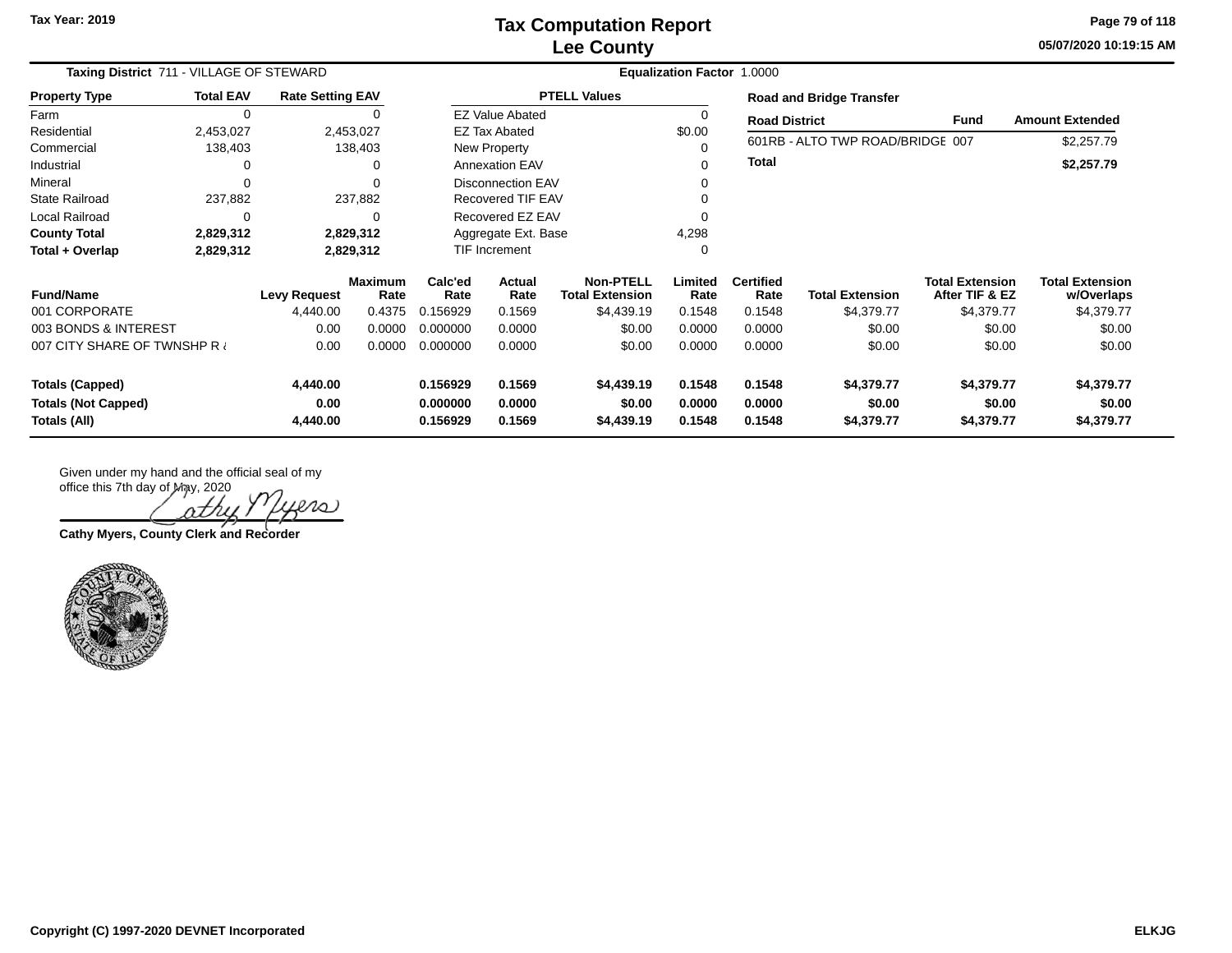## **Lee County Tax Computation Report**

**05/07/2020 10:19:15 AMPage 80 of 118**

| Taxing District 712 - VILLAGE OF SUBLETTE<br><b>Rate Setting EAV</b> |                  |                                   |                        | <b>Equalization Factor 1.0000</b> |                            |                                            |                            |                            |                                      |                                          |                                      |  |  |
|----------------------------------------------------------------------|------------------|-----------------------------------|------------------------|-----------------------------------|----------------------------|--------------------------------------------|----------------------------|----------------------------|--------------------------------------|------------------------------------------|--------------------------------------|--|--|
| <b>Property Type</b>                                                 | <b>Total EAV</b> |                                   |                        |                                   |                            | <b>PTELL Values</b>                        |                            |                            | <b>Road and Bridge Transfer</b>      |                                          |                                      |  |  |
| Farm                                                                 | 241,933          |                                   | 241,933                |                                   | <b>EZ Value Abated</b>     |                                            | 0                          | <b>Road District</b>       |                                      | <b>Fund</b>                              | <b>Amount Extended</b>               |  |  |
| Residential                                                          | 4,934,919        |                                   | 4,934,919              |                                   | <b>EZ Tax Abated</b>       |                                            | \$0.00                     |                            |                                      |                                          |                                      |  |  |
| Commercial                                                           | 1,805,391        |                                   | 1,805,391              |                                   | <b>New Property</b>        |                                            | 0                          |                            | 619RB - SUBLETTE TWP ROAD/BI 007     |                                          | \$10,941.17                          |  |  |
| Industrial                                                           |                  |                                   |                        |                                   | <b>Annexation EAV</b>      |                                            | 0                          | <b>Total</b>               |                                      |                                          | \$10,941.17                          |  |  |
| Mineral                                                              |                  |                                   |                        |                                   | Disconnection EAV          |                                            | 0                          |                            |                                      |                                          |                                      |  |  |
| <b>State Railroad</b>                                                |                  |                                   |                        |                                   | <b>Recovered TIF EAV</b>   |                                            |                            |                            |                                      |                                          |                                      |  |  |
| Local Railroad                                                       |                  |                                   |                        |                                   | Recovered EZ EAV           |                                            |                            |                            |                                      |                                          |                                      |  |  |
| <b>County Total</b>                                                  | 6,982,243        |                                   | 6,982,243              |                                   | Aggregate Ext. Base        |                                            | 15,364                     |                            |                                      |                                          |                                      |  |  |
| Total + Overlap                                                      | 6,982,243        | <b>TIF Increment</b><br>6,982,243 |                        |                                   |                            | 0                                          |                            |                            |                                      |                                          |                                      |  |  |
| <b>Fund/Name</b>                                                     |                  | <b>Levy Request</b>               | <b>Maximum</b><br>Rate | Calc'ed<br>Rate                   | <b>Actual</b><br>Rate      | <b>Non-PTELL</b><br><b>Total Extension</b> | Limited<br>Rate            | <b>Certified</b><br>Rate   | <b>Total Extension</b>               | <b>Total Extension</b><br>After TIF & EZ | <b>Total Extension</b><br>w/Overlaps |  |  |
| 001 CORPORATE                                                        |                  | 15,363.00                         | 0.4375                 | 0.220030                          | 0.2200                     | \$15,360.93                                | 0.2200                     | 0.2200                     | \$15,360.93                          | \$15,360.93                              | \$15,360.93                          |  |  |
| 007 CITY SHARE OF TWNSHP R                                           |                  | 0.00                              | 0.0000                 | 0.000000                          | 0.0000                     | \$0.00                                     | 0.0000                     | 0.0000                     | \$0.00                               | \$0.00                                   | \$0.00                               |  |  |
| <b>Totals (Capped)</b><br><b>Totals (Not Capped)</b><br>Totals (All) |                  | 15,363.00<br>0.00<br>15,363.00    |                        | 0.220030<br>0.000000<br>0.220030  | 0.2200<br>0.0000<br>0.2200 | \$15,360.93<br>\$0.00<br>\$15,360.93       | 0.2200<br>0.0000<br>0.2200 | 0.2200<br>0.0000<br>0.2200 | \$15,360.93<br>\$0.00<br>\$15,360.93 | \$15,360.93<br>\$0.00<br>\$15,360.93     | \$15,360.93<br>\$0.00<br>\$15,360.93 |  |  |

office this 7th day of May, 2020  $\omega$ ρt

**Cathy Myers, County Clerk and Recorder**

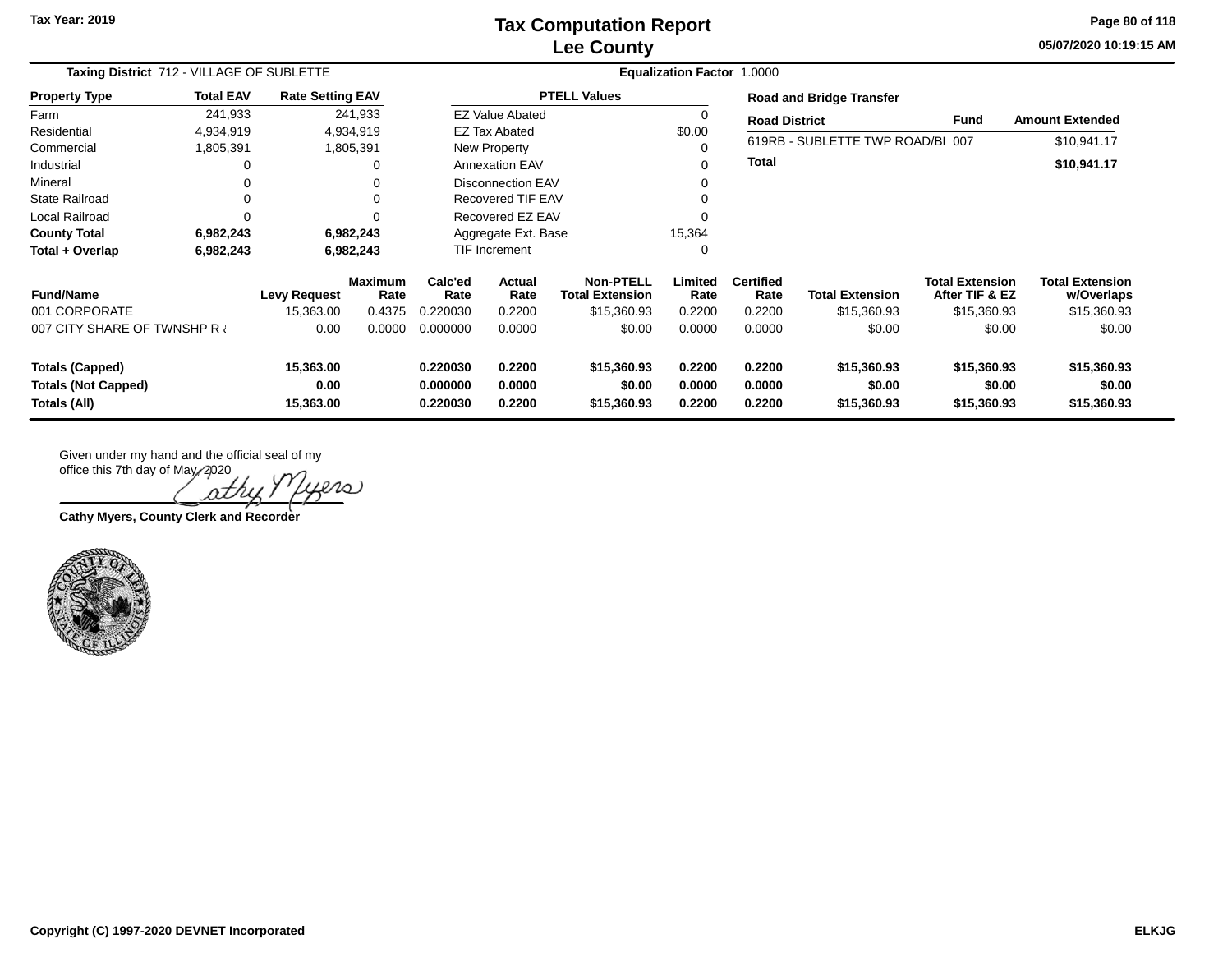**05/07/2020 10:19:15 AM Page 81 of 118**

| Taxing District 713 - VILLAGE OF WEST BROOKLYN |                        |                         |                        |                          | <b>Equalization Factor 1.0000</b> |                                            |                 |                          |                                 |                                          |                                      |
|------------------------------------------------|------------------------|-------------------------|------------------------|--------------------------|-----------------------------------|--------------------------------------------|-----------------|--------------------------|---------------------------------|------------------------------------------|--------------------------------------|
| <b>Property Type</b>                           | <b>Total EAV</b>       | <b>Rate Setting EAV</b> |                        |                          |                                   | <b>PTELL Values</b>                        |                 |                          | <b>Road and Bridge Transfer</b> |                                          |                                      |
| Farm                                           | $\Omega$               |                         | 0                      |                          | <b>EZ Value Abated</b>            |                                            | 0               | <b>Road District</b>     |                                 | Fund                                     | <b>Amount Extended</b>               |
| Residential                                    | 1,100,166              |                         | 1,100,166              |                          | <b>EZ Tax Abated</b>              |                                            | \$0.00          |                          | 605RB - BROOKLYN TWP ROAD/B 007 |                                          | \$816.75                             |
| Commercial                                     | 176,003                |                         | 176,003                |                          | New Property                      |                                            | 0               |                          |                                 |                                          |                                      |
| Industrial                                     |                        |                         | $\Omega$               |                          | <b>Annexation EAV</b>             |                                            | ∩               | <b>Total</b>             |                                 |                                          | \$816.75                             |
| Mineral                                        |                        |                         | 0                      |                          | <b>Disconnection EAV</b>          |                                            | 0               |                          |                                 |                                          |                                      |
| <b>State Railroad</b>                          |                        |                         | 0                      | <b>Recovered TIF EAV</b> |                                   |                                            | $\Omega$        |                          |                                 |                                          |                                      |
| <b>Local Railroad</b>                          | $\Omega$               |                         | 0                      |                          | Recovered EZ EAV                  |                                            | $\Omega$        |                          |                                 |                                          |                                      |
| <b>County Total</b>                            | 1,276,169              |                         | 1,276,169              | Aggregate Ext. Base      |                                   |                                            | 11,768          |                          |                                 |                                          |                                      |
| Total + Overlap                                | 1,276,169<br>1,276,169 |                         |                        |                          | TIF Increment                     |                                            | 0               |                          |                                 |                                          |                                      |
| <b>Fund/Name</b>                               |                        | <b>Levy Request</b>     | <b>Maximum</b><br>Rate | Calc'ed<br>Rate          | Actual<br>Rate                    | <b>Non-PTELL</b><br><b>Total Extension</b> | Limited<br>Rate | <b>Certified</b><br>Rate | <b>Total Extension</b>          | <b>Total Extension</b><br>After TIF & EZ | <b>Total Extension</b><br>w/Overlaps |
| 001 CORPORATE                                  |                        | 5,111.00                | 0.4375                 | 0.400496                 | 0.4005                            | \$5,111.06                                 | 0.3887          | 0.3887                   | \$4,960.47                      | \$4,960.47                               | \$4,960.47                           |
| 007 CITY SHARE OF TWNSHP R                     |                        | 0.00                    | 0.0000                 | 0.000000                 | 0.0000                            | \$0.00                                     | 0.0000          | 0.0000                   | \$0.00                          | \$0.00                                   | \$0.00                               |
| 027 AUDIT                                      |                        | 2,931.00                | 0.0000                 | 0.229672                 | 0.2297                            | \$2,931.36                                 | 0.2229          | 0.2229                   | \$2,844.58                      | \$2,844.58                               | \$2,844.58                           |
| 035 LIABILITY INSURANCE                        |                        | 2,487.00                | 0.0000                 | 0.194880                 | 0.1949                            | \$2,487.25                                 | 0.1892          | 0.1892                   | \$2,414.51                      | \$2,414.51                               | \$2,414.51                           |
| 041 STREET LIGHTING                            |                        | 470.00                  | 0.0500                 | 0.036829                 | 0.0368                            | \$469.63                                   | 0.0357          | 0.0357                   | \$455.59                        | \$455.59                                 | \$455.59                             |
| 047 SOCIAL SECURITY                            |                        | 470.00                  | 0.0000                 | 0.036829                 | 0.0368                            | \$469.63                                   | 0.0357          | 0.0357                   | \$455.59                        | \$455.59                                 | \$455.59                             |
| 062 WORKMANS COMP                              |                        | 888.00                  | 0.0000                 | 0.069583                 | 0.0696                            | \$888.21                                   | 0.0675          | 0.0675                   | \$861.41                        | \$861.41                                 | \$861.41                             |
| <b>Totals (Capped)</b>                         |                        | 12,357.00               |                        | 0.968289                 | 0.9683                            | \$12,357.14                                | 0.9397          | 0.9397                   | \$11,992.15                     | \$11,992.15                              | \$11,992.15                          |
| <b>Totals (Not Capped)</b>                     |                        | 0.00                    |                        | 0.000000                 | 0.0000                            | \$0.00                                     | 0.0000          | 0.0000                   | \$0.00                          | \$0.00                                   | \$0.00                               |
| Totals (All)                                   |                        | 12,357.00               |                        | 0.968289                 | 0.9683                            | \$12,357.14                                | 0.9397          | 0.9397                   | \$11,992.15                     | \$11,992.15                              | \$11,992.15                          |

Given under my hand and the official seal of my

office this 7th day of May, 2020 ers

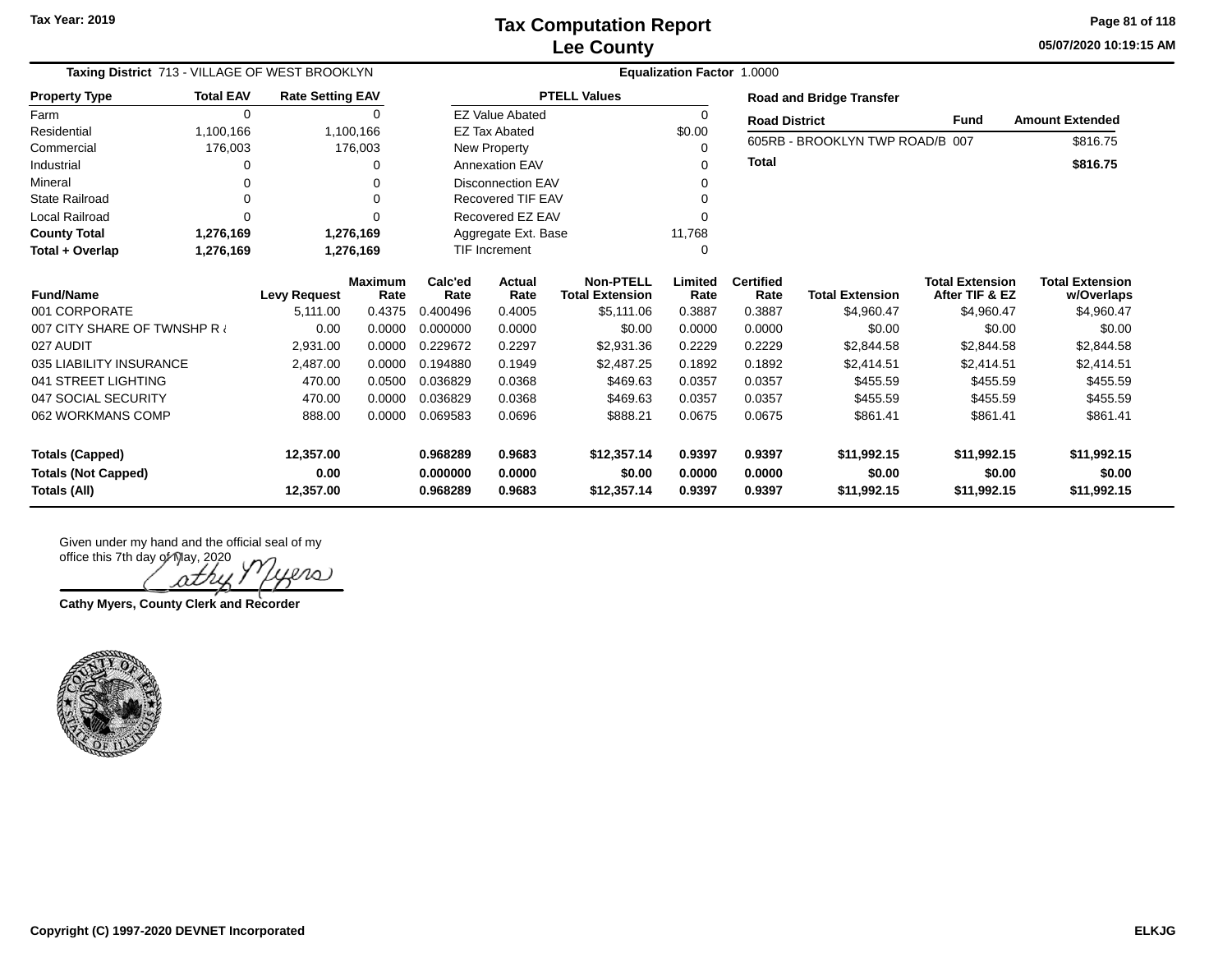**05/07/2020 10:19:15 AM Page 82 of 118**

| Taxing District 714 - CITY OF ROCHELLE     |                     |                         |                        |                 | Equalization Factor 1.0000 |                                            |                 |                          |                                |                                          |                                      |
|--------------------------------------------|---------------------|-------------------------|------------------------|-----------------|----------------------------|--------------------------------------------|-----------------|--------------------------|--------------------------------|------------------------------------------|--------------------------------------|
| <b>Property Type</b>                       | <b>Total EAV</b>    | <b>Rate Setting EAV</b> |                        |                 |                            | <b>PTELL Values</b>                        |                 |                          | <b>Overlapping County</b>      | <b>Overlap EAV</b>                       |                                      |
| Farm                                       | 4,726               |                         | 4,726                  |                 | <b>EZ Value Abated</b>     |                                            | $\Omega$        | Ogle County              |                                | 254,866,262                              |                                      |
| Residential                                | 0                   |                         | 0                      |                 | <b>EZ Tax Abated</b>       |                                            | \$0.00          | <b>Total</b>             |                                | 254,866,262                              |                                      |
| Commercial                                 | $\Omega$            |                         | 0                      |                 | New Property               |                                            | 0               |                          | * denotes use of estimated EAV |                                          |                                      |
| Industrial                                 | $\Omega$            |                         | $\Omega$               |                 | <b>Annexation EAV</b>      |                                            | 0               |                          |                                |                                          |                                      |
| Mineral                                    | $\Omega$            |                         | $\Omega$               |                 | <b>Disconnection EAV</b>   |                                            | 0               |                          |                                |                                          |                                      |
| <b>State Railroad</b>                      | $\Omega$            |                         | $\Omega$               |                 | Recovered TIF EAV          |                                            | 0               |                          |                                |                                          |                                      |
| Local Railroad                             | $\Omega$            |                         | $\Omega$               |                 | Recovered EZ EAV           |                                            | 0               |                          |                                |                                          |                                      |
| <b>County Total</b>                        | 4,726               |                         | 4,726                  |                 | Aggregate Ext. Base        |                                            | 0               |                          |                                |                                          |                                      |
| Total + Overlap                            | 254,870,988         | 254,870,988             |                        |                 | <b>TIF Increment</b>       |                                            | 0               |                          |                                |                                          |                                      |
| <b>Fund/Name</b>                           | <b>Levy Request</b> |                         | <b>Maximum</b><br>Rate | Calc'ed<br>Rate | Actual<br>Rate             | <b>Non-PTELL</b><br><b>Total Extension</b> | Limited<br>Rate | <b>Certified</b><br>Rate | <b>Total Extension</b>         | <b>Total Extension</b><br>After TIF & EZ | <b>Total Extension</b><br>w/Overlaps |
| 001 CORPORATE                              |                     | 442,500.00              | 0.2500                 | 0.173617        | 0.1736                     | \$8.20                                     | 0.1736          | 0.1736                   | \$8.20                         | \$8.20                                   | \$442,456.04                         |
| 003 BONDS & INTEREST                       |                     | 59.093.76               | 0.0000                 | 0.023186        | 0.0232                     | \$1.10                                     | 0.0233          | 0.0233                   | \$1.10                         | \$1.10                                   | \$59,384.94                          |
| 005 I.M.R.F.                               |                     | 191,000.00              | 0.0000                 | 0.074940        | 0.0749                     | \$3.54                                     | 0.0749          | 0.0749                   | \$3.54                         | \$3.54                                   | \$190,898.37                         |
| 012 FIRE PROTECTION                        |                     | 195,983.00              | 0.0000                 | 0.076895        | 0.0769                     | \$3.63                                     | 0.0769          | 0.0769                   | \$3.63                         | \$3.63                                   | \$195,995.79                         |
| 013 FIRE PENSION                           |                     | 391,029.00              | 0.0000                 | 0.153422        | 0.1534                     | \$7.25                                     | 0.1534          | 0.1534                   | \$7.25                         | \$7.25                                   | \$390,972.10                         |
| 014 POLICE PROTECTION                      |                     | 195,983.00              | 0.0750                 | 0.076895        | 0.0750                     | \$3.54                                     | 0.0750          | 0.0750                   | \$3.54                         | \$3.54                                   | \$191,153.24                         |
| 015 POLICE PENSION                         |                     | 586,105.00              | 0.0000                 | 0.229961        | 0.2300                     | \$10.87                                    | 0.2300          | 0.2300                   | \$10.87                        | \$10.87                                  | \$586,203.27                         |
| 027 AUDIT                                  |                     | 29,000.00               | 0.0000                 | 0.011378        | 0.0114                     | \$0.54                                     | 0.0114          | 0.0114                   | \$0.54                         | \$0.54                                   | \$29,055.29                          |
| 035 LIABILITY INSURANCE                    |                     | 300,000.00              | 0.0000                 | 0.117707        | 0.1177                     | \$5.56                                     | 0.1177          | 0.1177                   | \$5.56                         | \$5.56                                   | \$299,983.15                         |
| 041 STREET LIGHTING                        |                     | 0.00                    | 0.1016                 | 0.000000        | 0.0000                     | \$0.00                                     | 0.0000          | 0.0000                   | \$0.00                         | \$0.00                                   | \$0.00                               |
| 047 SOCIAL SECURITY                        |                     | 180,000.00              | 0.0000                 | 0.070624        | 0.0706                     | \$3.34                                     | 0.0706          | 0.0706                   | \$3.34                         | \$3.34                                   | \$179,938.92                         |
| 048 SCHOOL CROSSING GUARD<br>52,262.00     |                     | 0.0200                  | 0.020505               | 0.0200          | \$0.95                     | 0.0200                                     | 0.0200          | \$0.95                   | \$0.95                         | \$50,974.20                              |                                      |
| <b>Totals (Capped)</b><br>0.00<br>0.000000 |                     |                         |                        |                 | 0.0000                     | \$0.00                                     | 0.0000          | 0.0000                   | \$0.00                         | \$0.00                                   | \$0.00                               |
| <b>Totals (Not Capped)</b>                 |                     | 2,622,955.76            |                        | 1.029130        | 1.0267                     | \$48.52                                    | 1.0268          | 1.0268                   | \$48.52                        | \$48.52                                  | \$2,617,015.31                       |
| <b>Totals (All)</b>                        |                     | 2,622,955.76            |                        | 1.029130        | 1.0267                     | \$48.52                                    | 1.0268          | 1.0268                   | \$48.52                        | \$48.52                                  | \$2,617,015.31                       |

ers  $\alpha$ .

**Cathy Myers, County Clerk and Recorder**

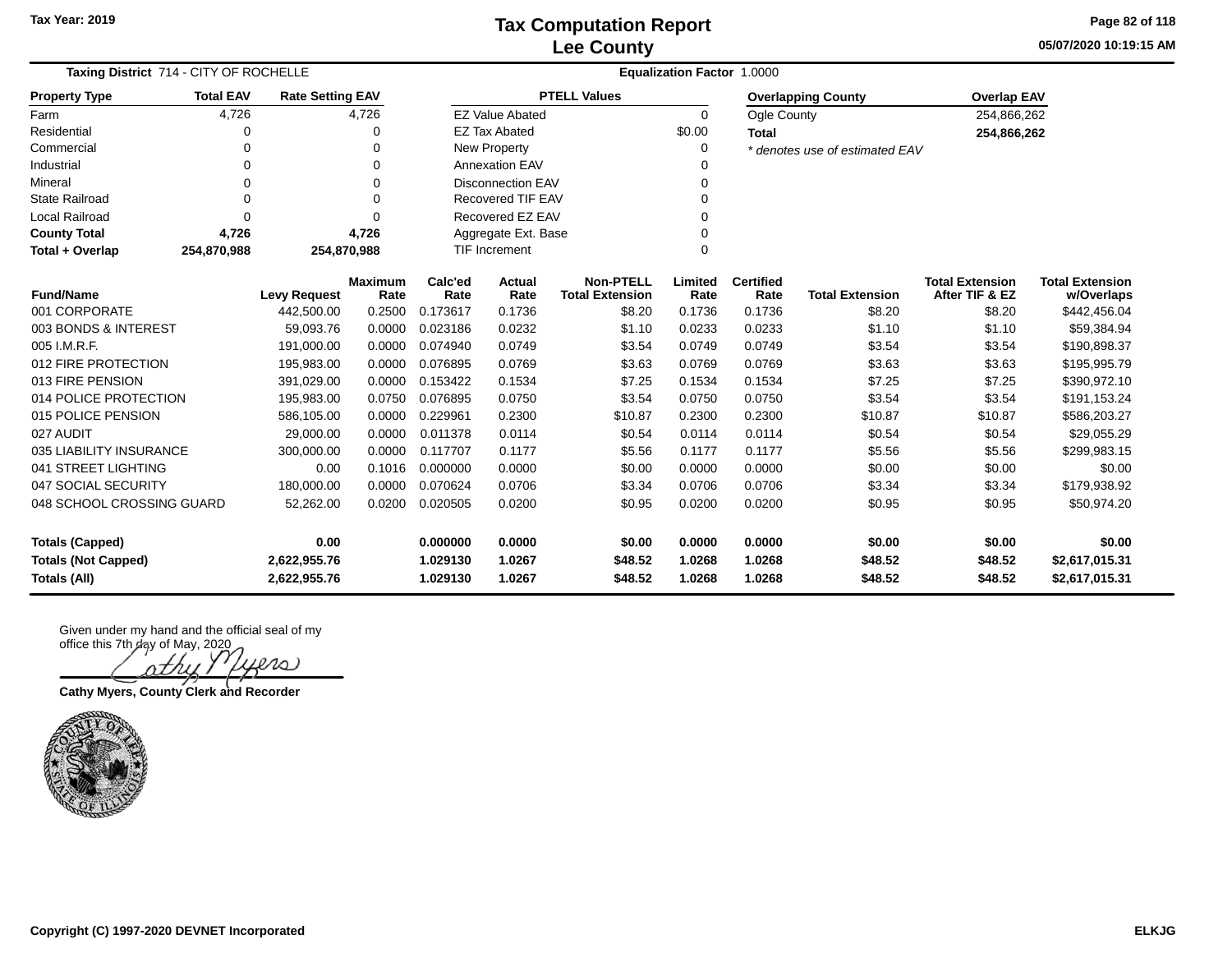## **Lee County Tax Computation Report**

**05/07/2020 10:19:15 AM Page 83 of 118**

| Taxing District 801 - AMBOY FIRE                                     |                  |                                   |                                  | <b>Equalization Factor 1.0000</b> |                                 |                                                            |                            |                                    |                                        |                                                          |                                                      |  |
|----------------------------------------------------------------------|------------------|-----------------------------------|----------------------------------|-----------------------------------|---------------------------------|------------------------------------------------------------|----------------------------|------------------------------------|----------------------------------------|----------------------------------------------------------|------------------------------------------------------|--|
| <b>Property Type</b>                                                 | <b>Total EAV</b> | <b>Rate Setting EAV</b>           |                                  |                                   |                                 | <b>PTELL Values</b>                                        |                            |                                    |                                        |                                                          |                                                      |  |
| Farm                                                                 | 22,352,133       | 22,352,133                        |                                  |                                   | <b>EZ Value Abated</b>          |                                                            |                            |                                    |                                        |                                                          |                                                      |  |
| Residential                                                          | 33,805,210       | 33,805,210                        |                                  |                                   | <b>EZ Tax Abated</b>            |                                                            | \$0.00                     |                                    |                                        |                                                          |                                                      |  |
| Commercial                                                           | 10,586,404       | 10,586,404                        |                                  |                                   | <b>New Property</b>             |                                                            | 726,764                    |                                    |                                        |                                                          |                                                      |  |
| Industrial                                                           | 6,571,288        |                                   | 6,571,288                        |                                   | <b>Annexation EAV</b>           |                                                            |                            |                                    |                                        |                                                          |                                                      |  |
| Mineral                                                              | 0                |                                   |                                  |                                   | <b>Disconnection EAV</b>        |                                                            |                            |                                    |                                        |                                                          |                                                      |  |
| <b>State Railroad</b>                                                | 0                |                                   |                                  |                                   | <b>Recovered TIF EAV</b>        |                                                            |                            |                                    |                                        |                                                          |                                                      |  |
| <b>Local Railroad</b>                                                | 1,800            |                                   | 1,800                            |                                   | Recovered EZ EAV                |                                                            |                            |                                    |                                        |                                                          |                                                      |  |
| <b>County Total</b>                                                  | 73,316,835       | 73,316,835                        |                                  | Aggregate Ext. Base<br>459,387    |                                 |                                                            |                            |                                    |                                        |                                                          |                                                      |  |
| Total + Overlap                                                      | 73,316,835       | 73,316,835                        |                                  |                                   | <b>TIF Increment</b>            |                                                            | $\Omega$                   |                                    |                                        |                                                          |                                                      |  |
| <b>Fund/Name</b><br>001 CORPORATE                                    |                  | <b>Levy Request</b><br>285,000.00 | <b>Maximum</b><br>Rate<br>0.4000 | Calc'ed<br>Rate<br>0.388724       | <b>Actual</b><br>Rate<br>0.3887 | <b>Non-PTELL</b><br><b>Total Extension</b><br>\$284,982.54 | Limited<br>Rate<br>0.3810  | <b>Certified</b><br>Rate<br>0.3810 | <b>Total Extension</b><br>\$279,337.14 | <b>Total Extension</b><br>After TIF & EZ<br>\$279,337.14 | <b>Total Extension</b><br>w/Overlaps<br>\$279,337.14 |  |
| 064 AMBULANCE                                                        |                  | 197,350.00                        | 0.4000                           | 0.269174                          | 0.2692                          | \$197,368.92                                               | 0.2639                     | 0.2639                             | \$193,483.13                           | \$193,483.13                                             | \$193,483.13                                         |  |
| <b>Totals (Capped)</b><br><b>Totals (Not Capped)</b><br>Totals (All) |                  | 482,350.00<br>0.00<br>482,350.00  |                                  | 0.657898<br>0.000000<br>0.657898  | 0.6579<br>0.0000<br>0.6579      | \$482,351.46<br>\$0.00<br>\$482,351.46                     | 0.6449<br>0.0000<br>0.6449 | 0.6449<br>0.0000<br>0.6449         | \$472,820.27<br>\$0.00<br>\$472,820.27 | \$472,820.27<br>\$0.00<br>\$472,820.27                   | \$472,820.27<br>\$0.00<br>\$472,820.27               |  |

 $2001$ Cathy Myers, County Clerk and Recorder



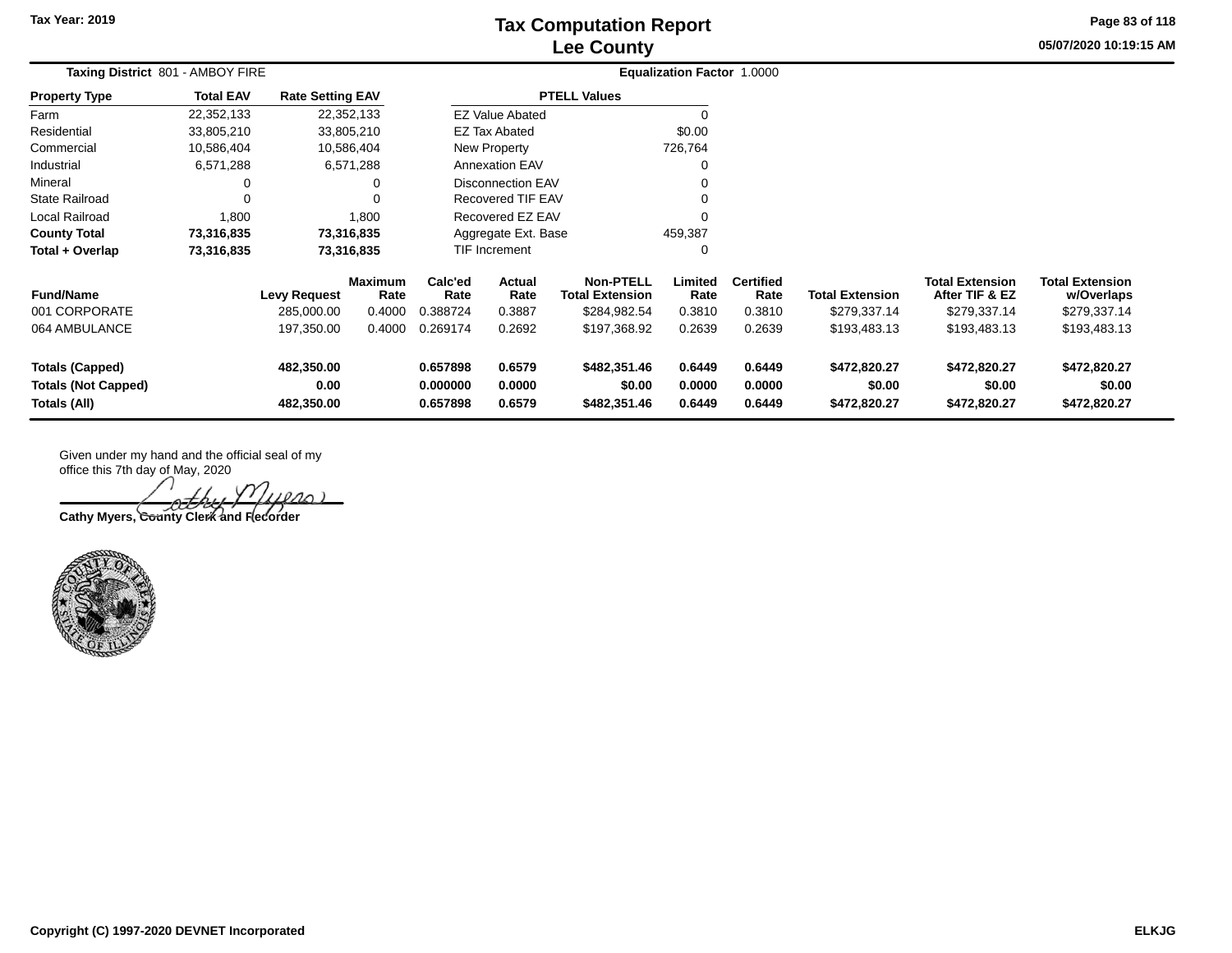### **Lee County Tax Computation Report**

**05/07/2020 10:19:15 AM Page 84 of 118**

| Taxing District 802 - ASHTON FIRE |                          |                         |                        |                 |                        |                                            | <b>Equalization Factor 1.0000</b> |                          |                                |                                          |                                      |
|-----------------------------------|--------------------------|-------------------------|------------------------|-----------------|------------------------|--------------------------------------------|-----------------------------------|--------------------------|--------------------------------|------------------------------------------|--------------------------------------|
| <b>Property Type</b>              | <b>Total EAV</b>         | <b>Rate Setting EAV</b> |                        |                 |                        | <b>PTELL Values</b>                        |                                   |                          | <b>Overlapping County</b>      | <b>Overlap EAV</b>                       |                                      |
| Farm                              | 20,838,228               |                         | 20,838,228             |                 | <b>EZ Value Abated</b> |                                            | 13,037                            | Ogle County              |                                | 9,814,358                                |                                      |
| Residential                       | 13,067,637               |                         | 13,067,637             |                 | <b>EZ Tax Abated</b>   |                                            | \$69.02                           | Total                    |                                | 9,814,358                                |                                      |
| Commercial                        | 2,680,651                |                         | 2,680,651              |                 | New Property           |                                            | 120,158                           |                          | * denotes use of estimated EAV |                                          |                                      |
| Industrial                        | 4,999,955                |                         | 4,986,918              |                 | <b>Annexation EAV</b>  |                                            | $\Omega$                          |                          |                                |                                          |                                      |
| Mineral                           | 0                        |                         | 0                      |                 | Disconnection EAV      |                                            | $\Omega$                          |                          |                                |                                          |                                      |
| <b>State Railroad</b>             | 1,838,991                |                         | 1,838,991              |                 | Recovered TIF EAV      |                                            | 0                                 |                          |                                |                                          |                                      |
| Local Railroad                    | 0                        |                         | $\Omega$               |                 | Recovered EZ EAV       |                                            | $\Omega$                          |                          |                                |                                          |                                      |
| <b>County Total</b>               | 43,425,462<br>43,412,425 |                         |                        |                 | Aggregate Ext. Base    |                                            | $\Omega$                          |                          |                                |                                          |                                      |
| Total + Overlap                   | 53,239,820<br>53,226,783 |                         |                        |                 | <b>TIF Increment</b>   |                                            | $\Omega$                          |                          |                                |                                          |                                      |
| <b>Fund/Name</b>                  |                          | <b>Levy Request</b>     | <b>Maximum</b><br>Rate | Calc'ed<br>Rate | Actual<br>Rate         | <b>Non-PTELL</b><br><b>Total Extension</b> | Limited<br>Rate                   | <b>Certified</b><br>Rate | <b>Total Extension</b>         | <b>Total Extension</b><br>After TIF & EZ | <b>Total Extension</b><br>w/Overlaps |
| 001 CORPORATE                     |                          | 160,914.00              | 0.3000                 | 0.302318        | 0.3000                 | \$130,237.28                               | 0.3000                            | 0.3000                   | \$130,276.39                   | \$130,237.28                             | \$159,680.35                         |
| 027 AUDIT                         |                          | 2,682.00                | 0.0050                 | 0.005039        | 0.0050                 | \$2,170.62                                 | 0.0050                            | 0.0050                   | \$2,171.27                     | \$2,170.62                               | \$2,661.34                           |
| 035 LIABILITY INSURANCE           |                          | 0.00                    | 0.0000                 | 0.000000        | 0.0000                 | \$0.00                                     | 0.0000                            | 0.0000                   | \$0.00                         | \$0.00                                   | \$0.00                               |
| 062 WORKMANS COMP                 |                          | 15,984.00               | 0.0000                 | 0.030030        | 0.0300                 | \$13,023.73                                | 0.0300                            | 0.0300                   | \$13,027.64                    | \$13,023.73                              | \$15,968.03                          |
| 064 AMBULANCE                     |                          | 103,467.00              | 0.3000                 | 0.194389        | 0.1944                 | \$84,393.75                                | 0.1944                            | 0.1944                   | \$84,419.10                    | \$84,393.75                              | \$103,472.87                         |
| <b>Totals (Capped)</b>            |                          | 0.00                    |                        | 0.000000        | 0.0000                 | \$0.00                                     | 0.0000                            | 0.0000                   | \$0.00                         | \$0.00                                   | \$0.00                               |
| <b>Totals (Not Capped)</b>        |                          | 283,047.00              |                        | 0.531776        | 0.5294                 | \$229,825.38                               | 0.5294                            | 0.5294                   | \$229,894.40                   | \$229,825.38                             | \$281,782.59                         |
| Totals (All)                      |                          | 283,047.00              |                        | 0.531776        | 0.5294                 | \$229,825.38                               | 0.5294                            | 0.5294                   | \$229,894.40                   | \$229,825.38                             | \$281,782.59                         |

iers ヘナカ

**Cathy Myers, County Clerk and Recorder**

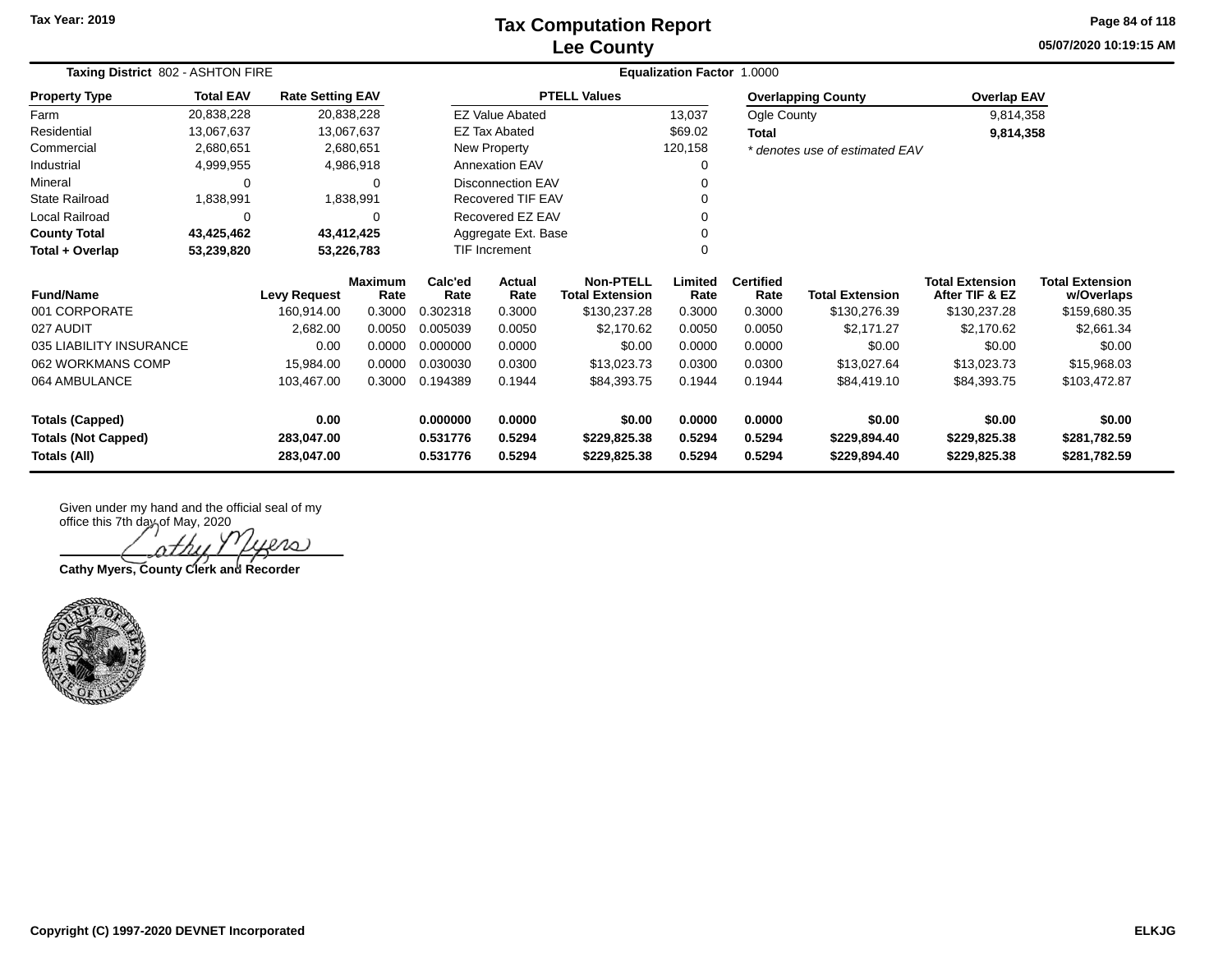## **Lee County Tax Computation Report**

**05/07/2020 10:19:15 AM Page 85 of 118**

| Taxing District 803 - COMPTON FIRE         |                  |                         |                        |                      | <b>Equalization Factor 1.0000</b> |                                            |                  |                          |                        |                                          |                                      |
|--------------------------------------------|------------------|-------------------------|------------------------|----------------------|-----------------------------------|--------------------------------------------|------------------|--------------------------|------------------------|------------------------------------------|--------------------------------------|
| <b>Property Type</b>                       | <b>Total EAV</b> | <b>Rate Setting EAV</b> |                        |                      |                                   | <b>PTELL Values</b>                        |                  |                          |                        |                                          |                                      |
| Farm                                       | 14,661,593       |                         | 14,661,593             |                      | <b>EZ Value Abated</b>            |                                            |                  |                          |                        |                                          |                                      |
| Residential                                | 7,678,686        |                         | 7,678,686              |                      | <b>EZ Tax Abated</b>              |                                            | \$0.00           |                          |                        |                                          |                                      |
| Commercial                                 | 2,141,390        |                         | 2,141,390              |                      | New Property                      |                                            | 4,919,658        |                          |                        |                                          |                                      |
| Industrial                                 | 75               |                         | 75                     |                      | <b>Annexation EAV</b>             |                                            |                  |                          |                        |                                          |                                      |
| Mineral                                    | 13,900,344       |                         | 13,900,344             |                      | <b>Disconnection EAV</b>          |                                            |                  |                          |                        |                                          |                                      |
| <b>State Railroad</b>                      | 0                |                         |                        |                      | Recovered TIF EAV                 |                                            |                  |                          |                        |                                          |                                      |
| Local Railroad                             | 2,400            |                         | 2,400                  |                      | Recovered EZ EAV                  |                                            |                  |                          |                        |                                          |                                      |
| <b>County Total</b>                        | 38,384,488       |                         | 38,384,488             |                      | Aggregate Ext. Base               |                                            | 150,762          |                          |                        |                                          |                                      |
| Total + Overlap                            | 38,384,488       |                         | 38,384,488             | <b>TIF Increment</b> |                                   |                                            |                  |                          |                        |                                          |                                      |
| <b>Fund/Name</b>                           |                  | <b>Levy Request</b>     | <b>Maximum</b><br>Rate | Calc'ed<br>Rate      | Actual<br>Rate                    | <b>Non-PTELL</b><br><b>Total Extension</b> | Limited<br>Rate  | <b>Certified</b><br>Rate | <b>Total Extension</b> | <b>Total Extension</b><br>After TIF & EZ | <b>Total Extension</b><br>w/Overlaps |
| 001 CORPORATE                              |                  | 131,000.00              | 0.4000                 | 0.341284             | 0.3413                            | \$131,006.26                               | 0.3413           | 0.3413                   | \$131,006.26           | \$131,006.26                             | \$131,006.26                         |
| 035 LIABILITY INSURANCE                    |                  | 15,000.00               | 0.0000                 | 0.039078             | 0.0391                            | \$15,008.33                                | 0.0391           | 0.0391                   | \$15,008.33            | \$15,008.33                              | \$15,008.33                          |
| 064 AMBULANCE                              |                  | 30,000.00               | 0.4000                 | 0.078157             | 0.0782                            | \$30,016.67                                | 0.0782           | 0.0782                   | \$30,016.67            | \$30,016.67                              | \$30,016.67                          |
| <b>Totals (Capped)</b>                     |                  | 176,000.00              |                        | 0.458519             | 0.4586                            | \$176,031.26                               | 0.4586           | 0.4586                   | \$176,031.26           | \$176,031.26                             | \$176,031.26                         |
| <b>Totals (Not Capped)</b><br>Totals (All) |                  | 0.00<br>176,000.00      |                        | 0.000000<br>0.458519 | 0.0000<br>0.4586                  | \$0.00<br>\$176,031.26                     | 0.0000<br>0.4586 | 0.0000<br>0.4586         | \$0.00<br>\$176,031.26 | \$0.00<br>\$176,031.26                   | \$0.00<br>\$176,031.26               |

 $ln$ 

**Cathy Myers, County Clerk and Recorder**

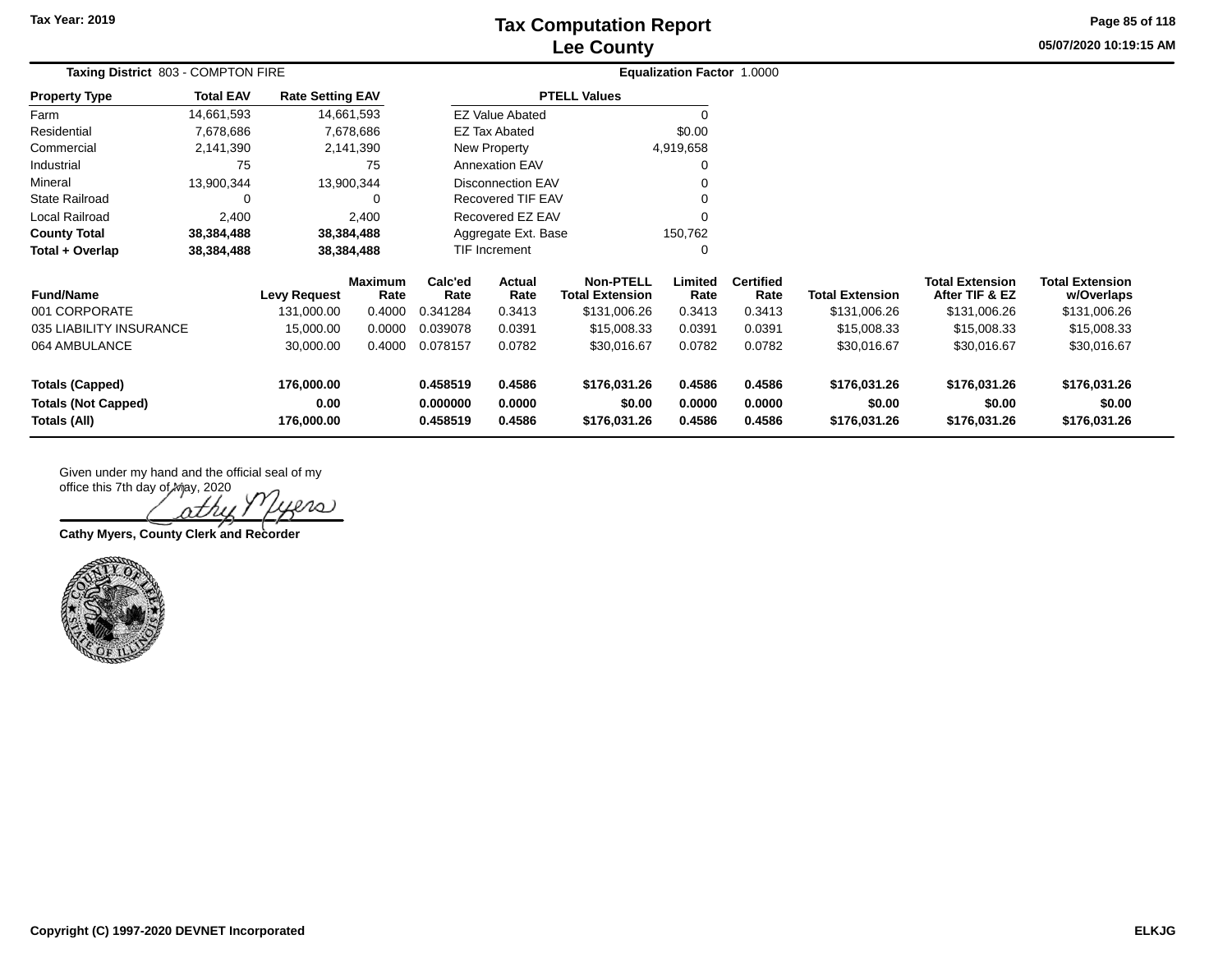### **Lee County Tax Computation Report**

**05/07/2020 10:19:15 AM Page 86 of 118**

|                                            | Taxing District 804 - DIXON FIRE-RURAL |                              |                        |                      |                          | Equalization Factor 1.0000                 |                  |                          |                                  |                                          |                                      |  |  |  |
|--------------------------------------------|----------------------------------------|------------------------------|------------------------|----------------------|--------------------------|--------------------------------------------|------------------|--------------------------|----------------------------------|------------------------------------------|--------------------------------------|--|--|--|
| <b>Property Type</b>                       | <b>Total EAV</b>                       | <b>Rate Setting EAV</b>      |                        |                      |                          | <b>PTELL Values</b>                        |                  |                          | <b>Overlapping County</b>        | <b>Overlap EAV</b>                       |                                      |  |  |  |
| Farm                                       | 35,415,894                             |                              | 35,415,894             |                      | <b>EZ Value Abated</b>   |                                            | $\Omega$         | Ogle County              |                                  | 34, 107, 742                             |                                      |  |  |  |
| Residential                                | 141,797,029                            | 141,797,029                  |                        |                      | <b>EZ Tax Abated</b>     |                                            | \$0.00           | <b>Total</b>             |                                  | 34,107,742                               |                                      |  |  |  |
| Commercial                                 | 39,598,915                             |                              | 39,495,398             |                      | New Property             |                                            | 3,862,394        |                          | * denotes use of estimated EAV   |                                          |                                      |  |  |  |
| Industrial                                 | 37,506,553                             |                              | 37,506,553             |                      | <b>Annexation EAV</b>    |                                            | 0                |                          |                                  |                                          |                                      |  |  |  |
| Mineral                                    | 0                                      |                              | 0                      |                      | <b>Disconnection EAV</b> |                                            | 0                |                          |                                  |                                          |                                      |  |  |  |
| <b>State Railroad</b>                      | 3,973,829                              |                              | 3,973,829              |                      | Recovered TIF EAV        |                                            | $\Omega$         |                          |                                  |                                          |                                      |  |  |  |
| Local Railroad                             | 2,720                                  |                              | 2.720                  |                      | Recovered EZ EAV         |                                            | $\Omega$         |                          |                                  |                                          |                                      |  |  |  |
| <b>County Total</b>                        | 258,294,940                            | 258,191,423                  |                        |                      | Aggregate Ext. Base      |                                            | $\Omega$         |                          |                                  |                                          |                                      |  |  |  |
| Total + Overlap                            | 292,402,682                            | 292,299,165                  |                        |                      | TIF Increment            | 103,517                                    |                  |                          |                                  |                                          |                                      |  |  |  |
| <b>Fund/Name</b>                           |                                        | <b>Levy Request</b>          | <b>Maximum</b><br>Rate | Calc'ed<br>Rate      | <b>Actual</b><br>Rate    | <b>Non-PTELL</b><br><b>Total Extension</b> | Limited<br>Rate  | <b>Certified</b><br>Rate | <b>Total Extension</b>           | <b>Total Extension</b><br>After TIF & EZ | <b>Total Extension</b><br>w/Overlaps |  |  |  |
| 001 CORPORATE                              |                                        | 850,000.00                   | 0.3000                 | 0.290798             | 0.2908                   | \$750,820.66                               | 0.2908           | 0.2908                   | \$751,121.69                     | \$750,820.66                             | \$850,005.97                         |  |  |  |
| 013 FIREFIGHTERS PENSION                   |                                        | 470.000.00                   | 0.0000                 | 0.160794             | 0.1608                   | \$415,171.81                               | 0.1608           | 0.1608                   | \$415,338.26                     | \$415,171.81                             | \$470,017.06                         |  |  |  |
| 027 AUDIT                                  |                                        | 13,200.00                    | 0.0050                 | 0.004516             | 0.0045                   | \$11,618,61                                | 0.0045           | 0.0045                   | \$11,623.27                      | \$11.618.61                              | \$13,153.46                          |  |  |  |
| 035 LIABILITY INSURANCE                    |                                        | 27,000.00                    | 0.0000                 | 0.009237             | 0.0092                   | \$23,753.61                                | 0.0092           | 0.0092                   | \$23,763.13                      | \$23,753.61                              | \$26,891.52                          |  |  |  |
| 060 UNEMPLOYMENT INSURANC                  |                                        | 1,000.00                     | 0.0000                 | 0.000342             | 0.0003                   | \$774.57                                   | 0.0003           | 0.0003                   | \$774.88                         | \$774.57                                 | \$876.90                             |  |  |  |
| 062 WORKMENS COMP                          |                                        | 31,000.00                    | 0.0000                 | 0.010606             | 0.0106                   | \$27,368.29                                | 0.0106           | 0.0106                   | \$27,379.26                      | \$27,368.29                              | \$30,983.71                          |  |  |  |
| 064 AMBULANCE                              |                                        | 850,000.00                   | 0.3000                 | 0.290798             | 0.2908                   | \$750,820.66                               | 0.2908           | 0.2908                   | \$751,121.69                     | \$750,820.66                             | \$850,005.97                         |  |  |  |
| <b>Totals (Capped)</b>                     |                                        | 0.00                         |                        | 0.000000             | 0.0000                   | \$0.00                                     | 0.0000           | 0.0000                   | \$0.00                           | \$0.00                                   | \$0.00                               |  |  |  |
| <b>Totals (Not Capped)</b><br>Totals (All) |                                        | 2,242,200.00<br>2,242,200.00 |                        | 0.767091<br>0.767091 | 0.7670<br>0.7670         | \$1,980,328.21<br>\$1,980,328.21           | 0.7670<br>0.7670 | 0.7670<br>0.7670         | \$1,981,122.18<br>\$1,981,122.18 | \$1,980,328.21<br>\$1,980,328.21         | \$2,241,934.59<br>\$2,241,934.59     |  |  |  |

lero)

**Cathy Myers, County Clerk and Recorder**

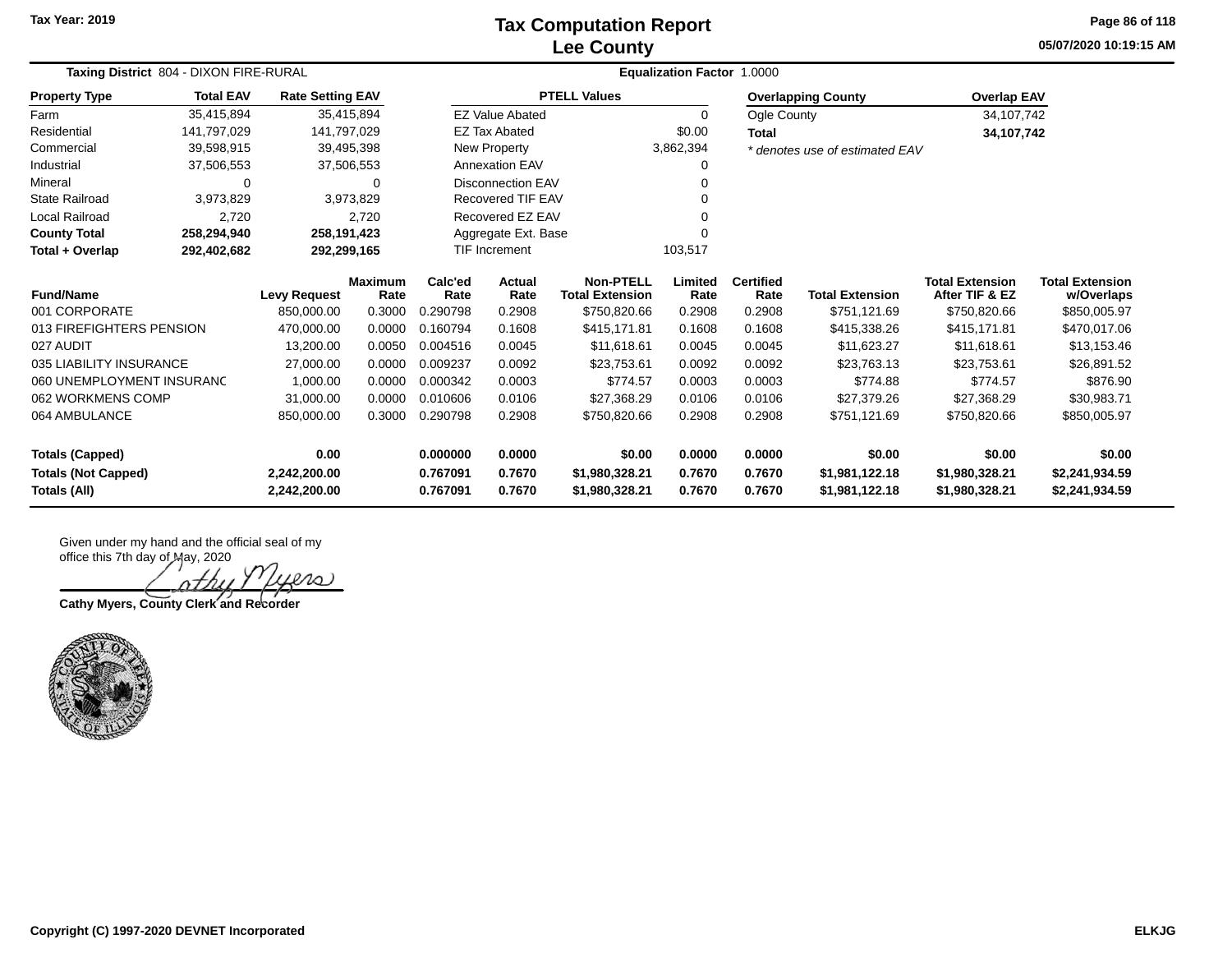**05/07/2020 10:19:15 AMPage 87 of 118**

| Taxing District 805 - EARLVILLE FIRE                                 |                  |                                  |                        |                                  |                                                              |                                    | <b>Equalization Factor 1.0000</b> |                            |                                    |                                          |                                        |
|----------------------------------------------------------------------|------------------|----------------------------------|------------------------|----------------------------------|--------------------------------------------------------------|------------------------------------|-----------------------------------|----------------------------|------------------------------------|------------------------------------------|----------------------------------------|
| <b>Property Type</b>                                                 | <b>Total EAV</b> | <b>Rate Setting EAV</b>          |                        |                                  |                                                              | <b>PTELL Values</b>                |                                   |                            | <b>Overlapping County</b>          | <b>Overlap EAV</b>                       |                                        |
| Farm                                                                 | 1,141,230        |                                  | 1,141,230              |                                  | <b>EZ Value Abated</b>                                       |                                    | $\Omega$                          | DeKalb County              |                                    | 1,909,673                                |                                        |
| Residential                                                          | 133,558          |                                  | 133,558                |                                  | EZ Tax Abated                                                |                                    | \$0.00                            | LaSalle County             |                                    | *75,345,694                              |                                        |
| Commercial                                                           | 0                |                                  | 0                      |                                  | New Property                                                 |                                    | 0                                 | Total                      |                                    | 77,255,367                               |                                        |
| Industrial                                                           | 0                |                                  |                        |                                  | <b>Annexation EAV</b>                                        |                                    | 0                                 |                            | * denotes use of estimated EAV     |                                          |                                        |
| Mineral                                                              | 0                |                                  | 0                      |                                  | <b>Disconnection EAV</b>                                     |                                    |                                   |                            |                                    |                                          |                                        |
| <b>State Railroad</b>                                                | 0                |                                  | $\Omega$               |                                  | <b>Recovered TIF EAV</b>                                     |                                    |                                   |                            |                                    |                                          |                                        |
| <b>Local Railroad</b>                                                | 0                |                                  | $\Omega$               |                                  | Recovered EZ EAV                                             |                                    |                                   |                            |                                    |                                          |                                        |
| <b>County Total</b>                                                  | 1,274,788        |                                  | 1,274,788              |                                  | Aggregate Ext. Base                                          |                                    |                                   |                            |                                    |                                          |                                        |
| Total + Overlap                                                      | 78,530,155       |                                  | 78,530,155             |                                  | TIF Increment                                                |                                    |                                   |                            |                                    |                                          |                                        |
| <b>Fund/Name</b>                                                     |                  | <b>Levy Request</b>              | <b>Maximum</b><br>Rate | Calc'ed<br>Rate                  | <b>Non-PTELL</b><br>Actual<br><b>Total Extension</b><br>Rate |                                    | Limited<br>Rate                   | <b>Certified</b><br>Rate   | <b>Total Extension</b>             | <b>Total Extension</b><br>After TIF & EZ | <b>Total Extension</b><br>w/Overlaps   |
| 001 CORPORATE                                                        |                  | 110,381.00                       | 0.3000                 | 0.140559                         | 0.1406                                                       | \$1,792.35                         | 0.1406                            | 0.1406                     | \$1,792.35                         | \$1,792.35                               | \$110,413.40                           |
| 064 AMBULANCE                                                        |                  | 177,450.00                       | 0.2500                 | 0.225964                         | 0.2260                                                       | \$2,881.02                         | 0.2260                            | 0.2260                     | \$2,881.02                         | \$2,881.02                               | \$177,478.15                           |
| <b>Totals (Capped)</b><br><b>Totals (Not Capped)</b><br>Totals (All) |                  | 0.00<br>287,831.00<br>287,831.00 |                        | 0.000000<br>0.366523<br>0.366523 | 0.0000<br>0.3666<br>0.3666                                   | \$0.00<br>\$4,673.37<br>\$4,673.37 | 0.0000<br>0.3666<br>0.3666        | 0.0000<br>0.3666<br>0.3666 | \$0.00<br>\$4,673.37<br>\$4,673.37 | \$0.00<br>\$4,673.37<br>\$4,673.37       | \$0.00<br>\$287,891.55<br>\$287,891.55 |

 $\Lambda$  ,

**Cathy Myers, County Clerk and Recorder**

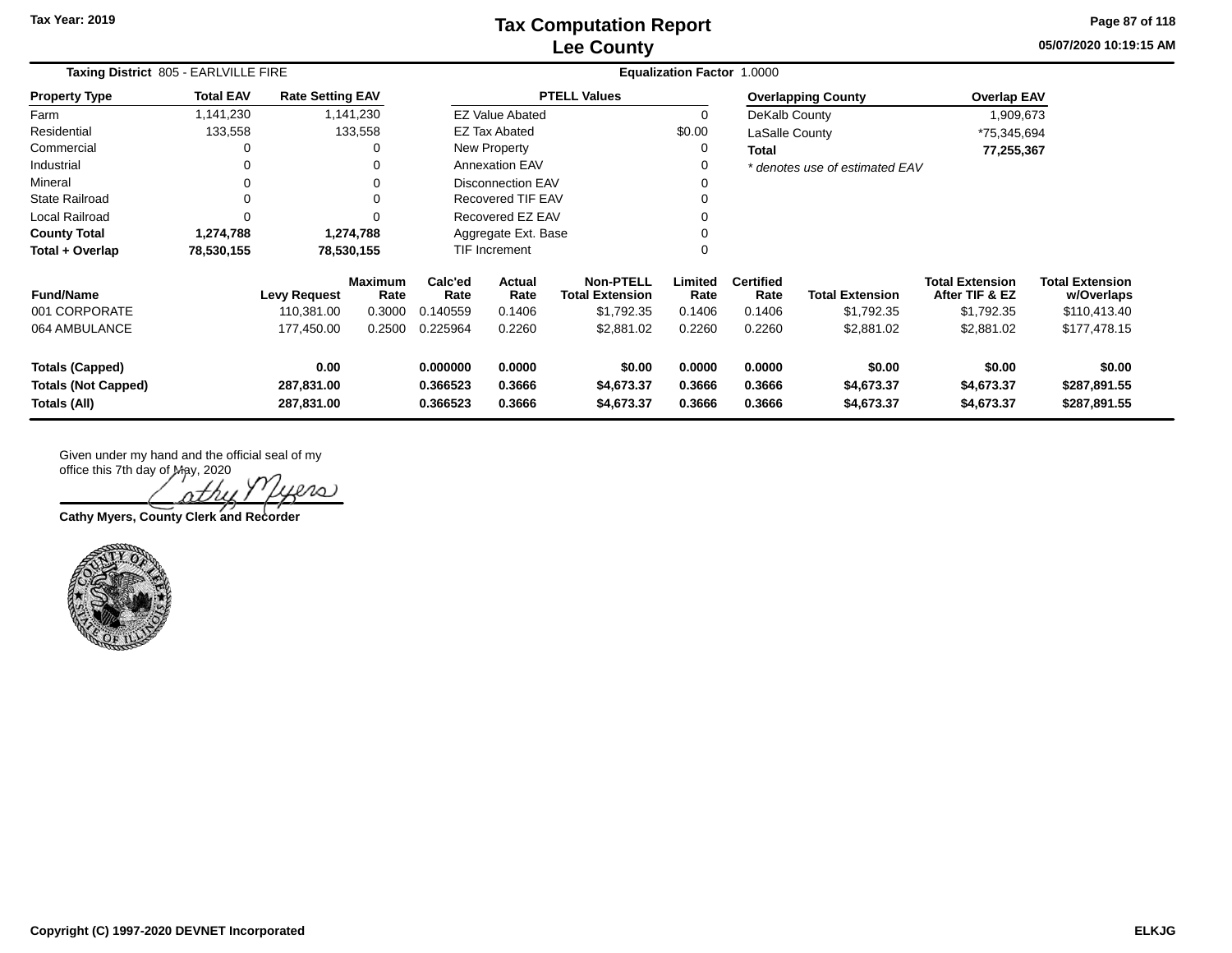### **Lee County Tax Computation Report**

**05/07/2020 10:19:15 AM Page 88 of 118**

|                            | Taxing District 806 - FRANKLIN GROVE FIRE |                         |                        |                 | <b>Equalization Factor 1.0000</b> |                                            |                 |                          |                                |                                          |                                      |  |  |
|----------------------------|-------------------------------------------|-------------------------|------------------------|-----------------|-----------------------------------|--------------------------------------------|-----------------|--------------------------|--------------------------------|------------------------------------------|--------------------------------------|--|--|
| <b>Property Type</b>       | <b>Total EAV</b>                          | <b>Rate Setting EAV</b> |                        |                 |                                   | <b>PTELL Values</b>                        |                 |                          | <b>Overlapping County</b>      | <b>Overlap EAV</b>                       |                                      |  |  |
| Farm                       | 16,675,462                                |                         | 16,675,462             |                 | <b>EZ Value Abated</b>            |                                            | 1,102,996       | Ogle County              |                                | 7,818,023                                |                                      |  |  |
| Residential                | 12,763,755                                |                         | 12,763,755             |                 | <b>EZ Tax Abated</b>              |                                            | \$9,532.09      | Total                    |                                | 7,818,023                                |                                      |  |  |
| Commercial                 | 2,778,152                                 |                         | 2,778,152              |                 | New Property                      |                                            | 280,314         |                          | * denotes use of estimated EAV |                                          |                                      |  |  |
| Industrial                 | 4,472,012                                 |                         | 3,369,016              |                 | <b>Annexation EAV</b>             |                                            | 0               |                          |                                |                                          |                                      |  |  |
| Mineral                    | $\Omega$                                  |                         | $\Omega$               |                 | <b>Disconnection EAV</b>          |                                            |                 |                          |                                |                                          |                                      |  |  |
| <b>State Railroad</b>      | 2,068,403                                 |                         | 2,068,403              |                 | Recovered TIF EAV                 |                                            | 0               |                          |                                |                                          |                                      |  |  |
| Local Railroad             | $\Omega$                                  |                         | $\Omega$               |                 | Recovered EZ EAV                  |                                            | 0               |                          |                                |                                          |                                      |  |  |
| <b>County Total</b>        | 38,757,784                                |                         | 37,654,788             |                 | Aggregate Ext. Base               |                                            |                 |                          |                                |                                          |                                      |  |  |
| Total + Overlap            | 46,575,807                                |                         | 45,472,811             |                 | <b>TIF Increment</b>              |                                            | $\Omega$        |                          |                                |                                          |                                      |  |  |
| <b>Fund/Name</b>           |                                           | <b>Levy Request</b>     | <b>Maximum</b><br>Rate | Calc'ed<br>Rate | Actual<br>Rate                    | <b>Non-PTELL</b><br><b>Total Extension</b> | Limited<br>Rate | <b>Certified</b><br>Rate | <b>Total Extension</b>         | <b>Total Extension</b><br>After TIF & EZ | <b>Total Extension</b><br>w/Overlaps |  |  |
| 001 CORPORATE              |                                           | 139,900.00              | 0.3000                 | 0.307656        | 0.3000                            | \$112,964.36                               | 0.3000          | 0.3000                   | \$116,273.35                   | \$112,964.36                             | \$136,418.43                         |  |  |
| 003 BONDS & INTEREST       |                                           | 131,554.86              | 0.0000                 | 0.289304        | 0.2893                            | \$108,935.30                               | 0.2907          | 0.2907                   | \$112,668.88                   | \$109,462.47                             | \$132,189.46                         |  |  |
| 027 AUDIT                  |                                           | 2,300.00                | 0.0050                 | 0.005058        | 0.0050                            | \$1,882.74                                 | 0.0050          | 0.0050                   | \$1,937.89                     | \$1,882.74                               | \$2,273.64                           |  |  |
| 035 LIABILITY INSURANCE    |                                           | 48,400.00               | 0.0000                 | 0.106437        | 0.1064                            | \$40,064.69                                | 0.1064          | 0.1064                   | \$41,238.28                    | \$40,064.69                              | \$48,383.07                          |  |  |
| 047 SOCIAL SECURITY        |                                           | 5,500.00                | 0.0000                 | 0.012095        | 0.0121                            | \$4,556.23                                 | 0.0121          | 0.0121                   | \$4,689.69                     | \$4,556.23                               | \$5,502.21                           |  |  |
| 064 AMBULANCE              |                                           | 69,900.00               | 0.1500                 | 0.153718        | 0.1500                            | \$56,482.18                                | 0.1500          | 0.1500                   | \$58,136.68                    | \$56,482.18                              | \$68,209.22                          |  |  |
| <b>Totals (Capped)</b>     |                                           | 0.00                    |                        | 0.000000        | 0.0000                            | \$0.00                                     | 0.0000          | 0.0000                   | \$0.00                         | \$0.00                                   | \$0.00                               |  |  |
| <b>Totals (Not Capped)</b> |                                           | 397,554.86              |                        | 0.874268        | 0.8628                            | \$324,885.50                               | 0.8642          | 0.8642                   | \$334,944.77                   | \$325,412.67                             | \$392,976.03                         |  |  |
| Totals (All)               |                                           | 397,554.86              |                        | 0.874268        | 0.8628                            | \$324,885.50                               | 0.8642          | 0.8642                   | \$334,944.77                   | \$325,412.67                             | \$392,976.03                         |  |  |

Given under my hand and the official seal of my office this 7th day of May, 2020

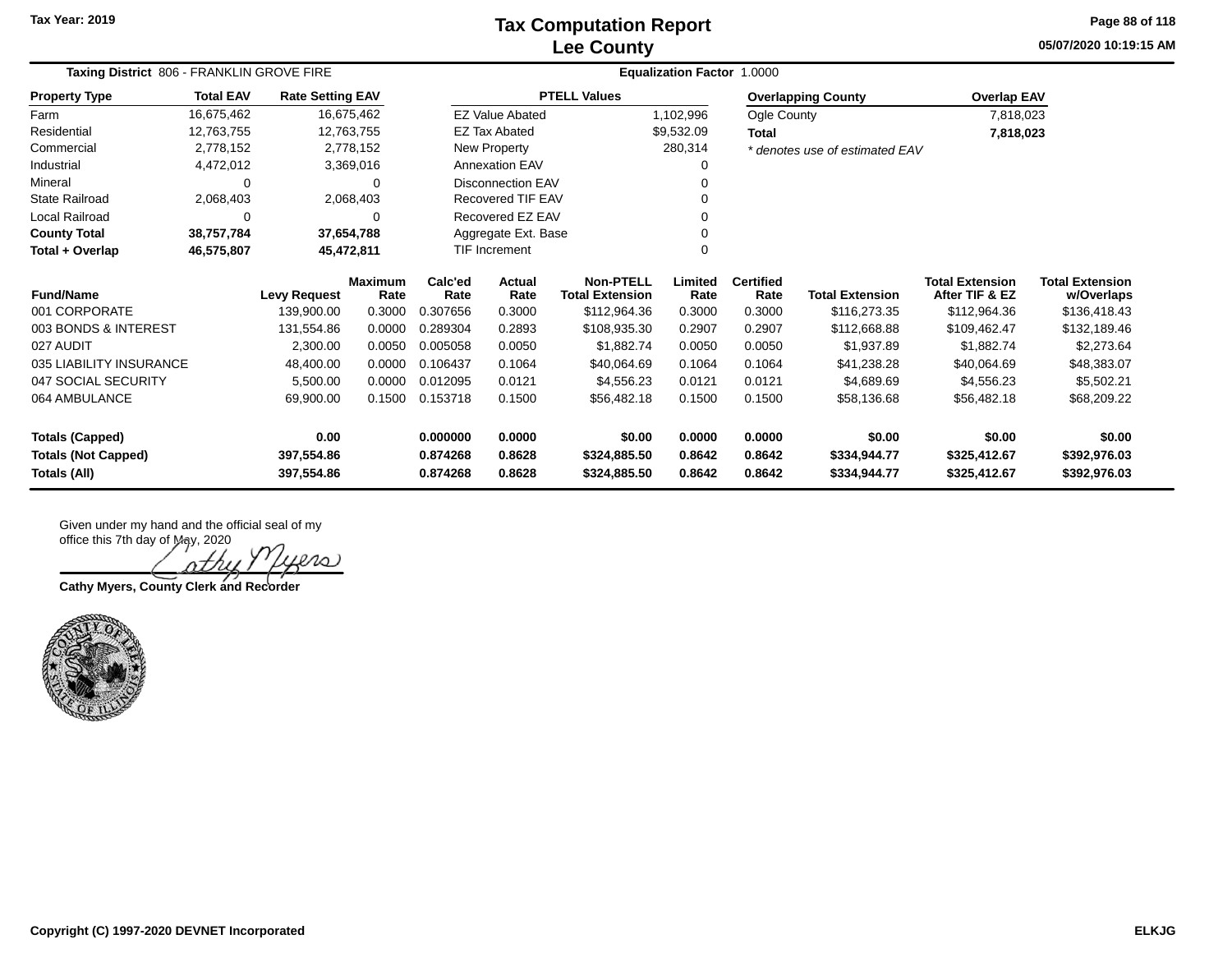### **Lee County Tax Computation Report**

**05/07/2020 10:19:15 AM Page 89 of 118**

| Taxing District 807 - LEE FIRE                       |                  |                         |                        | Equalization Factor 1.0000 |                          |                                            |                  |                          |                                |                                          |                                      |  |  |  |
|------------------------------------------------------|------------------|-------------------------|------------------------|----------------------------|--------------------------|--------------------------------------------|------------------|--------------------------|--------------------------------|------------------------------------------|--------------------------------------|--|--|--|
| <b>Property Type</b>                                 | <b>Total EAV</b> | <b>Rate Setting EAV</b> |                        |                            |                          | <b>PTELL Values</b>                        |                  |                          | <b>Overlapping County</b>      | <b>Overlap EAV</b>                       |                                      |  |  |  |
| Farm                                                 | 7,472,232        |                         | 7,472,232              |                            | <b>EZ Value Abated</b>   |                                            | $\Omega$         | DeKalb County            |                                | 9,349,562                                |                                      |  |  |  |
| Residential                                          | 5,336,201        |                         | 5,336,201              |                            | EZ Tax Abated            |                                            | \$0.00           | Total                    |                                | 9,349,562                                |                                      |  |  |  |
| Commercial                                           | 218,255          |                         | 218,255                |                            | New Property             |                                            | 38,999           |                          | * denotes use of estimated EAV |                                          |                                      |  |  |  |
| Industrial                                           | 115,116          |                         | 115,116                |                            | <b>Annexation EAV</b>    |                                            | 0                |                          |                                |                                          |                                      |  |  |  |
| Mineral                                              | 1,720,860        |                         | 1,720,860              |                            | <b>Disconnection EAV</b> |                                            | 0                |                          |                                |                                          |                                      |  |  |  |
| <b>State Railroad</b>                                | 554,280          |                         | 554,280                |                            | Recovered TIF EAV        |                                            | 0                |                          |                                |                                          |                                      |  |  |  |
| Local Railroad                                       | 0                |                         | ∩                      |                            | Recovered EZ EAV         |                                            | $\Omega$         |                          |                                |                                          |                                      |  |  |  |
| <b>County Total</b>                                  | 15,416,944       |                         | 15,416,944             | Aggregate Ext. Base        |                          |                                            | 109,954          |                          |                                |                                          |                                      |  |  |  |
| Total + Overlap                                      | 24,766,506       |                         | 24,766,506             | <b>TIF Increment</b>       |                          |                                            | 0                |                          |                                |                                          |                                      |  |  |  |
| <b>Fund/Name</b>                                     |                  | <b>Levy Request</b>     | <b>Maximum</b><br>Rate | Calc'ed<br>Rate            | Actual<br>Rate           | <b>Non-PTELL</b><br><b>Total Extension</b> | Limited<br>Rate  | <b>Certified</b><br>Rate | <b>Total Extension</b>         | <b>Total Extension</b><br>After TIF & EZ | <b>Total Extension</b><br>w/Overlaps |  |  |  |
| 001 CORPORATE                                        |                  | 75,000.00               | 0.4000                 | 0.302828                   | 0.3028                   | \$46,682.51                                | 0.3028           | 0.3028                   | \$46,682.51                    | \$46,682.51                              | \$74,992.98                          |  |  |  |
| 035 LIABILITY INSURANCE                              |                  | 8,700.00                | 0.0000                 | 0.035128                   | 0.0351                   | \$5,411.35                                 | 0.0351           | 0.0351                   | \$5,411.35                     | \$5,411.35                               | \$8,693.04                           |  |  |  |
| 064 AMBULANCE                                        |                  | 28,400.00               | 0.4000                 | 0.114671                   | 0.1147                   | \$17,683.23                                | 0.1147           | 0.1147                   | \$17,683.23                    | \$17,683.23                              | \$28,407.18                          |  |  |  |
| <b>Totals (Capped)</b><br><b>Totals (Not Capped)</b> |                  | 112,100.00<br>0.00      |                        | 0.452627<br>0.000000       | 0.4526<br>0.0000         | \$69,777.09<br>\$0.00                      | 0.4526<br>0.0000 | 0.4526<br>0.0000         | \$69,777.09<br>\$0.00          | \$69,777.09<br>\$0.00                    | \$112,093.20<br>\$0.00               |  |  |  |
| Totals (All)                                         |                  | 112,100.00              |                        | 0.452627                   | 0.4526                   | \$69,777.09                                | 0.4526           | 0.4526                   | \$69,777.09                    | \$69,777.09                              | \$112,093.20                         |  |  |  |

 $ln(1)$ ath **Cathy Myers, County Clerk and Recorder**

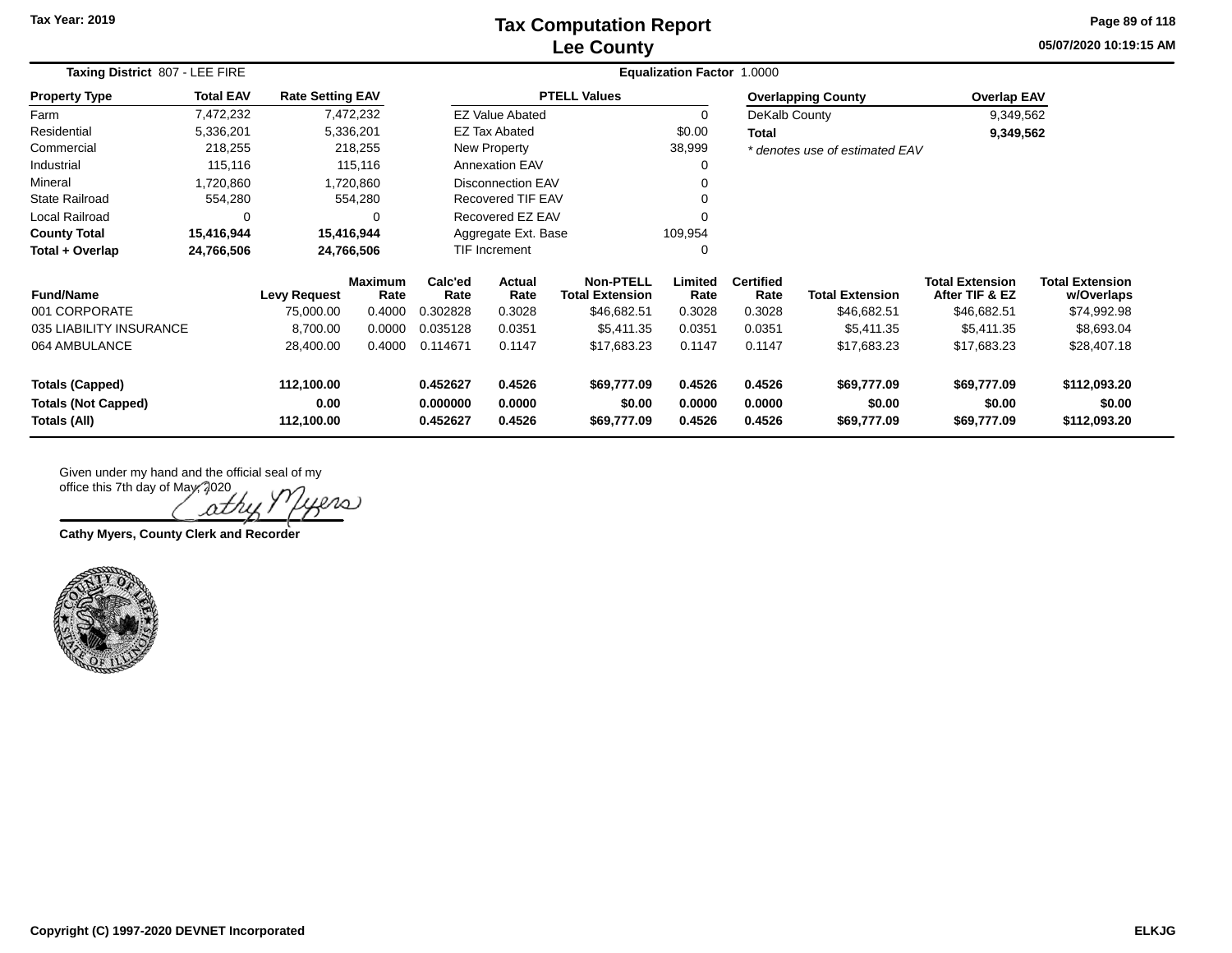## **Lee County Tax Computation Report**

**05/07/2020 10:19:15 AMPage 90 of 118**

| Taxing District 808 - OHIO FIRE                                      | Equalization Factor 1.0000 |                                  |                        |                                                                |                          |                                            |                            |                            |                                      |                                          |                                        |
|----------------------------------------------------------------------|----------------------------|----------------------------------|------------------------|----------------------------------------------------------------|--------------------------|--------------------------------------------|----------------------------|----------------------------|--------------------------------------|------------------------------------------|----------------------------------------|
| <b>Property Type</b>                                                 | <b>Total EAV</b>           | <b>Rate Setting EAV</b>          |                        |                                                                |                          | <b>PTELL Values</b>                        |                            |                            | <b>Overlapping County</b>            | <b>Overlap EAV</b>                       |                                        |
| Farm                                                                 | 8,518,100                  |                                  | 8,518,100              |                                                                | <b>EZ Value Abated</b>   |                                            | 0                          | <b>Bureau County</b>       |                                      | *36,643,964                              |                                        |
| Residential                                                          | 2,531,064                  |                                  | 2,531,064              |                                                                | <b>EZ Tax Abated</b>     |                                            | \$0.00                     | <b>Total</b>               |                                      | 36,643,964                               |                                        |
| Commercial                                                           |                            |                                  | 0                      |                                                                | New Property             |                                            | 44,781                     |                            | * denotes use of estimated EAV       |                                          |                                        |
| Industrial                                                           | 141,566                    |                                  | 141,566                |                                                                | <b>Annexation EAV</b>    |                                            | 0                          |                            |                                      |                                          |                                        |
| Mineral                                                              | 5,332,875                  |                                  | 5,332,875              |                                                                | <b>Disconnection EAV</b> |                                            | 0                          |                            |                                      |                                          |                                        |
| State Railroad                                                       |                            |                                  |                        |                                                                | <b>Recovered TIF EAV</b> |                                            | 0                          |                            |                                      |                                          |                                        |
| Local Railroad                                                       |                            |                                  |                        |                                                                | Recovered EZ EAV         |                                            | 0                          |                            |                                      |                                          |                                        |
| <b>County Total</b>                                                  | 16,523,605                 |                                  | 16,523,605             |                                                                | Aggregate Ext. Base      |                                            | 0                          |                            |                                      |                                          |                                        |
| Total + Overlap                                                      | 53,167,569                 |                                  | 53,167,569             |                                                                | <b>TIF Increment</b>     |                                            | 0                          |                            |                                      |                                          |                                        |
| <b>Fund/Name</b>                                                     |                            | <b>Levy Request</b>              | <b>Maximum</b><br>Rate | Calc'ed<br>Rate                                                | <b>Actual</b><br>Rate    | <b>Non-PTELL</b><br><b>Total Extension</b> | Limited<br>Rate            | <b>Certified</b><br>Rate   | <b>Total Extension</b>               | <b>Total Extension</b><br>After TIF & EZ | <b>Total Extension</b><br>w/Overlaps   |
| 001 CORPORATE                                                        |                            | 105,700.00                       | 0.3000                 | 0.198805                                                       | 0.1988                   | \$32,848.93                                | 0.1988                     | 0.1988                     | \$32,848.93                          | \$32,848.93                              | \$105,697.13                           |
| 064 AMBULANCE                                                        |                            | 25,000.00                        | 0.2500                 | 0.047021                                                       | 0.0470                   | \$7,766.09                                 | 0.0470                     | 0.0470                     | \$7,766.09                           | \$7,766.09                               | \$24,988.76                            |
| <b>Totals (Capped)</b><br><b>Totals (Not Capped)</b><br>Totals (All) |                            | 0.00<br>130,700.00<br>130,700.00 |                        | 0.000000<br>0.0000<br>0.245826<br>0.2458<br>0.2458<br>0.245826 |                          | \$0.00<br>\$40,615.02<br>\$40,615.02       | 0.0000<br>0.2458<br>0.2458 | 0.0000<br>0.2458<br>0.2458 | \$0.00<br>\$40,615.02<br>\$40,615.02 | \$0.00<br>\$40,615.02<br>\$40,615.02     | \$0.00<br>\$130,685.89<br>\$130,685.89 |

office this 7th day of May, 2020 iero ρ

**Cathy Myers, County Clerk and Recorder**

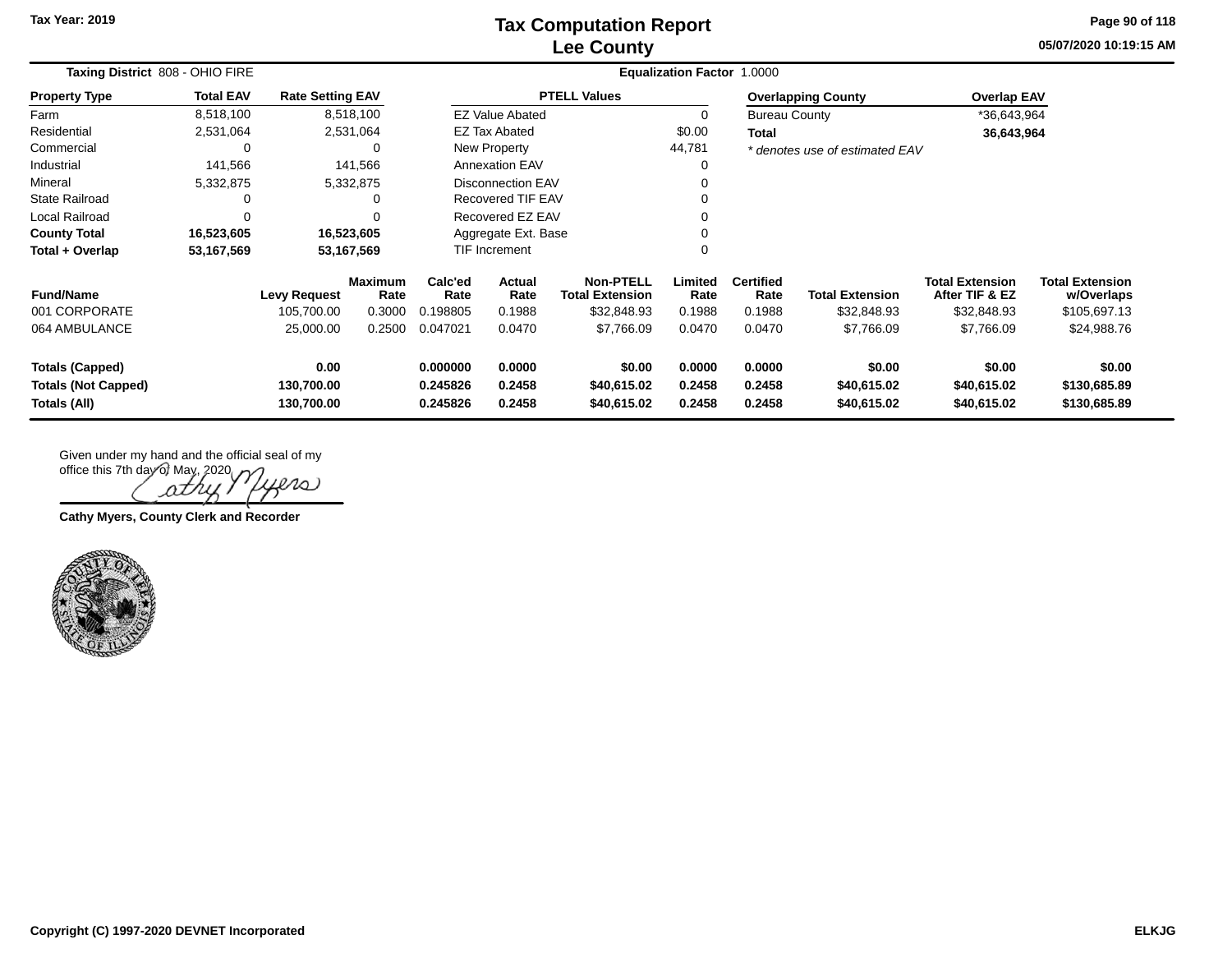## **Lee County Tax Computation Report**

**05/07/2020 10:19:15 AM Page 91 of 118**

| Taxing District 809 - OGLE LEE FIRE | Equalization Factor 1.0000 |                         |                        |                     |                          |                                            |                 |                          |                                |                                          |                                      |
|-------------------------------------|----------------------------|-------------------------|------------------------|---------------------|--------------------------|--------------------------------------------|-----------------|--------------------------|--------------------------------|------------------------------------------|--------------------------------------|
| <b>Property Type</b>                | <b>Total EAV</b>           | <b>Rate Setting EAV</b> |                        |                     |                          | <b>PTELL Values</b>                        |                 |                          | <b>Overlapping County</b>      | <b>Overlap EAV</b>                       |                                      |
| Farm                                | 16,354,529                 | 16,354,529              |                        |                     | <b>EZ Value Abated</b>   |                                            | 0               | Ogle County              |                                | 101,261,644                              |                                      |
| Residential                         | 7,047,701                  |                         | 7,047,701              |                     | EZ Tax Abated            |                                            | \$0.00          | Total                    |                                | 101,261,644                              |                                      |
| Commercial                          | 1,367,466                  |                         | 1,367,466              |                     | New Property             |                                            | 191,189         |                          | * denotes use of estimated EAV |                                          |                                      |
| Industrial                          | 74,646                     |                         | 74,646                 |                     | <b>Annexation EAV</b>    |                                            | 0               |                          |                                |                                          |                                      |
| Mineral                             | 0                          |                         | 0                      |                     | Disconnection EAV        |                                            | $\Omega$        |                          |                                |                                          |                                      |
| State Railroad                      | 1,095,819                  |                         | 1,095,819              |                     | <b>Recovered TIF EAV</b> |                                            |                 |                          |                                |                                          |                                      |
| Local Railroad                      | 0                          |                         | $\Omega$               |                     | Recovered EZ EAV         |                                            | $\Omega$        |                          |                                |                                          |                                      |
| <b>County Total</b>                 | 25,940,161                 | 25,940,161              |                        | Aggregate Ext. Base |                          |                                            | ∩               |                          |                                |                                          |                                      |
| Total + Overlap                     | 127,201,805                | 127,201,805             |                        |                     | <b>TIF Increment</b>     |                                            | $\Omega$        |                          |                                |                                          |                                      |
| <b>Fund/Name</b>                    | <b>Levy Request</b>        |                         | <b>Maximum</b><br>Rate | Calc'ed<br>Rate     | Actual<br>Rate           | <b>Non-PTELL</b><br><b>Total Extension</b> | Limited<br>Rate | <b>Certified</b><br>Rate | <b>Total Extension</b>         | <b>Total Extension</b><br>After TIF & EZ | <b>Total Extension</b><br>w/Overlaps |
| 001 CORPORATE                       |                            | 295,250.00              | 0.3000                 | 0.232112            | 0.2321                   | \$60,207.11                                | 0.2321          | 0.2321                   | \$60,207.11                    | \$60,207.11                              | \$295,235.39                         |
| 027 AUDIT                           |                            | 7,000.00                | 0.0050                 | 0.005503            | 0.0050                   | \$1,297.01                                 | 0.0050          | 0.0050                   | \$1,297.01                     | \$1,297.01                               | \$6,360.09                           |
| 035 LIABILITY INSURANCE             |                            | 20,000.00               | 0.0000                 | 0.015723            | 0.0157                   | \$4,072.61                                 | 0.0157          | 0.0157                   | \$4,072.61                     | \$4,072.61                               | \$19,970.68                          |
| 062 WORKMANS COMP                   |                            | 33,000.00               | 0.0000                 | 0.025943            | 0.0259                   | \$6,718.50                                 | 0.0259          | 0.0259                   | \$6,718.50                     | \$6,718.50                               | \$32,945.27                          |
| 064 AMBULANCE                       |                            | 219,050.00              | 0.3000                 | 0.172207            | 0.1722                   | \$44,668.96                                | 0.1722          | 0.1722                   | \$44,668.96                    | \$44,668.96                              | \$219,041.51                         |
| <b>Totals (Capped)</b>              |                            | 0.00                    |                        | 0.000000            | 0.0000                   | \$0.00                                     | 0.0000          | 0.0000                   | \$0.00                         | \$0.00                                   | \$0.00                               |
| <b>Totals (Not Capped)</b>          |                            | 574,300.00              |                        | 0.451488            | 0.4509                   | \$116,964.19                               | 0.4509          | 0.4509                   | \$116,964.19                   | \$116,964.19                             | \$573,552.94                         |
| Totals (All)                        |                            | 574,300.00              |                        | 0.451488            | 0.4509                   | \$116,964.19                               | 0.4509          | 0.4509                   | \$116,964.19                   | \$116,964.19                             | \$573,552.94                         |

rs

**Cathy Myers, County Clerk and Recorder**

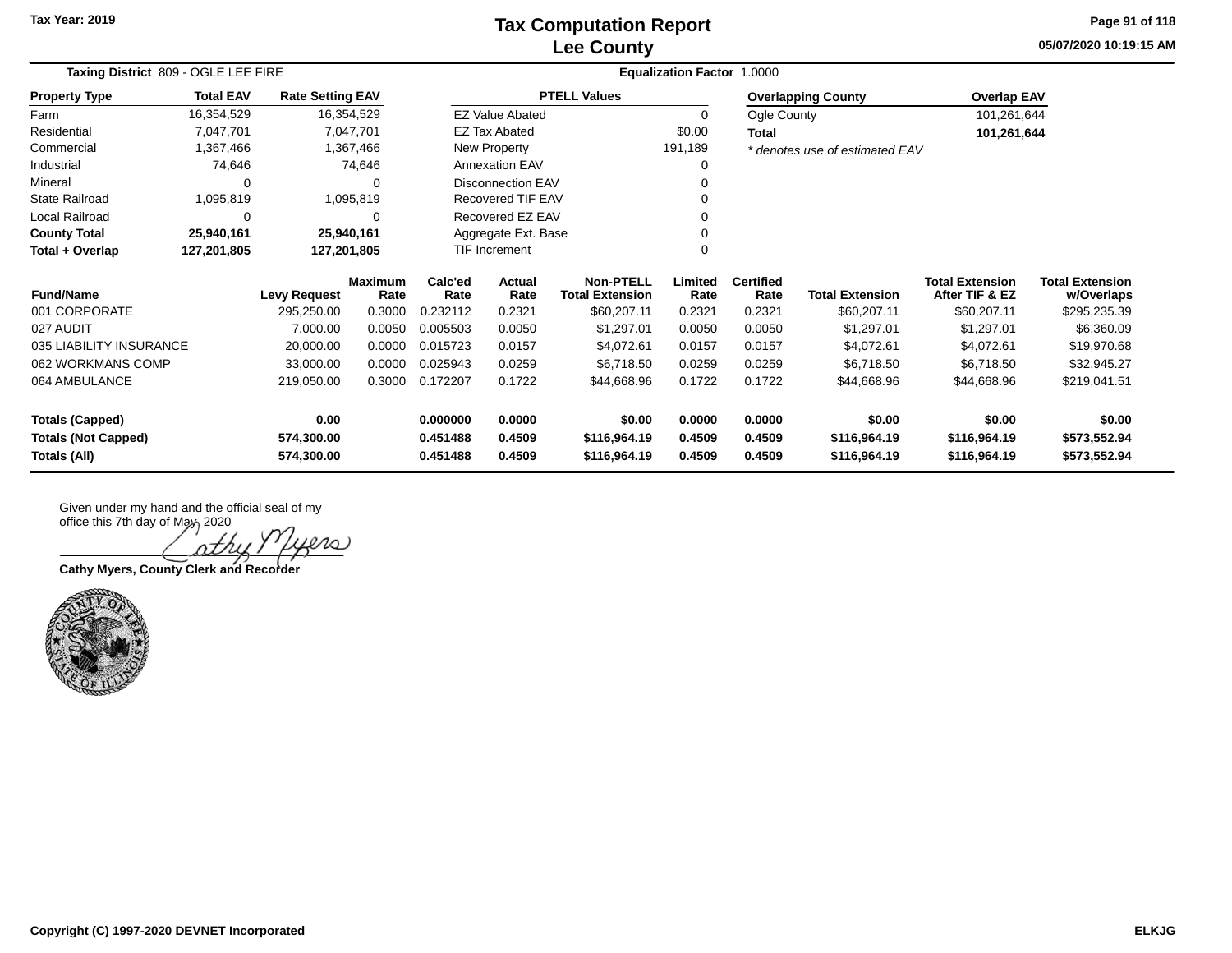## **Lee County Tax Computation Report**

**05/07/2020 10:19:15 AMPage 92 of 118**

| Taxing District 810 - PAW PAW FIRE                                                                       |                  |                                  |                            | <b>Equalization Factor 1.0000</b>      |                            |                                            |                                        |                                        |                                        |                                          |                                      |  |
|----------------------------------------------------------------------------------------------------------|------------------|----------------------------------|----------------------------|----------------------------------------|----------------------------|--------------------------------------------|----------------------------------------|----------------------------------------|----------------------------------------|------------------------------------------|--------------------------------------|--|
| <b>Property Type</b>                                                                                     | <b>Total EAV</b> | <b>Rate Setting EAV</b>          |                            |                                        |                            | <b>PTELL Values</b>                        |                                        |                                        | <b>Overlapping County</b>              | <b>Overlap EAV</b>                       |                                      |  |
| Farm                                                                                                     | 19,851,984       |                                  | 19,834,460                 |                                        | <b>EZ Value Abated</b>     |                                            | $\Omega$                               | DeKalb County                          |                                        | 14,249,252                               |                                      |  |
| Residential                                                                                              | 15,954,915       |                                  | 13,921,928                 |                                        | <b>EZ Tax Abated</b>       |                                            | \$0.00                                 | <b>Total</b>                           |                                        | 14,249,252                               |                                      |  |
| Commercial                                                                                               | 1,411,366        |                                  | 1,146,171                  |                                        | New Property               |                                            | 4,822,807                              |                                        | * denotes use of estimated EAV         |                                          |                                      |  |
| Industrial                                                                                               | 4,998            |                                  | 4,998                      |                                        | <b>Annexation EAV</b>      |                                            | 0                                      |                                        |                                        |                                          |                                      |  |
| Mineral                                                                                                  | 5,611,917        |                                  | 5,611,917                  |                                        | <b>Disconnection EAV</b>   |                                            |                                        |                                        |                                        |                                          |                                      |  |
| <b>State Railroad</b>                                                                                    |                  |                                  |                            |                                        | Recovered TIF EAV          |                                            |                                        |                                        |                                        |                                          |                                      |  |
| Local Railroad                                                                                           | 0                |                                  |                            |                                        | Recovered EZ EAV           |                                            | $\Omega$                               |                                        |                                        |                                          |                                      |  |
| <b>County Total</b>                                                                                      | 42,835,180       |                                  | 40,519,474                 |                                        | Aggregate Ext. Base        |                                            | 153,714                                |                                        |                                        |                                          |                                      |  |
| Total + Overlap                                                                                          | 57,084,432       |                                  | 54,768,726                 |                                        | TIF Increment              |                                            | 2,315,706                              |                                        |                                        |                                          |                                      |  |
| <b>Fund/Name</b>                                                                                         |                  | <b>Levy Request</b>              | <b>Maximum</b><br>Rate     | Calc'ed<br>Rate                        | Actual<br>Rate             | <b>Non-PTELL</b><br><b>Total Extension</b> | Limited<br>Rate                        | <b>Certified</b><br>Rate               | <b>Total Extension</b>                 | <b>Total Extension</b><br>After TIF & EZ | <b>Total Extension</b><br>w/Overlaps |  |
| 001 CORPORATE                                                                                            |                  | 158,910.00                       | 0.4000                     | 0.290147                               | 0.2901                     | \$117,546.99                               | 0.2809                                 | 0.2809                                 | \$120,324.02                           | \$113,819.20                             | \$153,845.35                         |  |
| 035 LIABILITY INSURANCE                                                                                  |                  | 18,500.00                        | 0.0000                     | 0.033778                               | 0.0338                     | \$13,695.58                                | 0.0327                                 | 0.0327                                 | \$14,007.10                            | \$13,249.87                              | \$17,909.37                          |  |
| 177,410.00<br><b>Totals (Capped)</b><br>0.00<br><b>Totals (Not Capped)</b><br>177,410.00<br>Totals (All) |                  | 0.323925<br>0.000000<br>0.323925 | 0.3239<br>0.0000<br>0.3239 | \$131,242.57<br>\$0.00<br>\$131,242.57 | 0.3136<br>0.0000<br>0.3136 | 0.3136<br>0.0000<br>0.3136                 | \$134,331.12<br>\$0.00<br>\$134,331.12 | \$127,069.07<br>\$0.00<br>\$127,069.07 | \$171,754.72<br>\$0.00<br>\$171,754.72 |                                          |                                      |  |

office this 7th day of May, 2020  $2\Omega$ 

**Cathy Myers, County Clerk and Recorder**

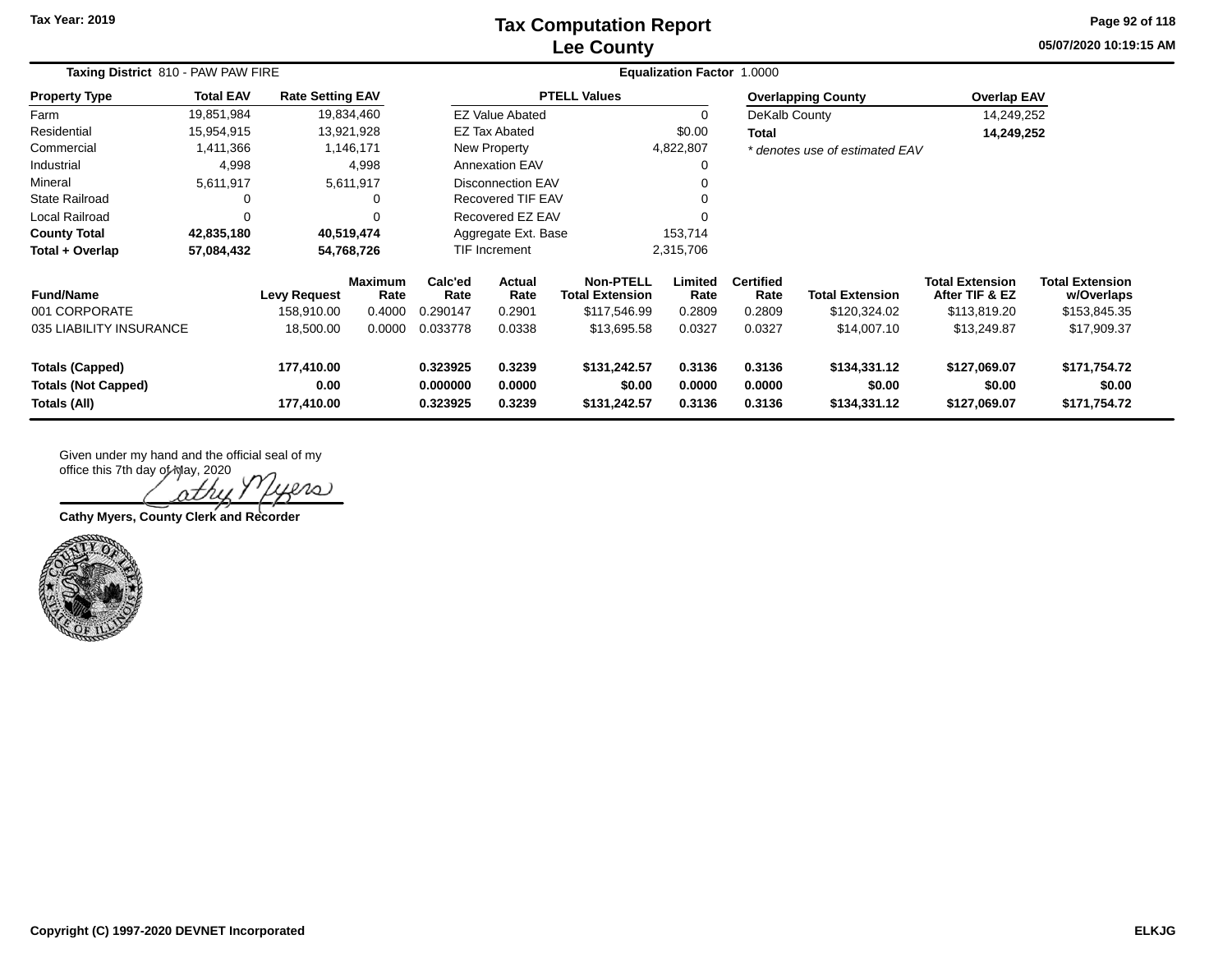**05/07/2020 10:19:15 AM Page 93 of 118**

| Taxing District 811 - POLO FIRE                                      | <b>Equalization Factor 1.0000</b> |                                  |                        |                                  |                            |                                            |                            |                            |                                    |                                          |                                        |
|----------------------------------------------------------------------|-----------------------------------|----------------------------------|------------------------|----------------------------------|----------------------------|--------------------------------------------|----------------------------|----------------------------|------------------------------------|------------------------------------------|----------------------------------------|
| <b>Property Type</b>                                                 | <b>Total EAV</b>                  | <b>Rate Setting EAV</b>          |                        |                                  |                            | <b>PTELL Values</b>                        |                            |                            | <b>Overlapping County</b>          | <b>Overlap EAV</b>                       |                                        |
| Farm                                                                 | 343,928                           |                                  | 343,928                |                                  | <b>EZ Value Abated</b>     |                                            | 0                          | Carroll County             |                                    | 554,725                                  |                                        |
| Residential                                                          | 0                                 |                                  | 0                      |                                  | <b>EZ Tax Abated</b>       |                                            | \$0.00                     | Ogle County                |                                    | 86,323,125                               |                                        |
| Commercial                                                           | 11,680                            |                                  | 11,680                 |                                  | New Property               |                                            |                            |                            | <b>Whiteside County</b>            | 485,922                                  |                                        |
| Industrial                                                           | 0                                 |                                  | 0                      |                                  | <b>Annexation EAV</b>      |                                            |                            | <b>Total</b>               |                                    | 87,363,772                               |                                        |
| Mineral                                                              | $\Omega$                          |                                  | 0                      |                                  | <b>Disconnection EAV</b>   |                                            |                            |                            | * denotes use of estimated EAV     |                                          |                                        |
| <b>State Railroad</b>                                                | $\Omega$                          |                                  | 0                      |                                  | <b>Recovered TIF EAV</b>   |                                            |                            |                            |                                    |                                          |                                        |
| Local Railroad                                                       | $\Omega$                          |                                  | 0                      |                                  | Recovered EZ EAV           |                                            |                            |                            |                                    |                                          |                                        |
| <b>County Total</b>                                                  | 355,608                           |                                  | 355,608                |                                  | Aggregate Ext. Base        |                                            |                            |                            |                                    |                                          |                                        |
| Total + Overlap                                                      | 87,719,380                        |                                  | 87,719,380             | TIF Increment                    |                            |                                            | 0                          |                            |                                    |                                          |                                        |
| <b>Fund/Name</b>                                                     |                                   | <b>Levy Request</b>              | <b>Maximum</b><br>Rate | Calc'ed<br>Rate                  | Actual<br>Rate             | <b>Non-PTELL</b><br><b>Total Extension</b> | Limited<br>Rate            | <b>Certified</b><br>Rate   | <b>Total Extension</b>             | <b>Total Extension</b><br>After TIF & EZ | <b>Total Extension</b><br>w/Overlaps   |
| 001 CORPORATE                                                        |                                   | 255,700.00                       | 0.4000                 | 0.291498                         | 0.2915                     | \$1,036.60                                 | 0.2915                     | 0.2915                     | \$1,036.60                         | \$1,036.60                               | \$255,701.99                           |
| 035 LIABILITY INSURANCE                                              |                                   | 90,000.00                        | 0.0000                 | 0.102600                         | 0.1026                     | \$364.85                                   | 0.1026                     | 0.1026                     | \$364.85                           | \$364.85                                 | \$90,000.08                            |
| 064 AMBULANCE                                                        |                                   | 345,000.00                       | 0.4000                 | 0.393300                         | 0.3933                     | \$1,398.61                                 | 0.3933                     | 0.3933                     | \$1,398.61                         | \$1,398.61                               | \$345,000.32                           |
| <b>Totals (Capped)</b><br><b>Totals (Not Capped)</b><br>Totals (All) |                                   | 0.00<br>690,700.00<br>690,700.00 |                        | 0.000000<br>0.787398<br>0.787398 | 0.0000<br>0.7874<br>0.7874 | \$0.00<br>\$2,800.06<br>\$2,800.06         | 0.0000<br>0.7874<br>0.7874 | 0.0000<br>0.7874<br>0.7874 | \$0.00<br>\$2,800.06<br>\$2,800.06 | \$0.00<br>\$2,800.06<br>\$2,800.06       | \$0.00<br>\$690,702.39<br>\$690,702.39 |

20 J

**Cathy Myers, County Clerk and Recorder**

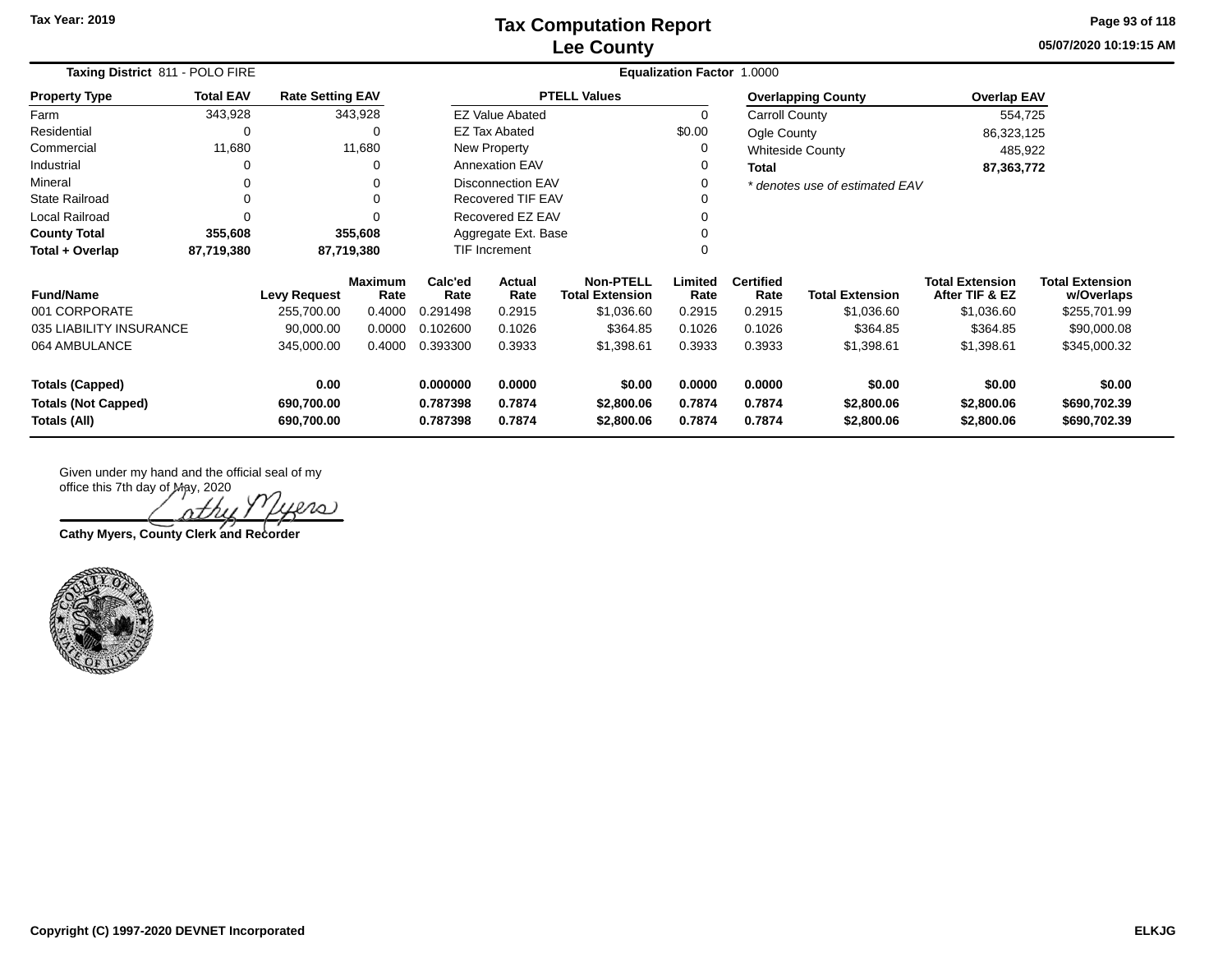## **Lee County Tax Computation Report**

**05/07/2020 10:19:15 AM Page 94 of 118**

| Taxing District 812 - ROCK FALLS FIRE                                | <b>Equalization Factor 1.0000</b> |                                   |                           |                                  |                                 |                                                    |                            |                                    |                                       |                                                         |                                                      |
|----------------------------------------------------------------------|-----------------------------------|-----------------------------------|---------------------------|----------------------------------|---------------------------------|----------------------------------------------------|----------------------------|------------------------------------|---------------------------------------|---------------------------------------------------------|------------------------------------------------------|
| <b>Property Type</b>                                                 | <b>Total EAV</b>                  | <b>Rate Setting EAV</b>           |                           |                                  |                                 | <b>PTELL Values</b>                                |                            |                                    | <b>Overlapping County</b>             | <b>Overlap EAV</b>                                      |                                                      |
| Farm                                                                 | 3,218,407                         | 3,218,407                         |                           |                                  | <b>EZ Value Abated</b>          |                                                    | 0                          |                                    | <b>Whiteside County</b>               | 67,735,520                                              |                                                      |
| Residential                                                          | 4,714,045                         | 4,714,045                         |                           |                                  | <b>EZ Tax Abated</b>            |                                                    | \$0.00                     | Total                              |                                       | 67,735,520                                              |                                                      |
| Commercial                                                           | 826,812                           |                                   | 826,812                   |                                  | New Property                    |                                                    | 100,561                    |                                    | * denotes use of estimated EAV        |                                                         |                                                      |
| Industrial                                                           | 15,916,947                        | 15,916,947                        |                           |                                  | <b>Annexation EAV</b>           |                                                    | 0                          |                                    |                                       |                                                         |                                                      |
| Mineral                                                              | 0                                 |                                   | 0                         |                                  | Disconnection EAV               |                                                    |                            |                                    |                                       |                                                         |                                                      |
| <b>State Railroad</b>                                                | 4,188,015                         |                                   | 4,188,015                 |                                  | <b>Recovered TIF EAV</b>        |                                                    |                            |                                    |                                       |                                                         |                                                      |
| Local Railroad                                                       | 0                                 |                                   | 0                         |                                  | Recovered EZ EAV                |                                                    | 0                          |                                    |                                       |                                                         |                                                      |
| <b>County Total</b>                                                  | 28,864,226                        | 28,864,226                        |                           |                                  | Aggregate Ext. Base             |                                                    |                            |                                    |                                       |                                                         |                                                      |
| Total + Overlap                                                      | 96,599,746                        | 96,599,746                        |                           |                                  | TIF Increment                   |                                                    | 0                          |                                    |                                       |                                                         |                                                      |
| <b>Fund/Name</b><br>001 CORPORATE                                    |                                   | <b>Levy Request</b><br>279,000.00 | Maximum<br>Rate<br>0.3000 | Calc'ed<br>Rate<br>0.288821      | <b>Actual</b><br>Rate<br>0.2888 | Non-PTELL<br><b>Total Extension</b><br>\$83,359.88 | Limited<br>Rate<br>0.2888  | <b>Certified</b><br>Rate<br>0.2888 | <b>Total Extension</b><br>\$83,359.88 | <b>Total Extension</b><br>After TIF & EZ<br>\$83,359.88 | <b>Total Extension</b><br>w/Overlaps<br>\$278,980.07 |
| <b>Totals (Capped)</b><br><b>Totals (Not Capped)</b><br>Totals (All) |                                   | 0.00<br>279,000.00<br>279,000.00  |                           | 0.000000<br>0.288821<br>0.288821 | 0.0000<br>0.2888<br>0.2888      | \$0.00<br>\$83,359.88<br>\$83,359.88               | 0.0000<br>0.2888<br>0.2888 | 0.0000<br>0.2888<br>0.2888         | \$0.00<br>\$83,359.88<br>\$83,359.88  | \$0.00<br>\$83,359.88<br>\$83,359.88                    | \$0.00<br>\$278,980.07<br>\$278,980.07               |

office this 7th day of May, 2020 Lers

**Cathy Myers, County Clerk and Recorder**

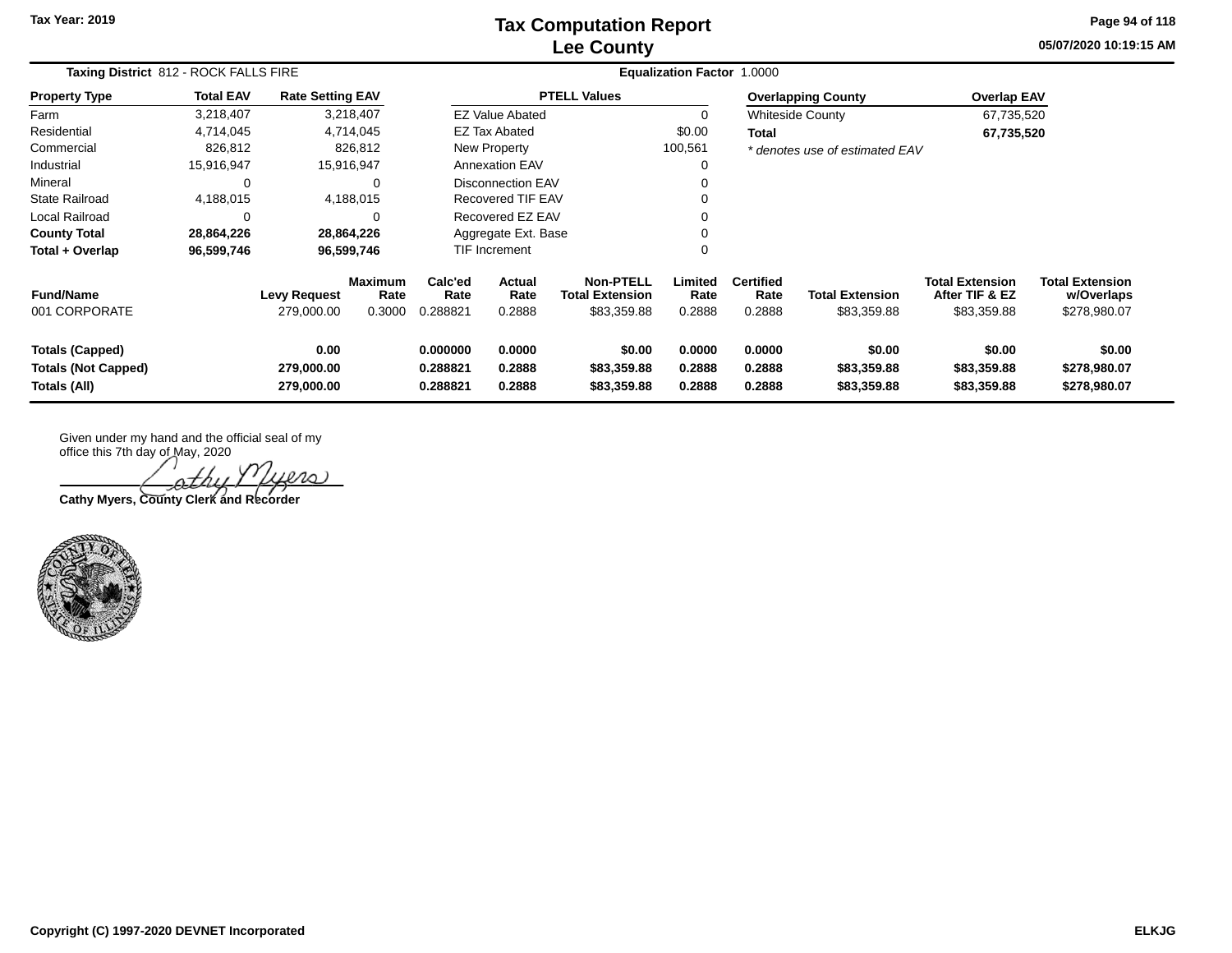# **Lee County Tax Computation Report**

**05/07/2020 10:19:15 AMPage 95 of 118**

| Taxing District 813 - STERLING FIRE                                  |                  | Equalization Factor 1.0000        |                                  |                                  |                                 |                                                    |                            |                                    |                                      |                                                         |                                                      |
|----------------------------------------------------------------------|------------------|-----------------------------------|----------------------------------|----------------------------------|---------------------------------|----------------------------------------------------|----------------------------|------------------------------------|--------------------------------------|---------------------------------------------------------|------------------------------------------------------|
| <b>Property Type</b>                                                 | <b>Total EAV</b> | <b>Rate Setting EAV</b>           |                                  |                                  |                                 | <b>PTELL Values</b>                                |                            |                                    | <b>Overlapping County</b>            | <b>Overlap EAV</b>                                      |                                                      |
| Farm                                                                 | 3.517.227        |                                   | 3,517,227                        |                                  | <b>EZ Value Abated</b>          |                                                    | 0                          |                                    | <b>Whiteside County</b>              | 131,728,568                                             |                                                      |
| Residential                                                          | 16,872,082       | 16,872,082                        |                                  |                                  | EZ Tax Abated                   |                                                    | \$0.00                     | Total                              |                                      | 131,728,568                                             |                                                      |
| Commercial                                                           | 227,010          |                                   | 227,010                          |                                  | New Property                    |                                                    | 342,731                    |                                    | * denotes use of estimated EAV       |                                                         |                                                      |
| Industrial                                                           | 0                |                                   | 0                                |                                  | <b>Annexation EAV</b>           |                                                    | 0                          |                                    |                                      |                                                         |                                                      |
| Mineral                                                              |                  |                                   | 0                                |                                  | <b>Disconnection EAV</b>        |                                                    |                            |                                    |                                      |                                                         |                                                      |
| <b>State Railroad</b>                                                | $\Omega$         |                                   | 0                                | Recovered TIF EAV                |                                 |                                                    | 0                          |                                    |                                      |                                                         |                                                      |
| Local Railroad                                                       | 0                |                                   | $\Omega$                         |                                  | Recovered EZ EAV                |                                                    | 0                          |                                    |                                      |                                                         |                                                      |
| <b>County Total</b>                                                  | 20,616,319       | 20,616,319                        |                                  | Aggregate Ext. Base              |                                 |                                                    |                            |                                    |                                      |                                                         |                                                      |
| Total + Overlap                                                      | 152,344,887      | 152,344,887                       |                                  | <b>TIF Increment</b>             |                                 |                                                    | 0                          |                                    |                                      |                                                         |                                                      |
| <b>Fund/Name</b><br>001 CORPORATE                                    |                  | <b>Levy Request</b><br>449,000.00 | <b>Maximum</b><br>Rate<br>0.3000 | Calc'ed<br>Rate<br>0.294726      | <b>Actual</b><br>Rate<br>0.2947 | <b>Non-PTELL</b><br>Total Extension<br>\$60,756.29 | Limited<br>Rate<br>0.2947  | <b>Certified</b><br>Rate<br>0.2947 | Total Extension<br>\$60,756.29       | <b>Total Extension</b><br>After TIF & EZ<br>\$60,756.29 | <b>Total Extension</b><br>w/Overlaps<br>\$448,960.38 |
| <b>Totals (Capped)</b><br><b>Totals (Not Capped)</b><br>Totals (All) |                  | 0.00<br>449,000.00<br>449,000.00  |                                  | 0.000000<br>0.294726<br>0.294726 | 0.0000<br>0.2947<br>0.2947      | \$0.00<br>\$60,756.29<br>\$60,756.29               | 0.0000<br>0.2947<br>0.2947 | 0.0000<br>0.2947<br>0.2947         | \$0.00<br>\$60,756.29<br>\$60,756.29 | \$0.00<br>\$60,756.29<br>\$60,756.29                    | \$0.00<br>\$448,960.38<br>\$448,960.38               |

Given under my hand and the official seal of my

office this 7th day of May, 2020 iers

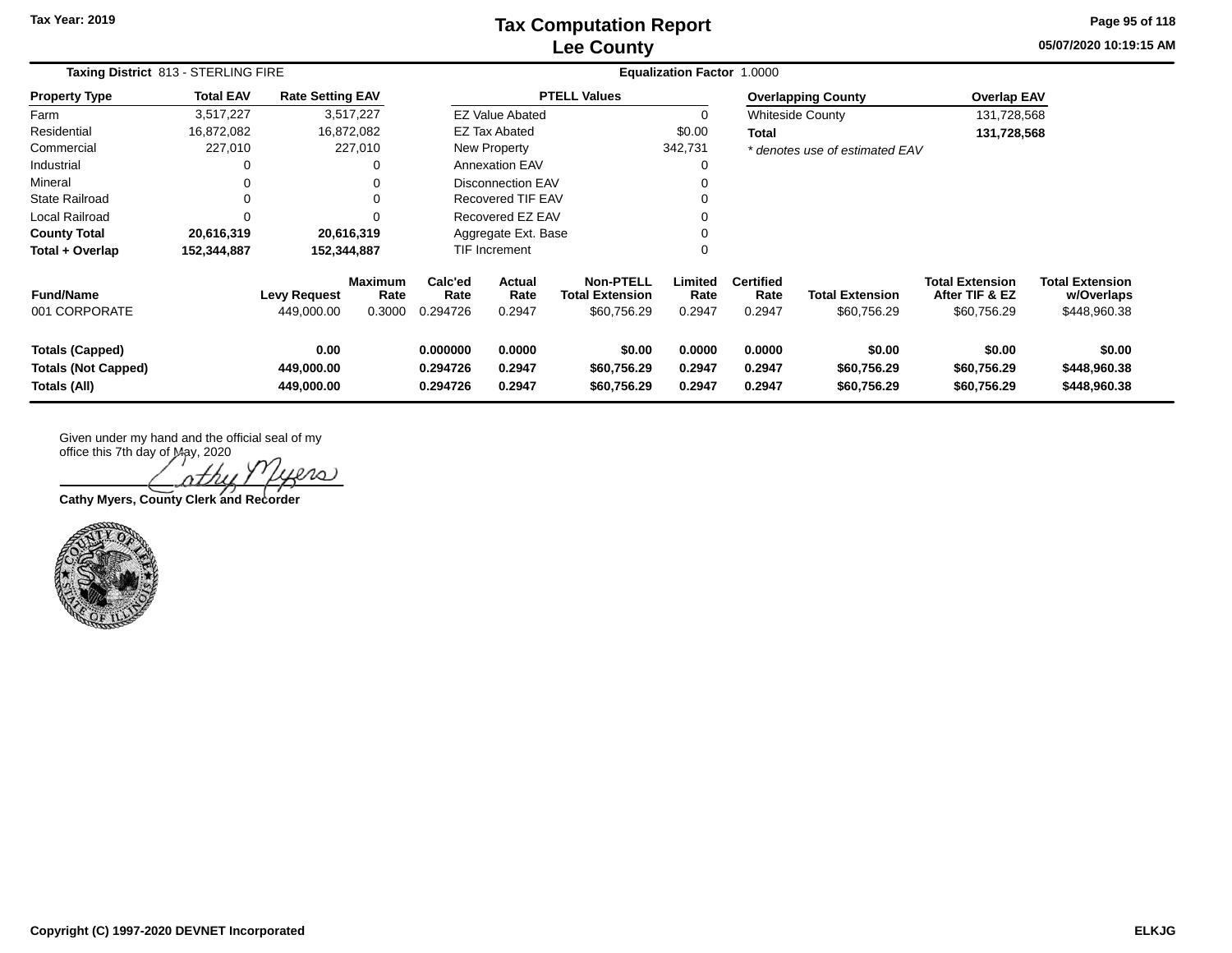## **Lee County Tax Computation Report**

**05/07/2020 10:19:15 AMPage 96 of 118**

|                                                                      | Taxing District 814 - SUBLETTE FIRE |                                  |                        |                                                                |                                          |                                        | <b>Equalization Factor 1.0000</b> |                            |                                        |                                          |                                        |  |
|----------------------------------------------------------------------|-------------------------------------|----------------------------------|------------------------|----------------------------------------------------------------|------------------------------------------|----------------------------------------|-----------------------------------|----------------------------|----------------------------------------|------------------------------------------|----------------------------------------|--|
| <b>Property Type</b>                                                 | <b>Total EAV</b>                    | <b>Rate Setting EAV</b>          |                        |                                                                |                                          | <b>PTELL Values</b>                    |                                   |                            |                                        |                                          |                                        |  |
| Farm                                                                 | 24,843,178                          |                                  | 24,843,178             |                                                                | <b>EZ Value Abated</b>                   |                                        | 0                                 |                            |                                        |                                          |                                        |  |
| Residential                                                          | 24,972,262                          |                                  | 24,972,262             |                                                                | <b>EZ Tax Abated</b>                     |                                        | \$0.00                            |                            |                                        |                                          |                                        |  |
| Commercial                                                           | 4,402,087                           |                                  | 4,402,087              |                                                                | New Property                             |                                        | 380,356                           |                            |                                        |                                          |                                        |  |
| Industrial                                                           | 18,708                              |                                  | 18,708                 |                                                                | <b>Annexation EAV</b>                    |                                        | 0                                 |                            |                                        |                                          |                                        |  |
| Mineral                                                              | 9,707,327                           |                                  | 9,707,327              | Disconnection EAV                                              |                                          |                                        | 0                                 |                            |                                        |                                          |                                        |  |
| <b>State Railroad</b>                                                | 7,283                               |                                  | 7,283                  | Recovered TIF EAV                                              |                                          |                                        | 0                                 |                            |                                        |                                          |                                        |  |
| Local Railroad                                                       | 8,090                               |                                  | 8,090                  | Recovered EZ EAV                                               |                                          |                                        | 0                                 |                            |                                        |                                          |                                        |  |
| <b>County Total</b>                                                  | 63,958,935                          |                                  | 63,958,935             |                                                                | Aggregate Ext. Base                      |                                        | 142,335                           |                            |                                        |                                          |                                        |  |
| Total + Overlap                                                      | 63,958,935                          |                                  | 63,958,935             |                                                                | TIF Increment                            |                                        | 0                                 |                            |                                        |                                          |                                        |  |
| <b>Fund/Name</b>                                                     |                                     | <b>Levy Request</b>              | <b>Maximum</b><br>Rate | Calc'ed<br>Rate                                                | Actual<br>Rate<br><b>Total Extension</b> |                                        | Limited<br>Rate                   | <b>Certified</b><br>Rate   | <b>Total Extension</b>                 | <b>Total Extension</b><br>After TIF & EZ | <b>Total Extension</b><br>w/Overlaps   |  |
| 001 CORPORATE                                                        |                                     | 72,570.00                        | 0.4000                 | 0.113463                                                       | 0.1135                                   | \$72,593.39                            | 0.1135                            | 0.1135                     | \$72,593.39                            | \$72,593.39                              | \$72,593.39                            |  |
| 064 AMBULANCE                                                        |                                     | 73,287.00                        | 0.4000                 | 0.114585                                                       | 0.1146                                   | \$73,296.94                            | 0.1146                            | 0.1146                     | \$73,296.94                            | \$73,296.94                              | \$73,296.94                            |  |
| <b>Totals (Capped)</b><br><b>Totals (Not Capped)</b><br>Totals (All) |                                     | 145,857.00<br>0.00<br>145,857.00 |                        | 0.228048<br>0.2281<br>0.0000<br>0.000000<br>0.228048<br>0.2281 |                                          | \$145,890.33<br>\$0.00<br>\$145,890.33 | 0.2281<br>0.0000<br>0.2281        | 0.2281<br>0.0000<br>0.2281 | \$145,890.33<br>\$0.00<br>\$145,890.33 | \$145,890.33<br>\$0.00<br>\$145,890.33   | \$145,890.33<br>\$0.00<br>\$145,890.33 |  |

nΣ

**Cathy Myers, County Clerk and Recorder**

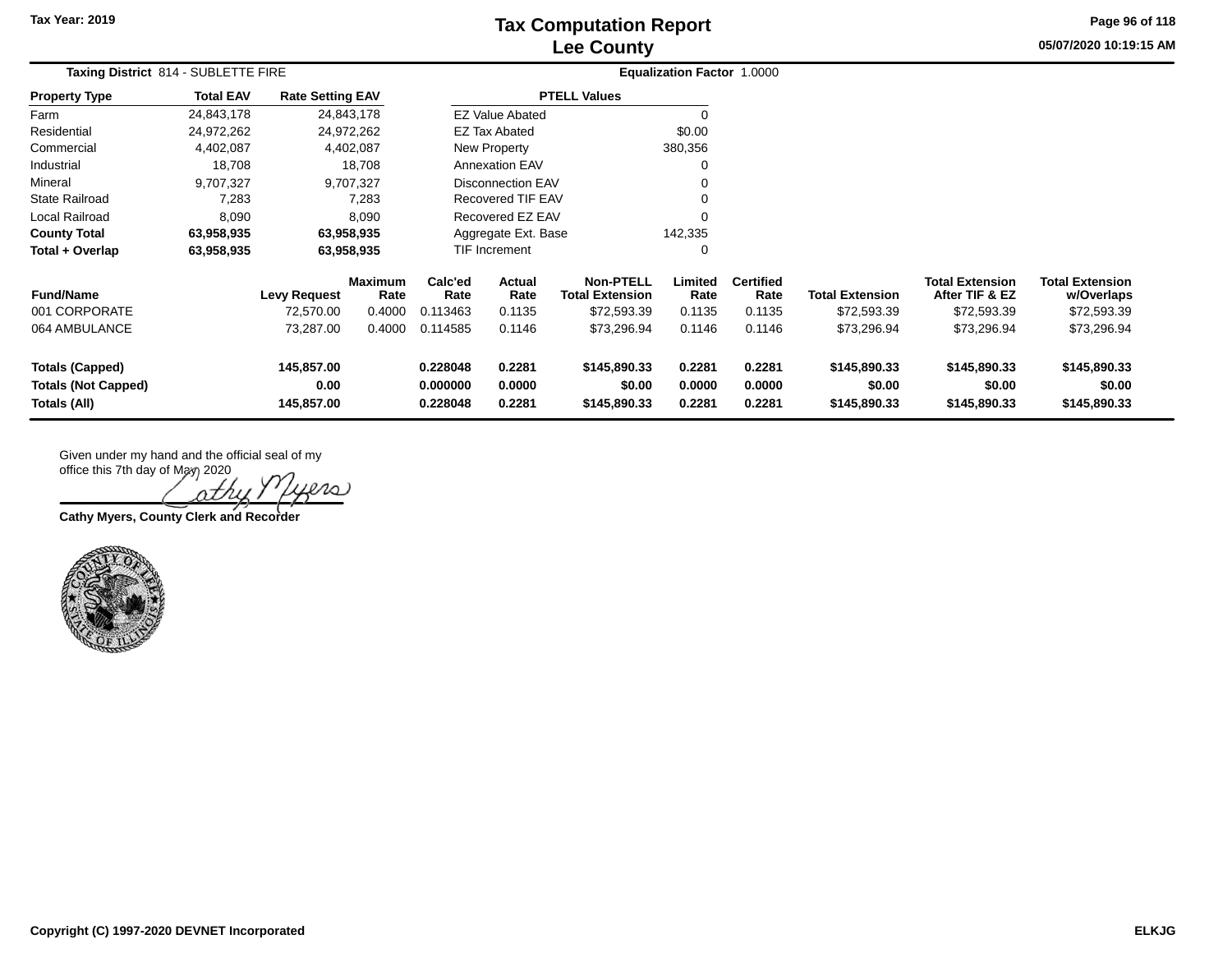## **Lee County Tax Computation Report**

**05/07/2020 10:19:15 AM Page 97 of 118**

| Taxing District 815 - WEST BROOKLYN FIRE                             |                  |                                  |                        |                                  | <b>Equalization Factor 1.0000</b> |                                            |                            |                            |                                        |                                          |                                        |  |
|----------------------------------------------------------------------|------------------|----------------------------------|------------------------|----------------------------------|-----------------------------------|--------------------------------------------|----------------------------|----------------------------|----------------------------------------|------------------------------------------|----------------------------------------|--|
| <b>Property Type</b>                                                 | <b>Total EAV</b> | <b>Rate Setting EAV</b>          |                        |                                  |                                   | <b>PTELL Values</b>                        |                            |                            |                                        |                                          |                                        |  |
| Farm                                                                 | 17,370,863       | 17,370,863                       |                        |                                  | <b>EZ Value Abated</b>            |                                            | $\Omega$                   |                            |                                        |                                          |                                        |  |
| Residential                                                          | 3,664,368        |                                  | 3,664,368              |                                  | <b>EZ Tax Abated</b>              |                                            | \$0.00                     |                            |                                        |                                          |                                        |  |
| Commercial                                                           | 777,915          |                                  | 777,915                |                                  | New Property                      |                                            | 70,073                     |                            |                                        |                                          |                                        |  |
| Industrial                                                           | 127,988          |                                  | 127,988                |                                  | <b>Annexation EAV</b>             |                                            | 0                          |                            |                                        |                                          |                                        |  |
| Mineral                                                              | 4,409,712        |                                  | 4,409,712              |                                  | <b>Disconnection EAV</b>          |                                            | 0                          |                            |                                        |                                          |                                        |  |
| State Railroad                                                       | 0                |                                  | 0                      |                                  | Recovered TIF EAV                 |                                            | 0                          |                            |                                        |                                          |                                        |  |
| Local Railroad                                                       | $\Omega$         |                                  | $\Omega$               |                                  | Recovered EZ EAV                  |                                            | 0                          |                            |                                        |                                          |                                        |  |
| <b>County Total</b>                                                  | 26,350,846       | 26,350,846                       |                        |                                  | Aggregate Ext. Base               |                                            | 114,026                    |                            |                                        |                                          |                                        |  |
| Total + Overlap                                                      | 26,350,846       | 26,350,846                       |                        |                                  | <b>TIF Increment</b>              |                                            | 0                          |                            |                                        |                                          |                                        |  |
| <b>Fund/Name</b>                                                     |                  | <b>Levy Request</b>              | <b>Maximum</b><br>Rate | Calc'ed<br>Rate                  | Actual<br>Rate                    | <b>Non-PTELL</b><br><b>Total Extension</b> | Limited<br>Rate            | <b>Certified</b><br>Rate   | <b>Total Extension</b>                 | <b>Total Extension</b><br>After TIF & EZ | <b>Total Extension</b><br>w/Overlaps   |  |
| 001 CORPORATE                                                        |                  | 69,968.00                        | 0.4000                 | 0.265525                         | 0.2655                            | \$69,961.50                                | 0.2433                     | 0.2433                     | \$64,111.61                            | \$64,111.61                              | \$64,111.61                            |  |
| 064 AMBULANCE                                                        |                  | 57,143.00                        | 0.4000                 | 0.216855                         | 0.2169                            | \$57,154.98                                | 0.1988                     | 0.1988                     | \$52,385.48                            | \$52,385.48                              | \$52,385.48                            |  |
| <b>Totals (Capped)</b><br><b>Totals (Not Capped)</b><br>Totals (All) |                  | 127,111.00<br>0.00<br>127,111.00 |                        | 0.482380<br>0.000000<br>0.482380 | 0.4824<br>0.0000<br>0.4824        | \$127,116.48<br>\$0.00<br>\$127,116.48     | 0.4421<br>0.0000<br>0.4421 | 0.4421<br>0.0000<br>0.4421 | \$116,497.09<br>\$0.00<br>\$116,497.09 | \$116,497.09<br>\$0.00<br>\$116,497.09   | \$116,497.09<br>\$0.00<br>\$116,497.09 |  |

 $\infty$ 

**Cathy Myers, County Clerk and Recorder**

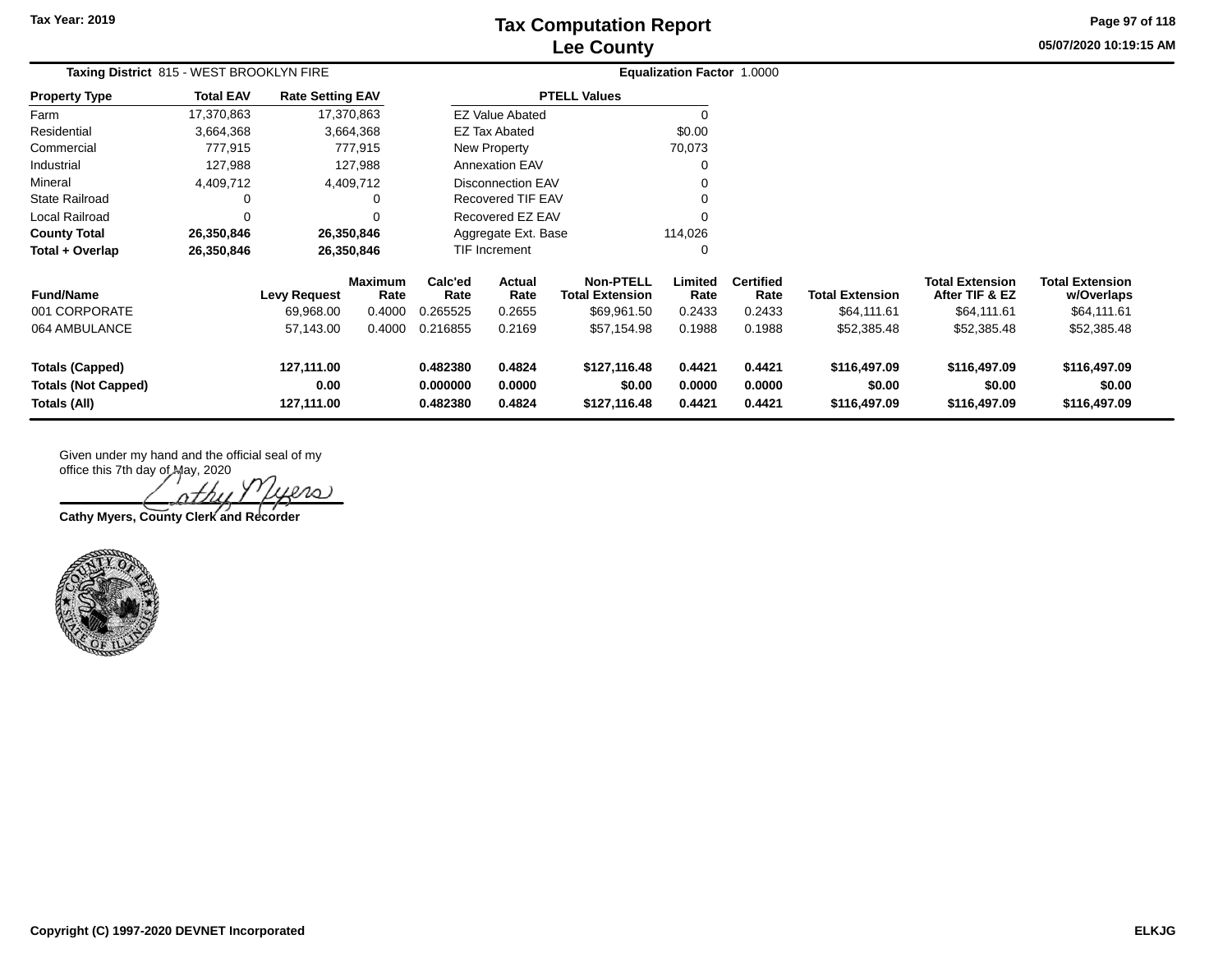$\overline{a}$ 

## **Lee County Tax Computation Report**

**05/07/2020 10:19:15 AM Page 98 of 118**

| Taxing District 816 - DIXON FIRE-CITY |                  |                         |                 | Equalization Factor 1.0000 |                          |                                            |                 |                          |                        |                                          |                                      |
|---------------------------------------|------------------|-------------------------|-----------------|----------------------------|--------------------------|--------------------------------------------|-----------------|--------------------------|------------------------|------------------------------------------|--------------------------------------|
| <b>Property Type</b>                  | <b>Total EAV</b> | <b>Rate Setting EAV</b> |                 |                            |                          | <b>PTELL Values</b>                        |                 |                          |                        |                                          |                                      |
| Farm                                  | 34,135           |                         | 34,135          |                            | <b>EZ Value Abated</b>   |                                            | $\Omega$        |                          |                        |                                          |                                      |
| Residential                           | 74,582,707       | 73,343,971              |                 |                            | EZ Tax Abated            |                                            | \$0.00          |                          |                        |                                          |                                      |
| Commercial                            | 19,809,231       | 16,468,399              |                 |                            | New Property             |                                            | 123,318         |                          |                        |                                          |                                      |
| Industrial                            | 1,938,874        |                         | 1,938,874       |                            | <b>Annexation EAV</b>    |                                            |                 |                          |                        |                                          |                                      |
| Mineral                               |                  |                         | 0               |                            | <b>Disconnection EAV</b> |                                            |                 |                          |                        |                                          |                                      |
| <b>State Railroad</b>                 |                  |                         | $\Omega$        |                            | <b>Recovered TIF EAV</b> |                                            |                 |                          |                        |                                          |                                      |
| Local Railroad                        | $\Omega$         |                         | $\Omega$        |                            | Recovered EZ EAV         |                                            |                 |                          |                        |                                          |                                      |
| <b>County Total</b>                   | 96,364,947       | 91,785,379              |                 |                            | Aggregate Ext. Base      |                                            | 510,512         |                          |                        |                                          |                                      |
| Total + Overlap                       | 96,364,947       | 91,785,379              |                 |                            | TIF Increment            |                                            | 4,579,568       |                          |                        |                                          |                                      |
| <b>Fund/Name</b>                      |                  | <b>Levy Request</b>     | Maximum<br>Rate | Calc'ed<br>Rate            | Actual<br>Rate           | <b>Non-PTELL</b><br><b>Total Extension</b> | Limited<br>Rate | <b>Certified</b><br>Rate | <b>Total Extension</b> | <b>Total Extension</b><br>After TIF & EZ | <b>Total Extension</b><br>w/Overlaps |
| 012 FIRE PROTECTION                   |                  | 0.00                    | 0.6000          | 0.000000                   | 0.0000                   | \$0.00                                     | 0.0000          | 0.0000                   | \$0.00                 | \$0.00                                   | \$0.00                               |
| 013 FIRE PENSION                      |                  | 535,000.00              | 0.0000          | 0.582882                   | 0.5829                   | \$535,016.97                               | 0.5675          | 0.5675                   | \$546,871.07           | \$520,882.03                             | \$520,882.03                         |
| <b>Totals (Capped)</b>                |                  | 535,000.00              |                 | 0.582882                   | 0.5829                   | \$535,016.97                               | 0.5675          | 0.5675                   | \$546,871.07           | \$520,882.03                             | \$520,882.03                         |
| <b>Totals (Not Capped)</b>            |                  | 0.00                    |                 | 0.000000                   | 0.0000                   | \$0.00                                     | 0.0000          | 0.0000                   | \$0.00                 | \$0.00                                   | \$0.00                               |
| Totals (All)                          |                  | 535,000.00              |                 | 0.582882                   | 0.5829                   | \$535,016.97                               | 0.5675          | 0.5675                   | \$546,871.07           | \$520,882.03                             | \$520,882.03                         |

office this 7th day of May, 2020 Lero) nth

**Cathy Myers, County Clerk and Recorder**

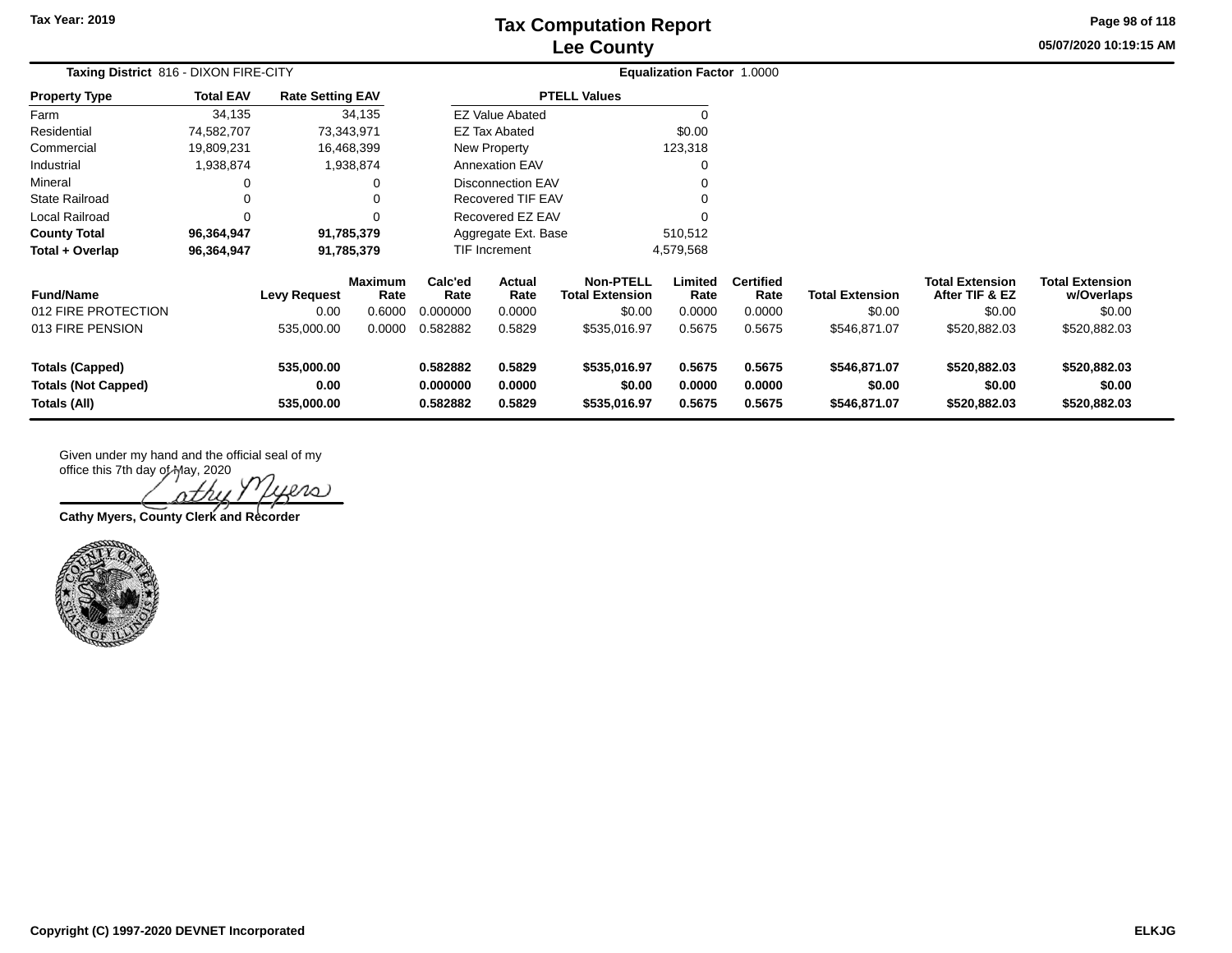**05/07/2020 10:19:15 AM Page 99 of 118**

| Taxing District 817 - WALNUT FIRE PROTECTION DISTRICT | <b>Equalization Factor 1.0000</b> |                          |                        |                      |                          |                                            |                  |                          |                                |                                          |                                      |
|-------------------------------------------------------|-----------------------------------|--------------------------|------------------------|----------------------|--------------------------|--------------------------------------------|------------------|--------------------------|--------------------------------|------------------------------------------|--------------------------------------|
| <b>Property Type</b>                                  | <b>Total EAV</b>                  | <b>Rate Setting EAV</b>  |                        |                      |                          | <b>PTELL Values</b>                        |                  |                          | <b>Overlapping County</b>      | <b>Overlap EAV</b>                       |                                      |
| Farm                                                  | 8,722,025                         |                          | 8,722,025              |                      | <b>EZ Value Abated</b>   |                                            | 0                | <b>Bureau County</b>     |                                | *58,934,493                              |                                      |
| Residential                                           | 837,964                           |                          | 837,964                |                      | <b>EZ Tax Abated</b>     |                                            | \$0.00           |                          | Whiteside County               | 6,102,718                                |                                      |
| Commercial                                            |                                   |                          | 0                      |                      | New Property             |                                            | 104,457          | Total                    |                                | 65,037,211                               |                                      |
| Industrial                                            | 326                               |                          | 326                    |                      | <b>Annexation EAV</b>    |                                            | 0                |                          | * denotes use of estimated EAV |                                          |                                      |
| Mineral                                               | $\Omega$                          |                          |                        |                      | <b>Disconnection EAV</b> |                                            |                  |                          |                                |                                          |                                      |
| <b>State Railroad</b>                                 | $\Omega$                          |                          |                        |                      | <b>Recovered TIF EAV</b> |                                            |                  |                          |                                |                                          |                                      |
| Local Railroad                                        | O                                 |                          |                        |                      | Recovered EZ EAV         |                                            |                  |                          |                                |                                          |                                      |
| <b>County Total</b>                                   | 9,560,315                         |                          | 9,560,315              |                      | Aggregate Ext. Base      |                                            |                  |                          |                                |                                          |                                      |
| Total + Overlap                                       | 74,597,526                        |                          | 74,597,526             |                      | <b>TIF Increment</b>     |                                            |                  |                          |                                |                                          |                                      |
| <b>Fund/Name</b>                                      |                                   | <b>Levy Request</b>      | <b>Maximum</b><br>Rate | Calc'ed<br>Rate      | <b>Actual</b><br>Rate    | <b>Non-PTELL</b><br><b>Total Extension</b> | Limited<br>Rate  | <b>Certified</b><br>Rate | <b>Total Extension</b>         | <b>Total Extension</b><br>After TIF & EZ | <b>Total Extension</b><br>w/Overlaps |
| 001 CORPORATE                                         |                                   | 179,536.00               | 0.4000                 | 0.240673             | 0.2407                   | \$23,011.68                                | 0.2407           | 0.2407                   | \$23,011.68                    | \$23,011.68                              | \$179,556.25                         |
| 035 LIABILITY INSURANCE                               |                                   | 0.00                     | 0.0000                 | 0.000000             | 0.0000                   | \$0.00                                     | 0.0000           | 0.0000                   | \$0.00                         | \$0.00                                   | \$0.00                               |
| 064 AMBULANCE                                         |                                   | 73,596.00                | 0.3000                 | 0.098657             | 0.0987                   | \$9,436.03                                 | 0.0987           | 0.0987                   | \$9,436.03                     | \$9,436.03                               | \$73,627.76                          |
| <b>Totals (Capped)</b>                                |                                   | 0.00                     |                        | 0.000000             | 0.0000                   | \$0.00                                     | 0.0000           | 0.0000                   | \$0.00                         | \$0.00                                   | \$0.00                               |
| <b>Totals (Not Capped)</b><br>Totals (All)            |                                   | 253,132.00<br>253,132.00 |                        | 0.339330<br>0.339330 | 0.3394<br>0.3394         | \$32,447.71<br>\$32,447.71                 | 0.3394<br>0.3394 | 0.3394<br>0.3394         | \$32,447.71<br>\$32,447.71     | \$32,447.71<br>\$32,447.71               | \$253,184.01<br>\$253,184.01         |

 $\ell\ell\omega$ 

**Cathy Myers, County Clerk and Recorder**

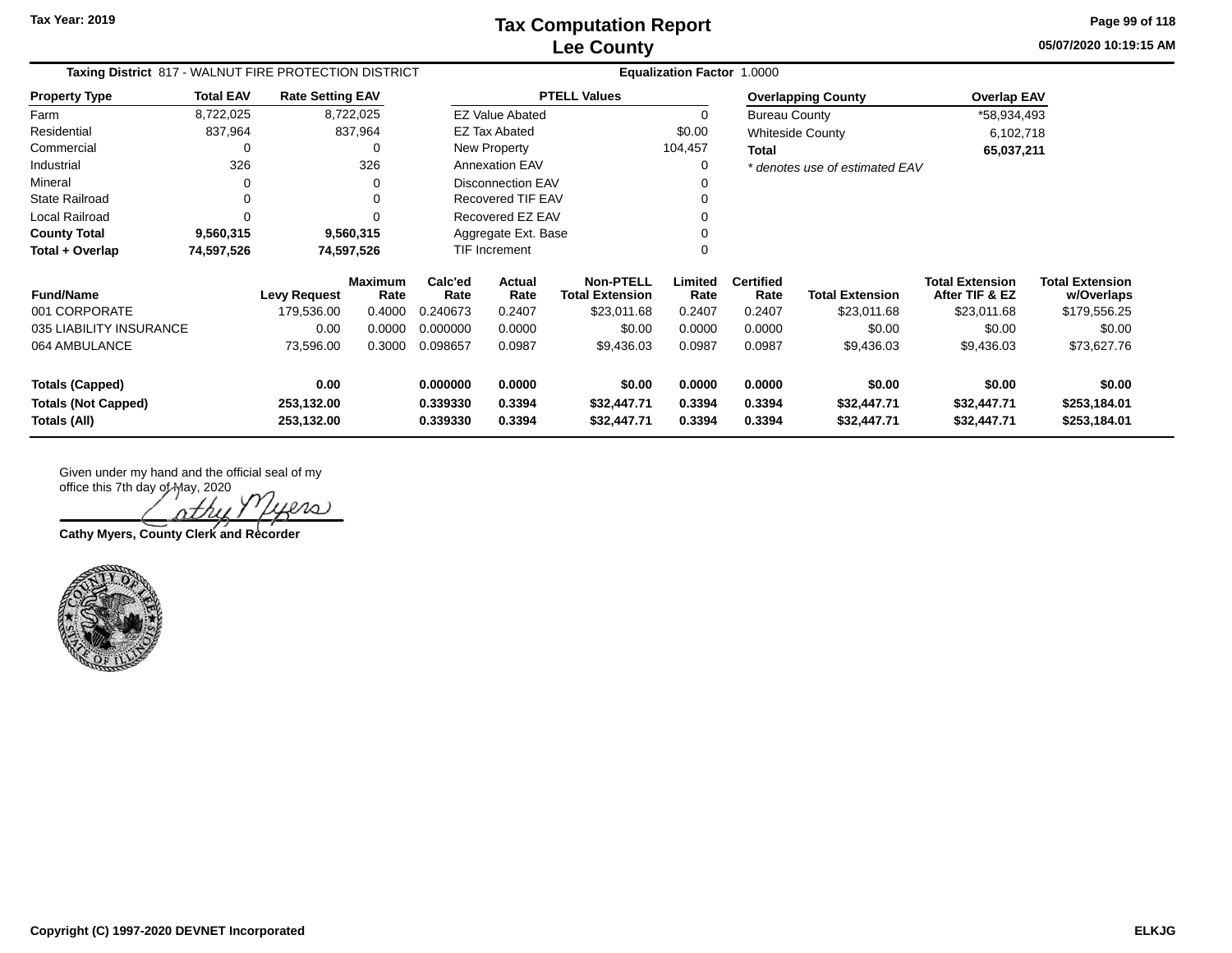**Page 100 of 118**

**05/07/2020 10:19:15 AM**

| Taxing District 821 - NACHUSA-FRANKLIN GROVE MTD              |                  |                                  |                                  |                                  | <b>Equalization Factor 1.0000</b> |                                                           |                            |                                    |                                       |                                                         |                                                     |
|---------------------------------------------------------------|------------------|----------------------------------|----------------------------------|----------------------------------|-----------------------------------|-----------------------------------------------------------|----------------------------|------------------------------------|---------------------------------------|---------------------------------------------------------|-----------------------------------------------------|
| <b>Property Type</b>                                          | <b>Total EAV</b> | <b>Rate Setting EAV</b>          |                                  |                                  |                                   | <b>PTELL Values</b>                                       |                            |                                    |                                       |                                                         |                                                     |
| Farm                                                          | 20,041,700       |                                  | 20,041,700                       |                                  | <b>EZ Value Abated</b>            |                                                           | 0                          |                                    |                                       |                                                         |                                                     |
| Residential                                                   | 14,639,322       |                                  | 14,639,322                       |                                  | EZ Tax Abated                     |                                                           | \$0.00                     |                                    |                                       |                                                         |                                                     |
| Commercial                                                    | 3,714,451        |                                  | 3,714,451                        |                                  | New Property                      |                                                           | 259,420                    |                                    |                                       |                                                         |                                                     |
| Industrial                                                    | 419,669          |                                  | 419,669                          |                                  | <b>Annexation EAV</b>             |                                                           | $\Omega$                   |                                    |                                       |                                                         |                                                     |
| Mineral                                                       | 0                |                                  | 0                                |                                  | Disconnection EAV                 |                                                           | 0                          |                                    |                                       |                                                         |                                                     |
| <b>State Railroad</b>                                         | 2,076,438        |                                  | 2,076,438                        |                                  | Recovered TIF EAV                 |                                                           | 0                          |                                    |                                       |                                                         |                                                     |
| Local Railroad                                                | 1,630            |                                  | 1,630                            |                                  | Recovered EZ EAV                  |                                                           | 0                          |                                    |                                       |                                                         |                                                     |
| <b>County Total</b>                                           | 40,893,210       |                                  | 40,893,210                       |                                  | Aggregate Ext. Base               |                                                           | 11,919                     |                                    |                                       |                                                         |                                                     |
| Total + Overlap                                               | 40,893,210       |                                  | 40,893,210                       |                                  | <b>TIF Increment</b>              |                                                           | 0                          |                                    |                                       |                                                         |                                                     |
| <b>Fund/Name</b><br><b>147 CORPORATE</b>                      |                  | <b>Levy Request</b><br>11,930.00 | <b>Maximum</b><br>Rate<br>0.0000 | Calc'ed<br>Rate<br>0.029174      | <b>Actual</b><br>Rate<br>0.0292   | <b>Non-PTELL</b><br><b>Total Extension</b><br>\$11,940.82 | Limited<br>Rate<br>0.0292  | <b>Certified</b><br>Rate<br>0.0292 | <b>Total Extension</b><br>\$11,940.82 | <b>Total Extension</b><br>After TIF & EZ<br>\$11,940.82 | <b>Total Extension</b><br>w/Overlaps<br>\$11,940.82 |
| Totals (Capped)<br><b>Totals (Not Capped)</b><br>Totals (All) |                  | 11,930.00<br>0.00<br>11,930.00   |                                  | 0.029174<br>0.000000<br>0.029174 | 0.0292<br>0.0000<br>0.0292        | \$11,940.82<br>\$0.00<br>\$11,940.82                      | 0.0292<br>0.0000<br>0.0292 | 0.0292<br>0.0000<br>0.0292         | \$11,940.82<br>\$0.00<br>\$11,940.82  | \$11,940.82<br>\$0.00<br>\$11,940.82                    | \$11,940.82<br>\$0.00<br>\$11,940.82                |

office this 7th day of May, 2020 iero nthi

**Cathy Myers, County Clerk and Recorder**

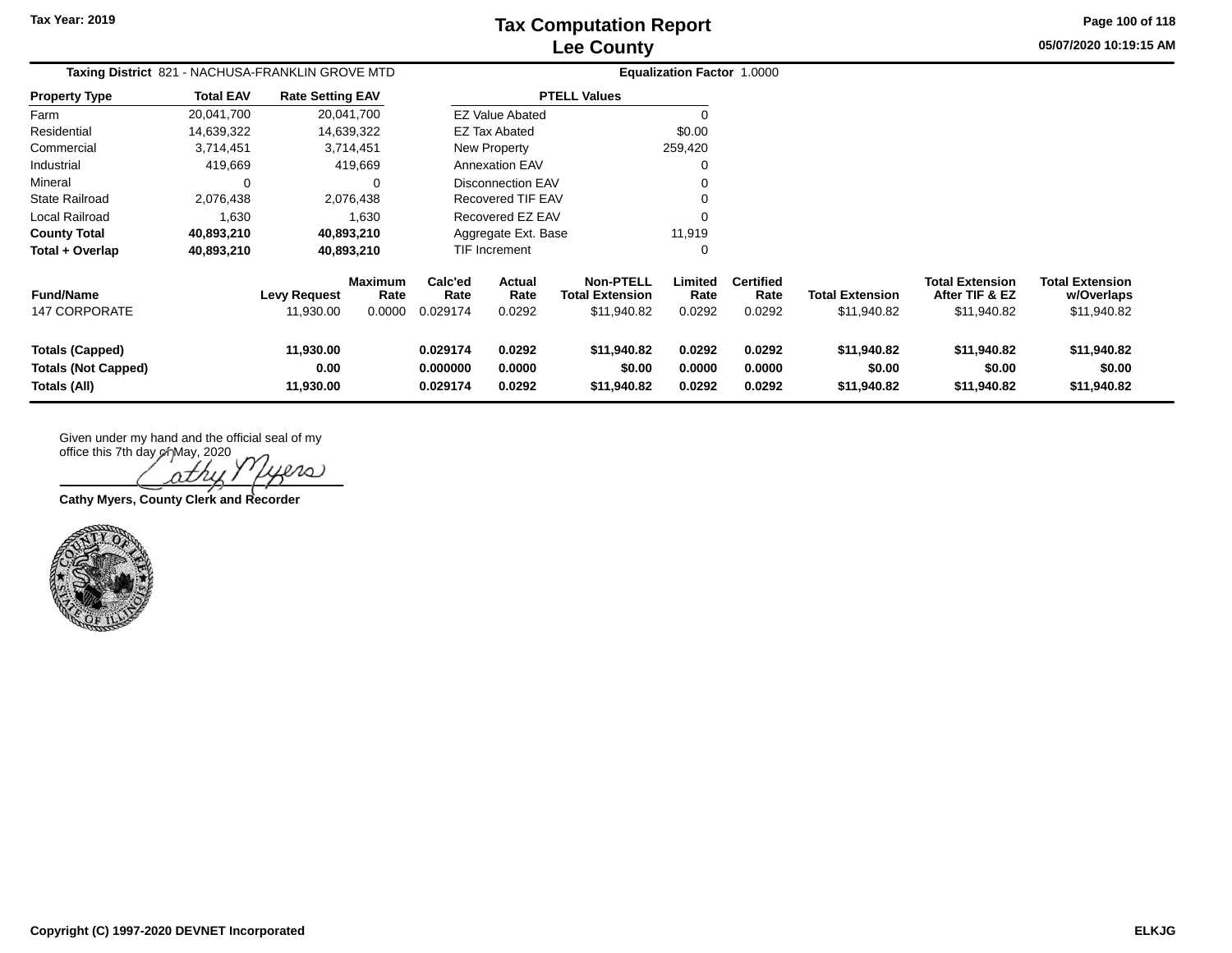# **Lee County Tax Computation Report**

**Page 101 of 118**

**05/07/2020 10:19:15 AM**

| Taxing District 822 - ASHTON-BRADFORD MTD                            |                  |                                  |                                  | Equalization Factor 1.0000       |                            |                                                           |                            |                                    |                                       |                                                         |                                                     |  |
|----------------------------------------------------------------------|------------------|----------------------------------|----------------------------------|----------------------------------|----------------------------|-----------------------------------------------------------|----------------------------|------------------------------------|---------------------------------------|---------------------------------------------------------|-----------------------------------------------------|--|
| <b>Property Type</b>                                                 | <b>Total EAV</b> | <b>Rate Setting EAV</b>          |                                  |                                  |                            | <b>PTELL Values</b>                                       |                            |                                    |                                       |                                                         |                                                     |  |
| Farm                                                                 | 21,397,630       | 21,397,630                       |                                  |                                  | <b>EZ Value Abated</b>     |                                                           | 1,116,033                  |                                    |                                       |                                                         |                                                     |  |
| Residential                                                          | 12,421,130       | 12,421,130                       |                                  |                                  | <b>EZ Tax Abated</b>       |                                                           | \$397.32                   |                                    |                                       |                                                         |                                                     |  |
| Commercial                                                           | 2,861,861        |                                  | 2,861,861                        |                                  | New Property               |                                                           | 183,238                    |                                    |                                       |                                                         |                                                     |  |
| Industrial                                                           | 9,424,860        |                                  | 8,308,827                        |                                  | <b>Annexation EAV</b>      |                                                           | 0                          |                                    |                                       |                                                         |                                                     |  |
| Mineral                                                              | $\Omega$         |                                  | 0                                |                                  | <b>Disconnection EAV</b>   |                                                           | 0                          |                                    |                                       |                                                         |                                                     |  |
| <b>State Railroad</b>                                                | 1,896,116        |                                  | 1,896,116                        |                                  | <b>Recovered TIF EAV</b>   |                                                           | 0                          |                                    |                                       |                                                         |                                                     |  |
| Local Railroad                                                       | $\Omega$         |                                  | 0                                |                                  | Recovered EZ EAV<br>0      |                                                           |                            |                                    |                                       |                                                         |                                                     |  |
| <b>County Total</b>                                                  | 48,001,597       | 46,885,564                       |                                  |                                  | Aggregate Ext. Base        |                                                           | 16,326                     |                                    |                                       |                                                         |                                                     |  |
| Total + Overlap                                                      | 48,001,597       | 46,885,564                       |                                  |                                  | TIF Increment              |                                                           | 0                          |                                    |                                       |                                                         |                                                     |  |
| <b>Fund/Name</b><br><b>147 CORPORATE</b>                             |                  | <b>Levy Request</b><br>17,140.00 | <b>Maximum</b><br>Rate<br>0.0000 | Calc'ed<br>Rate<br>0.036557      | Actual<br>Rate<br>0.0366   | <b>Non-PTELL</b><br><b>Total Extension</b><br>\$17,160.12 | Limited<br>Rate<br>0.0356  | <b>Certified</b><br>Rate<br>0.0356 | <b>Total Extension</b><br>\$17,088.57 | <b>Total Extension</b><br>After TIF & EZ<br>\$16,691.26 | <b>Total Extension</b><br>w/Overlaps<br>\$16,691.26 |  |
| <b>Totals (Capped)</b><br><b>Totals (Not Capped)</b><br>Totals (All) |                  | 17,140.00<br>0.00<br>17,140.00   |                                  | 0.036557<br>0.000000<br>0.036557 | 0.0366<br>0.0000<br>0.0366 | \$17,160.12<br>\$0.00<br>\$17,160.12                      | 0.0356<br>0.0000<br>0.0356 | 0.0356<br>0.0000<br>0.0356         | \$17,088.57<br>\$0.00<br>\$17,088.57  | \$16,691.26<br>\$0.00<br>\$16,691.26                    | \$16,691.26<br>\$0.00<br>\$16,691.26                |  |

office this 7th day of May, 2020  $\infty$ ρtΛ

**Cathy Myers, County Clerk and Recorder**

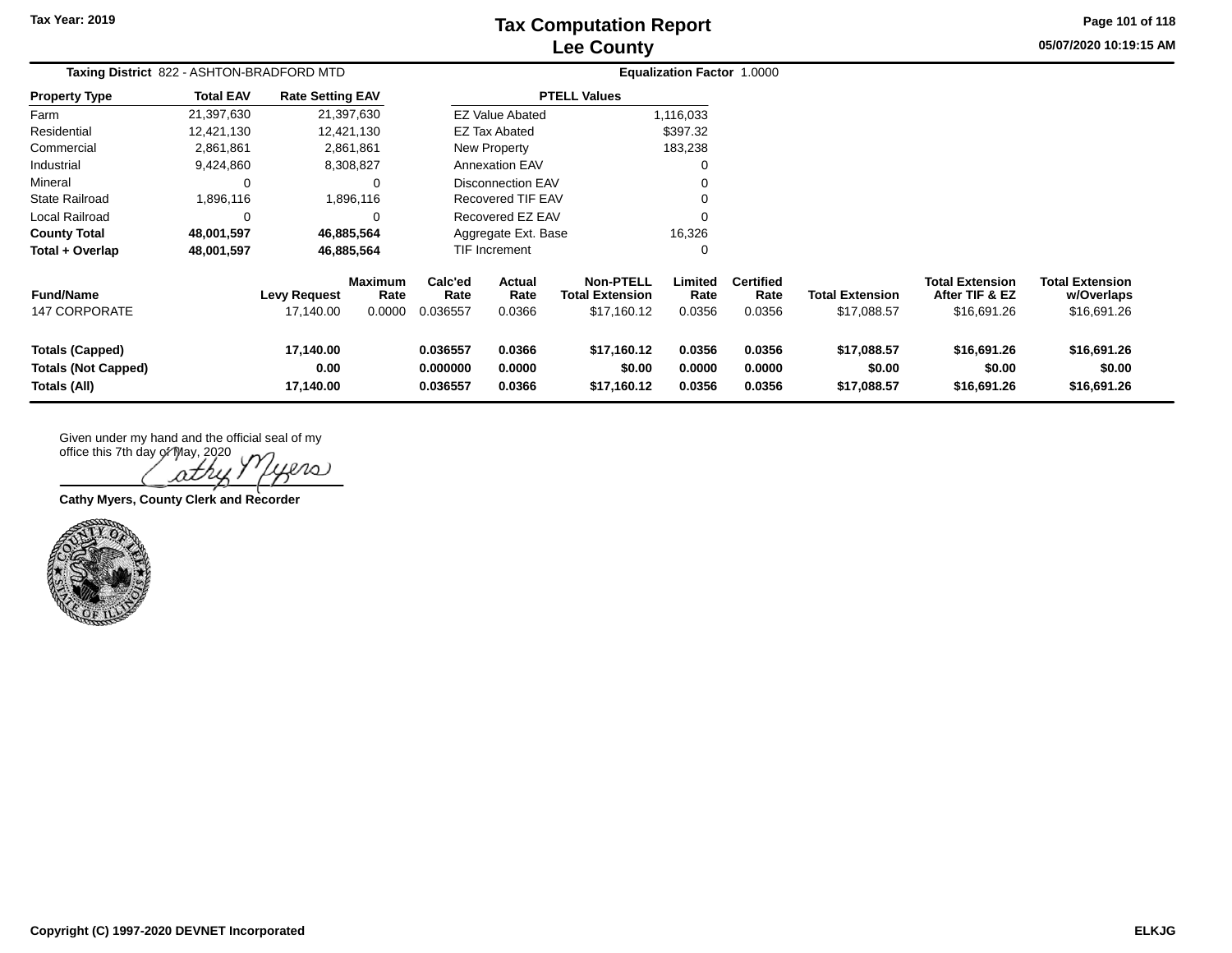# **Lee County Tax Computation Report**

**Page 102 of 118**

| 05/07/2020 10:19:15 AM |  |  |
|------------------------|--|--|
|------------------------|--|--|

| Taxing District 823 - REY-ALTO-VI-WC MTD                             |                  |                                 |                                  |                                  |                            |                                                          | Equalization Factor 1.0000 |                                    |                                      |                                                        |                                                    |  |
|----------------------------------------------------------------------|------------------|---------------------------------|----------------------------------|----------------------------------|----------------------------|----------------------------------------------------------|----------------------------|------------------------------------|--------------------------------------|--------------------------------------------------------|----------------------------------------------------|--|
| <b>Property Type</b>                                                 | <b>Total EAV</b> | <b>Rate Setting EAV</b>         |                                  |                                  |                            | <b>PTELL Values</b>                                      |                            |                                    |                                      |                                                        |                                                    |  |
| Farm                                                                 | 50,792,587       | 50,792,587                      |                                  |                                  | <b>EZ Value Abated</b>     |                                                          | 0                          |                                    |                                      |                                                        |                                                    |  |
| Residential                                                          | 20,962,249       | 20,962,249                      |                                  |                                  | <b>EZ Tax Abated</b>       |                                                          | \$0.00                     |                                    |                                      |                                                        |                                                    |  |
| Commercial                                                           | 2,936,294        |                                 | 2,936,294                        |                                  | New Property               |                                                          | 5,125,029                  |                                    |                                      |                                                        |                                                    |  |
| Industrial                                                           | 190,859          |                                 | 190,859                          |                                  | Annexation EAV             |                                                          | 0                          |                                    |                                      |                                                        |                                                    |  |
| Mineral                                                              | 7,514,596        |                                 | 7,514,596                        |                                  | <b>Disconnection EAV</b>   |                                                          | $\Omega$                   |                                    |                                      |                                                        |                                                    |  |
| <b>State Railroad</b>                                                | 2,180,400        |                                 | 2,180,400                        |                                  | <b>Recovered TIF EAV</b>   |                                                          | $\Omega$                   |                                    |                                      |                                                        |                                                    |  |
| Local Railroad                                                       |                  |                                 | $\Omega$                         |                                  | Recovered EZ EAV           |                                                          |                            |                                    |                                      |                                                        |                                                    |  |
| <b>County Total</b>                                                  | 84,576,985       | 84,576,985                      |                                  |                                  | Aggregate Ext. Base        |                                                          | 10,096                     |                                    |                                      |                                                        |                                                    |  |
| Total + Overlap                                                      | 84,576,985       | 84,576,985                      |                                  |                                  | <b>TIF Increment</b>       |                                                          | 0                          |                                    |                                      |                                                        |                                                    |  |
| <b>Fund/Name</b><br><b>147 CORPORATE</b>                             |                  | <b>Levy Request</b><br>5,000.00 | <b>Maximum</b><br>Rate<br>0.0000 | Calc'ed<br>Rate<br>0.005912      | Actual<br>Rate<br>0.0059   | <b>Non-PTELL</b><br><b>Total Extension</b><br>\$4,990.04 | Limited<br>Rate<br>0.0059  | <b>Certified</b><br>Rate<br>0.0059 | <b>Total Extension</b><br>\$4,990.04 | <b>Total Extension</b><br>After TIF & EZ<br>\$4,990.04 | <b>Total Extension</b><br>w/Overlaps<br>\$4,990.04 |  |
| <b>Totals (Capped)</b><br><b>Totals (Not Capped)</b><br>Totals (All) |                  | 5,000.00<br>0.00<br>5,000.00    |                                  | 0.005912<br>0.000000<br>0.005912 | 0.0059<br>0.0000<br>0.0059 | \$4,990.04<br>\$0.00<br>\$4,990.04                       | 0.0059<br>0.0000<br>0.0059 | 0.0059<br>0.0000<br>0.0059         | \$4,990.04<br>\$0.00<br>\$4,990.04   | \$4,990.04<br>\$0.00<br>\$4,990.04                     | \$4,990.04<br>\$0.00<br>\$4,990.04                 |  |

office this 7th day of May, 2020 ers nt

**Cathy Myers, County Clerk and Recorder**

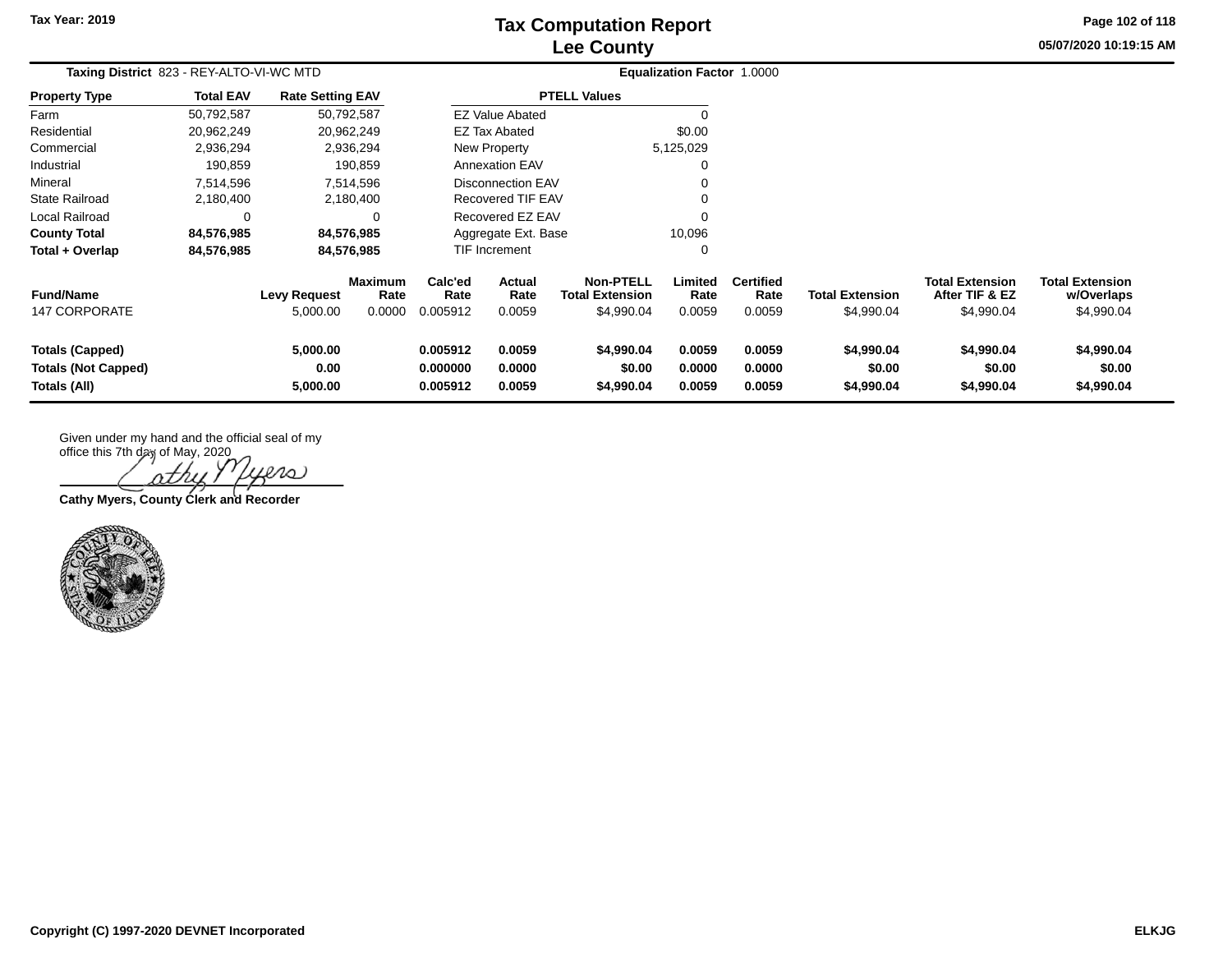## **Lee County Tax Computation Report**

**Page 103 of 118**

**05/07/2020 10:19:15 AM**

| Taxing District 824 - NELSON-HARMON MTD                       |                  |                                  |                           |                                  |                               |                                                           | Equalization Factor 1.0000 |                                    |                                       |                                                         |                                                     |  |
|---------------------------------------------------------------|------------------|----------------------------------|---------------------------|----------------------------------|-------------------------------|-----------------------------------------------------------|----------------------------|------------------------------------|---------------------------------------|---------------------------------------------------------|-----------------------------------------------------|--|
| <b>Property Type</b>                                          | <b>Total EAV</b> | <b>Rate Setting EAV</b>          |                           |                                  |                               | <b>PTELL Values</b>                                       |                            |                                    |                                       |                                                         |                                                     |  |
| Farm                                                          | 13,584,562       | 13,584,562                       |                           |                                  | <b>EZ Value Abated</b>        |                                                           | 0                          |                                    |                                       |                                                         |                                                     |  |
| Residential                                                   | 12,826,377       | 12,826,377                       |                           |                                  | EZ Tax Abated                 |                                                           | \$0.00                     |                                    |                                       |                                                         |                                                     |  |
| Commercial                                                    | 2,626,974        |                                  | 2,626,974                 |                                  | New Property                  |                                                           | 680,994                    |                                    |                                       |                                                         |                                                     |  |
| Industrial                                                    | 15,940,173       | 15,940,173                       |                           |                                  | <b>Annexation EAV</b>         |                                                           | 0                          |                                    |                                       |                                                         |                                                     |  |
| Mineral                                                       | $\Omega$         |                                  | 0                         |                                  | <b>Disconnection EAV</b>      |                                                           | 0                          |                                    |                                       |                                                         |                                                     |  |
| <b>State Railroad</b>                                         | 5,791,446        |                                  | 5,791,446                 |                                  | Recovered TIF EAV             |                                                           | 0                          |                                    |                                       |                                                         |                                                     |  |
| Local Railroad                                                | $\Omega$         |                                  | 0                         |                                  | Recovered EZ EAV              |                                                           | $\Omega$                   |                                    |                                       |                                                         |                                                     |  |
| <b>County Total</b>                                           | 50,769,532       | 50,769,532                       |                           |                                  | 18,373<br>Aggregate Ext. Base |                                                           |                            |                                    |                                       |                                                         |                                                     |  |
| Total + Overlap                                               | 50,769,532       | 50,769,532                       |                           |                                  | TIF Increment                 |                                                           | 0                          |                                    |                                       |                                                         |                                                     |  |
| <b>Fund/Name</b><br><b>147 CORPORATE</b>                      |                  | <b>Levy Request</b><br>18,800.00 | Maximum<br>Rate<br>0.0000 | Calc'ed<br>Rate<br>0.037030      | Actual<br>Rate<br>0.0370      | <b>Non-PTELL</b><br><b>Total Extension</b><br>\$18,784.73 | Limited<br>Rate<br>0.0370  | <b>Certified</b><br>Rate<br>0.0370 | <b>Total Extension</b><br>\$18,784.73 | <b>Total Extension</b><br>After TIF & EZ<br>\$18,784.73 | <b>Total Extension</b><br>w/Overlaps<br>\$18,784.73 |  |
| Totals (Capped)<br><b>Totals (Not Capped)</b><br>Totals (All) |                  | 18,800.00<br>0.00<br>18,800.00   |                           | 0.037030<br>0.000000<br>0.037030 | 0.0370<br>0.0000<br>0.0370    | \$18,784.73<br>\$0.00<br>\$18,784.73                      | 0.0370<br>0.0000<br>0.0370 | 0.0370<br>0.0000<br>0.0370         | \$18,784.73<br>\$0.00<br>\$18,784.73  | \$18,784.73<br>\$0.00<br>\$18,784.73                    | \$18,784.73<br>\$0.00<br>\$18,784.73                |  |

office this 7th day of May, 2020 iers

**Cathy Myers, County Clerk and Recorder**

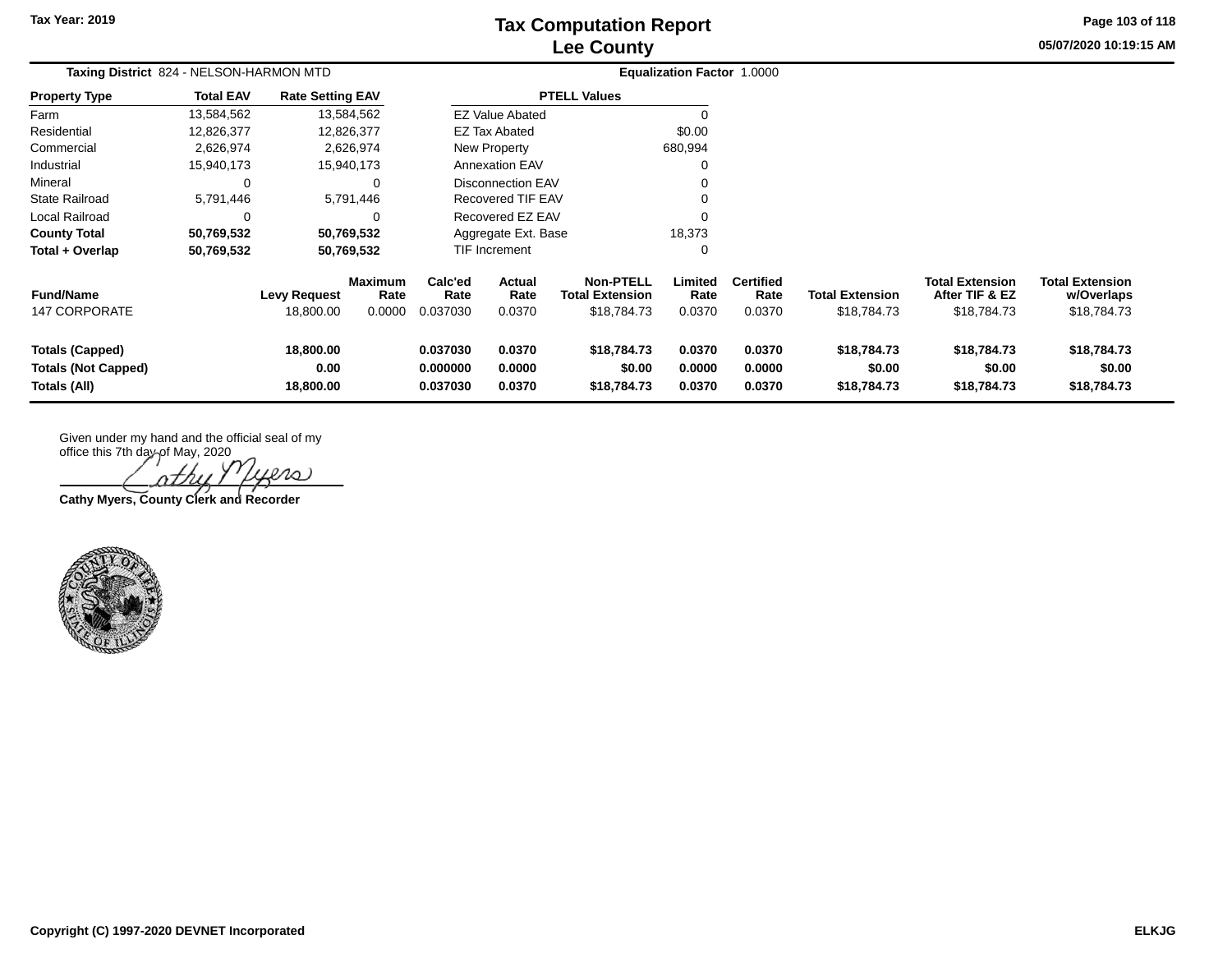## **Lee County Tax Computation Report**

**Page 104 of 118**

**05/07/2020 10:19:15 AM**

|                                          | Taxing District 825 - E GR-HAM-MAR-SO DIX MTD |                                  |                                  |                             | <b>Equalization Factor 1.0000</b> |                                                           |                           |                                    |                                       |                                                         |                                                     |  |
|------------------------------------------|-----------------------------------------------|----------------------------------|----------------------------------|-----------------------------|-----------------------------------|-----------------------------------------------------------|---------------------------|------------------------------------|---------------------------------------|---------------------------------------------------------|-----------------------------------------------------|--|
| <b>Property Type</b>                     | <b>Total EAV</b>                              | <b>Rate Setting EAV</b>          |                                  |                             |                                   | <b>PTELL Values</b>                                       |                           |                                    |                                       |                                                         |                                                     |  |
| Farm                                     | 36,417,259                                    |                                  | 36,417,259                       |                             | <b>EZ Value Abated</b>            |                                                           |                           |                                    |                                       |                                                         |                                                     |  |
| Residential                              | 18,239,489                                    |                                  | 18,239,489                       |                             | EZ Tax Abated                     |                                                           | \$0.00                    |                                    |                                       |                                                         |                                                     |  |
| Commercial                               | 13,407,595                                    |                                  | 13,407,595                       |                             | New Property                      |                                                           | 2,662,839                 |                                    |                                       |                                                         |                                                     |  |
| Industrial                               | 29,969,587                                    |                                  | 29,969,587                       |                             | <b>Annexation EAV</b>             |                                                           |                           |                                    |                                       |                                                         |                                                     |  |
| Mineral                                  | 4,266,300                                     |                                  | 4,266,300                        |                             | <b>Disconnection EAV</b>          |                                                           |                           |                                    |                                       |                                                         |                                                     |  |
| <b>State Railroad</b>                    | 1,236,283                                     |                                  | 1,236,283                        |                             | <b>Recovered TIF EAV</b>          |                                                           |                           |                                    |                                       |                                                         |                                                     |  |
| Local Railroad                           | 1,090                                         |                                  | 1,090                            |                             | Recovered EZ EAV                  |                                                           |                           |                                    |                                       |                                                         |                                                     |  |
| <b>County Total</b>                      | 103,537,603                                   |                                  | 103,537,603                      |                             | Aggregate Ext. Base               |                                                           | 18,536                    |                                    |                                       |                                                         |                                                     |  |
| Total + Overlap                          | 103,537,603                                   |                                  | 103,537,603                      |                             | TIF Increment                     |                                                           |                           |                                    |                                       |                                                         |                                                     |  |
| <b>Fund/Name</b><br><b>147 CORPORATE</b> |                                               | <b>Levy Request</b><br>18,500.00 | <b>Maximum</b><br>Rate<br>0.0000 | Calc'ed<br>Rate<br>0.017868 | Actual<br>Rate<br>0.0179          | <b>Non-PTELL</b><br><b>Total Extension</b><br>\$18,533.23 | Limited<br>Rate<br>0.0179 | <b>Certified</b><br>Rate<br>0.0179 | <b>Total Extension</b><br>\$18,533.23 | <b>Total Extension</b><br>After TIF & EZ<br>\$18,533.23 | <b>Total Extension</b><br>w/Overlaps<br>\$18,533.23 |  |
| <b>Totals (Capped)</b>                   |                                               | 18,500.00                        |                                  | 0.017868                    | 0.0179                            | \$18,533.23                                               | 0.0179                    | 0.0179                             | \$18,533.23                           | \$18,533.23                                             | \$18,533.23                                         |  |
| <b>Totals (Not Capped)</b>               |                                               | 0.00                             |                                  | 0.000000                    | 0.0000                            | \$0.00                                                    | 0.0000                    | 0.0000                             | \$0.00                                | \$0.00                                                  | \$0.00                                              |  |
| Totals (All)                             |                                               | 18,500.00                        |                                  | 0.017868                    | 0.0179                            | \$18,533.23                                               | 0.0179                    | 0.0179                             | \$18,533.23                           | \$18,533.23                                             | \$18,533.23                                         |  |

Given under my hand and the official seal of my

office this 7th day of May, 2020 ers

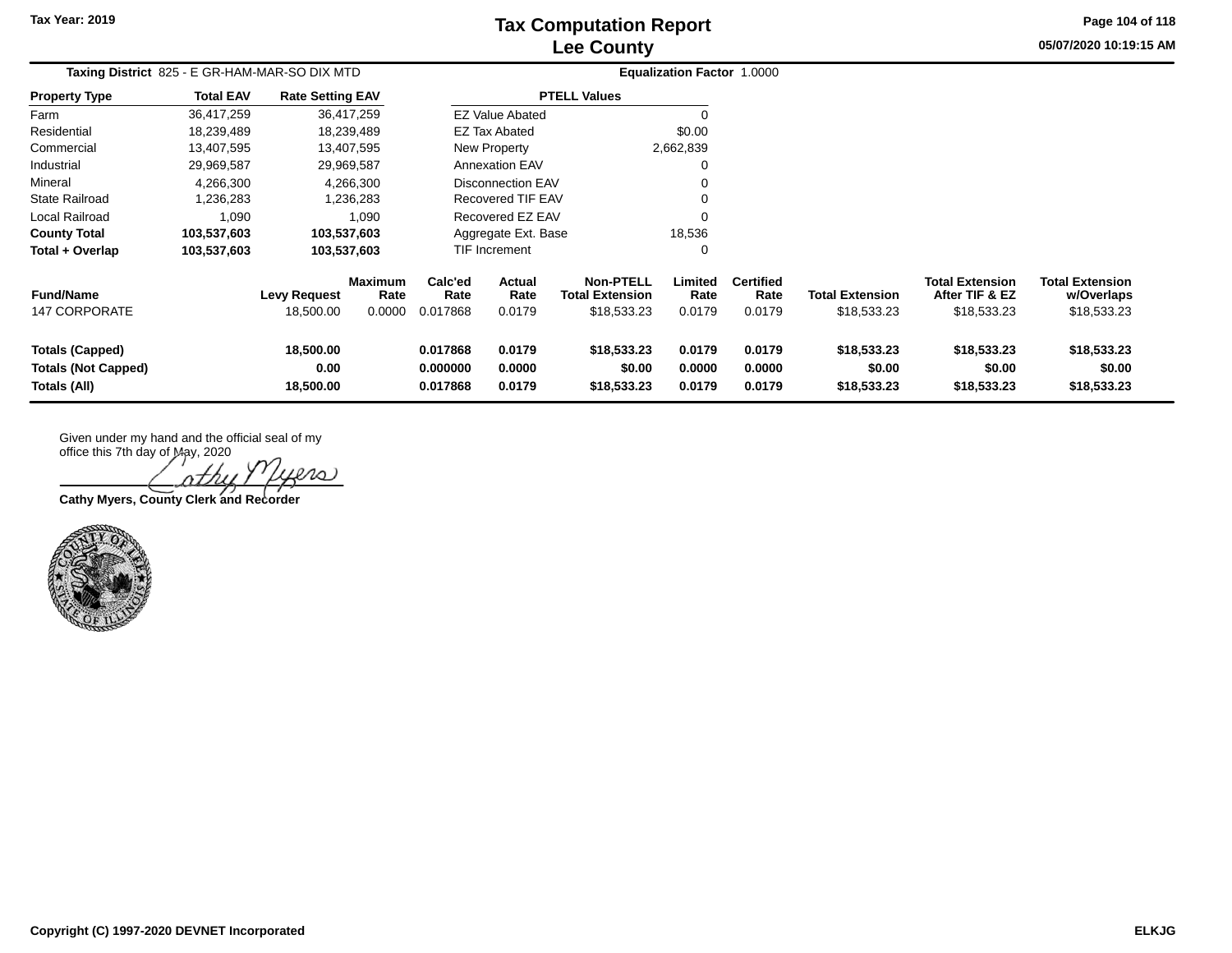## **Lee County Tax Computation Report**

**Page 105 of 118**

**05/07/2020 10:19:15 AM**

|                                                                      | Taxing District 826 - AMBOY-LEE CENTER MTD |                                  |                                  |                                  | <b>Equalization Factor 1.0000</b> |                                                    |                            |                                    |                                       |                                                         |                                                     |  |
|----------------------------------------------------------------------|--------------------------------------------|----------------------------------|----------------------------------|----------------------------------|-----------------------------------|----------------------------------------------------|----------------------------|------------------------------------|---------------------------------------|---------------------------------------------------------|-----------------------------------------------------|--|
| <b>Property Type</b>                                                 | <b>Total EAV</b>                           | <b>Rate Setting EAV</b>          |                                  |                                  |                                   | <b>PTELL Values</b>                                |                            |                                    |                                       |                                                         |                                                     |  |
| Farm                                                                 | 18,150,687                                 |                                  | 18,150,687                       |                                  | <b>EZ Value Abated</b>            |                                                    | $\Omega$                   |                                    |                                       |                                                         |                                                     |  |
| Residential                                                          | 31,068,089                                 |                                  | 31,068,089                       |                                  | <b>EZ Tax Abated</b>              |                                                    | \$0.00                     |                                    |                                       |                                                         |                                                     |  |
| Commercial                                                           | 8,203,743                                  |                                  | 8,203,743                        |                                  | New Property                      |                                                    | 611,970                    |                                    |                                       |                                                         |                                                     |  |
| Industrial                                                           | 6,506,113                                  |                                  | 6,506,113                        |                                  | <b>Annexation EAV</b>             |                                                    | 0                          |                                    |                                       |                                                         |                                                     |  |
| Mineral                                                              | 1,505,754                                  |                                  | 1,505,754                        |                                  | <b>Disconnection EAV</b>          |                                                    | 0                          |                                    |                                       |                                                         |                                                     |  |
| State Railroad                                                       | 7,283                                      |                                  | 7,283                            |                                  | <b>Recovered TIF EAV</b>          |                                                    | $\Omega$                   |                                    |                                       |                                                         |                                                     |  |
| Local Railroad                                                       | 1,800                                      |                                  | 1,800                            |                                  | Recovered EZ EAV                  |                                                    | $\Omega$                   |                                    |                                       |                                                         |                                                     |  |
| <b>County Total</b>                                                  | 65,443,469                                 |                                  | 65,443,469                       |                                  | Aggregate Ext. Base               |                                                    | 30,494                     |                                    |                                       |                                                         |                                                     |  |
| Total + Overlap                                                      | 65,443,469                                 |                                  | 65,443,469                       |                                  | <b>TIF Increment</b>              |                                                    | 0                          |                                    |                                       |                                                         |                                                     |  |
| <b>Fund/Name</b><br><b>147 CORPORATE</b>                             |                                            | <b>Levy Request</b><br>31,500.00 | <b>Maximum</b><br>Rate<br>0.0000 | Calc'ed<br>Rate<br>0.048133      | <b>Actual</b><br>Rate<br>0.0481   | Non-PTELL<br><b>Total Extension</b><br>\$31,478.31 | Limited<br>Rate<br>0.0479  | <b>Certified</b><br>Rate<br>0.0479 | <b>Total Extension</b><br>\$31,347.42 | <b>Total Extension</b><br>After TIF & EZ<br>\$31,347.42 | <b>Total Extension</b><br>w/Overlaps<br>\$31,347.42 |  |
| <b>Totals (Capped)</b><br><b>Totals (Not Capped)</b><br>Totals (All) |                                            | 31,500.00<br>0.00<br>31,500.00   |                                  | 0.048133<br>0.000000<br>0.048133 | 0.0481<br>0.0000<br>0.0481        | \$31,478.31<br>\$0.00<br>\$31,478.31               | 0.0479<br>0.0000<br>0.0479 | 0.0479<br>0.0000<br>0.0479         | \$31,347.42<br>\$0.00<br>\$31,347.42  | \$31,347.42<br>\$0.00<br>\$31,347.42                    | \$31,347.42<br>\$0.00<br>\$31,347.42                |  |

office this 7th day of May, 2020 ers

**Cathy Myers, County Clerk and Recorder**

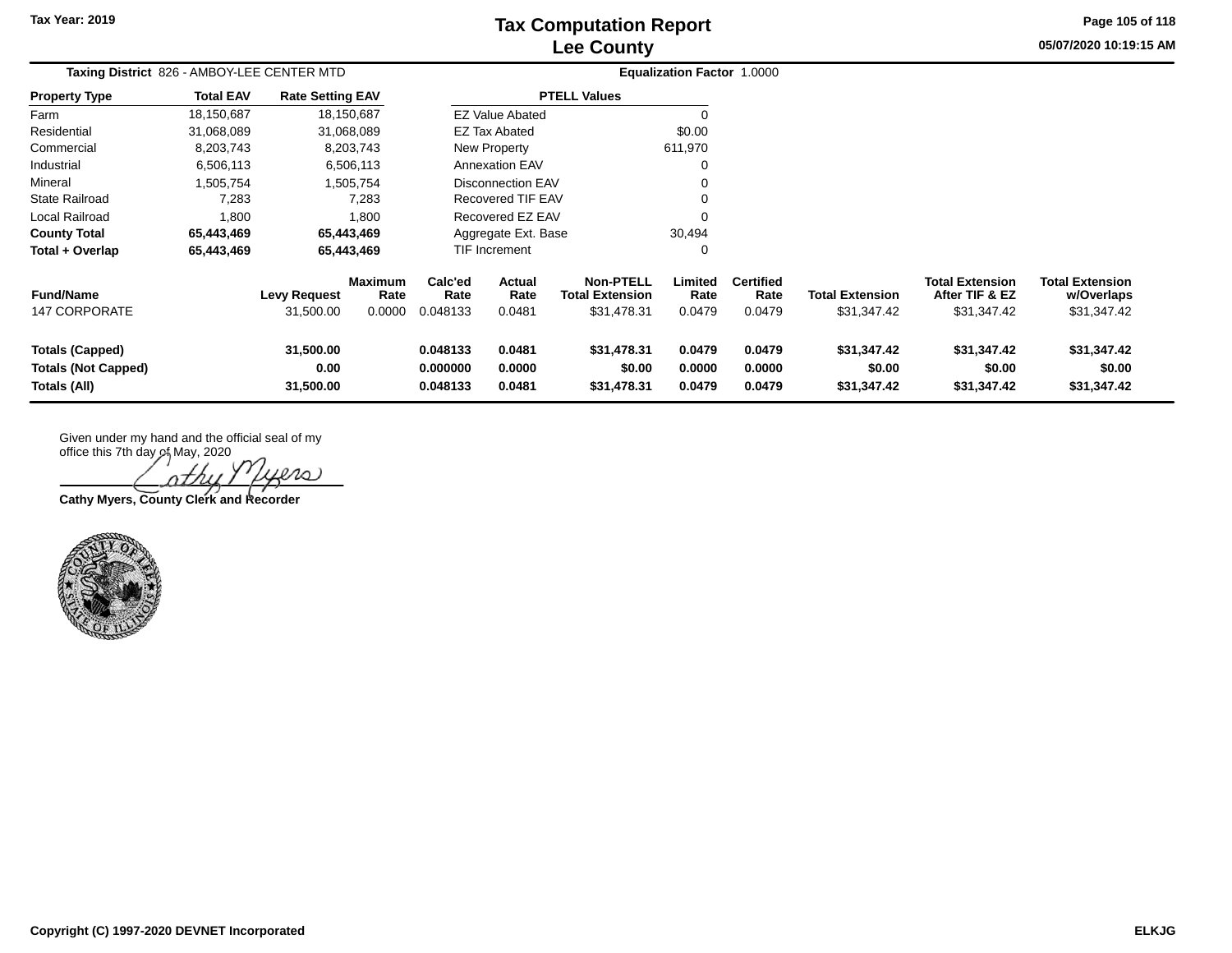## **Lee County Tax Computation Report**

**Page 106 of 118**

**05/07/2020 10:19:15 AM**

|                                   | Taxing District 827 - MAY-SUBLETTE MTD |                                  |                           |                             |                          | Equalization Factor 1.0000                                |                           |                                    |                                       |                                                         |                                                     |  |
|-----------------------------------|----------------------------------------|----------------------------------|---------------------------|-----------------------------|--------------------------|-----------------------------------------------------------|---------------------------|------------------------------------|---------------------------------------|---------------------------------------------------------|-----------------------------------------------------|--|
| <b>Property Type</b>              | <b>Total EAV</b>                       | <b>Rate Setting EAV</b>          |                           |                             |                          | <b>PTELL Values</b>                                       |                           |                                    |                                       |                                                         |                                                     |  |
| Farm                              | 25,291,927                             |                                  | 25,291,927                |                             | <b>EZ Value Abated</b>   |                                                           |                           |                                    |                                       |                                                         |                                                     |  |
| Residential                       | 26,684,134                             |                                  | 26,684,134                |                             | EZ Tax Abated            |                                                           | \$0.00                    |                                    |                                       |                                                         |                                                     |  |
| Commercial                        | 4,788,022                              |                                  | 4,788,022                 |                             | New Property             |                                                           | 460,022                   |                                    |                                       |                                                         |                                                     |  |
| Industrial                        | 18,708                                 |                                  | 18,708                    |                             | <b>Annexation EAV</b>    |                                                           | 0                         |                                    |                                       |                                                         |                                                     |  |
| Mineral                           | 9,268,148                              |                                  | 9,268,148                 |                             | <b>Disconnection EAV</b> |                                                           |                           |                                    |                                       |                                                         |                                                     |  |
| <b>State Railroad</b>             |                                        |                                  |                           |                             | Recovered TIF EAV        |                                                           |                           |                                    |                                       |                                                         |                                                     |  |
| Local Railroad                    | 8,090                                  |                                  | 8,090                     |                             | Recovered EZ EAV         |                                                           |                           |                                    |                                       |                                                         |                                                     |  |
| <b>County Total</b>               | 66,059,029                             |                                  | 66,059,029                |                             | Aggregate Ext. Base      |                                                           | 23,368                    |                                    |                                       |                                                         |                                                     |  |
| Total + Overlap                   | 66,059,029                             |                                  | 66,059,029                |                             | TIF Increment            |                                                           | ∩                         |                                    |                                       |                                                         |                                                     |  |
| <b>Fund/Name</b><br>147 CORPORATE |                                        | <b>Levy Request</b><br>27,185.00 | Maximum<br>Rate<br>0.0000 | Calc'ed<br>Rate<br>0.041153 | Actual<br>Rate<br>0.0412 | <b>Non-PTELL</b><br><b>Total Extension</b><br>\$27,216.32 | Limited<br>Rate<br>0.0363 | <b>Certified</b><br>Rate<br>0.0363 | <b>Total Extension</b><br>\$23,979.43 | <b>Total Extension</b><br>After TIF & EZ<br>\$23,979.43 | <b>Total Extension</b><br>w/Overlaps<br>\$23,979.43 |  |
|                                   |                                        |                                  |                           |                             |                          |                                                           |                           |                                    |                                       |                                                         |                                                     |  |
| <b>Totals (Capped)</b>            |                                        | 27,185.00                        |                           | 0.041153                    | 0.0412                   | \$27,216.32                                               | 0.0363                    | 0.0363                             | \$23,979.43                           | \$23,979.43                                             | \$23,979.43                                         |  |
| <b>Totals (Not Capped)</b>        |                                        | 0.00                             |                           | 0.000000                    | 0.0000                   | \$0.00                                                    | 0.0000                    | 0.0000                             | \$0.00                                | \$0.00                                                  | \$0.00                                              |  |
| Totals (All)                      |                                        | 27,185.00                        |                           | 0.041153                    | 0.0412                   | \$27,216.32                                               | 0.0363                    | 0.0363                             | \$23,979.43                           | \$23,979.43                                             | \$23,979.43                                         |  |

office this 7th day of May, 2020 iers oth

**Cathy Myers, County Clerk and Recorder**

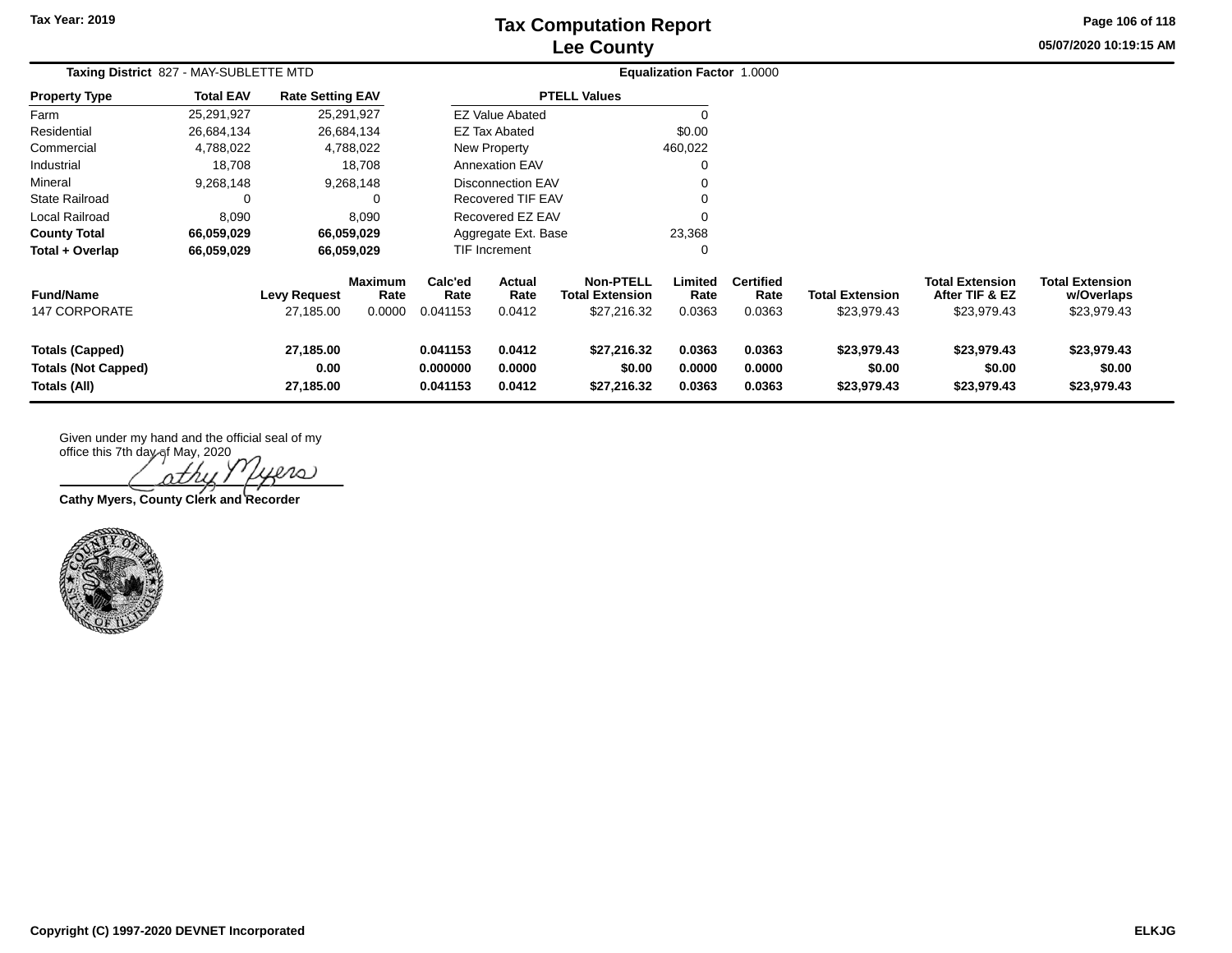## **Lee County Tax Computation Report**

**05/07/2020 10:19:15 AM Page 107 of 118**

| Taxing District 828 - BROOKLYN-WYOMING MTD                           |                  |                                |                                  | <b>Equalization Factor 1.0000</b> |                            |                                                           |                            |                                    |                                       |                                                         |                                                     |
|----------------------------------------------------------------------|------------------|--------------------------------|----------------------------------|-----------------------------------|----------------------------|-----------------------------------------------------------|----------------------------|------------------------------------|---------------------------------------|---------------------------------------------------------|-----------------------------------------------------|
| <b>Property Type</b>                                                 | <b>Total EAV</b> | <b>Rate Setting EAV</b>        |                                  |                                   |                            | <b>PTELL Values</b>                                       |                            |                                    |                                       |                                                         |                                                     |
| Farm                                                                 | 28,209,007       | 28,191,483                     |                                  |                                   | <b>EZ Value Abated</b>     |                                                           |                            |                                    |                                       |                                                         |                                                     |
| Residential                                                          | 20,035,826       | 18,002,839                     |                                  |                                   | EZ Tax Abated              |                                                           | \$0.00                     |                                    |                                       |                                                         |                                                     |
| Commercial                                                           | 2,928,356        |                                | 2,663,161                        |                                   | New Property               |                                                           | 4,965,763                  |                                    |                                       |                                                         |                                                     |
| Industrial                                                           | 132,986          |                                | 132,986                          |                                   | <b>Annexation EAV</b>      |                                                           |                            |                                    |                                       |                                                         |                                                     |
| Mineral                                                              | 18,128,237       | 18,128,237                     |                                  |                                   | Disconnection EAV          |                                                           |                            |                                    |                                       |                                                         |                                                     |
| <b>State Railroad</b>                                                | 0                |                                |                                  |                                   | Recovered TIF EAV          |                                                           |                            |                                    |                                       |                                                         |                                                     |
| Local Railroad                                                       | 2,400            |                                | 2,400                            |                                   | Recovered EZ EAV           |                                                           |                            |                                    |                                       |                                                         |                                                     |
| <b>County Total</b>                                                  | 69,436,812       | 67,121,106                     |                                  |                                   | Aggregate Ext. Base        |                                                           | 19,021                     |                                    |                                       |                                                         |                                                     |
| Total + Overlap                                                      | 69,436,812       | 67,121,106                     |                                  |                                   | TIF Increment              |                                                           | 2,315,706                  |                                    |                                       |                                                         |                                                     |
| <b>Fund/Name</b><br><b>147 CORPORATE</b>                             |                  | Levy Request<br>15,000.00      | <b>Maximum</b><br>Rate<br>0.0000 | Calc'ed<br>Rate<br>0.022348       | Actual<br>Rate<br>0.0223   | <b>Non-PTELL</b><br><b>Total Extension</b><br>\$14,968.01 | Limited<br>Rate<br>0.0223  | <b>Certified</b><br>Rate<br>0.0223 | <b>Total Extension</b><br>\$15,484.41 | <b>Total Extension</b><br>After TIF & EZ<br>\$14,968.01 | <b>Total Extension</b><br>w/Overlaps<br>\$14,968.01 |
| <b>Totals (Capped)</b><br><b>Totals (Not Capped)</b><br>Totals (All) |                  | 15,000.00<br>0.00<br>15,000.00 |                                  | 0.022348<br>0.000000<br>0.022348  | 0.0223<br>0.0000<br>0.0223 | \$14,968.01<br>\$0.00<br>\$14,968.01                      | 0.0223<br>0.0000<br>0.0223 | 0.0223<br>0.0000<br>0.0223         | \$15,484.41<br>\$0.00<br>\$15,484.41  | \$14,968.01<br>\$0.00<br>\$14,968.01                    | \$14,968.01<br>\$0.00<br>\$14,968.01                |

office this 7th day of May, 2020 iero

**Cathy Myers, County Clerk and Recorder**

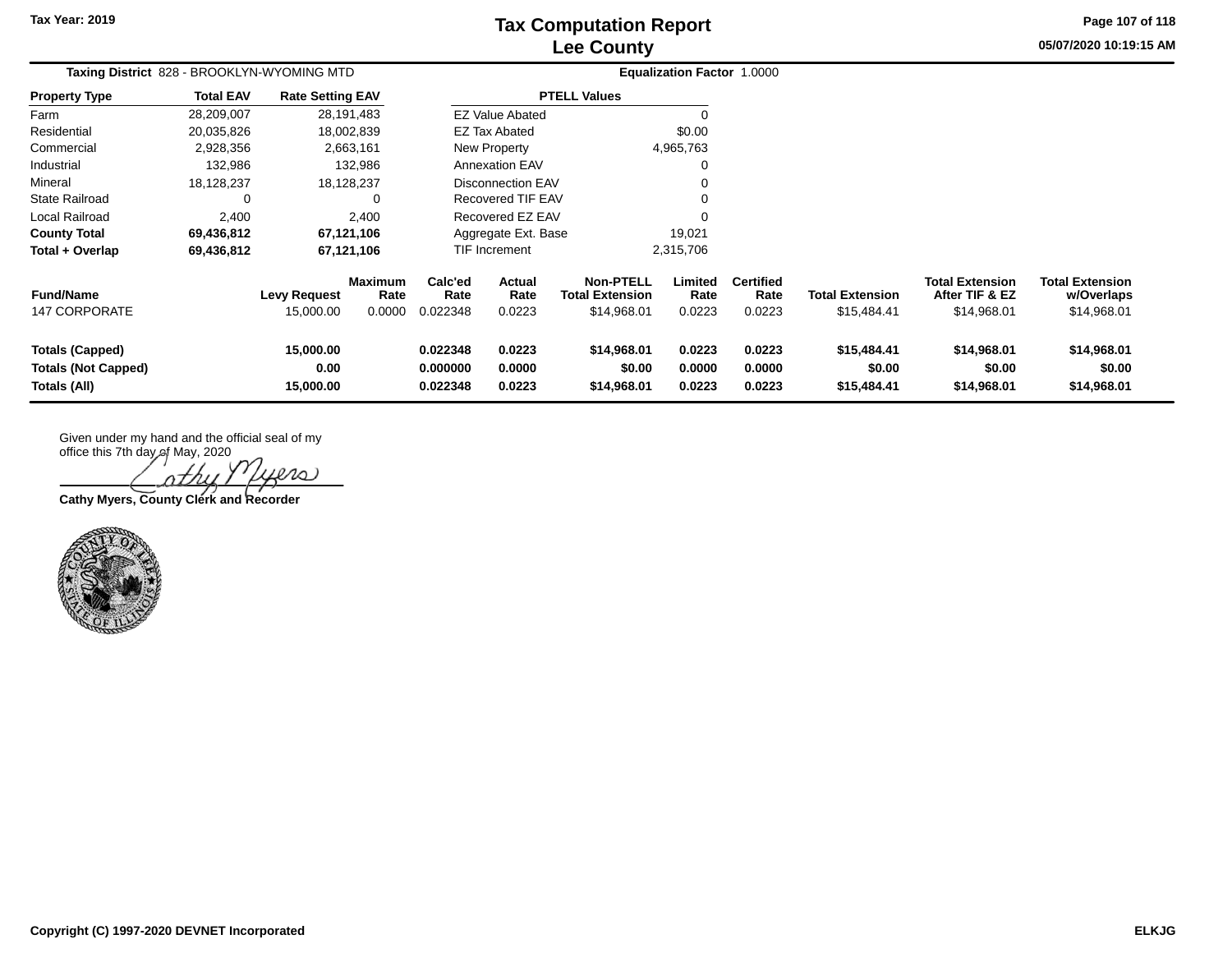**Page 108 of 118**

**05/07/2020 10:19:15 AM**

| <b>Taxing District 851 - DIXON PARK DISTRICT</b> |                        |                         |                        | <b>Equalization Factor 1.0000</b> |                |                                            |                 |                          |                        |                                          |                                      |
|--------------------------------------------------|------------------------|-------------------------|------------------------|-----------------------------------|----------------|--------------------------------------------|-----------------|--------------------------|------------------------|------------------------------------------|--------------------------------------|
| <b>Property Type</b>                             | <b>Total EAV</b>       | <b>Rate Setting EAV</b> |                        | <b>PTELL Values</b>               |                |                                            |                 |                          |                        |                                          |                                      |
| Farm                                             | 1,031,110              | 1,031,110               |                        | <b>EZ Value Abated</b>            |                |                                            | 1,674,345       |                          |                        |                                          |                                      |
| Residential<br>115,942,712                       |                        | 114,703,976             |                        | <b>EZ Tax Abated</b>              |                |                                            | \$8,807.08      |                          |                        |                                          |                                      |
| Commercial<br>48,629,382                         |                        | 43,576,510              |                        | <b>New Property</b>               |                |                                            | 2,557,530       |                          |                        |                                          |                                      |
| Industrial<br>26,257,434                         |                        | 26,191,612              |                        | <b>Annexation EAV</b>             |                |                                            | 0               |                          |                        |                                          |                                      |
| Mineral<br>0                                     |                        | $\mathbf 0$             |                        | <b>Disconnection EAV</b>          |                |                                            | O               |                          |                        |                                          |                                      |
| <b>State Railroad</b>                            | 1,531,951<br>1,531,951 |                         |                        | Recovered TIF EAV                 |                |                                            | $\Omega$        |                          |                        |                                          |                                      |
| <b>Local Railroad</b>                            | $\Omega$<br>$\Omega$   |                         |                        | Recovered EZ EAV                  |                |                                            | 392,664         |                          |                        |                                          |                                      |
| 193,392,589<br><b>County Total</b>               |                        | 187,035,159             |                        | Aggregate Ext. Base               |                |                                            | 717,920         |                          |                        |                                          |                                      |
| Total + Overlap                                  | 193,392,589            | 187,035,159             |                        | <b>TIF Increment</b>              |                |                                            | 4,683,085       |                          |                        |                                          |                                      |
| <b>Fund/Name</b>                                 |                        | <b>Levy Request</b>     | <b>Maximum</b><br>Rate | Calc'ed<br>Rate                   | Actual<br>Rate | <b>Non-PTELL</b><br><b>Total Extension</b> | Limited<br>Rate | <b>Certified</b><br>Rate | <b>Total Extension</b> | <b>Total Extension</b><br>After TIF & EZ | <b>Total Extension</b><br>w/Overlaps |
| 001 CORPORATE                                    |                        | 187,600.00              | 0.1000                 | 0.100302                          | 0.1000         | \$187,035.16                               | 0.1000          | 0.1000                   | \$193,392.59           | \$187,035.16                             | \$187,035.16                         |
| 003 BONDS & INTEREST                             |                        | 178,350.78              | 0.0000                 | 0.095357                          | 0.0954         | \$178,431.54                               | 0.0959          | 0.0959                   | \$185,463.49           | \$179,366.72                             | \$179,366.72                         |
| 005 I.M.R.F.                                     |                        | 44,000.00               | 0.0000                 | 0.023525                          | 0.0235         | \$43,953.26                                | 0.0235          | 0.0235                   | \$45,447.26            | \$43,953.26                              | \$43,953.26                          |
| 014 POLICE SYSTEM                                |                        | 33,000.00               | 0.0250                 | 0.017644                          | 0.0176         | \$32,918.19                                | 0.0176          | 0.0176                   | \$34,037.10            | \$32,918.19                              | \$32,918.19                          |
| 027 AUDIT                                        |                        | 5,550.00                | 0.0050                 | 0.002967                          | 0.0030         | \$5,611.05                                 | 0.0030          | 0.0030                   | \$5,801.78             | \$5,611.05                               | \$5,611.05                           |
| 035 LIABILITY INSURANCE                          |                        | 27,000.00               | 0.0000                 | 0.014436                          | 0.0144         | \$26,933.06                                | 0.0144          | 0.0144                   | \$27,848.53            | \$26,933.06                              | \$26,933.06                          |
| 047 SOCIAL SECURITY                              |                        | 39,500.00               | 0.0000                 | 0.021119                          | 0.0211         | \$39,464.42                                | 0.0211          | 0.0211                   | \$40,805.84            | \$39,464.42                              | \$39,464.42                          |
| 060 UNEMPLOYMENT INSURANC                        |                        | 15,000.00               | 0.0000                 | 0.008020                          | 0.0080         | \$14,962.81                                | 0.0080          | 0.0080                   | \$15,471.41            | \$14,962.81                              | \$14,962.81                          |
| 062 WORKMANS COMP                                |                        | 15,000.00               | 0.0000                 | 0.008020                          | 0.0080         | \$14,962.81                                | 0.0080          | 0.0080                   | \$15,471.41            | \$14,962.81                              | \$14,962.81                          |
| <b>122 RECREATIONAL PROGRAMS</b>                 |                        | 225,100.00              | 0.1200                 | 0.120352                          | 0.1200         | \$224,442.19                               | 0.1200          | 0.1200                   | \$232,071.11           | \$224,442.19                             | \$224,442.19                         |
| <b>123 AQUARIUM &amp; MUSEUM</b>                 |                        | 131,300.00              | 0.0700                 | 0.070201                          | 0.0700         | \$130,924.61                               | 0.0700          | 0.0700                   | \$135,374.81           | \$130,924.61                             | \$130,924.61                         |
| <b>125 PAVING LIGHTS</b>                         |                        | 9,370.00                | 0.0050                 | 0.005010                          | 0.0050         | \$9,351.76                                 | 0.0050          | 0.0050                   | \$9,669.63             | \$9,351.76                               | \$9,351.76                           |
| 126 HANDICAPPED-JOINT RECRI                      |                        | 73,800.00               | 0.0400                 | 0.039458                          | 0.0395         | \$73,878.89                                | 0.0395          | 0.0395                   | \$76,390.07            | \$73,878.89                              | \$73,878.89                          |
| <b>Totals (Capped)</b>                           |                        | 732,420.00              |                        | 0.391596                          | 0.3906         | \$730,559.32                               | 0.3906          | 0.3906                   | \$755,391.47           | \$730,559.32                             | \$730,559.32                         |
| <b>Totals (Not Capped)</b>                       |                        | 252,150.78              |                        | 0.134815                          | 0.1349         | \$252,310.43                               | 0.1354          | 0.1354                   | \$261,853.56           | \$253,245.61                             | \$253,245.61                         |
| Totals (All)                                     |                        | 984,570.78              |                        | 0.526411                          | 0.5255         | \$982,869.75                               | 0.5260          | 0.5260                   | \$1,017,245.03         | \$983,804.93                             | \$983,804.93                         |

**Lera** 

**Cathy Myers, County Clerk and Recorder**

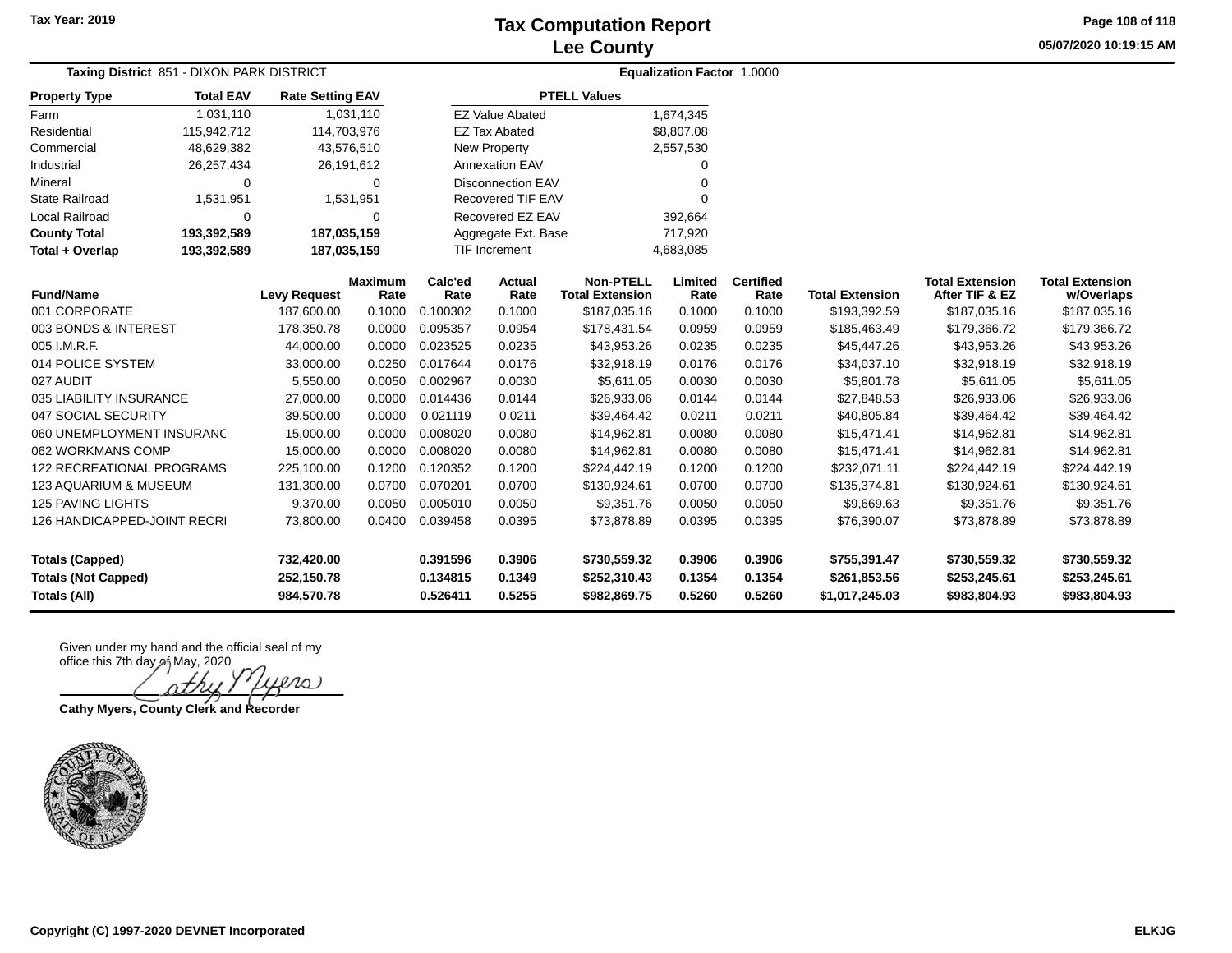**05/07/2020 10:19:15 AM Page 109 of 118**

| Taxing District 852 - WALNUT PARK DISTRICT<br><b>Rate Setting EAV</b> |                  |                     |                        | Equalization Factor 1.0000 |                           |                                            |                 |                          |                                |                                          |                                      |
|-----------------------------------------------------------------------|------------------|---------------------|------------------------|----------------------------|---------------------------|--------------------------------------------|-----------------|--------------------------|--------------------------------|------------------------------------------|--------------------------------------|
| <b>Property Type</b>                                                  | <b>Total EAV</b> |                     |                        |                            |                           | <b>PTELL Values</b>                        |                 |                          | <b>Overlapping County</b>      | <b>Overlap EAV</b>                       |                                      |
| Farm                                                                  | 9,611,152        |                     | 9,611,152              |                            | <b>EZ Value Abated</b>    |                                            | 0               | <b>Bureau County</b>     |                                | *50,150,066                              |                                      |
| Residential                                                           | 1,035,433        |                     | 1,035,433              |                            | <b>EZ Tax Abated</b>      |                                            | \$0.00          |                          | <b>Whiteside County</b>        | 1,523,335                                |                                      |
| Commercial                                                            | $\Omega$         |                     |                        |                            | New Property              |                                            | 104,457         |                          |                                | 51,673,401                               |                                      |
| Industrial                                                            | 23,552           |                     | 23,552                 |                            | <b>Annexation EAV</b>     |                                            | 0               |                          | * denotes use of estimated EAV |                                          |                                      |
| Mineral                                                               | $\Omega$         |                     |                        |                            | <b>Disconnection EAV</b>  |                                            |                 |                          |                                |                                          |                                      |
| <b>State Railroad</b>                                                 | 568,593          |                     | 568,593                |                            | <b>Recovered TIF EAV</b>  |                                            |                 |                          |                                |                                          |                                      |
| Local Railroad                                                        | $\Omega$         |                     |                        |                            | Recovered EZ EAV          |                                            |                 |                          |                                |                                          |                                      |
| <b>County Total</b>                                                   | 11,238,730       |                     | 11,238,730             |                            | Aggregate Ext. Base       |                                            |                 |                          |                                |                                          |                                      |
| Total + Overlap                                                       | 62,912,131       |                     | 62,912,131             |                            | <b>TIF Increment</b><br>0 |                                            |                 |                          |                                |                                          |                                      |
| <b>Fund/Name</b>                                                      |                  | <b>Levy Request</b> | <b>Maximum</b><br>Rate | Calc'ed<br>Rate            | Actual<br>Rate            | <b>Non-PTELL</b><br><b>Total Extension</b> | Limited<br>Rate | <b>Certified</b><br>Rate | <b>Total Extension</b>         | <b>Total Extension</b><br>After TIF & EZ | <b>Total Extension</b><br>w/Overlaps |
| 001 CORPORATE                                                         |                  | 53.700.00           | 0.1000                 | 0.085357                   | 0.0854                    | \$9,597.88                                 | 0.0854          | 0.0854                   | \$9,597.88                     | \$9,597.88                               | \$53,726.96                          |
| 003 BONDS & INTEREST                                                  |                  | 122,425.00          | 0.0000                 | 0.194597                   | 0.1946                    | \$21,870.57                                | 0.1956          | 0.1956                   | \$21,982.96                    | \$21,982.96                              | \$123,056.13                         |
| 005 I.M.R.F.                                                          |                  | 9,000.00            | 0.0000                 | 0.014306                   | 0.0143                    | \$1,607.14                                 | 0.0143          | 0.0143                   | \$1,607.14                     | \$1,607.14                               | \$8,996.43                           |
| 035 LIABILITY INSURANCE                                               |                  | 30,350.00           | 0.0000                 | 0.048242                   | 0.0482                    | \$5,417.07                                 | 0.0482          | 0.0482                   | \$5,417.07                     | \$5,417.07                               | \$30,323.65                          |
| 047 SOCIAL SECURITY                                                   |                  | 9,000.00            | 0.0000                 | 0.014306                   | 0.0143                    | \$1,607.14                                 | 0.0143          | 0.0143                   | \$1,607.14                     | \$1,607.14                               | \$8,996.43                           |
| 122 RECREATIONAL PROGRAMS                                             |                  | 40,200.00           | 0.0750                 | 0.063899                   | 0.0639                    | \$7,181.55                                 | 0.0639          | 0.0639                   | \$7,181.55                     | \$7,181.55                               | \$40,200.85                          |
| <b>Totals (Capped)</b>                                                |                  | 0.00                |                        | 0.000000                   | 0.0000                    | \$0.00                                     | 0.0000          | 0.0000                   | \$0.00                         | \$0.00                                   | \$0.00                               |
| <b>Totals (Not Capped)</b>                                            |                  | 264,675.00          |                        | 0.420707                   | 0.4207                    | \$47,281.35                                | 0.4217          | 0.4217                   | \$47,393.74                    | \$47,393.74                              | \$265,300.45                         |
| Totals (All)                                                          |                  | 264,675.00          |                        | 0.420707                   | 0.4207                    | \$47,281.35                                | 0.4217          | 0.4217                   | \$47,393.74                    | \$47,393.74                              | \$265,300.45                         |

Given under my hand and the official seal of my office this 7th day of May, 2020

Dens) ΩΖ

**Cathy Myers, County Clerk and Recorder**

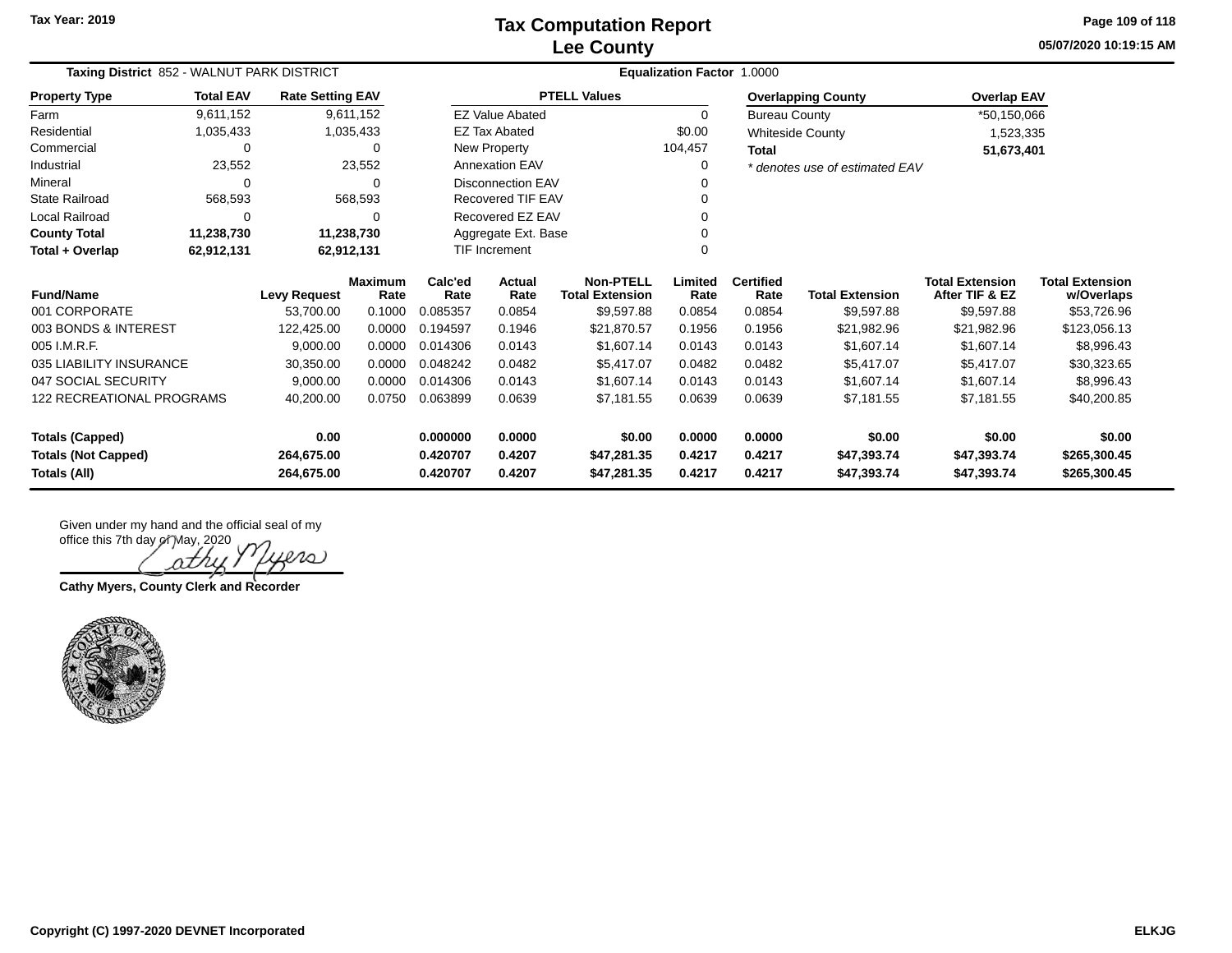**05/07/2020 10:19:15 AM Page 110 of 118**

| Taxing District 853 - FRANKLIN GROVE SANITARY |                  |                         |                        |                                   |                        |                                            | Equalization Factor 1.0000 |                          |                        |                                          |                                      |
|-----------------------------------------------|------------------|-------------------------|------------------------|-----------------------------------|------------------------|--------------------------------------------|----------------------------|--------------------------|------------------------|------------------------------------------|--------------------------------------|
| <b>Property Type</b>                          | <b>Total EAV</b> | <b>Rate Setting EAV</b> |                        |                                   |                        | <b>PTELL Values</b>                        |                            |                          |                        |                                          |                                      |
| Farm                                          | 24,315           |                         | 24,315                 |                                   | <b>EZ Value Abated</b> |                                            | $\Omega$                   |                          |                        |                                          |                                      |
| Residential                                   | 6,820,774        |                         | 6,820,774              | \$0.00<br>EZ Tax Abated<br>29,749 |                        |                                            |                            |                          |                        |                                          |                                      |
| Commercial                                    | 2,457,258        |                         | 2,457,258              |                                   | New Property           |                                            |                            |                          |                        |                                          |                                      |
| Industrial                                    |                  |                         | 0                      |                                   | <b>Annexation EAV</b>  |                                            |                            |                          |                        |                                          |                                      |
| Mineral                                       |                  |                         | $\Omega$               | <b>Disconnection EAV</b>          |                        |                                            |                            |                          |                        |                                          |                                      |
| <b>State Railroad</b>                         | 185,283          |                         | 185,283                | Recovered TIF EAV                 |                        |                                            |                            |                          |                        |                                          |                                      |
| Local Railroad                                | 0                |                         | 0                      |                                   | Recovered EZ EAV       |                                            |                            |                          |                        |                                          |                                      |
| <b>County Total</b>                           | 9,487,630        |                         | 9,487,630              |                                   | Aggregate Ext. Base    |                                            | 5,610                      |                          |                        |                                          |                                      |
| Total + Overlap                               | 9,487,630        |                         | 9,487,630              |                                   | <b>TIF Increment</b>   |                                            | <sup>-</sup>               |                          |                        |                                          |                                      |
| <b>Fund/Name</b>                              |                  | Levy Request            | <b>Maximum</b><br>Rate | Calc'ed<br>Rate                   | <b>Actual</b><br>Rate  | <b>Non-PTELL</b><br><b>Total Extension</b> | Limited<br>Rate            | <b>Certified</b><br>Rate | <b>Total Extension</b> | <b>Total Extension</b><br>After TIF & EZ | <b>Total Extension</b><br>w/Overlaps |
| 001 CORPORATE                                 |                  | 4,550.00                | 0.2000                 | 0.047957                          | 0.0480                 | \$4,554.06                                 | 0.0480                     | 0.0480                   | \$4,554.06             | \$4,554.06                               | \$4,554.06                           |
| 073 CHLOR OF SEWAGE                           |                  | 1,057.00                | 0.0500                 | 0.011141                          | 0.0111                 | \$1,053.13                                 | 0.0111                     | 0.0111                   | \$1,053.13             | \$1,053.13                               | \$1,053.13                           |
| <b>Totals (Capped)</b>                        |                  | 5,607.00                |                        | 0.059098                          | 0.0591                 | \$5,607.19                                 | 0.0591                     | 0.0591                   | \$5,607.19             | \$5,607.19                               | \$5,607.19                           |
| <b>Totals (Not Capped)</b>                    |                  | 0.00                    |                        | 0.000000                          | 0.0000                 | \$0.00                                     | 0.0000                     | 0.0000                   | \$0.00                 | \$0.00                                   | \$0.00                               |
| Totals (All)                                  |                  | 5,607.00                |                        | 0.059098                          | 0.0591                 | \$5,607.19                                 | 0.0591                     | 0.0591                   | \$5,607.19             | \$5,607.19                               | \$5,607.19                           |

 $\infty$ 

**Cathy Myers, County Clerk and Recorder**

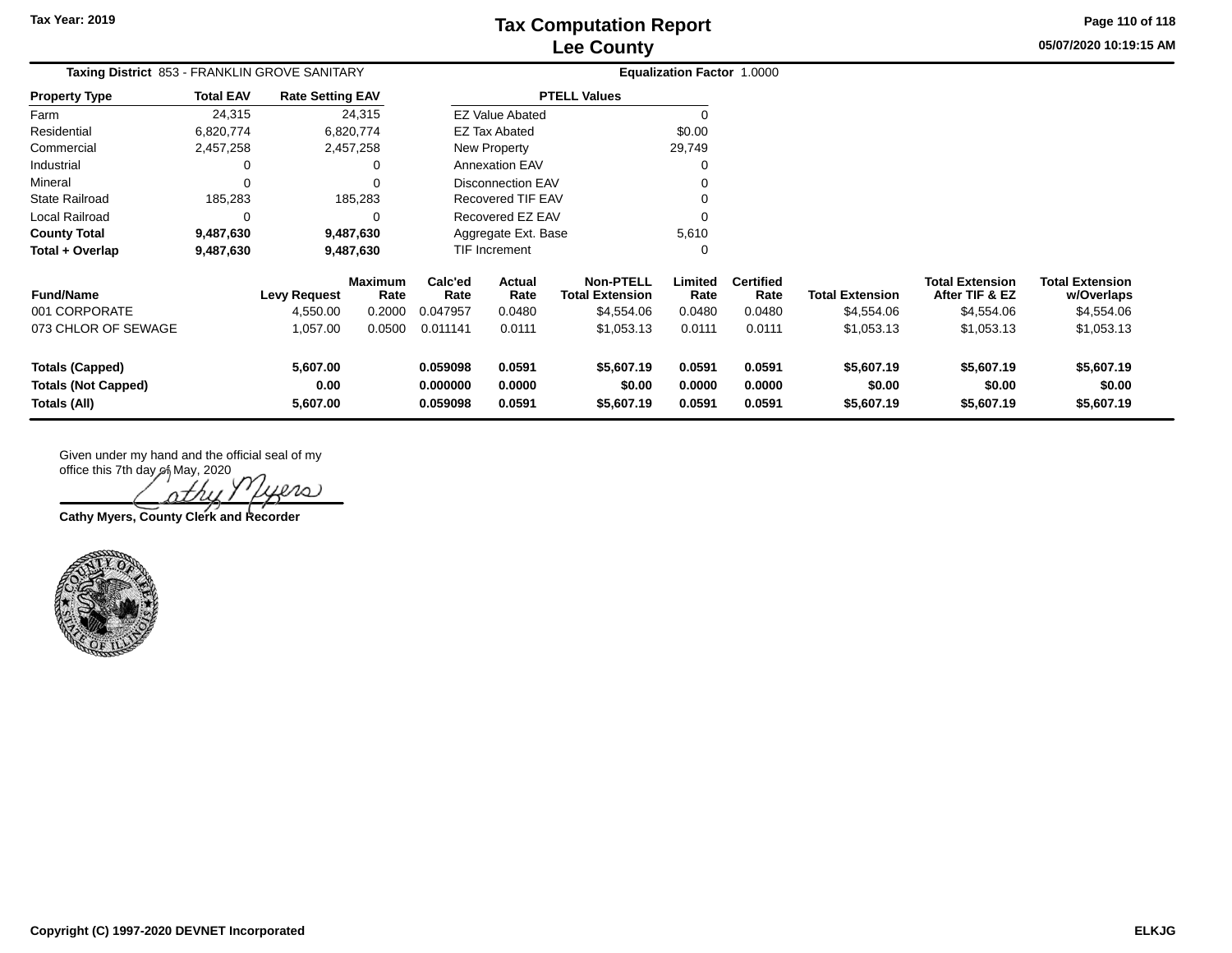**05/07/2020 10:19:15 AM Page 111 of 118**

| <b>Taxing District</b> 855 - PAW PAW SANITARY DISTRICT               |                  |                                 |                                  |                                  |                            | <b>Equalization Factor 1.0000</b>                        |                            |                                    |                                      |                                                        |                                                    |
|----------------------------------------------------------------------|------------------|---------------------------------|----------------------------------|----------------------------------|----------------------------|----------------------------------------------------------|----------------------------|------------------------------------|--------------------------------------|--------------------------------------------------------|----------------------------------------------------|
| <b>Property Type</b>                                                 | <b>Total EAV</b> | <b>Rate Setting EAV</b>         |                                  | <b>PTELL Values</b>              |                            |                                                          |                            |                                    |                                      |                                                        |                                                    |
| Farm                                                                 | 96,455           |                                 | 78,931                           |                                  | <b>EZ Value Abated</b>     |                                                          |                            |                                    |                                      |                                                        |                                                    |
| Residential                                                          | 9,305,263        |                                 | 7,272,276                        |                                  | EZ Tax Abated              |                                                          | \$0.00                     |                                    |                                      |                                                        |                                                    |
| Commercial                                                           | 1,004,625        |                                 | 739,430                          |                                  | New Property               |                                                          | 25,684                     |                                    |                                      |                                                        |                                                    |
| Industrial                                                           |                  |                                 |                                  |                                  | Annexation EAV             |                                                          |                            |                                    |                                      |                                                        |                                                    |
| Mineral                                                              |                  |                                 |                                  |                                  | <b>Disconnection EAV</b>   |                                                          |                            |                                    |                                      |                                                        |                                                    |
| State Railroad                                                       |                  |                                 |                                  |                                  | Recovered TIF EAV          |                                                          |                            |                                    |                                      |                                                        |                                                    |
| Local Railroad                                                       |                  |                                 |                                  |                                  | Recovered EZ EAV           |                                                          |                            |                                    |                                      |                                                        |                                                    |
| <b>County Total</b>                                                  | 10,406,343       |                                 | 8,090,637                        |                                  | Aggregate Ext. Base        |                                                          | 4,301                      |                                    |                                      |                                                        |                                                    |
| Total + Overlap                                                      | 10,406,343       |                                 | 8,090,637                        |                                  | <b>TIF Increment</b>       |                                                          | 2,315,706                  |                                    |                                      |                                                        |                                                    |
| <b>Fund/Name</b><br>001 CORPORATE                                    |                  | <b>Levy Request</b><br>4,400.00 | <b>Maximum</b><br>Rate<br>0.2000 | Calc'ed<br>Rate<br>0.054384      | Actual<br>Rate<br>0.0544   | <b>Non-PTELL</b><br><b>Total Extension</b><br>\$4,401.31 | Limited<br>Rate<br>0.0543  | <b>Certified</b><br>Rate<br>0.0543 | <b>Total Extension</b><br>\$5,650.64 | <b>Total Extension</b><br>After TIF & EZ<br>\$4,393.22 | <b>Total Extension</b><br>w/Overlaps<br>\$4,393.22 |
| <b>Totals (Capped)</b><br><b>Totals (Not Capped)</b><br>Totals (All) |                  | 4,400.00<br>0.00<br>4,400.00    |                                  | 0.054384<br>0.000000<br>0.054384 | 0.0544<br>0.0000<br>0.0544 | \$4,401.31<br>\$0.00<br>\$4,401.31                       | 0.0543<br>0.0000<br>0.0543 | 0.0543<br>0.0000<br>0.0543         | \$5,650.64<br>\$0.00<br>\$5,650.64   | \$4,393.22<br>\$0.00<br>\$4,393.22                     | \$4,393.22<br>\$0.00<br>\$4,393.22                 |

office this 7th day of May, 2020 uers)

**Cathy Myers, County Clerk and Recorder**

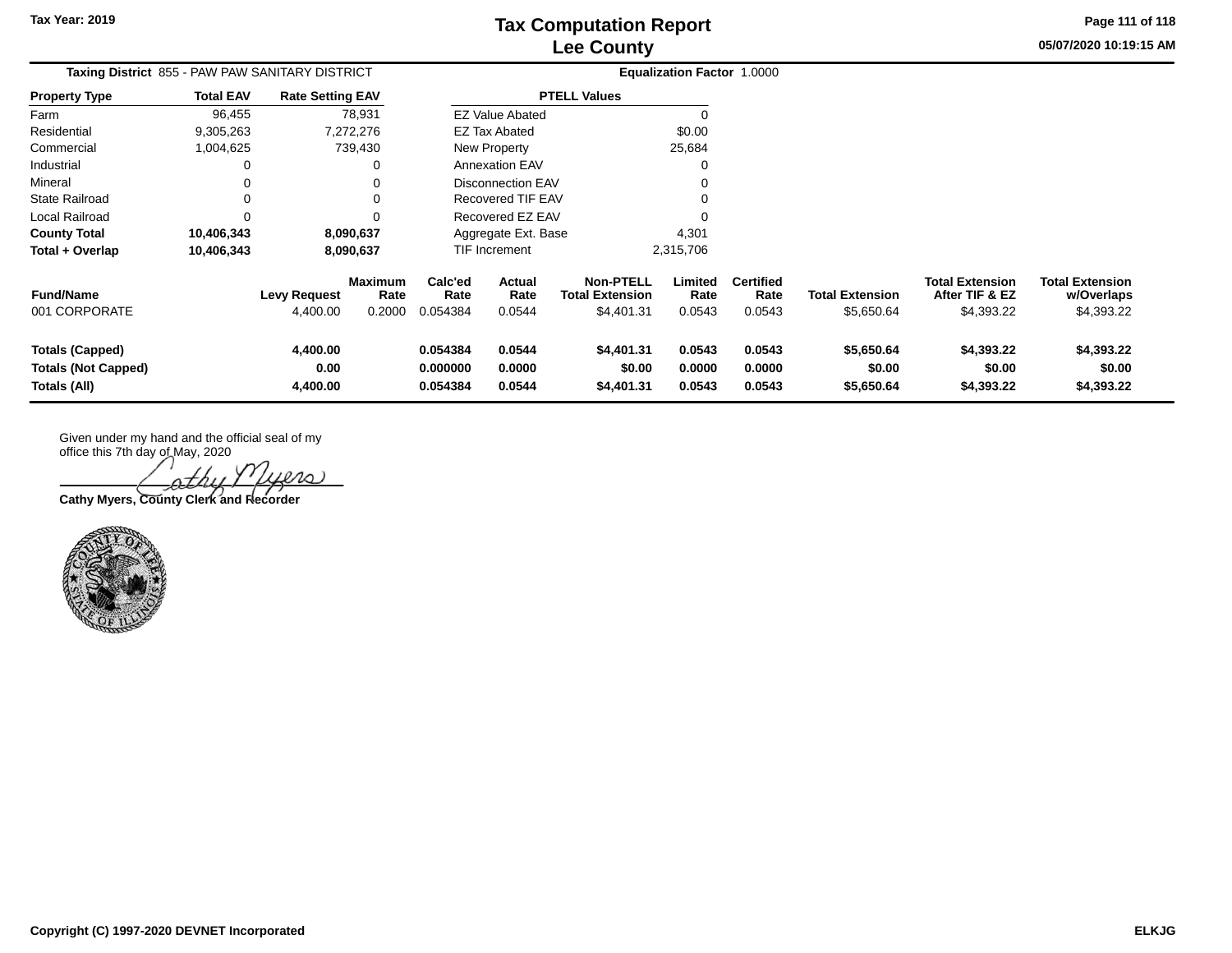**05/07/2020 10:19:15 AM Page 112 of 118**

| Taxing District 856 - LEE CENTER CEMETERY DIST |                  |                         |                        | <b>Equalization Factor 1.0000</b> |                                                   |                                            |                 |                          |                        |                                          |                                      |
|------------------------------------------------|------------------|-------------------------|------------------------|-----------------------------------|---------------------------------------------------|--------------------------------------------|-----------------|--------------------------|------------------------|------------------------------------------|--------------------------------------|
| <b>Property Type</b>                           | <b>Total EAV</b> | <b>Rate Setting EAV</b> |                        |                                   |                                                   | <b>PTELL Values</b>                        |                 |                          |                        |                                          |                                      |
| Farm                                           | 4,325,497        |                         | 4,325,497              |                                   | <b>EZ Value Abated</b>                            |                                            |                 |                          |                        |                                          |                                      |
| Residential                                    | 2,744,285        |                         | 2,744,285              |                                   | <b>EZ Tax Abated</b>                              |                                            | \$0.00          |                          |                        |                                          |                                      |
| Commercial                                     | 1,953,850        |                         | 1,953,850              |                                   | New Property                                      |                                            | 32,361          |                          |                        |                                          |                                      |
| Industrial                                     | 302              |                         | 302                    |                                   | <b>Annexation EAV</b><br><b>Disconnection EAV</b> |                                            |                 |                          |                        |                                          |                                      |
| Mineral                                        | 0                |                         | ∩                      |                                   |                                                   |                                            |                 |                          |                        |                                          |                                      |
| <b>State Railroad</b>                          | 0                |                         |                        | <b>Recovered TIF EAV</b>          |                                                   |                                            |                 |                          |                        |                                          |                                      |
| Local Railroad                                 | $\Omega$         |                         |                        |                                   | Recovered EZ EAV                                  |                                            |                 |                          |                        |                                          |                                      |
| <b>County Total</b>                            | 9,023,934        |                         | 9,023,934              |                                   | Aggregate Ext. Base                               |                                            | 4,832           |                          |                        |                                          |                                      |
| Total + Overlap                                | 9,023,934        |                         | 9,023,934              |                                   | <b>TIF Increment</b>                              |                                            | 0               |                          |                        |                                          |                                      |
| <b>Fund/Name</b>                               |                  | <b>Levy Request</b>     | <b>Maximum</b><br>Rate | Calc'ed<br>Rate                   | Actual<br>Rate                                    | <b>Non-PTELL</b><br><b>Total Extension</b> | Limited<br>Rate | <b>Certified</b><br>Rate | <b>Total Extension</b> | <b>Total Extension</b><br>After TIF & EZ | <b>Total Extension</b><br>w/Overlaps |
| 001 CORPORATE                                  |                  | 4,400.00                | 0.0600                 | 0.048759                          | 0.0488                                            | \$4,403.68                                 | 0.0488          | 0.0488                   | \$4,403.68             | \$4,403.68                               | \$4,403.68                           |
| 035 LIABILITY INSURANCE                        |                  | 400.00                  | 0.0000                 | 0.004433                          | 0.0044                                            | \$397.05                                   | 0.0044          | 0.0044                   | \$397.05               | \$397.05                                 | \$397.05                             |
| <b>Totals (Capped)</b>                         |                  | 4,800.00                |                        | 0.053192                          | 0.0532                                            | \$4,800.73                                 | 0.0532          | 0.0532                   | \$4,800.73             | \$4,800.73                               | \$4,800.73                           |
| <b>Totals (Not Capped)</b>                     |                  | 0.00                    |                        | 0.000000                          | 0.0000                                            | \$0.00                                     | 0.0000          | 0.0000                   | \$0.00                 | \$0.00                                   | \$0.00                               |
| Totals (All)                                   |                  | 4,800.00                |                        | 0.053192                          | 0.0532                                            | \$4,800.73                                 | 0.0532          | 0.0532                   | \$4,800.73             | \$4,800.73                               | \$4,800.73                           |

ΛZ

**Cathy Myers, County Clerk and Recorder**

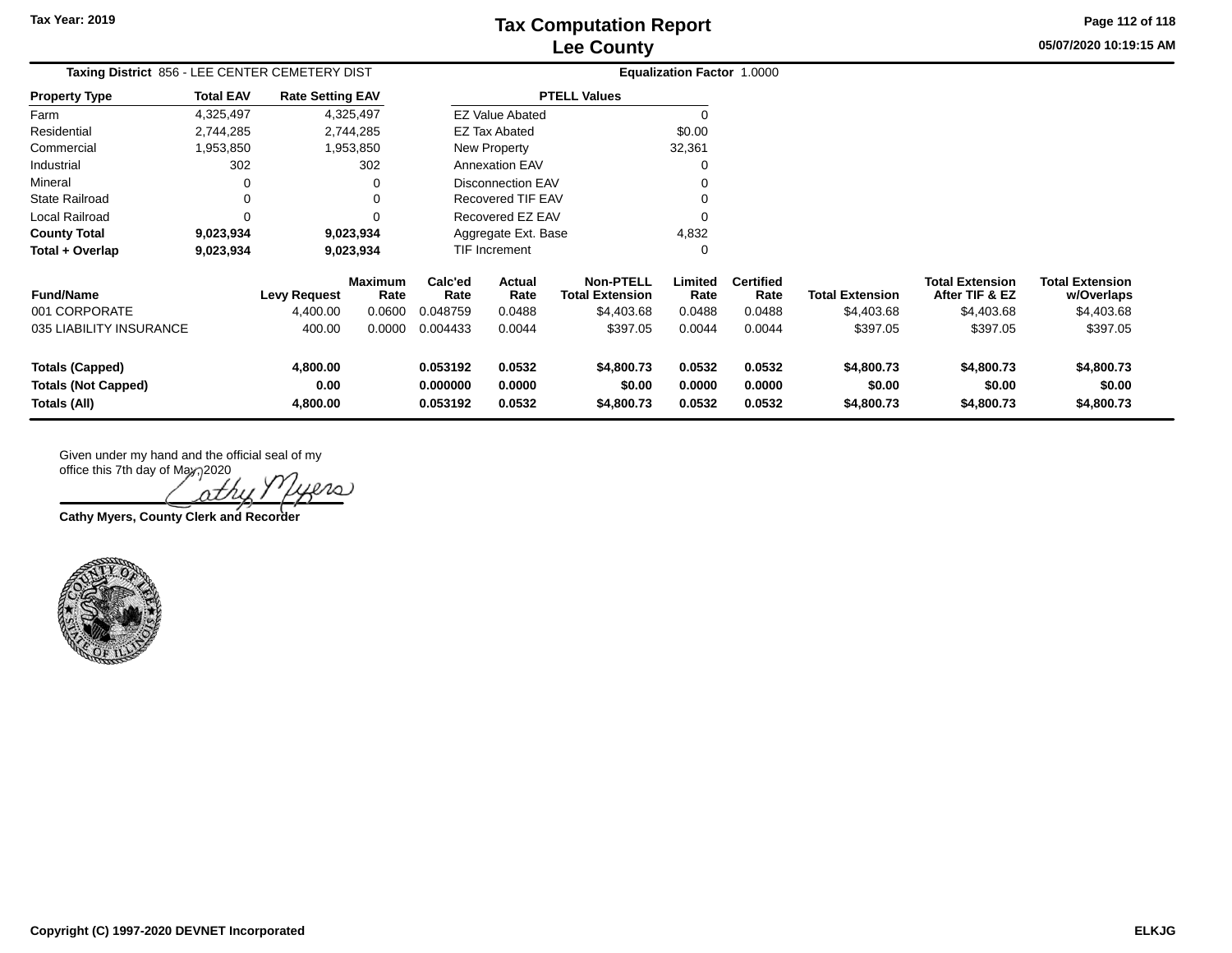**05/07/2020 10:19:15 AM Page 113 of 118**

| Taxing District 857 - OHIO PUBLIC LIBRARY DIST |                                                                       |                     |                 | Equalization Factor 1.0000 |                          |                                            |                 |                          |                                |                                          |                                      |
|------------------------------------------------|-----------------------------------------------------------------------|---------------------|-----------------|----------------------------|--------------------------|--------------------------------------------|-----------------|--------------------------|--------------------------------|------------------------------------------|--------------------------------------|
| <b>Property Type</b>                           | <b>Total EAV</b><br><b>Rate Setting EAV</b><br>4,346,818<br>4,346,818 |                     |                 |                            |                          | <b>PTELL Values</b>                        |                 |                          | <b>Overlapping County</b>      | <b>Overlap EAV</b>                       |                                      |
| Farm                                           |                                                                       |                     |                 |                            | <b>EZ Value Abated</b>   |                                            | $\Omega$        | <b>Bureau County</b>     |                                | *34,969,446                              |                                      |
| Residential                                    | 450,237                                                               |                     | 450,237         |                            | <b>EZ Tax Abated</b>     |                                            | \$0.00          | Total                    |                                | 34,969,446                               |                                      |
| Commercial                                     | $\Omega$                                                              |                     |                 | New Property               |                          |                                            | 9,347           |                          | * denotes use of estimated EAV |                                          |                                      |
| Industrial                                     | 141,566                                                               |                     | 141,566         |                            | <b>Annexation EAV</b>    |                                            | 0               |                          |                                |                                          |                                      |
| Mineral                                        | 4,266,300                                                             |                     | 4,266,300       |                            | <b>Disconnection EAV</b> |                                            |                 |                          |                                |                                          |                                      |
| <b>State Railroad</b>                          | 0                                                                     |                     |                 | Recovered TIF EAV          |                          |                                            |                 |                          |                                |                                          |                                      |
| Local Railroad                                 | $\mathbf 0$                                                           |                     |                 |                            | Recovered EZ EAV         |                                            |                 |                          |                                |                                          |                                      |
| <b>County Total</b>                            | 9,204,921                                                             |                     | 9,204,921       |                            | Aggregate Ext. Base      |                                            |                 |                          |                                |                                          |                                      |
| Total + Overlap                                | 44,174,367                                                            |                     | 44,174,367      |                            | <b>TIF Increment</b>     |                                            |                 |                          |                                |                                          |                                      |
| <b>Fund/Name</b>                               |                                                                       | <b>Levy Request</b> | Maximum<br>Rate | Calc'ed<br>Rate            | Actual<br>Rate           | <b>Non-PTELL</b><br><b>Total Extension</b> | Limited<br>Rate | <b>Certified</b><br>Rate | <b>Total Extension</b>         | <b>Total Extension</b><br>After TIF & EZ | <b>Total Extension</b><br>w/Overlaps |
| 001 CORPORATE                                  |                                                                       | 61,000.00           | 0.1500          | 0.138089                   | 0.1381                   | \$12,712.00                                | 0.1381          | 0.1381                   | \$12,712.00                    | \$12,712.00                              | \$61,004.80                          |
| 004 BUILDING & MAINTENANCE                     |                                                                       | 8,200.00            | 0.0200          | 0.018563                   | 0.0186                   | \$1,712.12                                 | 0.0186          | 0.0186                   | \$1,712.12                     | \$1,712.12                               | \$8,216.43                           |
| 031 WORKING CASH                               |                                                                       | 0.00                | 0.0500          | 0.000000                   | 0.0000                   | \$0.00                                     | 0.0000          | 0.0000                   | \$0.00                         | \$0.00                                   | \$0.00                               |
| 035 LIABILITY INSURANCE                        |                                                                       | 3,000.00            | 0.0000          | 0.006791                   | 0.0068                   | \$625.93                                   | 0.0068          | 0.0068                   | \$625.93                       | \$625.93                                 | \$3,003.86                           |
| 047 SOCIAL SECURITY                            |                                                                       | 5,700.00            | 0.0000          | 0.012903                   | 0.0129                   | \$1,187.43                                 | 0.0129          | 0.0129                   | \$1,187.43                     | \$1,187.43                               | \$5,698.49                           |
| <b>Totals (Capped)</b>                         |                                                                       | 0.00                |                 | 0.000000                   | 0.0000                   | \$0.00                                     | 0.0000          | 0.0000                   | \$0.00                         | \$0.00                                   | \$0.00                               |
| <b>Totals (Not Capped)</b>                     |                                                                       | 77,900.00           |                 | 0.176346                   | 0.1764                   | \$16,237.48                                | 0.1764          | 0.1764                   | \$16,237.48                    | \$16,237.48                              | \$77,923.58                          |
| Totals (All)                                   |                                                                       | 77,900.00           |                 | 0.176346                   | 0.1764                   | \$16,237.48                                | 0.1764          | 0.1764                   | \$16,237.48                    | \$16,237.48                              | \$77,923.58                          |

 $200$ othu

**Cathy Myers, County Clerk and Recorder**

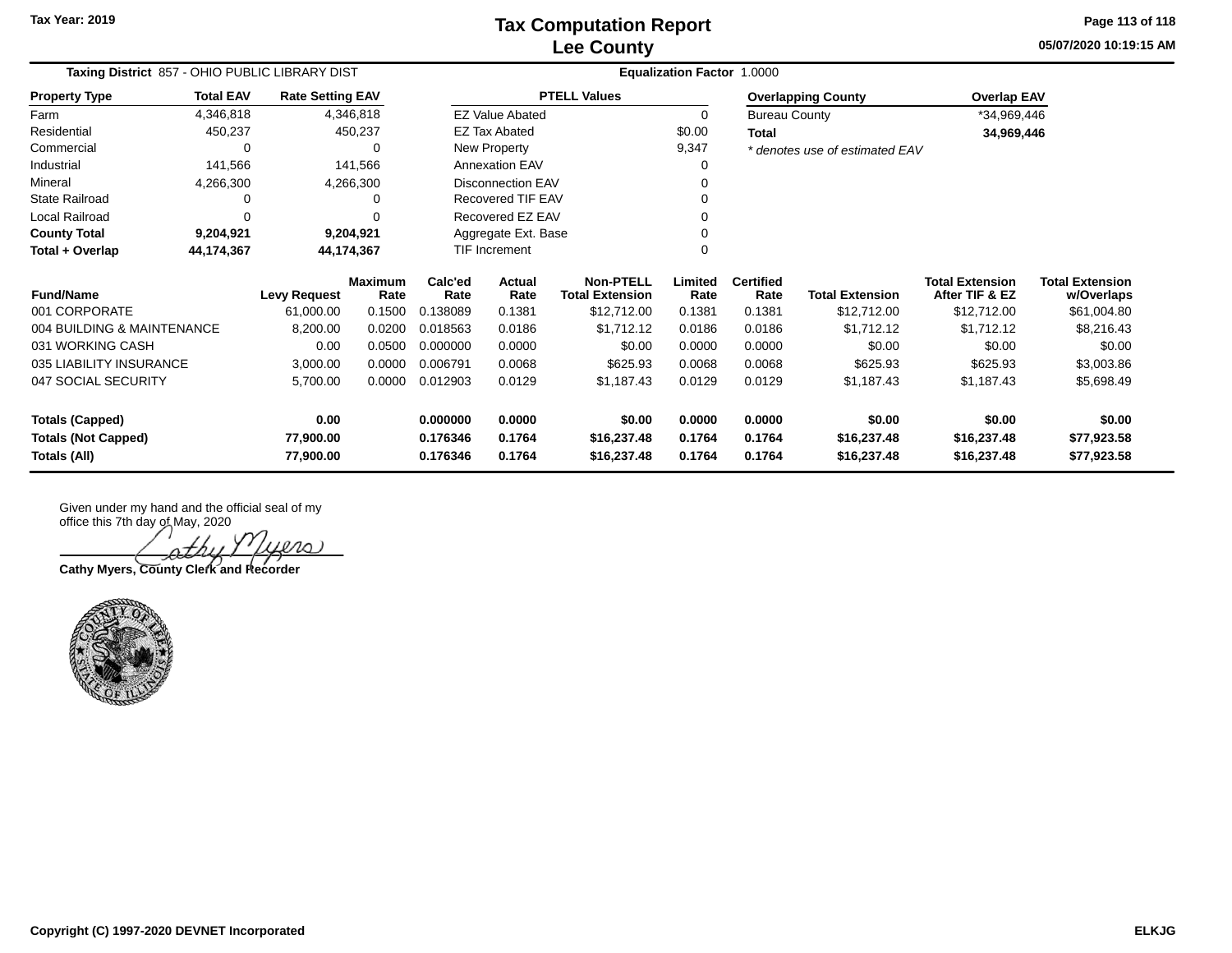**Totals (All) 36,409.00 0.450015 0.4500 \$36,407.87 0.4375 0.4375 \$45,527.75 \$35,396.54 \$35,396.54**

**05/07/2020 10:19:15 AMPage 114 of 118**

| Taxing District 858 - PAW PAW PUBLIC LIB DIST |                  |                         |                        |                 |                          |                                            | <b>Equalization Factor 1.0000</b> |                          |                        |                                          |                                      |
|-----------------------------------------------|------------------|-------------------------|------------------------|-----------------|--------------------------|--------------------------------------------|-----------------------------------|--------------------------|------------------------|------------------------------------------|--------------------------------------|
| <b>Property Type</b>                          | <b>Total EAV</b> | <b>Rate Setting EAV</b> |                        |                 |                          | <b>PTELL Values</b>                        |                                   |                          |                        |                                          |                                      |
| Farm                                          | 96,455           |                         | 78,931                 |                 | <b>EZ Value Abated</b>   |                                            |                                   |                          |                        |                                          |                                      |
| Residential                                   | 9,305,263        |                         | 7,272,276              |                 | <b>EZ Tax Abated</b>     |                                            | \$0.00                            |                          |                        |                                          |                                      |
| Commercial                                    | 1,004,625        |                         | 739,430                |                 | New Property             |                                            | 25,684                            |                          |                        |                                          |                                      |
| Industrial                                    |                  |                         | 0                      |                 | <b>Annexation EAV</b>    |                                            |                                   |                          |                        |                                          |                                      |
| Mineral                                       |                  |                         | 0                      |                 | <b>Disconnection EAV</b> |                                            |                                   |                          |                        |                                          |                                      |
| <b>State Railroad</b>                         |                  |                         | 0                      |                 | Recovered TIF EAV        |                                            |                                   |                          |                        |                                          |                                      |
| Local Railroad                                | $\Omega$         |                         | $\Omega$               |                 | Recovered EZ EAV         |                                            |                                   |                          |                        |                                          |                                      |
| <b>County Total</b>                           | 10,406,343       |                         | 8,090,637              |                 | Aggregate Ext. Base      |                                            | 34,526                            |                          |                        |                                          |                                      |
| Total + Overlap                               | 10,406,343       |                         | 8,090,637              |                 | <b>TIF Increment</b>     |                                            | 2,315,706                         |                          |                        |                                          |                                      |
| <b>Fund/Name</b>                              |                  | <b>Levy Request</b>     | <b>Maximum</b><br>Rate | Calc'ed<br>Rate | Actual<br>Rate           | <b>Non-PTELL</b><br><b>Total Extension</b> | Limited<br>Rate                   | <b>Certified</b><br>Rate | <b>Total Extension</b> | <b>Total Extension</b><br>After TIF & EZ | <b>Total Extension</b><br>w/Overlaps |
| 001 CORPORATE                                 |                  | 31,766.00               | 0.6000                 | 0.392627        | 0.3926                   | \$31,763.84                                | 0.3817                            | 0.3817                   | \$39,721.01            | \$30,881.96                              | \$30,881.96                          |
| 005 I.M.R.F.                                  |                  | 1,597.00                | 0.0000                 | 0.019739        | 0.0197                   | \$1,593.86                                 | 0.0192                            | 0.0192                   | \$1,998.02             | \$1,553.40                               | \$1,553.40                           |
| 035 LIABILITY INSURANCE                       |                  | 1,132.00                | 0.0000                 | 0.013992        | 0.0140                   | \$1,132.69                                 | 0.0136                            | 0.0136                   | \$1,415.26             | \$1,100.33                               | \$1,100.33                           |
| 047 SOCIAL SECURITY                           |                  | 1,914.00                | 0.0000                 | 0.023657        | 0.0237                   | \$1,917.48                                 | 0.0230                            | 0.0230                   | \$2,393.46             | \$1,860.85                               | \$1,860.85                           |
| <b>Totals (Capped)</b>                        |                  | 36,409.00               |                        | 0.450015        | 0.4500                   | \$36,407.87                                | 0.4375                            | 0.4375                   | \$45,527.75            | \$35,396.54                              | \$35,396.54                          |
| <b>Totals (Not Capped)</b>                    |                  | 0.00                    |                        | 0.000000        | 0.0000                   | \$0.00                                     | 0.0000                            | 0.0000                   | \$0.00                 | \$0.00                                   | \$0.00                               |

ers

**Cathy Myers, County Clerk and Recorder**

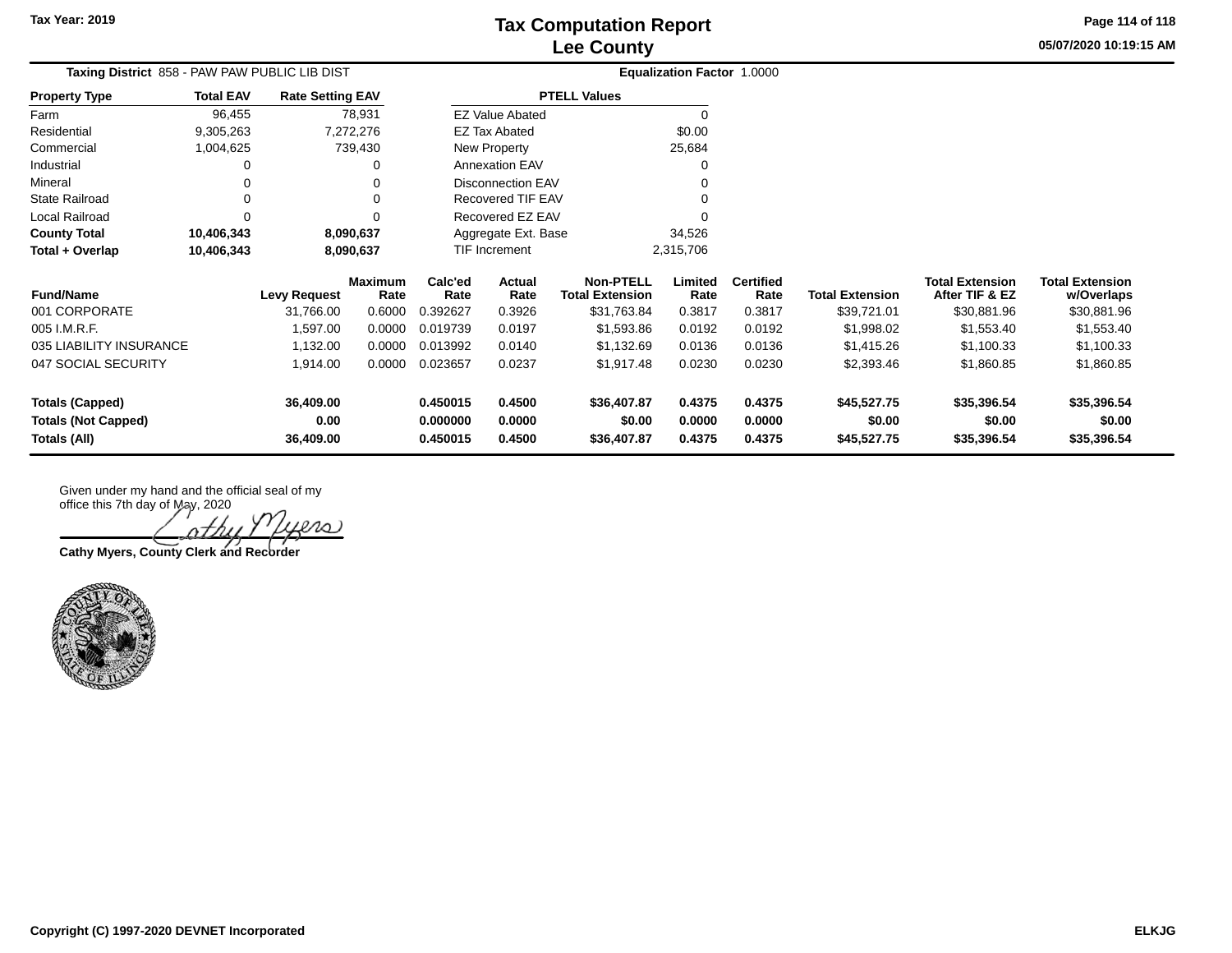**05/07/2020 10:19:15 AM Page 115 of 118**

| Taxing District 859 - EARLVILLE LIBRARY DISTRICT |                  |                         |                 | <b>Equalization Factor</b><br>1.0000 |                        |                                            |                 |                          |                                |                                          |                                      |
|--------------------------------------------------|------------------|-------------------------|-----------------|--------------------------------------|------------------------|--------------------------------------------|-----------------|--------------------------|--------------------------------|------------------------------------------|--------------------------------------|
| <b>Property Type</b>                             | <b>Total EAV</b> | <b>Rate Setting EAV</b> |                 |                                      |                        | <b>PTELL Values</b>                        |                 |                          | <b>Overlapping County</b>      | <b>Overlap EAV</b>                       |                                      |
| Farm                                             | 533,614          |                         | 533,614         |                                      | <b>EZ Value Abated</b> |                                            | 0               | DeKalb County            |                                | 2,191,875                                |                                      |
| Residential                                      | 116,551          |                         | 116,551         |                                      | <b>EZ Tax Abated</b>   |                                            | \$0.00          | LaSalle County           |                                | *65,242,442                              |                                      |
| Commercial                                       |                  |                         | 0               |                                      | New Property           |                                            | 0               | <b>Total</b>             |                                | 67,434,317                               |                                      |
| Industrial                                       | 0                |                         | O               |                                      | <b>Annexation EAV</b>  |                                            |                 |                          | * denotes use of estimated EAV |                                          |                                      |
| Mineral                                          | 0                |                         | 0               |                                      | Disconnection EAV      |                                            |                 |                          |                                |                                          |                                      |
| <b>State Railroad</b>                            | 0                |                         | ŋ               |                                      | Recovered TIF EAV      |                                            |                 |                          |                                |                                          |                                      |
| Local Railroad                                   |                  |                         |                 |                                      | Recovered EZ EAV       |                                            |                 |                          |                                |                                          |                                      |
| <b>County Total</b>                              | 650,165          |                         | 650,165         |                                      | Aggregate Ext. Base    |                                            |                 |                          |                                |                                          |                                      |
| Total + Overlap                                  | 68,084,482       |                         | 68,084,482      |                                      | TIF Increment<br>U     |                                            |                 |                          |                                |                                          |                                      |
| <b>Fund/Name</b>                                 |                  | <b>Levy Request</b>     | Maximum<br>Rate | Calc'ed<br>Rate                      | Actual<br>Rate         | <b>Non-PTELL</b><br><b>Total Extension</b> | Limited<br>Rate | <b>Certified</b><br>Rate | <b>Total Extension</b>         | <b>Total Extension</b><br>After TIF & EZ | <b>Total Extension</b><br>w/Overlaps |
| 001 CORPORATE                                    |                  | 96,000.00               | 0.1500          | 0.141001                             | 0.1410                 | \$916.73                                   | 0.1410          | 0.1410                   | \$916.73                       | \$916.73                                 | \$95,999.12                          |
| 004 BUILDINGS, EQUIPMENT ANI                     |                  | 12,800.00               | 0.0200          | 0.018800                             | 0.0188                 | \$122.23                                   | 0.0188          | 0.0188                   | \$122.23                       | \$122.23                                 | \$12,799.88                          |
| 027 AUDIT                                        |                  | 2,700.00                | 0.0050          | 0.003966                             | 0.0040                 | \$26.01                                    | 0.0040          | 0.0040                   | \$26.01                        | \$26.01                                  | \$2,723.38                           |
| 031 WORKING CASH                                 |                  | 0.00                    | 0.0500          | 0.000000                             | 0.0000                 | \$0.00                                     | 0.0000          | 0.0000                   | \$0.00                         | \$0.00                                   | \$0.00                               |
| 035 LIABILITY INSURANCE                          |                  | 46,175.00               | 0.0000          | 0.067820                             | 0.0678                 | \$440.81                                   | 0.0678          | 0.0678                   | \$440.81                       | \$440.81                                 | \$46,161.28                          |
| 047 SOCIAL SECURITY                              |                  | 11,000.00               | 0.0000          | 0.016156                             | 0.0162                 | \$105.33                                   | 0.0162          | 0.0162                   | \$105.33                       | \$105.33                                 | \$11,029.69                          |
| <b>Totals (Capped)</b>                           |                  | 0.00                    |                 | 0.000000                             | 0.0000                 | \$0.00                                     | 0.0000          | 0.0000                   | \$0.00                         | \$0.00                                   | \$0.00                               |
| <b>Totals (Not Capped)</b>                       |                  | 168,675.00              |                 | 0.247743                             | 0.2478                 | \$1,611.11                                 | 0.2478          | 0.2478                   | \$1,611.11                     | \$1,611.11                               | \$168,713.35                         |
| <b>Totals (All)</b>                              |                  | 168,675.00              |                 | 0.247743                             | 0.2478                 | \$1.611.11                                 | 0.2478          | 0.2478                   | \$1,611.11                     | \$1,611.11                               | \$168,713.35                         |

Leno)

**Cathy Myers, County Clerk and Recorder**

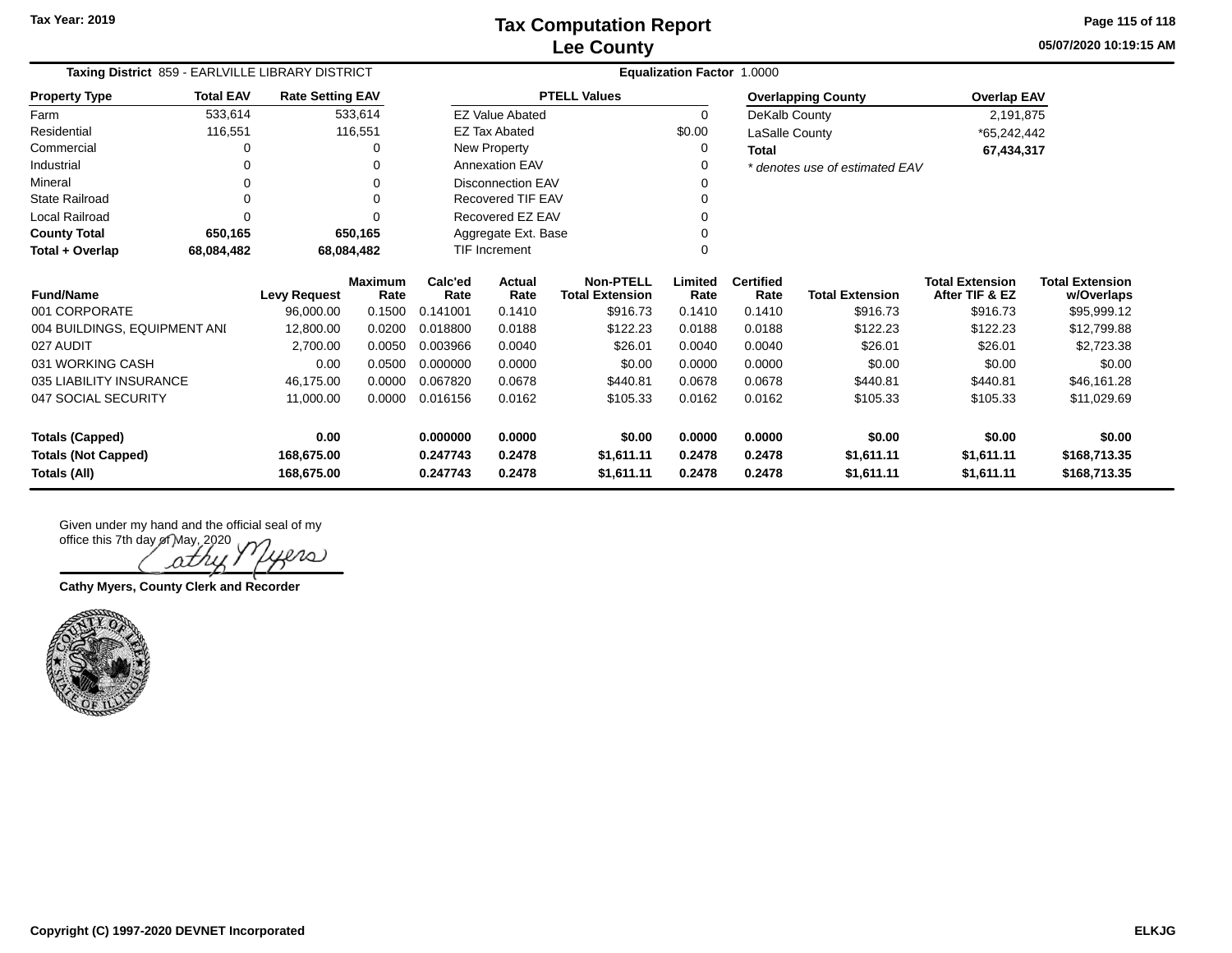**Page 116 of 118**

**05/07/2020 10:19:15 AM**

| Taxing District_TIF1 - DIXON CENTRAL BUSINESS (TIF1)                 |                  |                             |                           |                                  |                                 |                                                      | <b>Equalization Factor 1.0000</b> |                                    |                                  |                                                          |                                                      |
|----------------------------------------------------------------------|------------------|-----------------------------|---------------------------|----------------------------------|---------------------------------|------------------------------------------------------|-----------------------------------|------------------------------------|----------------------------------|----------------------------------------------------------|------------------------------------------------------|
| <b>Property Type</b>                                                 | <b>Total EAV</b> | <b>TIF Base EAV</b>         |                           |                                  |                                 | <b>PTELL Values</b>                                  |                                   |                                    |                                  |                                                          |                                                      |
| Farm                                                                 |                  |                             |                           |                                  | <b>EZ Value Abated</b>          |                                                      |                                   |                                    |                                  |                                                          |                                                      |
| Residential                                                          | 87,607           |                             | 34,660                    |                                  | EZ Tax Abated                   |                                                      | \$0.00                            |                                    |                                  |                                                          |                                                      |
| Commercial                                                           | 4,081,474        |                             | 2,269,116                 |                                  | <b>New Property</b>             |                                                      |                                   |                                    |                                  |                                                          |                                                      |
| Industrial                                                           |                  |                             |                           |                                  | <b>Annexation EAV</b>           |                                                      |                                   |                                    |                                  |                                                          |                                                      |
| Mineral                                                              |                  |                             |                           |                                  | <b>Disconnection EAV</b>        |                                                      |                                   |                                    |                                  |                                                          |                                                      |
| State Railroad                                                       | 24,368           |                             |                           |                                  | Recovered TIF EAV               |                                                      |                                   |                                    |                                  |                                                          |                                                      |
| Local Railroad                                                       |                  |                             |                           |                                  | Recovered EZ EAV                |                                                      |                                   |                                    |                                  |                                                          |                                                      |
| <b>County Total</b>                                                  | 4,193,449        |                             | 2,303,776                 |                                  | Aggregate Ext. Base             |                                                      |                                   |                                    |                                  |                                                          |                                                      |
| Total + Overlap                                                      | 4,193,449        |                             | 2,303,776                 |                                  | <b>TIF Increment</b>            |                                                      | 1,889,673                         |                                    |                                  |                                                          |                                                      |
| <b>Fund/Name</b><br>098 INCREMENT FUND                               |                  | <b>Levy Request</b><br>0.00 | Maximum<br>Rate<br>0.0000 | Calc'ed<br>Rate<br>0.000000      | <b>Actual</b><br>Rate<br>0.0000 | <b>Non-PTELL</b><br><b>Total Extension</b><br>\$0.00 | Limited<br>Rate<br>0.0000         | <b>Certified</b><br>Rate<br>0.0000 | <b>Total Extension</b><br>\$0.00 | <b>Total Extension</b><br>After TIF & EZ<br>\$185,500.18 | <b>Total Extension</b><br>w/Overlaps<br>\$185,500.18 |
| <b>Totals (Capped)</b><br><b>Totals (Not Capped)</b><br>Totals (All) |                  | 0.00<br>0.00<br>0.00        |                           | 0.000000<br>0.000000<br>0.000000 | 0.0000<br>0.0000<br>0.0000      | \$0.00<br>\$0.00<br>\$0.00                           | 0.0000<br>0.0000<br>0.0000        | 0.0000<br>0.0000<br>0.0000         | \$0.00<br>\$0.00<br>\$0.00       | \$0.00<br>\$185,500.18<br>\$185,500.18                   | \$0.00<br>\$185,500.18<br>\$185,500.18               |

office this 7th day of May, 2020 yers othu .

**Cathy Myers, County Clerk and Recorder**

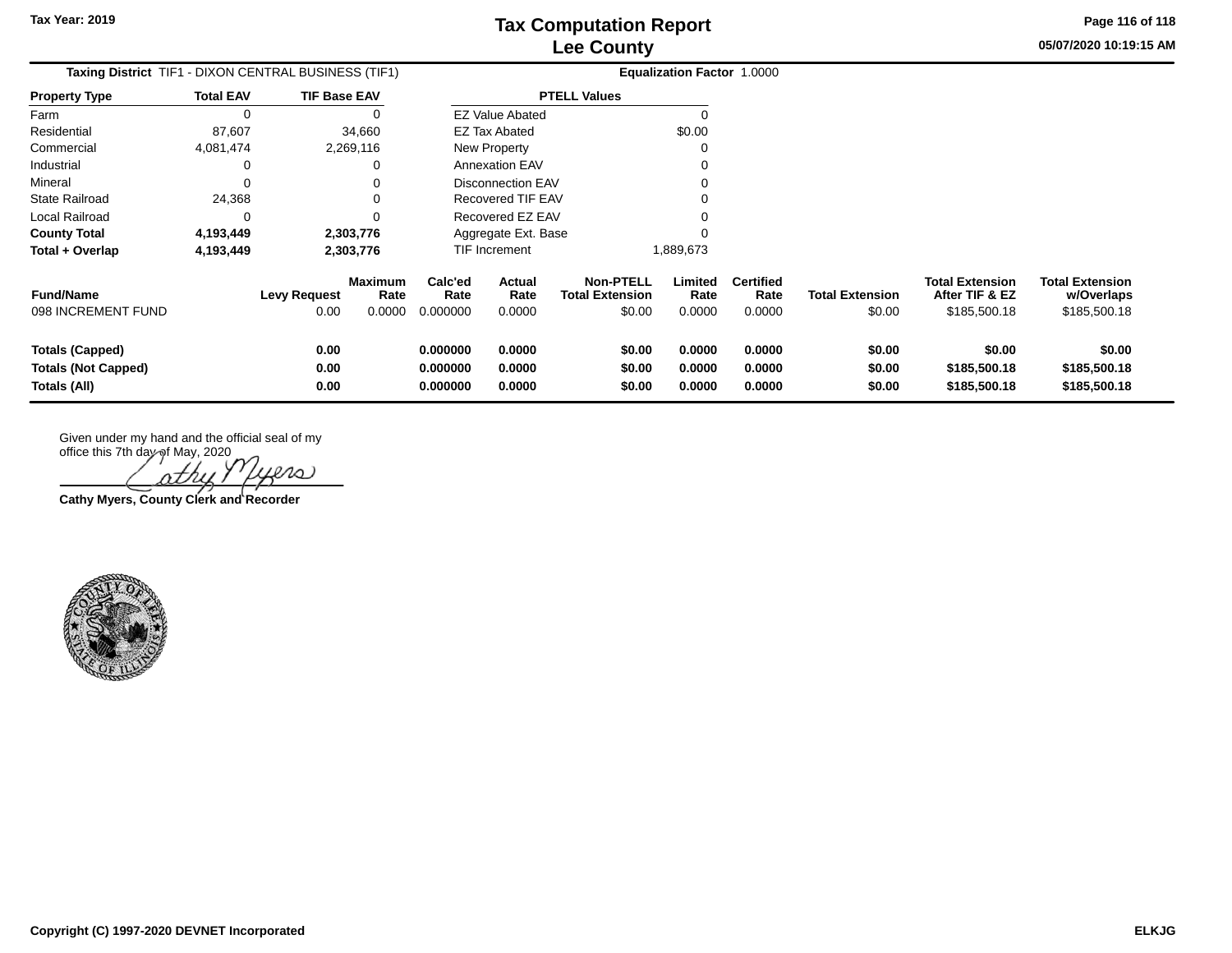**05/07/2020 10:19:15 AM Page 117 of 118**

| <b>Taxing District</b> TIF2 - VILLAGE OF PAW PAW (TIF2)              |                  |                             |                           | <b>Equalization Factor 1.0000</b> |                            |                                                      |                            |                                    |                                  |                                                          |                                                      |
|----------------------------------------------------------------------|------------------|-----------------------------|---------------------------|-----------------------------------|----------------------------|------------------------------------------------------|----------------------------|------------------------------------|----------------------------------|----------------------------------------------------------|------------------------------------------------------|
| <b>Property Type</b>                                                 | <b>Total EAV</b> | <b>TIF Base EAV</b>         |                           |                                   |                            | <b>PTELL Values</b>                                  |                            |                                    |                                  |                                                          |                                                      |
| Farm                                                                 | 47,893           |                             | 30,369                    |                                   | <b>EZ Value Abated</b>     |                                                      | 0                          |                                    |                                  |                                                          |                                                      |
| Residential                                                          | 4,003,207        |                             | 1,970,220                 |                                   | EZ Tax Abated              |                                                      | \$0.00                     |                                    |                                  |                                                          |                                                      |
| Commercial                                                           | 845,207          |                             | 580,012                   | New Property                      |                            |                                                      |                            |                                    |                                  |                                                          |                                                      |
| Industrial                                                           | 0                |                             | 0                         |                                   | Annexation EAV             |                                                      |                            |                                    |                                  |                                                          |                                                      |
| Mineral                                                              | 0                |                             | 0                         |                                   | <b>Disconnection EAV</b>   |                                                      | 0                          |                                    |                                  |                                                          |                                                      |
| <b>State Railroad</b>                                                | 0                |                             | $\Omega$                  |                                   | Recovered TIF EAV          |                                                      |                            |                                    |                                  |                                                          |                                                      |
| Local Railroad                                                       | 0                |                             | $\Omega$                  |                                   | Recovered EZ EAV           |                                                      |                            |                                    |                                  |                                                          |                                                      |
| <b>County Total</b>                                                  | 4,896,307        |                             | 2,580,601                 |                                   | Aggregate Ext. Base        |                                                      |                            |                                    |                                  |                                                          |                                                      |
| Total + Overlap                                                      | 4,896,307        |                             | 2,580,601                 |                                   | TIF Increment              |                                                      | 2,315,706                  |                                    |                                  |                                                          |                                                      |
| <b>Fund/Name</b><br>098 INCREMENT FUND                               |                  | <b>Levy Request</b><br>0.00 | Maximum<br>Rate<br>0.0000 | Calc'ed<br>Rate<br>0.000000       | Actual<br>Rate<br>0.0000   | <b>Non-PTELL</b><br><b>Total Extension</b><br>\$0.00 | Limited<br>Rate<br>0.0000  | <b>Certified</b><br>Rate<br>0.0000 | <b>Total Extension</b><br>\$0.00 | <b>Total Extension</b><br>After TIF & EZ<br>\$253,998.86 | <b>Total Extension</b><br>w/Overlaps<br>\$253,998.86 |
| <b>Totals (Capped)</b><br><b>Totals (Not Capped)</b><br>Totals (All) |                  | 0.00<br>0.00<br>0.00        |                           | 0.000000<br>0.000000<br>0.000000  | 0.0000<br>0.0000<br>0.0000 | \$0.00<br>\$0.00<br>\$0.00                           | 0.0000<br>0.0000<br>0.0000 | 0.0000<br>0.0000<br>0.0000         | \$0.00<br>\$0.00<br>\$0.00       | \$0.00<br>\$253,998.86<br>\$253,998.86                   | \$0.00<br>\$253,998.86<br>\$253,998.86               |

office this 7th day)of May, 2020 ers nth

**Cathy Myers, County Clerk and Recorder**

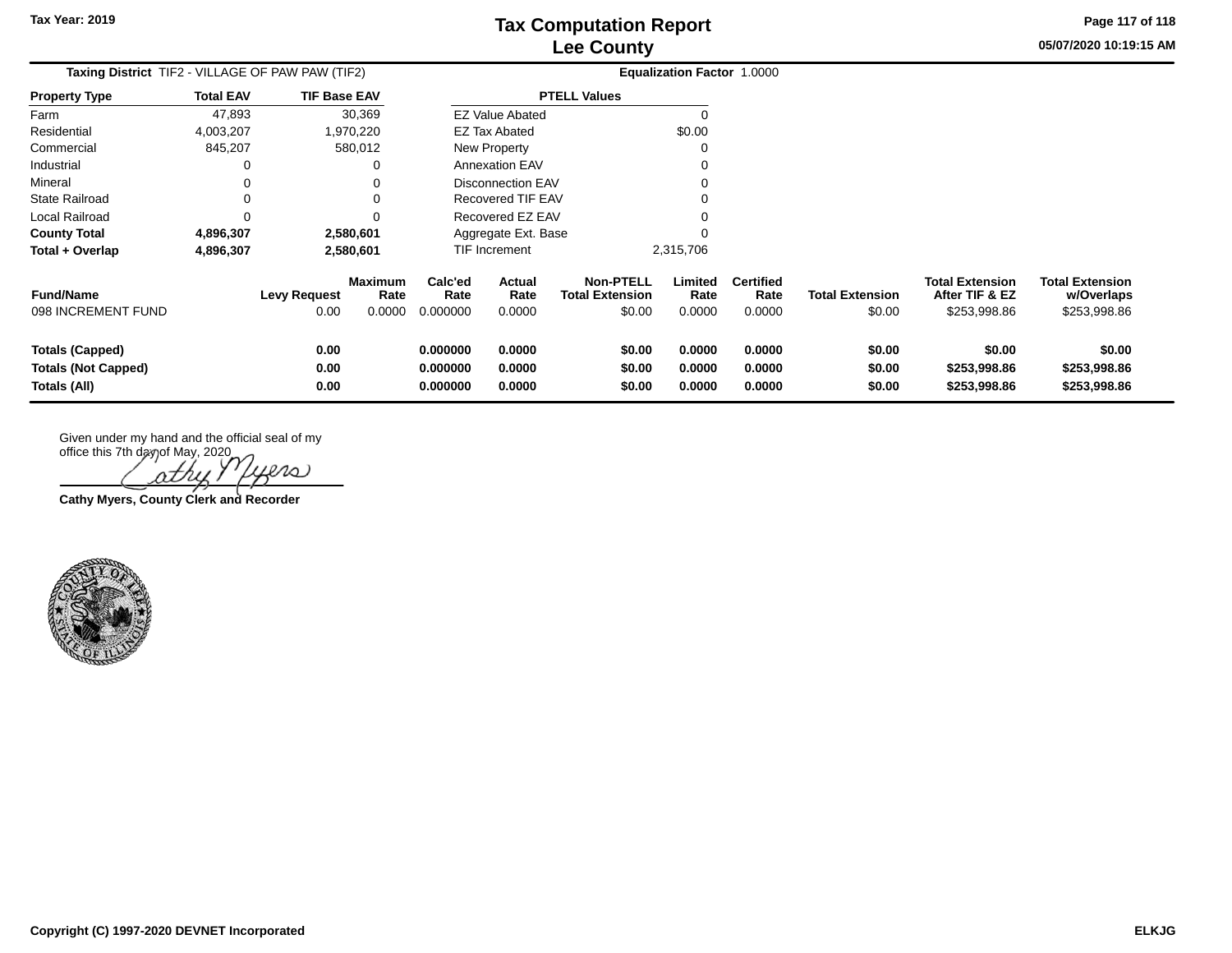**05/07/2020 10:19:15 AM Page 118 of 118**

| <b>Taxing District</b> TIF3 - DIXON-CITY-RIVERFRONT (TIF3)           |                  |                      |                                  |                                  |                            |                                                      | <b>Equalization Factor 1.0000</b> |                                    |                                  |                                                          |                                                      |
|----------------------------------------------------------------------|------------------|----------------------|----------------------------------|----------------------------------|----------------------------|------------------------------------------------------|-----------------------------------|------------------------------------|----------------------------------|----------------------------------------------------------|------------------------------------------------------|
| <b>Property Type</b>                                                 | <b>Total EAV</b> | <b>TIF Base EAV</b>  |                                  |                                  |                            | <b>PTELL Values</b>                                  |                                   |                                    |                                  |                                                          |                                                      |
| Farm                                                                 | 0                |                      |                                  |                                  | <b>EZ Value Abated</b>     |                                                      |                                   |                                    |                                  |                                                          |                                                      |
| Residential                                                          | 2,219,889        |                      | 1,034,100                        | \$0.00<br>EZ Tax Abated          |                            |                                                      |                                   |                                    |                                  |                                                          |                                                      |
| Commercial                                                           | 4,490,757        |                      | 2,858,766                        | New Property                     |                            |                                                      |                                   |                                    |                                  |                                                          |                                                      |
| Industrial                                                           |                  |                      |                                  | <b>Annexation EAV</b>            |                            |                                                      |                                   |                                    |                                  |                                                          |                                                      |
| Mineral                                                              |                  |                      |                                  |                                  | <b>Disconnection EAV</b>   |                                                      |                                   |                                    |                                  |                                                          |                                                      |
| State Railroad                                                       |                  |                      |                                  |                                  | Recovered TIF EAV          |                                                      |                                   |                                    |                                  |                                                          |                                                      |
| Local Railroad                                                       |                  |                      |                                  |                                  | Recovered EZ EAV           |                                                      |                                   |                                    |                                  |                                                          |                                                      |
| <b>County Total</b>                                                  | 6,710,646        |                      | 3,892,866                        |                                  | Aggregate Ext. Base        |                                                      |                                   |                                    |                                  |                                                          |                                                      |
| Total + Overlap                                                      | 6,710,646        |                      | 3,892,866                        |                                  | <b>TIF Increment</b>       |                                                      | 2,817,780                         |                                    |                                  |                                                          |                                                      |
| <b>Fund/Name</b><br>098 INCREMENT FUND                               |                  | Levy Request<br>0.00 | <b>Maximum</b><br>Rate<br>0.0000 | Calc'ed<br>Rate<br>0.000000      | Actual<br>Rate<br>0.0000   | <b>Non-PTELL</b><br><b>Total Extension</b><br>\$0.00 | Limited<br>Rate<br>0.0000         | <b>Certified</b><br>Rate<br>0.0000 | <b>Total Extension</b><br>\$0.00 | <b>Total Extension</b><br>After TIF & EZ<br>\$276,814.30 | <b>Total Extension</b><br>w/Overlaps<br>\$276,814.30 |
| <b>Totals (Capped)</b><br><b>Totals (Not Capped)</b><br>Totals (All) |                  | 0.00<br>0.00<br>0.00 |                                  | 0.000000<br>0.000000<br>0.000000 | 0.0000<br>0.0000<br>0.0000 | \$0.00<br>\$0.00<br>\$0.00                           | 0.0000<br>0.0000<br>0.0000        | 0.0000<br>0.0000<br>0.0000         | \$0.00<br>\$0.00<br>\$0.00       | \$0.00<br>\$276,814.30<br>\$276,814.30                   | \$0.00<br>\$276,814.30<br>\$276,814.30               |

office this 7th day of May, 2020 ers ΩΖ

**Cathy Myers, County Clerk and Recorder**

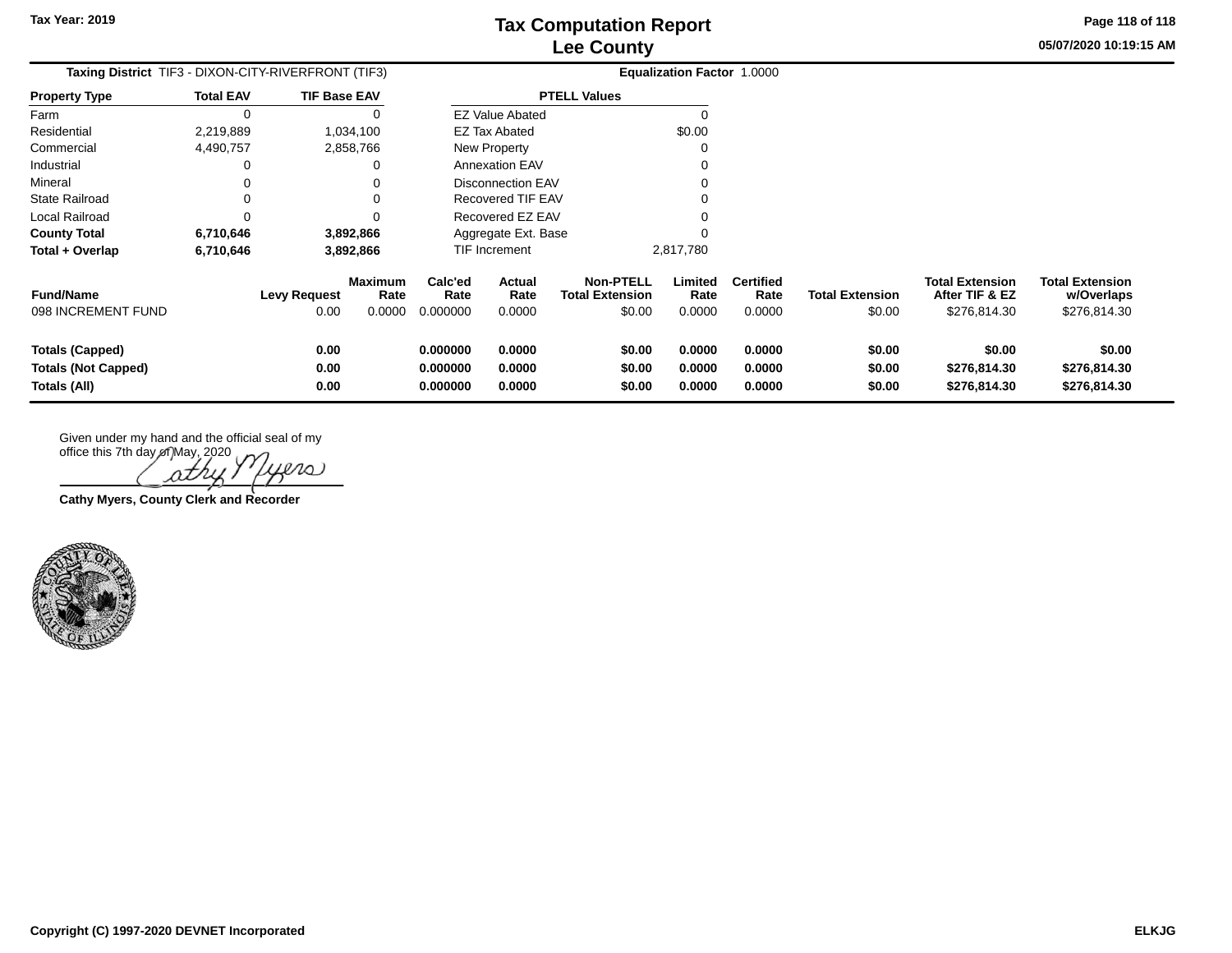#### **PTELL Worksheet Tax Year: 2019 Page 1 of 83 Lee County 05/07/2020 10:04:23 AM**

**Taxing District** 220 - STEWARD ESD 220

| Aggregate Ext. Base x (1+Limit) x Rate Increase Factor =<br>\$822,981.94<br>1.019000 |                                                | 1.000000                            | <b>Numerator</b> | 838,619                           |                                  |                  |                    |                |                                             |                           |
|--------------------------------------------------------------------------------------|------------------------------------------------|-------------------------------------|------------------|-----------------------------------|----------------------------------|------------------|--------------------|----------------|---------------------------------------------|---------------------------|
| <b>Current EAV</b><br>29,409,918                                                     | <b>Annexations</b><br>$\ddot{}$<br>$\mathbf 0$ | <b>Disconnections</b>               | $\equiv$<br>0    | <b>Adjusted EAV</b><br>29,409,918 |                                  |                  |                    |                |                                             |                           |
| <b>Adjusted EAV</b><br>- (<br>29,409,918                                             | <b>New Property</b><br>$\mathbf{x}$<br>158,841 | <b>State Multiplier</b><br>1.000000 | $\lambda$ -      | Overlap New Prop. -               | <b>TIF Recovery</b><br>0         | 0                | <b>EZ Recovery</b> | $\equiv$<br>0  | <b>Denominator</b><br>29,251,077            |                           |
| <b>Numerator</b><br>838,619                                                          | <b>Denominator</b><br>$=$<br>29,251,077        | <b>Limiting Rate</b>                | 2.8670           | <b>District is Over the Limit</b> |                                  |                  |                    |                |                                             |                           |
| <b>Limiting Rate</b><br>2.8670                                                       | <b>Computed Rate</b><br>$\equiv$<br>2.935300   | <b>Reduction Factor</b><br>0.976732 |                  |                                   |                                  |                  |                    |                |                                             |                           |
| <b>Fund/Name</b>                                                                     |                                                |                                     |                  | Calc. Rate Actual Rate            | <b>Non-PTELL</b>                 | <b>PTELL</b>     | Limited            | % Burden       | <b>Lee County</b><br><b>Total Extension</b> |                           |
| ** 002 EDUCATION                                                                     | <b>Levy Request</b><br>605.354.00              | Max. Rate<br>0.0000                 | 2.058333         | 2.0583                            | <b>Extension</b><br>\$602,294.04 | Factor<br>0.9767 | Rate<br>2.0103     | Rate<br>0.0000 | \$588,248.42                                | <b>Percent</b><br>70.1236 |
| 003 BONDS                                                                            | 0.00                                           | 0.0000                              | 0.000000         | 0.0000                            | \$0.00                           | 1.0000           | 0.0000             | 0.0000         | \$0.00                                      | 0.0000                    |
| ** 004 OPERATIONS & MAINTENA                                                         | 108,289.00                                     | 0.5500                              | 0.368206         | 0.3682                            | \$107,741.66                     | 0.9767           | 0.3596             | 0.0000         | \$105,225.16                                | 12.5436                   |
| ** 005 I.M.R.F.                                                                      | 484.00                                         | 0.0000                              | 0.001646         | 0.0016                            | \$468.19                         | 0.9767           | 0.0016             | 0.0000         | \$468.19                                    | 0.0558                    |
| ** 030 TRANSPORTATION                                                                | 47,472.00                                      | 0.0000                              | 0.161415         | 0.1614                            | \$47,228.42                      | 0.9767           | 0.1576             | 0.0000         | \$46,116.48                                 | 5.4974                    |
| ** 031 WORKING CASH                                                                  | 9,047.00                                       | 0.0500                              | 0.030762         | 0.0308                            | \$9,012.61                       | 0.9767           | 0.0301             | 0.0000         | \$8,807.78                                  | 1.0500                    |
| ** 032 FIRE SAFETY                                                                   | 6,263.00                                       | 0.1000                              | 0.021296         | 0.0213                            | \$6,232.75                       | 0.9767           | 0.0208             | 0.0000         | \$6,086.44                                  | 0.7255                    |
| ** 033 SPECIAL EDUCATION                                                             | 6,263.00                                       | 0.4000                              | 0.021296         | 0.0213                            | \$6,232.75                       | 0.9767           | 0.0208             | 0.0000         | \$6,086.44                                  | 0.7255                    |
| ** 035 LIABILITY INSURANCE                                                           | 60,181.00                                      | 0.0000                              | 0.204628         | 0.2046                            | \$59,869.49                      | 0.9767           | 0.1998             | 0.0000         | \$58,464.92                                 | 6.9694                    |
| ** 047 SOCIAL SECURITY                                                               | 12,011.00                                      | 0.0000                              | 0.040840         | 0.0408                            | \$11,938.78                      | 0.9767           | 0.0398             | 0.0000         | \$11,646.17                                 | 1.3883                    |
| ** 057 LEASING                                                                       | 7,927.00                                       | 0.1000                              | 0.026954         | 0.0270                            | \$7,900.67                       | 0.9767           | 0.0264             | 0.0000         | \$7,725.09                                  | 0.9209                    |
| <b>Totals (Capped)</b>                                                               | 863,291.00                                     |                                     | 2.935376         | 2.9353                            | \$858,919.36                     |                  | 2.8668             | 0.0000         | \$838,875.09                                | 100.0000                  |
| <b>Totals (Not Capped)</b>                                                           | 0.00                                           |                                     |                  | 0.0000                            | \$0.00                           |                  | 0.0000             | 0.0000         | \$0.00                                      | 0.0000                    |
| <b>Totals (All)</b>                                                                  | 863,291.00                                     |                                     | 2.935376         | 2.9353                            | \$858,919.36                     |                  | 2.8668             | 0.0000         | \$838,875.09                                | 100.0000                  |
| ** Subject to PTELL                                                                  |                                                |                                     |                  |                                   |                                  |                  |                    |                |                                             |                           |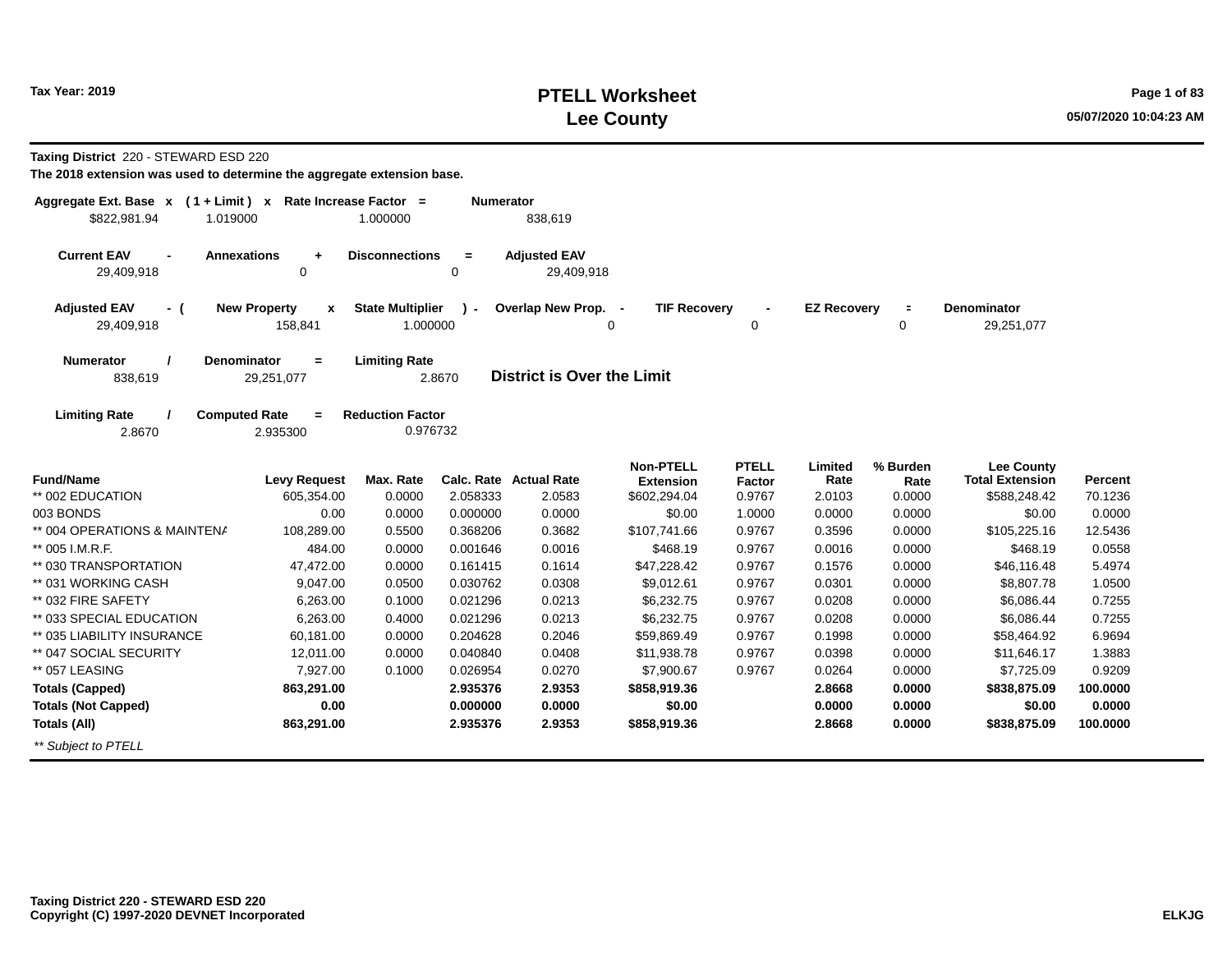**Taxing District** 271 - PAW PAW CUSD 271

| Aggregate Ext. Base $x$ (1 + Limit) $x$<br>\$2,273,387.27<br>1.019000 |                                                | Rate Increase Factor =<br>1.000000  | <b>Numerator</b> | 2,316,582                         |                                                             |                        |                    |                  |                                             |                |
|-----------------------------------------------------------------------|------------------------------------------------|-------------------------------------|------------------|-----------------------------------|-------------------------------------------------------------|------------------------|--------------------|------------------|---------------------------------------------|----------------|
| <b>Current EAV</b><br>49,533,393                                      | <b>Annexations</b><br>$\ddot{}$<br>$\mathbf 0$ | <b>Disconnections</b>               | $\equiv$<br>0    | <b>Adjusted EAV</b><br>49,533,393 |                                                             |                        |                    |                  |                                             |                |
| <b>Adjusted EAV</b><br>- (<br>49,533,393                              | <b>New Property</b><br>X<br>7,689,440          | <b>State Multiplier</b><br>1.000000 | $\mathbf{r}$     | Overlap New Prop.                 | <b>TIF Recovery</b><br>$\overline{\phantom{a}}$<br>$\Omega$ | 0                      | <b>EZ Recovery</b> | $\equiv$<br>0    | <b>Denominator</b><br>41,843,953            |                |
| <b>Numerator</b><br>2,316,582                                         | <b>Denominator</b><br>$\equiv$<br>41,843,953   | <b>Limiting Rate</b>                | 5.5362           | <b>District is Over the Limit</b> |                                                             |                        |                    |                  |                                             |                |
| <b>Limiting Rate</b><br>5.5362                                        | <b>Computed Rate</b><br>$\equiv$<br>5.652100   | <b>Reduction Factor</b><br>0.979494 |                  |                                   |                                                             |                        |                    |                  |                                             |                |
| <b>Fund/Name</b>                                                      | <b>Levy Request</b>                            | Max. Rate                           |                  | Calc. Rate Actual Rate            | <b>Non-PTELL</b><br><b>Extension</b>                        | <b>PTELL</b><br>Factor | Limited<br>Rate    | % Burden<br>Rate | <b>Lee County</b><br><b>Total Extension</b> | <b>Percent</b> |
| ** 002 EDUCATION                                                      | 2,141,000.00                                   | 0.0000                              | 4.322337         | 4.3223                            | \$2,086,271.47                                              | 0.9795                 | 4.2334             | 0.0000           | \$2,043,361.55                              | 63.7917        |
| 003 BONDS                                                             | 542,173.76                                     | 0.0000                              | 1.094562         | 1.0946                            | \$528,337.40                                                | 1.0000                 | 1.1001             | 0.0000           | \$530,992.12                                | 16.5770        |
| ** 004 OPERATIONS & MAINTENA                                          | 320,000.00                                     | 0.7500                              | 0.646029         | 0.6460                            | \$311,808.84                                                | 0.9795                 | 0.6328             | 0.0000           | \$305,437.52                                | 9.5354         |
| ** 005 I.M.R.F.                                                       | 1,000.00                                       | 0.0000                              | 0.002019         | 0.0020                            | \$965.35                                                    | 0.9795                 | 0.0020             | 0.0000           | \$965.35                                    | 0.0301         |
| ** 030 TRANSPORTATION                                                 | 230,000.00                                     | 0.0000                              | 0.464333         | 0.4643                            | \$224,106.57                                                | 0.9795                 | 0.4548             | 0.0000           | \$219,521.15                                | 6.8532         |
| ** 031 WORKING CASH                                                   | 25,000.00                                      | 0.0500                              | 0.050471         | 0.0500                            | \$24,133.81                                                 | 0.9795                 | 0.0490             | 0.0000           | \$23,651.14                                 | 0.7384         |
| ** 032 FIRE SAFETY                                                    | 1,000.00                                       | 0.1000                              | 0.002019         | 0.0020                            | \$965.35                                                    | 0.9795                 | 0.0020             | 0.0000           | \$965.35                                    | 0.0301         |
| ** 033 SPECIAL EDUCATION                                              | 1,000.00                                       | 0.8000                              | 0.002019         | 0.0020                            | \$965.35                                                    | 0.9795                 | 0.0020             | 0.0000           | \$965.35                                    | 0.0301         |
| ** 035 LIABILITY INSURANCE                                            | 30,000.00                                      | 0.0000                              | 0.060565         | 0.0606                            | \$29,250.18                                                 | 0.9795                 | 0.0594             | 0.0000           | \$28,670.97                                 | 0.8951         |
| ** 047 SOCIAL SECURITY                                                | 50,000.00                                      | 0.0000                              | 0.100942         | 0.1009                            | \$48,702.03                                                 | 0.9795                 | 0.0988             | 0.0000           | \$47,688.41                                 | 1.4888         |
| ** 057 LEASING                                                        | 1,000.00                                       | 0.1000                              | 0.002019         | 0.0020                            | \$965.35                                                    | 0.9795                 | 0.0020             | 0.0000           | \$965.35                                    | 0.0301         |
| <b>Totals (Capped)</b>                                                | 2,800,000.00                                   |                                     | 5.652753         | 5.6521                            | \$2,728,134.30                                              |                        | 5.5362             | 0.0000           | \$2,672,192.14                              | 83.4230        |
| <b>Totals (Not Capped)</b>                                            | 542,173.76                                     |                                     | 1.094562         | 1.0946                            | \$528,337.40                                                |                        | 1.1001             | 0.0000           | \$530,992.12                                | 16.5770        |
| Totals (All)                                                          | 3,342,173.76                                   |                                     | 6.747315         | 6.7467                            | \$3,256,471.70                                              |                        | 6.6363             | 0.0000           | \$3,203,184.26                              | 100.0000       |
| ** Subject to PTELL                                                   |                                                |                                     |                  |                                   |                                                             |                        |                    |                  |                                             |                |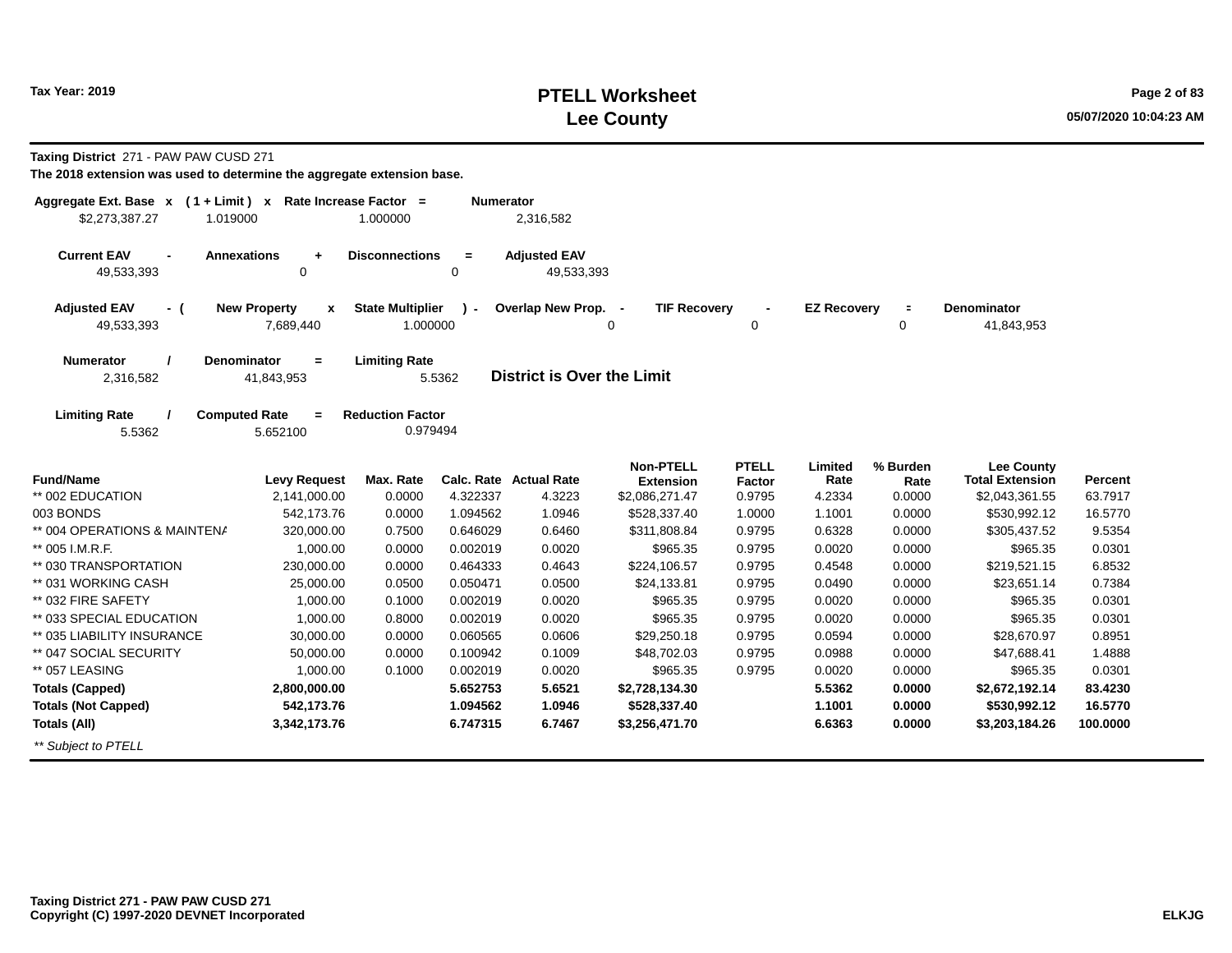#### **PTELL Worksheet Tax Year: 2019 Page 3 of 83 Lee County 05/07/2020 10:04:23 AM**

**Taxing District** 272 - AMBOY CUSD 272

| Aggregate Ext. Base $x$ (1 + Limit) $x$<br>\$7,170,073.19<br>1.019000 |                                                  | Rate Increase Factor =<br>1.000000  | <b>Numerator</b>    | 7,306,305                          |                                    |                  |                    |                |                                             |          |
|-----------------------------------------------------------------------|--------------------------------------------------|-------------------------------------|---------------------|------------------------------------|------------------------------------|------------------|--------------------|----------------|---------------------------------------------|----------|
| <b>Current EAV</b><br>$\blacksquare$<br>151,992,654                   | <b>Annexations</b><br>$\ddot{}$<br>0             | <b>Disconnections</b>               | $\blacksquare$<br>0 | <b>Adjusted EAV</b><br>151,992,654 |                                    |                  |                    |                |                                             |          |
| <b>Adjusted EAV</b><br>- (<br>151,992,654                             | <b>New Property</b><br>$\mathbf{x}$<br>2,040,803 | <b>State Multiplier</b><br>1.000000 |                     | Overlap New Prop. -                | <b>TIF Recovery</b><br>0           | 0                | <b>EZ Recovery</b> | $\equiv$<br>0  | <b>Denominator</b><br>149,951,851           |          |
| <b>Numerator</b><br>7,306,305                                         | <b>Denominator</b><br>$\equiv$<br>149,951,851    | <b>Limiting Rate</b>                | 4.8724              | <b>District is Over the Limit</b>  |                                    |                  |                    |                |                                             |          |
| <b>Limiting Rate</b><br>4.8724                                        | <b>Computed Rate</b><br>$\equiv$<br>5.017800     | <b>Reduction Factor</b><br>0.971023 |                     |                                    |                                    |                  |                    |                |                                             |          |
| <b>Fund/Name</b>                                                      |                                                  | Max. Rate                           |                     | <b>Calc. Rate Actual Rate</b>      | <b>Non-PTELL</b>                   | <b>PTELL</b>     | Limited<br>Rate    | % Burden       | <b>Lee County</b><br><b>Total Extension</b> | Percent  |
| ** 002 EDUCATION                                                      | <b>Levy Request</b><br>5,373,180.00              | 0.0000                              | 3.535158            | 3.5352                             | <b>Extension</b><br>\$5,373,244.30 | Factor<br>0.9710 | 3.4327             | Rate<br>0.0000 | \$5,217,451.83                              | 59.8135  |
| 003 BONDS                                                             | 1,310,582.60                                     | 0.0000                              | 0.862267            | 0.8623                             | \$1,310,632.66                     | 1.0000           | 0.8666             | 0.0000         | \$1,317,168.34                              | 15.1002  |
| ** 004 OPERATIONS & MAINTENA                                          | 1,008,261.00                                     | 0.7500                              | 0.663362            | 0.6634                             | \$1,008,319.27                     | 0.9710           | 0.6442             | 0.0000         | \$979,136.68                                | 11.2250  |
| ** 005 I.M.R.F.                                                       | 168,326.00                                       | 0.0000                              | 0.110746            | 0.1107                             | \$168,255.87                       | 0.9710           | 0.1075             | 0.0000         | \$163,392.10                                | 1.8731   |
| ** 030 TRANSPORTATION                                                 | 610,414.00                                       | 0.0000                              | 0.401608            | 0.4016                             | \$610,402.50                       | 0.9710           | 0.3900             | 0.0000         | \$592,771.35                                | 6.7956   |
| ** 031 WORKING CASH                                                   | 59,962.00                                        | 0.0500                              | 0.039451            | 0.0395                             | \$60,037.10                        | 0.9710           | 0.0384             | 0.0000         | \$58,365.18                                 | 0.6691   |
| ** 032 FIRE SAFETY                                                    | 60,733.00                                        | 0.1000                              | 0.039958            | 0.0400                             | \$60,797.06                        | 0.9710           | 0.0388             | 0.0000         | \$58,973.15                                 | 0.6761   |
| ** 033 SPECIAL EDUCATION                                              | 51,947.00                                        | 0.8000                              | 0.034177            | 0.0342                             | \$51,981.49                        | 0.9710           | 0.0332             | 0.0000         | \$50,461.56                                 | 0.5785   |
| ** 035 LIABILITY INSURANCE                                            | 105,435.00                                       | 0.0000                              | 0.069369            | 0.0694                             | \$105,482.90                       | 0.9710           | 0.0674             | 0.0000         | \$102,443.05                                | 1.1744   |
| ** 047 SOCIAL SECURITY                                                | 127,324.00                                       | 0.1024                              | 0.083770            | 0.0838                             | \$127,369.84                       | 0.9710           | 0.0814             | 0.0000         | \$123,722.02                                | 1.4184   |
| ** 057 LEASING                                                        | 60,733.00                                        | 0.1000                              | 0.039958            | 0.0400                             | \$60,797.06                        | 0.9710           | 0.0388             | 0.0000         | \$58,973.15                                 | 0.6761   |
| <b>Totals (Capped)</b>                                                | 7,626,315.00                                     |                                     | 5.017557            | 5.0178                             | \$7,626,687.39                     |                  | 4.8724             | 0.0000         | \$7,405,690.07                              | 84.8998  |
| <b>Totals (Not Capped)</b>                                            | 1,310,582.60                                     |                                     | 0.862267            | 0.8623                             | \$1,310,632.66                     |                  | 0.8666             | 0.0000         | \$1,317,168.34                              | 15.1002  |
| <b>Totals (All)</b>                                                   | 8,936,897.60                                     |                                     | 5.879824            | 5.8801                             | \$8,937,320.05                     |                  | 5.7390             | 0.0000         | \$8,722,858.41                              | 100.0000 |
| ** Subject to PTELL                                                   |                                                  |                                     |                     |                                    |                                    |                  |                    |                |                                             |          |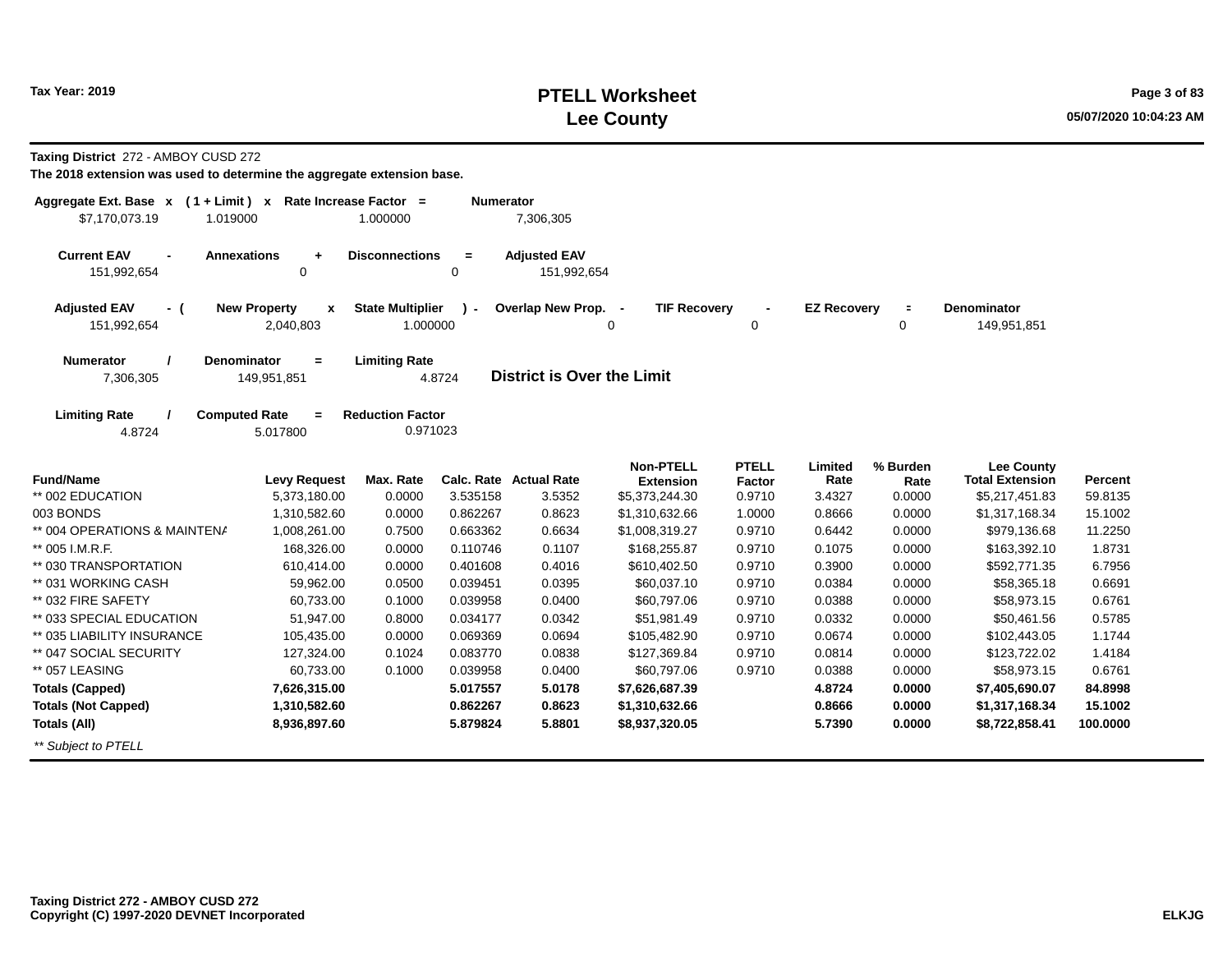#### **PTELL Worksheet Tax Year: 2019 Page 4 of 83 Lee County 05/07/2020 10:04:23 AM**

| Taxing District 425 - INDIAN CREEK CUSD 425<br>The 2018 extension was used to determine the aggregate extension base. |                                          |                                     |                  |                                    |                               |                        |                    |                     |                                             |          |
|-----------------------------------------------------------------------------------------------------------------------|------------------------------------------|-------------------------------------|------------------|------------------------------------|-------------------------------|------------------------|--------------------|---------------------|---------------------------------------------|----------|
| Aggregate Ext. Base x (1+Limit) x Rate Increase Factor =                                                              |                                          |                                     | <b>Numerator</b> |                                    |                               |                        |                    |                     |                                             |          |
| \$8,779,668.85<br>1.019000                                                                                            |                                          | 1.000000                            |                  | 8,946,483                          |                               |                        |                    |                     |                                             |          |
| <b>Current EAV</b><br>179,947,817                                                                                     | <b>Annexations</b><br>$\ddot{}$<br>0     | <b>Disconnections</b>               | $\equiv$<br>0    | <b>Adjusted EAV</b><br>179,947,817 |                               |                        |                    |                     |                                             |          |
| <b>Adjusted EAV</b><br>- (<br>179,947,817                                                                             | <b>New Property</b><br>X<br>87,631       | <b>State Multiplier</b><br>1.000000 | $\mathcal{L}$    | Overlap New Prop. -<br>503,219     | <b>TIF Recovery</b>           | 0                      | <b>EZ Recovery</b> | $\blacksquare$<br>0 | <b>Denominator</b><br>179,356,967           |          |
| <b>Numerator</b><br>8,946,483                                                                                         | <b>Denominator</b><br>$=$<br>179,356,967 | <b>Limiting Rate</b>                | 4.9881           | <b>District is Over the Limit</b>  |                               |                        |                    |                     |                                             |          |
| <b>Limiting Rate</b><br>4.9881                                                                                        | <b>Computed Rate</b><br>$=$<br>5.109600  | <b>Reduction Factor</b><br>0.976221 |                  |                                    |                               |                        |                    |                     |                                             |          |
| <b>Fund/Name</b>                                                                                                      | <b>Levy Request</b>                      | Max. Rate                           |                  | Calc. Rate Actual Rate             | Non-PTELL<br><b>Extension</b> | <b>PTELL</b><br>Factor | Limited<br>Rate    | % Burden<br>Rate    | <b>Lee County</b><br><b>Total Extension</b> | Percent  |
| ** 002 EDUCATION                                                                                                      | 6,500,000.00                             | 0.0000                              | 3.612158         | 3.6122                             | \$635,872.51                  | 0.9762                 | 3.5262             | 0.0000              | \$620,733.52                                | 65.7701  |
| 003 BONDS                                                                                                             | 668,882.50                               | 0.0000                              | 0.371709         | 0.3717                             | \$65,432.09                   | 1.0000                 | 0.3736             | 0.0000              | \$65,766.56                                 | 6.9683   |
| ** 004 OPERATIONS & MAINTENA                                                                                          | 860,000.00                               | 0.7500                              | 0.477916         | 0.4779                             | \$84,126.98                   | 0.9762                 | 0.4665             | 0.0000              | \$82,120.18                                 | 8.7011   |
| ** 005 I.M.R.F.                                                                                                       | 115,000.00                               | 0.0000                              | 0.063907         | 0.0639                             | \$11,248.62                   | 0.9762                 | 0.0624             | 0.0000              | \$10,984.56                                 | 1.1639   |
| ** 030 TRANSPORTATION                                                                                                 | 458,000.00                               | 0.0000                              | 0.254518         | 0.2545                             | \$44,800.83                   | 0.9762                 | 0.2484             | 0.0000              | \$43,727.02                                 | 4.6331   |
| ** 031 WORKING CASH                                                                                                   | 5,500.00                                 | 0.0500                              | 0.003056         | 0.0031                             | \$545.71                      | 0.9762                 | 0.0030             | 0.0000              | \$528.10                                    | 0.0560   |
| ** 032 FIRE SAFETY                                                                                                    | 72,000.00                                | 0.1000                              | 0.040012         | 0.0400                             | \$7,041.39                    | 0.9762                 | 0.0390             | 0.0000              | \$6,865.35                                  | 0.7274   |
| ** 033 SPECIAL EDUCATION                                                                                              | 860,000.00                               | 0.8000                              | 0.477916         | 0.4779                             | \$84,126.98                   | 0.9762                 | 0.4665             | 0.0000              | \$82,120.18                                 | 8.7011   |
| ** 035 LIABILITY INSURANCE                                                                                            | 150,000.00                               | 0.0000                              | 0.083358         | 0.0834                             | \$14,681.29                   | 0.9762                 | 0.0814             | 0.0000              | \$14,329.22                                 | 1.5183   |
| ** 047 SOCIAL SECURITY                                                                                                | 164,000.00                               | 0.0000                              | 0.091138         | 0.0911                             | \$16,036.76                   | 0.9762                 | 0.0889             | 0.0000              | \$15,649.48                                 | 1.6581   |
| ** 057 LEASING                                                                                                        | 10,000.00                                | 0.1000                              | 0.005557         | 0.0056                             | \$985.79                      | 0.9762                 | 0.0055             | 0.0000              | \$968.19                                    | 0.1026   |
| <b>Totals (Capped)</b>                                                                                                | 9,194,500.00                             |                                     | 5.109536         | 5.1096                             | \$899,466.86                  |                        | 4.9878             | 0.0000              | \$878,025.80                                | 93.0317  |
| <b>Totals (Not Capped)</b>                                                                                            | 668,882.50                               |                                     | 0.371709         | 0.3717                             | \$65,432.09                   |                        | 0.3736             | 0.0000              | \$65,766.56                                 | 6.9683   |
| Totals (All)                                                                                                          | 9,863,382.50                             |                                     | 5.481245         | 5.4813                             | \$964,898.95                  |                        | 5.3614             | 0.0000              | \$943,792.36                                | 100.0000 |
| ** Subject to PTELL                                                                                                   |                                          |                                     |                  |                                    |                               |                        |                    |                     |                                             |          |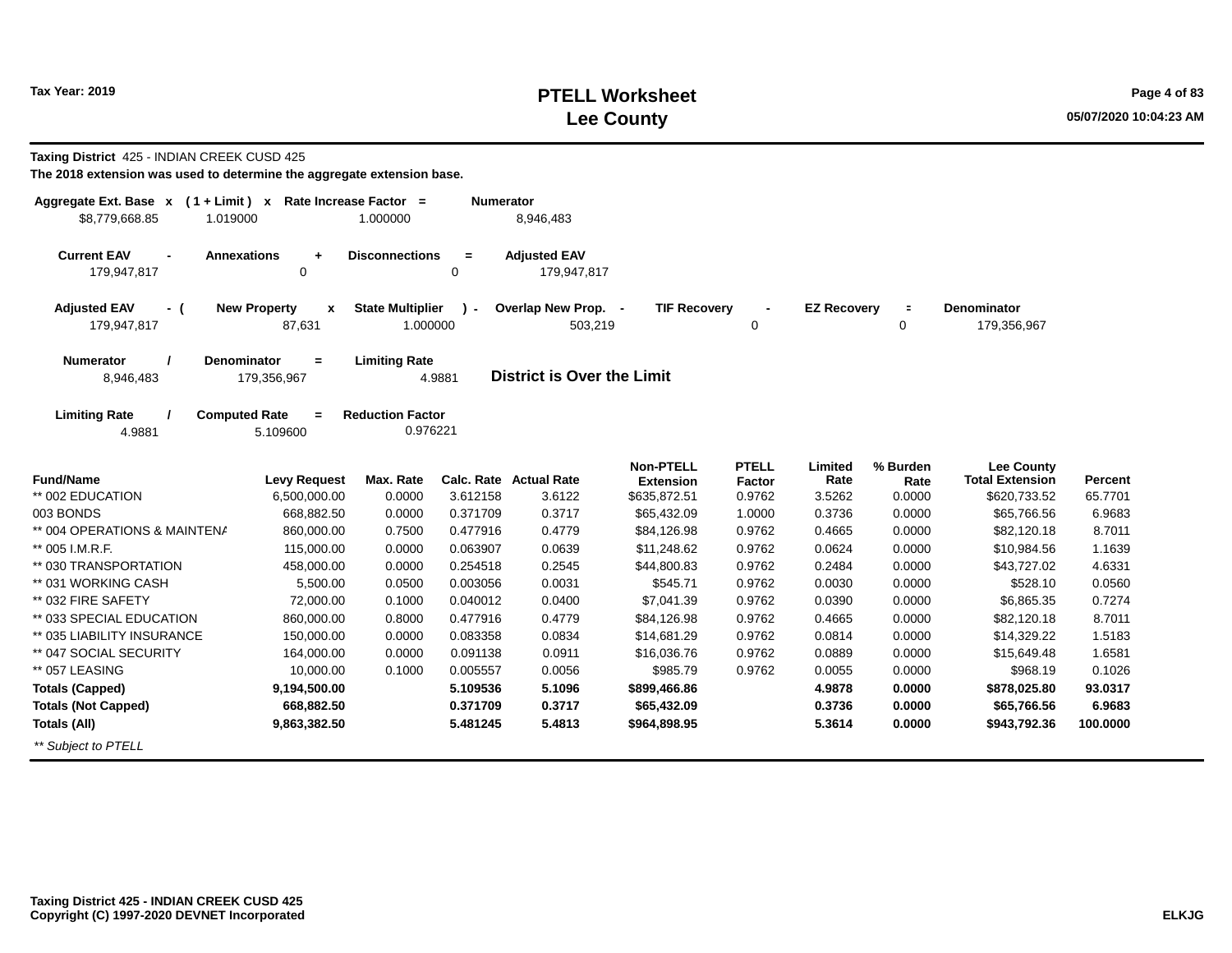### **PTELL Worksheet Tax Year: 2019 Page 5 of 83 Lee County 05/07/2020 10:04:23 AM**

**Taxing District** 600 - LEE COUNTY

| Aggregate Ext. Base $x$ (1 + Limit) x Rate Increase Factor =<br>\$6,870,034.08<br>1.019000 |                                        | 1.000000                            | <b>Numerator</b> | 7,000,565                          |                                      |                  |                    |                     |                                             |          |
|--------------------------------------------------------------------------------------------|----------------------------------------|-------------------------------------|------------------|------------------------------------|--------------------------------------|------------------|--------------------|---------------------|---------------------------------------------|----------|
| <b>Current EAV</b><br><b>Annexations</b><br>801,292,684                                    | $\ddot{}$<br>0                         | <b>Disconnections</b>               | $=$<br>0         | <b>Adjusted EAV</b><br>801,292,684 |                                      |                  |                    |                     |                                             |          |
| <b>Adjusted EAV</b><br>- (<br>801,292,684                                                  | <b>New Property</b><br>X<br>16,719,811 | <b>State Multiplier</b><br>1.000000 | $\mathbf{r}$     | Overlap New Prop. -                | <b>TIF Recovery</b><br>0             | 0                | <b>EZ Recovery</b> | $\equiv$<br>392,664 | Denominator<br>784,180,209                  |          |
| <b>Numerator</b><br><b>Denominator</b><br>7,000,565                                        | $=$<br>784,180,209                     | <b>Limiting Rate</b>                | 0.8927           | <b>District is Over the Limit</b>  |                                      |                  |                    |                     |                                             |          |
| <b>Limiting Rate</b><br><b>Computed Rate</b><br>0.8927                                     | $=$<br>0.900300                        | <b>Reduction Factor</b><br>0.991558 |                  |                                    |                                      |                  |                    |                     |                                             |          |
| <b>Fund/Name</b>                                                                           | <b>Levy Request</b>                    | Max. Rate                           |                  | Calc. Rate Actual Rate             | <b>Non-PTELL</b><br><b>Extension</b> | <b>PTELL</b>     | Limited<br>Rate    | % Burden            | <b>Lee County</b><br><b>Total Extension</b> | Percent  |
| ** 001 CORPORATE                                                                           | 3,571,500.00                           | 0.0000                              | 0.445717         | 0.4457                             | \$3,571,361.49                       | Factor<br>0.9916 | 0.4419             | Rate<br>0.0000      | \$3,540,912.37                              | 49.5016  |
| ** 005 I.M.R.F.                                                                            | 825,000.00                             | 0.0000                              | 0.102959         | 0.1030                             | \$825,331.46                         | 0.9916           | 0.1021             | 0.0000              | \$818,119.83                                | 11.4372  |
| ** 006 HIGHWAY                                                                             | 710,000.00                             | 0.2000                              | 0.088607         | 0.0886                             | \$709,945.32                         | 0.9916           | 0.0879             | 0.0000              | \$704,336.27                                | 9.8465   |
| ** 008 BRIDGE                                                                              | 256,000.00                             | 0.2500                              | 0.031948         | 0.0319                             | \$255,612.37                         | 0.9916           | 0.0316             | 0.0000              | \$253,208.49                                | 3.5398   |
| ** 020 TUBERCULOSIS SANATAR                                                                | 12,500.00                              | 0.0750                              | 0.001560         | 0.0016                             | \$12,820.68                          | 0.9916           | 0.0016             | 0.0000              | \$12,820.68                                 | 0.1792   |
| ** 021 FEDERAL AID HIGHWAY M.                                                              | 305,000.00                             | 0.0500                              | 0.038064         | 0.0381                             | \$305,292.51                         | 0.9916           | 0.0378             | 0.0000              | \$302,888.63                                | 4.2343   |
| ** 022 COUNTY HEALTH DEPART                                                                | 556,000.00                             | 0.1000                              | 0.069388         | 0.0694                             | \$556,097.12                         | 0.9916           | 0.0688             | 0.0000              | \$551,289.37                                | 7.7070   |
| ** 035 LIABILITY INSURANCE                                                                 | 350,000.00                             | 0.0000                              | 0.043679         | 0.0437                             | \$350,164.90                         | 0.9916           | 0.0433             | 0.0000              | \$346,959.73                                | 4.8505   |
| ** 047 SOCIAL SECURITY                                                                     | 390,000.00                             | 0.0000                              | 0.048671         | 0.0487                             | \$390,229.54                         | 0.9916           | 0.0483             | 0.0000              | \$387,024.37                                | 5.4106   |
| ** 053 EXTENSION EDUCATION                                                                 | 100,000.00                             | 0.0500                              | 0.012480         | 0.0125                             | \$100,161.59                         | 0.9916           | 0.0124             | 0.0000              | \$99,360.29                                 | 1.3890   |
| ** 055 VETERANS ASSISTANCE                                                                 | 37,000.00                              | 0.0400                              | 0.004618         | 0.0046                             | \$36,859.46                          | 0.9916           | 0.0046             | 0.0000              | \$36,859.46                                 | 0.5153   |
| ** 142 SENIOR CITIZENS SOCIAL                                                              | 100.000.00                             | 0.0146                              | 0.012480         | 0.0125                             | \$100,161.59                         | 0.9916           | 0.0124             | 0.0000              | \$99,360.29                                 | 1.3890   |
| <b>Totals (Capped)</b>                                                                     | 7,213,000.00                           |                                     | 0.900171         | 0.9003                             | \$7,214,038.03                       |                  | 0.8927             | 0.0000              | \$7,153,139.78                              | 100.0000 |
| <b>Totals (Not Capped)</b>                                                                 | 0.00                                   |                                     | 0.000000         | 0.0000                             | \$0.00                               |                  | 0.0000             | 0.0000              | \$0.00                                      | 0.0000   |
| <b>Totals (All)</b>                                                                        | 7,213,000.00                           |                                     | 0.900171         | 0.9003                             | \$7,214,038.03                       |                  | 0.8927             | 0.0000              | \$7,153,139.78                              | 100.0000 |
| ** Subject to PTELL                                                                        |                                        |                                     |                  |                                    |                                      |                  |                    |                     |                                             |          |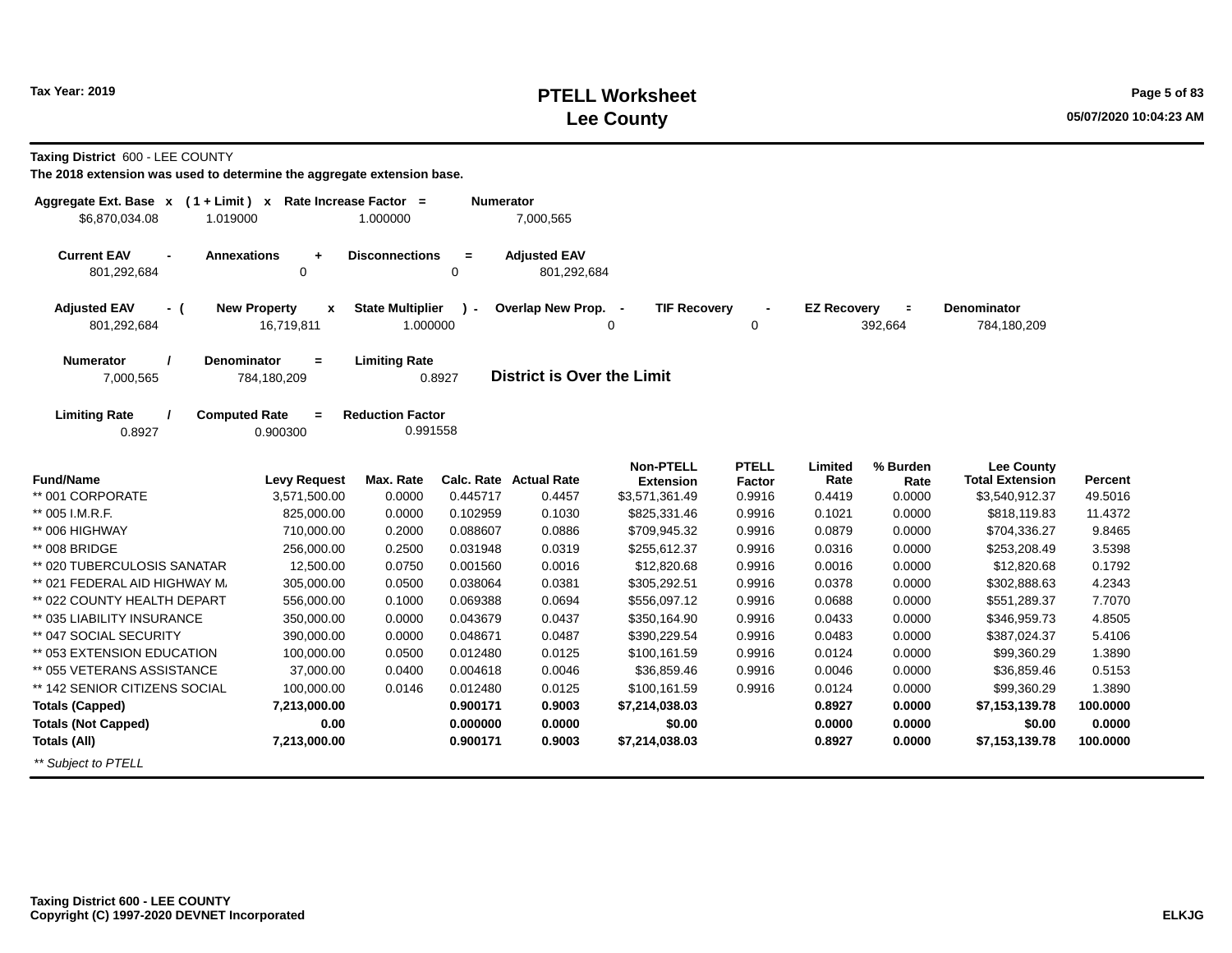#### **PTELL Worksheet Tax Year: 2019 Page 6 of 83 Lee County 05/07/2020 10:04:23 AM**

**Taxing District** 601 - ALTO TOWNSHIP

|                                                                | Aggregate Ext. Base $x$ (1 + Limit) x Rate Increase Factor = |                                                    | <b>Numerator</b>                           |                                                                    |                                  |                                     |                                      |                                                                    |                                 |
|----------------------------------------------------------------|--------------------------------------------------------------|----------------------------------------------------|--------------------------------------------|--------------------------------------------------------------------|----------------------------------|-------------------------------------|--------------------------------------|--------------------------------------------------------------------|---------------------------------|
| \$67,860.26                                                    | 1.019000                                                     | 1.000000                                           | 69,150                                     |                                                                    |                                  |                                     |                                      |                                                                    |                                 |
| <b>Current EAV</b><br>$\blacksquare$<br>22,832,395             | <b>Annexations</b><br>$\ddot{\phantom{1}}$<br>0              | <b>Disconnections</b><br>$=$<br>0                  | <b>Adjusted EAV</b><br>22,832,395          |                                                                    |                                  |                                     |                                      |                                                                    |                                 |
| <b>Adjusted EAV</b><br>- (<br>22,832,395                       | <b>New Property</b><br>$\mathbf{x}$<br>194,728               | <b>State Multiplier</b><br>$\lambda$ -<br>1.000000 | Overlap New Prop. -                        | <b>TIF Recovery</b><br>0                                           | 0                                | <b>EZ Recovery</b>                  | $\equiv$<br>0                        | <b>Denominator</b><br>22,637,667                                   |                                 |
| <b>Numerator</b><br>69,150                                     | <b>Denominator</b><br>$=$<br>22,637,667                      | <b>Limiting Rate</b><br>0.3055                     | District is Over the Limit                 |                                                                    |                                  |                                     |                                      |                                                                    |                                 |
| <b>Limiting Rate</b><br>0.3055                                 | <b>Computed Rate</b><br>$=$<br>0.312100                      | <b>Reduction Factor</b><br>0.978853                |                                            |                                                                    |                                  |                                     |                                      |                                                                    |                                 |
| <b>Fund/Name</b><br>** 001 CORPORATE<br><b>Totals (Capped)</b> | <b>Levy Request</b><br>71,253.00<br>71,253.00                | Max. Rate<br>0.3700<br>0.312070<br>0.312070        | Calc. Rate Actual Rate<br>0.3121<br>0.3121 | <b>Non-PTELL</b><br><b>Extension</b><br>\$71,259.90<br>\$71,259.90 | <b>PTELL</b><br>Factor<br>0.9789 | Limited<br>Rate<br>0.3055<br>0.3055 | % Burden<br>Rate<br>0.0000<br>0.0000 | Lee County<br><b>Total Extension</b><br>\$69,752.97<br>\$69,752.97 | Percent<br>100.0000<br>100.0000 |
| <b>Totals (Not Capped)</b>                                     | 0.00                                                         | 0.000000                                           | 0.0000                                     | \$0.00                                                             |                                  | 0.0000                              | 0.0000                               | \$0.00                                                             | 0.0000                          |
| Totals (All)                                                   | 71,253.00                                                    | 0.312070                                           | 0.3121                                     | \$71,259.90                                                        |                                  | 0.3055                              | 0.0000                               | \$69,752.97                                                        | 100.0000                        |
| ** Subject to PTELL                                            |                                                              |                                                    |                                            |                                                                    |                                  |                                     |                                      |                                                                    |                                 |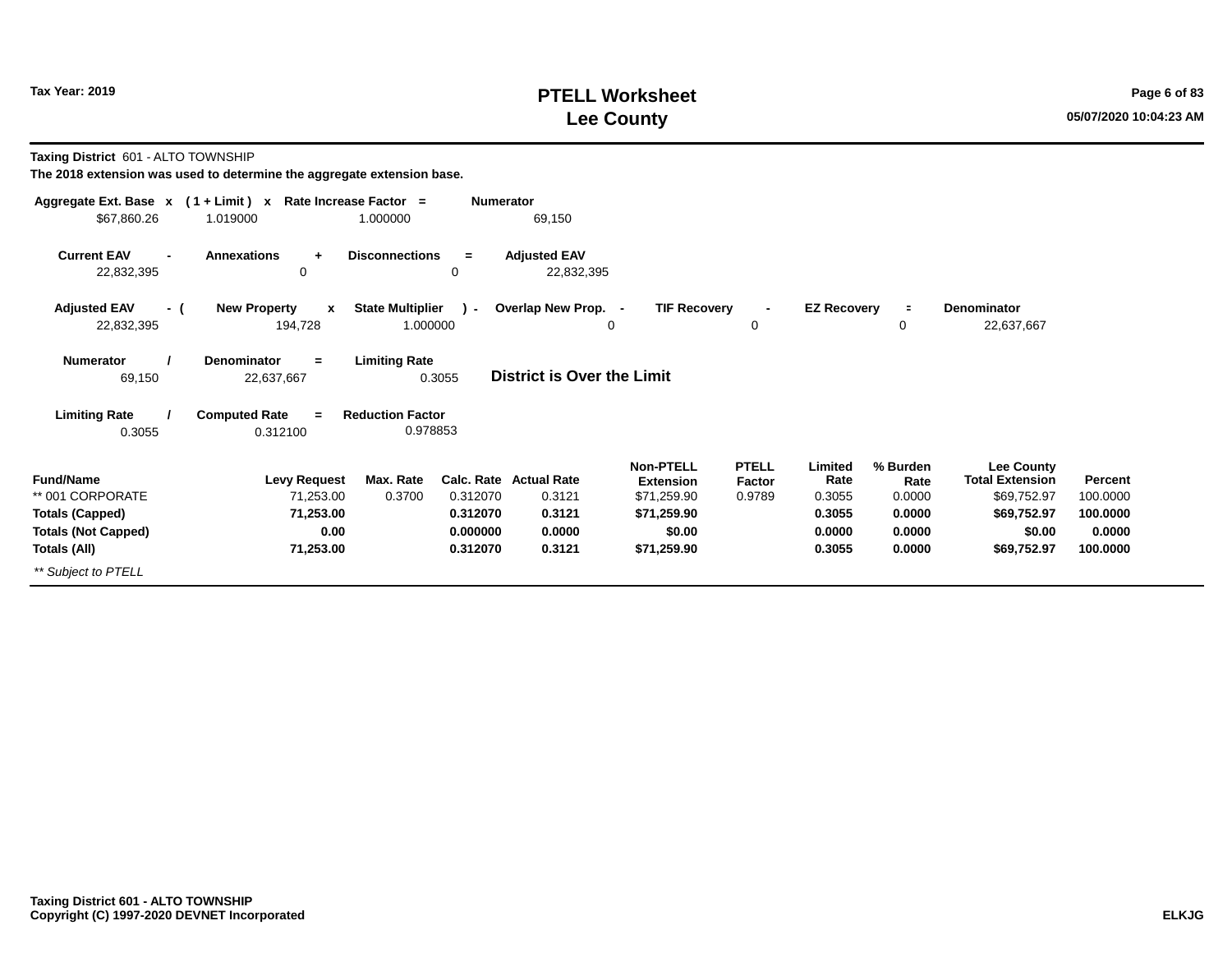### **PTELL Worksheet Tax Year: 2019 Page 7 of 83 Lee County 05/07/2020 10:04:23 AM**

| Taxing District 601RB - ALTO TWP ROAD/BRIDGE<br>The 2018 extension was used to determine the aggregate extension base. |                                                    |                                     |                  |                                   |                                      |                        |                    |                  |                                             |                |
|------------------------------------------------------------------------------------------------------------------------|----------------------------------------------------|-------------------------------------|------------------|-----------------------------------|--------------------------------------|------------------------|--------------------|------------------|---------------------------------------------|----------------|
| Aggregate Ext. Base $x$ (1 + Limit) x Rate Increase Factor =<br>\$77,238.05<br>1.019000                                |                                                    | 1.000000                            | <b>Numerator</b> | 78,706                            |                                      |                        |                    |                  |                                             |                |
| <b>Current EAV</b><br>22,832,395                                                                                       | <b>Annexations</b><br>÷<br>0                       | <b>Disconnections</b>               | $=$<br>0         | <b>Adjusted EAV</b><br>22,832,395 |                                      |                        |                    |                  |                                             |                |
| <b>Adjusted EAV</b><br>- (<br>22,832,395                                                                               | <b>New Property</b><br>$\boldsymbol{x}$<br>194,728 | <b>State Multiplier</b><br>1.000000 | $\mathbf{r}$     | Overlap New Prop. -               | <b>TIF Recovery</b><br>$\Omega$      | $\blacksquare$<br>0    | <b>EZ Recovery</b> | $\equiv$<br>0    | <b>Denominator</b><br>22,637,667            |                |
| <b>Numerator</b><br>78,706                                                                                             | <b>Denominator</b><br>$=$<br>22,637,667            | <b>Limiting Rate</b>                | 0.3477           | District is Over the Limit        |                                      |                        |                    |                  |                                             |                |
| <b>Limiting Rate</b>                                                                                                   | <b>Computed Rate</b><br>$=$                        | <b>Reduction Factor</b>             |                  |                                   |                                      |                        |                    |                  |                                             |                |
| 0.3477                                                                                                                 | 0.355200                                           | 0.978885                            |                  |                                   |                                      |                        |                    |                  |                                             |                |
| <b>Fund/Name</b>                                                                                                       | <b>Levy Request</b>                                | Max. Rate                           |                  | <b>Calc. Rate Actual Rate</b>     | <b>Non-PTELL</b><br><b>Extension</b> | <b>PTELL</b><br>Factor | Limited<br>Rate    | % Burden<br>Rate | <b>Lee County</b><br><b>Total Extension</b> | <b>Percent</b> |
| ** 007 ROAD & BRIDGE                                                                                                   | 37,248.00                                          | 0.9400                              | 0.163137         | 0.1631                            | \$37,239.64                          | 0.9789                 | 0.1596             | 0.0000           | \$36,440.50                                 | 45.9017        |
| ** 009 PERMANENT ROAD                                                                                                  | 35,932.00                                          | 0.2500                              | 0.157373         | 0.1574                            | \$35,938.19                          | 0.9789                 | 0.1541             | 0.0000           | \$35,184.72                                 | 44.3198        |
| ** 010 EQUIPMENT & BUILDING                                                                                            | 7.920.00                                           | 0.1000                              | 0.034688         | 0.0347                            | \$7,922.84                           | 0.9789                 | 0.0340             | 0.0000           | \$7,763.01                                  | 9.7785         |
| <b>Totals (Capped)</b>                                                                                                 | 81,100.00                                          |                                     | 0.355198         | 0.3552                            | \$81,100.67                          |                        | 0.3477             | 0.0000           | \$79,388.23                                 | 100.0000       |
| <b>Totals (Not Capped)</b>                                                                                             | 0.00                                               |                                     | 0.000000         | 0.0000                            | \$0.00                               |                        | 0.0000             | 0.0000           | \$0.00                                      | 0.0000         |
| Totals (All)                                                                                                           | 81,100.00                                          |                                     | 0.355198         | 0.3552                            | \$81,100.67                          |                        | 0.3477             | 0.0000           | \$79,388.23                                 | 100,0000       |
| ** Subject to PTELL                                                                                                    |                                                    |                                     |                  |                                   |                                      |                        |                    |                  |                                             |                |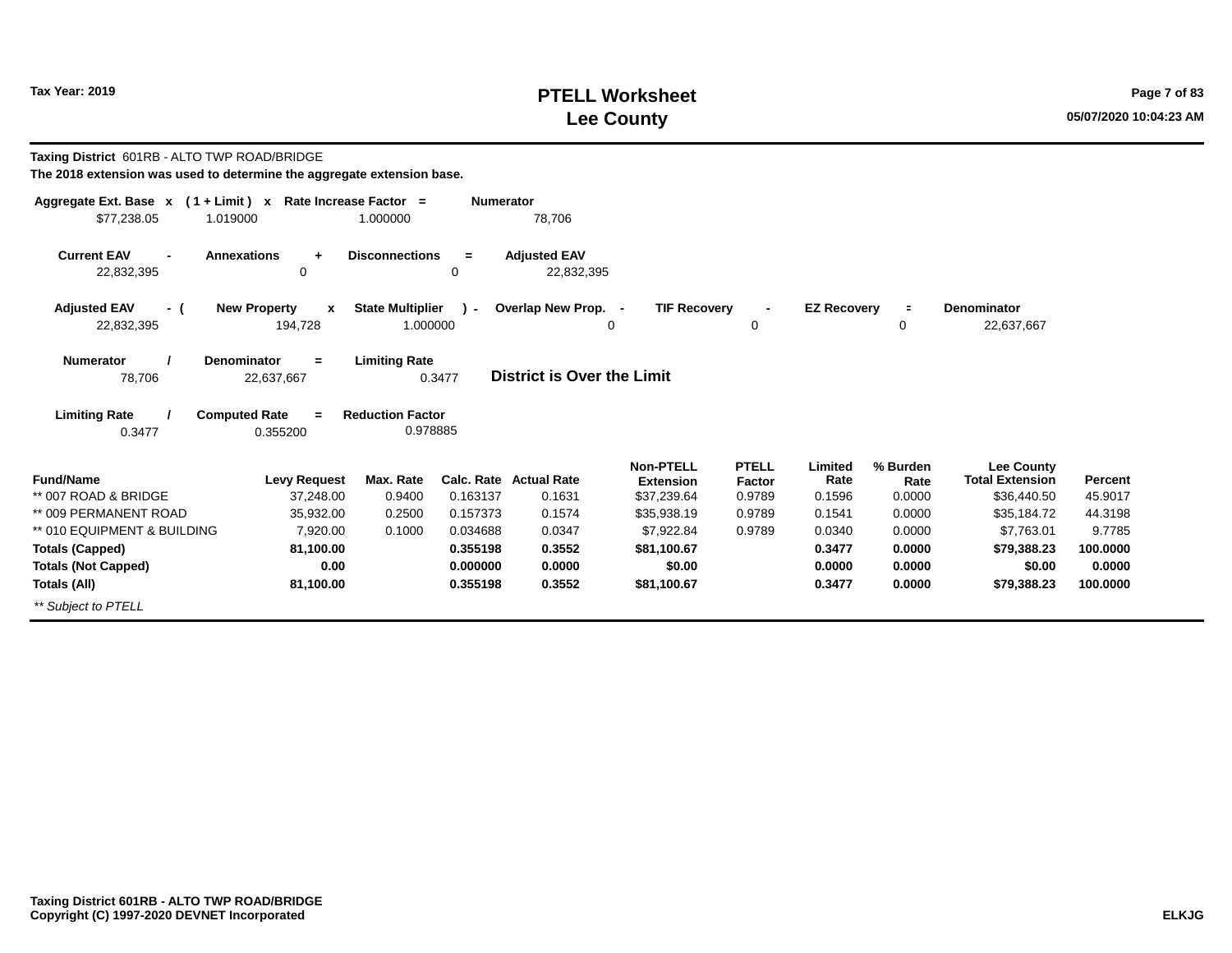#### **PTELL Worksheet Tax Year: 2019 Page 8 of 83 Lee County 05/07/2020 10:04:23 AM**

**Taxing District** 602 - AMBOY TOWNSHIP

| Aggregate Ext. Base $x$ (1 + Limit) $x$        |                                     | Rate Increase Factor =  | <b>Numerator</b> |                                     |                     |                |                    |             |                                             |          |
|------------------------------------------------|-------------------------------------|-------------------------|------------------|-------------------------------------|---------------------|----------------|--------------------|-------------|---------------------------------------------|----------|
| \$117,010.77<br>1.019000                       |                                     | 1.000000                |                  | 119,234                             |                     |                |                    |             |                                             |          |
| <b>Current EAV</b><br>$\overline{\phantom{0}}$ | Annexations<br>$+$                  | <b>Disconnections</b>   | $=$              | <b>Adjusted EAV</b>                 |                     |                |                    |             |                                             |          |
| 45,154,293                                     | 0                                   |                         | $\Omega$         | 45,154,293                          |                     |                |                    |             |                                             |          |
| <b>Adjusted EAV</b><br>- (                     | <b>New Property</b><br>$\mathbf{x}$ | <b>State Multiplier</b> | $\lambda$        | Overlap New Prop. -                 | <b>TIF Recovery</b> | $\blacksquare$ | <b>EZ Recovery</b> | $\equiv$    | <b>Denominator</b>                          |          |
| 45,154,293                                     | 454,344                             | 1.000000                |                  |                                     | $\Omega$            | $\mathbf 0$    |                    | $\mathbf 0$ | 44,699,949                                  |          |
| <b>Numerator</b>                               | Denominator<br>$=$                  | <b>Limiting Rate</b>    |                  |                                     |                     |                |                    |             |                                             |          |
| 119,234                                        | 44,699,949                          |                         | 0.2667           | <b>District is Within the Limit</b> |                     |                |                    |             |                                             |          |
|                                                |                                     |                         |                  |                                     |                     |                |                    |             |                                             |          |
|                                                |                                     |                         |                  |                                     |                     |                |                    |             |                                             |          |
|                                                |                                     |                         |                  |                                     | <b>Non-PTELL</b>    | <b>PTELL</b>   | Limited            | % Burden    |                                             |          |
| <b>Fund/Name</b>                               | <b>Levy Request</b>                 | Max. Rate               |                  | Calc. Rate Actual Rate              | <b>Extension</b>    | Factor         | Rate               | Rate        | <b>Lee County</b><br><b>Total Extension</b> | Percent  |
| ** 001 CORPORATE                               | 83,000.00                           | 0.2500                  | 0.183814         | 0.1838                              | \$82,993.59         | 1.0000         | 0.1838             | 0.0000      | \$82,993.59                                 | 69.1758  |
| ** 054 GENERAL ASSISTANCE                      | 37,000.00                           | 0.1000                  | 0.081941         | 0.0819                              | \$36,981.37         | 1.0000         | 0.0819             | 0.0000      | \$36,981.37                                 | 30.8242  |
| <b>Totals (Capped)</b>                         | 120,000.00                          |                         | 0.265755         | 0.2657                              | \$119,974.96        |                | 0.2657             | 0.0000      | \$119,974.96                                | 100.0000 |
| <b>Totals (Not Capped)</b>                     | 0.00                                |                         | 0.000000         | 0.0000                              | \$0.00              |                | 0.0000             | 0.0000      | \$0.00                                      | 0.0000   |
| Totals (All)                                   | 120,000.00                          |                         | 0.265755         | 0.2657                              | \$119,974.96        |                | 0.2657             | 0.0000      | \$119,974.96                                | 100.0000 |
| ** Subject to PTELL                            |                                     |                         |                  |                                     |                     |                |                    |             |                                             |          |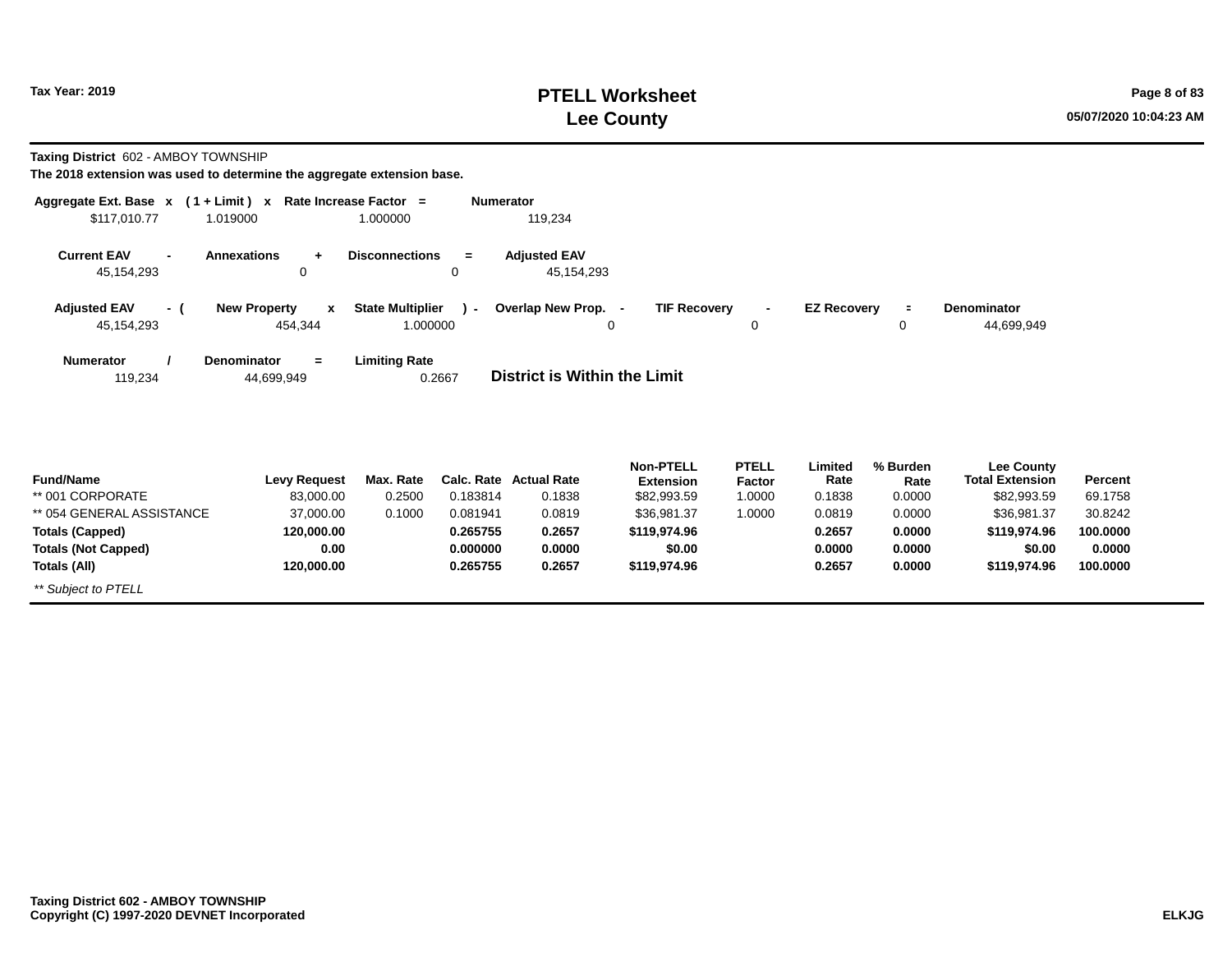## **PTELL Worksheet Tax Year: 2019 Page 9 of 83 Lee County 05/07/2020 10:04:23 AM**

| Taxing District 602RB - AMBOY TWP ROAD/BRIDGE<br>The 2018 extension was used to determine the aggregate extension base. |                                                    |                                     |                  |                                         |                                                     |                                  |                           |                            |                                                            |                    |
|-------------------------------------------------------------------------------------------------------------------------|----------------------------------------------------|-------------------------------------|------------------|-----------------------------------------|-----------------------------------------------------|----------------------------------|---------------------------|----------------------------|------------------------------------------------------------|--------------------|
| Aggregate Ext. Base $x$ (1 + Limit) x Rate Increase Factor =<br>\$185.342.64<br>1.019000                                |                                                    | 1.000000                            | <b>Numerator</b> | 188,864                                 |                                                     |                                  |                           |                            |                                                            |                    |
| <b>Current EAV</b><br><b>Annexations</b><br>45, 154, 293                                                                | ÷<br>$\Omega$                                      | <b>Disconnections</b>               | $=$<br>0         | <b>Adjusted EAV</b><br>45,154,293       |                                                     |                                  |                           |                            |                                                            |                    |
| <b>Adjusted EAV</b><br>- (<br>45,154,293                                                                                | <b>New Property</b><br>$\boldsymbol{x}$<br>454,344 | <b>State Multiplier</b><br>1.000000 | $\mathbf{r}$     | Overlap New Prop. -                     | <b>TIF Recovery</b><br>$\Omega$                     | 0                                | <b>EZ Recovery</b>        | $\equiv$<br>0              | <b>Denominator</b><br>44,699,949                           |                    |
| <b>Denominator</b><br><b>Numerator</b><br>188,864                                                                       | $=$<br>44,699,949                                  | <b>Limiting Rate</b>                | 0.4225           | <b>District is Over the Limit</b>       |                                                     |                                  |                           |                            |                                                            |                    |
| <b>Limiting Rate</b><br><b>Computed Rate</b><br>0.4225                                                                  | $=$<br>0.428900                                    | <b>Reduction Factor</b><br>0.985078 |                  |                                         |                                                     |                                  |                           |                            |                                                            |                    |
| <b>Fund/Name</b><br>** 007 ROAD & BRIDGE                                                                                | <b>Levy Request</b><br>67,344.00                   | Max. Rate<br>0.6600                 | 0.149142         | <b>Calc. Rate Actual Rate</b><br>0.1491 | <b>Non-PTELL</b><br><b>Extension</b><br>\$67,325.05 | <b>PTELL</b><br>Factor<br>0.9851 | Limited<br>Rate<br>0.1469 | % Burden<br>Rate<br>0.0000 | <b>Lee County</b><br><b>Total Extension</b><br>\$66,331.66 | Percent<br>34.7693 |
| ** 008 BRIDGE JOINT W/COUNTY                                                                                            | 12.683.00                                          | 0.2500                              | 0.028088         | 0.0281                                  | \$12,688.36                                         | 0.9851                           | 0.0277                    | 0.0000                     | \$12,507.74                                                | 6.5562             |
| ** 009 PERMANENT ROAD                                                                                                   | 92,215.00                                          | 0.2500                              | 0.204222         | 0.2042                                  | \$92,205.07                                         | 0.9851                           | 0.2012                    | 0.0000                     | \$90,850.44                                                | 47.6213            |
| ** 010 EQUIPMENT & BUILDING                                                                                             | 13,721.00                                          | 0.1000                              | 0.030387         | 0.0304                                  | \$13,726.91                                         | 0.9851                           | 0.0299                    | 0.0000                     | \$13,501.13                                                | 7.0769             |
| ** 035 LIABILITY INSURANCE                                                                                              | 7,718.00                                           | 0.0000                              | 0.017093         | 0.0171                                  | \$7,721.38                                          | 0.9851                           | 0.0168                    | 0.0000                     | \$7,585.92                                                 | 3.9763             |
| <b>Totals (Capped)</b>                                                                                                  | 193,681.00                                         |                                     | 0.428932         | 0.4289                                  | \$193,666.77                                        |                                  | 0.4225                    | 0.0000                     | \$190,776.89                                               | 100,0000           |
| <b>Totals (Not Capped)</b>                                                                                              | 0.00                                               |                                     | 0.000000         | 0.0000                                  | \$0.00                                              |                                  | 0.0000                    | 0.0000                     | \$0.00                                                     | 0.0000             |
| Totals (All)                                                                                                            | 193,681.00                                         |                                     | 0.428932         | 0.4289                                  | \$193,666.77                                        |                                  | 0.4225                    | 0.0000                     | \$190,776.89                                               | 100.0000           |
| ** Subject to PTELL                                                                                                     |                                                    |                                     |                  |                                         |                                                     |                                  |                           |                            |                                                            |                    |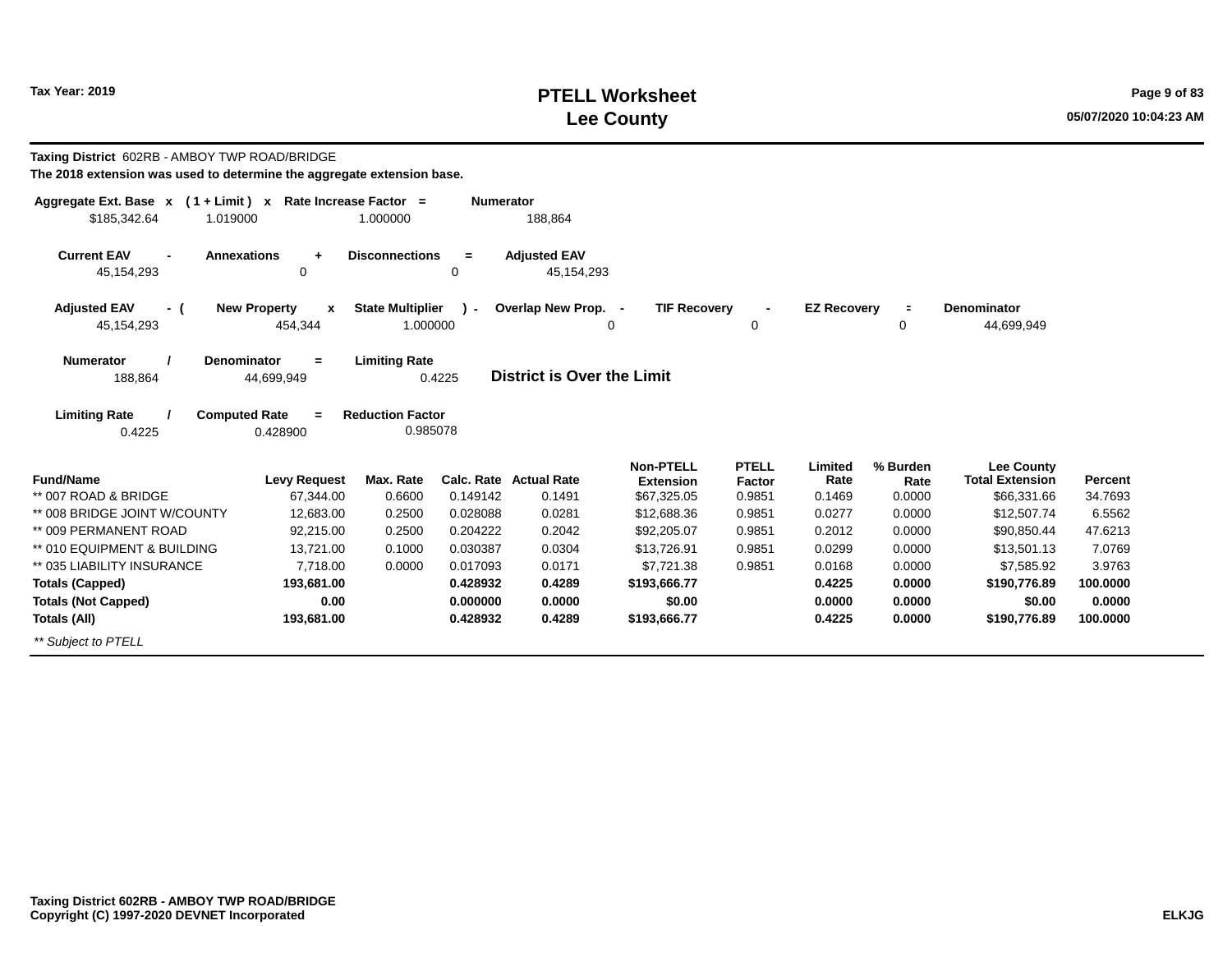### **PTELL Worksheet Tax Year: 2019 Page 10 of 83 Lee County 05/07/2020 10:04:23 AM**

**Taxing District** 603 - ASHTON TOWNSHIP

| Aggregate Ext. Base $x$ (1 + Limit) x Rate Increase Factor = |                                                |                                     | <b>Numerator</b> |                                   |                                      |                        |                    |                  |                                      |          |
|--------------------------------------------------------------|------------------------------------------------|-------------------------------------|------------------|-----------------------------------|--------------------------------------|------------------------|--------------------|------------------|--------------------------------------|----------|
| \$55,358.68                                                  | 1.019000                                       | 1.000000                            |                  | 56,410                            |                                      |                        |                    |                  |                                      |          |
| <b>Current EAV</b><br>$\overline{a}$<br>29,257,611           | <b>Annexations</b><br>$\ddot{}$<br>0           | <b>Disconnections</b>               | $=$<br>0         | <b>Adjusted EAV</b><br>29,257,611 |                                      |                        |                    |                  |                                      |          |
| <b>Adjusted EAV</b><br>- (<br>29,257,611                     | <b>New Property</b><br>$\mathbf{x}$<br>169,398 | <b>State Multiplier</b><br>1.000000 | $\lambda$ -      | Overlap New Prop. -<br>0          | <b>TIF Recovery</b>                  | 0                      | <b>EZ Recovery</b> | $\equiv$<br>0    | Denominator<br>29,088,213            |          |
| <b>Numerator</b><br>56,410                                   | <b>Denominator</b><br>$=$<br>29,088,213        | <b>Limiting Rate</b><br>0.1939      |                  | <b>District is Over the Limit</b> |                                      |                        |                    |                  |                                      |          |
| <b>Limiting Rate</b><br>0.1939                               | <b>Computed Rate</b><br>$=$<br>0.198600        | <b>Reduction Factor</b><br>0.976334 |                  |                                   |                                      |                        |                    |                  |                                      |          |
| <b>Fund/Name</b>                                             | <b>Levy Request</b>                            | Max. Rate                           |                  | <b>Calc. Rate Actual Rate</b>     | <b>Non-PTELL</b><br><b>Extension</b> | <b>PTELL</b><br>Factor | Limited<br>Rate    | % Burden<br>Rate | Lee County<br><b>Total Extension</b> | Percent  |
| ** 001 CORPORATE                                             | 49,000.00                                      | 0.3000                              | 0.167478         | 0.1675                            | \$49,006.50                          | 0.9763                 | 0.1635             | 0.0000           | \$47,836.19                          | 84.3218  |
| ** 054 GENERAL ASSISTANCE                                    | 9,110.00                                       | 0.3100                              | 0.031137         | 0.0311                            | \$9,099.12                           | 0.9763                 | 0.0304             | 0.0000           | \$8,894.31                           | 15.6782  |
| <b>Totals (Capped)</b>                                       | 58,110.00                                      |                                     | 0.198615         | 0.1986                            | \$58,105.62                          |                        | 0.1939             | 0.0000           | \$56,730.50                          | 100.0000 |
| <b>Totals (Not Capped)</b>                                   | 0.00                                           |                                     | 0.000000         | 0.0000                            | \$0.00                               |                        | 0.0000             | 0.0000           | \$0.00                               | 0.0000   |
| Totals (All)                                                 | 58,110.00                                      |                                     | 0.198615         | 0.1986                            | \$58,105.62                          |                        | 0.1939             | 0.0000           | \$56,730.50                          | 100.0000 |
| ** Subject to PTELL                                          |                                                |                                     |                  |                                   |                                      |                        |                    |                  |                                      |          |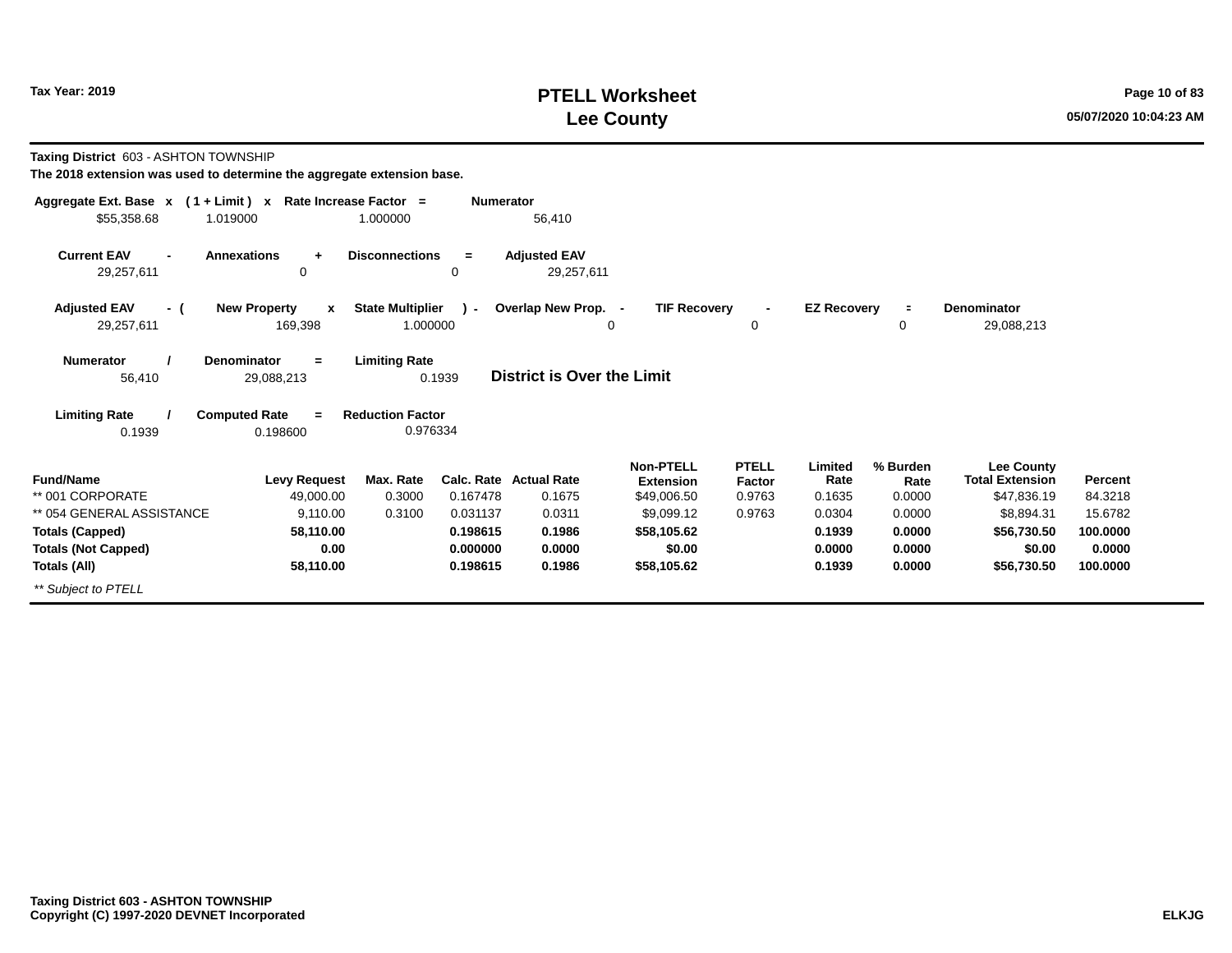## **PTELL Worksheet Tax Year: 2019 Page 11 of 83 Lee County 05/07/2020 10:04:23 AM**

| Taxing District 603RB - ASHTON TWP ROAD/BRIDGE<br>The 2018 extension was used to determine the aggregate extension base. |                                  |                         |                  |                                   |                     |                          |                    |          |                        |          |
|--------------------------------------------------------------------------------------------------------------------------|----------------------------------|-------------------------|------------------|-----------------------------------|---------------------|--------------------------|--------------------|----------|------------------------|----------|
| Aggregate Ext. Base $x$ (1 + Limit) x Rate Increase Factor =<br>\$115,351.53<br>1.019000                                 |                                  | 1.000000                | <b>Numerator</b> | 117,543                           |                     |                          |                    |          |                        |          |
|                                                                                                                          |                                  |                         |                  |                                   |                     |                          |                    |          |                        |          |
| <b>Current EAV</b><br>$\blacksquare$                                                                                     | <b>Annexations</b><br>÷          | <b>Disconnections</b>   | $=$              | <b>Adjusted EAV</b>               |                     |                          |                    |          |                        |          |
| 29,257,611                                                                                                               | 0                                |                         | $\Omega$         | 29,257,611                        |                     |                          |                    |          |                        |          |
| <b>Adjusted EAV</b><br>- (                                                                                               | <b>New Property</b><br>x         | <b>State Multiplier</b> | $\mathbf{r}$     | Overlap New Prop. -               | <b>TIF Recovery</b> | $\overline{\phantom{a}}$ | <b>EZ Recovery</b> | $\equiv$ | <b>Denominator</b>     |          |
| 29,257,611                                                                                                               | 169,398                          | 1.000000                |                  |                                   | 0                   | 0                        |                    | 0        | 29,088,213             |          |
| <b>Numerator</b>                                                                                                         | <b>Denominator</b><br>$=$        | <b>Limiting Rate</b>    |                  |                                   |                     |                          |                    |          |                        |          |
| 117,543                                                                                                                  | 29,088,213                       |                         | 0.4041           | <b>District is Over the Limit</b> |                     |                          |                    |          |                        |          |
| <b>Limiting Rate</b>                                                                                                     | <b>Computed Rate</b><br>$\equiv$ | <b>Reduction Factor</b> |                  |                                   |                     |                          |                    |          |                        |          |
| 0.4041                                                                                                                   | 0.430200                         | 0.939331                |                  |                                   |                     |                          |                    |          |                        |          |
|                                                                                                                          |                                  |                         |                  |                                   | <b>Non-PTELL</b>    | <b>PTELL</b>             | Limited            | % Burden | <b>Lee County</b>      |          |
| <b>Fund/Name</b>                                                                                                         | <b>Levy Request</b>              | Max. Rate               |                  | Calc. Rate Actual Rate            | <b>Extension</b>    | Factor                   | Rate               | Rate     | <b>Total Extension</b> | Percent  |
| ** 007 ROAD & BRIDGE                                                                                                     | 60,375.00                        | 0.6600                  | 0.206357         | 0.2064                            | \$60,387.71         | 0.9393                   | 0.1938             | 0.0000   | \$56,701.25            | 47.9584  |
| ** 008 BRIDGE JOINT W/COUNTY                                                                                             | 9.350.00                         | 0.2500                  | 0.031958         | 0.0320                            | \$9,362.44          | 0.9393                   | 0.0301             | 0.0000   | \$8,806.54             | 7.4487   |
| ** 009 PERMANENT ROAD                                                                                                    | 47,800.00                        | 0.2500                  | 0.163376         | 0.1634                            | \$47,806.94         | 0.9393                   | 0.1535             | 0.0000   | \$44,910.43            | 37.9856  |
| ** 010 EQUIPMENT & BUILDING                                                                                              | 8.300.00                         | 0.1000                  | 0.028369         | 0.0284                            | \$8,309.16          | 0.9393                   | 0.0267             | 0.0000   | \$7.811.78             | 6.6073   |
| <b>Totals (Capped)</b>                                                                                                   | 125,825.00                       |                         | 0.430060         | 0.4302                            | \$125,866.25        |                          | 0.4041             | 0.0000   | \$118,230.00           | 100.0000 |
| <b>Totals (Not Capped)</b>                                                                                               | 0.00                             |                         | 0.000000         | 0.0000                            | \$0.00              |                          | 0.0000             | 0.0000   | \$0.00                 | 0.0000   |
| Totals (All)                                                                                                             | 125,825.00                       |                         | 0.430060         | 0.4302                            | \$125,866.25        |                          | 0.4041             | 0.0000   | \$118,230.00           | 100.0000 |
| ** Subject to PTELL                                                                                                      |                                  |                         |                  |                                   |                     |                          |                    |          |                        |          |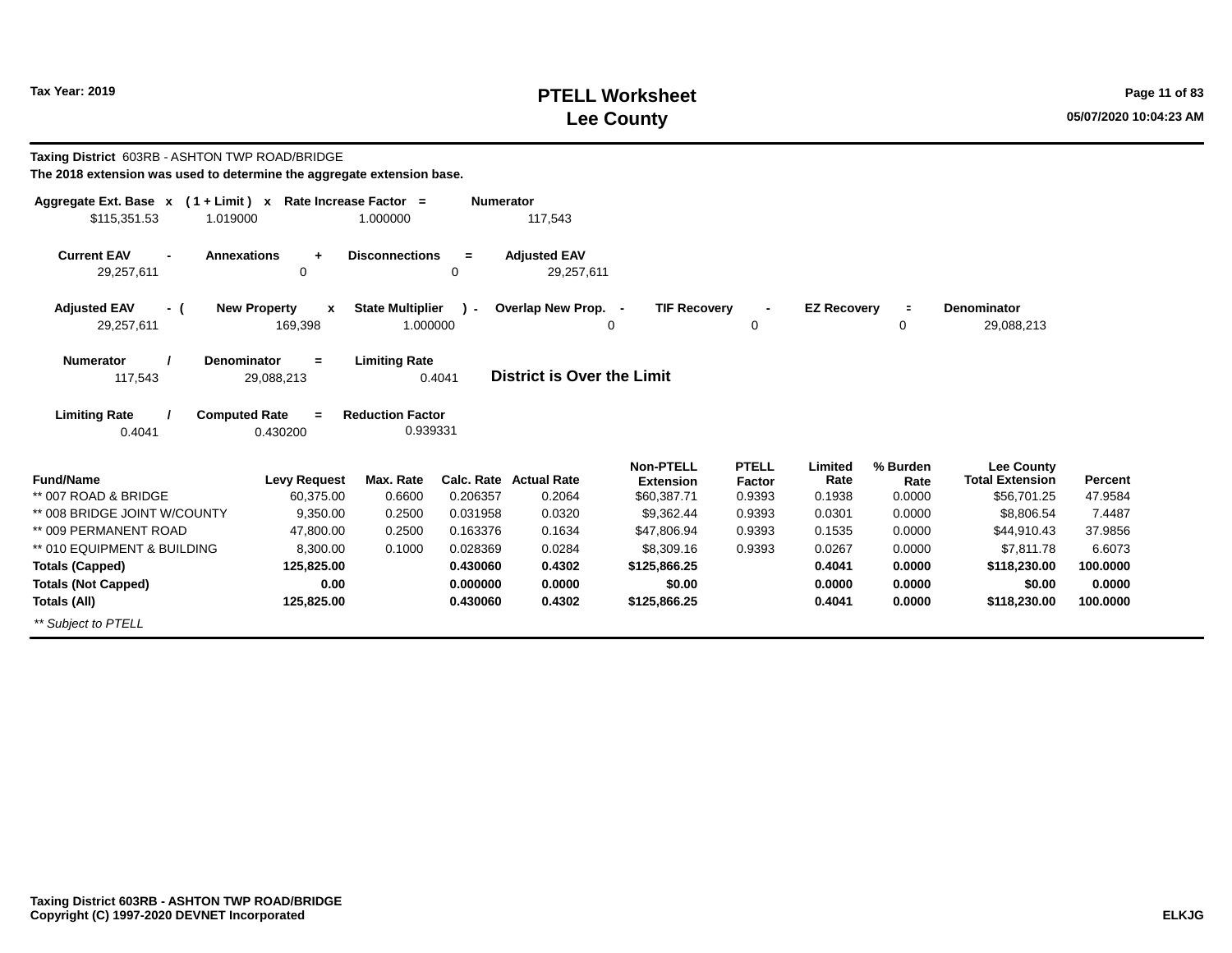### **PTELL Worksheet Tax Year: 2019 Page 12 of 83 Lee County 05/07/2020 10:04:23 AM**

**Taxing District** 604 - BRADFORD TOWNSHIP

| Aggregate Ext. Base $x$ (1 + Limit) $x$ | Rate Increase Factor =              |                         | <b>Numerator</b> |                                   |                     |              |                    |          |                        |          |
|-----------------------------------------|-------------------------------------|-------------------------|------------------|-----------------------------------|---------------------|--------------|--------------------|----------|------------------------|----------|
| \$32,733.27                             | 1.019000                            | 1.000000                |                  | 33,355                            |                     |              |                    |          |                        |          |
| <b>Current EAV</b><br>$\blacksquare$    | <b>Annexations</b><br>÷             | <b>Disconnections</b>   | $\equiv$         | <b>Adjusted EAV</b>               |                     |              |                    |          |                        |          |
| 17,625,917                              | 0                                   |                         | 0                | 17,625,917                        |                     |              |                    |          |                        |          |
| <b>Adjusted EAV</b><br>- (              | <b>New Property</b><br>$\mathbf{x}$ | <b>State Multiplier</b> | $\mathbf{r}$     | Overlap New Prop. -               | <b>TIF Recovery</b> |              | <b>EZ Recovery</b> | $\equiv$ | <b>Denominator</b>     |          |
| 17,625,917                              | 13,840                              | 1.000000                |                  | 0                                 |                     | 0            |                    | 0        | 17,612,077             |          |
| <b>Numerator</b>                        | <b>Denominator</b><br>$\equiv$      | <b>Limiting Rate</b>    |                  |                                   |                     |              |                    |          |                        |          |
| 33,355                                  | 17,612,077                          | 0.1894                  |                  | <b>District is Over the Limit</b> |                     |              |                    |          |                        |          |
| <b>Limiting Rate</b>                    | <b>Computed Rate</b><br>$=$         | <b>Reduction Factor</b> |                  |                                   |                     |              |                    |          |                        |          |
| 0.1894                                  | 0.195000                            | 0.971282                |                  |                                   |                     |              |                    |          |                        |          |
|                                         |                                     |                         |                  |                                   | <b>Non-PTELL</b>    | <b>PTELL</b> | Limited            | % Burden | <b>Lee County</b>      |          |
| <b>Fund/Name</b>                        | <b>Levy Request</b>                 | Max. Rate               |                  | Calc. Rate Actual Rate            | <b>Extension</b>    | Factor       | Rate               | Rate     | <b>Total Extension</b> | Percent  |
| ** 001 CORPORATE                        | 33,500.00                           | 0.4200                  | 0.190061         | 0.1901                            | \$33,506.87         | 0.9713       | 0.1846             | 0.0000   | \$32,537.44            | 97.4657  |
| ** 027 AUDIT                            | 865.00                              | 0.0050                  | 0.004908         | 0.0049                            | \$863.67            | 0.9713       | 0.0048             | 0.0000   | \$846.04               | 2.5343   |
| <b>Totals (Capped)</b>                  | 34,365.00                           |                         | 0.194969         | 0.1950                            | \$34,370.54         |              | 0.1894             | 0.0000   | \$33,383.48            | 100.0000 |
| <b>Totals (Not Capped)</b>              | 0.00                                |                         | 0.000000         | 0.0000                            | \$0.00              |              | 0.0000             | 0.0000   | \$0.00                 | 0.0000   |
| Totals (All)                            | 34,365.00                           |                         | 0.194969         | 0.1950                            | \$34,370.54         |              | 0.1894             | 0.0000   | \$33,383.48            | 100.0000 |
| ** Subject to PTELL                     |                                     |                         |                  |                                   |                     |              |                    |          |                        |          |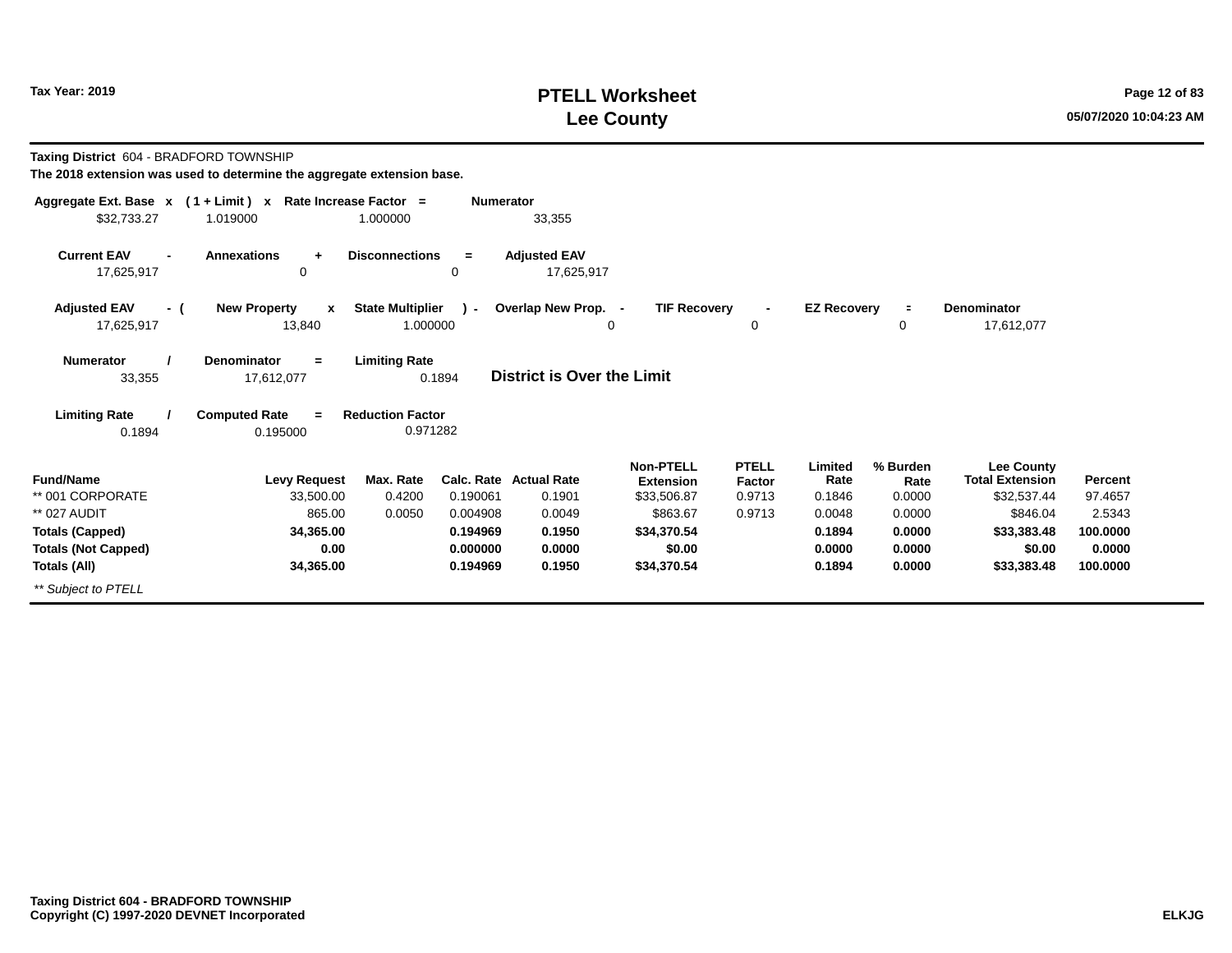## **PTELL Worksheet Tax Year: 2019 Page 13 of 83 Lee County 05/07/2020 10:04:23 AM**

| Taxing District 604RB - BRADFORD TWP ROAD/BRIDGE<br>The 2018 extension was used to determine the aggregate extension base. |                                                   |                                     |                      |                                   |                                                     |                                  |                           |                               |                                                            |                    |
|----------------------------------------------------------------------------------------------------------------------------|---------------------------------------------------|-------------------------------------|----------------------|-----------------------------------|-----------------------------------------------------|----------------------------------|---------------------------|-------------------------------|------------------------------------------------------------|--------------------|
| Aggregate Ext. Base x (1+Limit) x Rate Increase Factor =<br>\$53,029.58<br>1.019000                                        |                                                   | 1.000000                            | <b>Numerator</b>     | 54,037                            |                                                     |                                  |                           |                               |                                                            |                    |
| <b>Current EAV</b><br><b>Annexations</b><br>$\blacksquare$<br>17,625,917                                                   | $\ddot{}$<br>0                                    | <b>Disconnections</b>               | $=$<br>0             | <b>Adjusted EAV</b><br>17,625,917 |                                                     |                                  |                           |                               |                                                            |                    |
| <b>Adjusted EAV</b><br>- (<br>17,625,917                                                                                   | <b>New Property</b><br>$\boldsymbol{x}$<br>13,840 | <b>State Multiplier</b><br>1.000000 | $\mathcal{L}$        | Overlap New Prop. -               | <b>TIF Recovery</b><br>$\Omega$                     | $\mathbf 0$                      | <b>EZ Recovery</b>        | $\blacksquare$<br>$\mathbf 0$ | <b>Denominator</b><br>17,612,077                           |                    |
| <b>Numerator</b><br>Denominator<br>54,037                                                                                  | $=$<br>17,612,077                                 | <b>Limiting Rate</b>                | 0.3068               | District is Over the Limit        |                                                     |                                  |                           |                               |                                                            |                    |
| <b>Limiting Rate</b><br><b>Computed Rate</b><br>0.3068                                                                     | $=$<br>0.315900                                   | <b>Reduction Factor</b><br>0.971193 |                      |                                   |                                                     |                                  |                           |                               |                                                            |                    |
| <b>Fund/Name</b><br>** 007 ROAD & BRIDGE                                                                                   | <b>Levy Request</b><br>15,700.00                  | Max. Rate<br>0.6600                 | 0.089073             | Calc. Rate Actual Rate<br>0.0891  | <b>Non-PTELL</b><br><b>Extension</b><br>\$15,704.69 | <b>PTELL</b><br>Factor<br>0.9712 | Limited<br>Rate<br>0.0865 | % Burden<br>Rate<br>0.0000    | <b>Lee County</b><br><b>Total Extension</b><br>\$15,246.42 | Percent<br>28.1942 |
| ** 008 BRIDGE JOINT W/ COUNTY                                                                                              | 10,550.00                                         | 0.2500                              | 0.059855             | 0.0599                            | \$10,557.92                                         | 0.9712                           | 0.0582                    | 0.0000                        | \$10,258.28                                                | 18.9700            |
| ** 009 PERMANENT ROAD                                                                                                      | 15,350.00                                         | 0.2500                              | 0.087088             | 0.0871                            | \$15,352.17                                         | 0.9712                           | 0.0846                    | 0.0000                        | \$14,911.53                                                | 27.5750            |
| ** 010 EQUIPMENT & BUILDING                                                                                                | 12,935.00                                         | 0.1000                              | 0.073386             | 0.0734                            | \$12,937.42                                         | 0.9712                           | 0.0713                    | 0.0000                        | \$12,567.28                                                | 23.2399            |
| ** 090 ROAD DAMAGE                                                                                                         | 1,130.00                                          | 0.0330                              | 0.006411             | 0.0064                            | \$1,128.06                                          | 0.9712                           | 0.0062                    | 0.0000                        | \$1,092.81                                                 | 2.0209             |
| <b>Totals (Capped)</b>                                                                                                     | 55,665.00                                         |                                     | 0.315813             | 0.3159                            | \$55,680.26                                         |                                  | 0.3068                    | 0.0000                        | \$54,076.32                                                | 100,0000           |
| <b>Totals (Not Capped)</b>                                                                                                 | 0.00                                              |                                     | 0.000000<br>0.315813 | 0.0000<br>0.3159                  | \$0.00                                              |                                  | 0.0000<br>0.3068          | 0.0000<br>0.0000              | \$0.00<br>\$54,076.32                                      | 0.0000<br>100,0000 |
| Totals (All)                                                                                                               | 55,665.00                                         |                                     |                      |                                   | \$55,680.26                                         |                                  |                           |                               |                                                            |                    |
| ** Subject to PTELL                                                                                                        |                                                   |                                     |                      |                                   |                                                     |                                  |                           |                               |                                                            |                    |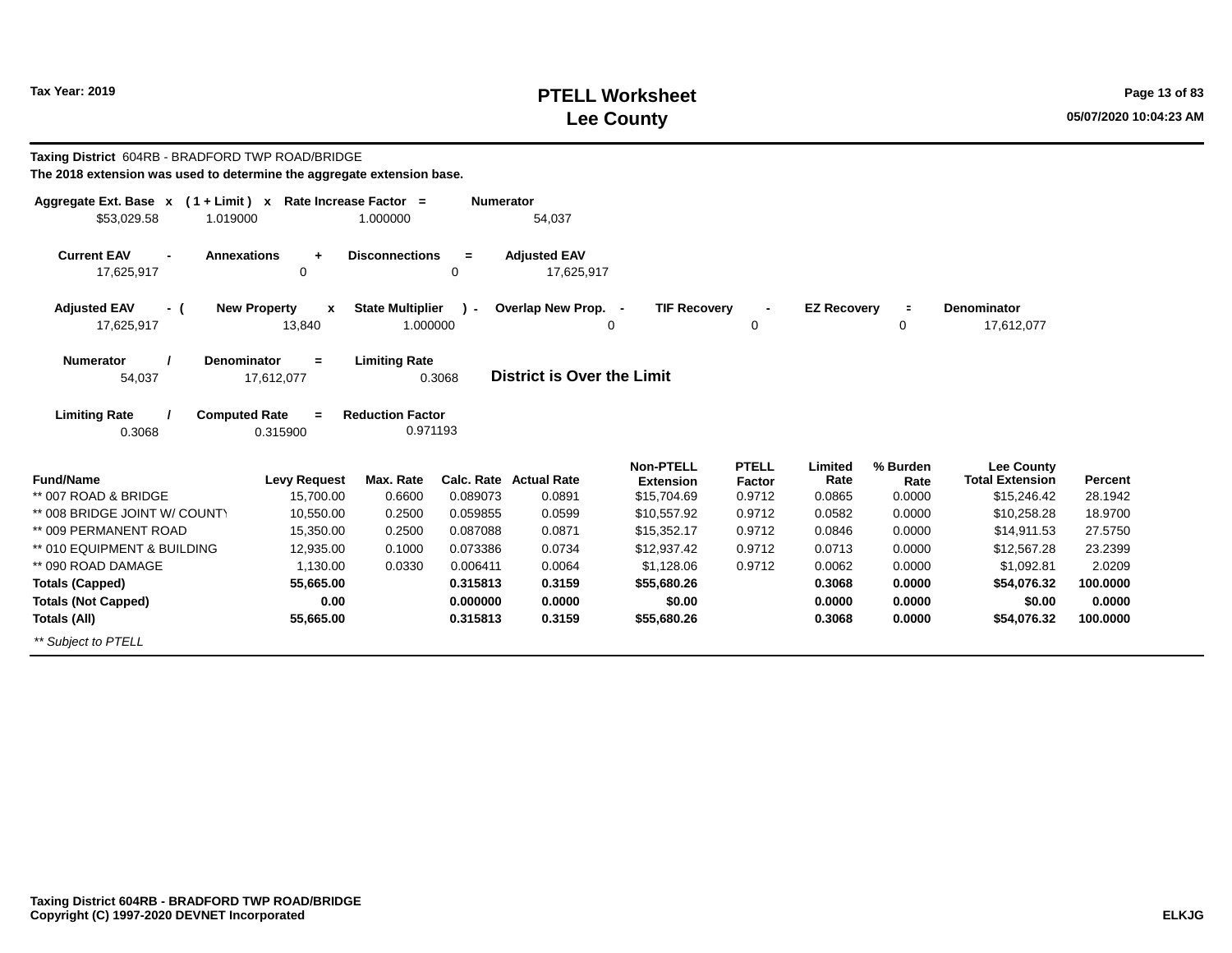### **PTELL Worksheet Tax Year: 2019 Page 14 of 83 Lee County 05/07/2020 10:04:23 AM**

**Taxing District** 605 - BROOKLYN TOWNSHIP

| Aggregate Ext. Base $x$ (1 + Limit) $x$            |                                                    | Rate Increase Factor =                                | <b>Numerator</b>                                                |                                           |                                                   |
|----------------------------------------------------|----------------------------------------------------|-------------------------------------------------------|-----------------------------------------------------------------|-------------------------------------------|---------------------------------------------------|
| \$98,983.52                                        | 1.019000                                           | 1.000000                                              | 100,864                                                         |                                           |                                                   |
| <b>Current EAV</b><br>$\blacksquare$<br>38,696,064 | <b>Annexations</b><br>$\ddot{}$<br>0               | <b>Disconnections</b><br>$=$<br>0                     | <b>Adiusted EAV</b><br>38,696,064                               |                                           |                                                   |
| <b>Adjusted EAV</b><br>- (<br>38,696,064           | <b>New Property</b><br>$\mathbf{x}$<br>3,344,395   | <b>State Multiplier</b><br>$\overline{a}$<br>1.000000 | Overlap New Prop.<br><b>TIF Recovery</b><br>$\blacksquare$<br>0 | <b>EZ Recoverv</b><br>$\blacksquare$<br>0 | <b>Denominator</b><br>$\equiv$<br>35,351,669<br>0 |
| <b>Numerator</b><br>100,864                        | <b>Denominator</b><br>$\blacksquare$<br>35,351,669 | <b>Limiting Rate</b><br>0.2853                        | District is Within the Limit                                    |                                           |                                                   |

|                            |              |           |          |                        | <b>Non-PTELL</b> | <b>PTELL</b> | Limited | % Burden | <b>Lee County</b>      |                |
|----------------------------|--------------|-----------|----------|------------------------|------------------|--------------|---------|----------|------------------------|----------------|
| <b>Fund/Name</b>           | Levy Request | Max. Rate |          | Calc. Rate Actual Rate | <b>Extension</b> | Factor       | Rate    | Rate     | <b>Total Extension</b> | <b>Percent</b> |
| ** 001 CORPORATE           | 97,500.00    | 0.2500    | 0.251964 | 0.2500                 | \$96,740.16      | 1.0000       | 0.2500  | 0.0000   | \$96,740.16            | 92.7988        |
| ** 035 LIABILITY INSURANCE | 7.000.00     | 0.0000    | 0.018090 | 0.0181                 | \$7,003.99       | 1.0000       | 0.0181  | 0.0000   | \$7,003.99             | 6.7186         |
| ** 054 GENERAL ASSISTANCE  | 500.00       | 0.0000    | 0.001292 | 0.0013                 | \$503.05         | 1.0000       | 0.0013  | 0.0000   | \$503.05               | 0.4826         |
| <b>Totals (Capped)</b>     | 105.000.00   |           | 0.271346 | 0.2694                 | \$104,247,20     |              | 0.2694  | 0.0000   | \$104.247.20           | 100.0000       |
| <b>Totals (Not Capped)</b> | 0.00         |           | 0.000000 | 0.0000                 | \$0.00           |              | 0.0000  | 0.0000   | \$0.00                 | 0.0000         |
| Totals (All)               | 105.000.00   |           | 0.271346 | 0.2694                 | \$104,247,20     |              | 0.2694  | 0.0000   | \$104.247.20           | 100.0000       |
| ** Subject to PTELL        |              |           |          |                        |                  |              |         |          |                        |                |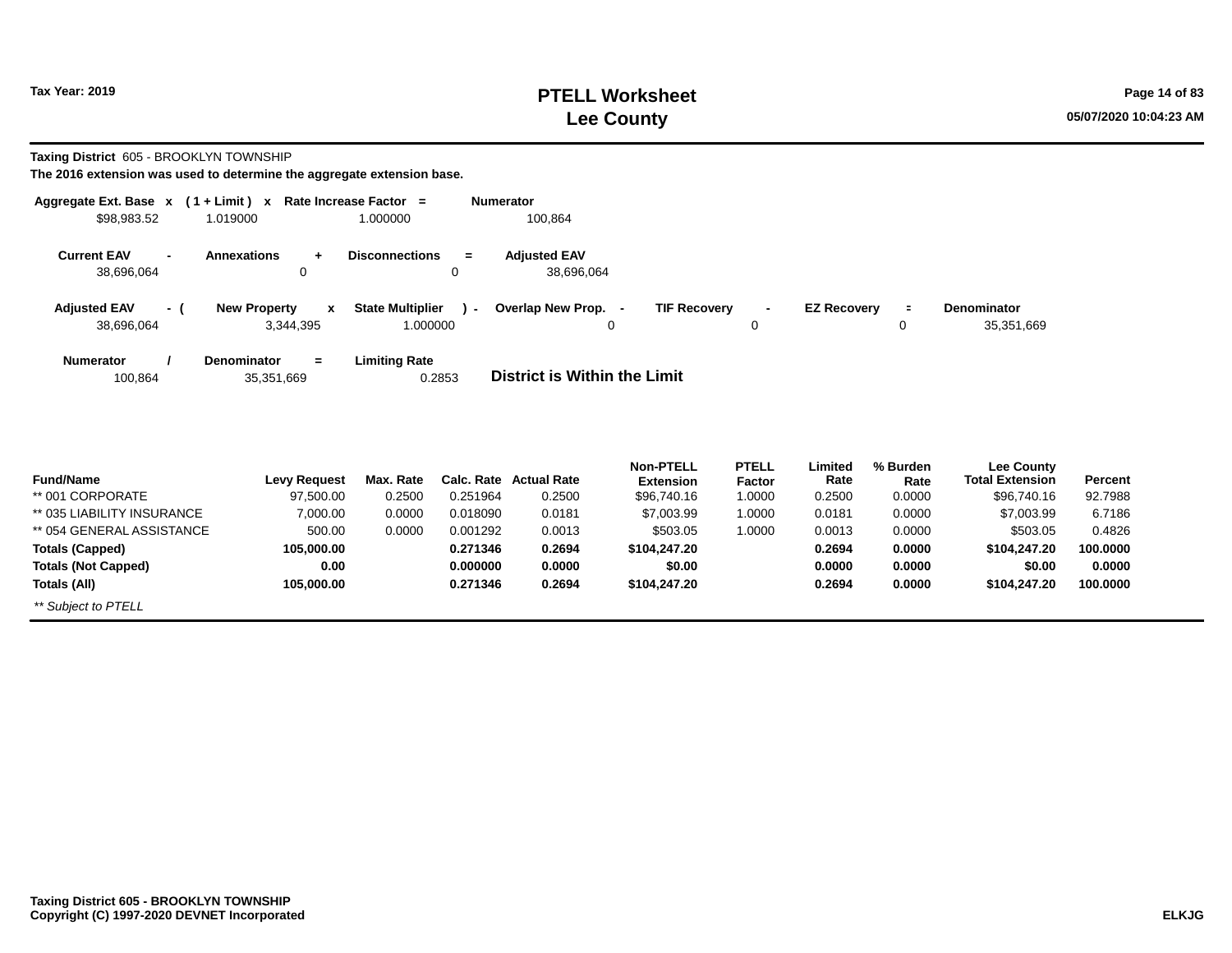## **PTELL Worksheet Tax Year: 2019 Page 15 of 83 Lee County 05/07/2020 10:04:23 AM**

#### **Taxing District** 605RB - BROOKLYN TWP ROAD/BRIDGE **The 2018 extension was used to determine the aggregate extension base.**

| Aggregate Ext. Base $x$ (1 + Limit) $x$ |                          |                                              | Rate Increase Factor =              |                | <b>Numerator</b>                  |                     |        |                    |         |                                  |
|-----------------------------------------|--------------------------|----------------------------------------------|-------------------------------------|----------------|-----------------------------------|---------------------|--------|--------------------|---------|----------------------------------|
| \$175,096.17                            |                          | 1.019000                                     | 1.000000                            |                | 178.423                           |                     |        |                    |         |                                  |
| <b>Current EAV</b><br>38,696,064        | $\overline{\phantom{0}}$ | <b>Annexations</b><br>$\ddot{}$<br>0         | <b>Disconnections</b><br>0          | $=$            | <b>Adjusted EAV</b><br>38.696.064 |                     |        |                    |         |                                  |
| <b>Adjusted EAV</b><br>38,696,064       | $-1$                     | <b>New Property</b><br>x<br>3,344,395        | <b>State Multiplier</b><br>1.000000 | $\blacksquare$ | Overlap New Prop.<br>$\sim$<br>0  | <b>TIF Recovery</b> | $\sim$ | <b>EZ Recovery</b> | Ξ.<br>0 | <b>Denominator</b><br>35,351,669 |
| <b>Numerator</b><br>178,423             |                          | <b>Denominator</b><br>$\equiv$<br>35,351,669 | Limiting Rate<br>0.5047             |                | District is Within the Limit      |                     |        |                    |         |                                  |

| <b>Fund/Name</b>             | <b>Levy Request</b> | Max. Rate | Calc. Rate | <b>Actual Rate</b> | <b>Non-PTELL</b><br><b>Extension</b> | <b>PTELL</b><br>Factor | Limited<br>Rate | % Burden<br>Rate | Lee County<br><b>Total Extension</b> | Percent  |
|------------------------------|---------------------|-----------|------------|--------------------|--------------------------------------|------------------------|-----------------|------------------|--------------------------------------|----------|
| $**$ 007 ROAD & BRIDGE       | 49,500.00           | 0.6600    | 0.127920   | 0.1279             | \$49,492.27                          | 1.0000                 | 0.1279          | 0.0000           | \$49,492.27                          | 25.3819  |
| ** 008 BRIDGE JOINT W/ COUNT | 10,000.00           | 0.2500    | 0.025842   | 0.0258             | \$9,983.58                           | 1.0000                 | 0.0258          | 0.0000           | \$9,983.58                           | 5.1201   |
| ** 009 PERMANENT ROAD        | 90.000.00           | 0.2500    | 0.232582   | 0.2326             | \$90,007.04                          | 1.0000                 | 0.2326          | 0.0000           | \$90,007.04                          | 46.1600  |
| ** 010 EQUIPMENT & BUILDING  | 38,500.00           | 0.1000    | 0.099493   | 0.0995             | \$38,502.58                          | 1.0000                 | 0.0995          | 0.0000           | \$38,502.58                          | 19.7460  |
| ** 035 LIABILITY INS         | 7,000.00            | 0.0000    | 0.018090   | 0.0181             | \$7,003.99                           | 1.0000                 | 0.0181          | 0.0000           | \$7,003.99                           | 3.5920   |
| Totals (Capped)              | 195,000.00          |           | 0.503927   | 0.5039             | \$194,989.46                         |                        | 0.5039          | 0.0000           | \$194.989.46                         | 100.0000 |
| <b>Totals (Not Capped)</b>   | 0.00                |           | 0.000000   | 0.0000             | \$0.00                               |                        | 0.0000          | 0.0000           | \$0.00                               | 0.0000   |
| Totals (All)                 | 195.000.00          |           | 0.503927   | 0.5039             | \$194,989.46                         |                        | 0.5039          | 0.0000           | \$194.989.46                         | 100.0000 |
| ** Subject to PTELL          |                     |           |            |                    |                                      |                        |                 |                  |                                      |          |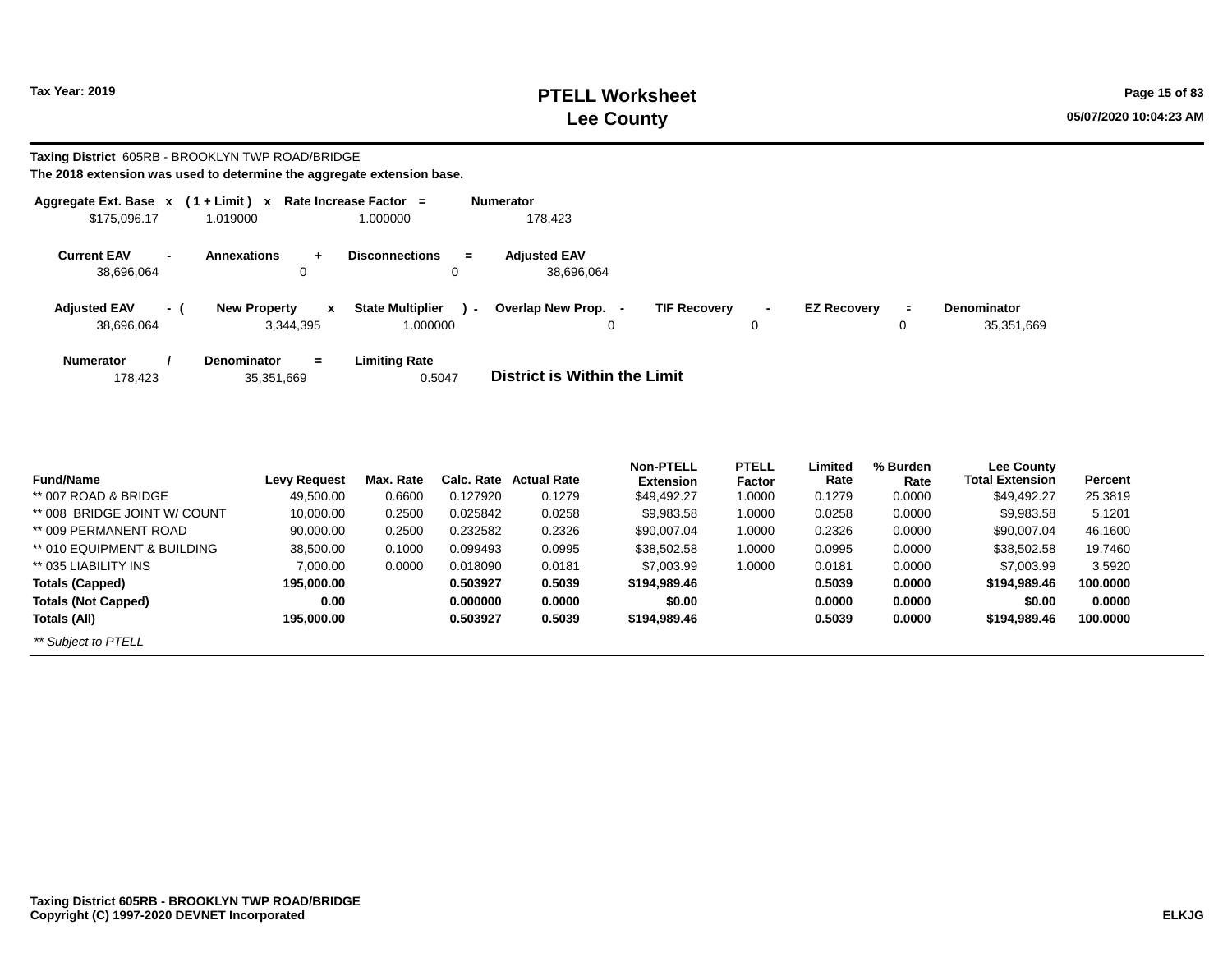## **PTELL Worksheet Tax Year: 2019 Page 16 of 83 Lee County 05/07/2020 10:04:23 AM**

| Taxing District 606 - FRANKLIN GROVE TOWNSHIP<br>The 2018 extension was used to determine the aggregate extension base. |                                         |                         |                  |                                   |                     |              |                    |          |                        |                |
|-------------------------------------------------------------------------------------------------------------------------|-----------------------------------------|-------------------------|------------------|-----------------------------------|---------------------|--------------|--------------------|----------|------------------------|----------------|
| Aggregate Ext. Base $x$ (1 + Limit) x Rate Increase Factor =                                                            |                                         |                         | <b>Numerator</b> |                                   |                     |              |                    |          |                        |                |
| \$42,675.53                                                                                                             | 1.019000                                | 1.000000                |                  | 43,486                            |                     |              |                    |          |                        |                |
| <b>Current EAV</b>                                                                                                      | <b>Annexations</b><br>÷                 | <b>Disconnections</b>   | $=$              | <b>Adjusted EAV</b>               |                     |              |                    |          |                        |                |
| 24,503,669                                                                                                              | $\Omega$                                |                         | 0                | 24,503,669                        |                     |              |                    |          |                        |                |
| <b>Adjusted EAV</b><br>- (                                                                                              | <b>New Property</b><br>$\boldsymbol{x}$ | <b>State Multiplier</b> | $\mathbf{I}$     | Overlap New Prop. -               | <b>TIF Recovery</b> |              | <b>EZ Recovery</b> | $\equiv$ | <b>Denominator</b>     |                |
| 24,503,669                                                                                                              | 77,901                                  | 1.000000                |                  |                                   | $\mathbf 0$         | 0            |                    | 0        | 24,425,768             |                |
| <b>Numerator</b>                                                                                                        | Denominator<br>$=$                      | <b>Limiting Rate</b>    |                  |                                   |                     |              |                    |          |                        |                |
| 43,486                                                                                                                  | 24,425,768                              |                         | 0.1780           | <b>District is Over the Limit</b> |                     |              |                    |          |                        |                |
| <b>Limiting Rate</b>                                                                                                    | <b>Computed Rate</b><br>$=$             | <b>Reduction Factor</b> |                  |                                   |                     |              |                    |          |                        |                |
| 0.1780                                                                                                                  | 0.182500                                | 0.975342                |                  |                                   |                     |              |                    |          |                        |                |
|                                                                                                                         |                                         |                         |                  |                                   | <b>Non-PTELL</b>    | <b>PTELL</b> | Limited            | % Burden | <b>Lee County</b>      |                |
| <b>Fund/Name</b>                                                                                                        | <b>Levy Request</b>                     | Max. Rate               |                  | <b>Calc. Rate Actual Rate</b>     | <b>Extension</b>    | Factor       | Rate               | Rate     | <b>Total Extension</b> | <b>Percent</b> |
| ** 001 CORPORATE                                                                                                        | 29,476.00                               | 0.3500                  | 0.120292         | 0.1203                            | \$29,477.91         | 0.9753       | 0.1173             | 0.0000   | \$28,742.80            | 65.9359        |
| ** 027 AUDIT                                                                                                            | 1.167.00                                | 0.0050                  | 0.004763         | 0.0048                            | \$1,176.18          | 0.9753       | 0.0047             | 0.0000   | \$1.151.67             | 2.6419         |
| ** 035 LIABILITY INSURANCE                                                                                              | 3.672.00                                | 0.0000                  | 0.014986         | 0.0150                            | \$3,675.55          | 0.9753       | 0.0146             | 0.0000   | \$3,577.54             | 8.2069         |
| ** 047 SOCIAL SECURITY                                                                                                  | 1,751.00                                | 0.0000                  | 0.007146         | 0.0071                            | \$1,739.76          | 0.9753       | 0.0069             | 0.0000   | \$1,690.75             | 3.8786         |
| ** 054 GENERAL ASSISTANCE                                                                                               | 8,658.00                                | 0.1000                  | 0.035334         | 0.0353                            | \$8,649.80          | 0.9753       | 0.0344             | 0.0000   | \$8,429.26             | 19.3367        |
| <b>Totals (Capped)</b>                                                                                                  | 44,724.00                               |                         | 0.182521         | 0.1825                            | \$44.719.20         |              | 0.1779             | 0.0000   | \$43,592.02            | 100,0000       |
| <b>Totals (Not Capped)</b>                                                                                              | 0.00                                    |                         | 0.000000         | 0.0000                            | \$0.00              |              | 0.0000             | 0.0000   | \$0.00                 | 0.0000         |
| <b>Totals (All)</b>                                                                                                     | 44,724.00                               |                         | 0.182521         | 0.1825                            | \$44,719.20         |              | 0.1779             | 0.0000   | \$43,592.02            | 100.0000       |
| ** Subject to PTELL                                                                                                     |                                         |                         |                  |                                   |                     |              |                    |          |                        |                |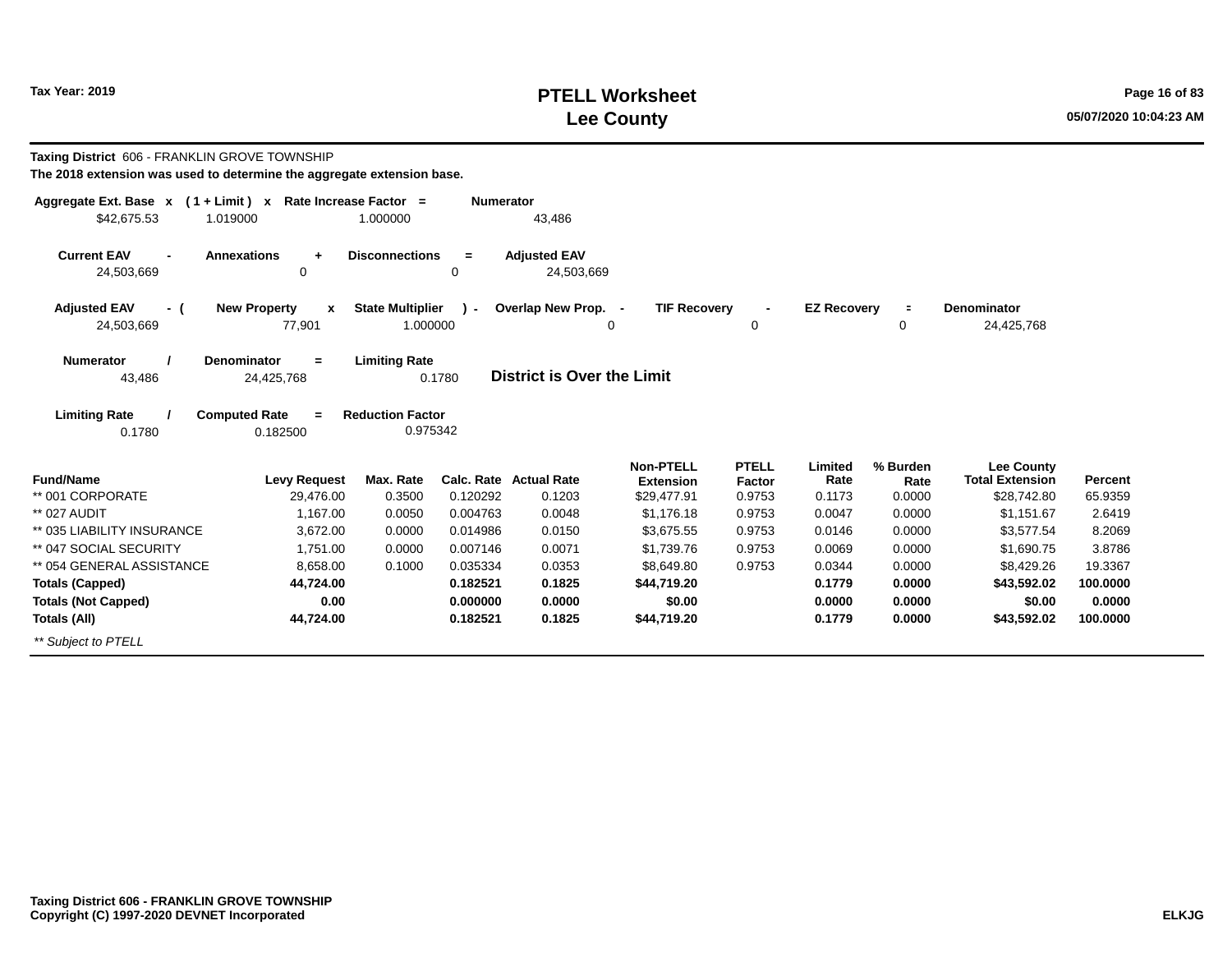## **PTELL Worksheet Tax Year: 2019 Page 17 of 83 Lee County 05/07/2020 10:04:23 AM**

| Taxing District 606RB - FRANKLIN GROVE ROAD/BRIDGE<br>The 2018 extension was used to determine the aggregate extension base. |                                         |                                     |                  |                                         |                                                     |                                  |                           |                            |                                                            |                    |
|------------------------------------------------------------------------------------------------------------------------------|-----------------------------------------|-------------------------------------|------------------|-----------------------------------------|-----------------------------------------------------|----------------------------------|---------------------------|----------------------------|------------------------------------------------------------|--------------------|
| Aggregate Ext. Base x (1+Limit) x Rate Increase Factor =<br>\$88,391.03<br>1.019000                                          |                                         | 1.000000                            | <b>Numerator</b> | 90,070                                  |                                                     |                                  |                           |                            |                                                            |                    |
| <b>Current EAV</b><br>24,503,669                                                                                             | <b>Annexations</b><br>$\ddot{}$<br>0    | <b>Disconnections</b>               | $=$<br>0         | <b>Adjusted EAV</b><br>24,503,669       |                                                     |                                  |                           |                            |                                                            |                    |
| <b>Adjusted EAV</b><br>- (<br>24,503,669                                                                                     | <b>New Property</b><br>X<br>77,901      | <b>State Multiplier</b><br>1.000000 | $\mathbf{r}$     | Overlap New Prop. -<br>$\Omega$         | <b>TIF Recovery</b>                                 | 0                                | <b>EZ Recovery</b>        | $\blacksquare$<br>0        | <b>Denominator</b><br>24,425,768                           |                    |
| <b>Numerator</b><br>90,070                                                                                                   | <b>Denominator</b><br>$=$<br>24,425,768 | <b>Limiting Rate</b><br>0.3688      |                  | <b>District is Over the Limit</b>       |                                                     |                                  |                           |                            |                                                            |                    |
| <b>Limiting Rate</b><br>0.3688                                                                                               | <b>Computed Rate</b><br>0.378300        | <b>Reduction Factor</b><br>0.974888 |                  |                                         |                                                     |                                  |                           |                            |                                                            |                    |
| <b>Fund/Name</b><br>** 007 ROAD & BRIDGE                                                                                     | <b>Levy Request</b><br>28,520.00        | Max. Rate<br>0.6600                 | 0.116391         | <b>Calc. Rate Actual Rate</b><br>0.1164 | <b>Non-PTELL</b><br><b>Extension</b><br>\$28,522.27 | <b>PTELL</b><br>Factor<br>0.9749 | Limited<br>Rate<br>0.1135 | % Burden<br>Rate<br>0.0000 | <b>Lee County</b><br><b>Total Extension</b><br>\$27,811.66 | Percent<br>30.7757 |
| ** 008 BRIDGE JOINT W/ COUNTY                                                                                                | 365.00                                  | 0.2500                              | 0.001490         | 0.0015                                  | \$367.56                                            | 0.9749                           | 0.0015                    | 0.0000                     | \$367.56                                                   | 0.4067             |
| ** 009 PERMANENT ROAD                                                                                                        | 50,300.00                               | 0.2500                              | 0.205275         | 0.2053                                  | \$50,306.03                                         | 0.9749                           | 0.2001                    | 0.0000                     | \$49,031.84                                                | 54.2570            |
| ** 010 EQUIPMENT & BUILDING                                                                                                  | 7,100.00                                | 0.1000                              | 0.028975         | 0.0290                                  | \$7,106.06                                          | 0.9749                           | 0.0283                    | 0.0000                     | \$6,934.54                                                 | 7.6735             |
| ** 027 AUDIT                                                                                                                 | 559.00                                  | 0.0025                              | 0.002281         | 0.0023                                  | \$563.58                                            | 0.9749                           | 0.0022                    | 0.0000                     | \$539.08                                                   | 0.5965             |
| ** 035 LIABILITY INSURANCE                                                                                                   | 3,918.00                                | 0.0000                              | 0.015989         | 0.0160                                  | \$3,920.59                                          | 0.9749                           | 0.0156                    | 0.0000                     | \$3,822.57                                                 | 4.2299             |
| ** 047 SOCIAL SECURITY                                                                                                       | 1,900.00                                | 0.0000                              | 0.007754         | 0.0078                                  | \$1,911.29                                          | 0.9749                           | 0.0076                    | 0.0000                     | \$1,862.28                                                 | 2.0607             |
| <b>Totals (Capped)</b>                                                                                                       | 92,662.00                               |                                     | 0.378155         | 0.3783                                  | \$92,697.38                                         |                                  | 0.3688                    | 0.0000                     | \$90,369.53                                                | 100.0000           |
| <b>Totals (Not Capped)</b>                                                                                                   | 0.00                                    |                                     | 0.000000         | 0.0000                                  | \$0.00                                              |                                  | 0.0000                    | 0.0000                     | \$0.00                                                     | 0.0000             |
| <b>Totals (All)</b>                                                                                                          | 92,662.00                               |                                     | 0.378155         | 0.3783                                  | \$92,697.38                                         |                                  | 0.3688                    | 0.0000                     | \$90,369.53                                                | 100,0000           |
| ** Subject to PTELL                                                                                                          |                                         |                                     |                  |                                         |                                                     |                                  |                           |                            |                                                            |                    |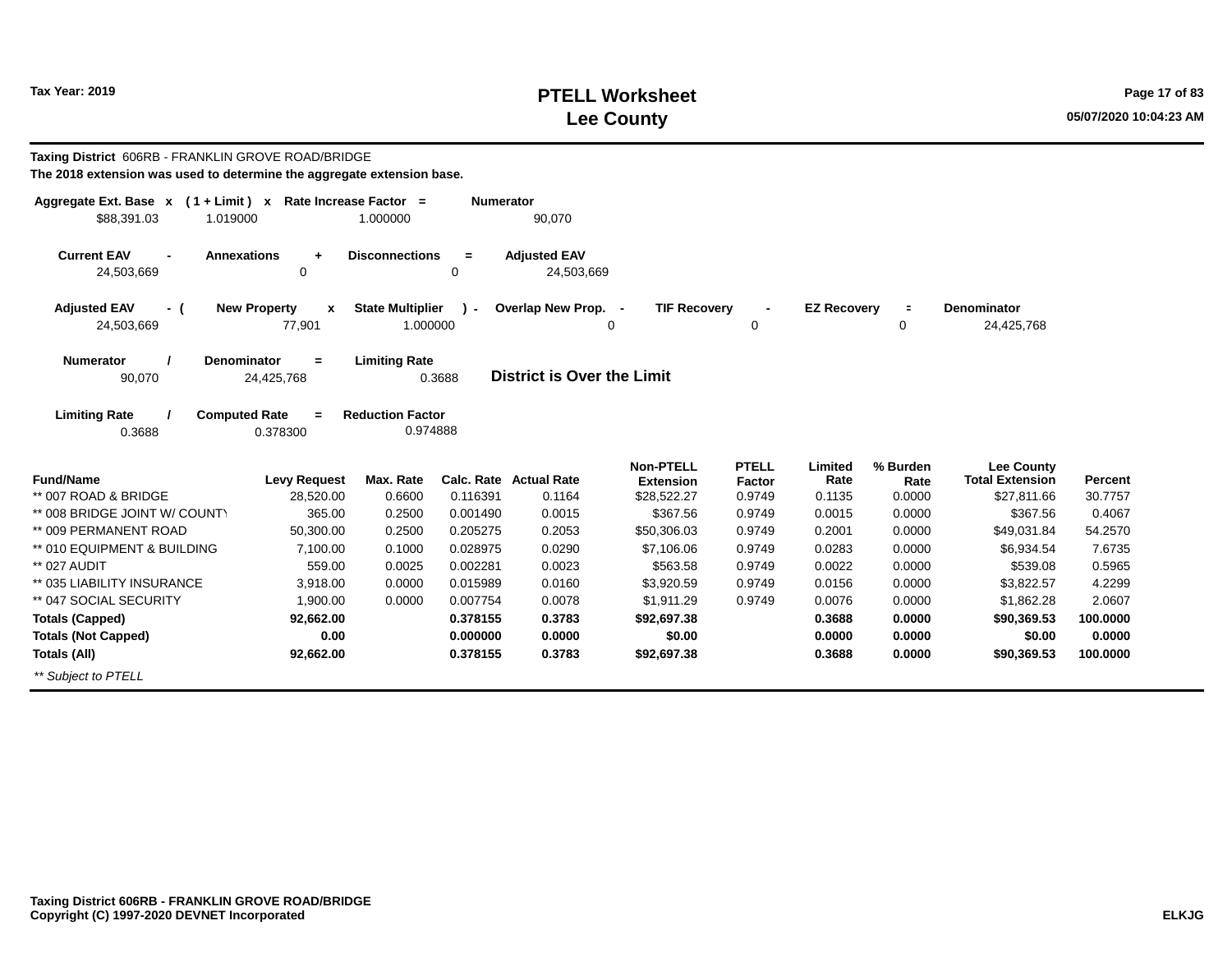### **PTELL Worksheet Tax Year: 2019 Page 18 of 83 Lee County 05/07/2020 10:04:23 AM**

**Taxing District** 607 - DIXON TOWNSHIP

| Aggregate Ext. Base $x$ (1 + Limit) $x$             | Rate Increase Factor =                              | <b>Numerator</b>                  |                                    |                                      |                        |                    |                  |                                             |          |
|-----------------------------------------------------|-----------------------------------------------------|-----------------------------------|------------------------------------|--------------------------------------|------------------------|--------------------|------------------|---------------------------------------------|----------|
| \$421,031.44<br>1.019000                            |                                                     | 1.000000                          | 429,031                            |                                      |                        |                    |                  |                                             |          |
| <b>Current EAV</b><br>$\blacksquare$<br>214,778,649 | <b>Annexations</b><br>$\ddot{}$<br>0                | <b>Disconnections</b><br>$=$<br>0 | <b>Adjusted EAV</b><br>214,778,649 |                                      |                        |                    |                  |                                             |          |
| <b>Adjusted EAV</b><br>- (                          | <b>New Property</b><br>$\mathbf{x}$                 | <b>State Multiplier</b>           | Overlap New Prop. -                | <b>TIF Recovery</b>                  |                        | <b>EZ Recovery</b> | $\equiv$         | Denominator                                 |          |
| 214,778,649                                         | 960,824                                             | 1.000000                          | 0                                  |                                      | 0                      |                    | 170,300          | 213,647,525                                 |          |
| <b>Numerator</b><br>429,031                         | <b>Denominator</b><br>$\blacksquare$<br>213,647,525 | <b>Limiting Rate</b><br>0.2008    | <b>District is Over the Limit</b>  |                                      |                        |                    |                  |                                             |          |
| <b>Limiting Rate</b>                                | <b>Computed Rate</b><br>$\equiv$                    | <b>Reduction Factor</b>           |                                    |                                      |                        |                    |                  |                                             |          |
| 0.2008                                              | 0.205900                                            | 0.975231                          |                                    |                                      |                        |                    |                  |                                             |          |
| <b>Fund/Name</b>                                    | <b>Levy Request</b>                                 | Max. Rate                         | <b>Calc. Rate Actual Rate</b>      | <b>Non-PTELL</b><br><b>Extension</b> | <b>PTELL</b><br>Factor | Limited<br>Rate    | % Burden<br>Rate | <b>Lee County</b><br><b>Total Extension</b> | Percent  |
| ** 001 CORPORATE                                    | 347,000.00                                          | 0.2500<br>0.161562                | 0.1616                             | \$347,082.30                         | 0.9752                 | 0.1575             | 0.0000           | \$338,276.37                                | 78.4363  |
| ** 005 I.M.R.F.                                     | 30,000.00                                           | 0.0000<br>0.013968                | 0.0140                             | \$30,069.01                          | 0.9752                 | 0.0137             | 0.0000           | \$29,424.67                                 | 6.8227   |
| ** 035 LIABILITY INSURANCE                          | 10,000.00                                           | 0.0000<br>0.004656                | 0.0047                             | \$10,094.60                          | 0.9752                 | 0.0046             | 0.0000           | \$9,879.82                                  | 2.2908   |
| ** 047 SOCIAL SECURITY                              | 25,000.00                                           | 0.0000<br>0.011640                | 0.0116                             | \$24,914.32                          | 0.9752                 | 0.0113             | 0.0000           | \$24,269.99                                 | 5.6275   |
| ** 054 GENERAL ASSISTANCE                           | 30,000.00                                           | 0.1000<br>0.013968                | 0.0140                             | \$30,069.01                          | 0.9752                 | 0.0137             | 0.0000           | \$29,424.67                                 | 6.8227   |
| <b>Totals (Capped)</b>                              | 442,000.00                                          | 0.205794                          | 0.2059                             | \$442,229.24                         |                        | 0.2008             | 0.0000           | \$431,275.52                                | 100.0000 |
| <b>Totals (Not Capped)</b>                          | 0.00                                                | 0.000000                          | 0.0000                             | \$0.00                               |                        | 0.0000             | 0.0000           | \$0.00                                      | 0.0000   |
| Totals (All)                                        | 442,000.00                                          | 0.205794                          | 0.2059                             | \$442,229.24                         |                        | 0.2008             | 0.0000           | \$431,275.52                                | 100.0000 |
| ** Subject to PTELL                                 |                                                     |                                   |                                    |                                      |                        |                    |                  |                                             |          |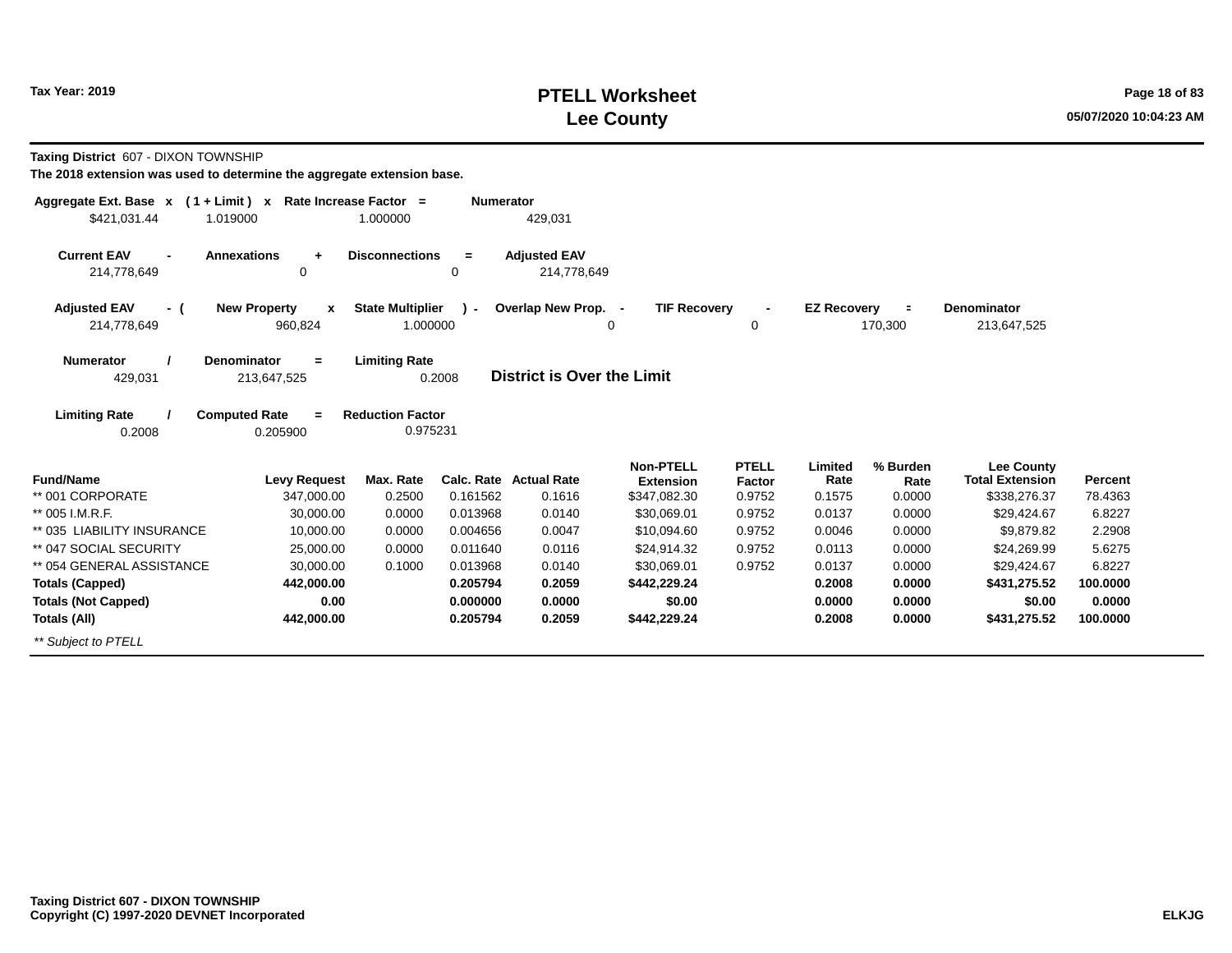## **PTELL Worksheet Tax Year: 2019 Page 19 of 83 Lee County 05/07/2020 10:04:23 AM**

| Taxing District 607RB - DIXON TWP ROAD/BRIDGE<br>The 2018 extension was used to determine the aggregate extension base. |                                                             |                                                     |                                         |                                                      |                                  |                           |                            |                                                             |                    |
|-------------------------------------------------------------------------------------------------------------------------|-------------------------------------------------------------|-----------------------------------------------------|-----------------------------------------|------------------------------------------------------|----------------------------------|---------------------------|----------------------------|-------------------------------------------------------------|--------------------|
| Aggregate Ext. Base $x$ (1 + Limit) x Rate Increase Factor =<br>\$505,407.32                                            | 1.019000                                                    | 1.000000                                            | <b>Numerator</b><br>515,010             |                                                      |                                  |                           |                            |                                                             |                    |
| <b>Current EAV</b><br>$\blacksquare$<br>214,778,649                                                                     | <b>Annexations</b><br>$+$<br>0                              | <b>Disconnections</b><br>$=$<br>$\Omega$            | <b>Adjusted EAV</b><br>214,778,649      |                                                      |                                  |                           |                            |                                                             |                    |
| <b>Adjusted EAV</b><br>- (<br>214,778,649                                                                               | <b>New Property</b><br>$\boldsymbol{\mathsf{x}}$<br>960,824 | <b>State Multiplier</b><br>$\mathbf{r}$<br>1.000000 | Overlap New Prop. -                     | <b>TIF Recovery</b><br>0                             | 0                                | <b>EZ Recovery</b>        | $\equiv$<br>170,300        | <b>Denominator</b><br>213,647,525                           |                    |
| <b>Numerator</b><br>515,010                                                                                             | Denominator<br>$=$<br>213,647,525                           | <b>Limiting Rate</b><br>0.2411                      | District is Over the Limit              |                                                      |                                  |                           |                            |                                                             |                    |
| <b>Limiting Rate</b><br>0.2411                                                                                          | <b>Computed Rate</b><br>$=$<br>0.247100                     | <b>Reduction Factor</b><br>0.975718                 |                                         |                                                      |                                  |                           |                            |                                                             |                    |
| <b>Fund/Name</b><br>** 007 ROAD & BRIDGE                                                                                | <b>Levy Request</b><br>190,700.00                           | Max. Rate<br>0.088789<br>0.6600                     | <b>Calc. Rate Actual Rate</b><br>0.0888 | <b>Non-PTELL</b><br><b>Extension</b><br>\$190,723.44 | <b>PTELL</b><br>Factor<br>0.9757 | Limited<br>Rate<br>0.0866 | % Burden<br>Rate<br>0.0000 | <b>Lee County</b><br><b>Total Extension</b><br>\$185,998.31 | Percent<br>35.9187 |
| ** 009 PERMANENT ROAD                                                                                                   | 339,970.00                                                  | 0.2500<br>0.158289                                  | 0.1583                                  | \$339,994.60                                         | 0.9757                           | 0.1545                    | 0.0000                     | \$331,833.01                                                | 64.0813            |
| <b>Totals (Capped)</b><br><b>Totals (Not Capped)</b>                                                                    | 530,670.00<br>0.00                                          | 0.247078<br>0.000000                                | 0.2471<br>0.0000                        | \$530,718.04<br>\$0.00                               |                                  | 0.2411<br>0.0000          | 0.0000<br>0.0000           | \$517,831.32<br>\$0.00                                      | 100.0000<br>0.0000 |
| Totals (All)                                                                                                            | 530,670.00                                                  | 0.247078                                            | 0.2471                                  | \$530,718.04                                         |                                  | 0.2411                    | 0.0000                     | \$517,831.32                                                | 100.0000           |
| ** Subject to PTELL                                                                                                     |                                                             |                                                     |                                         |                                                      |                                  |                           |                            |                                                             |                    |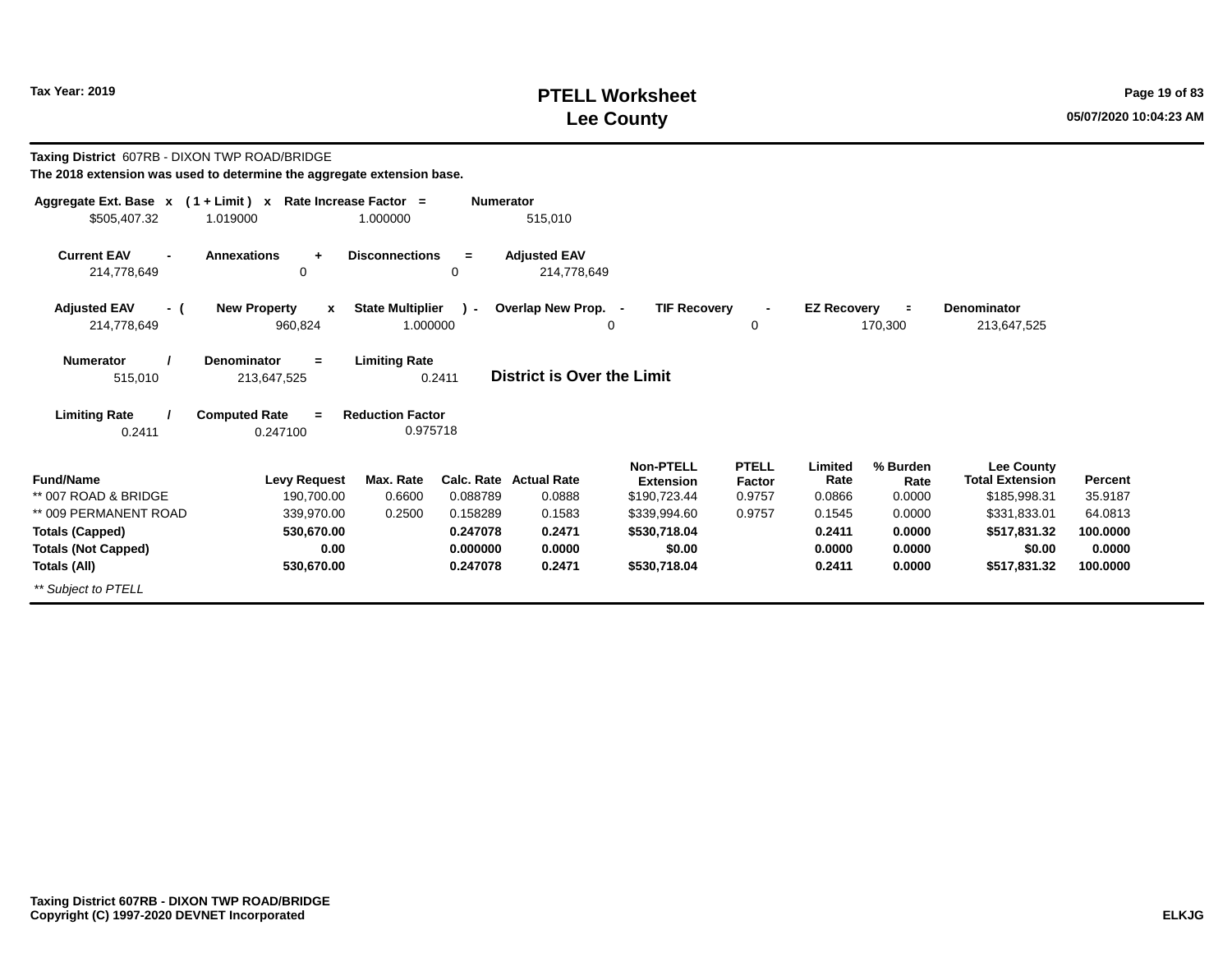**Totals (All)**

*\*\* Subject to PTELL*

#### **PTELL Worksheet Tax Year: 2019 Page 20 of 83 Lee County 05/07/2020 10:04:23 AM**

**100.0000**

**\$57,179.57**

**Taxing District** 608 - EAST GROVE TOWNSHIP

**The 2016 extension was used to determine the aggregate extension base.**

**57,177.00**

| Aggregate Ext. Base x                              | $(1 + Limit) x$                              | Rate Increase Factor =  | <b>Numerator</b>     |                                     |                                      |                        |                    |                  |                                             |          |
|----------------------------------------------------|----------------------------------------------|-------------------------|----------------------|-------------------------------------|--------------------------------------|------------------------|--------------------|------------------|---------------------------------------------|----------|
| \$57,179.91                                        | 1.019000                                     | 1.000000                |                      | 58,266                              |                                      |                        |                    |                  |                                             |          |
| <b>Current EAV</b><br>$\blacksquare$<br>14,464,854 | <b>Annexations</b><br>$\ddot{}$<br>$\Omega$  | <b>Disconnections</b>   | $\equiv$<br>$\Omega$ | <b>Adjusted EAV</b><br>14,464,854   |                                      |                        |                    |                  |                                             |          |
| <b>Adjusted EAV</b><br>- (                         | <b>New Property</b><br>$\mathbf{x}$          | <b>State Multiplier</b> | $\sim$               | Overlap New Prop. -                 | <b>TIF Recovery</b>                  | $\blacksquare$         | <b>EZ Recovery</b> | $\equiv$         | <b>Denominator</b>                          |          |
| 14,464,854                                         | 44,781                                       | 1.000000                |                      |                                     | 0                                    | 0                      |                    | 0                | 14,420,073                                  |          |
| <b>Numerator</b><br>58,266                         | <b>Denominator</b><br>$\equiv$<br>14,420,073 | <b>Limiting Rate</b>    | 0.4041               | <b>District is Within the Limit</b> |                                      |                        |                    |                  |                                             |          |
| <b>Fund/Name</b>                                   | <b>Levy Request</b>                          | Max. Rate               |                      | Calc. Rate Actual Rate              | <b>Non-PTELL</b><br><b>Extension</b> | <b>PTELL</b><br>Factor | Limited<br>Rate    | % Burden<br>Rate | <b>Lee County</b><br><b>Total Extension</b> | Percent  |
| ** 001 CORPORATE                                   | 55,477.00                                    | 0.4500                  | 0.383530             | 0.3835                              | \$55,472.72                          | 1.0000                 | 0.3835             | 0.0000           | \$55,472.72                                 | 97.0149  |
| ** 054 GENERAL ASSISTANCE                          | 1,700.00                                     | 0.1000                  | 0.011753             | 0.0118                              | \$1,706.85                           | 1.0000                 | 0.0118             | 0.0000           | \$1,706.85                                  | 2.9851   |
| <b>Totals (Capped)</b>                             | 57,177.00                                    |                         | 0.395283             | 0.3953                              | \$57,179.57                          |                        | 0.3953             | 0.0000           | \$57,179.57                                 | 100.0000 |
| <b>Totals (Not Capped)</b>                         | 0.00                                         |                         | 0.000000             | 0.0000                              | \$0.00                               |                        | 0.0000             | 0.0000           | \$0.00                                      | 0.0000   |

**0.3953**

**\$57,179.57**

**0.3953**

**0.0000**

**0.395283**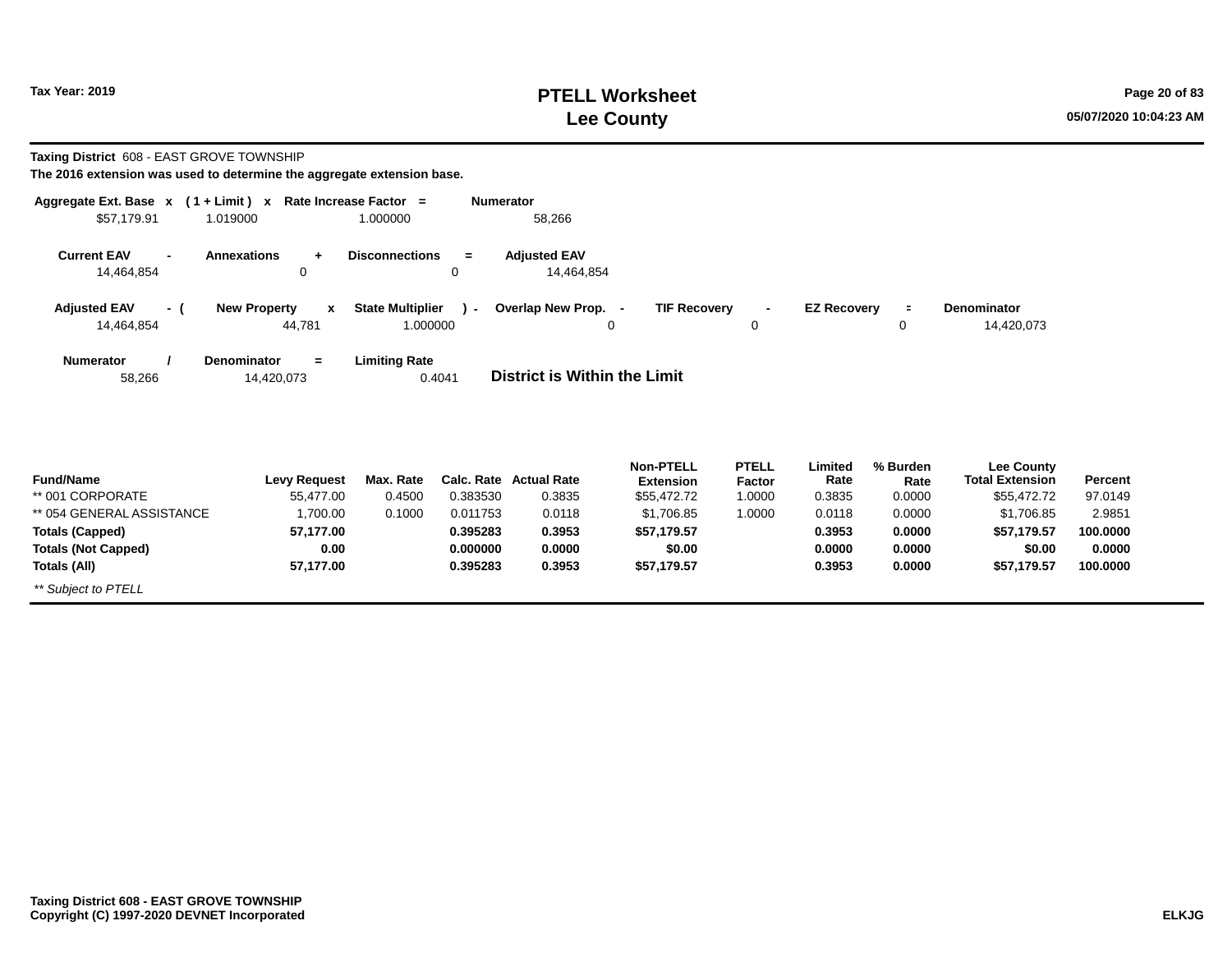## **PTELL Worksheet Tax Year: 2019 Page 21 of 83 Lee County 05/07/2020 10:04:23 AM**

#### **Taxing District** 608RB - EAST GROVE TWP RD/BRIDGE **The 2018 extension was used to determine the aggregate extension base.**

| Aggregate Ext. Base $x$ (1 + Limit) $x$ |                |                                               | Rate Increase Factor =                        | <b>Numerator</b>                                                                                                                                             |
|-----------------------------------------|----------------|-----------------------------------------------|-----------------------------------------------|--------------------------------------------------------------------------------------------------------------------------------------------------------------|
| \$112,269.73                            |                | 1.019000                                      | 1.000000                                      | 114,403                                                                                                                                                      |
| <b>Current EAV</b><br>14,464,854        | $\blacksquare$ | <b>Annexations</b><br>$\ddot{}$<br>0          | <b>Disconnections</b><br>$=$<br>0             | <b>Adiusted EAV</b><br>14,464,854                                                                                                                            |
| <b>Adjusted EAV</b><br>14,464,854       | $-$ (          | <b>New Property</b><br>$\mathbf{x}$<br>44.781 | <b>State Multiplier</b><br>$\sim$<br>1.000000 | Overlap New Prop. -<br><b>TIF Recovery</b><br><b>EZ Recovery</b><br><b>Denominator</b><br>$\blacksquare$<br>$\blacksquare$<br>$\mathbf 0$<br>14,420,073<br>0 |
| <b>Numerator</b><br>114.403             |                | <b>Denominator</b><br>$=$<br>14,420,073       | <b>Limiting Rate</b><br>0.7934                | District is Within the Limit                                                                                                                                 |

| <b>Fund/Name</b>              | <b>Levy Request</b> | Max. Rate |          | Calc. Rate Actual Rate | <b>Non-PTELL</b><br><b>Extension</b> | <b>PTELL</b><br>Factor | ∟imited<br>Rate | % Burden<br>Rate | Lee County<br><b>Total Extension</b> | <b>Percent</b> |
|-------------------------------|---------------------|-----------|----------|------------------------|--------------------------------------|------------------------|-----------------|------------------|--------------------------------------|----------------|
| ** 007 ROAD & BRIDGE          | 83,653.00           | 0.6600    | 0.578319 | 0.5783                 | \$83,650.25                          | 1.0000                 | 0.5783          | 0.0000           | \$83,650.25                          | 74.5136        |
| ** 008 BRIDGE JOINT W/ COUNTY |                     |           |          |                        |                                      |                        |                 |                  |                                      |                |
|                               | 7.224.00            | 0.2500    | 0.049942 | 0.0499                 | \$7.217.96                           | 0000.                  | 0.0499          | 0.0000           | \$7,217.96                           | 6.4296         |
| ** 009 PERMANENT ROAD         | 21,390.00           | 0.2500    | 0.147876 | 0.1479                 | \$21,393.52                          | 0000.                  | 0.1479          | 0.0000           | \$21,393.52                          | 19.0568        |
| <b>Totals (Capped)</b>        | 112.267.00          |           | 0.776137 | 0.7761                 | \$112,261.73                         |                        | 0.7761          | 0.0000           | \$112,261.73                         | 100.0000       |
| <b>Totals (Not Capped)</b>    | 0.00                |           | 0.000000 | 0.0000                 | \$0.00                               |                        | 0.0000          | 0.0000           | \$0.00                               | 0.0000         |
| Totals (All)                  | 112.267.00          |           | 0.776137 | 0.7761                 | \$112,261.73                         |                        | 0.7761          | 0.0000           | \$112,261.73                         | 100.0000       |
| ** Subject to PTELL           |                     |           |          |                        |                                      |                        |                 |                  |                                      |                |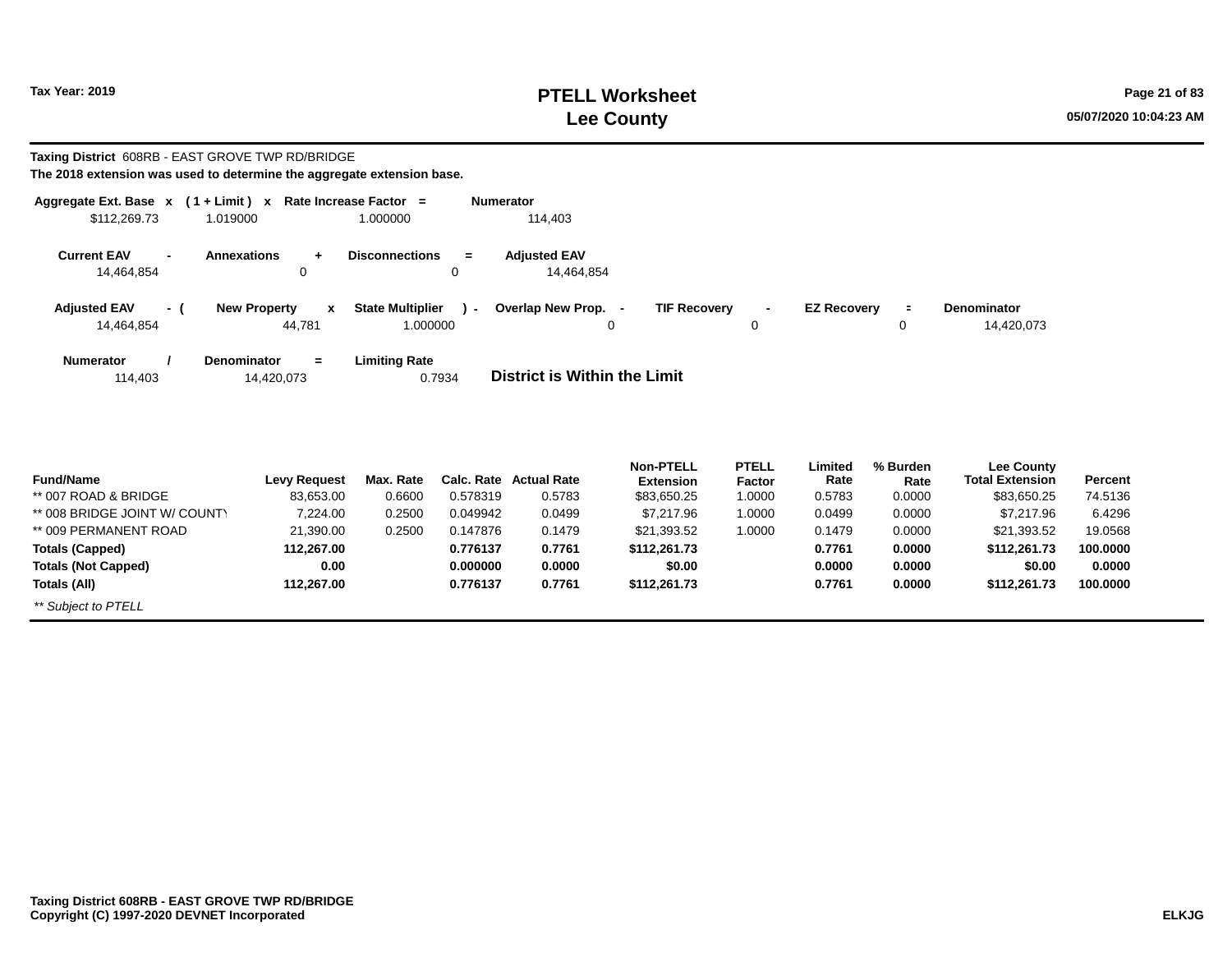#### **PTELL Worksheet Tax Year: 2019 Page 22 of 83 Lee County 05/07/2020 10:04:23 AM**

**Taxing District** 609 - HAMILTON TOWNSHIP

| Aggregate Ext. Base $x$ (1+Limit) $x$ | Rate Increase Factor =               |                         | <b>Numerator</b> |                                  |                                      |                        |                    |                  |                                             |                |
|---------------------------------------|--------------------------------------|-------------------------|------------------|----------------------------------|--------------------------------------|------------------------|--------------------|------------------|---------------------------------------------|----------------|
| \$34,954.09<br>1.019000               |                                      | 1.000000                |                  | 35,618                           |                                      |                        |                    |                  |                                             |                |
| <b>Current EAV</b><br>9,802,373       | <b>Annexations</b><br>$\ddot{}$<br>0 | <b>Disconnections</b>   | $=$<br>0         | <b>Adjusted EAV</b><br>9,802,373 |                                      |                        |                    |                  |                                             |                |
|                                       |                                      |                         |                  |                                  |                                      |                        |                    |                  |                                             |                |
| <b>Adjusted EAV</b><br>- (            | <b>New Property</b><br>$\mathbf{x}$  | <b>State Multiplier</b> | $\mathcal{L}$    | Overlap New Prop. -              | <b>TIF Recovery</b>                  |                        | <b>EZ Recovery</b> | $\blacksquare$   | <b>Denominator</b>                          |                |
| 9,802,373                             | 104,457                              | 1.000000                |                  | 0                                |                                      | $\mathbf 0$            |                    | 0                | 9,697,916                                   |                |
| <b>Numerator</b>                      | <b>Denominator</b><br>$=$            | <b>Limiting Rate</b>    |                  |                                  |                                      |                        |                    |                  |                                             |                |
| 35,618                                | 9,697,916                            |                         | 0.3673           | District is Over the Limit       |                                      |                        |                    |                  |                                             |                |
| <b>Limiting Rate</b>                  | <b>Computed Rate</b><br>$=$          | <b>Reduction Factor</b> |                  |                                  |                                      |                        |                    |                  |                                             |                |
| 0.3673                                | 0.374400                             | 0.981036                |                  |                                  |                                      |                        |                    |                  |                                             |                |
| <b>Fund/Name</b>                      | <b>Levy Request</b>                  | Max. Rate               |                  | Calc. Rate Actual Rate           | <b>Non-PTELL</b><br><b>Extension</b> | <b>PTELL</b><br>Factor | Limited<br>Rate    | % Burden<br>Rate | <b>Lee County</b><br><b>Total Extension</b> | <b>Percent</b> |
| ** 001 CORPORATE                      | 33,750.00                            | 0.4500                  | 0.344304         | 0.3443                           | \$33,749.57                          | 0.9810                 | 0.3378             | 0.0000           | \$33,112.42                                 | 91.9684        |
| ** 054 GENERAL ASSISTANCE             | 2,950.00                             | 0.1000                  | 0.030095         | 0.0301                           | \$2,950.51                           | 0.9810                 | 0.0295             | 0.0000           | \$2,891.70                                  | 8.0316         |
| <b>Totals (Capped)</b>                | 36,700.00                            |                         | 0.374399         | 0.3744                           | \$36,700.08                          |                        | 0.3673             | 0.0000           | \$36,004.12                                 | 100.0000       |
| <b>Totals (Not Capped)</b>            | 0.00                                 |                         | 0.000000         | 0.0000                           | \$0.00                               |                        | 0.0000             | 0.0000           | \$0.00                                      | 0.0000         |
| Totals (All)                          | 36,700.00                            |                         | 0.374399         | 0.3744                           | \$36,700.08                          |                        | 0.3673             | 0.0000           | \$36,004.12                                 | 100.0000       |
| ** Subject to PTELL                   |                                      |                         |                  |                                  |                                      |                        |                    |                  |                                             |                |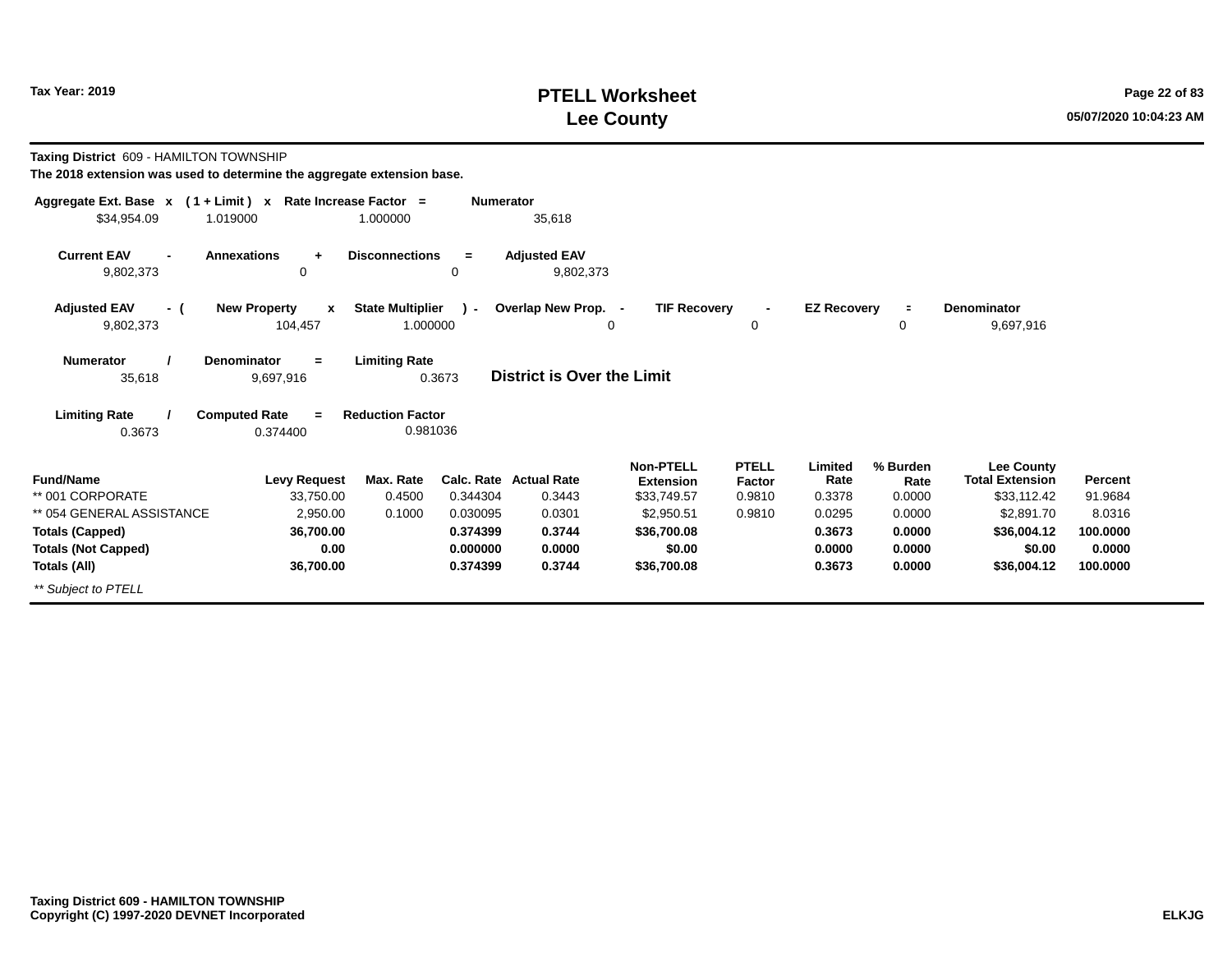## **PTELL Worksheet Tax Year: 2019 Page 23 of 83 Lee County 05/07/2020 10:04:23 AM**

| Taxing District 609RB - HAMILTON TWP ROAD/BRIDGE<br>The 2018 extension was used to determine the aggregate extension base. |                                              |                                     |                      |                                  |                                      |                        |                    |                  |                                             |                   |
|----------------------------------------------------------------------------------------------------------------------------|----------------------------------------------|-------------------------------------|----------------------|----------------------------------|--------------------------------------|------------------------|--------------------|------------------|---------------------------------------------|-------------------|
| Aggregate Ext. Base $x$ (1 + Limit) x Rate Increase Factor =                                                               |                                              |                                     | <b>Numerator</b>     |                                  |                                      |                        |                    |                  |                                             |                   |
| \$40.237.12<br>1.019000                                                                                                    |                                              | 1.000000                            |                      | 41,002                           |                                      |                        |                    |                  |                                             |                   |
| <b>Current EAV</b><br>9,802,373                                                                                            | <b>Annexations</b><br>$\ddot{}$<br>0         | <b>Disconnections</b>               | $=$<br>0             | <b>Adjusted EAV</b><br>9,802,373 |                                      |                        |                    |                  |                                             |                   |
| <b>Adjusted EAV</b><br>- (                                                                                                 | <b>New Property</b><br>$\boldsymbol{x}$      | <b>State Multiplier</b>             | $\mathcal{L}$        | Overlap New Prop. -              | <b>TIF Recovery</b>                  |                        | <b>EZ Recoverv</b> | $\equiv$         | <b>Denominator</b>                          |                   |
| 9,802,373                                                                                                                  | 104,457                                      | 1.000000                            |                      |                                  | 0                                    | 0                      |                    | 0                | 9,697,916                                   |                   |
| <b>Numerator</b><br>41,002                                                                                                 | <b>Denominator</b><br>$=$<br>9,697,916       | <b>Limiting Rate</b>                | 0.4228               | District is Over the Limit       |                                      |                        |                    |                  |                                             |                   |
| <b>Limiting Rate</b><br>0.4228                                                                                             | <b>Computed Rate</b><br>$\equiv$<br>0.431000 | <b>Reduction Factor</b><br>0.980974 |                      |                                  |                                      |                        |                    |                  |                                             |                   |
| <b>Fund/Name</b>                                                                                                           | <b>Levy Request</b>                          | Max. Rate                           |                      | <b>Calc. Rate Actual Rate</b>    | <b>Non-PTELL</b><br><b>Extension</b> | <b>PTELL</b><br>Factor | Limited<br>Rate    | % Burden<br>Rate | <b>Lee County</b><br><b>Total Extension</b> | Percent           |
| ** 007 ROAD & BRIDGE<br>** 008 BRIDGE JOINT W/ COUNT                                                                       | 32,000.00<br>1,500.00                        | 0.6600<br>0.2500                    | 0.326452<br>0.015302 | 0.3265<br>0.0153                 | \$32,004.75<br>\$1,499.76            | 0.9810<br>0.9810       | 0.3203<br>0.0150   | 0.0000<br>0.0000 | \$31,397.00<br>\$1,470.36                   | 75.7568<br>3.5478 |
| ** 009 PERMANENT ROAD                                                                                                      | 6.500.00                                     | 0.2500                              | 0.066311             | 0.0663                           | \$6.498.97                           | 0.9810                 | 0.0650             | 0.0000           | \$6.371.54                                  | 15.3737           |
| ** 010 EQUIPMENT & BUILDING                                                                                                | 2.245.00                                     | 0.1000                              | 0.022903             | 0.0229                           | \$2.244.74                           | 0.9810                 | 0.0225             | 0.0000           | \$2,205.53                                  | 5.3217            |
| <b>Totals (Capped)</b>                                                                                                     | 42.245.00                                    |                                     | 0.430968             | 0.4310                           | \$42,248.22                          |                        | 0.4228             | 0.0000           | \$41,444.43                                 | 100,0000          |
| <b>Totals (Not Capped)</b>                                                                                                 | 0.00                                         |                                     | 0.000000             | 0.0000                           | \$0.00                               |                        | 0.0000             | 0.0000           | \$0.00                                      | 0.0000            |
| <b>Totals (All)</b>                                                                                                        | 42,245.00                                    |                                     | 0.430968             | 0.4310                           | \$42,248.22                          |                        | 0.4228             | 0.0000           | \$41,444.43                                 | 100,0000          |
| ** Subject to PTELL                                                                                                        |                                              |                                     |                      |                                  |                                      |                        |                    |                  |                                             |                   |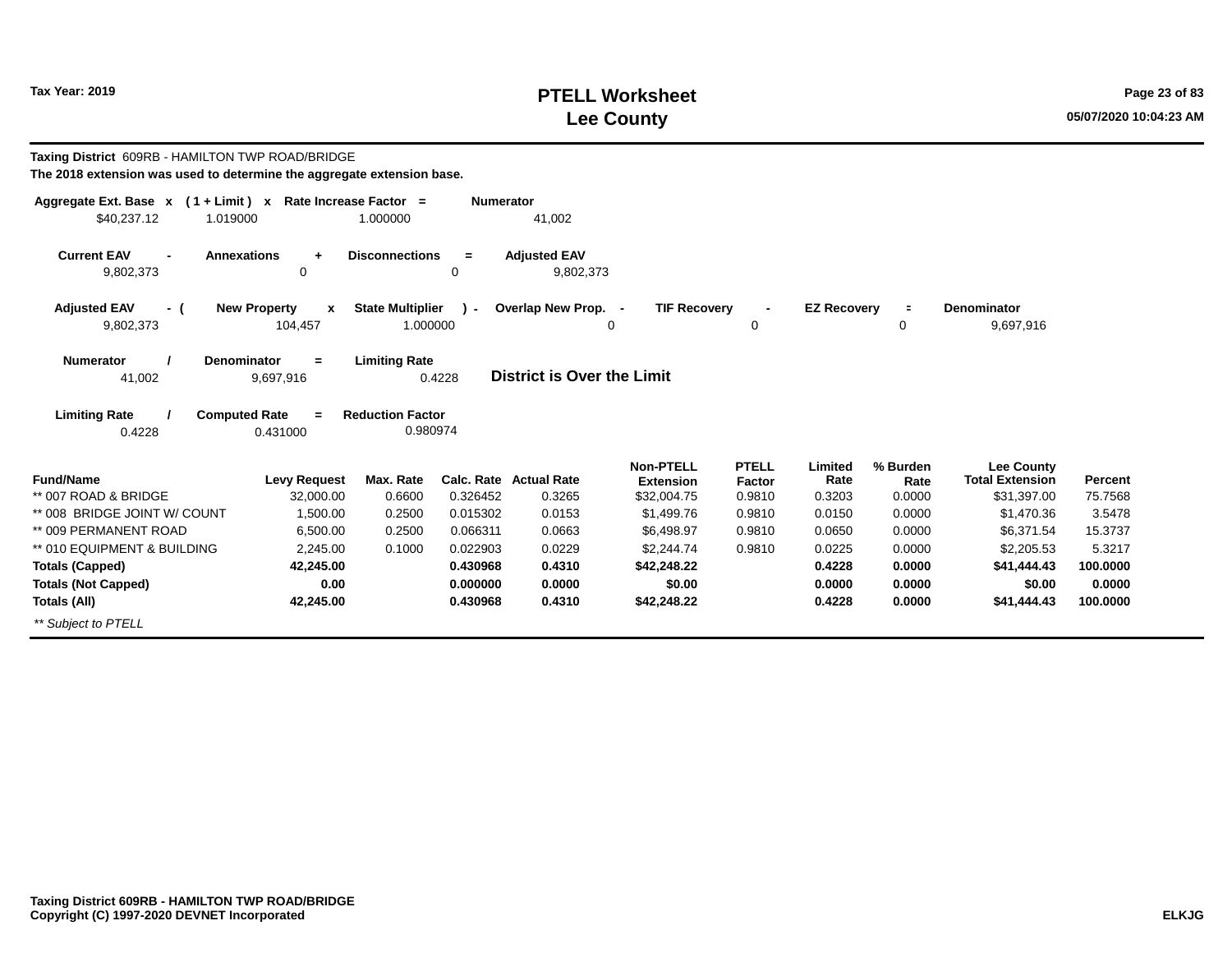#### **PTELL Worksheet Tax Year: 2019 Page 24 of 83 Lee County 05/07/2020 10:04:23 AM**

**Taxing District** 610 - HARMON TOWNSHIP

| Aggregate Ext. Base x                | $(1 + Limit)$ x Rate Increase Factor =  |                                                     | <b>Numerator</b>                                           |                                      |                                |
|--------------------------------------|-----------------------------------------|-----------------------------------------------------|------------------------------------------------------------|--------------------------------------|--------------------------------|
| \$70,297.66                          | 1.019000                                | 1.000000                                            | 71,633                                                     |                                      |                                |
| <b>Current EAV</b><br>$\blacksquare$ | <b>Annexations</b>                      | <b>Disconnections</b><br>$=$                        | <b>Adjusted EAV</b>                                        |                                      |                                |
| 14,854,477                           | 0                                       | 0                                                   | 14,854,477                                                 |                                      |                                |
| <b>Adjusted EAV</b><br>- (           | <b>New Property</b><br>$\mathbf{x}$     | <b>State Multiplier</b><br>$\overline{\phantom{a}}$ | <b>TIF Recovery</b><br>Overlap New Prop.<br>$\blacksquare$ | <b>EZ Recovery</b><br>$\blacksquare$ | <b>Denominator</b><br>$\equiv$ |
| 14,854,477                           | 571,766                                 | 1.000000                                            | 0                                                          | 0                                    | 14,282,711<br>0                |
| <b>Numerator</b><br>71,633           | <b>Denominator</b><br>$=$<br>14,282,711 | <b>Limiting Rate</b><br>0.5015                      | District is Within the Limit                               |                                      |                                |
|                                      |                                         |                                                     |                                                            |                                      |                                |

| <b>Fund/Name</b>           | <b>Levy Request</b> | Max. Rate |          | <b>Calc. Rate Actual Rate</b> | <b>Non-PTELL</b><br><b>Extension</b> | <b>PTELL</b><br>Factor | Limited<br>Rate | % Burden<br>Rate | <b>Lee County</b><br><b>Total Extension</b> | <b>Percent</b> |
|----------------------------|---------------------|-----------|----------|-------------------------------|--------------------------------------|------------------------|-----------------|------------------|---------------------------------------------|----------------|
| ** 001 CORPORATE           | 63,810.00           | 0.4500    | 0.429568 | 0.4296                        | \$63,814.83                          | 1.0000                 | 0.4296          | 0.0000           | \$63,814.83                                 | 86.4386        |
| ** 019 COMMUNITY BLDG      | 8,000.00            | 0.1000    | 0.053856 | 0.0539                        | \$8,006.56                           | 1.0000                 | 0.0539          | 0.0000           | \$8,006.56                                  | 10.8451        |
| ** 054 GENERAL ASSISTANCE  | 2,000.00            | 0.1000    | 0.013464 | 0.0135                        | \$2,005.35                           | 0000.1                 | 0.0135          | 0.0000           | \$2,005.35                                  | 2.7163         |
| <b>Totals (Capped)</b>     | 73,810.00           |           | 0.496888 | 0.4970                        | \$73.826.74                          |                        | 0.4970          | 0.0000           | \$73,826,74                                 | 100.0000       |
| <b>Totals (Not Capped)</b> | 0.00                |           | 0.000000 | 0.0000                        | \$0.00                               |                        | 0.0000          | 0.0000           | \$0.00                                      | 0.0000         |
| Totals (All)               | 73,810.00           |           | 0.496888 | 0.4970                        | \$73,826.74                          |                        | 0.4970          | 0.0000           | \$73,826.74                                 | 100.0000       |
| ** Subject to PTELL        |                     |           |          |                               |                                      |                        |                 |                  |                                             |                |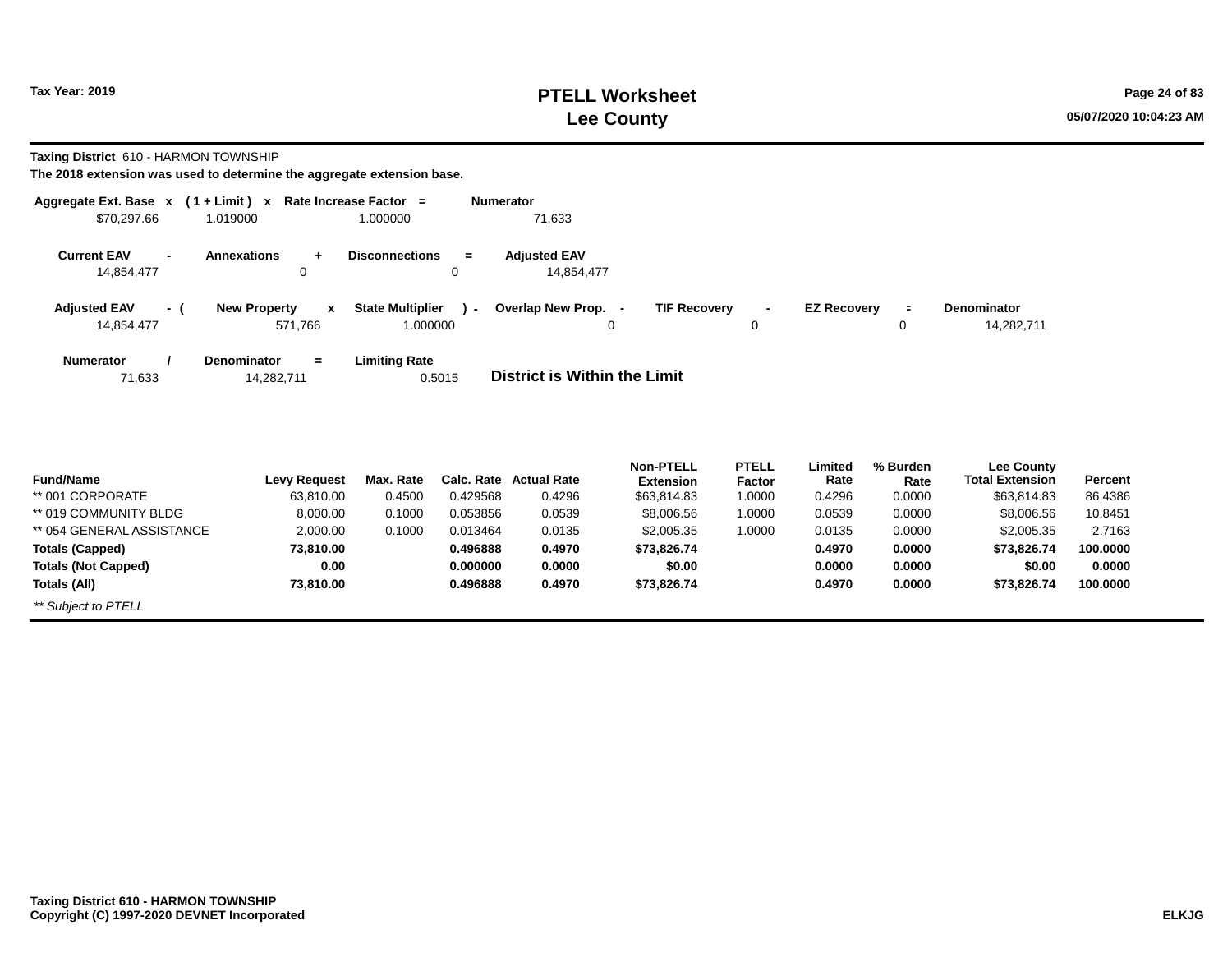## **PTELL Worksheet Tax Year: 2019 Page 25 of 83 Lee County 05/07/2020 10:04:23 AM**

**Taxing District** 610RB - HARMON TWP ROAD/BRIDGE

| Aggregate Ext. Base $x$ (1 + Limit) $x$        |                                  | Rate Increase Factor = |                                | <b>Numerator</b>                                |   |                     |        |                    |                |                    |  |
|------------------------------------------------|----------------------------------|------------------------|--------------------------------|-------------------------------------------------|---|---------------------|--------|--------------------|----------------|--------------------|--|
| \$39,461.95                                    | 1.019000                         |                        | 1.000000                       | 40,212                                          |   |                     |        |                    |                |                    |  |
| <b>Current EAV</b><br>$\overline{\phantom{0}}$ | <b>Annexations</b>               | $+$                    | <b>Disconnections</b>          | <b>Adiusted EAV</b><br>$\equiv$                 |   |                     |        |                    |                |                    |  |
| 14,854,477                                     |                                  | 0                      | 0                              | 14,854,477                                      |   |                     |        |                    |                |                    |  |
| <b>Adjusted EAV</b>                            | <b>New Property</b><br>- 1       | $\mathbf{x}$           | <b>State Multiplier</b>        | Overlap New Prop. -<br>$\overline{\phantom{0}}$ |   | <b>TIF Recovery</b> | $\sim$ | <b>EZ Recovery</b> | $\blacksquare$ | <b>Denominator</b> |  |
| 14,854,477                                     |                                  | 571.766                | 1.000000                       |                                                 | 0 |                     | 0      |                    | 0              | 14,282,711         |  |
| <b>Numerator</b><br>40,212                     | <b>Denominator</b><br>14,282,711 | $=$                    | <b>Limiting Rate</b><br>0.2815 | District is Within the Limit                    |   |                     |        |                    |                |                    |  |

|                              |                     |           |          |                        | <b>Non-PTELL</b> | <b>PTELL</b>  | Limited | % Burden | <b>Lee County</b>      |                |
|------------------------------|---------------------|-----------|----------|------------------------|------------------|---------------|---------|----------|------------------------|----------------|
| <b>Fund/Name</b>             | <b>Levy Request</b> | Max. Rate |          | Calc. Rate Actual Rate | <b>Extension</b> | <b>Factor</b> | Rate    | Rate     | <b>Total Extension</b> | <b>Percent</b> |
| ** 007 ROAD & BRIDGE         | 30,925.00           | 0.6600    | 0.208186 | 0.2082                 | \$30,927.02      | 1.0000        | 0.2082  | 0.0000   | \$30,927.02            | 74.6504        |
| ** 008 BRIDGE JOINT W/ COUNT | 9,000.00            | 0.2500    | 0.060588 | 0.0606                 | \$9,001.81       | 1.0000        | 0.0606  | 0.0000   | \$9,001.81             | 21.7282        |
| ** 090 ROAD DAMAGE           | 1,500.00            | 0.0330    | 0.010098 | 0.0101                 | \$1,500.30       | 1.0000        | 0.0101  | 0.0000   | \$1.500.30             | 3.6214         |
| Totals (Capped)              | 41.425.00           |           | 0.278872 | 0.2789                 | \$41,429.13      |               | 0.2789  | 0.0000   | \$41,429.13            | 100,0000       |
| <b>Totals (Not Capped)</b>   | 0.00                |           | 0.000000 | 0.0000                 | \$0.00           |               | 0.0000  | 0.0000   | \$0.00                 | 0.0000         |
| Totals (All)                 | 41.425.00           |           | 0.278872 | 0.2789                 | \$41,429.13      |               | 0.2789  | 0.0000   | \$41,429.13            | 100,0000       |
| ** Subject to PTELL          |                     |           |          |                        |                  |               |         |          |                        |                |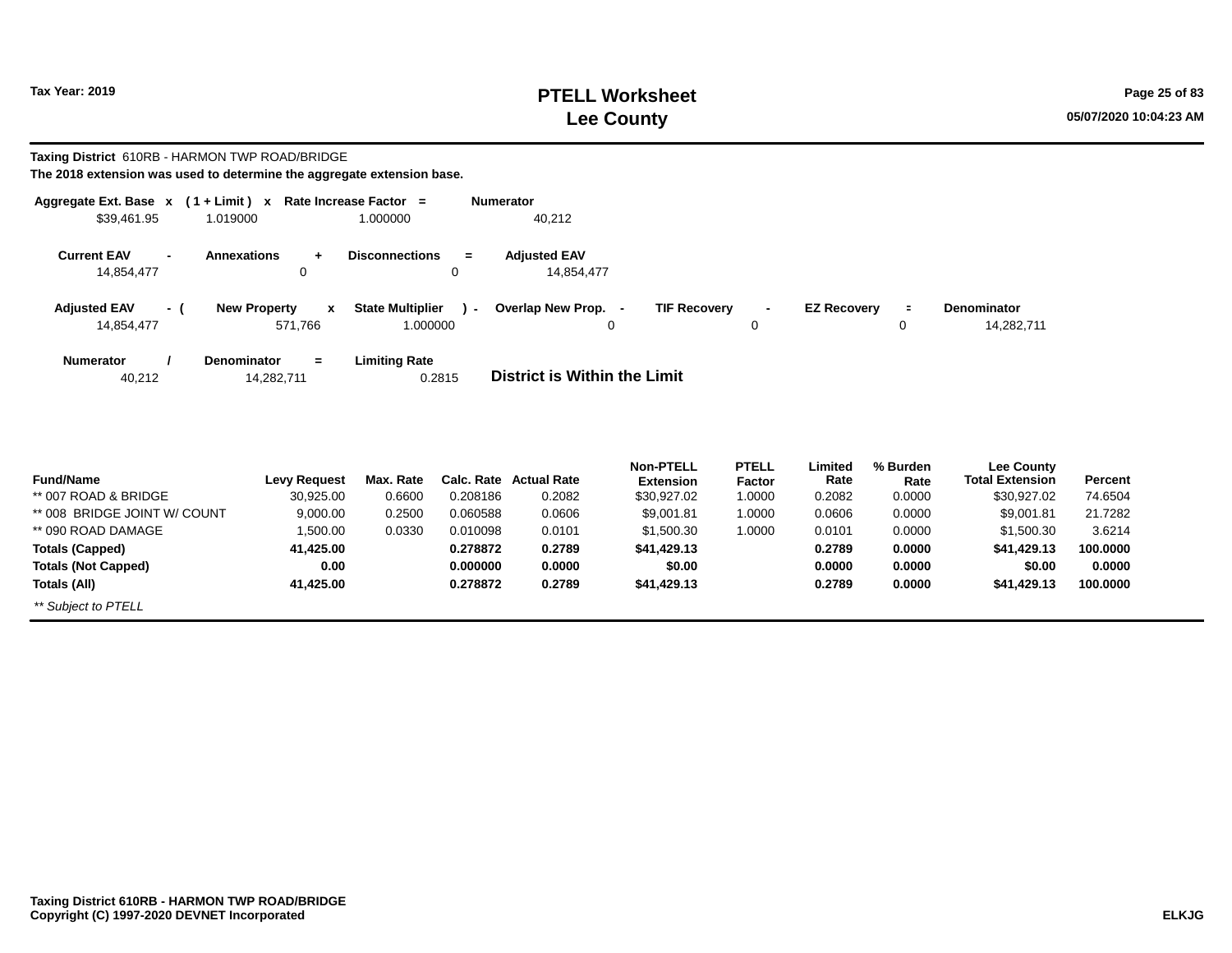#### **PTELL Worksheet Tax Year: 2019 Page 26 of 83 Lee County 05/07/2020 10:04:23 AM**

**Taxing District** 611 - LEE CENTER TOWNSHIP

| Aggregate Ext. Base $x$ (1 + Limit) x Rate Increase Factor = |                                      |                         | <b>Numerator</b> |                                   |                     |              |                    |          |                        |          |
|--------------------------------------------------------------|--------------------------------------|-------------------------|------------------|-----------------------------------|---------------------|--------------|--------------------|----------|------------------------|----------|
| \$72,969.60                                                  | 1.019000                             | 1.000000                |                  | 74,356                            |                     |              |                    |          |                        |          |
| <b>Current EAV</b><br>$\blacksquare$<br>20,289,176           | <b>Annexations</b><br>$\ddot{}$<br>0 | <b>Disconnections</b>   | $=$<br>0         | <b>Adjusted EAV</b><br>20,289,176 |                     |              |                    |          |                        |          |
|                                                              |                                      |                         |                  |                                   |                     |              |                    |          |                        |          |
| <b>Adjusted EAV</b><br>- (                                   | <b>New Property</b><br>$\mathbf{x}$  | <b>State Multiplier</b> | $\lambda$ -      | Overlap New Prop. -               | <b>TIF Recovery</b> |              | <b>EZ Recovery</b> | $\equiv$ | <b>Denominator</b>     |          |
| 20,289,176                                                   | 157,626                              | 1.000000                |                  | 0                                 |                     | 0            |                    | 0        | 20,131,550             |          |
| <b>Numerator</b>                                             | <b>Denominator</b><br>$=$            | <b>Limiting Rate</b>    |                  |                                   |                     |              |                    |          |                        |          |
| 74,356                                                       | 20,131,550                           | 0.3694                  |                  | <b>District is Over the Limit</b> |                     |              |                    |          |                        |          |
| <b>Limiting Rate</b>                                         | <b>Computed Rate</b><br>$\equiv$     | <b>Reduction Factor</b> |                  |                                   |                     |              |                    |          |                        |          |
| 0.3694                                                       | 0.377600                             | 0.978284                |                  |                                   |                     |              |                    |          |                        |          |
|                                                              |                                      |                         |                  |                                   | <b>Non-PTELL</b>    | <b>PTELL</b> | Limited            | % Burden | Lee County             |          |
| <b>Fund/Name</b>                                             | <b>Levy Request</b>                  | Max. Rate               |                  | <b>Calc. Rate Actual Rate</b>     | <b>Extension</b>    | Factor       | Rate               | Rate     | <b>Total Extension</b> | Percent  |
| ** 001 CORPORATE                                             | 72,825.00                            | 0.3900                  | 0.358935         | 0.3589                            | \$72,817.85         | 0.9783       | 0.3511             | 0.0000   | \$71,235.30            | 95.0460  |
| ** 054 GENERAL ASSISTANCE                                    | 3,785.00                             | 0.1000                  | 0.018655         | 0.0187                            | \$3,794.08          | 0.9783       | 0.0183             | 0.0000   | \$3,712.92             | 4.9540   |
| <b>Totals (Capped)</b>                                       | 76,610.00                            |                         | 0.377590         | 0.3776                            | \$76,611.93         |              | 0.3694             | 0.0000   | \$74,948.22            | 100.0000 |
| <b>Totals (Not Capped)</b>                                   | 0.00                                 |                         | 0.000000         | 0.0000                            | \$0.00              |              | 0.0000             | 0.0000   | \$0.00                 | 0.0000   |
| Totals (All)                                                 | 76,610.00                            |                         | 0.377590         | 0.3776                            | \$76,611.93         |              | 0.3694             | 0.0000   | \$74,948.22            | 100.0000 |
| ** Subject to PTELL                                          |                                      |                         |                  |                                   |                     |              |                    |          |                        |          |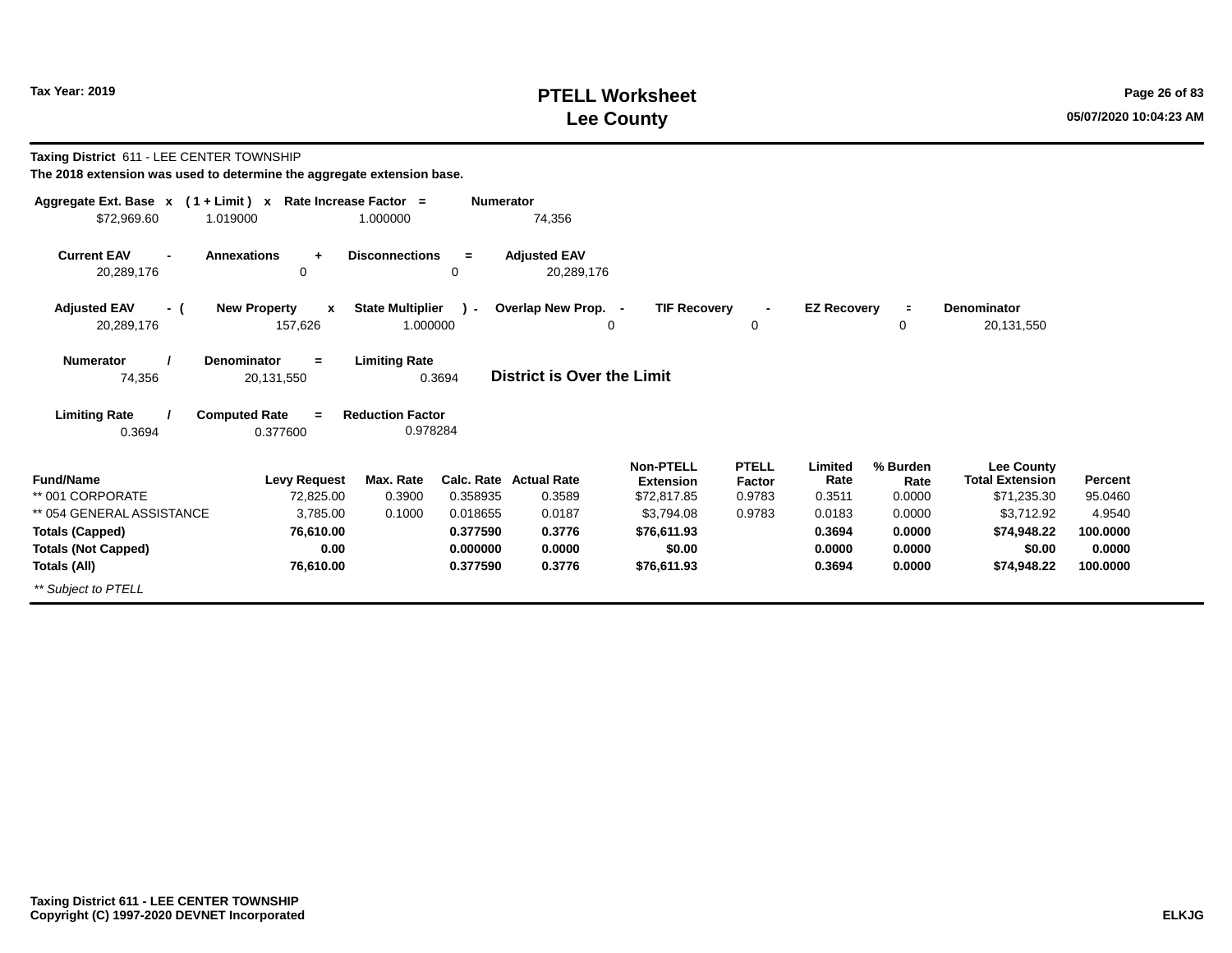# **PTELL Worksheet Tax Year: 2019 Page 27 of 83 Lee County 05/07/2020 10:04:23 AM**

| Taxing District 611RB - LEE CENTER TWP RD/BRIDGE<br>The 2018 extension was used to determine the aggregate extension base. |                                                    |                                     |                  |                                         |                                                     |                                         |                           |                            |                                                            |                    |
|----------------------------------------------------------------------------------------------------------------------------|----------------------------------------------------|-------------------------------------|------------------|-----------------------------------------|-----------------------------------------------------|-----------------------------------------|---------------------------|----------------------------|------------------------------------------------------------|--------------------|
| Aggregate Ext. Base $x$ (1 + Limit) x Rate Increase Factor =<br>\$80,127.64<br>1.019000                                    |                                                    | 1.000000                            | <b>Numerator</b> | 81,650                                  |                                                     |                                         |                           |                            |                                                            |                    |
| <b>Current EAV</b><br><b>Annexations</b><br>$\blacksquare$<br>20,289,176                                                   | $\ddot{}$<br>$\mathbf 0$                           | <b>Disconnections</b>               | $=$<br>0         | <b>Adjusted EAV</b><br>20,289,176       |                                                     |                                         |                           |                            |                                                            |                    |
| <b>Adjusted EAV</b><br>- (<br>20,289,176                                                                                   | <b>New Property</b><br>$\boldsymbol{x}$<br>157,626 | <b>State Multiplier</b><br>1.000000 | $\lambda$ -      | Overlap New Prop. -                     | <b>TIF Recovery</b><br>$\Omega$                     | 0                                       | <b>EZ Recovery</b>        | $\equiv$<br>0              | <b>Denominator</b><br>20,131,550                           |                    |
| <b>Denominator</b><br><b>Numerator</b><br>81,650                                                                           | $=$<br>20,131,550                                  | <b>Limiting Rate</b><br>0.4056      |                  | <b>District is Over the Limit</b>       |                                                     |                                         |                           |                            |                                                            |                    |
| <b>Limiting Rate</b><br><b>Computed Rate</b><br>0.4056                                                                     | $=$<br>0.414700                                    | <b>Reduction Factor</b><br>0.978056 |                  |                                         |                                                     |                                         |                           |                            |                                                            |                    |
| <b>Fund/Name</b><br>** 007 ROAD & BRIDGE                                                                                   | <b>Levy Request</b><br>78,434.00                   | Max. Rate<br>0.6600                 | 0.386581         | <b>Calc. Rate Actual Rate</b><br>0.3866 | <b>Non-PTELL</b><br><b>Extension</b><br>\$78,437.95 | <b>PTELL</b><br><b>Factor</b><br>0.9781 | Limited<br>Rate<br>0.3781 | % Burden<br>Rate<br>0.0000 | <b>Lee County</b><br><b>Total Extension</b><br>\$76,713.37 | Percent<br>93.2429 |
| ** 008 BRIDGE JOINT W/ COUNT                                                                                               | 0.00                                               | 0.2500                              | 0.000000         | 0.0000                                  | \$0.00                                              | 1.0000                                  | 0.0000                    | 0.0000                     | \$0.00                                                     | 0.0000             |
| ** 009 PERMANENT ROAD                                                                                                      | 1,000.00                                           | 0.2500                              | 0.004929         | 0.0049                                  | \$994.17                                            | 0.9781                                  | 0.0048                    | 0.0000                     | \$973.88                                                   | 1.1837             |
| ** 010 EQUIPMENT & BUILDING                                                                                                | 500.00                                             | 0.1000                              | 0.002464         | 0.0025                                  | \$507.23                                            | 0.9781                                  | 0.0024                    | 0.0000                     | \$486.94                                                   | 0.5919             |
| ** 035 LIABILITY INSURANCE                                                                                                 | 4,200.00                                           | 0.0000                              | 0.020701         | 0.0207                                  | \$4,199.86                                          | 0.9781                                  | 0.0202                    | 0.0000                     | \$4,098.41                                                 | 4.9815             |
| <b>Totals (Capped)</b>                                                                                                     | 84,134.00                                          |                                     | 0.414675         | 0.4147                                  | \$84,139.21                                         |                                         | 0.4055                    | 0.0000                     | \$82,272.60                                                | 100,0000           |
| <b>Totals (Not Capped)</b>                                                                                                 | 0.00                                               |                                     | 0.000000         | 0.0000                                  | \$0.00                                              |                                         | 0.0000                    | 0.0000                     | \$0.00                                                     | 0.0000             |
| Totals (All)                                                                                                               | 84,134.00                                          |                                     | 0.414675         | 0.4147                                  | \$84,139.21                                         |                                         | 0.4055                    | 0.0000                     | \$82,272.60                                                | 100.0000           |
| ** Subject to PTELL                                                                                                        |                                                    |                                     |                  |                                         |                                                     |                                         |                           |                            |                                                            |                    |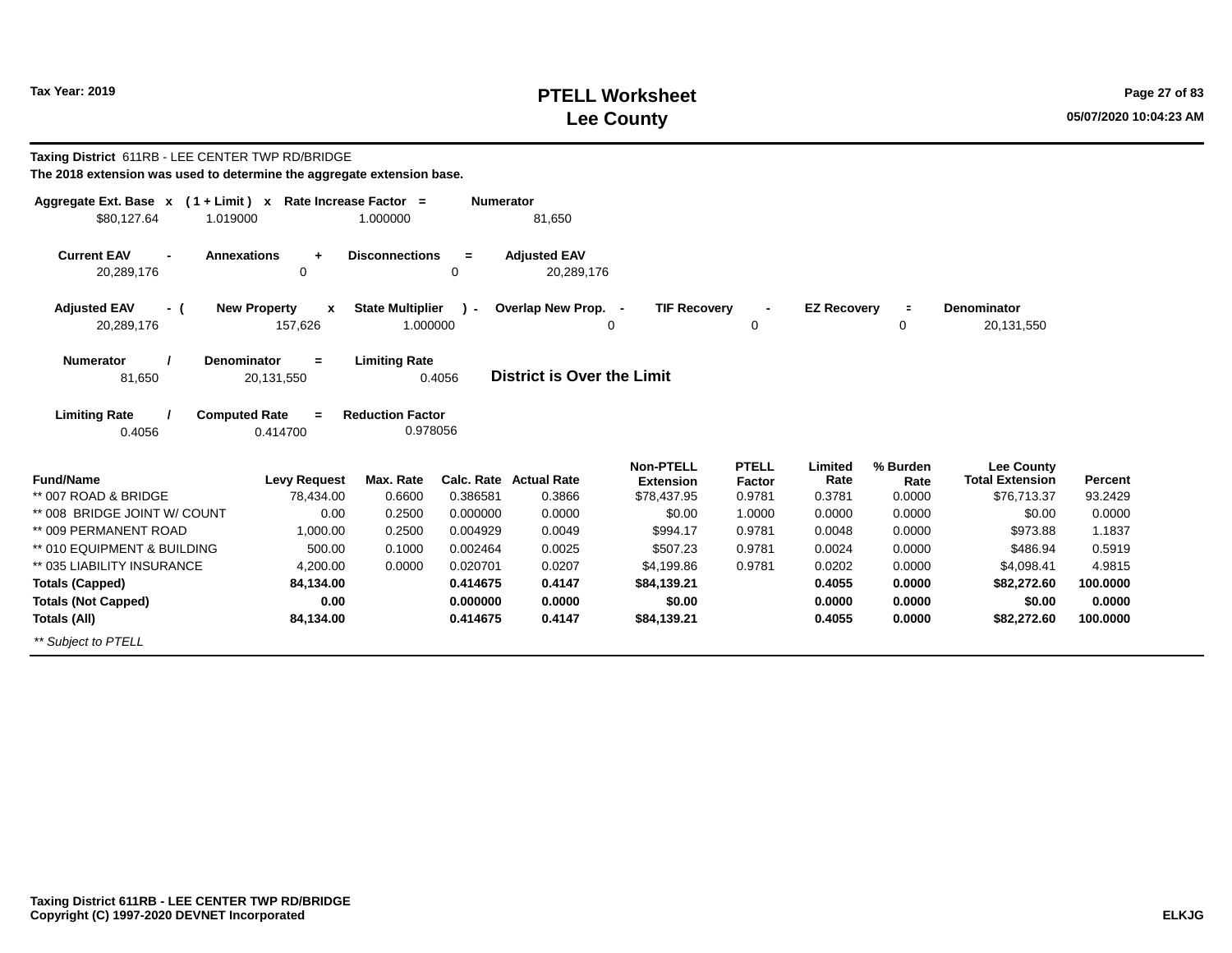# **PTELL Worksheet Tax Year: 2019 Page 28 of 83 Lee County 05/07/2020 10:04:23 AM**

**Taxing District** 612 - MARION TOWNSHIP

| Aggregate Ext. Base $x$ (1 + Limit) $x$        | Rate Increase Factor =               |                         | <b>Numerator</b> |                                   |                     |              |                    |          |                        |                |
|------------------------------------------------|--------------------------------------|-------------------------|------------------|-----------------------------------|---------------------|--------------|--------------------|----------|------------------------|----------------|
| \$46,538.39<br>1.019000                        |                                      | 1.000000                |                  | 47,423                            |                     |              |                    |          |                        |                |
| <b>Current EAV</b><br>$\overline{\phantom{0}}$ | <b>Annexations</b><br>$\ddot{}$<br>0 | <b>Disconnections</b>   | $=$<br>0         | <b>Adjusted EAV</b>               |                     |              |                    |          |                        |                |
| 13,562,552                                     |                                      |                         |                  | 13,562,552                        |                     |              |                    |          |                        |                |
| <b>Adjusted EAV</b><br>- (                     | <b>New Property</b><br>$\mathbf{x}$  | <b>State Multiplier</b> | $\mathcal{L}$    | Overlap New Prop. -               | <b>TIF Recovery</b> |              | <b>EZ Recovery</b> | $\equiv$ | Denominator            |                |
| 13,562,552                                     | 101,126                              | 1.000000                |                  |                                   | 0                   | 0            |                    | 0        | 13,461,426             |                |
| <b>Numerator</b>                               | <b>Denominator</b><br>$=$            | <b>Limiting Rate</b>    |                  |                                   |                     |              |                    |          |                        |                |
| 47,423                                         | 13,461,426                           | 0.3523                  |                  | <b>District is Over the Limit</b> |                     |              |                    |          |                        |                |
| <b>Limiting Rate</b>                           | <b>Computed Rate</b><br>$=$          | <b>Reduction Factor</b> |                  |                                   |                     |              |                    |          |                        |                |
| 0.3523                                         | 0.359800                             | 0.979155                |                  |                                   |                     |              |                    |          |                        |                |
|                                                |                                      |                         |                  |                                   | <b>Non-PTELL</b>    | <b>PTELL</b> | Limited            | % Burden | <b>Lee County</b>      |                |
| <b>Fund/Name</b>                               | <b>Levy Request</b>                  | Max. Rate               |                  | Calc. Rate Actual Rate            | <b>Extension</b>    | Factor       | Rate               | Rate     | <b>Total Extension</b> | <b>Percent</b> |
| ** 001 CORPORATE                               | 47,800.00                            | 0.4500                  | 0.352441         | 0.3524                            | \$47,794.43         | 0.9792       | 0.3451             | 0.0000   | \$46,804.37            | 97.9563        |
| ** 035 LIABILITY INSURANCE                     | 1,000.00                             | 0.0000                  | 0.007373         | 0.0074                            | \$1,003.63          | 0.9792       | 0.0072             | 0.0000   | \$976.50               | 2.0437         |
| ** 054 GENERAL ASSISTANCE                      | 0.00                                 | 0.0000                  | 0.000000         | 0.0000                            | \$0.00              | 1.0000       | 0.0000             | 0.0000   | \$0.00                 | 0.0000         |
| <b>Totals (Capped)</b>                         | 48,800.00                            |                         | 0.359814         | 0.3598                            | \$48,798.06         |              | 0.3523             | 0.0000   | \$47,780.87            | 100.0000       |
| <b>Totals (Not Capped)</b>                     | 0.00                                 |                         | 0.000000         | 0.0000                            | \$0.00              |              | 0.0000             | 0.0000   | \$0.00                 | 0.0000         |
| Totals (All)                                   | 48,800.00                            |                         | 0.359814         | 0.3598                            | \$48,798.06         |              | 0.3523             | 0.0000   | \$47,780.87            | 100.0000       |
| ** Subiect to PTELL                            |                                      |                         |                  |                                   |                     |              |                    |          |                        |                |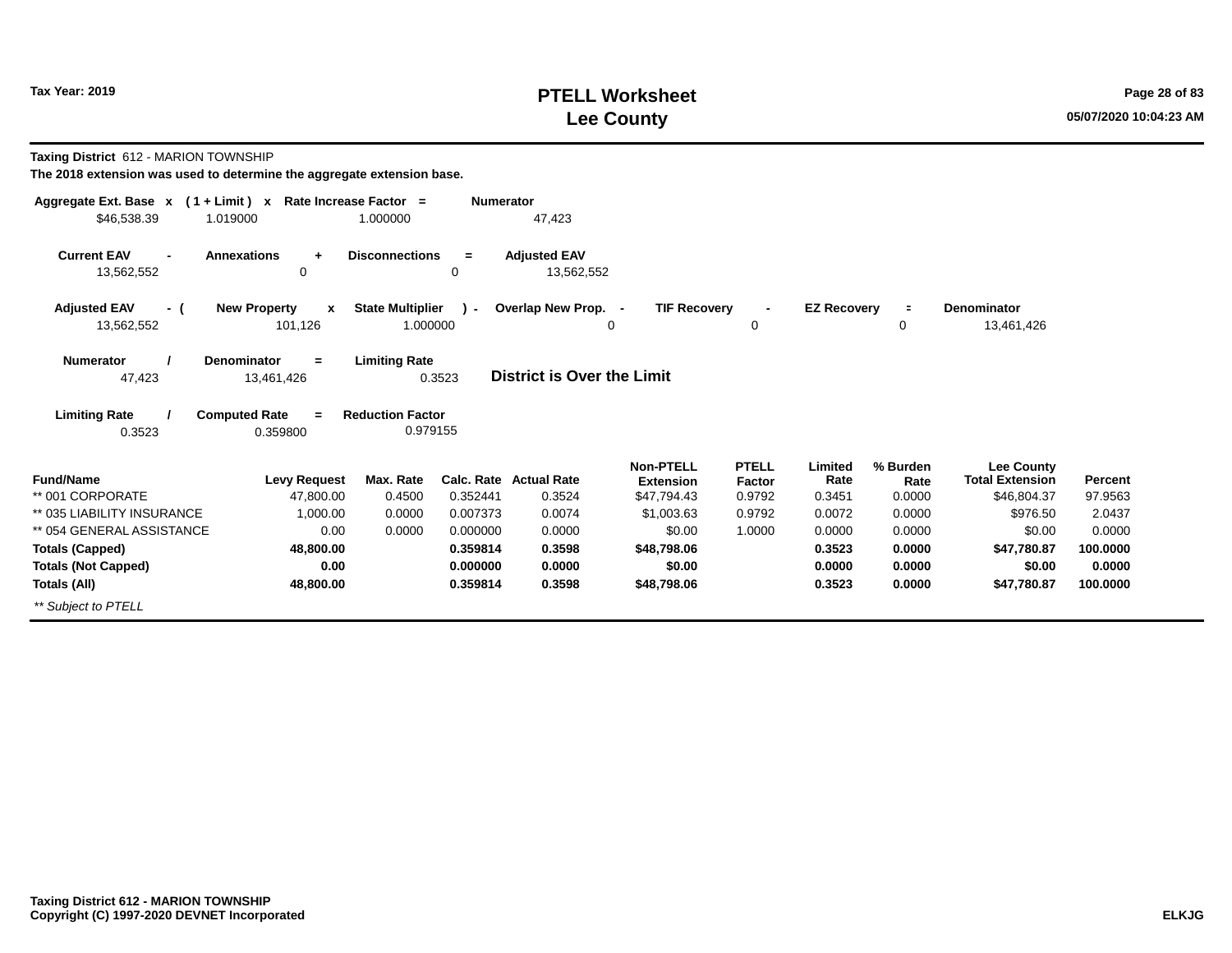### **PTELL Worksheet Tax Year: 2019 Page 29 of 83 Lee County 05/07/2020 10:04:23 AM**

| Taxing District 612RB - MARION TWP ROAD/BRIDGE<br>The 2018 extension was used to determine the aggregate extension base. |                                                |                                     |                  |                                         |                                                     |                                  |                           |                            |                                                            |                    |
|--------------------------------------------------------------------------------------------------------------------------|------------------------------------------------|-------------------------------------|------------------|-----------------------------------------|-----------------------------------------------------|----------------------------------|---------------------------|----------------------------|------------------------------------------------------------|--------------------|
| Aggregate Ext. Base $x$ (1 + Limit) x Rate Increase Factor =<br>\$68,913.83<br>1.019000                                  |                                                | 1.000000                            | <b>Numerator</b> | 70,223                                  |                                                     |                                  |                           |                            |                                                            |                    |
| <b>Current EAV</b><br><b>Annexations</b><br>13,562,552                                                                   | ÷<br>0                                         | <b>Disconnections</b>               | $=$<br>0         | <b>Adjusted EAV</b><br>13,562,552       |                                                     |                                  |                           |                            |                                                            |                    |
| <b>Adjusted EAV</b><br>- (<br>13,562,552                                                                                 | <b>New Property</b><br>$\mathbf{x}$<br>101,126 | <b>State Multiplier</b><br>1.000000 | $\overline{ }$   | Overlap New Prop. -                     | <b>TIF Recovery</b><br>0                            | 0                                | <b>EZ Recovery</b>        | $\equiv$<br>0              | <b>Denominator</b><br>13,461,426                           |                    |
| <b>Numerator</b><br><b>Denominator</b><br>70,223                                                                         | $=$<br>13,461,426                              | <b>Limiting Rate</b>                | 0.5217           | District is Over the Limit              |                                                     |                                  |                           |                            |                                                            |                    |
| <b>Limiting Rate</b><br><b>Computed Rate</b><br>0.5217                                                                   | $\equiv$<br>0.533100                           | <b>Reduction Factor</b><br>0.978616 |                  |                                         |                                                     |                                  |                           |                            |                                                            |                    |
| <b>Fund/Name</b><br>** 007 ROAD & BRIDGE                                                                                 | <b>Levy Request</b><br>43,400.00               | Max. Rate<br>0.6600                 | 0.319999         | <b>Calc. Rate Actual Rate</b><br>0.3200 | <b>Non-PTELL</b><br><b>Extension</b><br>\$43,400.17 | <b>PTELL</b><br>Factor<br>0.9786 | Limited<br>Rate<br>0.3132 | % Burden<br>Rate<br>0.0000 | <b>Lee County</b><br><b>Total Extension</b><br>\$42,477.91 | Percent<br>60.0345 |
| ** 008 BRIDGE JOINT W/ COUNT                                                                                             | 4,900.00                                       | 0.2500                              | 0.036129         | 0.0361                                  | \$4,896.08                                          | 0.9786                           | 0.0353                    | 0.0000                     | \$4,787.58                                                 | 6.7663             |
| ** 009 PERMANENT ROAD                                                                                                    | 16,600.00                                      | 0.2500                              | 0.122396         | 0.1224                                  | \$16,600.56                                         | 0.9786                           | 0.1198                    | 0.0000                     | \$16,247.94                                                | 22.9634            |
| ** 010 EQUIPMENT & BUILDING                                                                                              | 3,900.00                                       | 0.1000                              | 0.028756         | 0.0288                                  | \$3,906.01                                          | 0.9786                           | 0.0282                    | 0.0000                     | \$3,824.64                                                 | 5.4054             |
| ** 035 LIABILITY INSURANCE                                                                                               | 3,500.00                                       | 0.0000                              | 0.025806         | 0.0258                                  | \$3,499.14                                          | 0.9786                           | 0.0252                    | 0.0000                     | \$3,417.76                                                 | 4.8304             |
| <b>Totals (Capped)</b>                                                                                                   | 72,300.00                                      |                                     | 0.533086         | 0.5331                                  | \$72,301.96                                         |                                  | 0.5217                    | 0.0000                     | \$70,755.83                                                | 100.0000           |
| <b>Totals (Not Capped)</b>                                                                                               | 0.00                                           |                                     | 0.000000         | 0.0000                                  | \$0.00                                              |                                  | 0.0000                    | 0.0000                     | \$0.00                                                     | 0.0000             |
| Totals (All)                                                                                                             | 72,300.00                                      |                                     | 0.533086         | 0.5331                                  | \$72,301.96                                         |                                  | 0.5217                    | 0.0000                     | \$70,755.83                                                | 100.0000           |
| ** Subject to PTELL                                                                                                      |                                                |                                     |                  |                                         |                                                     |                                  |                           |                            |                                                            |                    |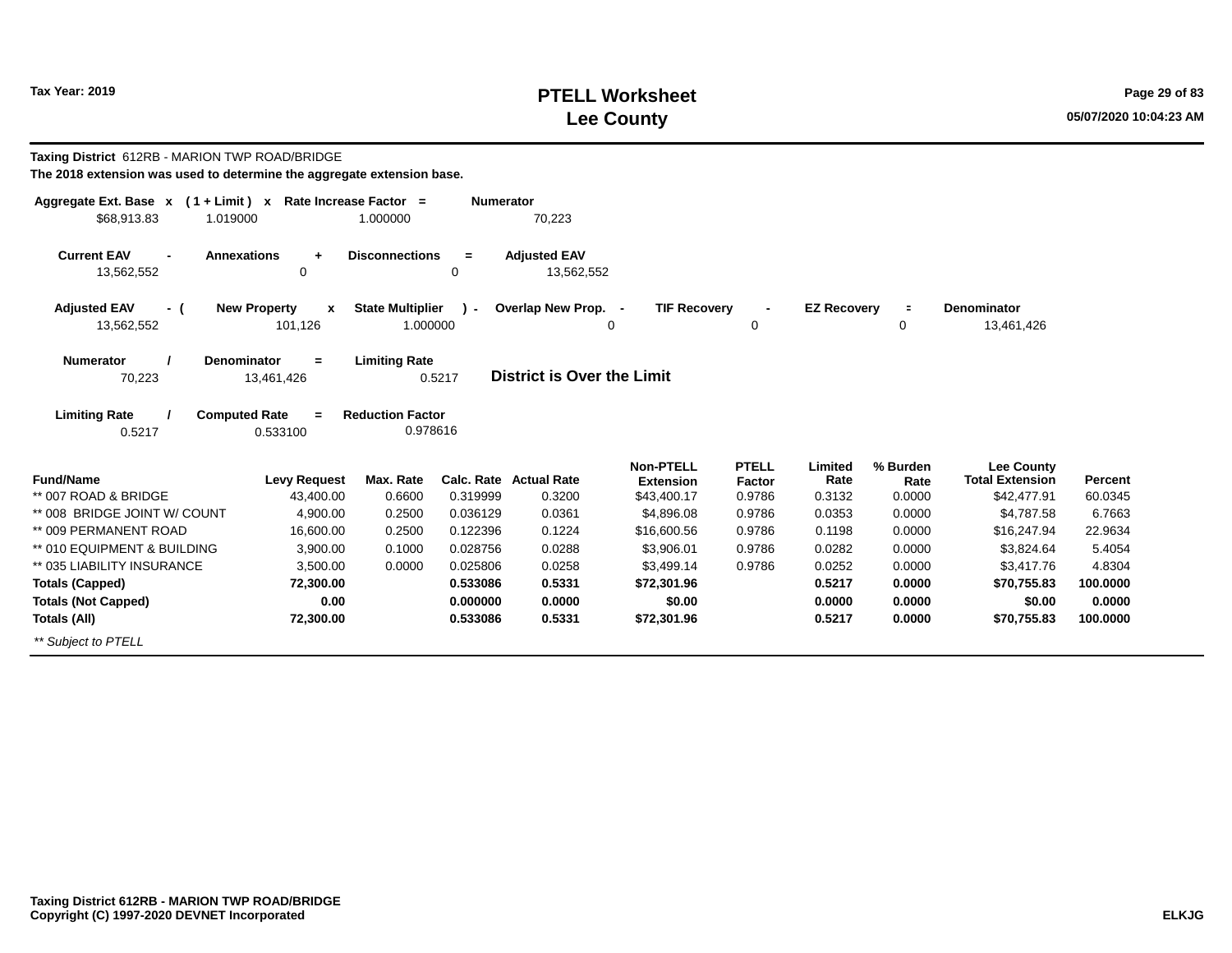# **PTELL Worksheet Tax Year: 2019 Page 30 of 83 Lee County 05/07/2020 10:04:23 AM**

**Taxing District** 613 - MAY TOWNSHIP

| Aggregate Ext. Base $x$ (1+Limit) $x$<br>\$59,351.55                                                                                    | 1.019000                                       | Rate Increase Factor =<br>1.000000  | <b>Numerator</b> | 60,479                            |                                      |                        |                    |                  |                                             |          |  |
|-----------------------------------------------------------------------------------------------------------------------------------------|------------------------------------------------|-------------------------------------|------------------|-----------------------------------|--------------------------------------|------------------------|--------------------|------------------|---------------------------------------------|----------|--|
| <b>Current EAV</b><br>$\blacksquare$<br>34,951,286                                                                                      | <b>Annexations</b><br>$\ddot{}$<br>0           | <b>Disconnections</b>               | $=$<br>0         | <b>Adjusted EAV</b><br>34,951,286 |                                      |                        |                    |                  |                                             |          |  |
| <b>Adjusted EAV</b><br>- (<br>34,951,286                                                                                                | <b>New Property</b><br>$\mathbf{x}$<br>249,997 | <b>State Multiplier</b><br>1.000000 | $\lambda$ -      | Overlap New Prop. -<br>0          | <b>TIF Recovery</b>                  | $\blacksquare$<br>0    | <b>EZ Recovery</b> | $\equiv$<br>0    | Denominator<br>34,701,289                   |          |  |
| <b>Denominator</b><br><b>Limiting Rate</b><br><b>Numerator</b><br>$=$<br>District is Within the Limit<br>34,701,289<br>0.1743<br>60,479 |                                                |                                     |                  |                                   |                                      |                        |                    |                  |                                             |          |  |
| <b>Fund/Name</b>                                                                                                                        | <b>Levy Request</b>                            | Max. Rate                           |                  | <b>Calc. Rate Actual Rate</b>     | <b>Non-PTELL</b><br><b>Extension</b> | <b>PTELL</b><br>Factor | Limited<br>Rate    | % Burden<br>Rate | <b>Lee County</b><br><b>Total Extension</b> | Percent  |  |
| ** 001 CORPORATE                                                                                                                        | 59,345.00                                      | 0.2500                              | 0.169794         | 0.1698                            | \$59,347.28                          | 1.0000                 | 0.1698             | 0.0000           | \$59,347.28                                 | 100.0000 |  |
| <b>Totals (Capped)</b>                                                                                                                  | 59,345.00                                      |                                     | 0.169794         | 0.1698                            | \$59,347.28                          |                        | 0.1698             | 0.0000           | \$59,347.28                                 | 100.0000 |  |
| <b>Totals (Not Capped)</b>                                                                                                              | 0.00                                           |                                     | 0.000000         | 0.0000                            | \$0.00                               |                        | 0.0000             | 0.0000           | \$0.00                                      | 0.0000   |  |
| Totals (All)                                                                                                                            | 59,345.00                                      |                                     | 0.169794         | 0.1698                            | \$59,347.28                          |                        | 0.1698             | 0.0000           | \$59,347.28                                 | 100.0000 |  |
| ** Subject to PTELL                                                                                                                     |                                                |                                     |                  |                                   |                                      |                        |                    |                  |                                             |          |  |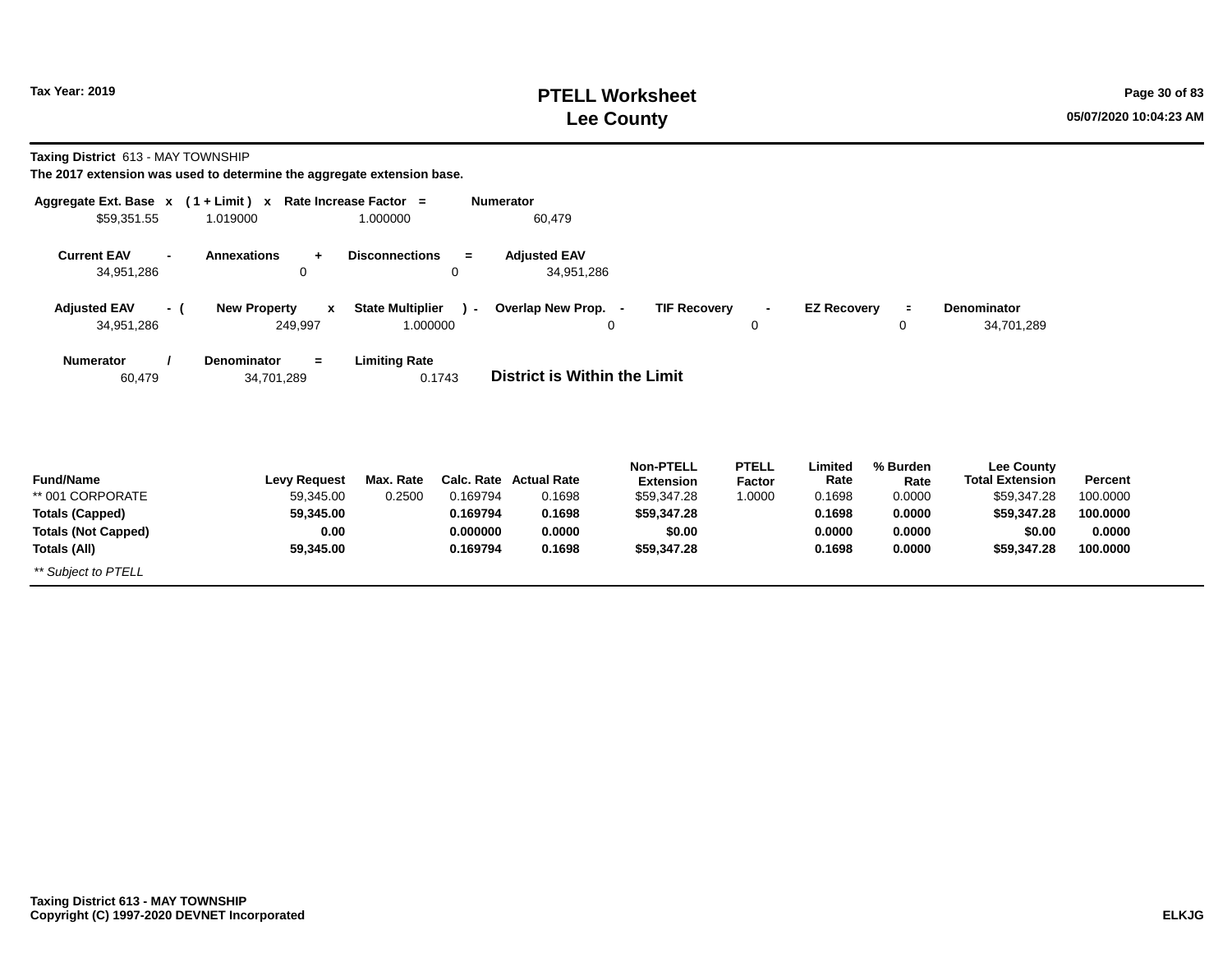# **PTELL Worksheet Tax Year: 2019 Page 31 of 83 Lee County 05/07/2020 10:04:23 AM**

| Taxing District 613RB - MAY TWP ROAD/BRIDGE                                                                             |                                                                       |                                     |                                              |                                                                       |                                                                                         |                                  |                                                         |                                                          |                                                                                                       |                                                       |
|-------------------------------------------------------------------------------------------------------------------------|-----------------------------------------------------------------------|-------------------------------------|----------------------------------------------|-----------------------------------------------------------------------|-----------------------------------------------------------------------------------------|----------------------------------|---------------------------------------------------------|----------------------------------------------------------|-------------------------------------------------------------------------------------------------------|-------------------------------------------------------|
| The 2018 extension was used to determine the aggregate extension base.                                                  |                                                                       |                                     |                                              |                                                                       |                                                                                         |                                  |                                                         |                                                          |                                                                                                       |                                                       |
| Aggregate Ext. Base x (1+Limit) x Rate Increase Factor =<br>\$103,836.80                                                | 1.019000                                                              | 1.000000                            | <b>Numerator</b>                             | 105,810                                                               |                                                                                         |                                  |                                                         |                                                          |                                                                                                       |                                                       |
| <b>Current EAV</b><br>$\blacksquare$<br>34,951,286                                                                      | <b>Annexations</b><br>$\ddot{}$<br>$\mathbf 0$                        | <b>Disconnections</b>               | $=$<br>0                                     | <b>Adjusted EAV</b><br>34,951,286                                     |                                                                                         |                                  |                                                         |                                                          |                                                                                                       |                                                       |
| <b>Adjusted EAV</b><br>- (<br>34,951,286                                                                                | <b>New Property</b><br>$\mathbf{x}$<br>249,997                        | <b>State Multiplier</b><br>1.000000 | $\mathbf{r}$                                 | Overlap New Prop. -                                                   | <b>TIF Recovery</b><br>0                                                                | 0                                | <b>EZ Recovery</b>                                      | $\equiv$<br>0                                            | <b>Denominator</b><br>34,701,289                                                                      |                                                       |
| <b>Numerator</b><br>105,810                                                                                             | <b>Denominator</b><br>$=$<br>34,701,289                               | <b>Limiting Rate</b>                | 0.3049                                       | <b>District is Over the Limit</b>                                     |                                                                                         |                                  |                                                         |                                                          |                                                                                                       |                                                       |
| <b>Limiting Rate</b><br>0.3049                                                                                          | <b>Computed Rate</b><br>$\equiv$<br>0.332700                          | <b>Reduction Factor</b><br>0.916441 |                                              |                                                                       |                                                                                         |                                  |                                                         |                                                          |                                                                                                       |                                                       |
| <b>Fund/Name</b><br>** 007 ROAD & BRIDGE<br><b>Totals (Capped)</b><br><b>Totals (Not Capped)</b><br><b>Totals (All)</b> | <b>Levy Request</b><br>116,296.00<br>116,296.00<br>0.00<br>116,296.00 | Max. Rate<br>0.6600                 | 0.332737<br>0.332737<br>0.000000<br>0.332737 | <b>Calc. Rate Actual Rate</b><br>0.3327<br>0.3327<br>0.0000<br>0.3327 | Non-PTELL<br><b>Extension</b><br>\$116,282.93<br>\$116,282.93<br>\$0.00<br>\$116,282.93 | <b>PTELL</b><br>Factor<br>0.9164 | Limited<br>Rate<br>0.3049<br>0.3049<br>0.0000<br>0.3049 | % Burden<br>Rate<br>0.0000<br>0.0000<br>0.0000<br>0.0000 | <b>Lee County</b><br><b>Total Extension</b><br>\$106,566.47<br>\$106,566.47<br>\$0.00<br>\$106,566.47 | Percent<br>100.0000<br>100.0000<br>0.0000<br>100.0000 |
| ** Subject to PTELL                                                                                                     |                                                                       |                                     |                                              |                                                                       |                                                                                         |                                  |                                                         |                                                          |                                                                                                       |                                                       |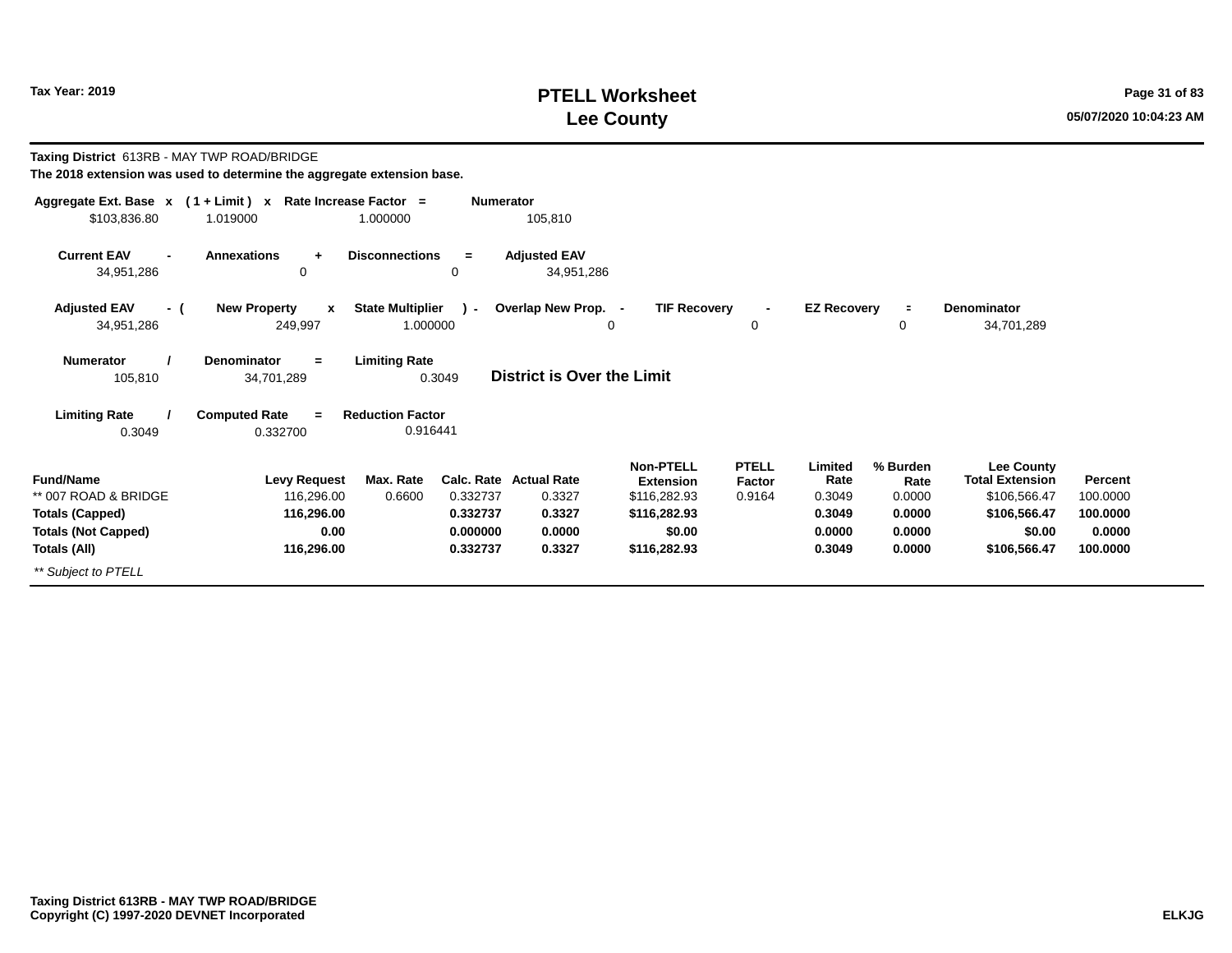# **PTELL Worksheet Tax Year: 2019 Page 32 of 83 Lee County 05/07/2020 10:04:23 AM**

**Taxing District** 614 - NACHUSA TOWNSHIP

| Aggregate Ext. Base $x$ (1 + Limit) $x$ |                                     | Rate Increase Factor =  | <b>Numerator</b> |                                   |                     |              |                    |          |                        |                |
|-----------------------------------------|-------------------------------------|-------------------------|------------------|-----------------------------------|---------------------|--------------|--------------------|----------|------------------------|----------------|
| \$34,686.08<br>1.019000                 |                                     | 1.000000                |                  | 35,345                            |                     |              |                    |          |                        |                |
| <b>Current EAV</b><br>$\blacksquare$    | <b>Annexations</b><br>$\ddot{}$     | <b>Disconnections</b>   | $\equiv$         | <b>Adjusted EAV</b>               |                     |              |                    |          |                        |                |
| 16,389,541                              | 0                                   |                         | 0                | 16,389,541                        |                     |              |                    |          |                        |                |
| <b>Adjusted EAV</b><br>- (              | <b>New Property</b><br>$\mathbf{x}$ | <b>State Multiplier</b> | $\lambda$ -      | Overlap New Prop. -               | <b>TIF Recovery</b> |              | <b>EZ Recoverv</b> | $\equiv$ | Denominator            |                |
| 16,389,541                              | 181,519                             | 1.000000                |                  |                                   | 0                   | 0            |                    | 0        | 16,208,022             |                |
| <b>Numerator</b>                        | <b>Denominator</b><br>$=$           | <b>Limiting Rate</b>    |                  |                                   |                     |              |                    |          |                        |                |
| 35,345                                  | 16,208,022                          |                         | 0.2181           | <b>District is Over the Limit</b> |                     |              |                    |          |                        |                |
| <b>Limiting Rate</b>                    | <b>Computed Rate</b><br>$=$         | <b>Reduction Factor</b> |                  |                                   |                     |              |                    |          |                        |                |
| 0.2181                                  | 0.222200                            | 0.981548                |                  |                                   |                     |              |                    |          |                        |                |
|                                         |                                     |                         |                  |                                   | <b>Non-PTELL</b>    | <b>PTELL</b> | Limited            | % Burden | <b>Lee County</b>      |                |
| <b>Fund/Name</b>                        | <b>Levy Request</b>                 | Max. Rate               |                  | <b>Calc. Rate Actual Rate</b>     | <b>Extension</b>    | Factor       | Rate               | Rate     | <b>Total Extension</b> | <b>Percent</b> |
| ** 001 CORPORATE                        | 32,628.00                           | 0.4300                  | 0.199078         | 0.1991                            | \$32,631.58         | 0.9815       | 0.1954             | 0.0000   | \$32,025.16            | 89.5920        |
| ** 047 SOCIAL SECURITY                  | 2,950.00                            | 0.0000                  | 0.017999         | 0.0180                            | \$2,950.12          | 0.9815       | 0.0177             | 0.0000   | \$2,900.95             | 8.1155         |
| ** 054 GENERAL ASSISTANCE               | 835.00                              | 0.1000                  | 0.005095         | 0.0051                            | \$835.87            | 0.9815       | 0.0050             | 0.0000   | \$819.48               | 2.2925         |
| <b>Totals (Capped)</b>                  | 36,413.00                           |                         | 0.222172         | 0.2222                            | \$36,417.57         |              | 0.2181             | 0.0000   | \$35,745.59            | 100,0000       |
| <b>Totals (Not Capped)</b>              | 0.00                                |                         | 0.000000         | 0.0000                            | \$0.00              |              | 0.0000             | 0.0000   | \$0.00                 | 0.0000         |
| Totals (All)                            | 36,413.00                           |                         | 0.222172         | 0.2222                            | \$36,417.57         |              | 0.2181             | 0.0000   | \$35,745.59            | 100.0000       |
| ** Subject to PTELL                     |                                     |                         |                  |                                   |                     |              |                    |          |                        |                |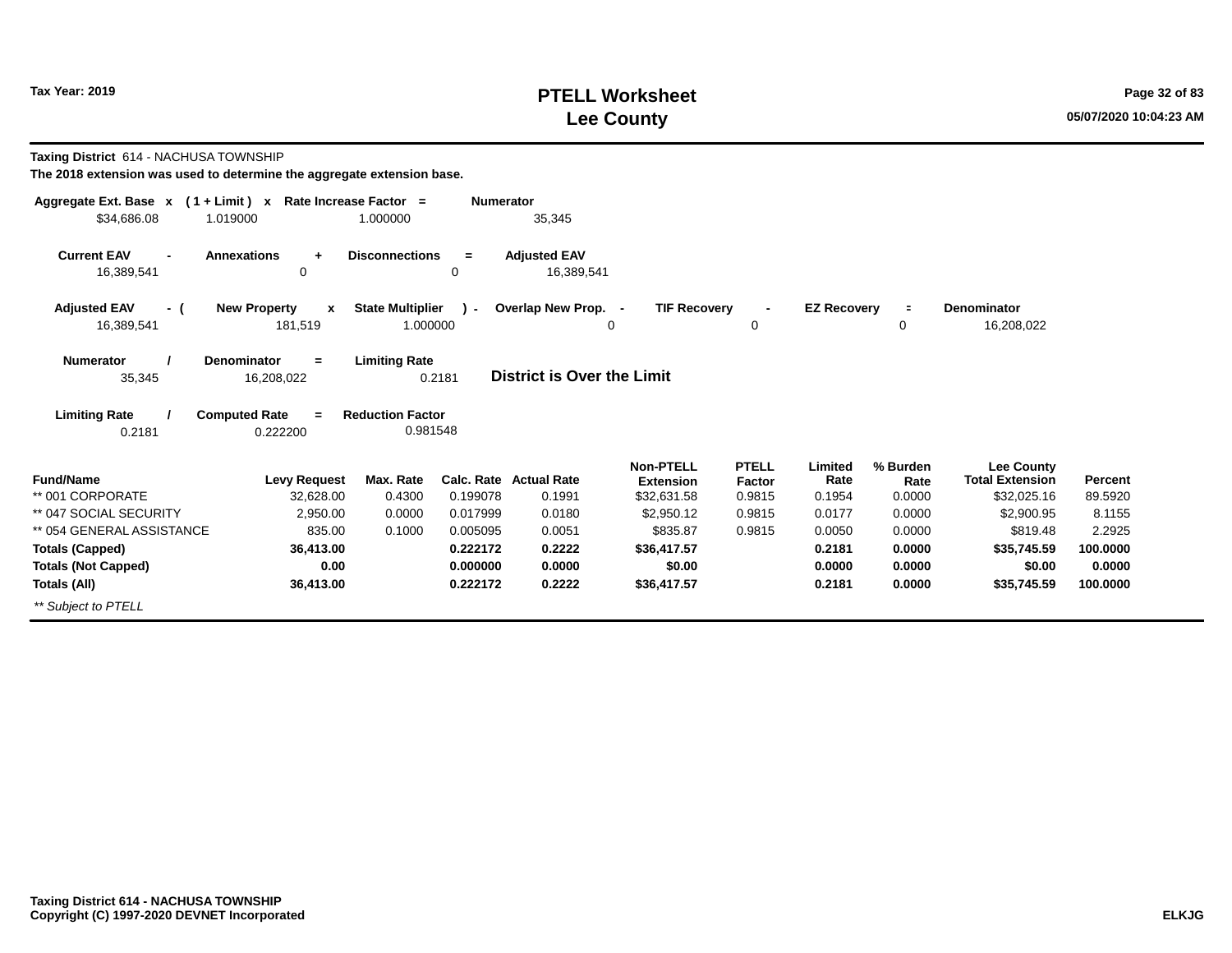# **PTELL Worksheet Tax Year: 2019 Page 33 of 83 Lee County 05/07/2020 10:04:23 AM**

| Taxing District 614RB - NACHUSA TWP ROAD/BRIDGE<br>The 2018 extension was used to determine the aggregate extension base. |                                         |                                     |                  |                                         |                                                     |                                  |                           |                            |                                                            |                    |
|---------------------------------------------------------------------------------------------------------------------------|-----------------------------------------|-------------------------------------|------------------|-----------------------------------------|-----------------------------------------------------|----------------------------------|---------------------------|----------------------------|------------------------------------------------------------|--------------------|
| Aggregate Ext. Base $x$ (1 + Limit) x Rate Increase Factor =<br>\$60,579.61<br>1.019000                                   |                                         | 1.000000                            | <b>Numerator</b> | 61,731                                  |                                                     |                                  |                           |                            |                                                            |                    |
| <b>Current EAV</b><br>16,389,541                                                                                          | <b>Annexations</b><br>$\ddot{}$<br>0    | <b>Disconnections</b>               | $=$<br>0         | <b>Adjusted EAV</b><br>16,389,541       |                                                     |                                  |                           |                            |                                                            |                    |
| <b>Adjusted EAV</b><br>- (                                                                                                | <b>New Property</b><br>$\mathbf{x}$     | <b>State Multiplier</b>             | $\mathbf{I}$     | Overlap New Prop. -                     | <b>TIF Recovery</b>                                 | $\blacksquare$                   | <b>EZ Recovery</b>        | $\equiv$                   | <b>Denominator</b>                                         |                    |
| 16,389,541                                                                                                                | 181,519                                 | 1.000000                            |                  | 0                                       |                                                     | 0                                |                           | 0                          | 16,208,022                                                 |                    |
| <b>Numerator</b><br>61,731                                                                                                | <b>Denominator</b><br>$=$<br>16,208,022 | <b>Limiting Rate</b>                | 0.3809           | <b>District is Over the Limit</b>       |                                                     |                                  |                           |                            |                                                            |                    |
| <b>Limiting Rate</b><br>0.3809                                                                                            | <b>Computed Rate</b><br>$=$<br>0.388100 | <b>Reduction Factor</b><br>0.981448 |                  |                                         |                                                     |                                  |                           |                            |                                                            |                    |
| <b>Fund/Name</b><br>** 007 ROAD & BRIDGE                                                                                  | <b>Levy Request</b><br>33,451.00        | Max. Rate<br>0.6600                 | 0.204100         | <b>Calc. Rate Actual Rate</b><br>0.2041 | <b>Non-PTELL</b><br><b>Extension</b><br>\$33,451.05 | <b>PTELL</b><br>Factor<br>0.9814 | Limited<br>Rate<br>0.2003 | % Burden<br>Rate<br>0.0000 | <b>Lee County</b><br><b>Total Extension</b><br>\$32,828.25 | Percent<br>52.5998 |
| ** 008 BRIDGE JOINT W/ COUNT                                                                                              | 1.508.00                                | 0.2500                              | 0.009201         | 0.0092                                  | \$1,507.84                                          | 0.9814                           | 0.0090                    | 0.0000                     | \$1,475.06                                                 | 2.3634             |
| ** 009 PERMANENT ROAD                                                                                                     | 22,875.00                               | 0.2500                              | 0.139571         | 0.1396                                  | \$22,879.80                                         | 0.9814                           | 0.1370                    | 0.0000                     | \$22,453.67                                                | 35.9769            |
| ** 010 EQUIPMENT & BUILDING                                                                                               | 5.772.00                                | 0.1000                              | 0.035218         | 0.0352                                  | \$5.769.12                                          | 0.9814                           | 0.0345                    | 0.0000                     | \$5.654.39                                                 | 9.0599             |
| <b>Totals (Capped)</b>                                                                                                    | 63,606.00                               |                                     | 0.388090         | 0.3881                                  | \$63,607.81                                         |                                  | 0.3808                    | 0.0000                     | \$62,411.37                                                | 100.0000           |
| <b>Totals (Not Capped)</b>                                                                                                | 0.00                                    |                                     | 0.000000         | 0.0000                                  | \$0.00                                              |                                  | 0.0000                    | 0.0000                     | \$0.00                                                     | 0.0000             |
| Totals (All)                                                                                                              | 63,606.00                               |                                     | 0.388090         | 0.3881                                  | \$63,607.81                                         |                                  | 0.3808                    | 0.0000                     | \$62,411.37                                                | 100.0000           |
| ** Subiect to PTELL                                                                                                       |                                         |                                     |                  |                                         |                                                     |                                  |                           |                            |                                                            |                    |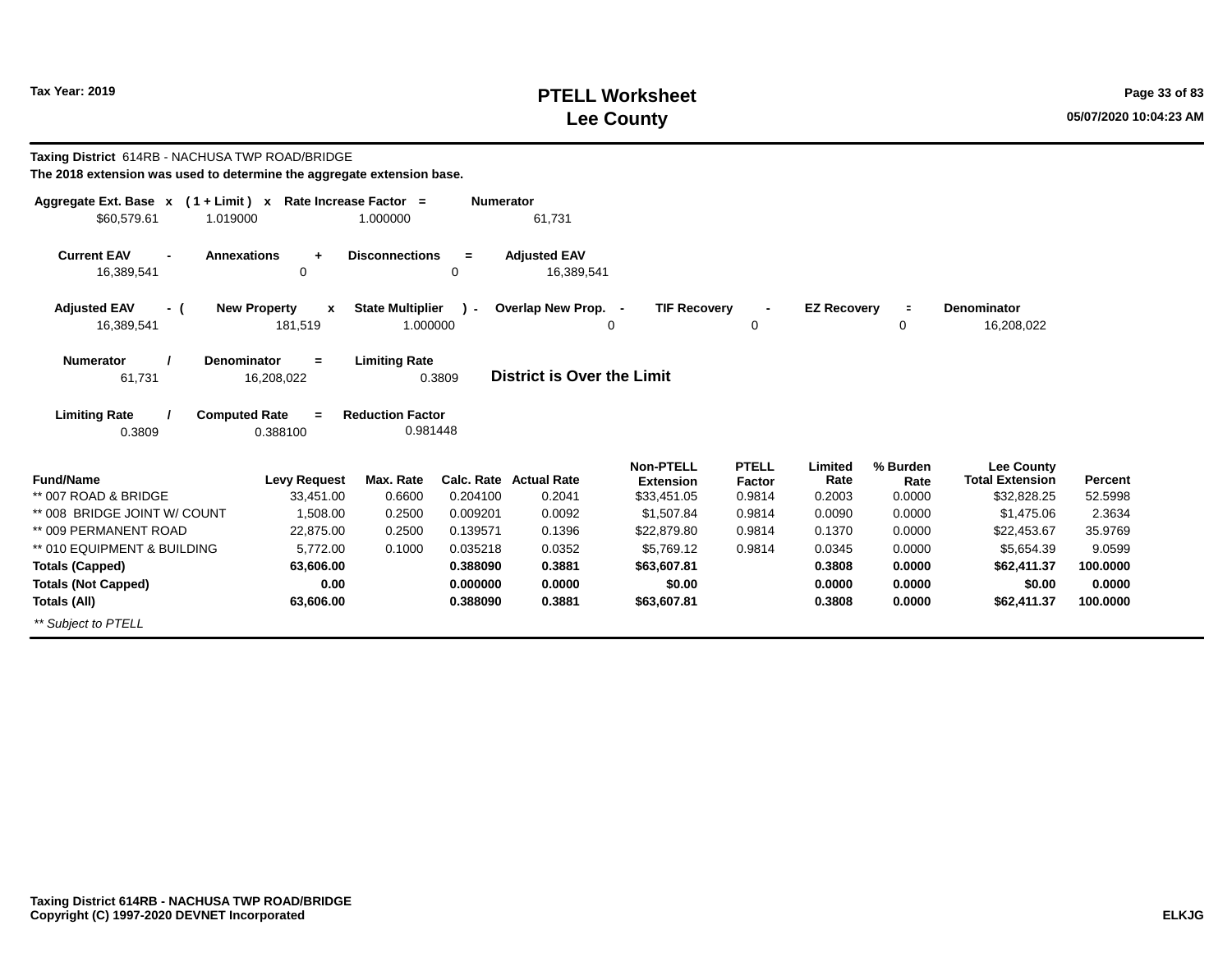# **PTELL Worksheet Tax Year: 2019 Page 34 of 83 Lee County 05/07/2020 10:04:23 AM**

**Taxing District** 615 - NELSON TOWNSHIP

| Aggregate Ext. Base $x$ (1 + Limit) $x$            | Rate Increase Factor =                         |                                     | <b>Numerator</b> |                                   |                                 |                               |                    |                |                                       |                    |
|----------------------------------------------------|------------------------------------------------|-------------------------------------|------------------|-----------------------------------|---------------------------------|-------------------------------|--------------------|----------------|---------------------------------------|--------------------|
| \$26,631.70<br>1.019000                            |                                                | 1.000000                            |                  | 27,138                            |                                 |                               |                    |                |                                       |                    |
| <b>Current EAV</b><br>$\blacksquare$<br>35,915,055 | <b>Annexations</b><br>$\ddot{}$<br>0           | <b>Disconnections</b>               | $\equiv$<br>0    | <b>Adjusted EAV</b><br>35,915,055 |                                 |                               |                    |                |                                       |                    |
| <b>Adjusted EAV</b><br>- (<br>35,915,055           | <b>New Property</b><br>$\mathbf{x}$<br>109,228 | <b>State Multiplier</b><br>1.000000 | $\mathbf{r}$     | Overlap New Prop. -               | <b>TIF Recovery</b><br>0        | $\blacksquare$<br>$\mathbf 0$ | <b>EZ Recovery</b> | $\equiv$<br>0  | <b>Denominator</b><br>35,805,827      |                    |
| <b>Numerator</b><br>27,138                         | <b>Denominator</b><br>$=$<br>35,805,827        | <b>Limiting Rate</b>                | 0.0758           | <b>District is Over the Limit</b> |                                 |                               |                    |                |                                       |                    |
| <b>Limiting Rate</b><br>0.0758                     | <b>Computed Rate</b><br>$=$<br>0.077800        | <b>Reduction Factor</b><br>0.974293 |                  |                                   |                                 |                               |                    |                |                                       |                    |
|                                                    |                                                |                                     |                  |                                   | <b>Non-PTELL</b>                | PTELL                         | Limited            | % Burden       | <b>Lee County</b>                     |                    |
| <b>Fund/Name</b><br>** 001 CORPORATE               | <b>Levy Request</b><br>20,073.00               | Max. Rate<br>0.2506                 | 0.055890         | Calc. Rate Actual Rate<br>0.0559  | <b>Extension</b><br>\$20,076.52 | Factor<br>0.9743              | Rate<br>0.0545     | Rate<br>0.0000 | <b>Total Extension</b><br>\$19,573.70 | Percent<br>71.8997 |
| ** 035 LIABILITY INSURANCE                         | 4,399.00                                       | 0.0000                              | 0.012248         | 0.0122                            | \$4,381.64                      | 0.9743                        | 0.0119             | 0.0000         | \$4,273.89                            | 15.6992            |
| ** 047 SOCIAL SECURITY                             | 2,473.00                                       | 0.0000                              | 0.006886         | 0.0069                            | \$2,478.14                      | 0.9743                        | 0.0067             | 0.0000         | \$2,406.31                            | 8.8391             |
| ** 054 GENERAL ASSISTANCE                          | 1.018.00                                       | 0.1000                              | 0.002835         | 0.0028                            | \$1,005.62                      | 0.9743                        | 0.0027             | 0.0000         | \$969.71                              | 3.5620             |
| <b>Totals (Capped)</b>                             | 27,963.00                                      |                                     | 0.077859         | 0.0778                            | \$27,941.92                     |                               | 0.0758             | 0.0000         | \$27,223.61                           | 100.0000           |
| <b>Totals (Not Capped)</b>                         | 0.00                                           |                                     | 0.000000         | 0.0000<br>0.0778                  | \$0.00                          |                               | 0.0000             | 0.0000         | \$0.00                                | 0.0000<br>100.0000 |
| Totals (All)<br>** Subject to PTELL                | 27,963.00                                      |                                     | 0.077859         |                                   | \$27,941.92                     |                               | 0.0758             | 0.0000         | \$27,223.61                           |                    |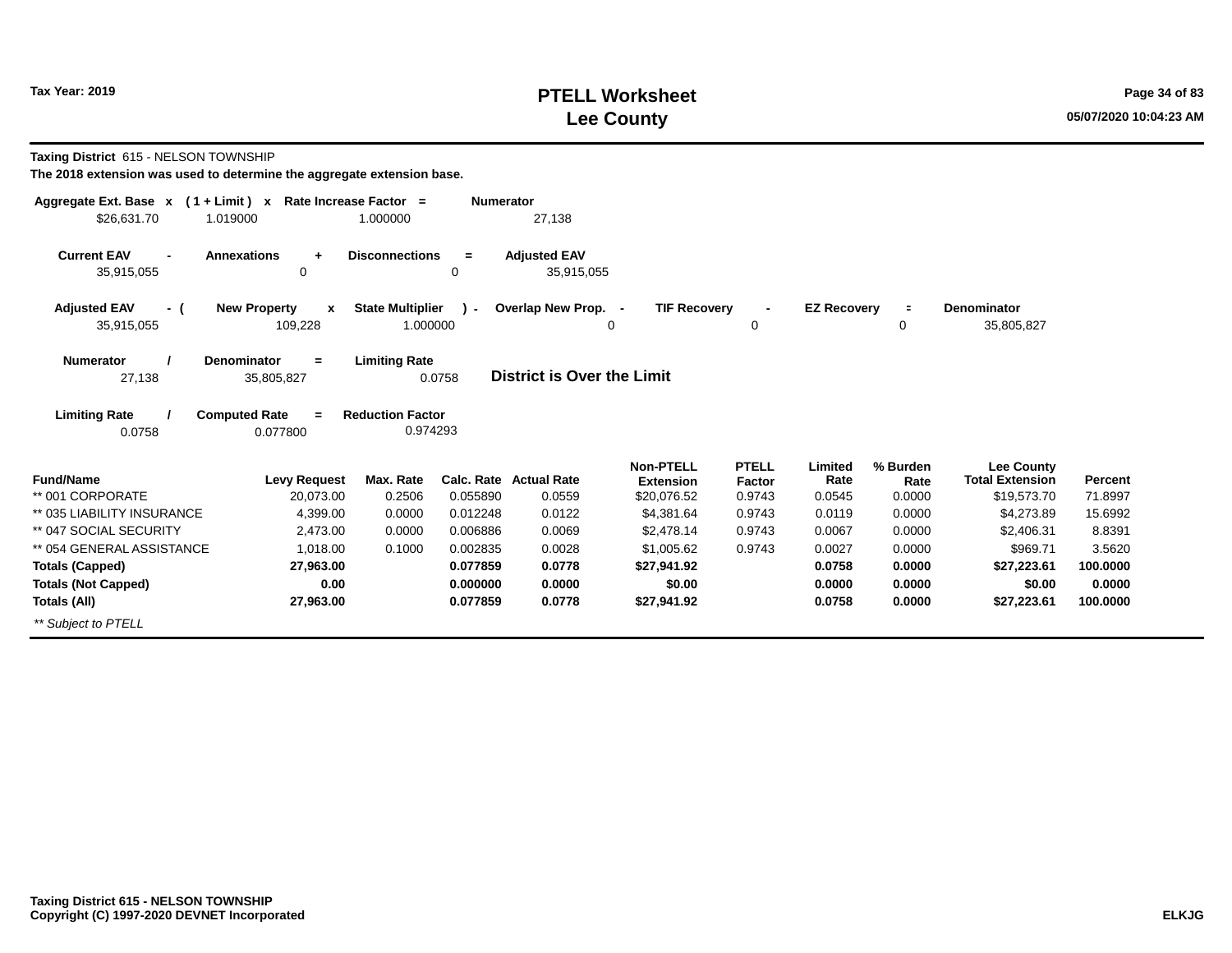# **PTELL Worksheet Tax Year: 2019 Page 35 of 83 Lee County 05/07/2020 10:04:23 AM**

| Taxing District 615RB - NELSON TWP ROAD/BRIDGE<br>The 2018 extension was used to determine the aggregate extension base. |                                              |                                     |                  |                                         |                                                     |                                  |                           |                            |                                                            |                    |
|--------------------------------------------------------------------------------------------------------------------------|----------------------------------------------|-------------------------------------|------------------|-----------------------------------------|-----------------------------------------------------|----------------------------------|---------------------------|----------------------------|------------------------------------------------------------|--------------------|
| Aggregate Ext. Base $x$ (1 + Limit) x Rate Increase Factor =<br>\$57,557.73                                              | 1.019000                                     | 1.000000                            | <b>Numerator</b> | 58,651                                  |                                                     |                                  |                           |                            |                                                            |                    |
| <b>Current EAV</b><br>35,915,055                                                                                         | <b>Annexations</b><br>$\ddot{}$<br>0         | <b>Disconnections</b>               | $=$<br>0         | <b>Adiusted EAV</b><br>35,915,055       |                                                     |                                  |                           |                            |                                                            |                    |
| <b>Adjusted EAV</b><br>- (<br>35,915,055                                                                                 | <b>New Property</b><br>X<br>109,228          | <b>State Multiplier</b><br>1.000000 | ∩ –              | Overlap New Prop. -                     | <b>TIF Recovery</b><br>0                            | 0                                | <b>EZ Recovery</b>        | $\equiv$<br>0              | <b>Denominator</b><br>35,805,827                           |                    |
| <b>Numerator</b><br>58,651                                                                                               | <b>Denominator</b><br>$=$<br>35,805,827      | <b>Limiting Rate</b><br>0.1638      |                  | <b>District is Over the Limit</b>       |                                                     |                                  |                           |                            |                                                            |                    |
| <b>Limiting Rate</b><br>0.1638                                                                                           | <b>Computed Rate</b><br>$\equiv$<br>0.168300 | <b>Reduction Factor</b><br>0.973262 |                  |                                         |                                                     |                                  |                           |                            |                                                            |                    |
| <b>Fund/Name</b><br>** 007 ROAD & BRIDGE                                                                                 | <b>Levy Request</b><br>31,891.00             | Max. Rate<br>0.6600                 | 0.088796         | <b>Calc. Rate Actual Rate</b><br>0.0888 | <b>Non-PTELL</b><br><b>Extension</b><br>\$31,892.57 | <b>PTELL</b><br>Factor<br>0.9733 | Limited<br>Rate<br>0.0864 | % Burden<br>Rate<br>0.0000 | <b>Lee County</b><br><b>Total Extension</b><br>\$31,030.61 | Percent<br>52.7473 |
| ** 009 PERMANENT ROAD                                                                                                    | 28,545.00                                    | 0.2500                              | 0.079479         | 0.0795                                  | \$28,552.47                                         | 0.9733                           | 0.0774                    | 0.0000                     | \$27,798.25                                                | 47.2527            |
| <b>Totals (Capped)</b>                                                                                                   | 60,436.00                                    |                                     | 0.168275         | 0.1683                                  | \$60,445.04                                         |                                  | 0.1638                    | 0.0000                     | \$58,828.86                                                | 100.0000           |
| <b>Totals (Not Capped)</b>                                                                                               | 0.00                                         |                                     | 0.000000         | 0.0000                                  | \$0.00                                              |                                  | 0.0000                    | 0.0000                     | \$0.00                                                     | 0.0000             |
| Totals (All)<br>** Subject to PTELL                                                                                      | 60,436.00                                    |                                     | 0.168275         | 0.1683                                  | \$60,445.04                                         |                                  | 0.1638                    | 0.0000                     | \$58,828.86                                                | 100.0000           |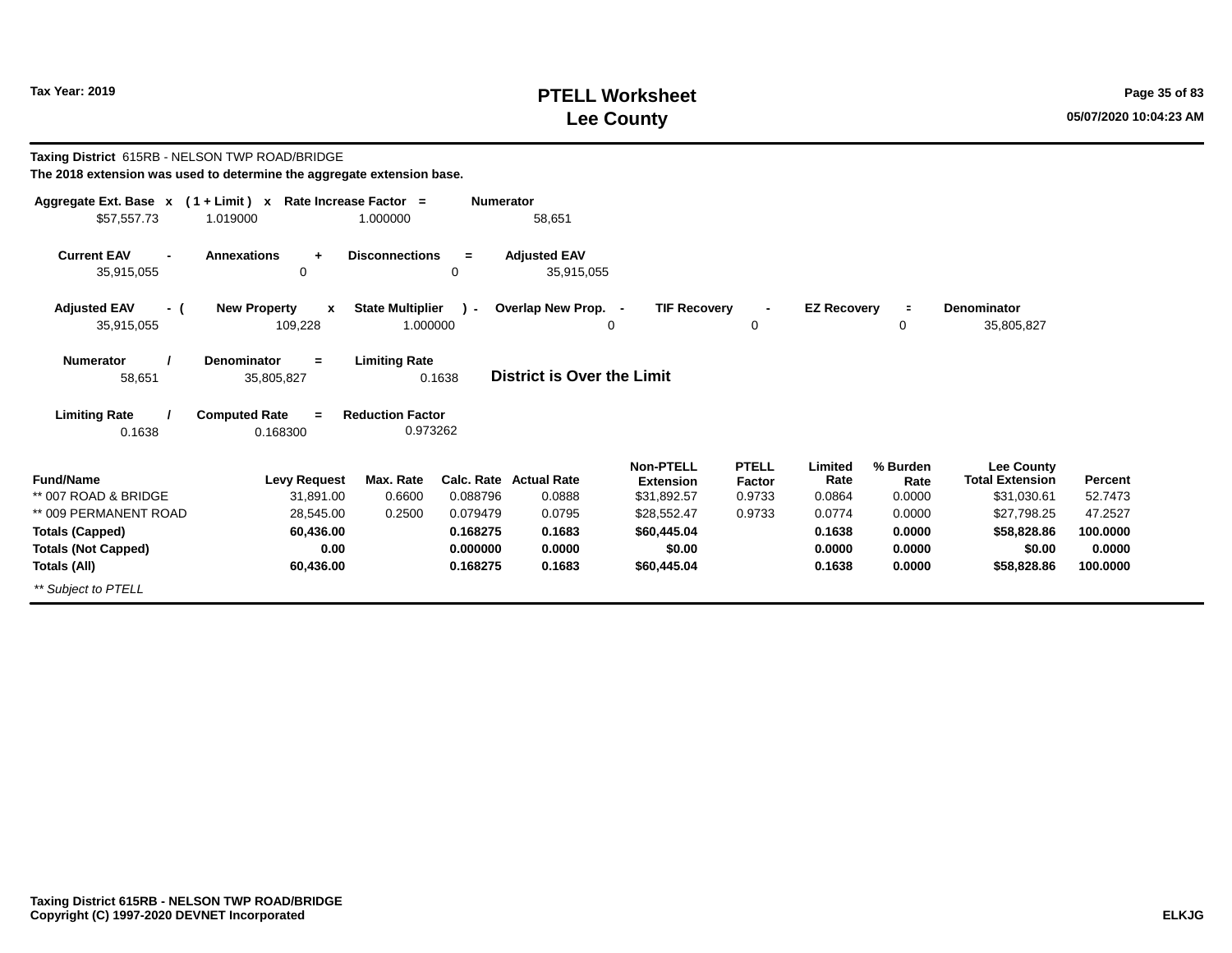# **PTELL Worksheet Tax Year: 2019 Page 36 of 83 Lee County 05/07/2020 10:04:23 AM**

**Taxing District** 616 - PALMYRA TOWNSHIP

| Aggregate Ext. Base x                | $(1 + Limit) x$                     | Rate Increase Factor =         | Numerator                                  |                                      |                                |            |
|--------------------------------------|-------------------------------------|--------------------------------|--------------------------------------------|--------------------------------------|--------------------------------|------------|
| \$104,397.23                         | 1.019000                            | 1.000000                       | 106,381                                    |                                      |                                |            |
| <b>Current EAV</b><br>$\blacksquare$ | <b>Annexations</b><br>÷             | <b>Disconnections</b><br>$=$   | <b>Adjusted EAV</b>                        |                                      |                                |            |
| 70,005,589                           | 0                                   | 0                              | 70,005,589                                 |                                      |                                |            |
| <b>Adjusted EAV</b><br>- (           | <b>New Property</b><br>$\mathbf{x}$ | <b>State Multiplier</b><br>. ( | Overlap New Prop. -<br><b>TIF Recovery</b> | <b>EZ Recovery</b><br>$\blacksquare$ | <b>Denominator</b><br>$\equiv$ |            |
| 70,005,589                           | 809,712                             | 1.000000                       | 0                                          | 0                                    | 0                              | 69,195,877 |
| <b>Numerator</b>                     | Denominator<br>$=$                  | <b>Limiting Rate</b><br>0.1537 | District is Within the Limit               |                                      |                                |            |
| 106,381                              | 69,195,877                          |                                |                                            |                                      |                                |            |

| <b>Fund/Name</b>           | <b>Levy Request</b> | Max. Rate |          | Calc. Rate Actual Rate | <b>Non-PTELL</b><br><b>Extension</b> | <b>PTELL</b><br>Factor | Limited<br>Rate | % Burden<br>Rate | <b>Lee County</b><br>Total Extension | <b>Percent</b> |
|----------------------------|---------------------|-----------|----------|------------------------|--------------------------------------|------------------------|-----------------|------------------|--------------------------------------|----------------|
| ** 001 CORPORATE           | 93,648.00           | 0.2500    | 0.133772 | 0.1338                 | \$93,667.48                          | 1.0000                 | 0.1338          | 0.0000           | \$93,667.48                          | 87.5081        |
| ** 047 SOCIAL SECURITY     | 4,980.00            | 0.0000    | 0.007114 | 0.0071                 | \$4,970.40                           | 1.0000                 | 0.0071          | 0.0000           | \$4.970.40                           | 4.6436         |
| ** 054 GENERAL ASSISTANCE  | 8,369.00            | 0.1000    | 0.011955 | 0.0120                 | \$8,400.67                           | 0000.                  | 0.0120          | 0.0000           | \$8,400.67                           | 7.8483         |
| <b>Totals (Capped)</b>     | 106,997.00          |           | 0.152841 | 0.1529                 | \$107,038.55                         |                        | 0.1529          | 0.0000           | \$107,038.55                         | 100.0000       |
| <b>Totals (Not Capped)</b> | 0.00                |           | 0.000000 | 0.0000                 | \$0.00                               |                        | 0.0000          | 0.0000           | \$0.00                               | 0.0000         |
| Totals (All)               | 106.997.00          |           | 0.152841 | 0.1529                 | \$107,038.55                         |                        | 0.1529          | 0.0000           | \$107,038.55                         | 100.0000       |
| ** Subject to PTELL        |                     |           |          |                        |                                      |                        |                 |                  |                                      |                |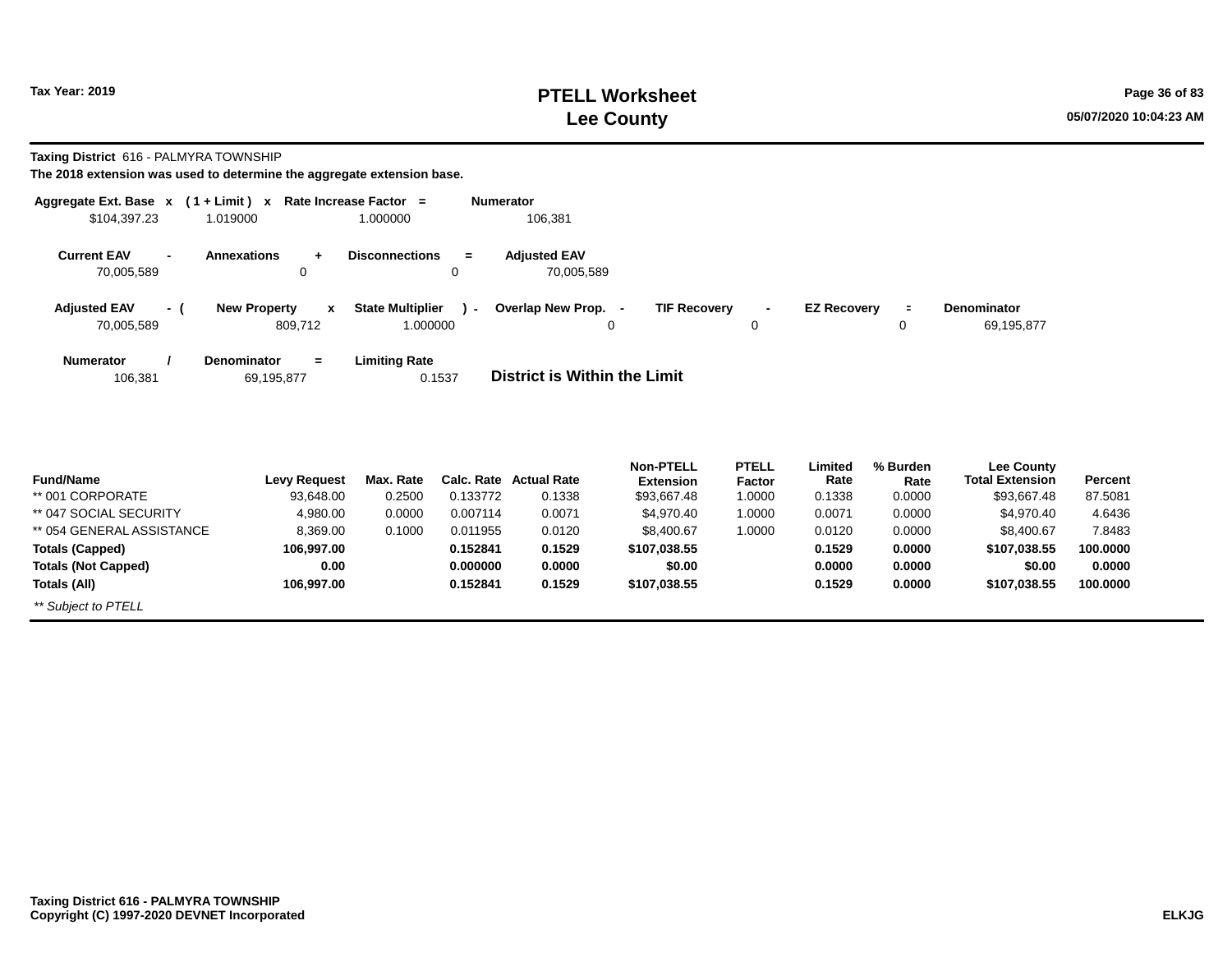# **PTELL Worksheet Tax Year: 2019 Page 37 of 83 Lee County 05/07/2020 10:04:23 AM**

| Taxing District 616RB - PALMYRA TWP ROAD/BRIDGE<br>The 2018 extension was used to determine the aggregate extension base. |                                                    |                                     |                      |                                   |                                      |                        |                    |                  |                                             |                  |
|---------------------------------------------------------------------------------------------------------------------------|----------------------------------------------------|-------------------------------------|----------------------|-----------------------------------|--------------------------------------|------------------------|--------------------|------------------|---------------------------------------------|------------------|
| Aggregate Ext. Base x (1+Limit) x Rate Increase Factor =<br>\$146,102.15<br>1.019000                                      |                                                    | 1.000000                            | <b>Numerator</b>     | 148,878                           |                                      |                        |                    |                  |                                             |                  |
| <b>Current EAV</b><br><b>Annexations</b><br>70,005,589                                                                    | $\ddot{}$<br>0                                     | <b>Disconnections</b>               | $=$<br>0             | <b>Adjusted EAV</b><br>70,005,589 |                                      |                        |                    |                  |                                             |                  |
| <b>Adjusted EAV</b><br>- (<br>70,005,589                                                                                  | <b>New Property</b><br>$\boldsymbol{x}$<br>809,712 | <b>State Multiplier</b><br>1.000000 | $\lambda$            | Overlap New Prop. -               | <b>TIF Recovery</b><br>$\Omega$      | $\mathbf 0$            | <b>EZ Recovery</b> | $\equiv$<br>0    | Denominator<br>69,195,877                   |                  |
| <b>Numerator</b><br>Denominator<br>148,878                                                                                | $=$<br>69,195,877                                  | <b>Limiting Rate</b>                | 0.2152               | <b>District is Over the Limit</b> |                                      |                        |                    |                  |                                             |                  |
| <b>Limiting Rate</b><br><b>Computed Rate</b><br>0.2152                                                                    | $=$<br>0.218900                                    | <b>Reduction Factor</b><br>0.983097 |                      |                                   |                                      |                        |                    |                  |                                             |                  |
| <b>Fund/Name</b>                                                                                                          | <b>Levy Request</b>                                | Max. Rate                           |                      | <b>Calc. Rate Actual Rate</b>     | <b>Non-PTELL</b><br><b>Extension</b> | <b>PTELL</b><br>Factor | Limited<br>Rate    | % Burden<br>Rate | <b>Lee County</b><br><b>Total Extension</b> | Percent          |
| ** 007 ROAD & BRIDGE                                                                                                      | 117,568.00                                         | 0.6600                              | 0.167941             | 0.1679                            | \$117,539.38                         | 0.9831                 | 0.1651             | 0.0000           | \$115,579.23                                | 76.7194          |
| ** 008 BRIDGE JOINT W/ COUNTY                                                                                             | 8,074.00                                           | 0.2500                              | 0.011533             | 0.0115                            | \$8,050.64                           | 0.9831                 | 0.0113             | 0.0000           | \$7,910.63                                  | 5.2509           |
| ** 010 EQUIPMENT & BUILDING<br>** 047 SOCIAL SECURITY                                                                     | 25,001.00                                          | 0.1000<br>0.0000                    | 0.035713<br>0.003541 | 0.0357<br>0.0035                  | \$24,992.00                          | 0.9831<br>0.9831       | 0.0351<br>0.0034   | 0.0000<br>0.0000 | \$24,571.96                                 | 16.3104          |
| ** 090 ROAD DAMAGE                                                                                                        | 2,479.00<br>212.00                                 |                                     | 0.000303             | 0.0003                            | \$2,450.20<br>\$210.02               |                        | 0.0003             | 0.0000           | \$2,380.19                                  | 1.5799<br>0.1394 |
|                                                                                                                           | 153,334.00                                         | 0.0330                              | 0.219031             | 0.2189                            | \$153,242.24                         | 0.9831                 | 0.2152             | 0.0000           | \$210.02<br>\$150,652.03                    | 100.0000         |
| <b>Totals (Capped)</b>                                                                                                    | 0.00                                               |                                     | 0.000000             | 0.0000                            | \$0.00                               |                        | 0.0000             | 0.0000           | \$0.00                                      | 0.0000           |
| <b>Totals (Not Capped)</b><br>Totals (All)                                                                                | 153,334.00                                         |                                     | 0.219031             | 0.2189                            | \$153,242.24                         |                        | 0.2152             | 0.0000           | \$150,652.03                                | 100.0000         |
| ** Subject to PTELL                                                                                                       |                                                    |                                     |                      |                                   |                                      |                        |                    |                  |                                             |                  |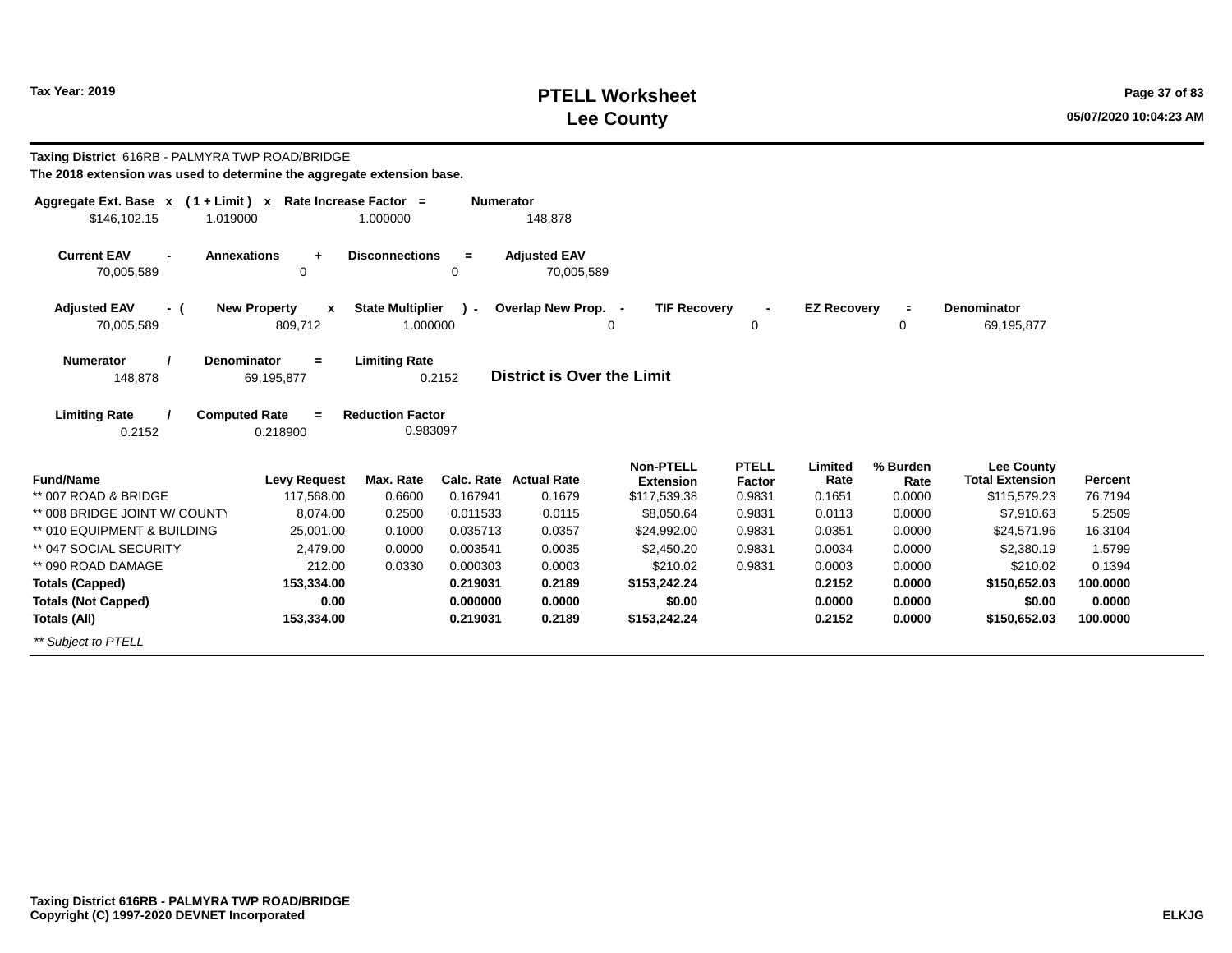# **PTELL Worksheet Tax Year: 2019 Page 38 of 83 Lee County 05/07/2020 10:04:23 AM**

**Taxing District** 617 - REYNOLDS TOWNSHIP

| Aggregate Ext. Base $x$ (1 + Limit) $x$                      | Rate Increase Factor =                        |                                                     | <b>Numerator</b>                  |                                                     |                                  |                           |                            |                                                     |                     |
|--------------------------------------------------------------|-----------------------------------------------|-----------------------------------------------------|-----------------------------------|-----------------------------------------------------|----------------------------------|---------------------------|----------------------------|-----------------------------------------------------|---------------------|
| \$50,037.16                                                  | 1.019000                                      | 1.000000                                            | 50,988                            |                                                     |                                  |                           |                            |                                                     |                     |
| <b>Current EAV</b><br>$\overline{\phantom{0}}$<br>17,430,682 | <b>Annexations</b><br>÷<br>0                  | <b>Disconnections</b><br>$=$<br>0                   | <b>Adjusted EAV</b><br>17,430,682 |                                                     |                                  |                           |                            |                                                     |                     |
| <b>Adjusted EAV</b><br>- (<br>17,430,682                     | <b>New Property</b><br>$\mathbf{x}$<br>90,482 | <b>State Multiplier</b><br>$\mathbf{r}$<br>1.000000 | Overlap New Prop. -<br>0          | <b>TIF Recovery</b>                                 | 0                                | <b>EZ Recovery</b>        | $\equiv$<br>0              | <b>Denominator</b><br>17,340,200                    |                     |
| <b>Numerator</b><br>50,988                                   | <b>Denominator</b><br>$\equiv$<br>17,340,200  | <b>Limiting Rate</b><br>0.2940                      | District is Over the Limit        |                                                     |                                  |                           |                            |                                                     |                     |
| <b>Limiting Rate</b><br>0.2940                               | <b>Computed Rate</b><br>$=$<br>0.301400       | <b>Reduction Factor</b><br>0.975448                 |                                   |                                                     |                                  |                           |                            |                                                     |                     |
| <b>Fund/Name</b><br>** 001 CORPORATE                         | <b>Levy Request</b><br>52,539.00              | Max. Rate<br>0.4200<br>0.301417                     | Calc. Rate Actual Rate<br>0.3014  | <b>Non-PTELL</b><br><b>Extension</b><br>\$52,536.08 | <b>PTELL</b><br>Factor<br>0.9754 | Limited<br>Rate<br>0.2940 | % Burden<br>Rate<br>0.0000 | Lee County<br><b>Total Extension</b><br>\$51,246.21 | Percent<br>100.0000 |
| <b>Totals (Capped)</b>                                       | 52,539.00                                     | 0.301417                                            | 0.3014                            | \$52,536.08                                         |                                  | 0.2940                    | 0.0000                     | \$51,246.21                                         | 100.0000            |
| <b>Totals (Not Capped)</b>                                   | 0.00                                          | 0.000000                                            | 0.0000                            | \$0.00                                              |                                  | 0.0000                    | 0.0000                     | \$0.00                                              | 0.0000              |
| Totals (All)                                                 | 52,539.00                                     | 0.301417                                            | 0.3014                            | \$52,536.08                                         |                                  | 0.2940                    | 0.0000                     | \$51,246.21                                         | 100.0000            |
| ** Subject to PTELL                                          |                                               |                                                     |                                   |                                                     |                                  |                           |                            |                                                     |                     |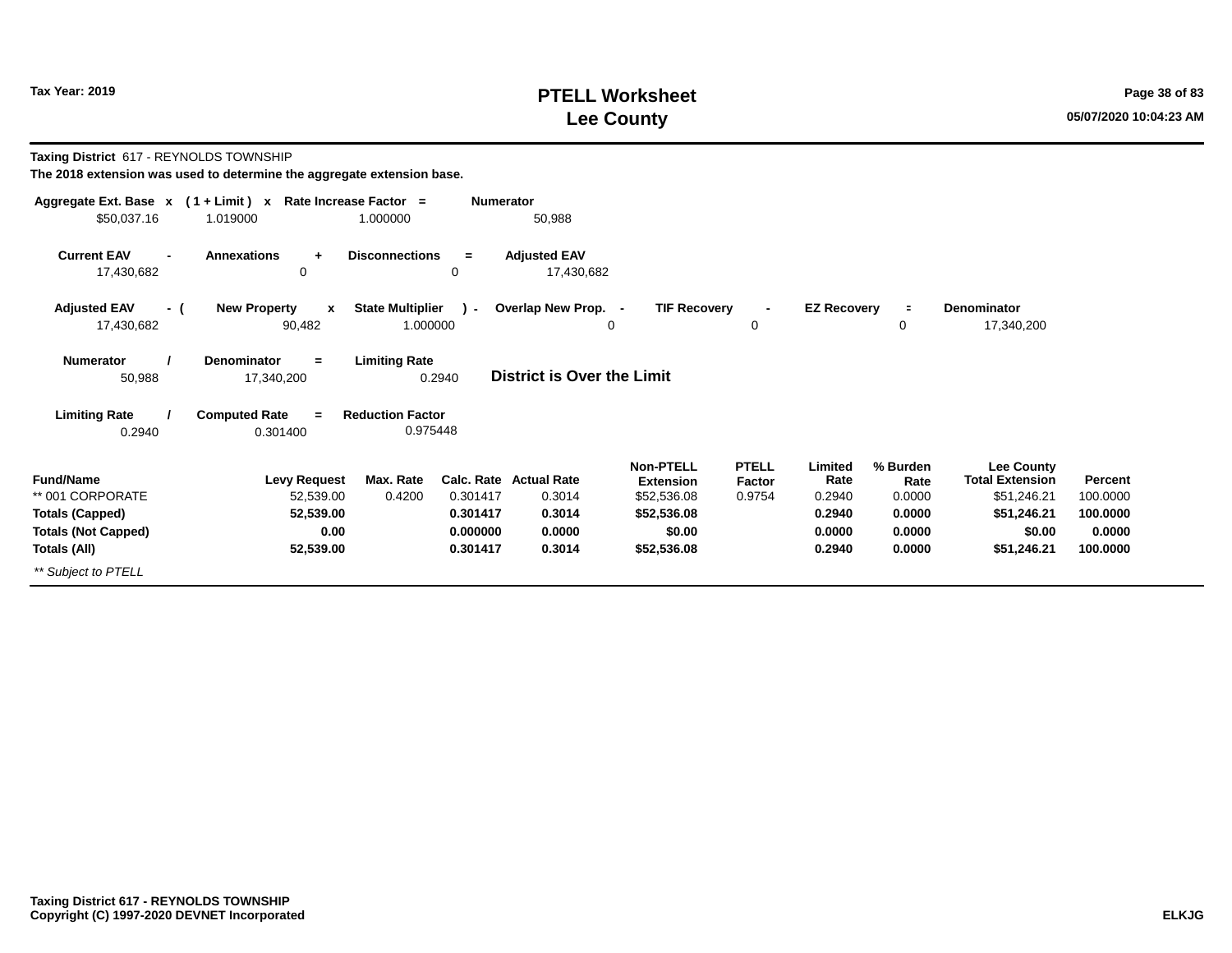# **PTELL Worksheet Tax Year: 2019 Page 39 of 83 Lee County 05/07/2020 10:04:23 AM**

| Taxing District 617RB - REYNOLDS TWP RD/BRIDGE<br>The 2018 extension was used to determine the aggregate extension base. |                                    |                                     |                  |                                   |                                                     |                                         |                           |                            |                                                            |                    |
|--------------------------------------------------------------------------------------------------------------------------|------------------------------------|-------------------------------------|------------------|-----------------------------------|-----------------------------------------------------|-----------------------------------------|---------------------------|----------------------------|------------------------------------------------------------|--------------------|
| Aggregate Ext. Base $x$ (1 + Limit) x Rate Increase Factor =<br>\$53.104.18<br>1.019000                                  |                                    | 1.000000                            | <b>Numerator</b> | 54,113                            |                                                     |                                         |                           |                            |                                                            |                    |
| <b>Current EAV</b><br><b>Annexations</b><br>$\blacksquare$<br>17,430,682                                                 | $\ddot{}$<br>$\mathbf 0$           | <b>Disconnections</b>               | $=$<br>$\Omega$  | <b>Adjusted EAV</b><br>17,430,682 |                                                     |                                         |                           |                            |                                                            |                    |
| <b>Adjusted EAV</b><br>- (<br>17,430,682                                                                                 | <b>New Property</b><br>x<br>90,482 | <b>State Multiplier</b><br>1.000000 | $\mathbf{r}$     | Overlap New Prop. -<br>0          | <b>TIF Recovery</b>                                 | $\overline{\phantom{a}}$<br>0           | <b>EZ Recovery</b>        | $\equiv$<br>0              | <b>Denominator</b><br>17,340,200                           |                    |
| <b>Numerator</b><br><b>Denominator</b><br>54,113                                                                         | $\equiv$<br>17,340,200             | <b>Limiting Rate</b>                | 0.3121           | <b>District is Over the Limit</b> |                                                     |                                         |                           |                            |                                                            |                    |
| <b>Limiting Rate</b><br><b>Computed Rate</b><br>0.3121                                                                   | $\equiv$<br>0.319900               | <b>Reduction Factor</b><br>0.975617 |                  |                                   |                                                     |                                         |                           |                            |                                                            |                    |
| <b>Fund/Name</b><br>** 007 ROAD & BRIDGE                                                                                 | <b>Levy Request</b><br>23,719.00   | Max. Rate<br>0.6600                 | 0.136076         | Calc. Rate Actual Rate<br>0.1361  | <b>Non-PTELL</b><br><b>Extension</b><br>\$23,723.16 | <b>PTELL</b><br><b>Factor</b><br>0.9756 | Limited<br>Rate<br>0.1328 | % Burden<br>Rate<br>0.0000 | <b>Lee County</b><br><b>Total Extension</b><br>\$23,147.95 | Percent<br>42.5505 |
| ** 008 BRIDGE JOINT W/ COUNT                                                                                             | 2.930.00                           | 0.2500                              | 0.016809         | 0.0168                            | \$2,928.35                                          | 0.9756                                  | 0.0164                    | 0.0000                     | \$2,858.63                                                 | 5.2547             |
| ** 009 PERMANENT ROAD                                                                                                    | 24.062.00                          | 0.2500                              | 0.138044         | 0.1380                            | \$24,054.34                                         | 0.9756                                  | 0.1346                    | 0.0000                     | \$23,461.70                                                | 43.1272            |
| ** 010 EQUIPMENT & BUILDING                                                                                              | 5,048.00                           | 0.1000                              | 0.028960         | 0.0290                            | \$5,054.90                                          | 0.9756                                  | 0.0283                    | 0.0000                     | \$4,932.88                                                 | 9.0676             |
| <b>Totals (Capped)</b>                                                                                                   | 55,759.00                          |                                     | 0.319889         | 0.3199                            | \$55,760.75                                         |                                         | 0.3121                    | 0.0000                     | \$54,401.16                                                | 100,0000           |
| <b>Totals (Not Capped)</b>                                                                                               | 0.00                               |                                     | 0.000000         | 0.0000                            | \$0.00                                              |                                         | 0.0000                    | 0.0000                     | \$0.00                                                     | 0.0000             |
| Totals (All)                                                                                                             | 55,759.00                          |                                     | 0.319889         | 0.3199                            | \$55,760.75                                         |                                         | 0.3121                    | 0.0000                     | \$54,401.16                                                | 100,0000           |
| ** Subject to PTELL                                                                                                      |                                    |                                     |                  |                                   |                                                     |                                         |                           |                            |                                                            |                    |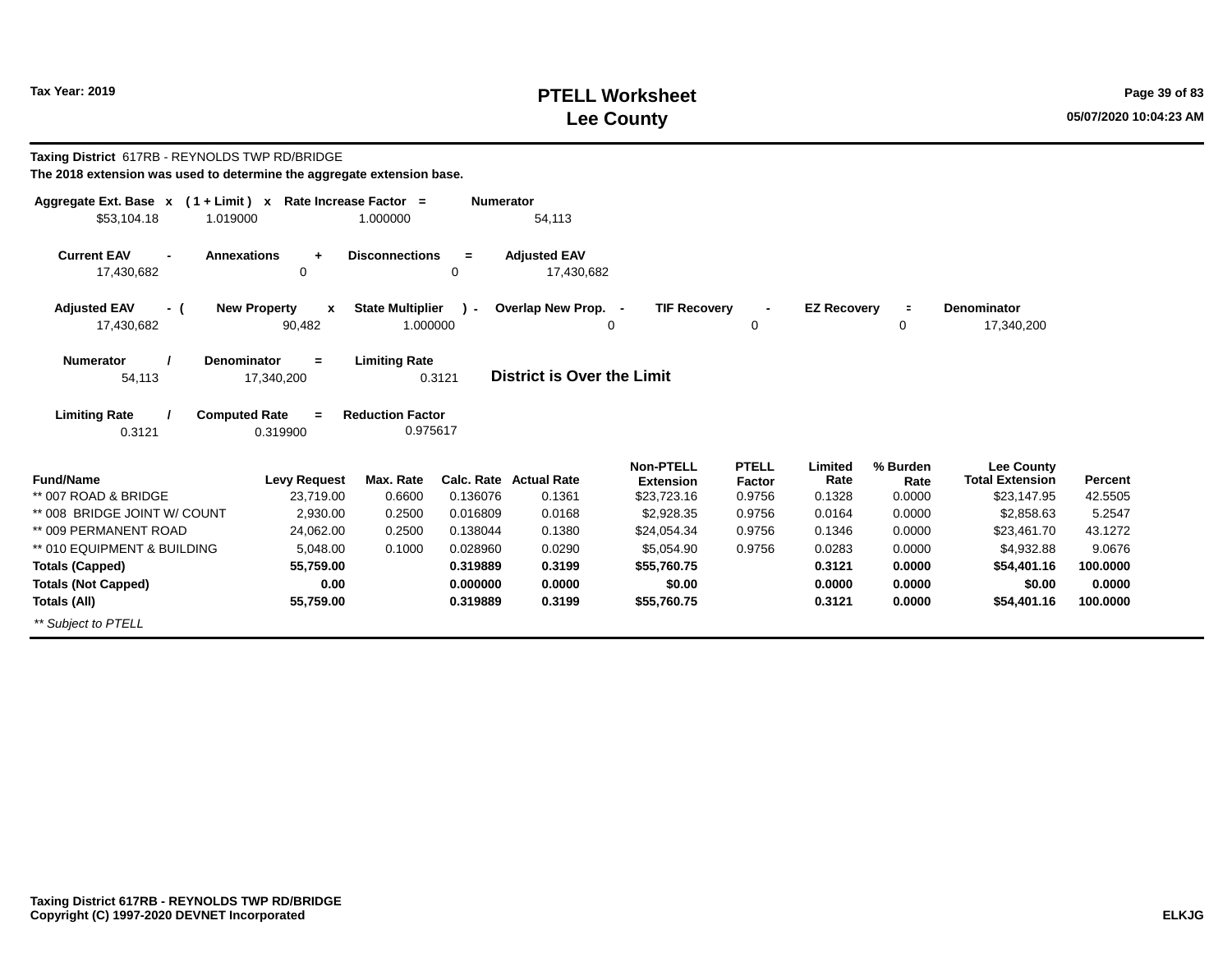# **PTELL Worksheet Tax Year: 2019 Page 40 of 83 Lee County 05/07/2020 10:04:23 AM**

**Taxing District** 618 - SOUTH DIXON TOWNSHIP

| Aggregate Ext. Base x             |        | $(1 + Limit) x$                         | Rate Increase Factor =                        | <b>Numerator</b>                                                                                                               |
|-----------------------------------|--------|-----------------------------------------|-----------------------------------------------|--------------------------------------------------------------------------------------------------------------------------------|
| \$65,034.48                       |        | 1.019000                                | 1.000000                                      | 66,270                                                                                                                         |
| <b>Current EAV</b><br>64,878,993  | $\sim$ | <b>Annexations</b><br>÷<br>0            | <b>Disconnections</b><br>$=$<br>0             | <b>Adiusted EAV</b><br>64.878.993                                                                                              |
| <b>Adjusted EAV</b><br>64,878,993 | - (    | <b>New Property</b><br>X<br>2.412.475   | <b>State Multiplier</b><br>$\sim$<br>1.000000 | Overlap New Prop. -<br><b>TIF Recovery</b><br><b>EZ Recovery</b><br><b>Denominator</b><br>Ξ<br>222.364<br>62,244,154<br>0<br>0 |
| <b>Numerator</b><br>66,270        |        | <b>Denominator</b><br>$=$<br>62,244,154 | <b>Limiting Rate</b><br>0.1065                | District is Within the Limit                                                                                                   |

| <b>Fund/Name</b>           | <b>Levy Request</b> | Max. Rate | Calc. Rate | <b>Actual Rate</b> | <b>Non-PTELL</b><br><b>Extension</b> | <b>PTELL</b><br>Factor | Limited<br>Rate | % Burden<br>Rate | Lee County<br><b>Total Extension</b> | Percent  |
|----------------------------|---------------------|-----------|------------|--------------------|--------------------------------------|------------------------|-----------------|------------------|--------------------------------------|----------|
| ** 001 CORPORATE           | 41,200.00           | 0.2500    | 0.063503   | 0.0635             | \$41,198.16                          | 1.0000                 | 0.0635          | 0.0000           | \$41,198.16                          | 65.9397  |
| ** 027 AUDIT               | 3,200.00            | 0.0050    | 0.004932   | 0.0049             | \$3,179.07                           | 1.0000                 | 0.0049          | 0.0000           | \$3,179.07                           | 5.0883   |
| ** 035 LIABILITY INSURANCE | 7,000.00            | 0.0000    | 0.010789   | 0.0108             | \$7,006.93                           | 1.0000                 | 0.0108          | 0.0000           | \$7,006.93                           | 11.2150  |
| ** 047 SOCIAL SECURITY     | 7,100.00            | 0.0000    | 0.010943   | 0.0109             | \$7.071.81                           | 1.0000                 | 0.0109          | 0.0000           | \$7.071.81                           | 11.3188  |
| ** 054 GENERAL ASSISTANCE  | 4,000.00            | 0.1000    | 0.006165   | 0.0062             | \$4.022.50                           | 1.0000                 | 0.0062          | 0.0000           | \$4,022.50                           | 6.4382   |
| <b>Totals (Capped)</b>     | 62,500.00           |           | 0.096332   | 0.0963             | \$62,478,47                          |                        | 0.0963          | 0.0000           | \$62,478.47                          | 100.0000 |
| <b>Totals (Not Capped)</b> | 0.00                |           | 0.000000   | 0.0000             | \$0.00                               |                        | 0.0000          | 0.0000           | \$0.00                               | 0.0000   |
| Totals (All)               | 62,500.00           |           | 0.096332   | 0.0963             | \$62,478.47                          |                        | 0.0963          | 0.0000           | \$62,478.47                          | 100.0000 |
| ** Subject to PTELL        |                     |           |            |                    |                                      |                        |                 |                  |                                      |          |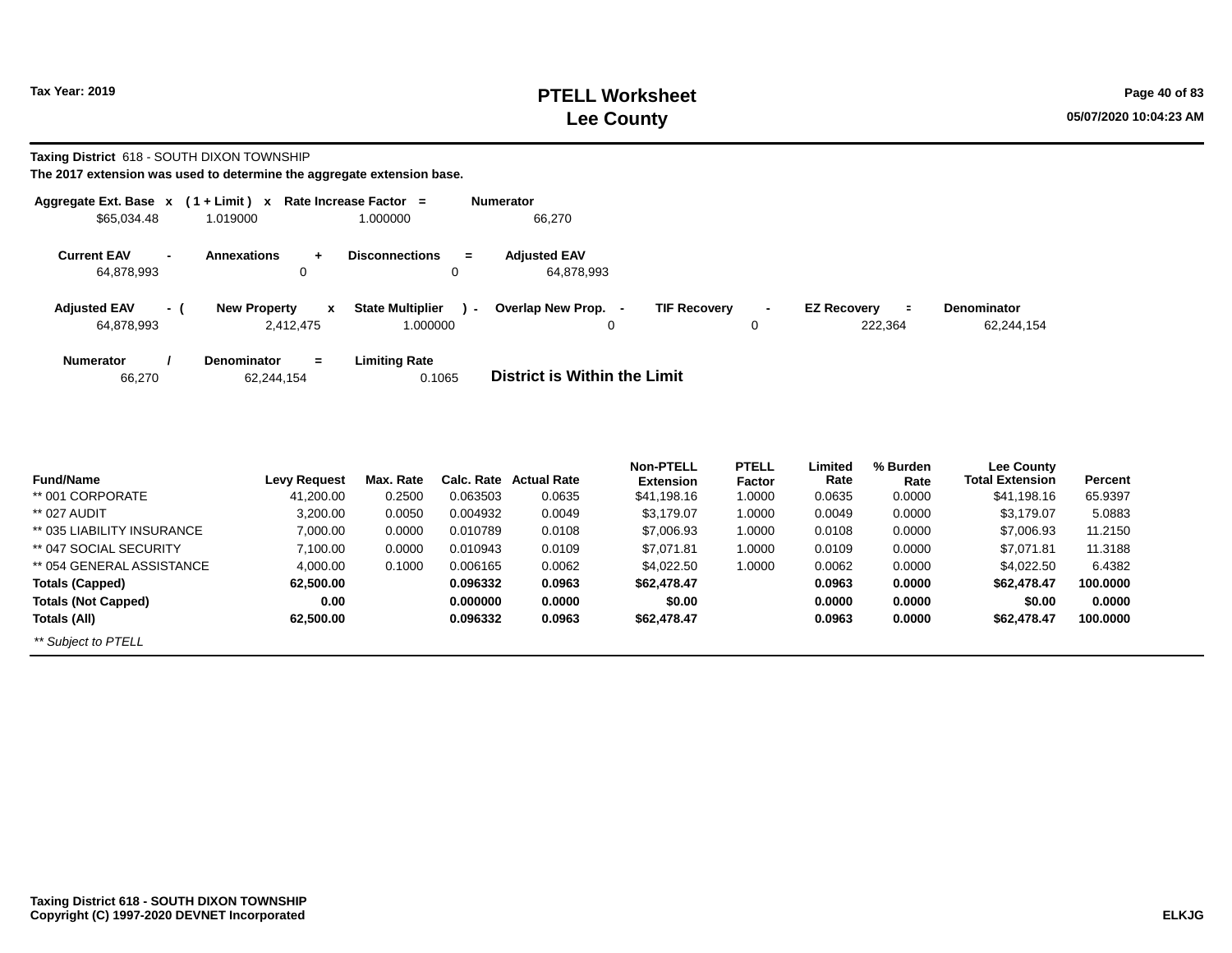# **PTELL Worksheet Tax Year: 2019 Page 41 of 83 Lee County 05/07/2020 10:04:23 AM**

#### **Taxing District** 618RB - SOUTH DIXON TWP RD/BRIDGE **The 2018 extension was used to determine the aggregate extension base.**

|                                   |                | Aggregate Ext. Base $x$ (1 + Limit) x Rate Increase Factor = |                                               | <b>Numerator</b>                                                                                                                                         |
|-----------------------------------|----------------|--------------------------------------------------------------|-----------------------------------------------|----------------------------------------------------------------------------------------------------------------------------------------------------------|
| \$123,944.29                      |                | 1.019000                                                     | 1.000000                                      | 126,299                                                                                                                                                  |
| <b>Current EAV</b><br>64,878,993  | $\blacksquare$ | <b>Annexations</b><br>0                                      | <b>Disconnections</b><br>$=$<br>$\mathbf 0$   | <b>Adjusted EAV</b><br>64,878,993                                                                                                                        |
| <b>Adjusted EAV</b><br>64,878,993 | - (            | <b>New Property</b><br>$\mathbf{x}$<br>2,412,475             | <b>State Multiplier</b><br>$\sim$<br>1.000000 | Overlap New Prop.<br><b>TIF Recovery</b><br><b>EZ Recovery</b><br>Denominator<br>$\sim$<br>$\equiv$<br>$\blacksquare$<br>222,364<br>62,244,154<br>0<br>0 |
| <b>Numerator</b><br>126,299       |                | <b>Denominator</b><br>$=$<br>62,244,154                      | <b>Limiting Rate</b><br>0.2029                | District is Within the Limit                                                                                                                             |
|                                   |                |                                                              |                                               |                                                                                                                                                          |

| <b>Fund/Name</b>            | <b>Levy Request</b> | Max. Rate |          | <b>Calc. Rate Actual Rate</b> | <b>Non-PTELL</b><br><b>Extension</b> | <b>PTELL</b><br>Factor | Limited<br>Rate | % Burden<br>Rate | Lee County<br><b>Total Extension</b> | Percent  |
|-----------------------------|---------------------|-----------|----------|-------------------------------|--------------------------------------|------------------------|-----------------|------------------|--------------------------------------|----------|
| ** 007 ROAD & BRIDGE        | 10,000.00           | 0.6600    | 0.015413 | 0.0154                        | \$9,991.36                           | 1.0000                 | 0.0154          | 0.0000           | \$9,991.36                           | 7.8652   |
|                             |                     |           |          |                               |                                      |                        |                 |                  |                                      |          |
| ** 009 PERMANENT ROAD       | 84,000.00           | 0.2500    | 0.129472 | 0.1295                        | \$84,018.30                          | 1.0000                 | 0.1295          | 0.0000           | \$84.018.30                          | 66.1389  |
| ** 010 EQUIPMENT & BUILDING | 33,000.00           | 0.1000    | 0.050864 | 0.0509                        | \$33,023.41                          | 1.0000                 | 0.0509          | 0.0000           | \$33,023.41                          | 25.9959  |
| <b>Totals (Capped)</b>      | 127,000.00          |           | 0.195749 | 0.1958                        | \$127,033.07                         |                        | 0.1958          | 0.0000           | \$127,033.07                         | 100.0000 |
| <b>Totals (Not Capped)</b>  | 0.00                |           | 0.000000 | 0.0000                        | \$0.00                               |                        | 0.0000          | 0.0000           | \$0.00                               | 0.0000   |
| Totals (All)                | 127.000.00          |           | 0.195749 | 0.1958                        | \$127,033.07                         |                        | 0.1958          | 0.0000           | \$127,033.07                         | 100.0000 |
| ** Subject to PTELL         |                     |           |          |                               |                                      |                        |                 |                  |                                      |          |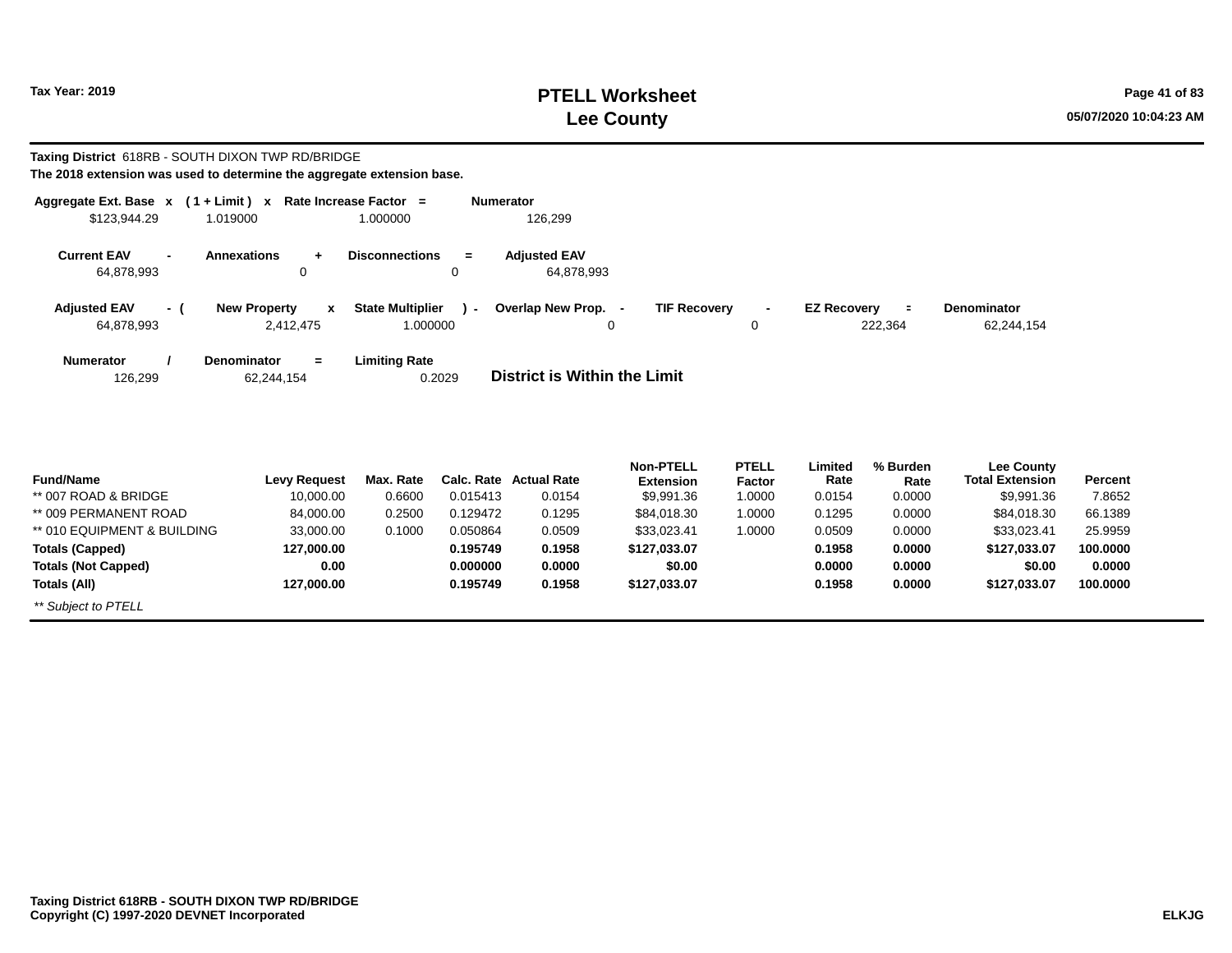# **PTELL Worksheet Tax Year: 2019 Page 42 of 83 Lee County 05/07/2020 10:04:23 AM**

| Taxing District 619 - SUBLETTE TOWNSHIP |  |
|-----------------------------------------|--|
|-----------------------------------------|--|

| Aggregate Ext. Base $x$ (1 + Limit) $x$ | Rate Increase Factor =              |                         | <b>Numerator</b> |                            |                     |                |                    |          |                        |          |
|-----------------------------------------|-------------------------------------|-------------------------|------------------|----------------------------|---------------------|----------------|--------------------|----------|------------------------|----------|
| \$50,351.82<br>1.019000                 |                                     | 1.000000                |                  | 51,309                     |                     |                |                    |          |                        |          |
| <b>Current EAV</b><br>$\blacksquare$    | <b>Annexations</b><br>$\ddot{}$     | <b>Disconnections</b>   | $\equiv$         | <b>Adjusted EAV</b>        |                     |                |                    |          |                        |          |
| 31,107,743                              | 0                                   |                         | 0                | 31,107,743                 |                     |                |                    |          |                        |          |
| <b>Adjusted EAV</b><br>- (              | <b>New Property</b><br>$\mathbf{x}$ | <b>State Multiplier</b> | $\lambda$        | Overlap New Prop. -        | <b>TIF Recovery</b> | $\blacksquare$ | <b>EZ Recovery</b> | $\equiv$ | <b>Denominator</b>     |          |
| 31,107,743                              | 210,025                             | 1.000000                |                  |                            | 0                   | 0              |                    | 0        | 30,897,718             |          |
| <b>Numerator</b>                        | <b>Denominator</b><br>$=$           | <b>Limiting Rate</b>    |                  |                            |                     |                |                    |          |                        |          |
| 51,309                                  | 30,897,718                          |                         | 0.1661           | District is Over the Limit |                     |                |                    |          |                        |          |
|                                         |                                     |                         |                  |                            |                     |                |                    |          |                        |          |
| <b>Limiting Rate</b>                    | <b>Computed Rate</b><br>$=$         | <b>Reduction Factor</b> |                  |                            |                     |                |                    |          |                        |          |
| 0.1661                                  | 0.169000                            | 0.982840                |                  |                            |                     |                |                    |          |                        |          |
|                                         |                                     |                         |                  |                            | <b>Non-PTELL</b>    | <b>PTELL</b>   | Limited            | % Burden | <b>Lee County</b>      |          |
| <b>Fund/Name</b>                        | <b>Levy Request</b>                 | Max. Rate               |                  | Calc. Rate Actual Rate     | <b>Extension</b>    | Factor         | Rate               | Rate     | <b>Total Extension</b> | Percent  |
| ** 001 CORPORATE                        | 41,451.00                           | 0.3000                  | 0.133250         | 0.1332                     | \$41,435.51         | 0.9828         | 0.1309             | 0.0000   | \$40,720.04            | 78.8554  |
| ** 019 COMMUNITY BLDG                   | 10,210.00                           | 0.1000                  | 0.032821         | 0.0328                     | \$10,203.34         | 0.9828         | 0.0322             | 0.0000   | \$10,016.69            | 19.3976  |
| ** 054 GENERAL ASSISTANCE               | 931.00                              | 0.0000                  | 0.002993         | 0.0030                     | \$933.23            | 0.9828         | 0.0029             | 0.0000   | \$902.12               | 1.7470   |
| <b>Totals (Capped)</b>                  | 52,592.00                           |                         | 0.169064         | 0.1690                     | \$52,572.08         |                | 0.1660             | 0.0000   | \$51,638.85            | 100.0000 |
| <b>Totals (Not Capped)</b>              | 0.00                                |                         | 0.000000         | 0.0000                     | \$0.00              |                | 0.0000             | 0.0000   | \$0.00                 | 0.0000   |
| Totals (All)                            | 52,592.00                           |                         | 0.169064         | 0.1690                     | \$52,572.08         |                | 0.1660             | 0.0000   | \$51,638.85            | 100.0000 |
| ** Subject to PTELL                     |                                     |                         |                  |                            |                     |                |                    |          |                        |          |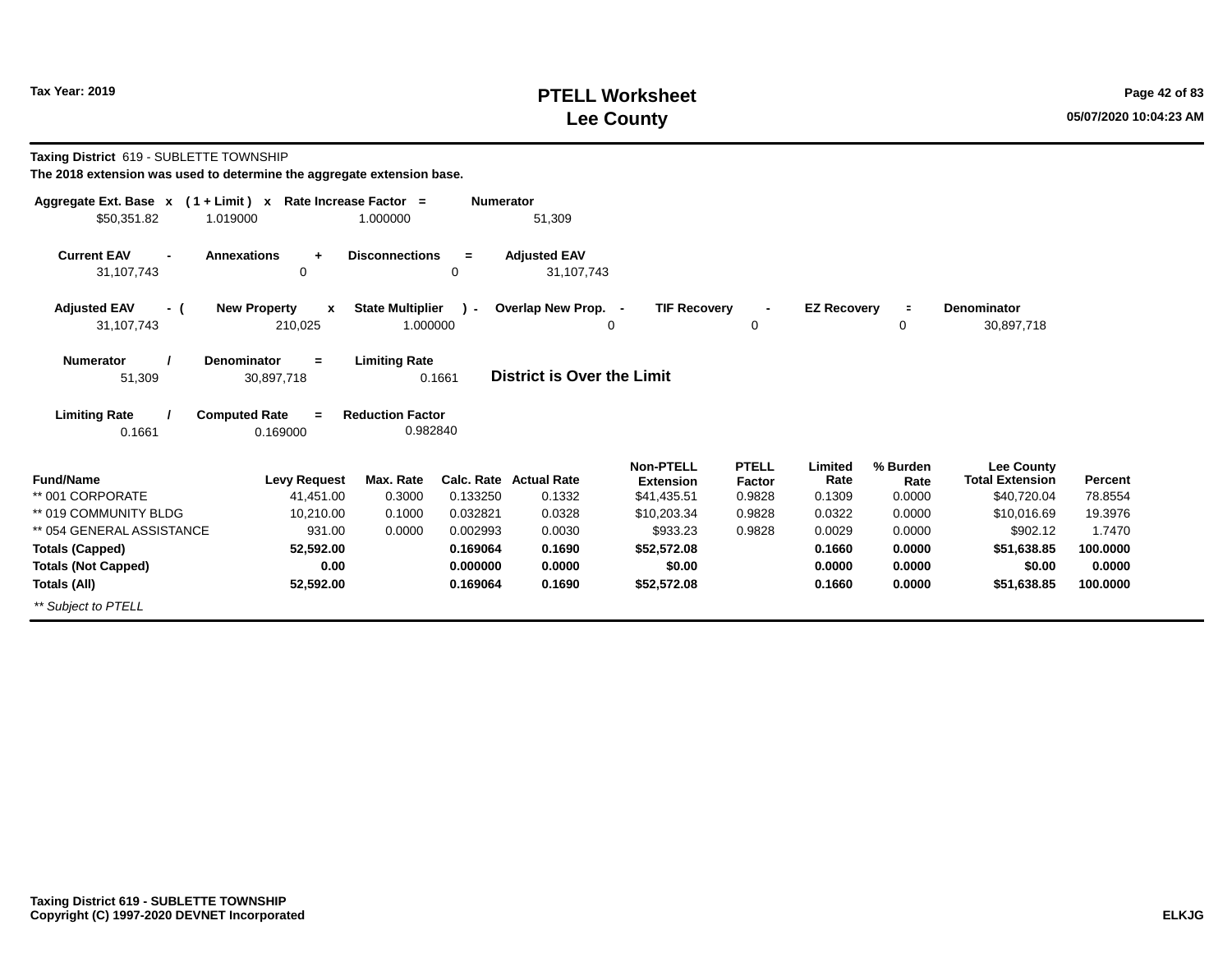# **PTELL Worksheet Tax Year: 2019 Page 43 of 83 Lee County 05/07/2020 10:04:23 AM**

#### **Taxing District** 619RB - SUBLETTE TWP ROAD/BRIDGE **The 2018 extension was used to determine the aggregate extension base.**

| Aggregate Ext. Base $x$ (1+Limit) $x$              |                                                       | Rate Increase Factor =                                          | Numerator                                                 |                                           |                                                   |
|----------------------------------------------------|-------------------------------------------------------|-----------------------------------------------------------------|-----------------------------------------------------------|-------------------------------------------|---------------------------------------------------|
| \$107,031.03                                       | 1.019000                                              | 1.000000                                                        | 109,065                                                   |                                           |                                                   |
| <b>Current EAV</b><br>$\blacksquare$<br>31,107,743 | <b>Annexations</b><br>$+$<br>0                        | <b>Disconnections</b><br>$\equiv$<br>0                          | <b>Adjusted EAV</b><br>31,107,743                         |                                           |                                                   |
| <b>Adjusted EAV</b><br>31,107,743                  | <b>New Property</b><br>$\mathbf{x}$<br>- (<br>210.025 | <b>State Multiplier</b><br>$\overline{\phantom{0}}$<br>1.000000 | Overlap New Prop. -<br><b>TIF Recovery</b><br>$\mathbf 0$ | <b>EZ Recovery</b><br>$\blacksquare$<br>0 | <b>Denominator</b><br>$\equiv$<br>30,897,718<br>0 |
| <b>Numerator</b><br>109,065                        | <b>Denominator</b><br>$=$<br>30,897,718               | <b>Limiting Rate</b><br>0.3530                                  | District is Within the Limit                              |                                           |                                                   |
|                                                    |                                                       |                                                                 |                                                           |                                           |                                                   |

| <b>Fund/Name</b>             | Levv Reauest | Max. Rate |          | <b>Calc. Rate Actual Rate</b> | <b>Non-PTELL</b><br><b>Extension</b> | <b>PTELL</b><br>Factor | Limited<br>Rate | % Burden<br>Rate | <b>Lee County</b><br><b>Total Extension</b> | Percent  |
|------------------------------|--------------|-----------|----------|-------------------------------|--------------------------------------|------------------------|-----------------|------------------|---------------------------------------------|----------|
| ** 007 ROAD & BRIDGE         | 97,500.00    | 0.6600    | 0.313427 | 0.3134                        | \$97,491.67                          | 1.0000                 | 0.3134          | 0.0000           | \$97,491.67                                 | 89.8509  |
| ** 008 BRIDGE JOINT W/ COUNT | 0.00         | 0.2500    | 0.000000 | 0.0000                        | \$0.00                               | 1.0000                 | 0.0000          | 0.0000           | \$0.00                                      | 0.0000   |
| ** 010 EQUIPMENT & BUILDING  | 11.000.00    | 0.1000    | 0.035361 | 0.0354                        | \$11.012.14                          | 1.0000                 | 0.0354          | 0.0000           | \$11.012.14                                 | 10.1491  |
| <b>Totals (Capped)</b>       | 108,500.00   |           | 0.348788 | 0.3488                        | \$108,503.81                         |                        | 0.3488          | 0.0000           | \$108,503.81                                | 100.0000 |
| <b>Totals (Not Capped)</b>   | 0.00         |           | 0.000000 | 0.0000                        | \$0.00                               |                        | 0.0000          | 0.0000           | \$0.00                                      | 0.0000   |
| Totals (All)                 | 108,500.00   |           | 0.348788 | 0.3488                        | \$108,503.81                         |                        | 0.3488          | 0.0000           | \$108,503.81                                | 100.0000 |
| ** Subject to PTELL          |              |           |          |                               |                                      |                        |                 |                  |                                             |          |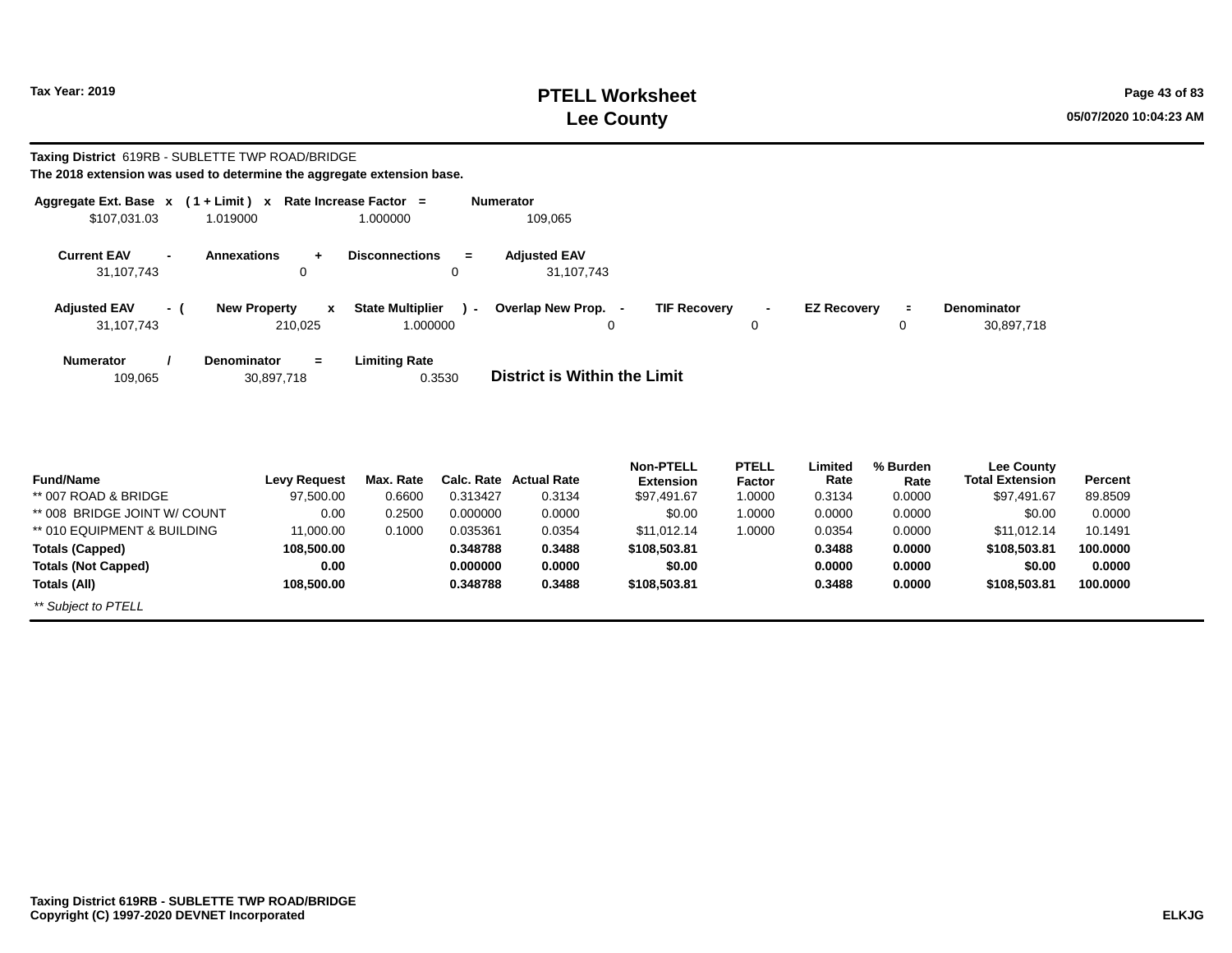# **PTELL Worksheet Tax Year: 2019 Page 44 of 83 Lee County 05/07/2020 10:04:23 AM**

**Taxing District** 620 - VIOLA TOWNSHIP

| Aggregate Ext. Base $x$ (1 + Limit) $x$ |                                     | Rate Increase Factor =  | <b>Numerator</b> |                                   |                     |              |                    |                |                        |          |
|-----------------------------------------|-------------------------------------|-------------------------|------------------|-----------------------------------|---------------------|--------------|--------------------|----------------|------------------------|----------|
| \$45,206.18                             | 1.019000                            | 1.000000                |                  | 46,065                            |                     |              |                    |                |                        |          |
| <b>Current EAV</b><br>$\blacksquare$    | <b>Annexations</b><br>$\ddot{}$     | <b>Disconnections</b>   | $=$              | <b>Adjusted EAV</b>               |                     |              |                    |                |                        |          |
| 17,014,668                              | 0                                   |                         | 0                | 17,014,668                        |                     |              |                    |                |                        |          |
| <b>Adjusted EAV</b><br>- (              | <b>New Property</b><br>$\mathbf{x}$ | <b>State Multiplier</b> | $\mathcal{L}$    | Overlap New Prop. -               | <b>TIF Recovery</b> |              | <b>EZ Recovery</b> | $\blacksquare$ | <b>Denominator</b>     |          |
| 17,014,668                              | 998,055                             | 1.000000                |                  |                                   | 0                   | 0            |                    | 0              | 16,016,613             |          |
| <b>Numerator</b>                        | <b>Denominator</b><br>$=$           | <b>Limiting Rate</b>    |                  |                                   |                     |              |                    |                |                        |          |
| 46,065                                  | 16,016,613                          |                         | 0.2876           | <b>District is Over the Limit</b> |                     |              |                    |                |                        |          |
| <b>Limiting Rate</b>                    | <b>Computed Rate</b><br>$=$         | <b>Reduction Factor</b> |                  |                                   |                     |              |                    |                |                        |          |
| 0.2876                                  | 0.288000                            | 0.998611                |                  |                                   |                     |              |                    |                |                        |          |
|                                         |                                     |                         |                  |                                   | <b>Non-PTELL</b>    | <b>PTELL</b> | Limited            | % Burden       | <b>Lee County</b>      |          |
| <b>Fund/Name</b>                        | <b>Levy Request</b>                 | Max. Rate               |                  | Calc. Rate Actual Rate            | <b>Extension</b>    | Factor       | Rate               | Rate           | <b>Total Extension</b> | Percent  |
| ** 001 CORPORATE                        | 49,000.00                           | 0.4200                  | 0.287987         | 0.2880                            | \$49,002.24         | 0.9986       | 0.2876             | 0.0000         | \$48,934.19            | 100.0000 |
| ** 054 GENERAL ASSISTANCE               | 0.00                                | 0.1000                  | 0.000000         | 0.0000                            | \$0.00              | 1.0000       | 0.0000             | 0.0000         | \$0.00                 | 0.0000   |
| <b>Totals (Capped)</b>                  | 49,000.00                           |                         | 0.287987         | 0.2880                            | \$49,002.24         |              | 0.2876             | 0.0000         | \$48,934.19            | 100.0000 |
| <b>Totals (Not Capped)</b>              | 0.00                                |                         | 0.000000         | 0.0000                            | \$0.00              |              | 0.0000             | 0.0000         | \$0.00                 | 0.0000   |
| Totals (All)                            | 49,000.00                           |                         | 0.287987         | 0.2880                            | \$49,002.24         |              | 0.2876             | 0.0000         | \$48,934.19            | 100.0000 |
| ** Subject to PTELL                     |                                     |                         |                  |                                   |                     |              |                    |                |                        |          |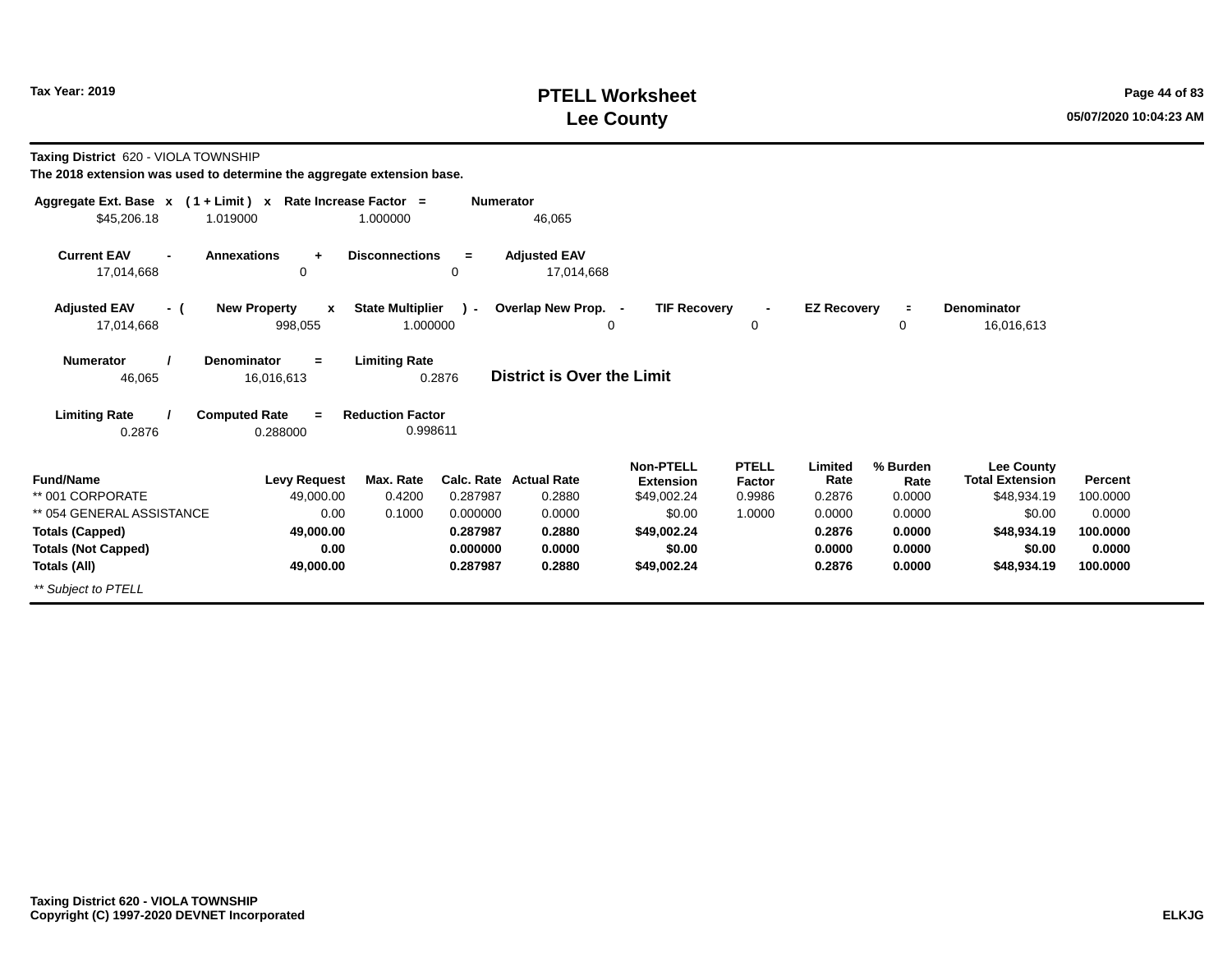# **PTELL Worksheet Tax Year: 2019 Page 45 of 83 Lee County 05/07/2020 10:04:23 AM**

| Taxing District 620RB - VIOLA TWP ROAD/BRIDGE<br>The 2018 extension was used to determine the aggregate extension base. |                                                                                       |                                                             |                  |                                         |                                                     |                                  |                           |                            |                                                            |                    |
|-------------------------------------------------------------------------------------------------------------------------|---------------------------------------------------------------------------------------|-------------------------------------------------------------|------------------|-----------------------------------------|-----------------------------------------------------|----------------------------------|---------------------------|----------------------------|------------------------------------------------------------|--------------------|
| Aggregate Ext. Base $x$ (1 + Limit) x Rate Increase Factor =                                                            |                                                                                       |                                                             | <b>Numerator</b> |                                         |                                                     |                                  |                           |                            |                                                            |                    |
| \$70.792.21<br>1.019000                                                                                                 |                                                                                       | 1.000000                                                    |                  | 72,137                                  |                                                     |                                  |                           |                            |                                                            |                    |
| <b>Current EAV</b><br>$\blacksquare$<br>17,014,668                                                                      | <b>Annexations</b><br>$\ddot{}$<br>$\mathbf 0$                                        | <b>Disconnections</b>                                       | $=$<br>$\Omega$  | <b>Adjusted EAV</b><br>17,014,668       |                                                     |                                  |                           |                            |                                                            |                    |
| <b>Adjusted EAV</b><br>- (                                                                                              | <b>New Property</b><br>x                                                              | <b>State Multiplier</b>                                     | $\mathbf{r}$     | Overlap New Prop. -                     | <b>TIF Recovery</b>                                 | $\overline{\phantom{a}}$         | <b>EZ Recovery</b>        | $\equiv$                   | Denominator                                                |                    |
| 17,014,668                                                                                                              | 998,055                                                                               | 1.000000                                                    |                  | 0                                       |                                                     | 0                                |                           | 0                          | 16,016,613                                                 |                    |
| <b>Numerator</b><br>72,137<br><b>Limiting Rate</b><br>0.4504                                                            | Denominator<br>$\equiv$<br>16,016,613<br><b>Computed Rate</b><br>$\equiv$<br>0.450800 | <b>Limiting Rate</b><br><b>Reduction Factor</b><br>0.999113 | 0.4504           | <b>District is Over the Limit</b>       |                                                     |                                  |                           |                            |                                                            |                    |
| <b>Fund/Name</b><br>** 007 ROAD & BRIDGE                                                                                | <b>Levy Request</b><br>35,720.00                                                      | Max. Rate<br>0.6600                                         | 0.209937         | <b>Calc. Rate Actual Rate</b><br>0.2099 | <b>Non-PTELL</b><br><b>Extension</b><br>\$35,713.79 | <b>PTELL</b><br>Factor<br>0.9991 | Limited<br>Rate<br>0.2096 | % Burden<br>Rate<br>0.0000 | <b>Lee County</b><br><b>Total Extension</b><br>\$35,662.74 | Percent<br>46.5364 |
| ** 008 BRIDGE JOINT W/ COUNT                                                                                            | 8,580.00                                                                              | 0.2500                                                      | 0.050427         | 0.0504                                  | \$8,575.39                                          | 0.9991                           | 0.0504                    | 0.0000                     | \$8,575.39                                                 | 11.1901            |
| ** 009 PERMANENT ROAD                                                                                                   | 25,940.00                                                                             | 0.2500                                                      | 0.152457         | 0.1525                                  | \$25,947.37                                         | 0.9991                           | 0.1524                    | 0.0000                     | \$25,930.35                                                | 33.8366            |
| ** 010 EQUIPMENT & BUILDING                                                                                             | 6.460.00                                                                              | 0.1000                                                      | 0.037967         | 0.0380                                  | \$6,465.57                                          | 0.9991                           | 0.0380                    | 0.0000                     | \$6.465.57                                                 | 8.4369             |
| <b>Totals (Capped)</b>                                                                                                  | 76,700.00                                                                             |                                                             | 0.450788         | 0.4508                                  | \$76,702.12                                         |                                  | 0.4504                    | 0.0000                     | \$76,634.05                                                | 100,0000           |
| <b>Totals (Not Capped)</b>                                                                                              | 0.00                                                                                  |                                                             | 0.000000         | 0.0000                                  | \$0.00                                              |                                  | 0.0000                    | 0.0000                     | \$0.00                                                     | 0.0000             |
| Totals (All)                                                                                                            | 76,700.00                                                                             |                                                             | 0.450788         | 0.4508                                  | \$76,702.12                                         |                                  | 0.4504                    | 0.0000                     | \$76,634.05                                                | 100,0000           |
| ** Subject to PTELL                                                                                                     |                                                                                       |                                                             |                  |                                         |                                                     |                                  |                           |                            |                                                            |                    |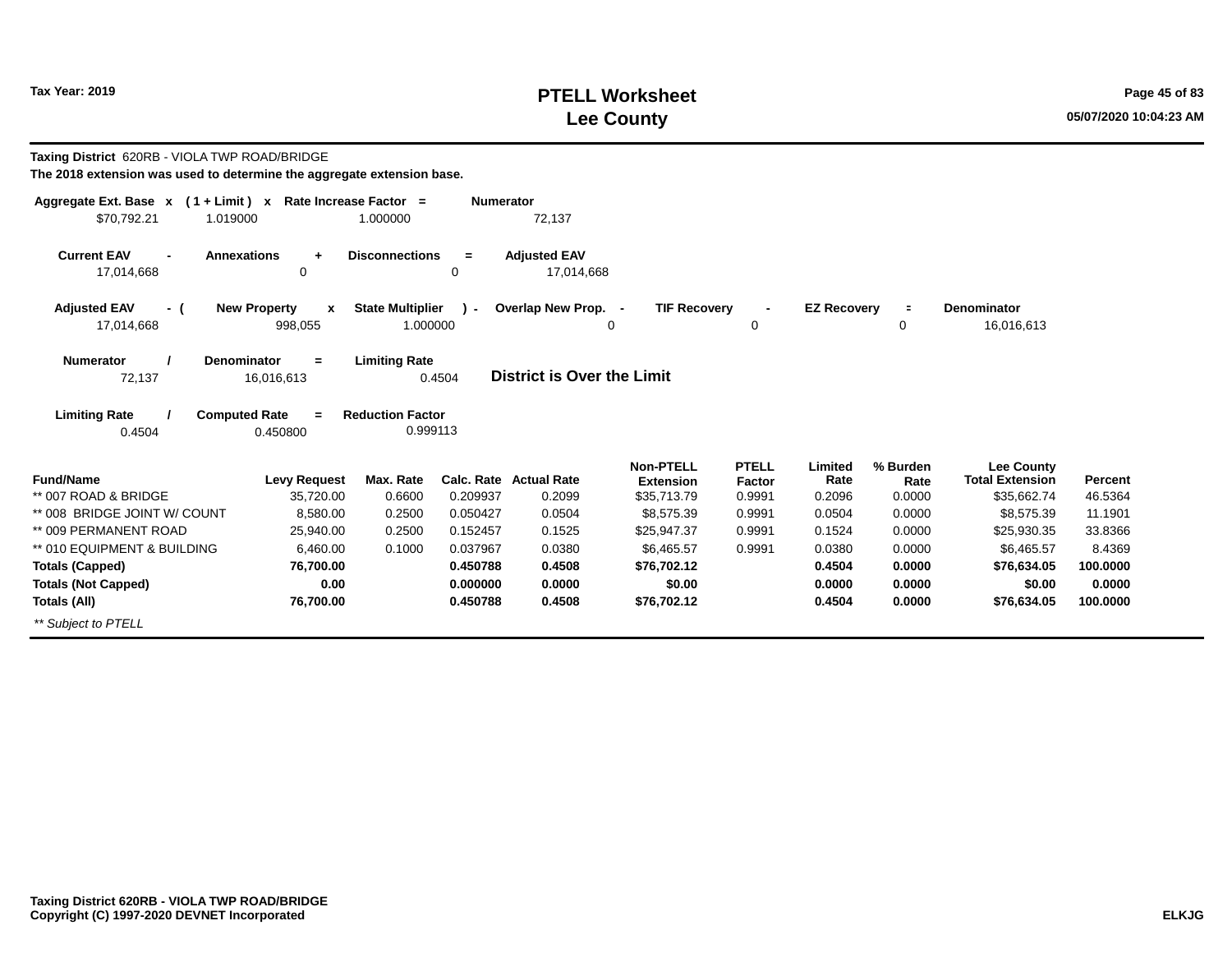# **PTELL Worksheet Tax Year: 2019 Page 46 of 83 Lee County 05/07/2020 10:04:23 AM**

| Taxing District 621 - WILLOW CREEK TOWNSHIP          | The 2018 extension was used to determine the aggregate extension base. |                                     |                      |                                   |                                      |                        |                    |                  |                                             |                    |
|------------------------------------------------------|------------------------------------------------------------------------|-------------------------------------|----------------------|-----------------------------------|--------------------------------------|------------------------|--------------------|------------------|---------------------------------------------|--------------------|
| \$49,848.42                                          | Aggregate Ext. Base x (1+Limit) x Rate Increase Factor =<br>1.019000   | 1.000000                            | <b>Numerator</b>     | 50,796                            |                                      |                        |                    |                  |                                             |                    |
| <b>Current EAV</b><br>27,299,240                     | <b>Annexations</b><br>$\ddot{}$<br>0                                   | <b>Disconnections</b><br>0          | $=$                  | <b>Adjusted EAV</b><br>27,299,240 |                                      |                        |                    |                  |                                             |                    |
| <b>Adjusted EAV</b><br>- (<br>27,299,240             | <b>New Property</b><br>X<br>3,841,764                                  | <b>State Multiplier</b><br>1.000000 | $\sim$               | Overlap New Prop. -               | <b>TIF Recoverv</b><br>0             | 0                      | <b>EZ Recovery</b> | $\equiv$<br>0    | <b>Denominator</b><br>23,457,476            |                    |
| <b>Numerator</b><br>50,796                           | <b>Denominator</b><br>$=$<br>23,457,476                                | <b>Limiting Rate</b><br>0.2165      |                      | <b>District is Over the Limit</b> |                                      |                        |                    |                  |                                             |                    |
| <b>Limiting Rate</b><br>0.2165                       | <b>Computed Rate</b><br>$\equiv$<br>0.237100                           | <b>Reduction Factor</b><br>0.913117 |                      |                                   |                                      |                        |                    |                  |                                             |                    |
| <b>Fund/Name</b>                                     | <b>Levy Request</b>                                                    | Max. Rate                           |                      | <b>Calc. Rate Actual Rate</b>     | <b>Non-PTELL</b><br><b>Extension</b> | <b>PTELL</b><br>Factor | Limited<br>Rate    | % Burden<br>Rate | <b>Lee County</b><br><b>Total Extension</b> | Percent            |
| ** 001 CORPORATE                                     | 64,733.00                                                              | 0.3200                              | 0.237124             | 0.2371                            | \$64,726.50                          | 0.9131                 | 0.2165             | 0.0000           | \$59,102.85                                 | 100.0000           |
| <b>Totals (Capped)</b><br><b>Totals (Not Capped)</b> | 64,733.00<br>0.00                                                      |                                     | 0.237124<br>0.000000 | 0.2371<br>0.0000                  | \$64,726.50<br>\$0.00                |                        | 0.2165<br>0.0000   | 0.0000<br>0.0000 | \$59,102.85<br>\$0.00                       | 100.0000<br>0.0000 |
| Totals (All)                                         | 64,733.00                                                              |                                     | 0.237124             | 0.2371                            | \$64,726.50                          |                        | 0.2165             | 0.0000           | \$59,102.85                                 | 100.0000           |
| ** Subject to PTELL                                  |                                                                        |                                     |                      |                                   |                                      |                        |                    |                  |                                             |                    |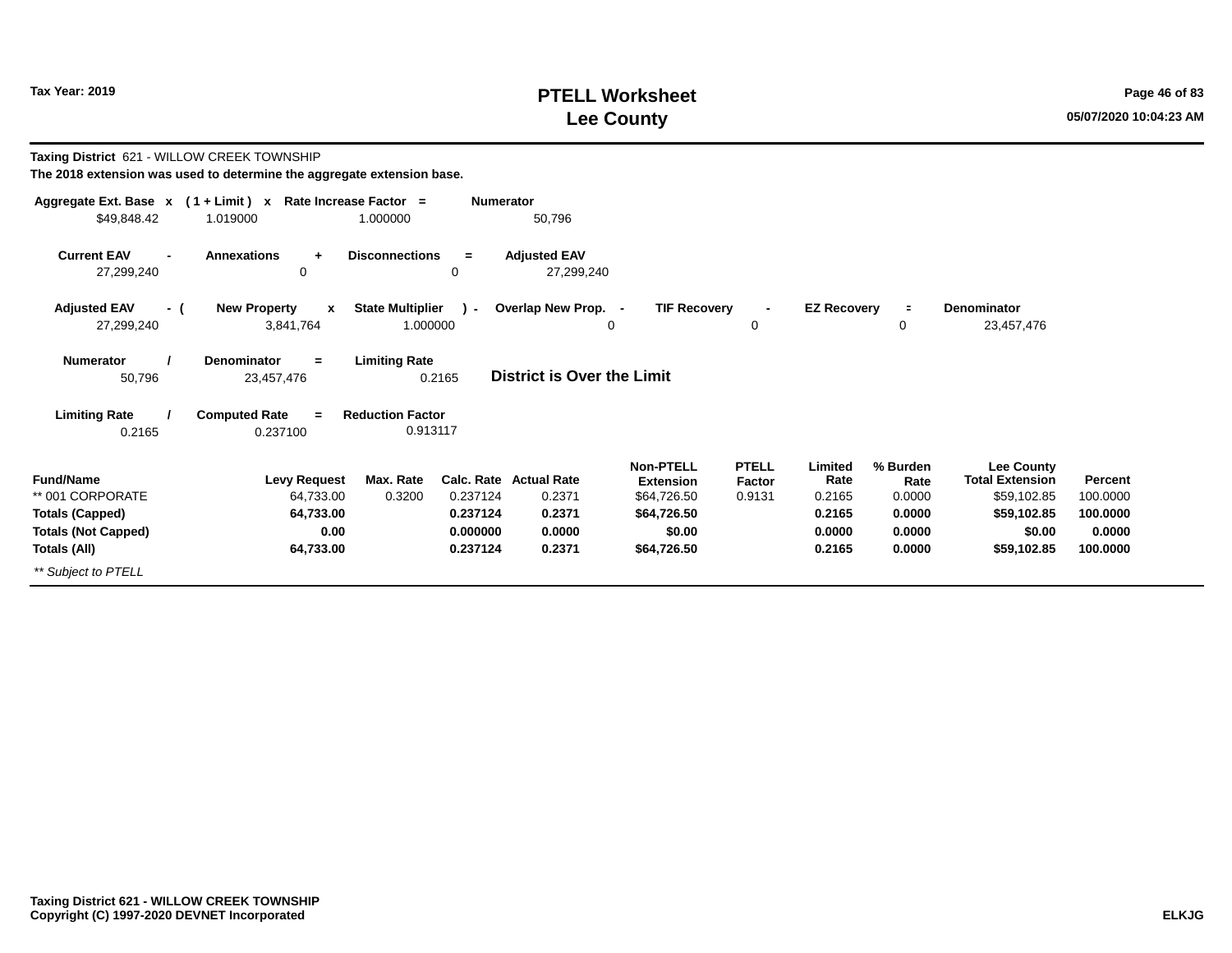# **PTELL Worksheet Tax Year: 2019 Page 47 of 83 Lee County 05/07/2020 10:04:23 AM**

| Taxing District 621RB - WILLOW CRK TWP RD/BRIDGE<br>The 2018 extension was used to determine the aggregate extension base. |                                         |                                     |                  |                                   |                                      |                        |                    |                  |                                             |                |
|----------------------------------------------------------------------------------------------------------------------------|-----------------------------------------|-------------------------------------|------------------|-----------------------------------|--------------------------------------|------------------------|--------------------|------------------|---------------------------------------------|----------------|
| Aggregate Ext. Base $x$ (1 + Limit) x Rate Increase Factor =                                                               |                                         |                                     | <b>Numerator</b> |                                   |                                      |                        |                    |                  |                                             |                |
| \$135,251.55<br>1.019000                                                                                                   |                                         | 1.000000                            |                  | 137,821                           |                                      |                        |                    |                  |                                             |                |
| <b>Current EAV</b><br><b>Annexations</b><br>27,299,240                                                                     | $\ddot{}$<br>0                          | <b>Disconnections</b>               | $=$<br>0         | <b>Adjusted EAV</b><br>27,299,240 |                                      |                        |                    |                  |                                             |                |
| <b>Adjusted EAV</b><br>- (                                                                                                 | <b>New Property</b><br>$\mathbf{x}$     | <b>State Multiplier</b>             | $\mathbf{r}$     | Overlap New Prop. -               | <b>TIF Recovery</b>                  | $\blacksquare$         | <b>EZ Recovery</b> | $\equiv$         | Denominator                                 |                |
| 27,299,240                                                                                                                 | 3,841,764                               | 1.000000                            |                  |                                   | 0                                    | 0                      |                    | 0                | 23,457,476                                  |                |
| <b>Numerator</b><br>137,821                                                                                                | <b>Denominator</b><br>$=$<br>23,457,476 | <b>Limiting Rate</b>                | 0.5875           | District is Over the Limit        |                                      |                        |                    |                  |                                             |                |
| <b>Limiting Rate</b><br>0.5875                                                                                             | <b>Computed Rate</b><br>$=$<br>0.640700 | <b>Reduction Factor</b><br>0.916966 |                  |                                   |                                      |                        |                    |                  |                                             |                |
| <b>Fund/Name</b>                                                                                                           | <b>Levy Request</b>                     | Max. Rate                           |                  | <b>Calc. Rate Actual Rate</b>     | <b>Non-PTELL</b><br><b>Extension</b> | <b>PTELL</b><br>Factor | Limited<br>Rate    | % Burden<br>Rate | <b>Lee County</b><br><b>Total Extension</b> | <b>Percent</b> |
| ** 007 ROAD & BRIDGE                                                                                                       | 94,801.00                               | 0.6600                              | 0.347266         | 0.3473                            | \$94,810.26                          | 0.9170                 | 0.3184             | 0.0000           | \$86,920.78                                 | 54.1958        |
| ** 008 BRIDGE JOINT W/ COUNT                                                                                               | 14,278.00                               | 0.2500                              | 0.052302         | 0.0523                            | \$14,277.50                          | 0.9170                 | 0.0480             | 0.0000           | \$13,103.64                                 | 8.1702         |
| ** 009 PERMANENT ROAD                                                                                                      | 55,854.00                               | 0.2500                              | 0.204599         | 0.2046                            | \$55,854.25                          | 0.9170                 | 0.1876             | 0.0000           | \$51,213.37                                 | 31.9319        |
| ** 010 EQUIPMENT & BUILDING                                                                                                | 9.974.00                                | 0.1000                              | 0.036536         | 0.0365                            | \$9,964.22                           | 0.9170                 | 0.0335             | 0.0000           | \$9,145.25                                  | 5.7021         |
| <b>Totals (Capped)</b>                                                                                                     | 174,907.00                              |                                     | 0.640703         | 0.6407                            | \$174,906.23                         |                        | 0.5875             | 0.0000           | \$160,383.04                                | 100.0000       |
| <b>Totals (Not Capped)</b>                                                                                                 | 0.00                                    |                                     | 0.000000         | 0.0000                            | \$0.00                               |                        | 0.0000             | 0.0000           | \$0.00                                      | 0.0000         |
| Totals (All)                                                                                                               | 174,907.00                              |                                     | 0.640703         | 0.6407                            | \$174,906.23                         |                        | 0.5875             | 0.0000           | \$160,383.04                                | 100.0000       |
| ** Subject to PTELL                                                                                                        |                                         |                                     |                  |                                   |                                      |                        |                    |                  |                                             |                |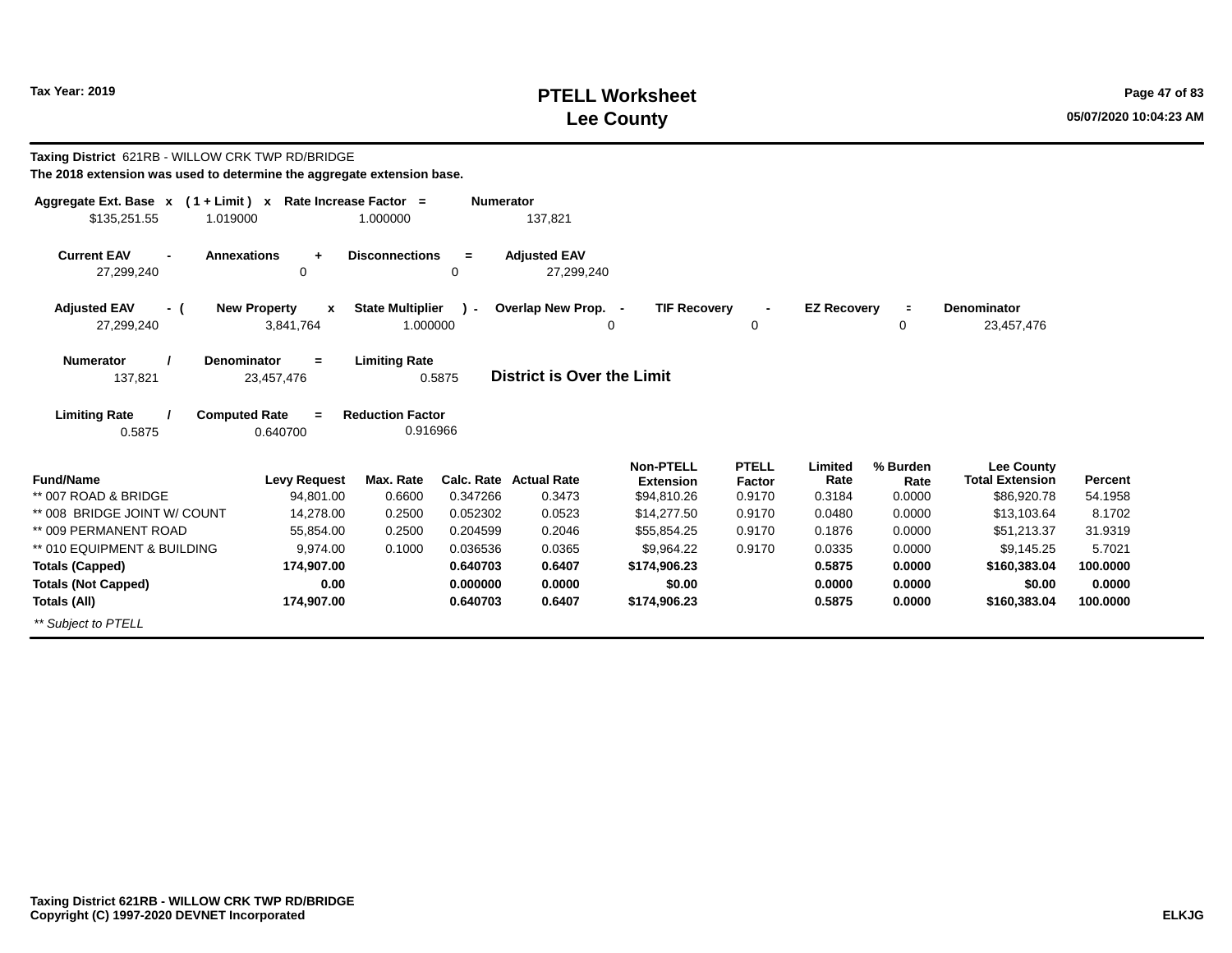**Taxing District** 622 - WYOMING TOWNSHIP

| Aggregate Ext. Base $x$ (1 + Limit) $x$ |                |                                                 | Rate Increase Factor =                        | <b>Numerator</b>                                                                                                                  |
|-----------------------------------------|----------------|-------------------------------------------------|-----------------------------------------------|-----------------------------------------------------------------------------------------------------------------------------------|
| \$148,617.28                            |                | 1.019000                                        | 1.000000                                      | 151,441                                                                                                                           |
| <b>Current EAV</b><br>28,425,042        | $\blacksquare$ | <b>Annexations</b><br>$\ddot{\phantom{1}}$<br>0 | <b>Disconnections</b><br>$=$                  | <b>Adiusted EAV</b><br>28.425.042                                                                                                 |
| <b>Adjusted EAV</b><br>28,425,042       | $-1$           | <b>New Property</b><br>$\mathbf x$<br>1,621,368 | <b>State Multiplier</b><br>$\sim$<br>1.000000 | Overlap New Prop. -<br><b>TIF Recovery</b><br><b>EZ Recovery</b><br><b>Denominator</b><br>÷.<br>$\blacksquare$<br>26,803,674<br>0 |
| <b>Numerator</b><br>151,441             |                | <b>Denominator</b><br>$=$<br>26,803,674         | <b>Limiting Rate</b><br>0.5650                | District is Within the Limit                                                                                                      |

| <b>Fund/Name</b>           | <b>Levy Request</b> | Max. Rate | Calc. Rate | <b>Actual Rate</b> | <b>Non-PTELL</b><br><b>Extension</b> | <b>PTELL</b><br>Factor | Limited<br>Rate | % Burden<br>Rate | <b>Lee County</b><br><b>Total Extension</b> | Percent  |
|----------------------------|---------------------|-----------|------------|--------------------|--------------------------------------|------------------------|-----------------|------------------|---------------------------------------------|----------|
| ** 001 CORPORATE           | 91.000.00           | 0.3100    | 0.320140   | 0.3100             | \$88,117.63                          | 1.0000                 | 0.3100          | 0.0000           | \$88,117,63                                 | 59.4325  |
| ** 005 IMRF                | 9.000.00            | 0.0000    | 0.031662   | 0.0317             | \$9.010.74                           | 1.0000                 | 0.0317          | 0.0000           | \$9,010.74                                  | 6.0775   |
| ** 017 CEMETERY            | 43.000.00           | 0.2000    | 0.151275   | 0.1513             | \$43,007.09                          | 1.0000                 | 0.1513          | 0.0000           | \$43,007.09                                 | 29,0069  |
| ** 035 LIABILITY INS       | 3,000.00            | 0.0000    | 0.010554   | 0.0106             | \$3.013.05                           | 1.0000                 | 0.0106          | 0.0000           | \$3.013.05                                  | 2.0322   |
| ** 047 SOCIAL SECURITY     | 5,000.00            | 0.0000    | 0.017590   | 0.0176             | \$5,002.81                           | 1.0000                 | 0.0176          | 0.0000           | \$5,002.81                                  | 3.3742   |
| ** 054 GENERAL ASSISTANCE  | 100.00              | 0.1000    | 0.000352   | 0.0004             | \$113.70                             | 1.0000                 | 0.0004          | 0.0000           | \$113.70                                    | 0.0767   |
| <b>Totals (Capped)</b>     | 151,100.00          |           | 0.531573   | 0.5216             | \$148,265.02                         |                        | 0.5216          | 0.0000           | \$148,265.02                                | 100.0000 |
| <b>Totals (Not Capped)</b> | 0.00                |           | 0.000000   | 0.0000             | \$0.00                               |                        | 0.0000          | 0.0000           | \$0.00                                      | 0.0000   |
| Totals (All)               | 151,100.00          |           | 0.531573   | 0.5216             | \$148,265,02                         |                        | 0.5216          | 0.0000           | \$148,265,02                                | 100.0000 |
| ** Subject to PTELL        |                     |           |            |                    |                                      |                        |                 |                  |                                             |          |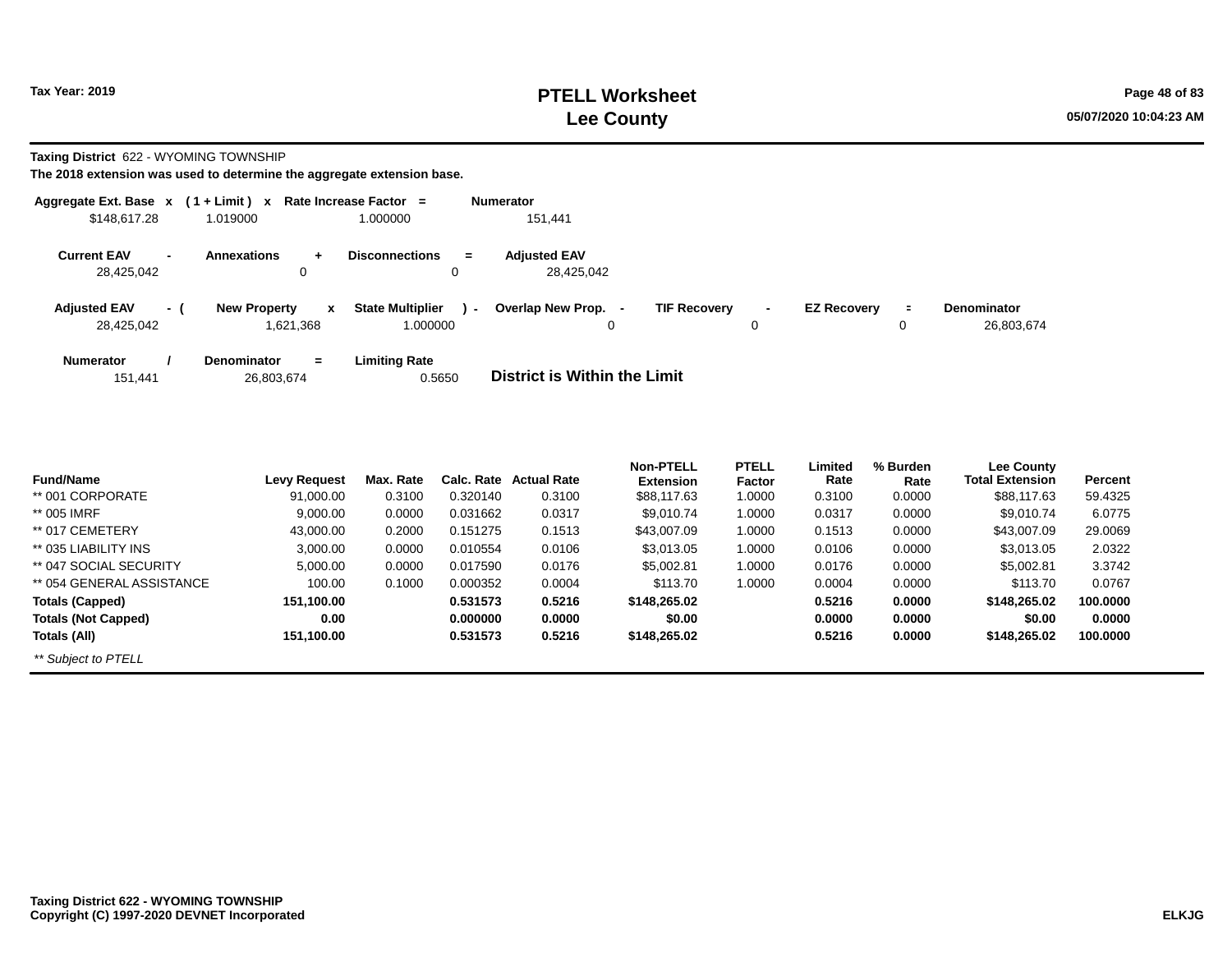# **PTELL Worksheet Tax Year: 2019 Page 49 of 83 Lee County 05/07/2020 10:04:23 AM**

#### **Taxing District** 622RB - WYOMING TWP ROAD/BRIDGE **The 2018 extension was used to determine the aggregate extension base.**

|                                   |     | Aggregate Ext. Base $x$ (1 + Limit) $x$ Rate Increase Factor = |                                                     |        | <b>Numerator</b>                         |                     |        |                    |         |                                  |
|-----------------------------------|-----|----------------------------------------------------------------|-----------------------------------------------------|--------|------------------------------------------|---------------------|--------|--------------------|---------|----------------------------------|
| \$133,771.46                      |     | 1.019000                                                       | 1.000000                                            |        | 136,313                                  |                     |        |                    |         |                                  |
| <b>Current EAV</b><br>28.425.042  |     | <b>Annexations</b><br>$\ddot{}$<br>0                           | <b>Disconnections</b><br>0                          | $=$    | <b>Adiusted EAV</b><br>28.425.042        |                     |        |                    |         |                                  |
| <b>Adjusted EAV</b><br>28.425.042 | - ( | <b>New Property</b><br>1.621.368                               | <b>State Multiplier</b><br>$\mathbf{x}$<br>1.000000 | $\sim$ | Overlap New Prop.<br>$\blacksquare$<br>0 | <b>TIF Recovery</b> | $\sim$ | <b>EZ Recovery</b> | Ξ.<br>0 | <b>Denominator</b><br>26,803,674 |
| <b>Numerator</b><br>136,313       |     | <b>Denominator</b><br>$=$<br>26,803,674                        | <b>Limiting Rate</b><br>0.5086                      |        | District is Within the Limit             |                     |        |                    |         |                                  |

| <b>Fund/Name</b>             | <b>Levy Request</b> | Max. Rate | Calc. Rate | <b>Actual Rate</b> | <b>Non-PTELL</b><br><b>Extension</b> | <b>PTELL</b><br>Factor | Limited<br>Rate | % Burden<br>Rate | <b>Lee County</b><br><b>Total Extension</b> | <b>Percent</b> |
|------------------------------|---------------------|-----------|------------|--------------------|--------------------------------------|------------------------|-----------------|------------------|---------------------------------------------|----------------|
| ** 007 ROAD & BRIDGE         | 58,500.00           | 0.6600    | 0.205804   | 0.2058             | \$58,498.74                          | 1.0000                 | 0.2058          | 0.0000           | \$58,498.74                                 | 40.6158        |
| ** 008 BRIDGE JOINT W/COUNTY | 500.00              | 0.2500    | 0.001759   | 0.0018             | \$511.65                             | 1.0000                 | 0.0018          | 0.0000           | \$511.65                                    | 0.3552         |
| ** 009 PERMANENT ROAD        | 60.000.00           | 0.2500    | 0.211082   | 0.2111             | \$60,005.26                          | 1.0000                 | 0.2111          | 0.0000           | \$60,005.26                                 | 41.6617        |
| ** 010 EQUIPMENT & BUILDING  | 25,000.00           | 0.1000    | 0.087951   | 0.0880             | \$25.014.04                          | 1.0000                 | 0.0880          | 0.0000           | \$25.014.04                                 | 17.3673        |
| Totals (Capped)              | 144,000.00          |           | 0.506596   | 0.5067             | \$144,029.69                         |                        | 0.5067          | 0.0000           | \$144.029.69                                | 100.0000       |
| <b>Totals (Not Capped)</b>   | 0.00                |           | 0.000000   | 0.0000             | \$0.00                               |                        | 0.0000          | 0.0000           | \$0.00                                      | 0.0000         |
| Totals (All)                 | 144.000.00          |           | 0.506596   | 0.5067             | \$144.029.69                         |                        | 0.5067          | 0.0000           | \$144.029.69                                | 100.0000       |
| ** Subject to PTELL          |                     |           |            |                    |                                      |                        |                 |                  |                                             |                |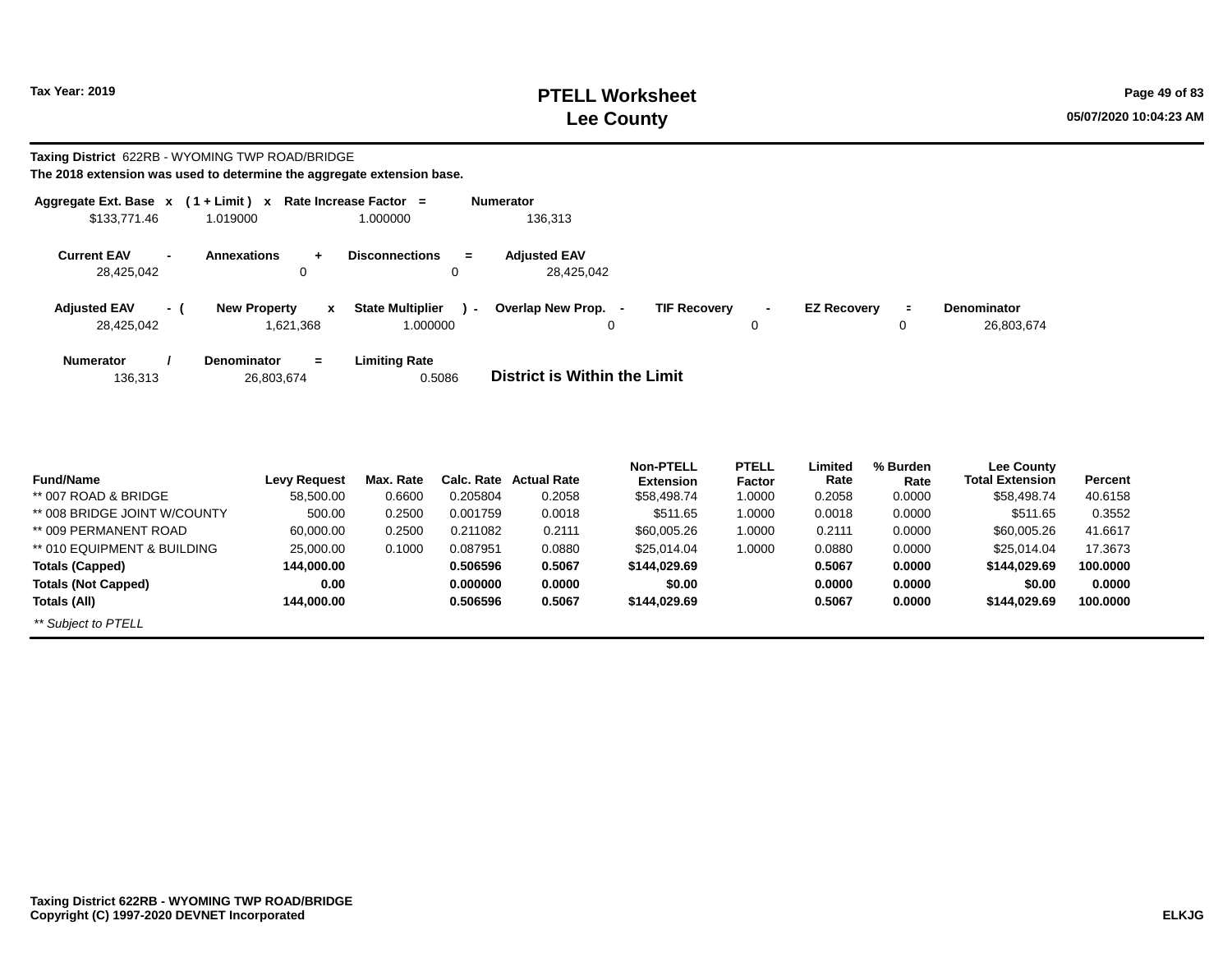### **PTELL Worksheet Tax Year: 2019 Page 50 of 83 Lee County 05/07/2020 10:04:23 AM**

**Taxing District** 701 - CITY OF AMBOY

| Aggregate Ext. Base $x$ (1 + Limit) x Rate Increase Factor =<br>\$345,764.06<br>1.019000 |                                                | 1.000000                            | Numerator    | 352,334                           |                                      |                        |                    |                  |                                             |          |
|------------------------------------------------------------------------------------------|------------------------------------------------|-------------------------------------|--------------|-----------------------------------|--------------------------------------|------------------------|--------------------|------------------|---------------------------------------------|----------|
| <b>Current EAV</b><br>$\blacksquare$<br>25,416,553                                       | <b>Annexations</b><br>$\ddot{}$<br>0           | <b>Disconnections</b>               | $=$<br>0     | <b>Adjusted EAV</b><br>25,416,553 |                                      |                        |                    |                  |                                             |          |
| <b>Adjusted EAV</b><br>- (<br>25,416,553                                                 | <b>New Property</b><br>$\mathbf{x}$<br>292,246 | <b>State Multiplier</b><br>1.000000 | $\mathbf{r}$ | Overlap New Prop. -<br>0          | <b>TIF Recovery</b>                  | 0                      | <b>EZ Recovery</b> | $\equiv$<br>0    | <b>Denominator</b><br>25,124,307            |          |
| Numerator<br>352,334                                                                     | Denominator<br>$\blacksquare$<br>25,124,307    | <b>Limiting Rate</b>                | 1.4024       | <b>District is Over the Limit</b> |                                      |                        |                    |                  |                                             |          |
| <b>Limiting Rate</b><br>1.4024                                                           | <b>Computed Rate</b><br>$=$<br>1.428300        | <b>Reduction Factor</b><br>0.981867 |              |                                   |                                      |                        |                    |                  |                                             |          |
| <b>Fund/Name</b>                                                                         | <b>Levy Request</b>                            | Max. Rate                           |              | Calc. Rate Actual Rate            | <b>Non-PTELL</b><br><b>Extension</b> | <b>PTELL</b><br>Factor | Limited<br>Rate    | % Burden<br>Rate | <b>Lee County</b><br><b>Total Extension</b> | Percent  |
| ** 001 CORPORATE                                                                         | 64,000.00                                      | 0.4375                              | 0.251804     | 0.2518                            | \$63,998.88                          | 0.9819                 | 0.2472             | 0.0000           | \$62,829.72                                 | 17.6306  |
| 003 BONDS & INTEREST                                                                     | 0.00                                           | 0.0000                              | 0.000000     | 0.0000                            | \$0.00                               | 1.0000                 | 0.0000             | 0.0000           | \$0.00                                      | 0.0000   |
| ** 005 I.M.R.F.                                                                          | 85,000.00                                      | 0.0000                              | 0.334428     | 0.3344                            | \$84,992.95                          | 0.9819                 | 0.3283             | 0.0000           | \$83,442.54                                 | 23.4149  |
| ** 007 CITY SHARE OF TWNSHP                                                              | 0.00                                           | 0.0000                              | 0.000000     | 0.0000                            | \$0.00                               | 1.0000                 | 0.0000             | 0.0000           | \$0.00                                      | 0.0000   |
| ** 014 POLICE PROTECTION                                                                 | 19,000.00                                      | 0.6000                              | 0.074754     | 0.0748                            | \$19,011.58                          | 0.9819                 | 0.0734             | 0.0000           | \$18,655.75                                 | 5.2350   |
| ** 016 LIBRARY                                                                           | 35,000.00                                      | 0.1500                              | 0.137706     | 0.1377                            | \$34,998.59                          | 0.9819                 | 0.1352             | 0.0000           | \$34,363.18                                 | 9.6427   |
| ** 027 AUDIT                                                                             | 9,800.00                                       | 0.0000                              | 0.038558     | 0.0386                            | \$9,810.79                           | 0.9819                 | 0.0379             | 0.0000           | \$9,632.87                                  | 2.7031   |
| ** 035 LIABILITY INS                                                                     | 63,000.00                                      | 0.0000                              | 0.247870     | 0.2479                            | \$63,007.63                          | 0.9819                 | 0.2434             | 0.0000           | \$61,863.89                                 | 17.3597  |
| ** 041 STREET LIGHTING                                                                   | 12,000.00                                      | 0.0500                              | 0.047213     | 0.0472                            | \$11,996.61                          | 0.9819                 | 0.0463             | 0.0000           | \$11,767.86                                 | 3.3022   |
| ** 042 CITY PARK                                                                         | 3,600.00                                       | 0.0750                              | 0.014164     | 0.0142                            | \$3,609.15                           | 0.9819                 | 0.0139             | 0.0000           | \$3,532.90                                  | 0.9914   |
| ** 044 BAND                                                                              | 10.00                                          | 0.0400                              | 0.000039     | 0.0000                            | \$0.00                               | 1.0000                 | 0.0000             | 0.0000           | \$0.00                                      | 0.0000   |
| ** 046 EMERGENCY & DISASTER                                                              | 10.00                                          | 0.0500                              | 0.000039     | 0.0000                            | \$0.00                               | 1.0000                 | 0.0000             | 0.0000           | \$0.00                                      | 0.0000   |
| ** 047 SOCIAL SECURITY                                                                   | 50,000.00                                      | 0.0000                              | 0.196722     | 0.1967                            | \$49,994.36                          | 0.9819                 | 0.1931             | 0.0000           | \$49,079.36                                 | 13.7722  |
| ** 048 SCHOOL CROSSING GUAF                                                              | 5,000.00                                       | 0.0200                              | 0.019672     | 0.0197                            | \$5,007.06                           | 0.9819                 | 0.0193             | 0.0000           | \$4,905.39                                  | 1.3765   |
| ** 062 WORKMENS COMP                                                                     | 16,600.00                                      | 0.0000                              | 0.065312     | 0.0653                            | \$16,597.01                          | 0.9819                 | 0.0641             | 0.0000           | \$16,292.01                                 | 4.5717   |
| <b>Totals (Capped)</b>                                                                   | 363,020.00                                     |                                     | 1.428281     | 1.4283                            | \$363,024.61                         |                        | 1.4021             | 0.0000           | \$356,365.47                                | 100.0000 |
| <b>Totals (Not Capped)</b>                                                               | 0.00                                           |                                     | 0.000000     | 0.0000                            | \$0.00                               |                        | 0.0000             | 0.0000           | \$0.00                                      | 0.0000   |
| Totals (All)                                                                             | 363,020.00                                     |                                     | 1.428281     | 1.4283                            | \$363,024.61                         |                        | 1.4021             | 0.0000           | \$356,365.47                                | 100.0000 |
| ** Subject to PTELL                                                                      |                                                |                                     |              |                                   |                                      |                        |                    |                  |                                             |          |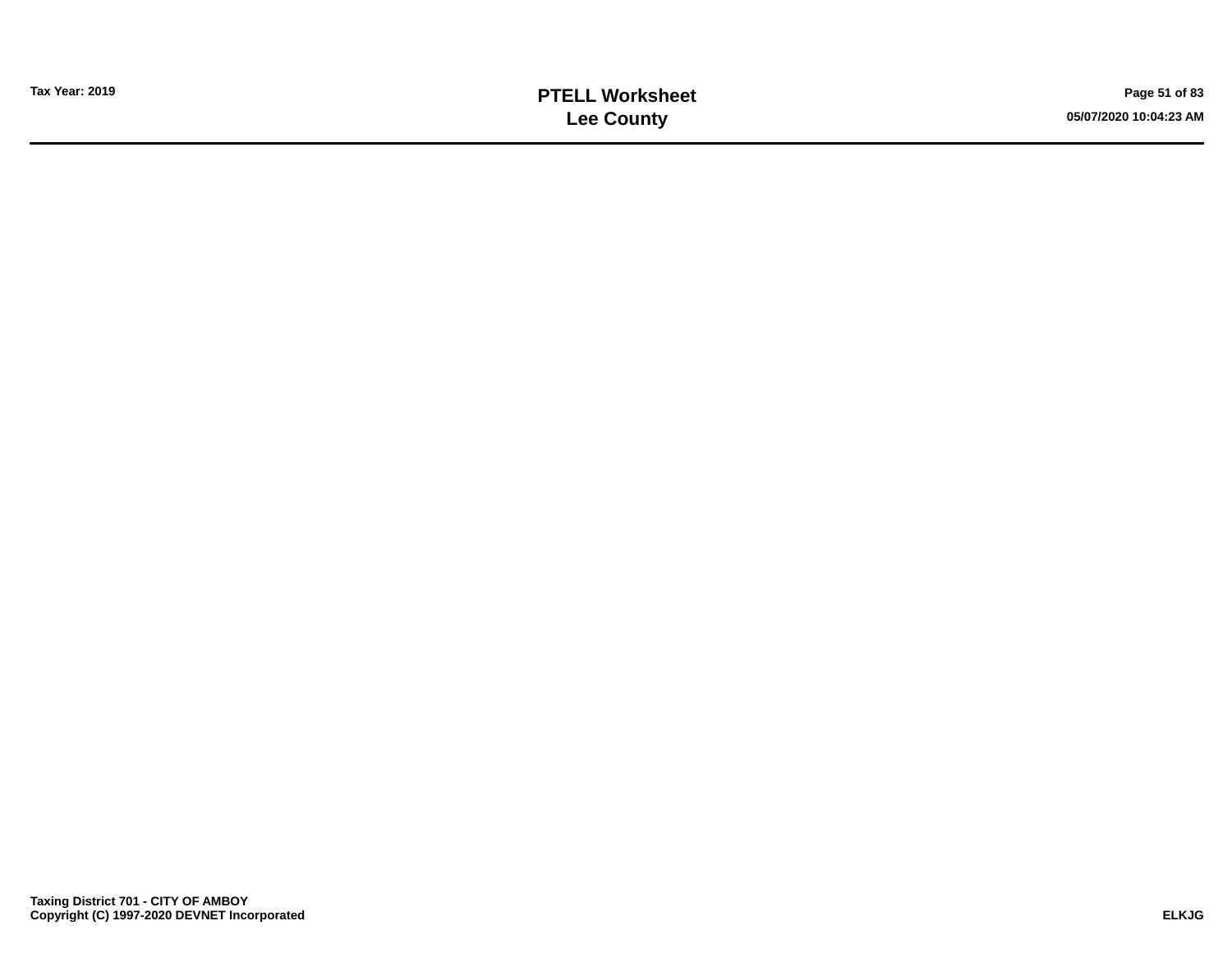**Taxing District** 702 - VILLAGE OF ASHTON

| Aggregate Ext. Base $x$ (1 + Limit) $x$ |                          |                                  |                      | Rate Increase Factor =                        | <b>Numerator</b>                  |                     |                     |                    |               |                                  |
|-----------------------------------------|--------------------------|----------------------------------|----------------------|-----------------------------------------------|-----------------------------------|---------------------|---------------------|--------------------|---------------|----------------------------------|
| \$137,577.56                            |                          | 1.019000                         |                      | 1.000000                                      | 140.192                           |                     |                     |                    |               |                                  |
| <b>Current EAV</b><br>12,246,633        | $\overline{\phantom{0}}$ | <b>Annexations</b><br>0          | $\ddot{\phantom{1}}$ | <b>Disconnections</b><br>$=$<br>0             | <b>Adiusted EAV</b><br>12.246.633 |                     |                     |                    |               |                                  |
| <b>Adjusted EAV</b><br>12,246,633       | - (                      | <b>New Property</b>              | $\mathbf{x}$<br>0    | <b>State Multiplier</b><br>$\sim$<br>1.000000 | Overlap New Prop.<br>0            | <b>TIF Recovery</b> | $\blacksquare$<br>0 | <b>EZ Recovery</b> | $\equiv$<br>0 | <b>Denominator</b><br>12,246,633 |
| <b>Numerator</b><br>140,192             |                          | <b>Denominator</b><br>12,246,633 | $=$                  | <b>Limiting Rate</b><br>1.1447                | District is Within the Limit      |                     |                     |                    |               |                                  |

| <b>Fund/Name</b>            | <b>Levy Request</b> | Max. Rate | Calc. Rate | <b>Actual Rate</b> | <b>Non-PTELL</b><br><b>Extension</b> | <b>PTELL</b><br>Factor | Limited<br>Rate | % Burden<br>Rate | Lee County<br><b>Total Extension</b> | Percent  |
|-----------------------------|---------------------|-----------|------------|--------------------|--------------------------------------|------------------------|-----------------|------------------|--------------------------------------|----------|
| ** 001 CORPORATE            | 29,138.00           | 0.4375    | 0.237927   | 0.2379             | \$29,134.74                          | 1.0000                 | 0.2379          | 0.0000           | \$29,134.74                          | 23.7828  |
| ** 005 I.M.R.F.             |                     |           | 0.121903   | 0.1219             |                                      | 1.0000                 | 0.1219          |                  |                                      |          |
|                             | 14,929.00           | 0.0000    |            |                    | \$14,928.65                          |                        |                 | 0.0000           | \$14,928.65                          | 12.1863  |
| ** 007 CITY SHARE OF TWNSHP | 0.00                | 0.0000    | 0.000000   | 0.0000             | \$0.00                               | 1.0000                 | 0.0000          | 0.0000           | \$0.00                               | 0.0000   |
| ** 014 POLICE PROTECTION    | 11.841.00           | 0.6000    | 0.096688   | 0.0967             | \$11.842.49                          | 1.0000                 | 0.0967          | 0.0000           | \$11.842.49                          | 9.6671   |
| ** 016 LIBRARY              | 15,440.00           | 0.1500    | 0.126076   | 0.1261             | \$15,443.00                          | 1.0000                 | 0.1261          | 0.0000           | \$15,443.00                          | 12.6062  |
| ** 017 CEMETERY             | 365.00              | 0.0250    | 0.002980   | 0.0030             | \$367.40                             | 1.0000                 | 0.0030          | 0.0000           | \$367.40                             | 0.2999   |
| ** 025 GARBAGE              | 94.00               | 0.2000    | 0.000768   | 0.0008             | \$97.97                              | 1.0000                 | 0.0008          | 0.0000           | \$97.97                              | 0.0800   |
| ** 027 AUDIT                | 8,284.00            | 0.0000    | 0.067643   | 0.0676             | \$8,278.72                           | 1.0000                 | 0.0676          | 0.0000           | \$8,278.72                           | 6.7580   |
| ** 035 LIABILITY INSURANCE  | 20,052.00           | 0.0000    | 0.163735   | 0.1637             | \$20,047.74                          | 1.0000                 | 0.1637          | 0.0000           | \$20,047.74                          | 16.3651  |
| ** 047 SOCIAL SECURITY      | 14,731.00           | 0.0000    | 0.120286   | 0.1203             | \$14,732.70                          | 1.0000                 | 0.1203          | 0.0000           | \$14,732.70                          | 12.0264  |
| ** 060 UNEMPLOYMENT INSURAL | 543.00              | 0.0000    | 0.004434   | 0.0044             | \$538.85                             | 1.0000                 | 0.0044          | 0.0000           | \$538.85                             | 0.4399   |
| ** 062 WORKMENS COMP        | 7.094.00            | 0.0000    | 0.057926   | 0.0579             | \$7,090.80                           | 1.0000                 | 0.0579          | 0.0000           | \$7,090.80                           | 5.7883   |
| <b>Totals (Capped)</b>      | 122,511.00          |           | 1.000366   | 1.0003             | \$122,503.06                         |                        | 1.0003          | 0.0000           | \$122,503,06                         | 100.0000 |
| <b>Totals (Not Capped)</b>  | 0.00                |           | 0.000000   | 0.0000             | \$0.00                               |                        | 0.0000          | 0.0000           | \$0.00                               | 0.0000   |
| Totals (All)                | 122,511.00          |           | 1.000366   | 1.0003             | \$122,503.06                         |                        | 1.0003          | 0.0000           | \$122,503.06                         | 100,0000 |
| ** Subject to PTELL         |                     |           |            |                    |                                      |                        |                 |                  |                                      |          |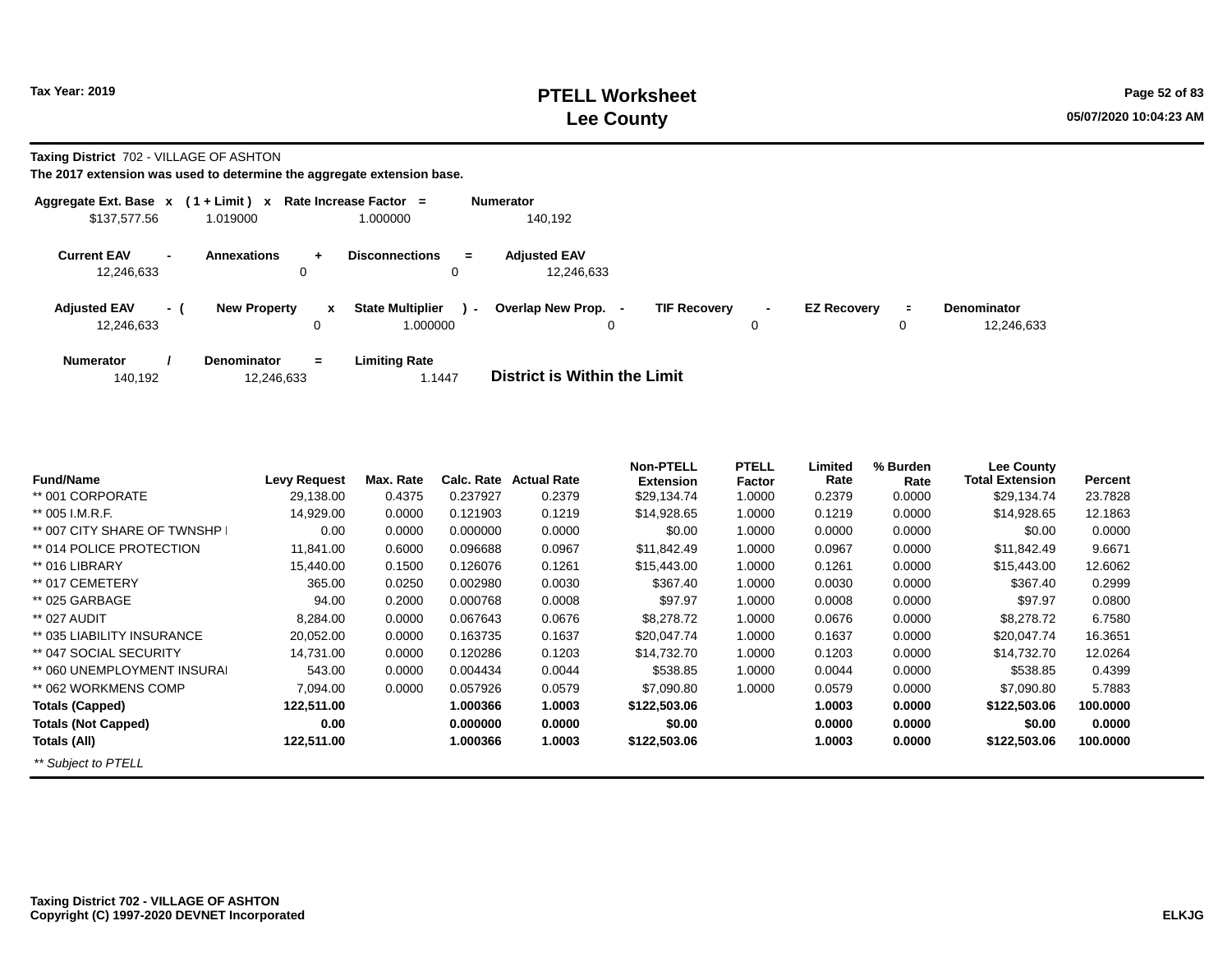### **PTELL Worksheet Tax Year: 2019 Page 53 of 83 Lee County 05/07/2020 10:04:23 AM**

| Taxing District 703 - VILLAGE OF COMPTON<br>The 2018 extension was used to determine the aggregate extension base. |                                               |                                     |                  |                                         |                                                    |                                  |                           |                            |                                                           |                     |
|--------------------------------------------------------------------------------------------------------------------|-----------------------------------------------|-------------------------------------|------------------|-----------------------------------------|----------------------------------------------------|----------------------------------|---------------------------|----------------------------|-----------------------------------------------------------|---------------------|
| Aggregate Ext. Base $x$ (1 + Limit) x Rate Increase Factor =<br>\$3,292.56<br>1.019000                             |                                               | 1.000000                            | <b>Numerator</b> | 3,355                                   |                                                    |                                  |                           |                            |                                                           |                     |
| <b>Current EAV</b><br>2,239,967                                                                                    | <b>Annexations</b><br>$\ddot{}$<br>0          | <b>Disconnections</b>               | $=$<br>$\Omega$  | <b>Adjusted EAV</b><br>2,239,967        |                                                    |                                  |                           |                            |                                                           |                     |
| <b>Adjusted EAV</b><br>- (<br>2,239,967                                                                            | <b>New Property</b><br>$\mathbf{x}$<br>35,162 | <b>State Multiplier</b><br>1.000000 | $\lambda$        | Overlap New Prop. -                     | <b>TIF Recovery</b><br>0                           | 0                                | <b>EZ Recovery</b>        | $\equiv$<br>0              | <b>Denominator</b><br>2,204,805                           |                     |
| <b>Numerator</b><br>3,355                                                                                          | Denominator<br>$=$<br>2,204,805               | <b>Limiting Rate</b>                | 0.1522           | <b>District is Over the Limit</b>       |                                                    |                                  |                           |                            |                                                           |                     |
| <b>Limiting Rate</b>                                                                                               | <b>Computed Rate</b><br>$\equiv$              | <b>Reduction Factor</b>             |                  |                                         |                                                    |                                  |                           |                            |                                                           |                     |
| 0.1522                                                                                                             | 0.154200                                      | 0.987030                            |                  |                                         |                                                    |                                  |                           |                            |                                                           |                     |
| <b>Fund/Name</b><br>** 001 CORPORATE                                                                               | <b>Levy Request</b><br>3.454.00               | Max. Rate<br>0.4375                 | 0.154199         | <b>Calc. Rate Actual Rate</b><br>0.1542 | <b>Non-PTELL</b><br><b>Extension</b><br>\$3,454.03 | <b>PTELL</b><br>Factor<br>0.9870 | Limited<br>Rate<br>0.1522 | % Burden<br>Rate<br>0.0000 | <b>Lee County</b><br><b>Total Extension</b><br>\$3,409.23 | Percent<br>100.0000 |
| ** 007 CITY SHARE OF TWNSHP                                                                                        | 0.00                                          | 0.0000                              | 0.000000         | 0.0000                                  | \$0.00                                             | 1.0000                           | 0.0000                    | 0.0000                     | \$0.00                                                    | 0.0000              |
| <b>Totals (Capped)</b>                                                                                             | 3,454.00                                      |                                     | 0.154199         | 0.1542                                  | \$3,454.03                                         |                                  | 0.1522                    | 0.0000                     | \$3,409.23                                                | 100.0000            |
| <b>Totals (Not Capped)</b>                                                                                         | 0.00                                          |                                     | 0.000000         | 0.0000                                  | \$0.00                                             |                                  | 0.0000                    | 0.0000                     | \$0.00                                                    | 0.0000              |
| <b>Totals (All)</b>                                                                                                | 3,454.00                                      |                                     | 0.154199         | 0.1542                                  | \$3,454.03                                         |                                  | 0.1522                    | 0.0000                     | \$3,409.23                                                | 100.0000            |
| ** Subject to PTELL                                                                                                |                                               |                                     |                  |                                         |                                                    |                                  |                           |                            |                                                           |                     |
|                                                                                                                    |                                               |                                     |                  |                                         |                                                    |                                  |                           |                            |                                                           |                     |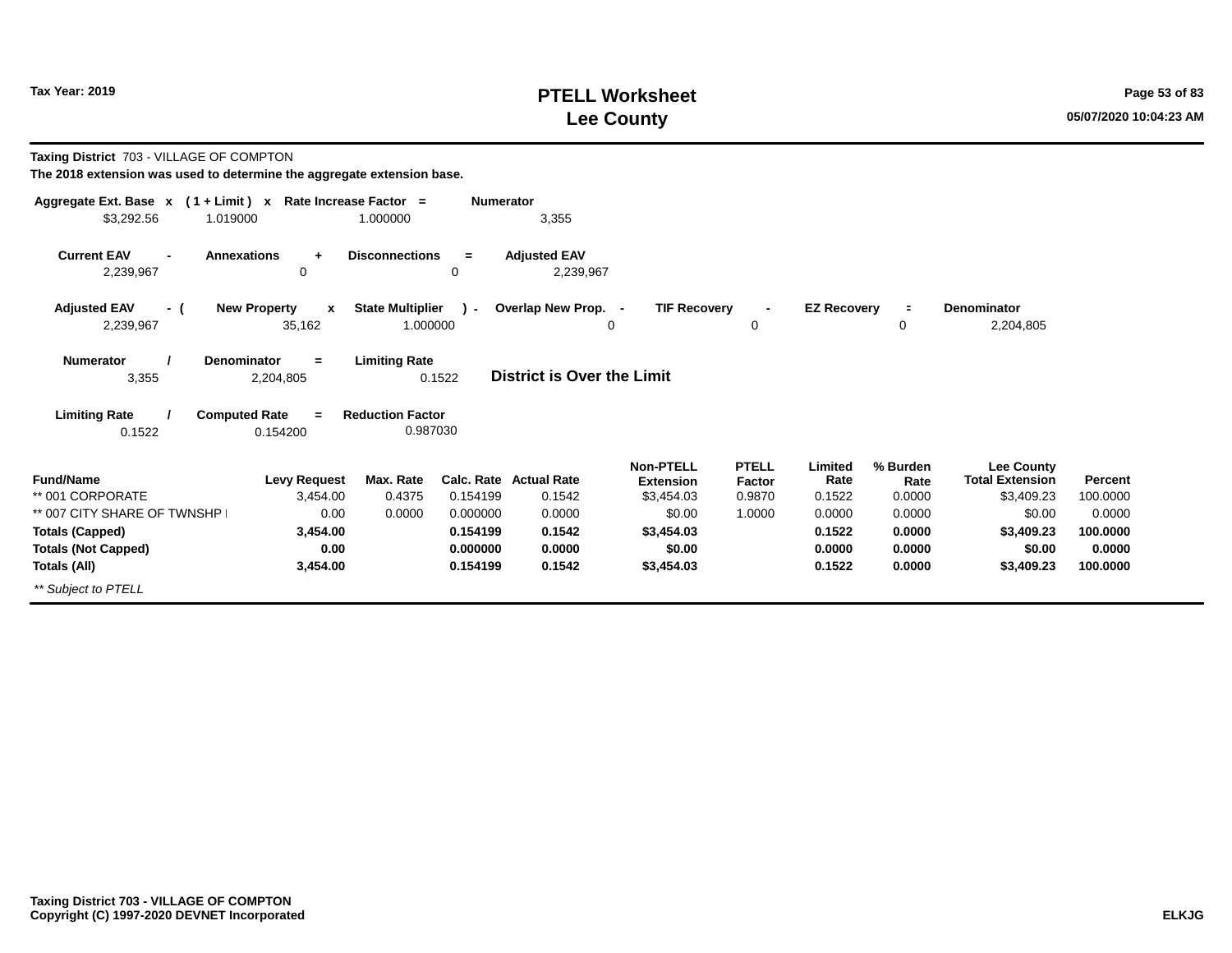### **PTELL Worksheet Tax Year: 2019 Page 54 of 83 Lee County 05/07/2020 10:04:23 AM**

**Taxing District** 705 - CITY OF DIXON

| Aggregate Ext. Base $x$ (1 + Limit) x Rate Increase Factor =<br>\$3,556,664.74<br>1.019000 |                                                  | 1.000000                            | Numerator          | 3,624,241                          |                                      |                        |                    |                     |                                             |          |
|--------------------------------------------------------------------------------------------|--------------------------------------------------|-------------------------------------|--------------------|------------------------------------|--------------------------------------|------------------------|--------------------|---------------------|---------------------------------------------|----------|
|                                                                                            |                                                  |                                     |                    |                                    |                                      |                        |                    |                     |                                             |          |
| <b>Current EAV</b><br>186,199,931                                                          | <b>Annexations</b><br>$\ddot{}$<br>$\mathbf 0$   | <b>Disconnections</b>               | $=$<br>$\mathbf 0$ | <b>Adjusted EAV</b><br>186,199,931 |                                      |                        |                    |                     |                                             |          |
| <b>Adjusted EAV</b><br>- (<br>186,199,931                                                  | <b>New Property</b><br>$\mathbf{x}$<br>2,541,720 | <b>State Multiplier</b><br>1.000000 | $\lambda$ -        | Overlap New Prop. -                | <b>TIF Recovery</b><br>0             | 0                      | <b>EZ Recovery</b> | $\equiv$<br>392,664 | <b>Denominator</b><br>183,265,547           |          |
| Numerator<br>3,624,241                                                                     | Denominator<br>$\equiv$<br>183,265,547           | <b>Limiting Rate</b>                | 1.9776             | <b>District is Over the Limit</b>  |                                      |                        |                    |                     |                                             |          |
| <b>Limiting Rate</b><br>1.9776                                                             | <b>Computed Rate</b><br>$=$<br>1.989300          | <b>Reduction Factor</b><br>0.994119 |                    |                                    |                                      |                        |                    |                     |                                             |          |
| <b>Fund/Name</b>                                                                           | <b>Levy Request</b>                              | Max. Rate                           |                    | Calc. Rate Actual Rate             | <b>Non-PTELL</b><br><b>Extension</b> | <b>PTELL</b><br>Factor | Limited<br>Rate    | % Burden<br>Rate    | <b>Lee County</b><br><b>Total Extension</b> | Percent  |
| ** 001 CORPORATE                                                                           | 646,046.00                                       | 0.4375                              | 0.346964           | 0.3470                             | \$646,113.76                         | 1.0000                 | 0.3353             | 0.0000              | \$624,328.37                                | 16.9548  |
| 003 BONDS & INTEREST                                                                       | 0.00                                             | 0.0000                              | 0.000000           | 0.0000                             | \$0.00                               | 1.0000                 | 0.0000             | 0.0000              | \$0.00                                      | 0.0000   |
| ** 005 I.M.R.F.                                                                            | 0.00                                             | 0.0000                              | 0.000000           | 0.0000                             | \$0.00                               | 1.0000                 | 0.0000             | 0.0000              | \$0.00                                      | 0.0000   |
| ** 007 CITY SHARE OF TWNSHP                                                                | 0.00                                             | 0.0000                              | 0.000000           | 0.0000                             | \$0.00                               | 1.0000                 | 0.0000             | 0.0000              | \$0.00                                      | 0.0000   |
| ** 014 POLICE PROTECTION                                                                   | 1,140,893.00                                     | 0.6000                              | 0.612725           | 0.6000                             | \$1,117,199.59                       | 1.0000                 | 0.6000             | 0.0000              | \$1,117,199.59                              | 30.3398  |
| ** 015 POLICE PENSION                                                                      | 887,341.00                                       | 0.0000                              | 0.476553           | 0.4766                             | \$887,428.87                         | 1.0000                 | 0.4766             | 0.0000              | \$887,428.87                                | 24.0999  |
| ** 016 LIBRARY                                                                             | 539,551.00                                       | 0.6000                              | 0.289770           | 0.2898                             | \$539,607.40                         | 1.0000                 | 0.2898             | 0.0000              | \$539,607.40                                | 14.6541  |
| ** 017 CEMETERY                                                                            | 47,252.00                                        | 0.0250                              | 0.025377           | 0.0250                             | \$46,549.98                          | 1.0000                 | 0.0250             | 0.0000              | \$46,549.98                                 | 1.2642   |
| ** 027 AUDIT                                                                               | 34,000.00                                        | 0.0000                              | 0.018260           | 0.0183                             | \$34,074.59                          | 1.0000                 | 0.0183             | 0.0000              | \$34,074.59                                 | 0.9254   |
| ** 028 LIBRARY MAINTENANCE                                                                 | 26,759.00                                        | 0.0000                              | 0.014371           | 0.0144                             | \$26,812.79                          | 1.0000                 | 0.0144             | 0.0000              | \$26,812.79                                 | 0.7282   |
| ** 035 LIABILITY INSURANCE                                                                 | 313,252.00                                       | 0.0000                              | 0.168234           | 0.1682                             | \$313,188.28                         | 1.0000                 | 0.1682             | 0.0000              | \$313,188.28                                | 8.5053   |
| ** 040 STREET & BRIDGE                                                                     | 0.00                                             | 0.1000                              | 0.000000           | 0.0000                             | \$0.00                               | 1.0000                 | 0.0000             | 0.0000              | \$0.00                                      | 0.0000   |
| ** 044 BAND                                                                                | 0.00                                             | 0.0400                              | 0.000000           | 0.0000                             | \$0.00                               | 1.0000                 | 0.0000             | 0.0000              | \$0.00                                      | 0.0000   |
| ** 045 PUBLIC BENEFIT                                                                      | 94,503.00                                        | 0.0500                              | 0.050754           | 0.0500                             | \$93,099.97                          | 1.0000                 | 0.0500             | 0.0000              | \$93,099.97                                 | 2.5283   |
| ** 046 EMERGENCY & DISASTER                                                                | 0.00                                             | 0.0500                              | 0.000000           | 0.0000                             | \$0.00                               | 1.0000                 | 0.0000             | 0.0000              | \$0.00                                      | 0.0000   |
| ** 047 SOCIAL SECURITY                                                                     | 0.00                                             | 0.0000                              | 0.000000           | 0.0000                             | \$0.00                               | 1.0000                 | 0.0000             | 0.0000              | \$0.00                                      | 0.0000   |
| <b>Totals (Capped)</b>                                                                     | 3,729,597.00                                     |                                     | 2.003008           | 1.9893                             | \$3,704,075.23                       |                        | 1.9776             | 0.0000              | \$3,682,289.84                              | 100.0000 |
| <b>Totals (Not Capped)</b>                                                                 | 0.00                                             |                                     | 0.000000           | 0.0000                             | \$0.00                               |                        | 0.0000             | 0.0000              | \$0.00                                      | 0.0000   |
| <b>Totals (All)</b>                                                                        | 3,729,597.00                                     |                                     | 2.003008           | 1.9893                             | \$3,704,075.23                       |                        | 1.9776             | 0.0000              | \$3,682,289.84                              | 100.0000 |
| ** Subject to PTELL                                                                        |                                                  |                                     |                    |                                    |                                      |                        |                    |                     |                                             |          |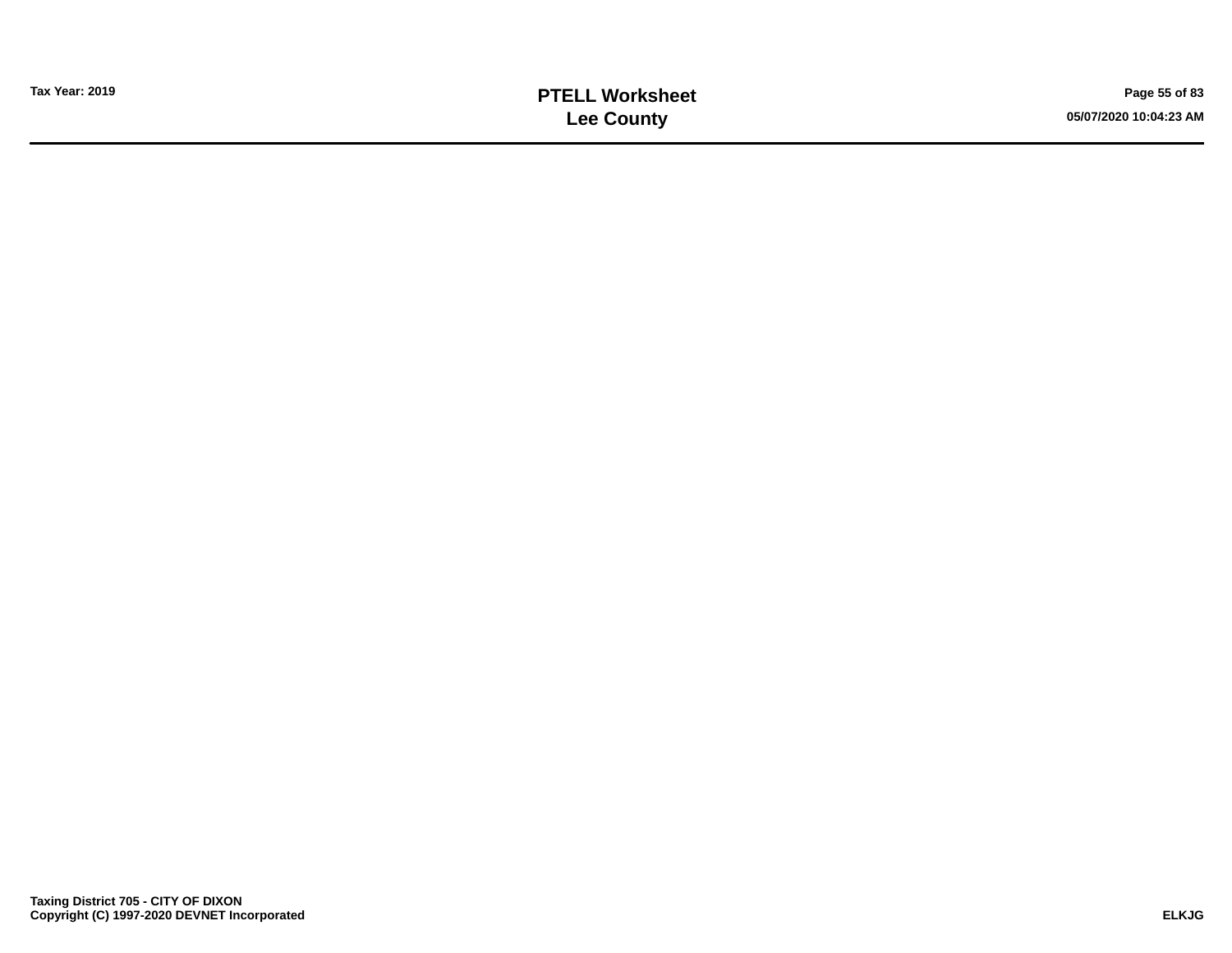### **PTELL Worksheet Tax Year: 2019 Page 56 of 83 Lee County 05/07/2020 10:04:23 AM**

| Taxing District 706 - VILLAGE OF FRANKLIN GROVE                        |                                     |                         |                  |                                   |                                      |                        |                    |                  |                                             |          |
|------------------------------------------------------------------------|-------------------------------------|-------------------------|------------------|-----------------------------------|--------------------------------------|------------------------|--------------------|------------------|---------------------------------------------|----------|
| The 2018 extension was used to determine the aggregate extension base. |                                     |                         |                  |                                   |                                      |                        |                    |                  |                                             |          |
| Aggregate Ext. Base $x$ (1 + Limit) x Rate Increase Factor =           |                                     |                         | <b>Numerator</b> |                                   |                                      |                        |                    |                  |                                             |          |
| \$71,560.99<br>1.019000                                                |                                     | 1.000000                |                  | 72,921                            |                                      |                        |                    |                  |                                             |          |
| <b>Current EAV</b><br><b>Annexations</b>                               | $\ddot{}$                           | <b>Disconnections</b>   | $\equiv$         | <b>Adjusted EAV</b>               |                                      |                        |                    |                  |                                             |          |
| 9,487,630                                                              | 0                                   |                         | 0                | 9,487,630                         |                                      |                        |                    |                  |                                             |          |
| <b>Adjusted EAV</b><br>- (                                             | <b>New Property</b><br>$\mathbf{x}$ | <b>State Multiplier</b> | $\mathbf{r}$     | Overlap New Prop. -               | <b>TIF Recovery</b>                  |                        | <b>EZ Recovery</b> | $\equiv$         | <b>Denominator</b>                          |          |
| 9,487,630                                                              | 29,749                              | 1.000000                |                  | 0                                 |                                      | 0                      |                    | 0                | 9,457,881                                   |          |
| Numerator<br><b>Denominator</b>                                        | $=$                                 | <b>Limiting Rate</b>    |                  |                                   |                                      |                        |                    |                  |                                             |          |
| 72,921                                                                 | 9,457,881                           |                         | 0.7710           | <b>District is Over the Limit</b> |                                      |                        |                    |                  |                                             |          |
| <b>Limiting Rate</b><br><b>Computed Rate</b>                           |                                     | <b>Reduction Factor</b> |                  |                                   |                                      |                        |                    |                  |                                             |          |
| 0.7710                                                                 | $=$<br>0.791800                     | 0.973731                |                  |                                   |                                      |                        |                    |                  |                                             |          |
|                                                                        |                                     |                         |                  |                                   |                                      |                        |                    |                  |                                             |          |
| <b>Fund/Name</b>                                                       | <b>Levy Request</b>                 | Max. Rate               |                  | <b>Calc. Rate Actual Rate</b>     | <b>Non-PTELL</b><br><b>Extension</b> | <b>PTELL</b><br>Factor | Limited<br>Rate    | % Burden<br>Rate | <b>Lee County</b><br><b>Total Extension</b> | Percent  |
| ** 001 CORPORATE                                                       | 36,950.00                           | 0.4375                  | 0.389455         | 0.3895                            | \$36,954.32                          | 0.9737                 | 0.3790             | 0.0000           | \$35,958.12                                 | 49.1572  |
| ** 007 CITY SHARE OF TWNSHP                                            | 0.00                                | 0.0000                  | 0.000000         | 0.0000                            | \$0.00                               | 1.0000                 | 0.0000             | 0.0000           | \$0.00                                      | 0.0000   |
| ** 014 POLICE PROTECTION                                               | 8,300.00                            | 0.6000                  | 0.087482         | 0.0875                            | \$8,301.68                           | 0.9737                 | 0.0852             | 0.0000           | \$8,083.46                                  | 11.0506  |
| ** 016 LIBRARY                                                         | 20,000.00                           | 0.3000                  | 0.210801         | 0.2108                            | \$19,999.92                          | 0.9737                 | 0.2053             | 0.0000           | \$19,478.10                                 | 26.6277  |
| ** 027 AUDIT                                                           | 1,975.00                            | 0.0000                  | 0.020817         | 0.0208                            | \$1,973.43                           | 0.9737                 | 0.0203             | 0.0000           | \$1,925.99                                  | 2.6329   |
| ** 035 LIABILITY INSURANCE                                             | 1,975.00                            | 0.0000                  | 0.020817         | 0.0208                            | \$1,973.43                           | 0.9737                 | 0.0203             | 0.0000           | \$1,925.99                                  | 2.6329   |
| ** 041 STREET LIGHTING                                                 | 1,975.00                            | 0.0500                  | 0.020817         | 0.0208                            | \$1,973.43                           | 0.9737                 | 0.0203             | 0.0000           | \$1,925.99                                  | 2.6329   |
| ** 047 SOCIAL SECURITY                                                 | 1,975.00                            | 0.0000                  | 0.020817         | 0.0208                            | \$1,973.43                           | 0.9737                 | 0.0203             | 0.0000           | \$1,925.99                                  | 2.6329   |
| ** 062 WORKMENS COMP                                                   | 1,975.00                            | 0.0000                  | 0.020817         | 0.0208                            | \$1,973.43                           | 0.9737                 | 0.0203             | 0.0000           | \$1,925.99                                  | 2.6329   |
| <b>Totals (Capped)</b>                                                 | 75,125.00                           |                         | 0.791823         | 0.7918                            | \$75,123.07                          |                        | 0.7710             | 0.0000           | \$73,149.63                                 | 100.0000 |
| <b>Totals (Not Capped)</b>                                             | 0.00                                |                         | 0.000000         | 0.0000                            | \$0.00                               |                        | 0.0000             | 0.0000           | \$0.00                                      | 0.0000   |
| <b>Totals (All)</b>                                                    | 75,125.00                           |                         | 0.791823         | 0.7918                            | \$75,123.07                          |                        | 0.7710             | 0.0000           | \$73,149.63                                 | 100.0000 |
| ** Subiect to PTELL                                                    |                                     |                         |                  |                                   |                                      |                        |                    |                  |                                             |          |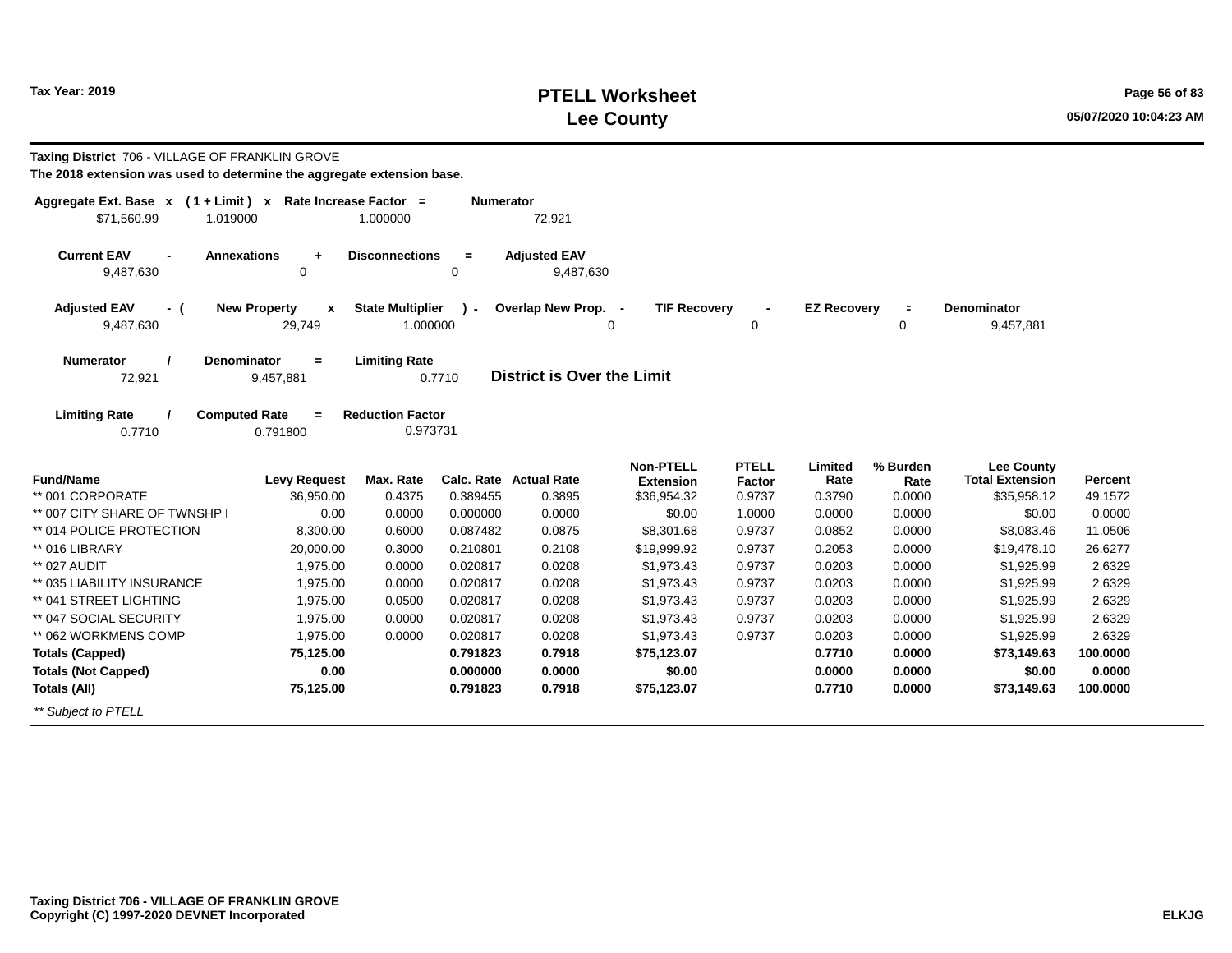### **PTELL Worksheet Tax Year: 2019 Page 57 of 83 Lee County 05/07/2020 10:04:23 AM**

| Taxing District 707 - VILLAGE OF HARMON<br>The 2018 extension was used to determine the aggregate extension base. |                                                                |                                                 |                  |                                   |                                      |                        |                    |                  |                                             |                |
|-------------------------------------------------------------------------------------------------------------------|----------------------------------------------------------------|-------------------------------------------------|------------------|-----------------------------------|--------------------------------------|------------------------|--------------------|------------------|---------------------------------------------|----------------|
| Aggregate Ext. Base $x$ (1 + Limit) x Rate Increase Factor =                                                      |                                                                |                                                 | <b>Numerator</b> |                                   |                                      |                        |                    |                  |                                             |                |
| \$2.720.21<br>1.019000                                                                                            |                                                                | 1.000000                                        |                  | 2,772                             |                                      |                        |                    |                  |                                             |                |
| <b>Current EAV</b><br>1,834,800                                                                                   | <b>Annexations</b><br>÷<br>0                                   | <b>Disconnections</b>                           | $=$<br>0         | <b>Adjusted EAV</b><br>1,834,800  |                                      |                        |                    |                  |                                             |                |
| <b>Adjusted EAV</b><br>- (                                                                                        | <b>New Property</b><br>$\mathbf{x}$                            | <b>State Multiplier</b>                         | $\mathcal{L}$    | Overlap New Prop. -               | <b>TIF Recoverv</b>                  | $\blacksquare$         | <b>EZ Recovery</b> | $\equiv$         | <b>Denominator</b>                          |                |
| 1,834,800                                                                                                         | $\mathbf 0$                                                    | 1.000000                                        |                  |                                   | $\Omega$                             | 0                      |                    | 0                | 1,834,800                                   |                |
| <b>Numerator</b><br>2,772<br><b>Limiting Rate</b>                                                                 | Denominator<br>$=$<br>1,834,800<br><b>Computed Rate</b><br>$=$ | <b>Limiting Rate</b><br><b>Reduction Factor</b> | 0.1511           | <b>District is Over the Limit</b> |                                      |                        |                    |                  |                                             |                |
| 0.1511                                                                                                            | 0.160100                                                       | 0.943785                                        |                  |                                   |                                      |                        |                    |                  |                                             |                |
| <b>Fund/Name</b>                                                                                                  | <b>Levy Request</b>                                            | Max. Rate                                       |                  | <b>Calc. Rate Actual Rate</b>     | <b>Non-PTELL</b><br><b>Extension</b> | <b>PTELL</b><br>Factor | Limited<br>Rate    | % Burden<br>Rate | <b>Lee County</b><br><b>Total Extension</b> | <b>Percent</b> |
| ** 001 CORPORATE                                                                                                  | 2.937.00                                                       | 0.4375                                          | 0.160072         | 0.1601                            | \$2,937.51                           | 0.9438                 | 0.1511             | 0.0000           | \$2,772.38                                  | 100.0000       |
| 003 BONDS & INTEREST                                                                                              | 0.00                                                           | 0.0000                                          | 0.000000         | 0.0000                            | \$0.00                               | 1.0000                 | 0.0000             | 0.0000           | \$0.00                                      | 0.0000         |
| ** 007 CITY SHARE OF TWNSHP                                                                                       | 0.00                                                           | 0.0000                                          | 0.000000         | 0.0000                            | \$0.00                               | 1.0000                 | 0.0000             | 0.0000           | \$0.00                                      | 0.0000         |
| <b>Totals (Capped)</b>                                                                                            | 2,937.00                                                       |                                                 | 0.160072         | 0.1601                            | \$2,937.51                           |                        | 0.1511             | 0.0000           | \$2,772.38                                  | 100,0000       |
| <b>Totals (Not Capped)</b>                                                                                        | 0.00                                                           |                                                 | 0.000000         | 0.0000                            | \$0.00                               |                        | 0.0000             | 0.0000           | \$0.00                                      | 0.0000         |
| Totals (All)                                                                                                      | 2,937.00                                                       |                                                 | 0.160072         | 0.1601                            | \$2,937.51                           |                        | 0.1511             | 0.0000           | \$2,772.38                                  | 100,0000       |
| ** Subject to PTELL                                                                                               |                                                                |                                                 |                  |                                   |                                      |                        |                    |                  |                                             |                |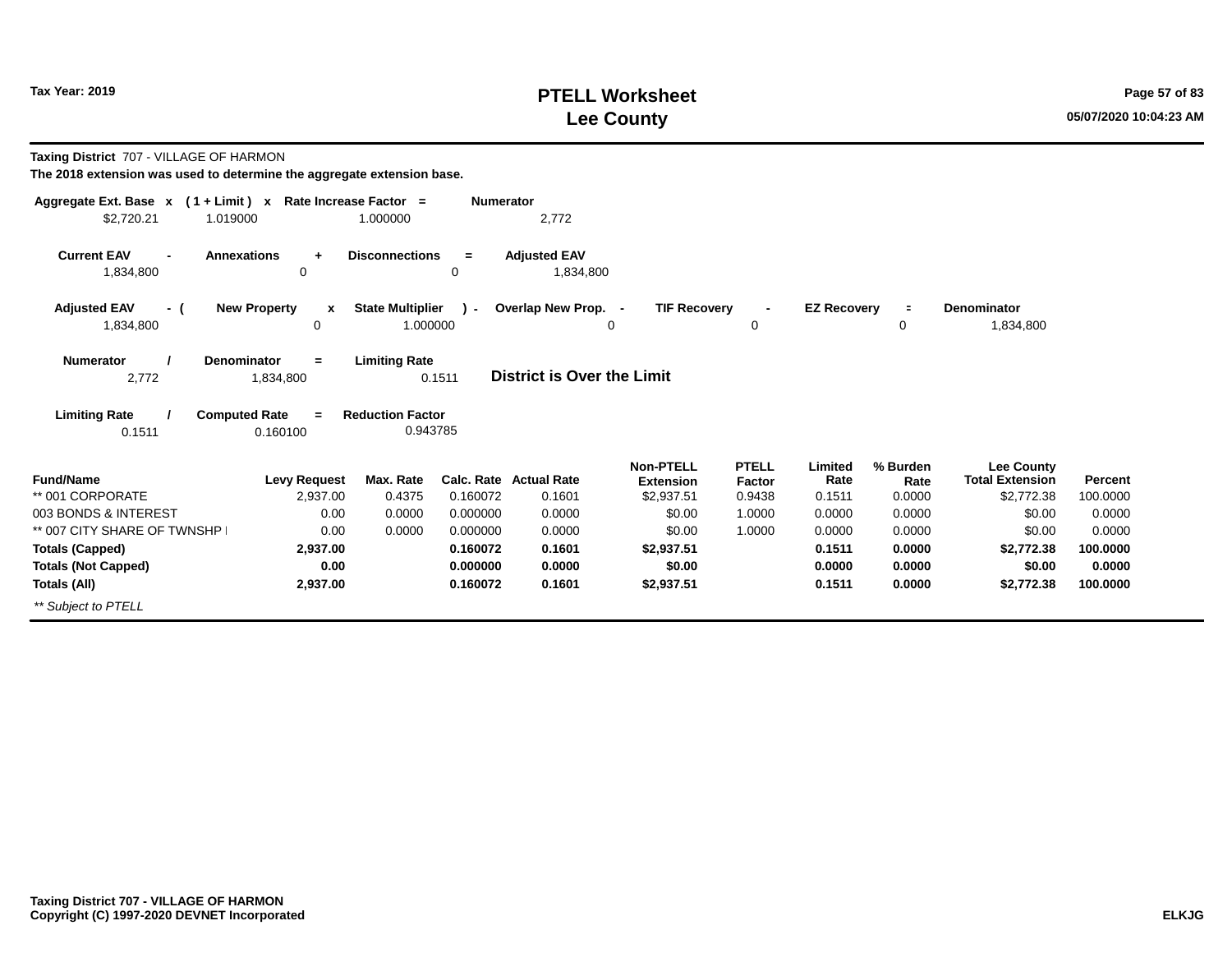**Taxing District** 708 - VILLAGE OF LEE

|                                  |                          | Aggregate Ext. Base $x$ (1 + Limit) x Rate Increase Factor = |                                               | <b>Numerator</b>                                  |                     |                    |                     |                                 |
|----------------------------------|--------------------------|--------------------------------------------------------------|-----------------------------------------------|---------------------------------------------------|---------------------|--------------------|---------------------|---------------------------------|
| \$23.075.65                      |                          | 1.019000                                                     | 1.000000                                      | 23.514                                            |                     |                    |                     |                                 |
| <b>Current EAV</b><br>4,345,785  | $\overline{\phantom{a}}$ | <b>Annexations</b><br>÷.<br>$\Omega$                         | <b>Disconnections</b><br>$=$<br>0             | <b>Adiusted EAV</b><br>4,345,785                  |                     |                    |                     |                                 |
| <b>Adjusted EAV</b><br>4,345,785 | - (                      | <b>New Property</b><br>x<br>9,686                            | <b>State Multiplier</b><br>$\sim$<br>1.000000 | <b>TIF Recovery</b><br>Overlap New Prop.<br>2,991 | $\blacksquare$<br>0 | <b>EZ Recovery</b> | $\blacksquare$<br>0 | <b>Denominator</b><br>4,333,108 |
| <b>Numerator</b><br>23.514       |                          | <b>Denominator</b><br>$\equiv$<br>4,333,108                  | <b>Limiting Rate</b><br>0.5427                | <b>District is Within the Limit</b>               |                     |                    |                     |                                 |

|                             |                     |           |            |                    | <b>Non-PTELL</b> | <b>PTELL</b> | Limited | % Burden | <b>Lee County</b>      |          |
|-----------------------------|---------------------|-----------|------------|--------------------|------------------|--------------|---------|----------|------------------------|----------|
| <b>Fund/Name</b>            | <b>Levy Request</b> | Max. Rate | Calc. Rate | <b>Actual Rate</b> | <b>Extension</b> | Factor       | Rate    | Rate     | <b>Total Extension</b> | Percent  |
| ** 001 CORPORATE            | 7.211.00            | 0.4375    | 0.165931   | 0.1659             | \$3,745.63       | 1.0000       | 0.1659  | 0.0000   | \$3,745.63             | 30.6540  |
| ** 007 CITY SHARE OF TWNSHP | 0.00                | 0.0000    | 0.000000   | 0.0000             | \$0.00           | 1.0000       | 0.0000  | 0.0000   | \$0.00                 | 0.0000   |
| ** 025 GARBAGE DISPOSAL     | 2.564.00            | 0.2000    | 0.059000   | 0.0590             | \$1.332.08       | 1.0000       | 0.0590  | 0.0000   | \$1.332.08             | 10.9017  |
| ** 027 AUDIT                | 2,869.00            | 0.0000    | 0.066018   | 0.0660             | \$1,490.13       | 1.0000       | 0.0660  | 0.0000   | \$1.490.13             | 12.1952  |
| ** 035 LIABILITY INSURANCE  | 5,932.00            | 0.0000    | 0.136500   | 0.1365             | \$3.081.85       | 1.0000       | 0.1365  | 0.0000   | \$3.081.85             | 25.2217  |
| ** 072 WATERWORKS AND SEWA  | 4.946.00            | 0.1666    | 0.113811   | 0.1138             | \$2.569.34       | 1.0000       | 0.1138  | 0.0000   | \$2,569.34             | 21.0274  |
| <b>Totals (Capped)</b>      | 23.522.00           |           | 0.541260   | 0.5412             | \$12,219.03      |              | 0.5412  | 0.0000   | \$12,219.03            | 100.0000 |
| <b>Totals (Not Capped)</b>  | 0.00                |           | 0.000000   | 0.0000             | \$0.00           |              | 0.0000  | 0.0000   | \$0.00                 | 0.0000   |
| Totals (All)                | 23.522.00           |           | 0.541260   | 0.5412             | \$12,219.03      |              | 0.5412  | 0.0000   | \$12,219.03            | 100.0000 |
| ** Subject to PTELL         |                     |           |            |                    |                  |              |         |          |                        |          |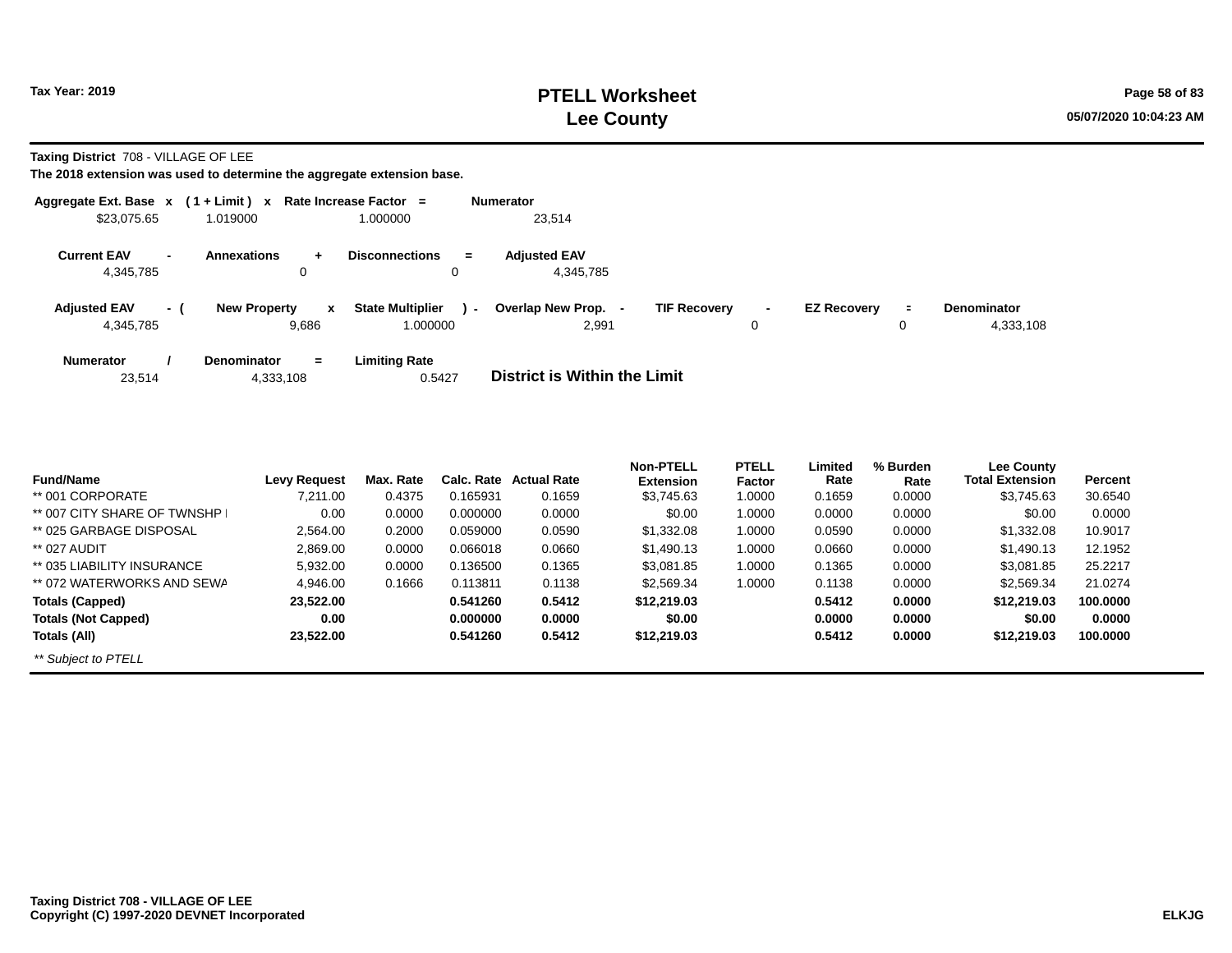**Taxing District** 709 - VILLAGE OF NELSON

| Aggregate Ext. Base $x$ (1+Limit) $x$ |                          |                                              | Rate Increase Factor =                        | <b>Numerator</b>                                                                                                                   |
|---------------------------------------|--------------------------|----------------------------------------------|-----------------------------------------------|------------------------------------------------------------------------------------------------------------------------------------|
| \$3,101.05                            |                          | 1.019000                                     | 1.000000                                      | 3,160                                                                                                                              |
| <b>Current EAV</b><br>1,665,409       | $\overline{\phantom{0}}$ | <b>Annexations</b><br>÷.<br>0                | <b>Disconnections</b><br>$=$<br>0             | <b>Adiusted EAV</b><br>1,665,409                                                                                                   |
| <b>Adjusted EAV</b><br>1,665,409      | - (                      | <b>New Property</b><br>$\mathbf{x}$<br>3,361 | <b>State Multiplier</b><br>$\sim$<br>1.000000 | Overlap New Prop. -<br><b>TIF Recovery</b><br><b>EZ Recovery</b><br><b>Denominator</b><br>Ξ.<br>$\sim$<br>1,662,048<br>0<br>0<br>0 |
| <b>Numerator</b><br>3,160             |                          | <b>Denominator</b><br>$\equiv$<br>1,662,048  | <b>Limiting Rate</b><br>0.1901                | <b>District is Within the Limit</b>                                                                                                |

| <b>Fund/Name</b>            | <b>Levy Request</b> | Max. Rate | Calc. Rate | <b>Actual Rate</b> | <b>Non-PTELL</b><br><b>Extension</b> | <b>PTELL</b><br>Factor | Limited<br>Rate | % Burden<br>Rate | Lee County<br><b>Total Extension</b> | <b>Percent</b> |
|-----------------------------|---------------------|-----------|------------|--------------------|--------------------------------------|------------------------|-----------------|------------------|--------------------------------------|----------------|
| ** 001 CORPORATE            | ,250.00             | 0.4375    | 0.075057   | 0.0751             | \$1,250.72                           | 1.0000                 | 0.0751          | 0.0000           | \$1,250.72                           | 40.3546        |
| ** 007 CITY SHARE OF TWNSHP | 0.00                | 0.0000    | 0.000000   | 0.0000             | \$0.00                               | 1.0000                 | 0.0000          | 0.0000           | \$0.00                               | 0.0000         |
| ** 025 GARBAGE DISPOSAL     | 950.00              | 0.2000    | 0.057043   | 0.0570             | \$949.28                             | 1.0000                 | 0.0570          | 0.0000           | \$949.28                             | 30.6287        |
| ** 035 LIABILITY INSURANCE  | 900.00              | 0.0000    | 0.054041   | 0.0540             | \$899.32                             | 1.0000                 | 0.0540          | 0.0000           | \$899.32                             | 29.0167        |
| <b>Totals (Capped)</b>      | 3,100.00            |           | 0.186141   | 0.1861             | \$3,099.32                           |                        | 0.1861          | 0.0000           | \$3,099.32                           | 100.0000       |
| <b>Totals (Not Capped)</b>  | 0.00                |           | 0.000000   | 0.0000             | \$0.00                               |                        | 0.0000          | 0.0000           | \$0.00                               | 0.0000         |
| Totals (All)                | 3,100.00            |           | 0.186141   | 0.1861             | \$3,099.32                           |                        | 0.1861          | 0.0000           | \$3,099.32                           | 100.0000       |
| ** Subject to PTELL         |                     |           |            |                    |                                      |                        |                 |                  |                                      |                |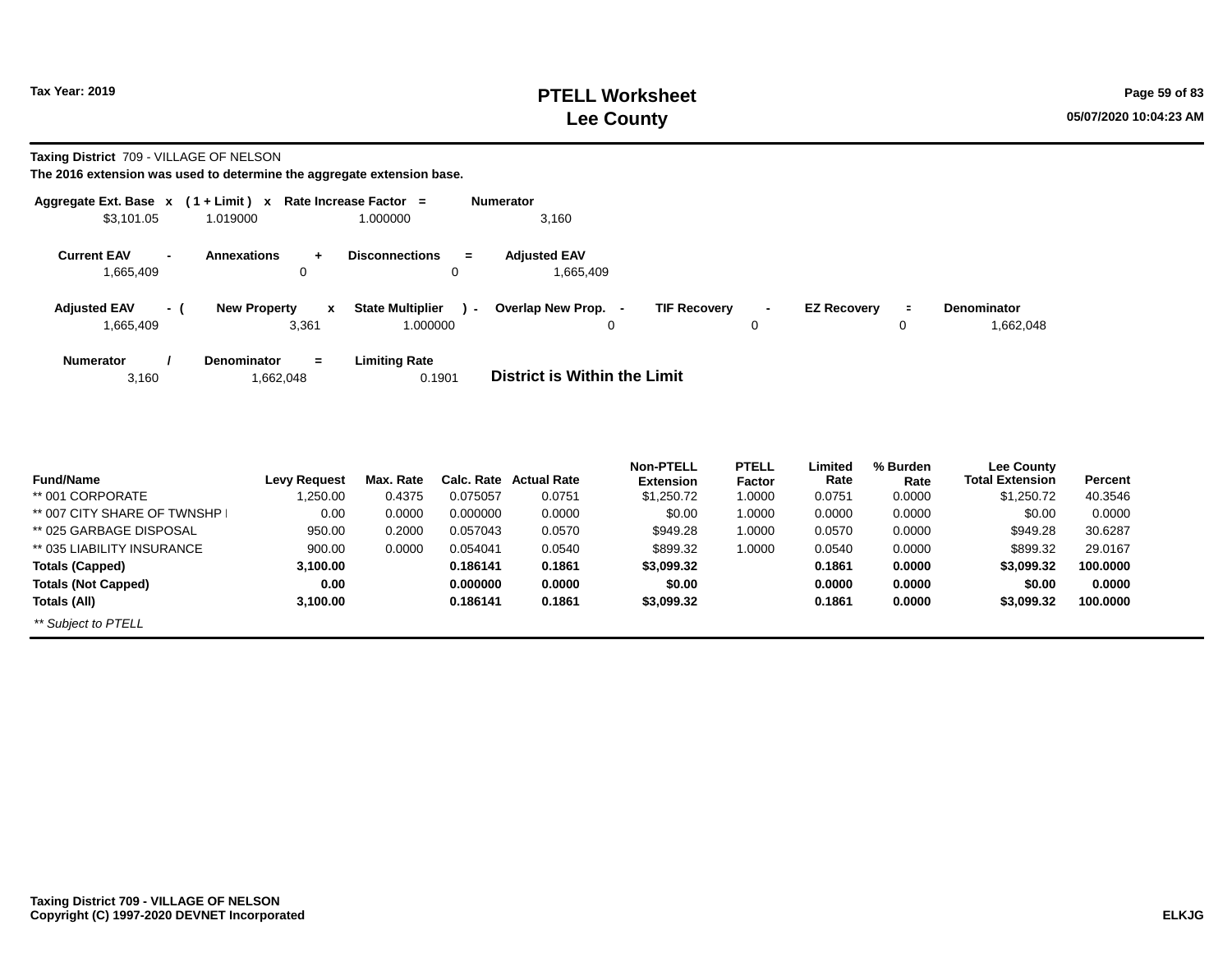**Taxing District** 710 - VILLAGE OF PAW PAW

**The 2018 extension was used to determine the aggregate extension base.**

**Denominator**

8,064,953

| \$73,582.29                      |                | Aggregate Ext. Base x (1+Limit) x Rate Increase Factor =<br>1.019000 | 1.000000                                            | <b>Numerator</b><br>74.980        |                     |                     |                    |                     |
|----------------------------------|----------------|----------------------------------------------------------------------|-----------------------------------------------------|-----------------------------------|---------------------|---------------------|--------------------|---------------------|
| <b>Current EAV</b><br>8,090,637  | $\blacksquare$ | <b>Annexations</b><br>÷<br>0                                         | <b>Disconnections</b><br>$\equiv$<br>0              | <b>Adjusted EAV</b><br>8,090,637  |                     |                     |                    |                     |
| <b>Adjusted EAV</b><br>8,090,637 | - (            | <b>New Property</b><br>$\mathbf{x}$<br>25.684                        | <b>State Multiplier</b><br>$\mathbf{r}$<br>1.000000 | Overlap New Prop. -<br>0          | <b>TIF Recovery</b> | $\blacksquare$<br>0 | <b>EZ Recovery</b> | 0                   |
| <b>Numerator</b><br>74,980       |                | <b>Denominator</b><br>$=$<br>8,064,953                               | <b>Limiting Rate</b><br>0.9297                      | <b>District is Over the Limit</b> |                     |                     |                    |                     |
| <b>Limiting Rate</b><br>0.9297   |                | <b>Computed Rate</b><br>$=$<br>0.955100                              | <b>Reduction Factor</b><br>0.973406                 |                                   |                     |                     |                    |                     |
|                                  |                |                                                                      |                                                     |                                   | Non-DTELL           | <b>DTELL</b>        | l imitad           | $0/$ D <sub>i</sub> |

| <b>Fund/Name</b>            | <b>Levy Request</b> | Max. Rate | Calc. Rate | <b>Actual Rate</b> | <b>Non-PTELL</b><br><b>Extension</b> | <b>PTELL</b><br>Factor | Limited<br>Rate | % Burden<br>Rate | <b>Lee County</b><br><b>Total Extension</b> | Percent  |
|-----------------------------|---------------------|-----------|------------|--------------------|--------------------------------------|------------------------|-----------------|------------------|---------------------------------------------|----------|
| ** 001 CORPORATE            | 35,109.00           | 0.4375    | 0.433946   | 0.4339             | \$35,105.27                          | 0.9734                 | 0.4223          | 0.0000           | \$34,166.76                                 | 45.4233  |
|                             |                     |           |            |                    |                                      |                        |                 |                  |                                             |          |
| ** 005 I.M.R.F.             | 4,333.00            | 0.0000    | 0.053556   | 0.0536             | \$4,336.58                           | 0.9734                 | 0.0522          | 0.0000           | \$4,223.31                                  | 5.6147   |
| ** 007 CITY SHARE OF TWNSHP | 0.00                | 0.0000    | 0.000000   | 0.0000             | \$0.00                               | 1.0000                 | 0.0000          | 0.0000           | \$0.00                                      | 0.0000   |
| ** 014 POLICE PROTECTION    | 10.863.00           | 0.6000    | 0.134266   | 0.1343             | \$10.865.73                          | 0.9734                 | 0.1307          | 0.0000           | \$10.574.46                                 | 14.0583  |
| ** 027 AUDIT                | 4,043.00            | 0.0000    | 0.049971   | 0.0500             | \$4,045.32                           | 0.9734                 | 0.0487          | 0.0000           | \$3,940.14                                  | 5.2382   |
| ** 035 LIABILITY INSURANCE  | 4,698.00            | 0.0000    | 0.058067   | 0.0581             | \$4,700.66                           | 0.9734                 | 0.0566          | 0.0000           | \$4,579.30                                  | 6.0880   |
| ** 041 STREET LIGHTING      | 4.010.00            | 0.0500    | 0.049564   | 0.0496             | \$4,012.96                           | 0.9734                 | 0.0483          | 0.0000           | \$3,907.78                                  | 5.1952   |
| ** 047 SOCIAL SECURITY      | 5,692.00            | 0.0000    | 0.070353   | 0.0704             | \$5,695.81                           | 0.9734                 | 0.0685          | 0.0000           | \$5,542.09                                  | 7.3680   |
| ** 062 WORKMENS COMP        | 6,488.00            | 0.0000    | 0.080192   | 0.0802             | \$6,488.69                           | 0.9734                 | 0.0781          | 0.0000           | \$6,318.79                                  | 8.4006   |
| ** 143 MEDICARE             | 2.021.00            | 0.0000    | 0.024980   | 0.0250             | \$2,022.66                           | 0.9734                 | 0.0243          | 0.0000           | \$1,966.02                                  | 2.6137   |
| <b>Totals (Capped)</b>      | 77,257.00           |           | 0.954895   | 0.9551             | \$77,273.68                          |                        | 0.9297          | 0.0000           | \$75.218.65                                 | 100,0000 |
| <b>Totals (Not Capped)</b>  | 0.00                |           | 0.000000   | 0.0000             | \$0.00                               |                        | 0.0000          | 0.0000           | \$0.00                                      | 0.0000   |
| Totals (All)                | 77,257.00           |           | 0.954895   | 0.9551             | \$77,273.68                          |                        | 0.9297          | 0.0000           | \$75,218.65                                 | 100,0000 |
| ** Subject to PTELL         |                     |           |            |                    |                                      |                        |                 |                  |                                             |          |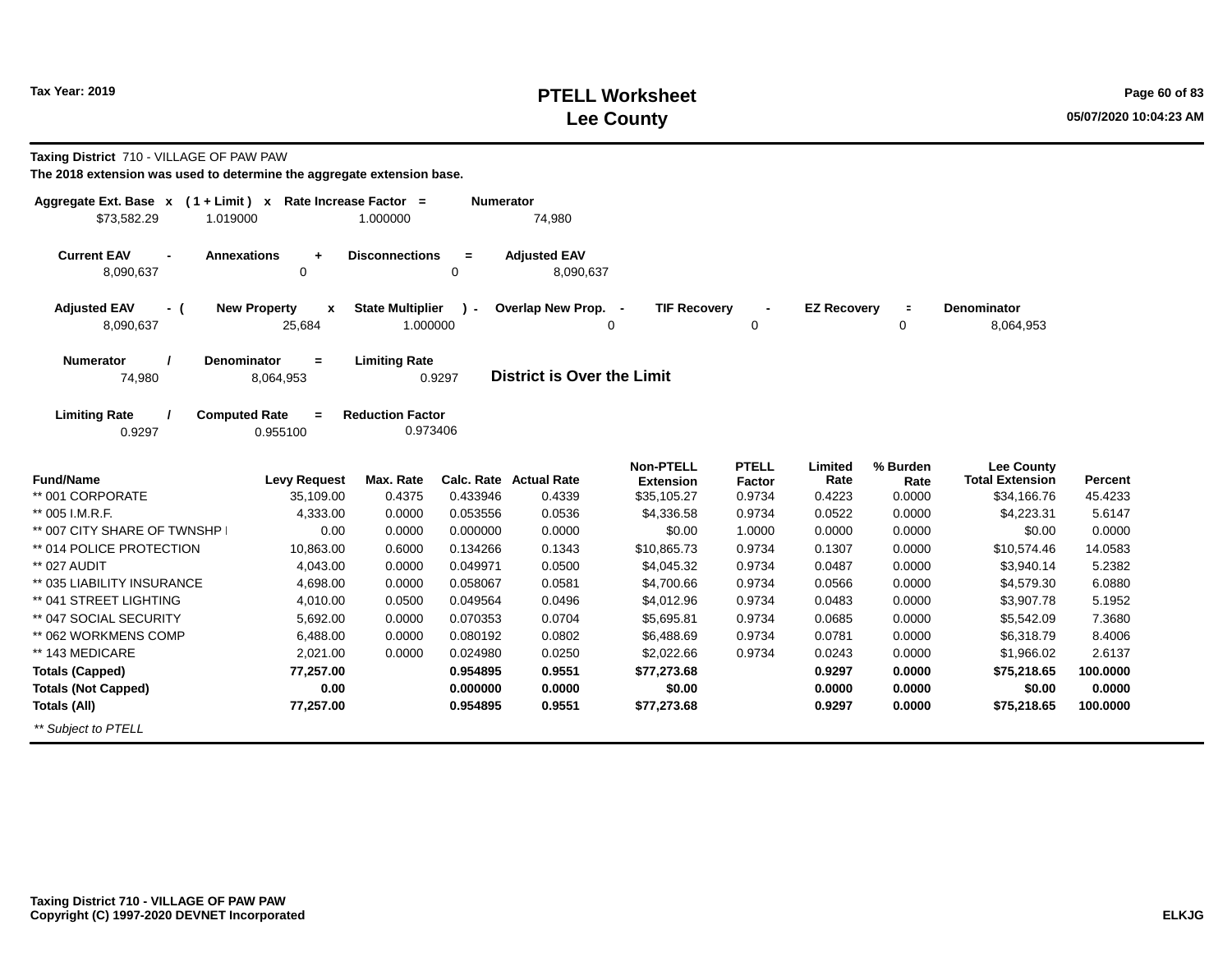# **PTELL Worksheet Tax Year: 2019 Page 61 of 83 Lee County 05/07/2020 10:04:23 AM**

| Taxing District 711 - VILLAGE OF STEWARD<br>The 2018 extension was used to determine the aggregate extension base. |                                                                                |                                     |                  |                                   |                                      |                        |                    |                     |                                             |          |  |  |  |  |
|--------------------------------------------------------------------------------------------------------------------|--------------------------------------------------------------------------------|-------------------------------------|------------------|-----------------------------------|--------------------------------------|------------------------|--------------------|---------------------|---------------------------------------------|----------|--|--|--|--|
| Aggregate Ext. Base x (1+Limit) x Rate Increase Factor =<br>\$4,298.07<br>1.019000                                 |                                                                                | 1.000000                            | <b>Numerator</b> | 4,380                             |                                      |                        |                    |                     |                                             |          |  |  |  |  |
| <b>Current EAV</b><br>2,829,312                                                                                    | <b>Annexations</b><br>$\ddot{}$<br>0                                           | <b>Disconnections</b>               | $=$<br>0         | <b>Adjusted EAV</b><br>2,829,312  |                                      |                        |                    |                     |                                             |          |  |  |  |  |
| <b>Adjusted EAV</b><br>- (<br>2,829,312                                                                            | <b>New Property</b><br>X<br>$\Omega$                                           | <b>State Multiplier</b><br>1.000000 | ۔ ۱              | Overlap New Prop. -               | <b>TIF Recovery</b><br>0             | $\mathbf 0$            | <b>EZ Recovery</b> | $\blacksquare$<br>0 | <b>Denominator</b><br>2,829,312             |          |  |  |  |  |
| <b>Numerator</b><br>4,380                                                                                          | <b>Denominator</b><br>$=$<br>2,829,312                                         | <b>Limiting Rate</b>                | 0.1548           | <b>District is Over the Limit</b> |                                      |                        |                    |                     |                                             |          |  |  |  |  |
| <b>Limiting Rate</b><br>0.1548                                                                                     | <b>Computed Rate</b><br><b>Reduction Factor</b><br>$=$<br>0.986616<br>0.156900 |                                     |                  |                                   |                                      |                        |                    |                     |                                             |          |  |  |  |  |
| <b>Fund/Name</b>                                                                                                   | <b>Levy Request</b>                                                            | Max. Rate                           | Calc. Rate       | <b>Actual Rate</b>                | <b>Non-PTELL</b><br><b>Extension</b> | <b>PTELL</b><br>Factor | Limited<br>Rate    | % Burden<br>Rate    | <b>Lee County</b><br><b>Total Extension</b> | Percent  |  |  |  |  |
| ** 001 CORPORATE                                                                                                   | 4,440.00                                                                       | 0.4375                              | 0.156929         | 0.1569                            | \$4,439.19                           | 0.9866                 | 0.1548             | 0.0000              | \$4,379.77                                  | 100.0000 |  |  |  |  |
| 003 BONDS & INTEREST                                                                                               | 0.00                                                                           | 0.0000                              | 0.000000         | 0.0000                            | \$0.00                               | 1.0000                 | 0.0000             | 0.0000              | \$0.00                                      | 0.0000   |  |  |  |  |
| ** 007 CITY SHARE OF TWNSHP                                                                                        | 0.00                                                                           | 0.0000                              | 0.000000         | 0.0000                            | \$0.00                               | 1.0000                 | 0.0000             | 0.0000              | \$0.00                                      | 0.0000   |  |  |  |  |
| <b>Totals (Capped)</b>                                                                                             | 4,440.00                                                                       |                                     | 0.156929         | 0.1569                            | \$4,439.19                           |                        | 0.1548             | 0.0000              | \$4,379.77                                  | 100.0000 |  |  |  |  |
| <b>Totals (Not Capped)</b>                                                                                         | 0.00                                                                           |                                     | 0.000000         | 0.0000                            | \$0.00                               |                        | 0.0000             | 0.0000              | \$0.00                                      | 0.0000   |  |  |  |  |
| Totals (All)                                                                                                       | 4,440.00                                                                       |                                     | 0.156929         | 0.1569                            | \$4,439.19                           |                        | 0.1548             | 0.0000              | \$4,379.77                                  | 100.0000 |  |  |  |  |
| ** Subject to PTELL                                                                                                |                                                                                |                                     |                  |                                   |                                      |                        |                    |                     |                                             |          |  |  |  |  |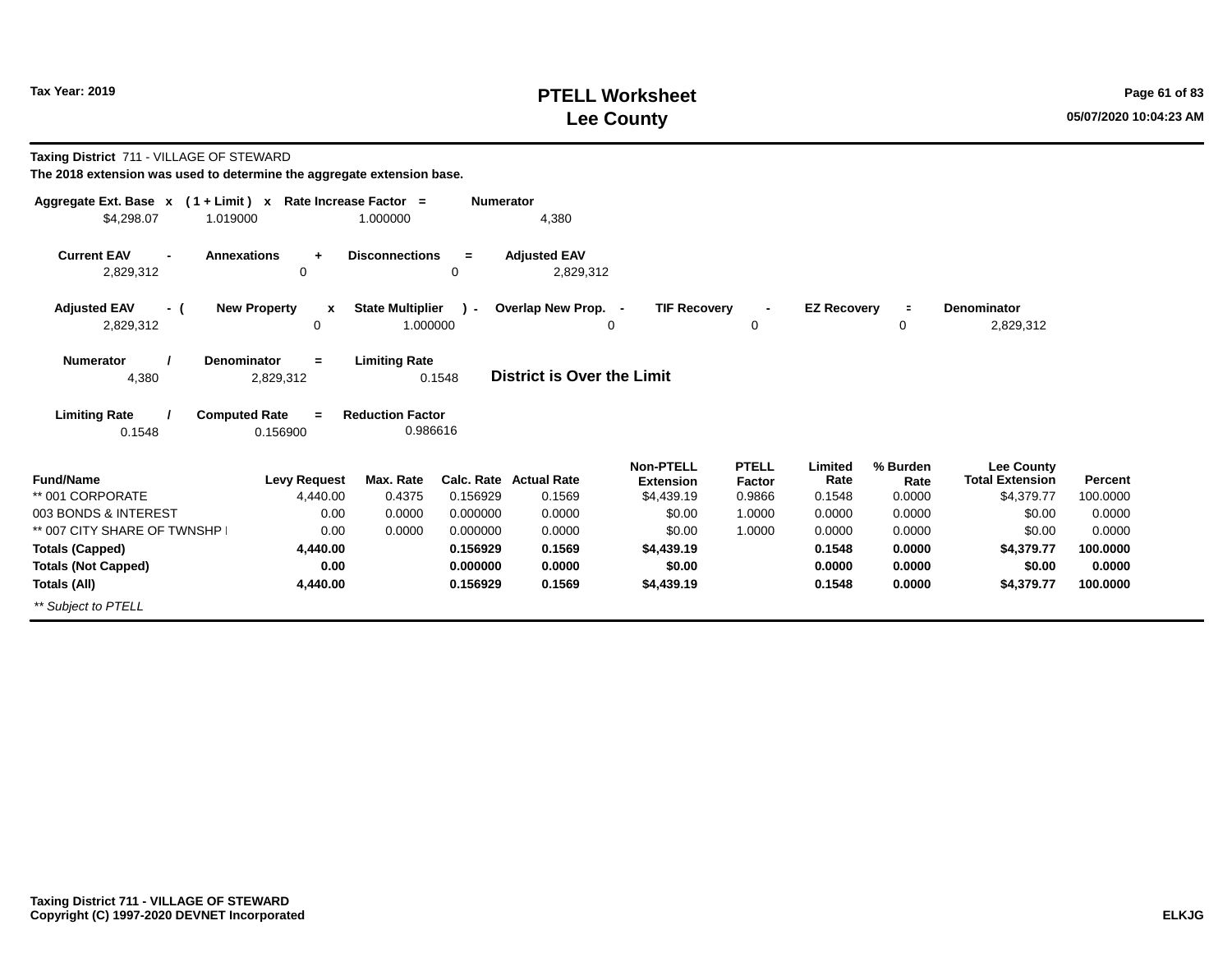### **PTELL Worksheet Tax Year: 2019 Page 62 of 83 Lee County 05/07/2020 10:04:23 AM**

### **Taxing District** 712 - VILLAGE OF SUBLETTE

| Aggregate Ext. Base $x$ (1 + Limit) $x$ Rate Increase Factor = |                                                |                                         | <b>Numerator</b>                        |                                       |                                |             |
|----------------------------------------------------------------|------------------------------------------------|-----------------------------------------|-----------------------------------------|---------------------------------------|--------------------------------|-------------|
| \$15,364.34                                                    | 1.019000                                       | 1.000000                                | 15,656                                  |                                       |                                |             |
| <b>Current EAV</b><br>6,982,243                                | <b>Annexations</b><br>$\overline{\phantom{a}}$ | <b>Disconnections</b><br>÷.<br>0<br>0   | <b>Adjusted EAV</b><br>$=$<br>6,982,243 |                                       |                                |             |
| <b>Adjusted EAV</b>                                            | <b>New Property</b><br>- (                     | <b>State Multiplier</b><br>$\mathbf{x}$ | Overlap New Prop. -<br>$\sim$           | <b>TIF Recovery</b><br>$\blacksquare$ | <b>EZ Recovery</b><br>$\equiv$ | Denominator |
| 6,982,243                                                      |                                                | 1.000000<br>0                           | 0                                       | 0                                     | 0                              | 6,982,243   |
| <b>Numerator</b><br>15,656                                     | <b>Denominator</b><br>6,982,243                | <b>Limiting Rate</b><br>$=$<br>0.2242   | District is Within the Limit            |                                       |                                |             |
|                                                                |                                                |                                         |                                         |                                       |                                |             |

|                             |                     |           |          |                               | <b>Non-PTELL</b> | <b>PTELL</b> | Limited | % Burden | <b>Lee County</b>      |          |
|-----------------------------|---------------------|-----------|----------|-------------------------------|------------------|--------------|---------|----------|------------------------|----------|
| <b>Fund/Name</b>            | <b>Levy Request</b> | Max. Rate |          | <b>Calc. Rate Actual Rate</b> | <b>Extension</b> | Factor       | Rate    | Rate     | <b>Total Extension</b> | Percent  |
| ** 001 CORPORATE            | 15.363.00           | 0.4375    | 0.220030 | 0.2200                        | \$15,360.93      | 1.0000       | 0.2200  | 0.0000   | \$15,360.93            | 100.0000 |
| ** 007 CITY SHARE OF TWNSHP | 0.00                | 0.0000    | 0.000000 | 0.0000                        | \$0.00           | 1.0000       | 0.0000  | 0.0000   | \$0.00                 | 0.0000   |
| <b>Totals (Capped)</b>      | 15.363.00           |           | 0.220030 | 0.2200                        | \$15,360.93      |              | 0.2200  | 0.0000   | \$15.360.93            | 100.0000 |
| <b>Totals (Not Capped)</b>  | 0.00                |           | 0.000000 | 0.0000                        | \$0.00           |              | 0.0000  | 0.0000   | \$0.00                 | 0.0000   |
| Totals (All)                | 15.363.00           |           | 0.220030 | 0.2200                        | \$15,360.93      |              | 0.2200  | 0.0000   | \$15,360.93            | 100.0000 |
| ** Subject to PTELL         |                     |           |          |                               |                  |              |         |          |                        |          |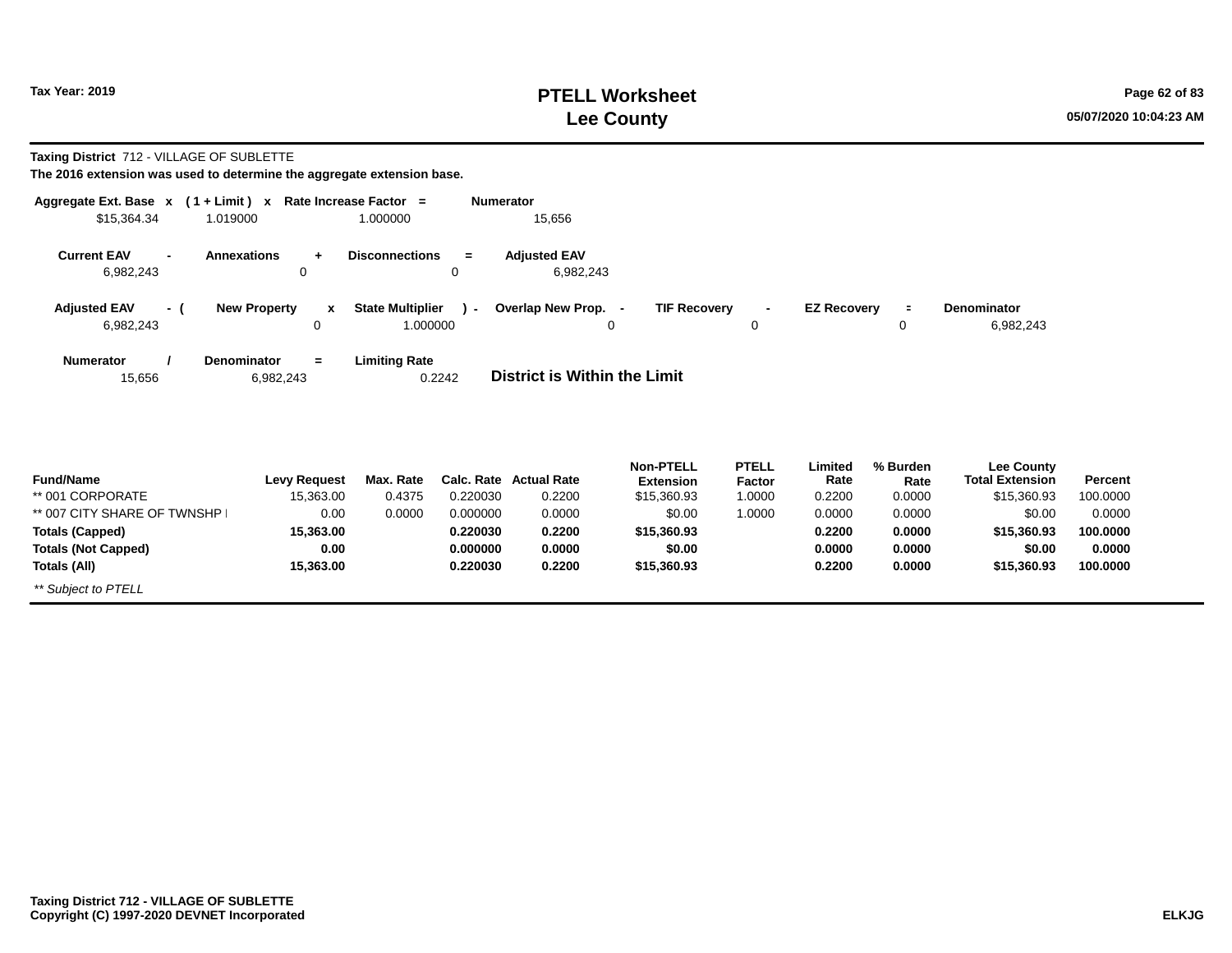#### **PTELL Worksheet Tax Year: 2019 Page 63 of 83 Lee County 05/07/2020 10:04:23 AM**

| Taxing District 713 - VILLAGE OF WEST BROOKLYN<br>The 2018 extension was used to determine the aggregate extension base. |                                              |                                     |                      |                                   |                                      |                        |                    |                  |                                             |                    |
|--------------------------------------------------------------------------------------------------------------------------|----------------------------------------------|-------------------------------------|----------------------|-----------------------------------|--------------------------------------|------------------------|--------------------|------------------|---------------------------------------------|--------------------|
| Aggregate Ext. Base x (1+Limit) x Rate Increase Factor =<br>\$11,768.32                                                  | 1.019000                                     | 1.000000                            | Numerator            | 11,992                            |                                      |                        |                    |                  |                                             |                    |
| <b>Current EAV</b><br>$\blacksquare$<br>1,276,169                                                                        | <b>Annexations</b><br>÷<br>$\mathbf 0$       | <b>Disconnections</b>               | $=$<br>$\Omega$      | <b>Adjusted EAV</b><br>1,276,169  |                                      |                        |                    |                  |                                             |                    |
| <b>Adjusted EAV</b><br>- (<br>1,276,169                                                                                  | <b>New Property</b><br>x<br>0                | <b>State Multiplier</b><br>1.000000 | $\lambda$ -          | Overlap New Prop. -<br>0          | <b>TIF Recovery</b>                  | 0                      | <b>EZ Recovery</b> | $\equiv$<br>0    | <b>Denominator</b><br>1,276,169             |                    |
| <b>Numerator</b><br>11,992                                                                                               | <b>Denominator</b><br>$=$<br>1,276,169       | <b>Limiting Rate</b>                | 0.9397               | <b>District is Over the Limit</b> |                                      |                        |                    |                  |                                             |                    |
| <b>Limiting Rate</b><br>0.9397                                                                                           | <b>Computed Rate</b><br>$\equiv$<br>0.968300 | <b>Reduction Factor</b><br>0.970464 |                      |                                   |                                      |                        |                    |                  |                                             |                    |
| <b>Fund/Name</b>                                                                                                         | <b>Levy Request</b>                          | Max. Rate                           | Calc. Rate           | <b>Actual Rate</b>                | <b>Non-PTELL</b><br><b>Extension</b> | <b>PTELL</b><br>Factor | Limited<br>Rate    | % Burden<br>Rate | <b>Lee County</b><br><b>Total Extension</b> | Percent            |
| ** 001 CORPORATE                                                                                                         | 5.111.00                                     | 0.4375                              | 0.400496             | 0.4005                            | \$5,111.06                           | 0.9705                 | 0.3887             | 0.0000           | \$4,960.47                                  | 41.3642            |
| ** 007 CITY SHARE OF TWNSHP                                                                                              | 0.00                                         | 0.0000                              | 0.000000             | 0.0000                            | \$0.00                               | 1.0000                 | 0.0000             | 0.0000           | \$0.00                                      | 0.0000             |
| ** 027 AUDIT                                                                                                             | 2,931.00                                     | 0.0000                              | 0.229672             | 0.2297                            | \$2,931.36                           | 0.9705                 | 0.2229             | 0.0000           | \$2,844.58                                  | 23.7204            |
| ** 035 LIABILITY INSURANCE                                                                                               | 2,487.00                                     | 0.0000                              | 0.194880             | 0.1949                            | \$2,487.25                           | 0.9705                 | 0.1892             | 0.0000           | \$2,414.51                                  | 20.1341            |
| ** 041 STREET LIGHTING                                                                                                   | 470.00                                       | 0.0500                              | 0.036829             | 0.0368                            | \$469.63                             | 0.9705                 | 0.0357             | 0.0000           | \$455.59                                    | 3.7991             |
| ** 047 SOCIAL SECURITY                                                                                                   | 470.00                                       | 0.0000                              | 0.036829             | 0.0368                            | \$469.63                             | 0.9705                 | 0.0357             | 0.0000           | \$455.59                                    | 3.7991             |
| ** 062 WORKMANS COMP                                                                                                     | 888.00                                       | 0.0000                              | 0.069583             | 0.0696                            | \$888.21                             | 0.9705                 | 0.0675             | 0.0000           | \$861.41                                    | 7.1831             |
| <b>Totals (Capped)</b>                                                                                                   | 12,357.00                                    |                                     | 0.968289             | 0.9683                            | \$12,357.14                          |                        | 0.9397             | 0.0000           | \$11,992.15                                 | 100.0000           |
| <b>Totals (Not Capped)</b><br><b>Totals (All)</b>                                                                        | 0.00<br>12,357.00                            |                                     | 0.000000<br>0.968289 | 0.0000<br>0.9683                  | \$0.00<br>\$12,357.14                |                        | 0.0000<br>0.9397   | 0.0000<br>0.0000 | \$0.00<br>\$11,992.15                       | 0.0000<br>100.0000 |
| ** Subject to PTELL                                                                                                      |                                              |                                     |                      |                                   |                                      |                        |                    |                  |                                             |                    |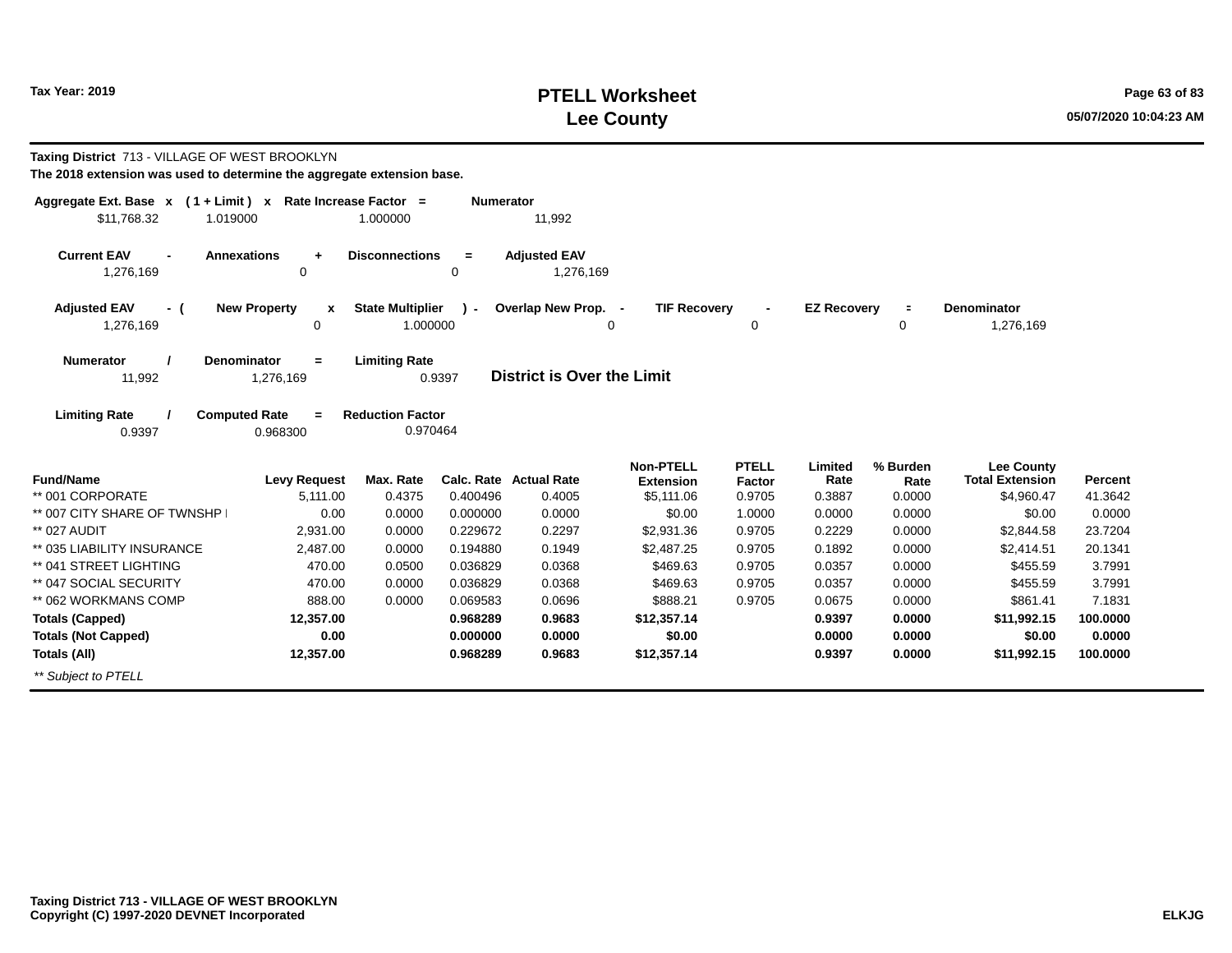### **PTELL Worksheet Tax Year: 2019 Page 64 of 83 Lee County 05/07/2020 10:04:23 AM**

**Taxing District** 801 - AMBOY FIRE

|                                  | Aggregate Ext. Base x (1+Limit) x Rate Increase Factor = |                                | <b>Numerator</b> |                                   |                                      |                        |                    |                  |                                      |          |
|----------------------------------|----------------------------------------------------------|--------------------------------|------------------|-----------------------------------|--------------------------------------|------------------------|--------------------|------------------|--------------------------------------|----------|
| \$459,386.51                     | 1.019000                                                 | 1.000000                       |                  | 468,115                           |                                      |                        |                    |                  |                                      |          |
| <b>Current EAV</b><br>73,316,835 | <b>Annexations</b><br>$\ddot{}$<br>0                     | <b>Disconnections</b>          | $=$<br>0         | <b>Adjusted EAV</b><br>73,316,835 |                                      |                        |                    |                  |                                      |          |
| <b>Adjusted EAV</b><br>- (       | <b>New Property</b><br>$\mathbf{x}$                      | <b>State Multiplier</b>        | $\mathcal{L}$    | Overlap New Prop. -               | <b>TIF Recovery</b>                  |                        | <b>EZ Recovery</b> | $\equiv$         | Denominator                          |          |
| 73,316,835                       | 726,764                                                  | 1.000000                       |                  |                                   | 0                                    | 0                      |                    | 0                | 72,590,071                           |          |
| <b>Numerator</b><br>468,115      | <b>Denominator</b><br>$=$<br>72,590,071                  | <b>Limiting Rate</b><br>0.6449 |                  | <b>District is Over the Limit</b> |                                      |                        |                    |                  |                                      |          |
| <b>Limiting Rate</b>             | <b>Computed Rate</b><br>$\equiv$                         | <b>Reduction Factor</b>        |                  |                                   |                                      |                        |                    |                  |                                      |          |
| 0.6449                           | 0.657900                                                 | 0.980240                       |                  |                                   |                                      |                        |                    |                  |                                      |          |
| <b>Fund/Name</b>                 | <b>Levy Request</b>                                      | Max. Rate                      |                  | Calc. Rate Actual Rate            | <b>Non-PTELL</b><br><b>Extension</b> | <b>PTELL</b><br>Factor | Limited<br>Rate    | % Burden<br>Rate | Lee County<br><b>Total Extension</b> | Percent  |
| ** 001 CORPORATE                 | 285,000.00                                               | 0.4000                         | 0.388724         | 0.3887                            | \$284,982.54                         | 0.9802                 | 0.3810             | 0.0000           | \$279,337.14                         | 59.0789  |
| ** 064 AMBULANCE                 | 197,350.00                                               | 0.4000                         | 0.269174         | 0.2692                            | \$197,368.92                         | 0.9802                 | 0.2639             | 0.0000           | \$193,483.13                         | 40.9211  |
| <b>Totals (Capped)</b>           | 482,350.00                                               |                                | 0.657898         | 0.6579                            | \$482,351.46                         |                        | 0.6449             | 0.0000           | \$472,820.27                         | 100.0000 |
| <b>Totals (Not Capped)</b>       | 0.00                                                     |                                | 0.000000         | 0.0000                            | \$0.00                               |                        | 0.0000             | 0.0000           | \$0.00                               | 0.0000   |
| Totals (All)                     | 482,350.00                                               |                                | 0.657898         | 0.6579                            | \$482,351.46                         |                        | 0.6449             | 0.0000           | \$472,820.27                         | 100.0000 |
| ** Subject to PTELL              |                                                          |                                |                  |                                   |                                      |                        |                    |                  |                                      |          |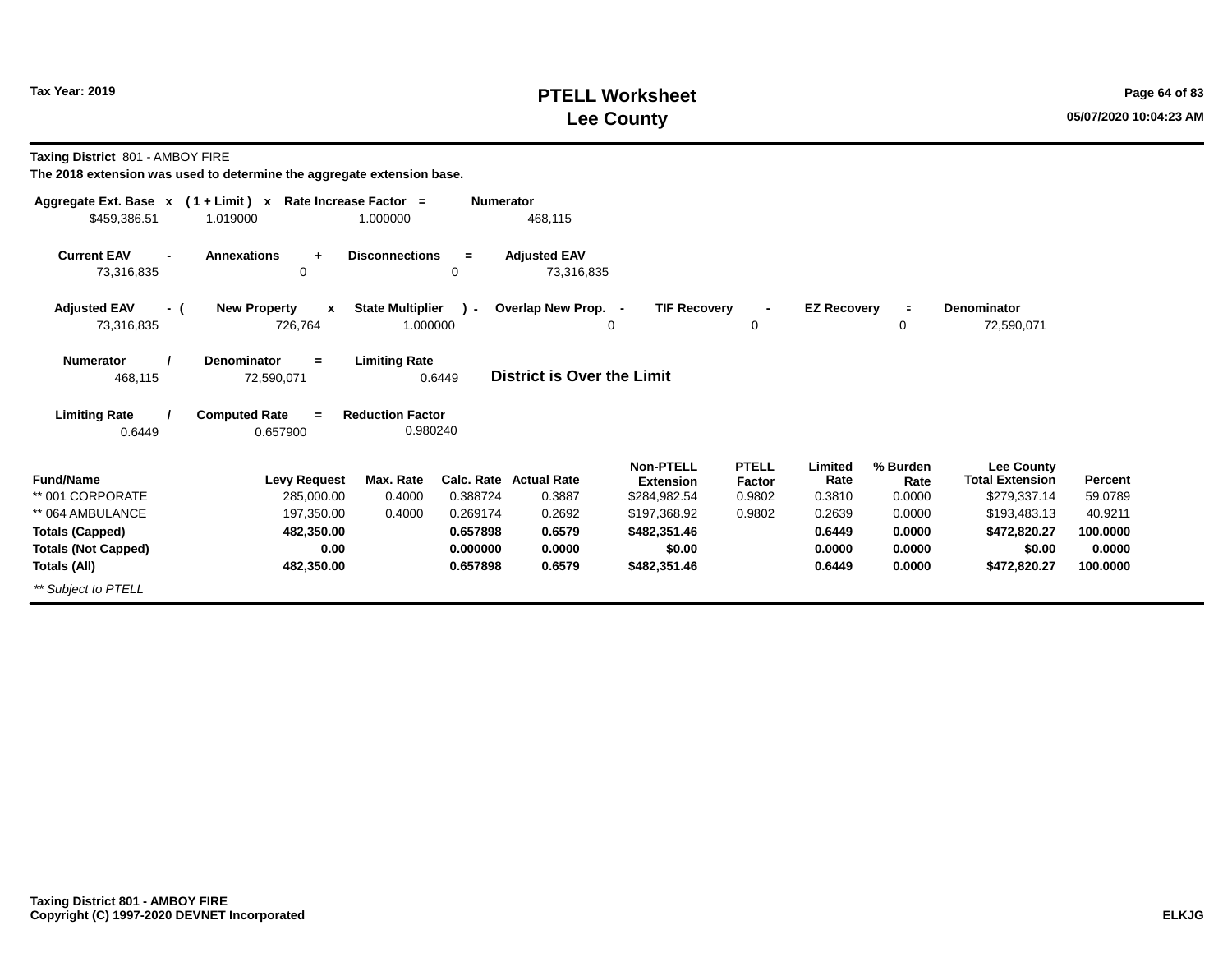### **PTELL Worksheet Tax Year: 2019 Page 65 of 83 Lee County 05/07/2020 10:04:23 AM**

**Taxing District** 803 - COMPTON FIRE

| \$150,762.03                                                 | Aggregate Ext. Base $x$ (1 + Limit) x Rate Increase Factor =<br>1.019000 | 1.000000                     | <b>Numerator</b><br>153,627       |                     |              |                    |          |                   |
|--------------------------------------------------------------|--------------------------------------------------------------------------|------------------------------|-----------------------------------|---------------------|--------------|--------------------|----------|-------------------|
|                                                              |                                                                          |                              |                                   |                     |              |                    |          |                   |
| <b>Current EAV</b><br>$\overline{\phantom{a}}$<br>38,384,488 | <b>Annexations</b><br>$+$                                                | <b>Disconnections</b><br>$=$ | <b>Adjusted EAV</b><br>38,384,488 |                     |              |                    |          |                   |
|                                                              | 0                                                                        | 0                            |                                   |                     |              |                    |          |                   |
| <b>Adjusted EAV</b><br>- (                                   | <b>New Property</b><br>$\mathbf{x}$                                      | <b>State Multiplier</b>      | ) - Overlap New Prop. -           | <b>TIF Recovery</b> | $\sim$       | <b>EZ Recovery</b> | $\equiv$ | Denominator       |
| 38,384,488                                                   | 4,919,658                                                                | 1.000000                     | 0                                 |                     | 0            |                    | 0        | 33,464,830        |
| <b>Numerator</b>                                             | <b>Denominator</b><br>$\equiv$                                           | <b>Limiting Rate</b>         |                                   |                     |              |                    |          |                   |
| 153,627                                                      | 33,464,830                                                               | 0.4591                       | District is Within the Limit      |                     |              |                    |          |                   |
|                                                              |                                                                          |                              |                                   |                     |              |                    |          |                   |
|                                                              |                                                                          |                              |                                   |                     |              |                    |          |                   |
|                                                              |                                                                          |                              |                                   | <b>Non-PTELL</b>    | <b>PTELL</b> | Limited            | % Burden | <b>Lee County</b> |

| <b>Fund/Name</b>           | Levy Request | Max. Rate | Calc. Rate | Actual Rate | .<br><b>Extension</b> | .<br><b>Factor</b> | --------<br>Rate | Rate   | <b>Total Extension</b> | Percent  |
|----------------------------|--------------|-----------|------------|-------------|-----------------------|--------------------|------------------|--------|------------------------|----------|
| ** 001 CORPORATE           | 131.000.00   | 0.4000    | 0.341284   | 0.3413      | \$131,006.26          | 1.0000             | 0.3413           | 0.0000 | \$131,006.26           | 74.4222  |
| ** 035 LIABILITY INSURANCE | 15,000.00    | 0.0000    | 0.039078   | 0.0391      | \$15,008.33           | 1.0000             | 0.0391           | 0.0000 | \$15,008.33            | 8.5259   |
| ** 064 AMBULANCE           | 30,000.00    | 0.4000    | 0.078157   | 0.0782      | \$30,016.67           | 1.0000             | 0.0782           | 0.0000 | \$30.016.67            | 17.0519  |
| <b>Totals (Capped)</b>     | 176.000.00   |           | 0.458519   | 0.4586      | \$176.031.26          |                    | 0.4586           | 0.0000 | \$176,031.26           | 100,0000 |
| <b>Totals (Not Capped)</b> | 0.00         |           | 0.000000   | 0.0000      | \$0.00                |                    | 0.0000           | 0.0000 | \$0.00                 | 0.0000   |
| Totals (All)               | 176.000.00   |           | 0.458519   | 0.4586      | \$176,031.26          |                    | 0.4586           | 0.0000 | \$176,031.26           | 100,0000 |
| ** Subject to PTELL        |              |           |            |             |                       |                    |                  |        |                        |          |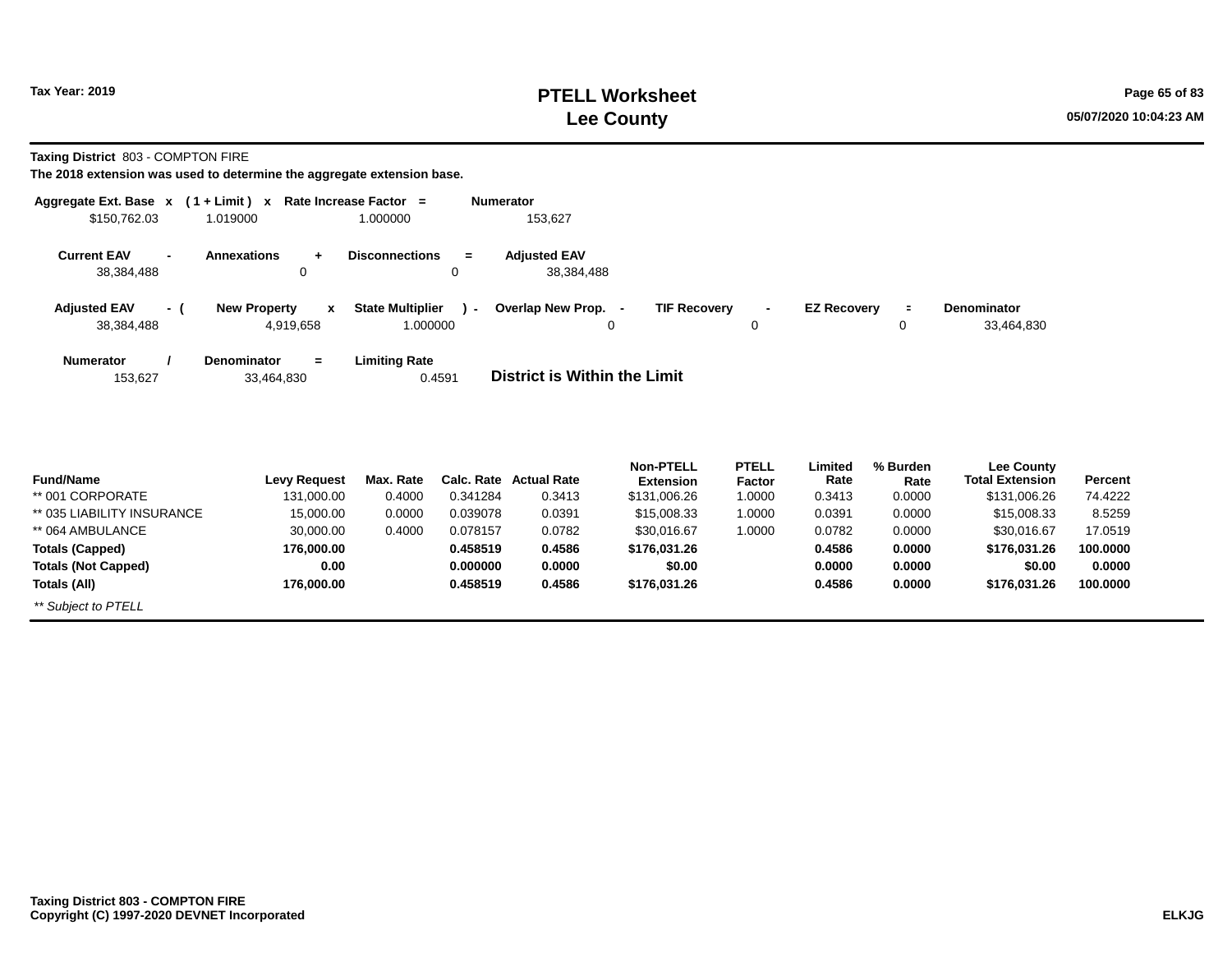### **PTELL Worksheet Tax Year: 2019 Page 66 of 83 Lee County 05/07/2020 10:04:23 AM**

**Taxing District** 807 - LEE FIRE

| \$109,954.11                             | Aggregate Ext. Base x (1+Limit) x Rate Increase Factor =<br>1.019000<br>1.000000     | <b>Numerator</b><br>112,043                   |                     |                                                      |                                   |                                      |                       |
|------------------------------------------|--------------------------------------------------------------------------------------|-----------------------------------------------|---------------------|------------------------------------------------------|-----------------------------------|--------------------------------------|-----------------------|
| <b>Current EAV</b><br>24,766,506         | <b>Disconnections</b><br><b>Annexations</b><br>0                                     | <b>Adjusted EAV</b><br>$=$<br>24,766,506<br>0 |                     |                                                      |                                   |                                      |                       |
| <b>Adjusted EAV</b><br>- (<br>24,766,506 | <b>State Multiplier</b><br><b>New Property</b><br>$\mathbf{x}$<br>38,999<br>1.000000 | Overlap New Prop. -<br>$\sim$<br>2,991        | <b>TIF Recovery</b> | <b>EZ Recovery</b><br>$\blacksquare$<br>0            | $\blacksquare$<br>0               | Denominator<br>24,724,516            |                       |
| <b>Numerator</b><br>112,043              | <b>Limiting Rate</b><br><b>Denominator</b><br>$\equiv$<br>24,724,516                 | <b>District is Within the Limit</b><br>0.4532 |                     |                                                      |                                   |                                      |                       |
| <b>E</b> und <b>hian</b> s               | Lais Damisat                                                                         | May Bata Cale Bata Astual Bata                | <b>Non-PTELL</b>    | <b>PTELL</b><br>Limited<br>Data.<br><b>Provident</b> | % Burden<br><b>P</b> - <b>1</b> - | <b>Lee County</b><br>Tatal Evtension | <b>D</b> <sub>2</sub> |

| <b>Fund/Name</b>           | <b>Levy Request</b> | Max. Rate |          | <b>Calc. Rate Actual Rate</b> | <b>Extension</b> | <b>Factor</b> | Rate   | Rate   | --- ------<br><b>Total Extension</b> | <b>Percent</b> |
|----------------------------|---------------------|-----------|----------|-------------------------------|------------------|---------------|--------|--------|--------------------------------------|----------------|
| ** 001 CORPORATE           | 75,000.00           | 0.4000    | 0.302828 | 0.3028                        | \$46,682.51      | 0000. ا       | 0.3028 | 0.0000 | \$46,682.51                          | 66.9023        |
| ** 035 LIABILITY INSURANCE | 8.700.00            | 0.0000    | 0.035128 | 0.0351                        | \$5.411.35       | 0000.         | 0.0351 | 0.0000 | \$5.411.35                           | 7.7552         |
| ** 064 AMBULANCE           | 28,400.00           | 0.4000    | 0.114671 | 0.1147                        | \$17.683.23      | .0000         | 0.1147 | 0.0000 | \$17.683.23                          | 25.3425        |
| <b>Totals (Capped)</b>     | 112,100.00          |           | 0.452627 | 0.4526                        | \$69,777.09      |               | 0.4526 | 0.0000 | \$69,777.09                          | 100.0000       |
| <b>Totals (Not Capped)</b> | 0.00                |           | 0.000000 | 0.0000                        | \$0.00           |               | 0.0000 | 0.0000 | \$0.00                               | 0.0000         |
| Totals (All)               | 112.100.00          |           | 0.452627 | 0.4526                        | \$69,777.09      |               | 0.4526 | 0.0000 | \$69,777.09                          | 100.0000       |
| ** Subject to PTELL        |                     |           |          |                               |                  |               |        |        |                                      |                |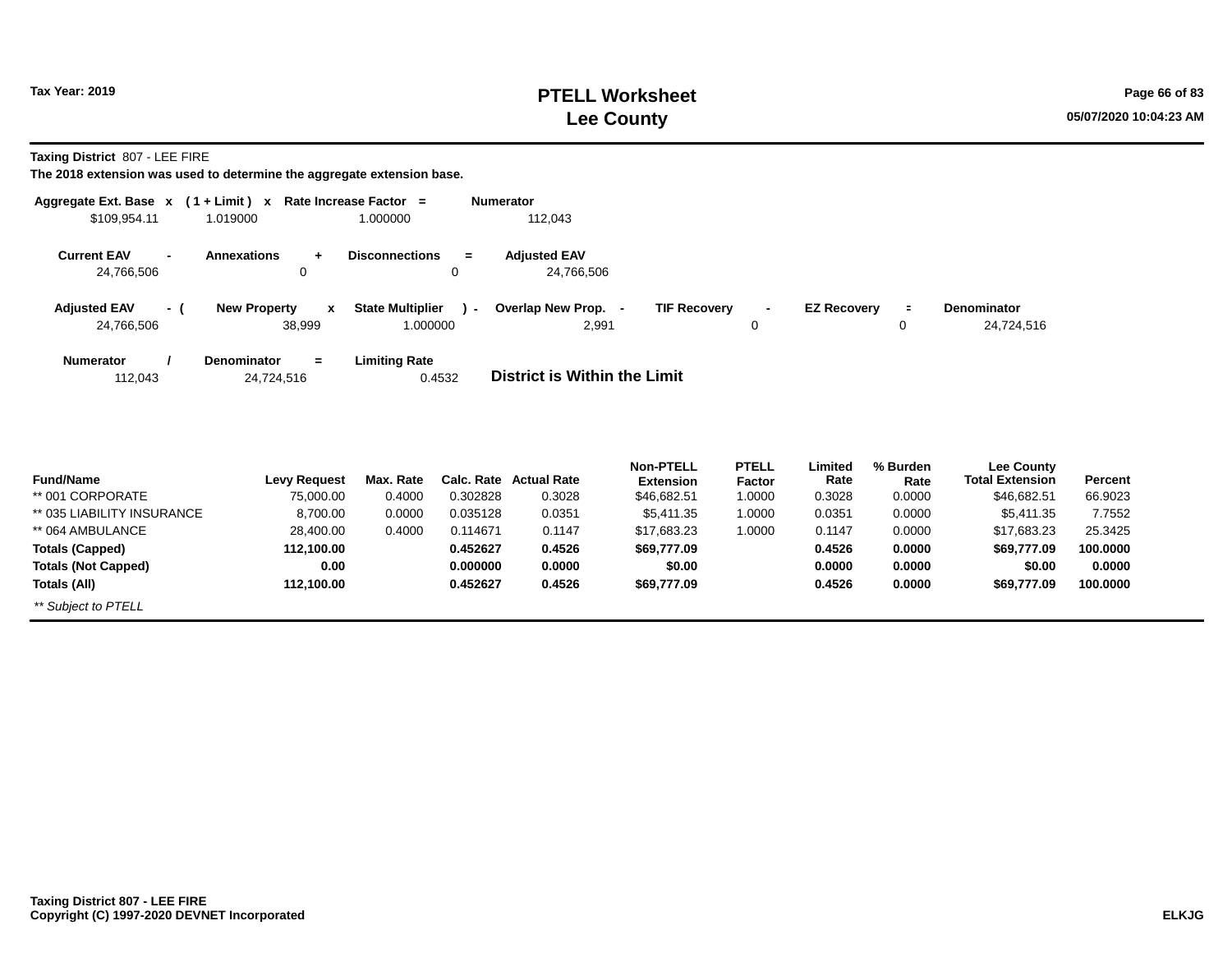### **PTELL Worksheet Tax Year: 2019 Page 67 of 83 Lee County 05/07/2020 10:04:23 AM**

**Taxing District** 810 - PAW PAW FIRE

| Aggregate Ext. Base $x$ (1 + Limit) x Rate Increase Factor = |                                                  |                                     | <b>Numerator</b> |                                   |                                      |                        |                    |                  |                                             |          |
|--------------------------------------------------------------|--------------------------------------------------|-------------------------------------|------------------|-----------------------------------|--------------------------------------|------------------------|--------------------|------------------|---------------------------------------------|----------|
| \$153,714.03                                                 | 1.019000                                         | 1.000000                            |                  | 156,635                           |                                      |                        |                    |                  |                                             |          |
| <b>Current EAV</b><br>$\blacksquare$<br>54,768,726           | <b>Annexations</b><br>$\ddot{}$<br>0             | <b>Disconnections</b>               | $=$<br>0         | <b>Adjusted EAV</b><br>54,768,726 |                                      |                        |                    |                  |                                             |          |
| <b>Adjusted EAV</b><br>- (<br>54,768,726                     | <b>New Property</b><br>$\mathbf{x}$<br>4,822,807 | <b>State Multiplier</b><br>1.000000 | $\mathcal{L}$    | Overlap New Prop. -               | <b>TIF Recovery</b><br>0             | 0                      | <b>EZ Recovery</b> | $\equiv$<br>0    | <b>Denominator</b><br>49,945,919            |          |
| <b>Numerator</b><br>156,635                                  | <b>Denominator</b><br>$=$<br>49,945,919          | <b>Limiting Rate</b>                | 0.3136           | <b>District is Over the Limit</b> |                                      |                        |                    |                  |                                             |          |
| <b>Limiting Rate</b><br>0.3136                               | <b>Computed Rate</b><br>$=$<br>0.323900          | <b>Reduction Factor</b><br>0.968200 |                  |                                   |                                      |                        |                    |                  |                                             |          |
| <b>Fund/Name</b>                                             | <b>Levy Request</b>                              | Max. Rate                           |                  | Calc. Rate Actual Rate            | <b>Non-PTELL</b><br><b>Extension</b> | <b>PTELL</b><br>Factor | Limited<br>Rate    | % Burden<br>Rate | <b>Lee County</b><br><b>Total Extension</b> | Percent  |
| ** 001 CORPORATE                                             | 158,910.00                                       | 0.4000                              | 0.290147         | 0.2901                            | \$117,546.99                         | 0.9682                 | 0.2809             | 0.0000           | \$113,819.20                                | 89.5727  |
| ** 035 LIABILITY INSURANCE                                   | 18,500.00                                        | 0.0000                              | 0.033778         | 0.0338                            | \$13,695.58                          | 0.9682                 | 0.0327             | 0.0000           | \$13,249.87                                 | 10.4273  |
| <b>Totals (Capped)</b>                                       | 177,410.00                                       |                                     | 0.323925         | 0.3239                            | \$131,242.57                         |                        | 0.3136             | 0.0000           | \$127,069.07                                | 100.0000 |
| <b>Totals (Not Capped)</b>                                   | 0.00                                             |                                     | 0.000000         | 0.0000                            | \$0.00                               |                        | 0.0000             | 0.0000           | \$0.00                                      | 0.0000   |
| Totals (All)                                                 | 177,410.00                                       |                                     | 0.323925         | 0.3239                            | \$131,242.57                         |                        | 0.3136             | 0.0000           | \$127,069.07                                | 100.0000 |
| ** Subject to PTELL                                          |                                                  |                                     |                  |                                   |                                      |                        |                    |                  |                                             |          |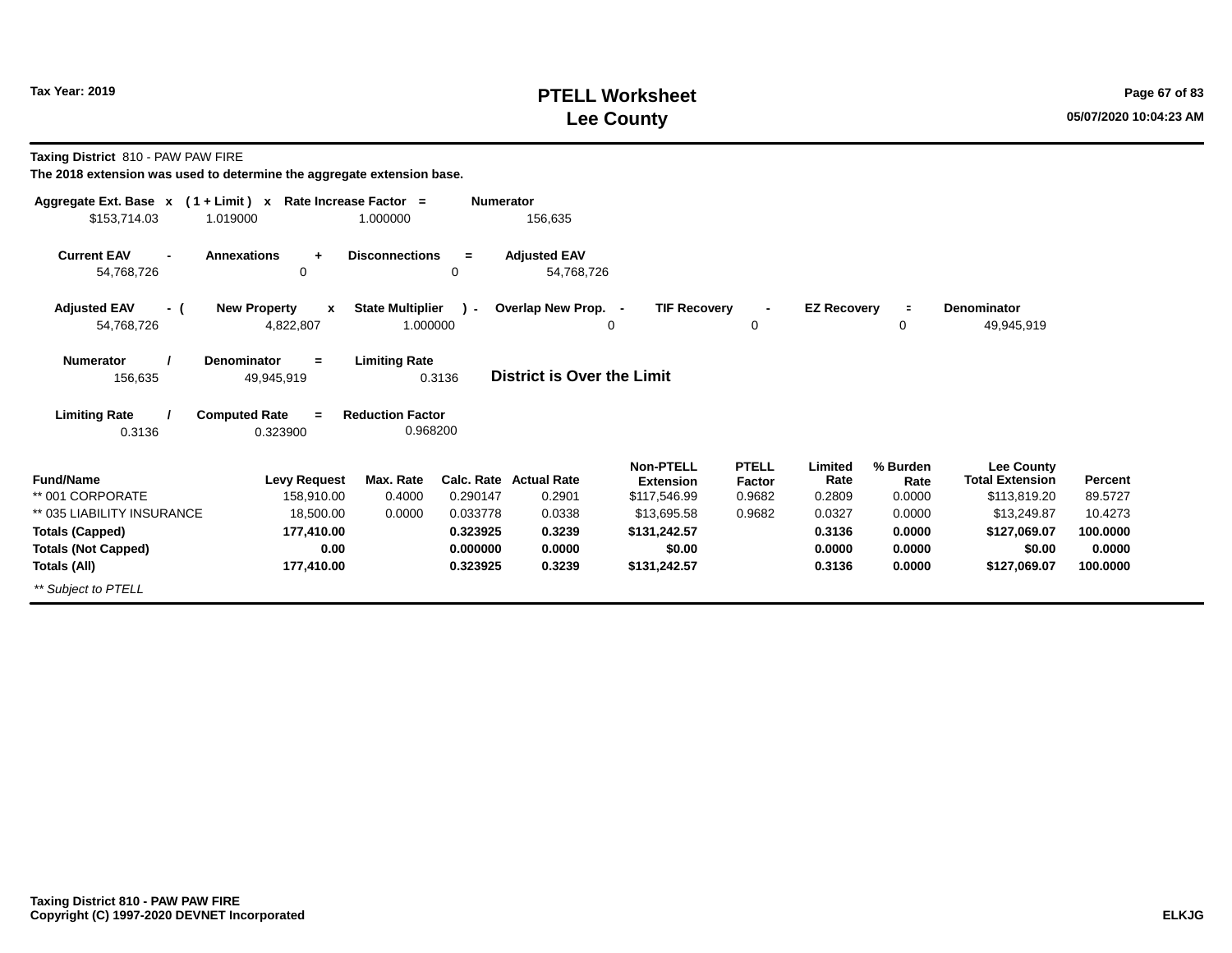### **PTELL Worksheet Tax Year: 2019 Page 68 of 83 Lee County 05/07/2020 10:04:23 AM**

**Taxing District** 814 - SUBLETTE FIRE

| Aggregate Ext. Base $x$ (1 + Limit) $x$            |                                         | Rate Increase Factor =  | <b>Numerator</b> |                                   |                                      |                        |                    |                  |                                             |          |
|----------------------------------------------------|-----------------------------------------|-------------------------|------------------|-----------------------------------|--------------------------------------|------------------------|--------------------|------------------|---------------------------------------------|----------|
| \$142,335.24                                       | 1.019000                                | 1.000000                |                  | 145,040                           |                                      |                        |                    |                  |                                             |          |
| <b>Current EAV</b><br>$\blacksquare$<br>63,958,935 | <b>Annexations</b><br>$\ddot{}$<br>0    | <b>Disconnections</b>   | $=$<br>0         | <b>Adjusted EAV</b><br>63,958,935 |                                      |                        |                    |                  |                                             |          |
| <b>Adjusted EAV</b><br>- (                         | <b>New Property</b><br>$\mathbf{x}$     | <b>State Multiplier</b> | $\lambda$        | Overlap New Prop. -               | <b>TIF Recovery</b>                  |                        | <b>EZ Recovery</b> | $\equiv$         | Denominator                                 |          |
| 63,958,935                                         | 380,356                                 | 1.000000                |                  |                                   | 0                                    | $\Omega$               |                    | 0                | 63,578,579                                  |          |
| <b>Numerator</b><br>145,040                        | <b>Denominator</b><br>$=$<br>63,578,579 | <b>Limiting Rate</b>    | 0.2281           | District is Within the Limit      |                                      |                        |                    |                  |                                             |          |
| <b>Fund/Name</b>                                   | <b>Levy Request</b>                     | Max. Rate               |                  | Calc. Rate Actual Rate            | <b>Non-PTELL</b><br><b>Extension</b> | <b>PTELL</b><br>Factor | Limited<br>Rate    | % Burden<br>Rate | <b>Lee County</b><br><b>Total Extension</b> | Percent  |
| ** 001 CORPORATE                                   | 72,570.00                               | 0.4000                  | 0.113463         | 0.1135                            | \$72,593.39                          | 1.0000                 | 0.1135             | 0.0000           | \$72,593.39                                 | 49.7589  |
| ** 064 AMBULANCE                                   | 73,287.00                               | 0.4000                  | 0.114585         | 0.1146                            | \$73,296.94                          | 1.0000                 | 0.1146             | 0.0000           | \$73,296.94                                 | 50.2411  |
| <b>Totals (Capped)</b>                             | 145,857.00                              |                         | 0.228048         | 0.2281                            | \$145,890.33                         |                        | 0.2281             | 0.0000           | \$145,890.33                                | 100.0000 |
| <b>Totals (Not Capped)</b>                         | 0.00                                    |                         | 0.000000         | 0.0000                            | \$0.00                               |                        | 0.0000             | 0.0000           | \$0.00                                      | 0.0000   |
| Totals (All)                                       | 145,857.00                              |                         | 0.228048         | 0.2281                            | \$145,890.33                         |                        | 0.2281             | 0.0000           | \$145,890.33                                | 100.0000 |
| ** Subject to PTELL                                |                                         |                         |                  |                                   |                                      |                        |                    |                  |                                             |          |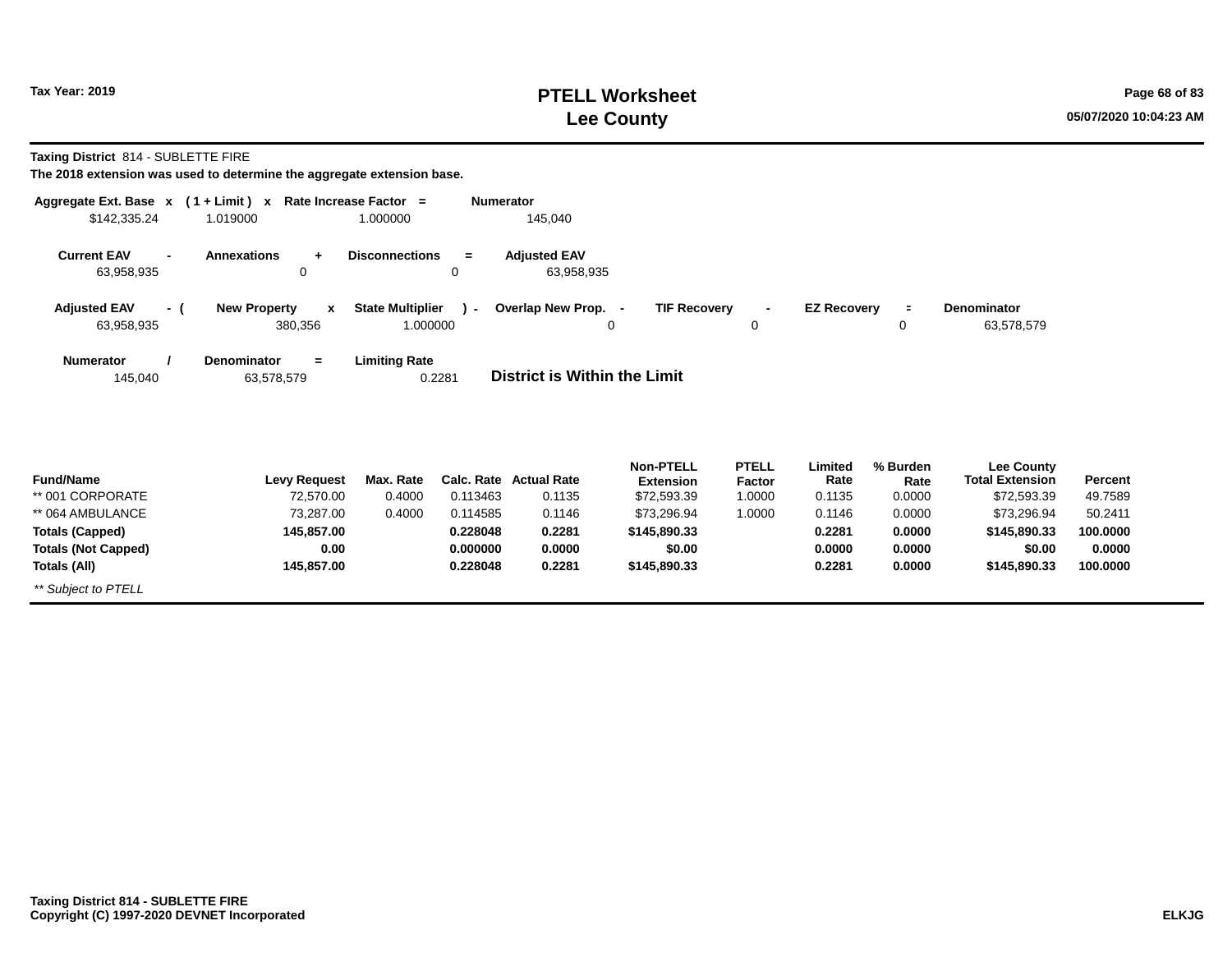### **PTELL Worksheet Tax Year: 2019 Page 69 of 83 Lee County 05/07/2020 10:04:23 AM**

**Taxing District** 815 - WEST BROOKLYN FIRE

|                                  | Aggregate Ext. Base $x$ (1 + Limit) x Rate Increase Factor = |                                     | <b>Numerator</b> |                                   |                                      |                        |                    |                  |                                      |          |
|----------------------------------|--------------------------------------------------------------|-------------------------------------|------------------|-----------------------------------|--------------------------------------|------------------------|--------------------|------------------|--------------------------------------|----------|
| \$114,025.59                     | 1.019000                                                     | 1.000000                            |                  | 116,192                           |                                      |                        |                    |                  |                                      |          |
| <b>Current EAV</b><br>26,350,846 | <b>Annexations</b><br>$\ddot{}$<br>0                         | <b>Disconnections</b>               | $=$<br>0         | <b>Adjusted EAV</b><br>26,350,846 |                                      |                        |                    |                  |                                      |          |
|                                  |                                                              |                                     |                  |                                   |                                      |                        |                    |                  |                                      |          |
| <b>Adjusted EAV</b><br>- (       | <b>New Property</b><br>x                                     | <b>State Multiplier</b>             | $\mathcal{L}$    | Overlap New Prop. -               | <b>TIF Recovery</b>                  |                        | <b>EZ Recovery</b> | $\blacksquare$   | Denominator                          |          |
| 26,350,846                       | 70,073                                                       | 1.000000                            |                  |                                   | 0                                    | 0                      |                    | 0                | 26,280,773                           |          |
| <b>Numerator</b><br>116,192      | <b>Denominator</b><br>$=$<br>26,280,773                      | <b>Limiting Rate</b>                | 0.4421           | <b>District is Over the Limit</b> |                                      |                        |                    |                  |                                      |          |
| <b>Limiting Rate</b><br>0.4421   | <b>Computed Rate</b><br>$=$<br>0.482400                      | <b>Reduction Factor</b><br>0.916459 |                  |                                   |                                      |                        |                    |                  |                                      |          |
| <b>Fund/Name</b>                 | <b>Levy Request</b>                                          | Max. Rate                           |                  | Calc. Rate Actual Rate            | <b>Non-PTELL</b><br><b>Extension</b> | <b>PTELL</b><br>Factor | Limited<br>Rate    | % Burden<br>Rate | Lee County<br><b>Total Extension</b> | Percent  |
| ** 001 CORPORATE                 | 69,968.00                                                    | 0.4000                              | 0.265525         | 0.2655                            | \$69,961.50                          | 0.9165                 | 0.2433             | 0.0000           | \$64,111.61                          | 55.0328  |
| ** 064 AMBULANCE                 | 57,143.00                                                    | 0.4000                              | 0.216855         | 0.2169                            | \$57.154.98                          | 0.9165                 | 0.1988             | 0.0000           | \$52,385.48                          | 44.9672  |
| <b>Totals (Capped)</b>           | 127,111.00                                                   |                                     | 0.482380         | 0.4824                            | \$127,116.48                         |                        | 0.4421             | 0.0000           | \$116,497.09                         | 100.0000 |
| <b>Totals (Not Capped)</b>       | 0.00                                                         |                                     | 0.000000         | 0.0000                            | \$0.00                               |                        | 0.0000             | 0.0000           | \$0.00                               | 0.0000   |
| Totals (All)                     | 127,111.00                                                   |                                     | 0.482380         | 0.4824                            | \$127,116.48                         |                        | 0.4421             | 0.0000           | \$116,497.09                         | 100.0000 |
| ** Subject to PTELL              |                                                              |                                     |                  |                                   |                                      |                        |                    |                  |                                      |          |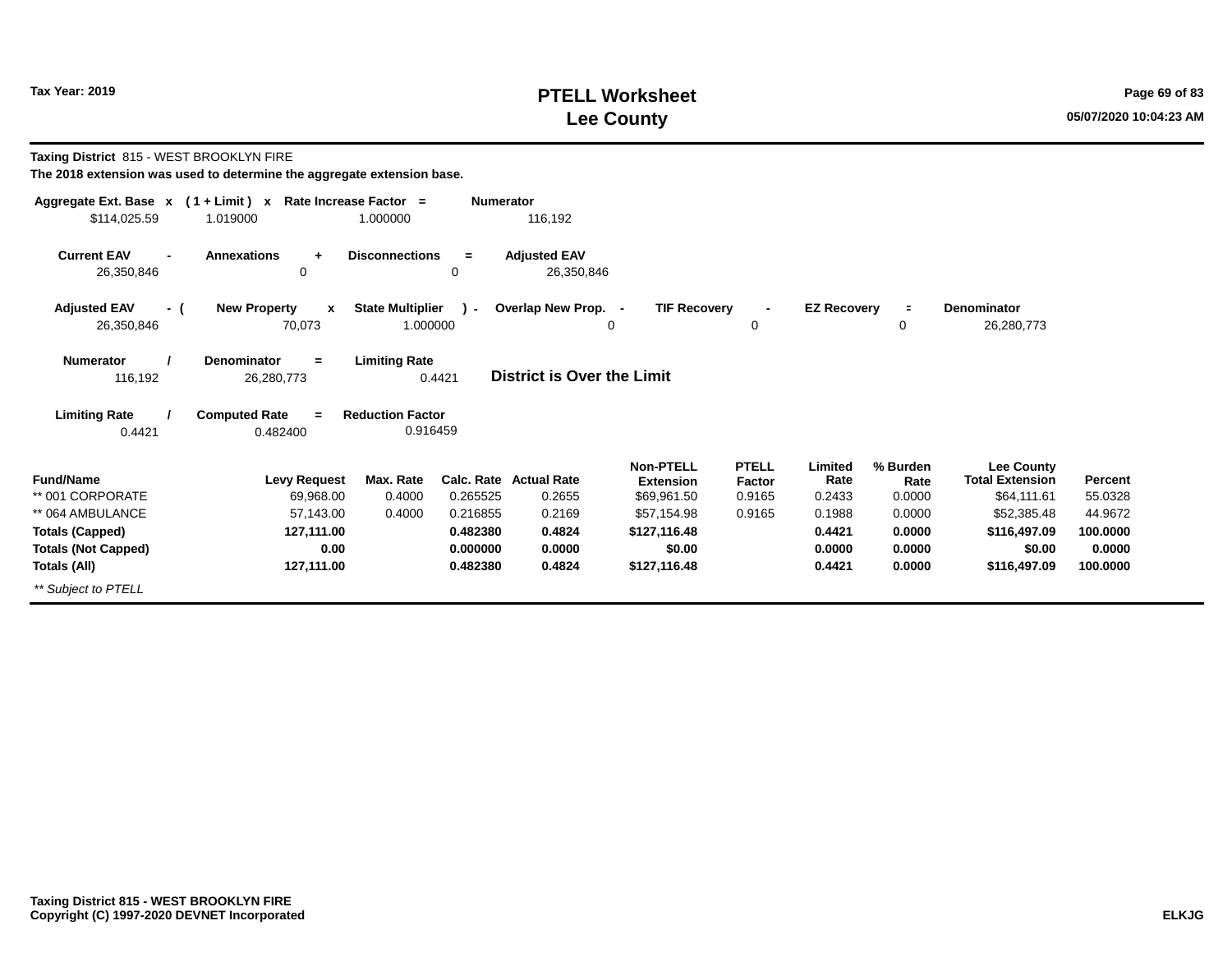### **PTELL Worksheet Tax Year: 2019 Page 70 of 83 Lee County 05/07/2020 10:04:23 AM**

**Taxing District** 816 - DIXON FIRE-CITY

| Aggregate Ext. Base $x$ (1 + Limit) x Rate Increase Factor = |                                                |                                     | <b>Numerator</b> |                                   |                                      |                        |                    |                  |                                             |          |
|--------------------------------------------------------------|------------------------------------------------|-------------------------------------|------------------|-----------------------------------|--------------------------------------|------------------------|--------------------|------------------|---------------------------------------------|----------|
| \$510,511.91                                                 | 1.019000                                       | 1.000000                            |                  | 520,212                           |                                      |                        |                    |                  |                                             |          |
| <b>Current EAV</b><br>91,785,379                             | <b>Annexations</b><br>$\ddot{}$<br>0           | <b>Disconnections</b>               | $\equiv$<br>0    | <b>Adjusted EAV</b><br>91,785,379 |                                      |                        |                    |                  |                                             |          |
| <b>Adjusted EAV</b><br>- (<br>91,785,379                     | <b>New Property</b><br>$\mathbf{x}$<br>123,318 | <b>State Multiplier</b><br>1.000000 | $\mathcal{L}$    | Overlap New Prop. -               | <b>TIF Recovery</b><br>0             | $\blacksquare$<br>0    | <b>EZ Recovery</b> | $\equiv$<br>0    | <b>Denominator</b><br>91,662,061            |          |
| <b>Numerator</b><br>520,212                                  | <b>Denominator</b><br>$=$<br>91,662,061        | <b>Limiting Rate</b>                | 0.5675           | District is Over the Limit        |                                      |                        |                    |                  |                                             |          |
| <b>Limiting Rate</b><br>0.5675                               | <b>Computed Rate</b><br>$=$<br>0.582900        | <b>Reduction Factor</b><br>0.973580 |                  |                                   |                                      |                        |                    |                  |                                             |          |
| <b>Fund/Name</b>                                             | <b>Levy Request</b>                            | Max. Rate                           |                  | Calc. Rate Actual Rate            | <b>Non-PTELL</b><br><b>Extension</b> | <b>PTELL</b><br>Factor | Limited<br>Rate    | % Burden<br>Rate | <b>Lee County</b><br><b>Total Extension</b> | Percent  |
| ** 012 FIRE PROTECTION                                       | 0.00                                           | 0.6000                              | 0.000000         | 0.0000                            | \$0.00                               | 1.0000                 | 0.0000             | 0.0000           | \$0.00                                      | 0.0000   |
| ** 013 FIRE PENSION                                          | 535,000.00                                     | 0.0000                              | 0.582882         | 0.5829                            | \$535,016.97                         | 0.9736                 | 0.5675             | 0.0000           | \$520,882.03                                | 100.0000 |
| <b>Totals (Capped)</b>                                       | 535,000.00                                     |                                     | 0.582882         | 0.5829                            | \$535,016.97                         |                        | 0.5675             | 0.0000           | \$520,882.03                                | 100.0000 |
| <b>Totals (Not Capped)</b>                                   | 0.00                                           |                                     | 0.000000         | 0.0000                            | \$0.00                               |                        | 0.0000             | 0.0000           | \$0.00                                      | 0.0000   |
| Totals (All)                                                 | 535,000.00                                     |                                     | 0.582882         | 0.5829                            | \$535,016.97                         |                        | 0.5675             | 0.0000           | \$520,882.03                                | 100.0000 |
| ** Subject to PTELL                                          |                                                |                                     |                  |                                   |                                      |                        |                    |                  |                                             |          |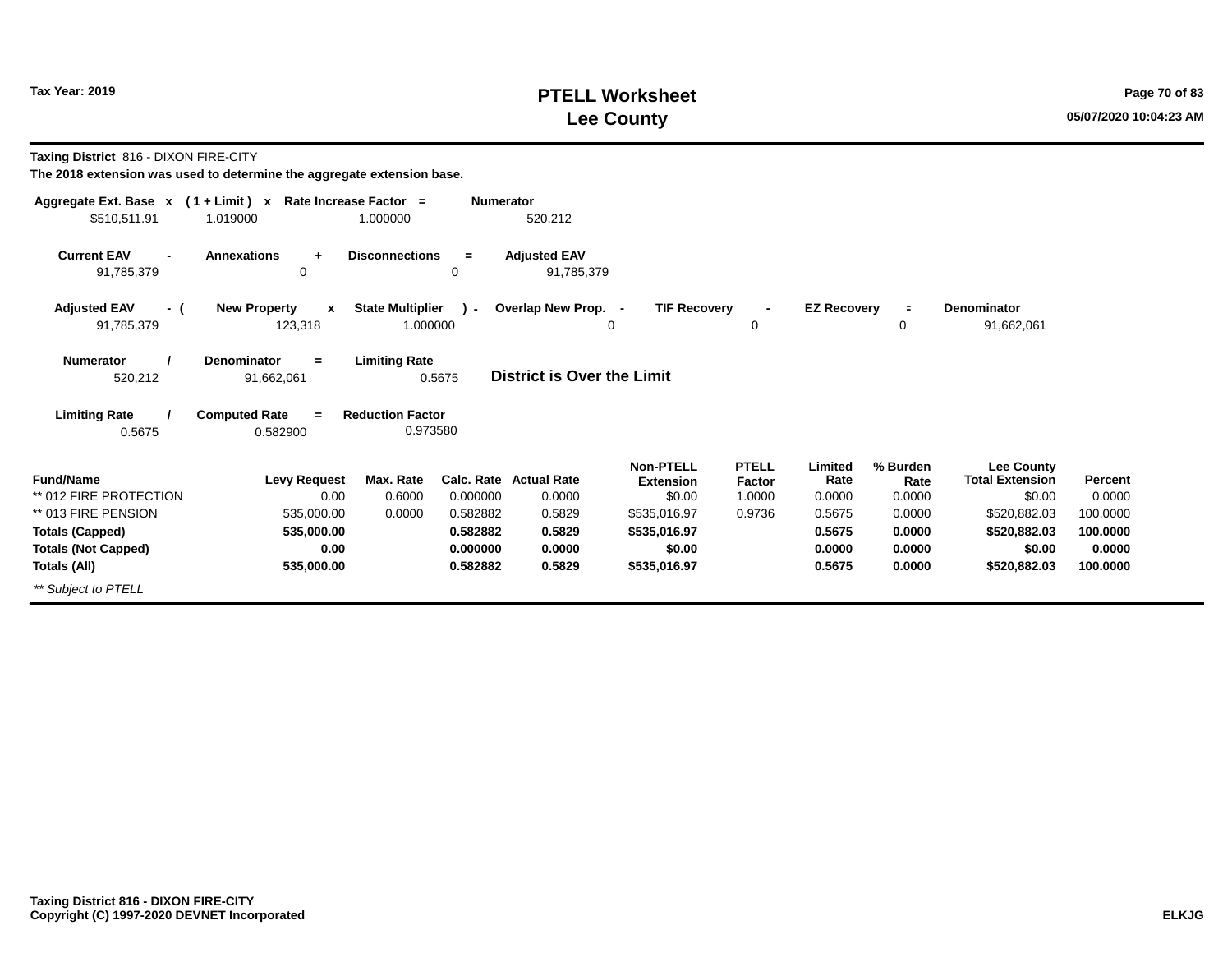## **PTELL Worksheet Tax Year: 2019 Page 71 of 83 Lee County 05/07/2020 10:04:23 AM**

| Taxing District 821 - NACHUSA-FRANKLIN GROVE MTD                       |                                                              |                                     |                        |                                     |                                                     |                                  |                           |                            |                                                            |                     |
|------------------------------------------------------------------------|--------------------------------------------------------------|-------------------------------------|------------------------|-------------------------------------|-----------------------------------------------------|----------------------------------|---------------------------|----------------------------|------------------------------------------------------------|---------------------|
| The 2018 extension was used to determine the aggregate extension base. |                                                              |                                     |                        |                                     |                                                     |                                  |                           |                            |                                                            |                     |
|                                                                        | Aggregate Ext. Base $x$ (1 + Limit) x Rate Increase Factor = |                                     | <b>Numerator</b>       |                                     |                                                     |                                  |                           |                            |                                                            |                     |
| \$11,918.71                                                            | 1.019000                                                     | 1.000000                            |                        | 12,145                              |                                                     |                                  |                           |                            |                                                            |                     |
| <b>Current EAV</b><br>$\blacksquare$<br>40,893,210                     | <b>Annexations</b><br>$\ddot{}$<br>0                         | <b>Disconnections</b>               | $\equiv$<br>$\Omega$   | <b>Adiusted EAV</b><br>40,893,210   |                                                     |                                  |                           |                            |                                                            |                     |
| <b>Adjusted EAV</b><br>- (<br>40,893,210                               | <b>New Property</b><br>$\mathbf{x}$<br>259,420               | <b>State Multiplier</b><br>1.000000 | $\mathcal{L}$          | Overlap New Prop. -                 | <b>TIF Recovery</b><br>0                            | 0                                | <b>EZ Recovery</b>        | $\equiv$<br>0              | Denominator<br>40,633,790                                  |                     |
| <b>Numerator</b><br>12,145                                             | <b>Denominator</b><br>$=$<br>40,633,790                      | <b>Limiting Rate</b>                | 0.0299                 | <b>District is Within the Limit</b> |                                                     |                                  |                           |                            |                                                            |                     |
| <b>Fund/Name</b><br>** 147 CORPORATE                                   | <b>Levy Request</b><br>11,930.00                             | Max. Rate<br>0.0000                 | Calc. Rate<br>0.029174 | <b>Actual Rate</b><br>0.0292        | <b>Non-PTELL</b><br><b>Extension</b><br>\$11,940.82 | <b>PTELL</b><br>Factor<br>1.0000 | Limited<br>Rate<br>0.0292 | % Burden<br>Rate<br>0.0000 | <b>Lee County</b><br><b>Total Extension</b><br>\$11,940.82 | Percent<br>100.0000 |
| <b>Totals (Capped)</b>                                                 | 11,930.00                                                    |                                     | 0.029174               | 0.0292                              | \$11,940.82                                         |                                  | 0.0292                    | 0.0000                     | \$11,940.82                                                | 100.0000            |
| <b>Totals (Not Capped)</b><br>Totals (All)                             | 0.00<br>11,930.00                                            |                                     | 0.000000<br>0.029174   | 0.0000<br>0.0292                    | \$0.00<br>\$11,940.82                               |                                  | 0.0000<br>0.0292          | 0.0000<br>0.0000           | \$0.00<br>\$11,940.82                                      | 0.0000<br>100.0000  |
| ** Subject to PTELL                                                    |                                                              |                                     |                        |                                     |                                                     |                                  |                           |                            |                                                            |                     |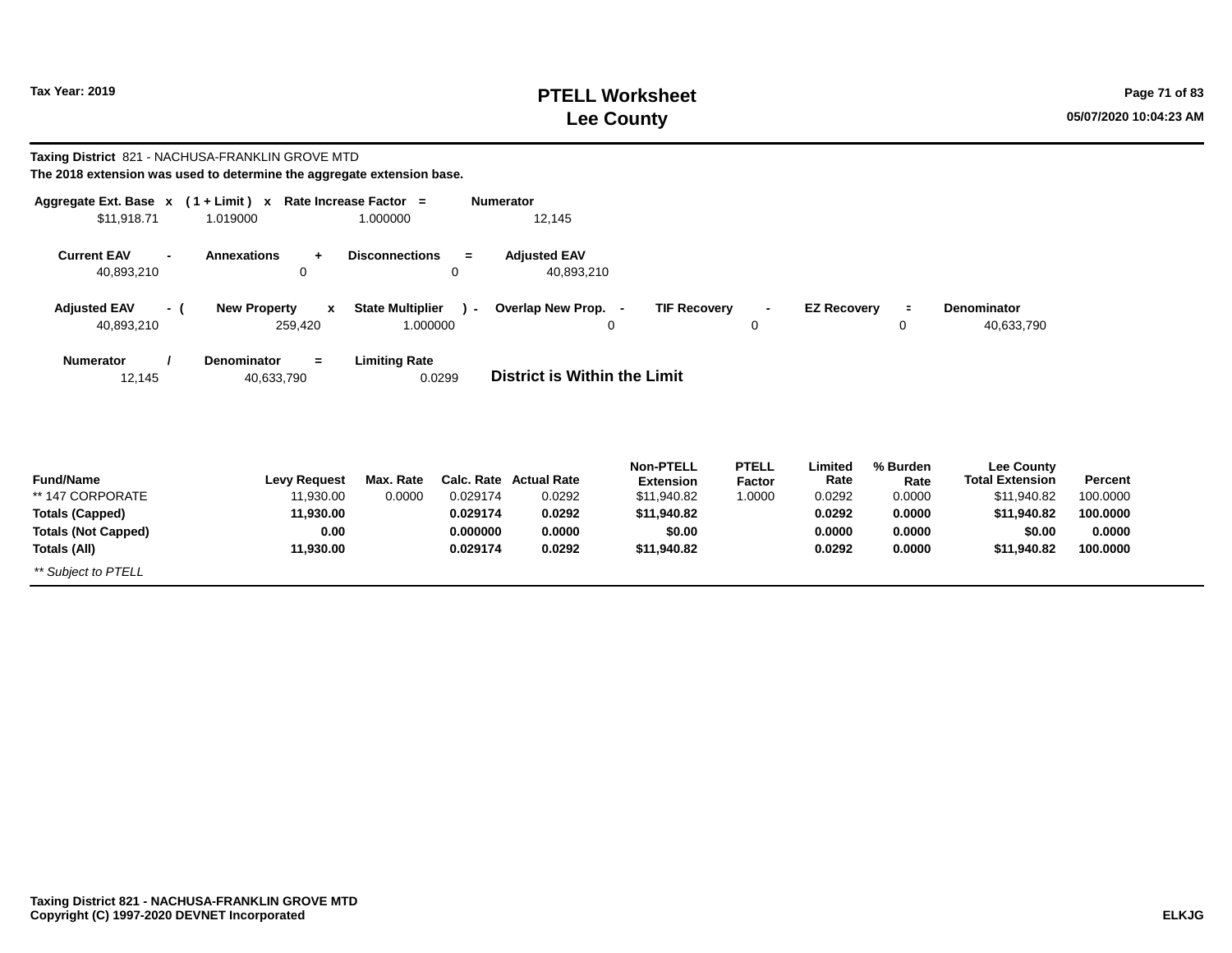### **PTELL Worksheet Tax Year: 2019 Page 72 of 83 Lee County 05/07/2020 10:04:23 AM**

**Taxing District** 822 - ASHTON-BRADFORD MTD **Aggregate Ext. Base <sup>x</sup> <sup>x</sup> Rate Increase Factor <sup>=</sup> Numerator ( 1 + Limit )** 1.000000 $$16,325.75$  1.019000 **The 2018 extension was used to determine the aggregate extension base.**

| \$16,325.75                                        | 1.019000                                       | 1.000000                                            | 16,636                            |                                      |                        |                    |                  |                                             |          |
|----------------------------------------------------|------------------------------------------------|-----------------------------------------------------|-----------------------------------|--------------------------------------|------------------------|--------------------|------------------|---------------------------------------------|----------|
| <b>Current EAV</b><br>$\blacksquare$<br>46,885,564 | <b>Annexations</b><br>$\ddot{}$<br>0           | <b>Disconnections</b><br>$=$<br>0                   | <b>Adjusted EAV</b><br>46,885,564 |                                      |                        |                    |                  |                                             |          |
| <b>Adjusted EAV</b><br>- (<br>46,885,564           | <b>New Property</b><br>$\mathbf{x}$<br>183,238 | <b>State Multiplier</b><br>$\mathbf{r}$<br>1.000000 | Overlap New Prop. -<br>0          | <b>TIF Recovery</b>                  | $\blacksquare$<br>0    | <b>EZ Recovery</b> | ÷<br>0           | <b>Denominator</b><br>46,702,326            |          |
| <b>Numerator</b><br>16,636                         | <b>Denominator</b><br>$=$<br>46,702,326        | <b>Limiting Rate</b><br>0.0356                      | <b>District is Over the Limit</b> |                                      |                        |                    |                  |                                             |          |
| <b>Limiting Rate</b><br>0.0356                     | <b>Computed Rate</b><br>$=$<br>0.036600        | <b>Reduction Factor</b><br>0.972678                 |                                   |                                      |                        |                    |                  |                                             |          |
| <b>Fund/Name</b>                                   | <b>Levy Request</b>                            | Max. Rate                                           | <b>Calc. Rate Actual Rate</b>     | <b>Non-PTELL</b><br><b>Extension</b> | <b>PTELL</b><br>Factor | Limited<br>Rate    | % Burden<br>Rate | <b>Lee County</b><br><b>Total Extension</b> | Percent  |
| ** 147 CORPORATE                                   | 17,140.00                                      | 0.0000<br>0.036557                                  | 0.0366                            | \$17,160.12                          | 0.9727                 | 0.0356             | 0.0000           | \$16,691.26                                 | 100.0000 |
| <b>Totals (Capped)</b>                             | 17,140.00                                      | 0.036557                                            | 0.0366                            | \$17,160.12                          |                        | 0.0356             | 0.0000           | \$16,691.26                                 | 100.0000 |
| <b>Totals (Not Capped)</b>                         | 0.00                                           | 0.000000                                            | 0.0000                            | \$0.00                               |                        | 0.0000             | 0.0000           | \$0.00                                      | 0.0000   |
| Totals (All)                                       | 17,140.00                                      | 0.036557                                            | 0.0366                            | \$17,160.12                          |                        | 0.0356             | 0.0000           | \$16,691.26                                 | 100.0000 |
| ** Subject to PTELL                                |                                                |                                                     |                                   |                                      |                        |                    |                  |                                             |          |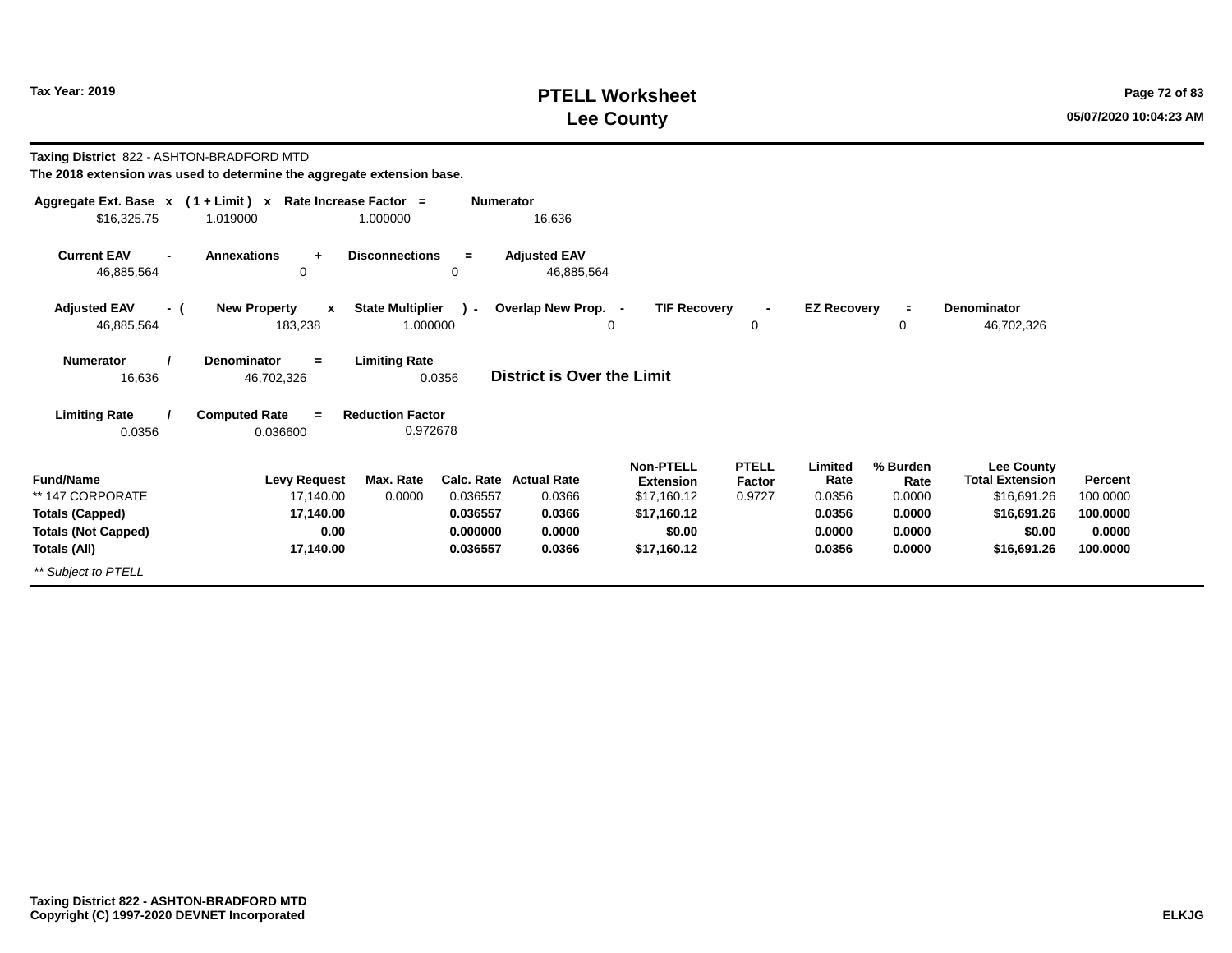## **PTELL Worksheet Tax Year: 2019 Page 73 of 83 Lee County 05/07/2020 10:04:23 AM**

**Taxing District** 823 - REY-ALTO-VI-WC MTD

| Aggregate Ext. Base $x$ (1 + Limit) $x$<br>\$10,096.06 | 1.019000                                         | Rate Increase Factor =<br>1.000000  | <b>Numerator</b> | 10,288                            |                                      |                        |                    |                  |                                             |          |
|--------------------------------------------------------|--------------------------------------------------|-------------------------------------|------------------|-----------------------------------|--------------------------------------|------------------------|--------------------|------------------|---------------------------------------------|----------|
| <b>Current EAV</b><br>$\blacksquare$<br>84,576,985     | <b>Annexations</b><br>$\ddot{}$<br>0             | <b>Disconnections</b>               | $=$<br>0         | <b>Adjusted EAV</b><br>84,576,985 |                                      |                        |                    |                  |                                             |          |
| <b>Adjusted EAV</b><br>- (<br>84,576,985               | <b>New Property</b><br>$\mathbf{x}$<br>5,125,029 | <b>State Multiplier</b><br>1.000000 | $\mathcal{L}$    | Overlap New Prop. -<br>0          | <b>TIF Recovery</b>                  | $\blacksquare$<br>0    | <b>EZ Recovery</b> | $\equiv$<br>0    | <b>Denominator</b><br>79,451,956            |          |
| <b>Numerator</b><br>10,288                             | Denominator<br>$=$<br>79,451,956                 | <b>Limiting Rate</b>                | 0.0130           | District is Within the Limit      |                                      |                        |                    |                  |                                             |          |
| <b>Fund/Name</b>                                       | <b>Levy Request</b>                              | Max. Rate                           |                  | Calc. Rate Actual Rate            | <b>Non-PTELL</b><br><b>Extension</b> | <b>PTELL</b><br>Factor | Limited<br>Rate    | % Burden<br>Rate | <b>Lee County</b><br><b>Total Extension</b> | Percent  |
| ** 147 CORPORATE                                       | 5,000.00                                         | 0.0000                              | 0.005912         | 0.0059                            | \$4,990.04                           | 1.0000                 | 0.0059             | 0.0000           | \$4,990.04                                  | 100.0000 |
| <b>Totals (Capped)</b>                                 | 5,000.00                                         |                                     | 0.005912         | 0.0059                            | \$4,990.04                           |                        | 0.0059             | 0.0000           | \$4,990.04                                  | 100.0000 |
| <b>Totals (Not Capped)</b>                             | 0.00                                             |                                     | 0.000000         | 0.0000                            | \$0.00                               |                        | 0.0000             | 0.0000           | \$0.00                                      | 0.0000   |
| Totals (All)                                           | 5,000.00                                         |                                     | 0.005912         | 0.0059                            | \$4,990.04                           |                        | 0.0059             | 0.0000           | \$4,990.04                                  | 100.0000 |
| ** Subject to PTELL                                    |                                                  |                                     |                  |                                   |                                      |                        |                    |                  |                                             |          |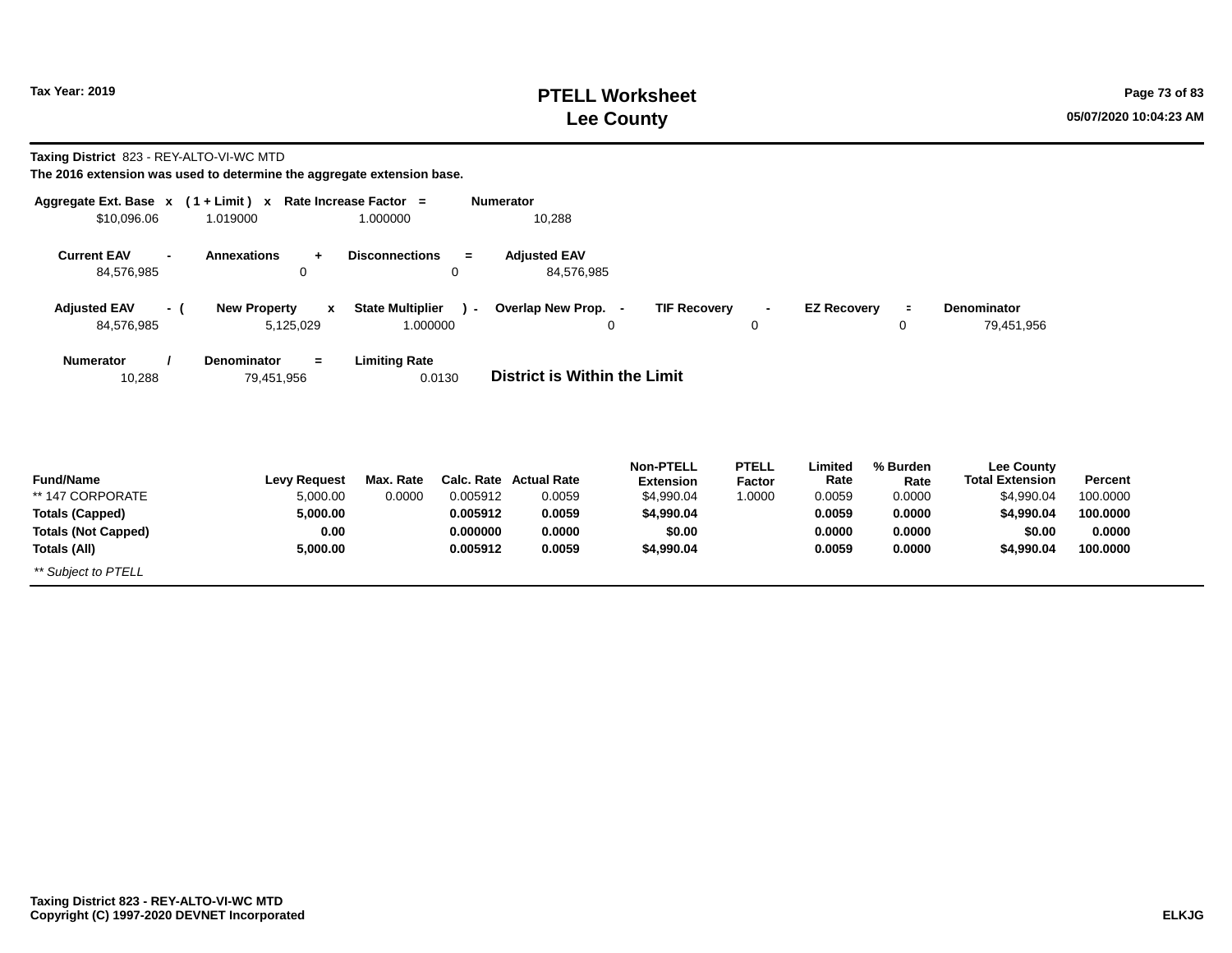## **PTELL Worksheet Tax Year: 2019 Page 74 of 83 Lee County 05/07/2020 10:04:23 AM**

**Taxing District** 824 - NELSON-HARMON MTD

| Aggregate Ext. Base $x$ (1 + Limit) x Rate Increase Factor =<br>\$18,373.13 | 1.019000                                       | 1.000000                            | <b>Numerator</b> | 18,722                              |                                      |                        |                    |                  |                                      |          |
|-----------------------------------------------------------------------------|------------------------------------------------|-------------------------------------|------------------|-------------------------------------|--------------------------------------|------------------------|--------------------|------------------|--------------------------------------|----------|
| <b>Current EAV</b><br>$\blacksquare$<br>50,769,532                          | <b>Annexations</b><br>$\ddot{+}$<br>0          | <b>Disconnections</b>               | $=$<br>0         | <b>Adjusted EAV</b><br>50,769,532   |                                      |                        |                    |                  |                                      |          |
| <b>Adjusted EAV</b><br>- (<br>50,769,532                                    | <b>New Property</b><br>$\mathbf{x}$<br>680,994 | <b>State Multiplier</b><br>1.000000 | $\lambda$ -      | Overlap New Prop. -<br>0            | <b>TIF Recovery</b>                  | $\blacksquare$<br>0    | <b>EZ Recovery</b> | $\equiv$<br>0    | Denominator<br>50,088,538            |          |
| <b>Numerator</b><br>18,722                                                  | <b>Denominator</b><br>$=$<br>50,088,538        | <b>Limiting Rate</b>                | 0.0374           | <b>District is Within the Limit</b> |                                      |                        |                    |                  |                                      |          |
| <b>Fund/Name</b>                                                            | <b>Levy Request</b>                            | Max. Rate                           |                  | <b>Calc. Rate Actual Rate</b>       | <b>Non-PTELL</b><br><b>Extension</b> | <b>PTELL</b><br>Factor | Limited<br>Rate    | % Burden<br>Rate | Lee County<br><b>Total Extension</b> | Percent  |
| ** 147 CORPORATE                                                            | 18,800.00                                      | 0.0000                              | 0.037030         | 0.0370                              | \$18,784.73                          | 1.0000                 | 0.0370             | 0.0000           | \$18,784.73                          | 100.0000 |
| <b>Totals (Capped)</b>                                                      | 18,800.00                                      |                                     | 0.037030         | 0.0370                              | \$18,784.73                          |                        | 0.0370             | 0.0000           | \$18,784.73                          | 100.0000 |
| <b>Totals (Not Capped)</b>                                                  | 0.00                                           |                                     | 0.000000         | 0.0000                              | \$0.00                               |                        | 0.0000             | 0.0000           | \$0.00                               | 0.0000   |
| Totals (All)                                                                | 18,800.00                                      |                                     | 0.037030         | 0.0370                              | \$18,784.73                          |                        | 0.0370             | 0.0000           | \$18,784.73                          | 100.0000 |
| ** Subject to PTELL                                                         |                                                |                                     |                  |                                     |                                      |                        |                    |                  |                                      |          |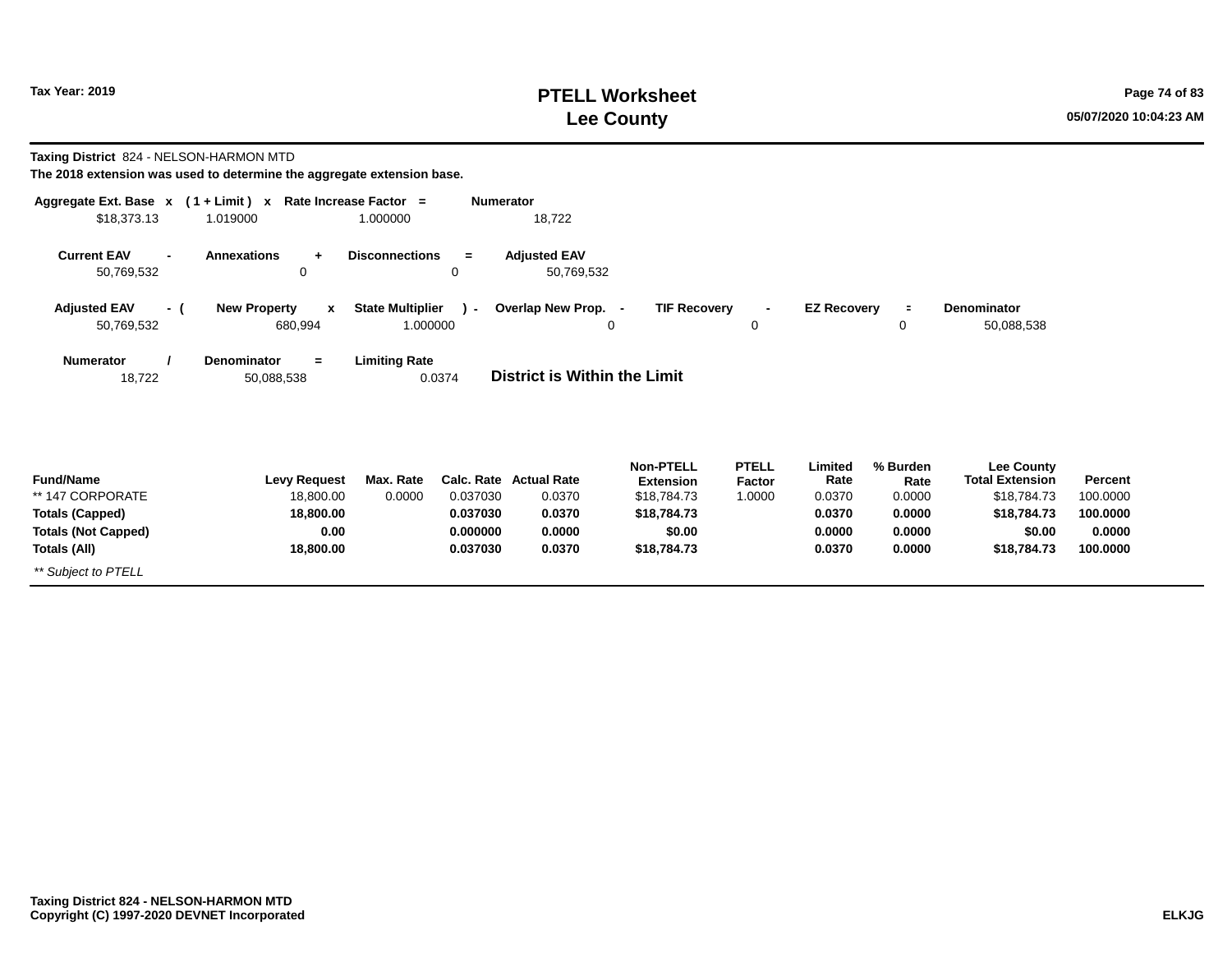## **PTELL Worksheet Tax Year: 2019 Page 75 of 83 Lee County 05/07/2020 10:04:23 AM**

| <b>Taxing District</b> 825 - E GR-HAM-MAR-SO DIX MTD<br>The 2018 extension was used to determine the aggregate extension base. |                                   |                           |                                     |                      |                                     |                                      |                        |                    |                  |                                             |                      |
|--------------------------------------------------------------------------------------------------------------------------------|-----------------------------------|---------------------------|-------------------------------------|----------------------|-------------------------------------|--------------------------------------|------------------------|--------------------|------------------|---------------------------------------------|----------------------|
| Aggregate Ext. Base $x$ (1 + Limit) x Rate Increase Factor =<br>\$18,535.71                                                    | 1.019000                          |                           | 1.000000                            | <b>Numerator</b>     | 18,888                              |                                      |                        |                    |                  |                                             |                      |
| <b>Current EAV</b><br>103,537,603                                                                                              | <b>Annexations</b>                | $+$<br>0                  | <b>Disconnections</b>               | $=$<br>$\mathbf 0$   | <b>Adjusted EAV</b><br>103,537,603  |                                      |                        |                    |                  |                                             |                      |
| <b>Adjusted EAV</b><br>103,537,603                                                                                             | <b>New Property</b><br>- (        | $\mathbf{x}$<br>2,662,839 | <b>State Multiplier</b><br>1.000000 | $\mathbf{r}$         | Overlap New Prop. -                 | <b>TIF Recovery</b><br>0             | 0                      | <b>EZ Recovery</b> | $\equiv$<br>0    | <b>Denominator</b><br>100,874,764           |                      |
| <b>Numerator</b><br>18,888                                                                                                     | <b>Denominator</b><br>100,874,764 | $=$                       | <b>Limiting Rate</b>                | 0.0187               | <b>District is Within the Limit</b> |                                      |                        |                    |                  |                                             |                      |
| <b>Fund/Name</b>                                                                                                               |                                   | <b>Levy Request</b>       | Max. Rate                           | Calc. Rate           | <b>Actual Rate</b>                  | <b>Non-PTELL</b><br><b>Extension</b> | <b>PTELL</b><br>Factor | Limited<br>Rate    | % Burden<br>Rate | <b>Lee County</b><br><b>Total Extension</b> | Percent              |
| ** 147 CORPORATE<br><b>Totals (Capped)</b>                                                                                     |                                   | 18,500.00<br>18,500.00    | 0.0000                              | 0.017868<br>0.017868 | 0.0179<br>0.0179                    | \$18,533.23<br>\$18,533.23           | 1.0000                 | 0.0179<br>0.0179   | 0.0000<br>0.0000 | \$18,533.23<br>\$18,533.23                  | 100.0000<br>100.0000 |
| <b>Totals (Not Capped)</b>                                                                                                     |                                   | 0.00                      |                                     | 0.000000             | 0.0000                              | \$0.00                               |                        | 0.0000             | 0.0000           | \$0.00                                      | 0.0000               |
| Totals (All)                                                                                                                   |                                   | 18,500.00                 |                                     | 0.017868             | 0.0179                              | \$18,533.23                          |                        | 0.0179             | 0.0000           | \$18,533.23                                 | 100.0000             |
| ** Subject to PTELL                                                                                                            |                                   |                           |                                     |                      |                                     |                                      |                        |                    |                  |                                             |                      |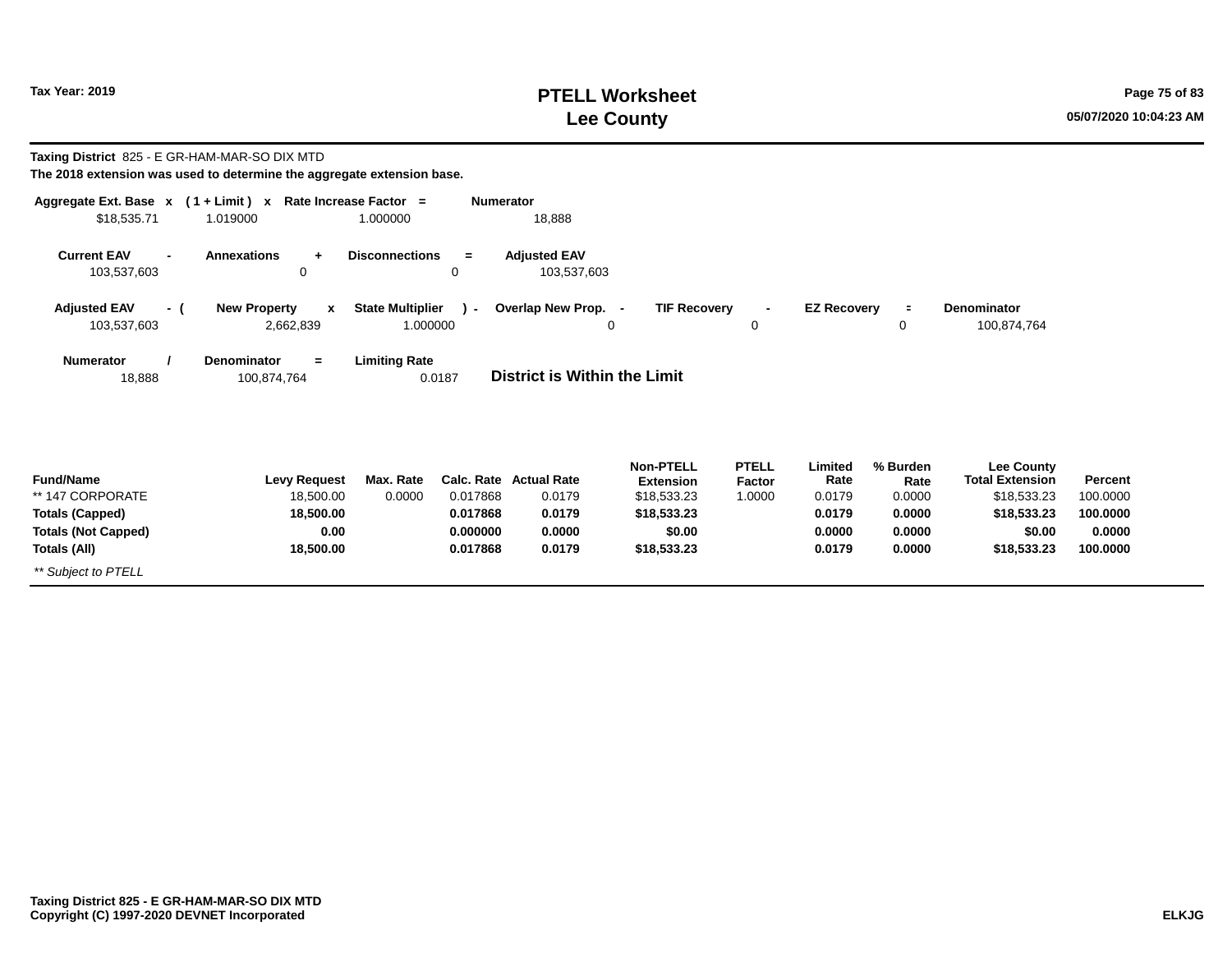$\overline{\phantom{0}}$ 

## **PTELL Worksheet Tax Year: 2019 Page 76 of 83 Lee County 05/07/2020 10:04:23 AM**

| Taxing District 826 - AMBOY-LEE CENTER MTD | The 2018 extension was used to determine the aggregate extension base.   |                                     |                  |                                   |                               |                        |                    |                  |                                             |          |
|--------------------------------------------|--------------------------------------------------------------------------|-------------------------------------|------------------|-----------------------------------|-------------------------------|------------------------|--------------------|------------------|---------------------------------------------|----------|
| \$30.493.78                                | Aggregate Ext. Base $x$ (1 + Limit) x Rate Increase Factor =<br>1.019000 | 1.000000                            | <b>Numerator</b> | 31,073                            |                               |                        |                    |                  |                                             |          |
| <b>Current EAV</b><br>65,443,469           | <b>Annexations</b><br>$\ddot{}$<br>$\mathbf 0$                           | <b>Disconnections</b>               | $\equiv$<br>0    | <b>Adjusted EAV</b><br>65,443,469 |                               |                        |                    |                  |                                             |          |
| <b>Adjusted EAV</b><br>- (                 | <b>New Property</b><br>$\mathbf{x}$                                      | <b>State Multiplier</b>             | $\sim$           | Overlap New Prop. -               | <b>TIF Recovery</b>           |                        | <b>EZ Recovery</b> | $\equiv$         | <b>Denominator</b>                          |          |
| 65,443,469                                 | 611,970                                                                  | 1.000000                            |                  |                                   | 0                             | 0                      |                    | 0                | 64,831,499                                  |          |
| <b>Numerator</b><br>31,073                 | <b>Denominator</b><br>$\equiv$<br>64,831,499                             | <b>Limiting Rate</b>                | 0.0479           | <b>District is Over the Limit</b> |                               |                        |                    |                  |                                             |          |
| <b>Limiting Rate</b><br>0.0479             | <b>Computed Rate</b><br>$=$<br>0.048100                                  | <b>Reduction Factor</b><br>0.995842 |                  |                                   |                               |                        |                    |                  |                                             |          |
| <b>Fund/Name</b>                           | <b>Levy Request</b>                                                      | Max. Rate                           |                  | <b>Calc. Rate Actual Rate</b>     | <b>Non-PTELL</b><br>Extension | <b>PTELL</b><br>Factor | Limited<br>Rate    | % Burden<br>Rate | <b>Lee County</b><br><b>Total Extension</b> | Percent  |
| ** 147 CORPORATE                           | 31.500.00                                                                | 0.0000                              | 0.048133         | 0.0481                            | \$31,478.31                   | 0.9958                 | 0.0479             | 0.0000           | \$31,347.42                                 | 100.0000 |
| <b>Totals (Capped)</b>                     | 31.500.00                                                                |                                     | 0.048133         | 0.0481                            | \$31,478.31                   |                        | 0.0479             | 0.0000           | \$31,347.42                                 | 100.0000 |
| <b>Totals (Not Capped)</b>                 | 0.00                                                                     |                                     | 0.000000         | 0.0000                            | \$0.00                        |                        | 0.0000             | 0.0000           | \$0.00                                      | 0.0000   |
| Totals (All)                               | 31,500.00                                                                |                                     | 0.048133         | 0.0481                            | \$31,478.31                   |                        | 0.0479             | 0.0000           | \$31,347.42                                 | 100.0000 |
| ** Subject to PTELL                        |                                                                          |                                     |                  |                                   |                               |                        |                    |                  |                                             |          |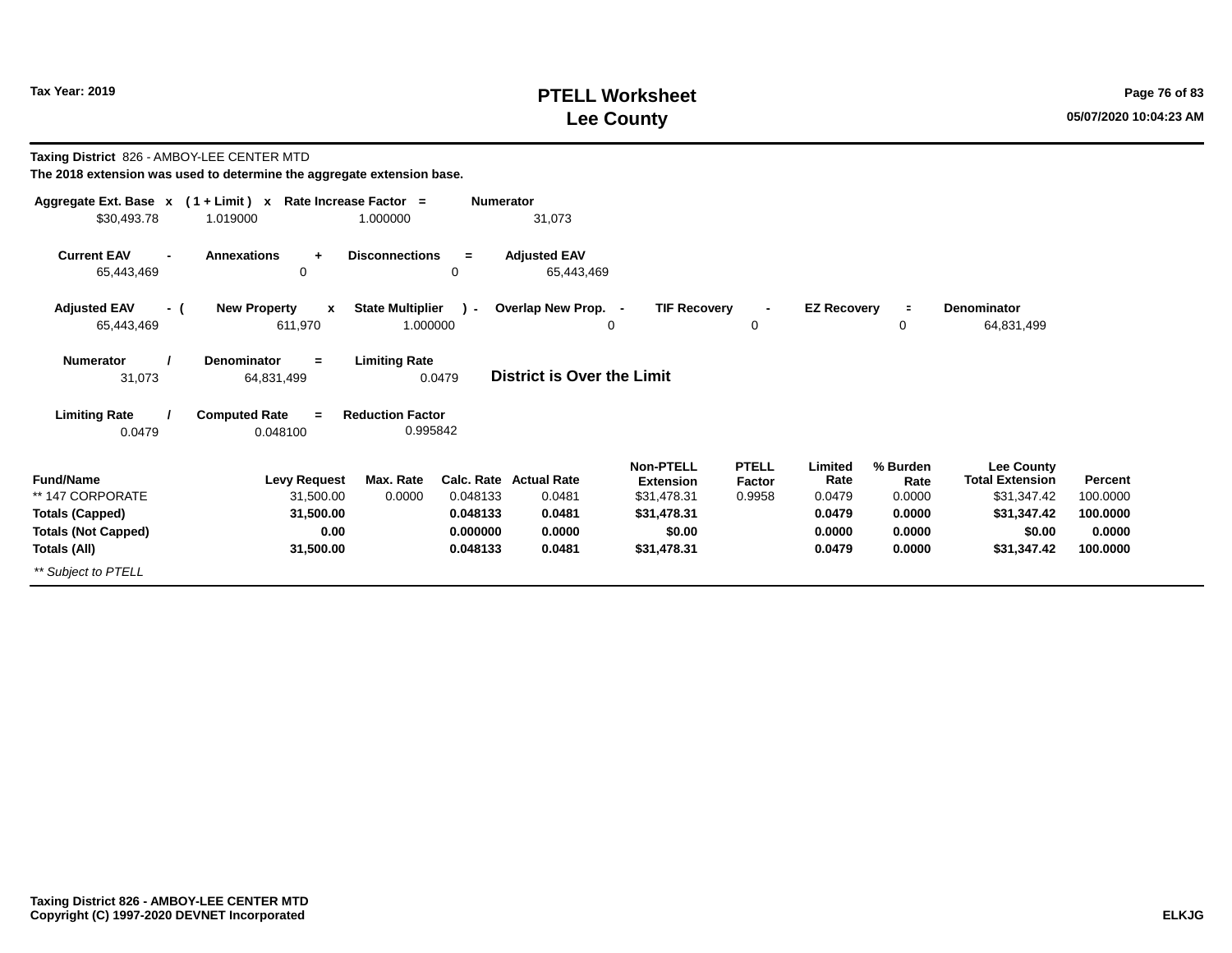### **PTELL Worksheet Tax Year: 2019 Page 77 of 83 Lee County 05/07/2020 10:04:23 AM**

**Taxing District** 827 - MAY-SUBLETTE MTD

| Aggregate Ext. Base $x$ (1 + Limit) $x$                      | Rate Increase Factor =                         | <b>Numerator</b>                                   |                                         |                                                     |                                  |                           |                            |                                                     |                     |
|--------------------------------------------------------------|------------------------------------------------|----------------------------------------------------|-----------------------------------------|-----------------------------------------------------|----------------------------------|---------------------------|----------------------------|-----------------------------------------------------|---------------------|
| \$23,367.99                                                  | 1.019000                                       | 1.000000                                           | 23,812                                  |                                                     |                                  |                           |                            |                                                     |                     |
| <b>Current EAV</b><br>$\overline{\phantom{0}}$<br>66,059,029 | <b>Annexations</b><br>÷<br>0                   | <b>Disconnections</b><br>$=$<br>0                  | <b>Adjusted EAV</b><br>66,059,029       |                                                     |                                  |                           |                            |                                                     |                     |
| <b>Adjusted EAV</b><br>- (<br>66,059,029                     | <b>New Property</b><br>$\mathbf{x}$<br>460,022 | <b>State Multiplier</b><br>$\lambda$ -<br>1.000000 | Overlap New Prop. -<br>0                | <b>TIF Recovery</b>                                 | $\blacksquare$<br>0              | <b>EZ Recovery</b>        | $\equiv$<br>0              | Denominator<br>65,599,007                           |                     |
| <b>Numerator</b><br>23,812                                   | <b>Denominator</b><br>$=$<br>65,599,007        | <b>Limiting Rate</b><br>0.0363                     | District is Over the Limit              |                                                     |                                  |                           |                            |                                                     |                     |
| <b>Limiting Rate</b><br>0.0363                               | <b>Computed Rate</b><br>$=$<br>0.041200        | <b>Reduction Factor</b><br>0.881068                |                                         |                                                     |                                  |                           |                            |                                                     |                     |
| <b>Fund/Name</b><br>** 147 CORPORATE                         | <b>Levy Request</b><br>27,185.00               | Max. Rate<br>0.0000<br>0.041153                    | <b>Calc. Rate Actual Rate</b><br>0.0412 | <b>Non-PTELL</b><br><b>Extension</b><br>\$27,216.32 | <b>PTELL</b><br>Factor<br>0.8811 | Limited<br>Rate<br>0.0363 | % Burden<br>Rate<br>0.0000 | Lee County<br><b>Total Extension</b><br>\$23,979.43 | Percent<br>100.0000 |
| <b>Totals (Capped)</b>                                       | 27,185.00                                      | 0.041153                                           | 0.0412                                  | \$27,216.32                                         |                                  | 0.0363                    | 0.0000                     | \$23,979.43                                         | 100.0000            |
| <b>Totals (Not Capped)</b>                                   | 0.00                                           | 0.000000                                           | 0.0000                                  | \$0.00                                              |                                  | 0.0000                    | 0.0000                     | \$0.00                                              | 0.0000              |
| Totals (All)                                                 | 27,185.00                                      | 0.041153                                           | 0.0412                                  | \$27,216.32                                         |                                  | 0.0363                    | 0.0000                     | \$23,979.43                                         | 100.0000            |
| ** Subject to PTELL                                          |                                                |                                                    |                                         |                                                     |                                  |                           |                            |                                                     |                     |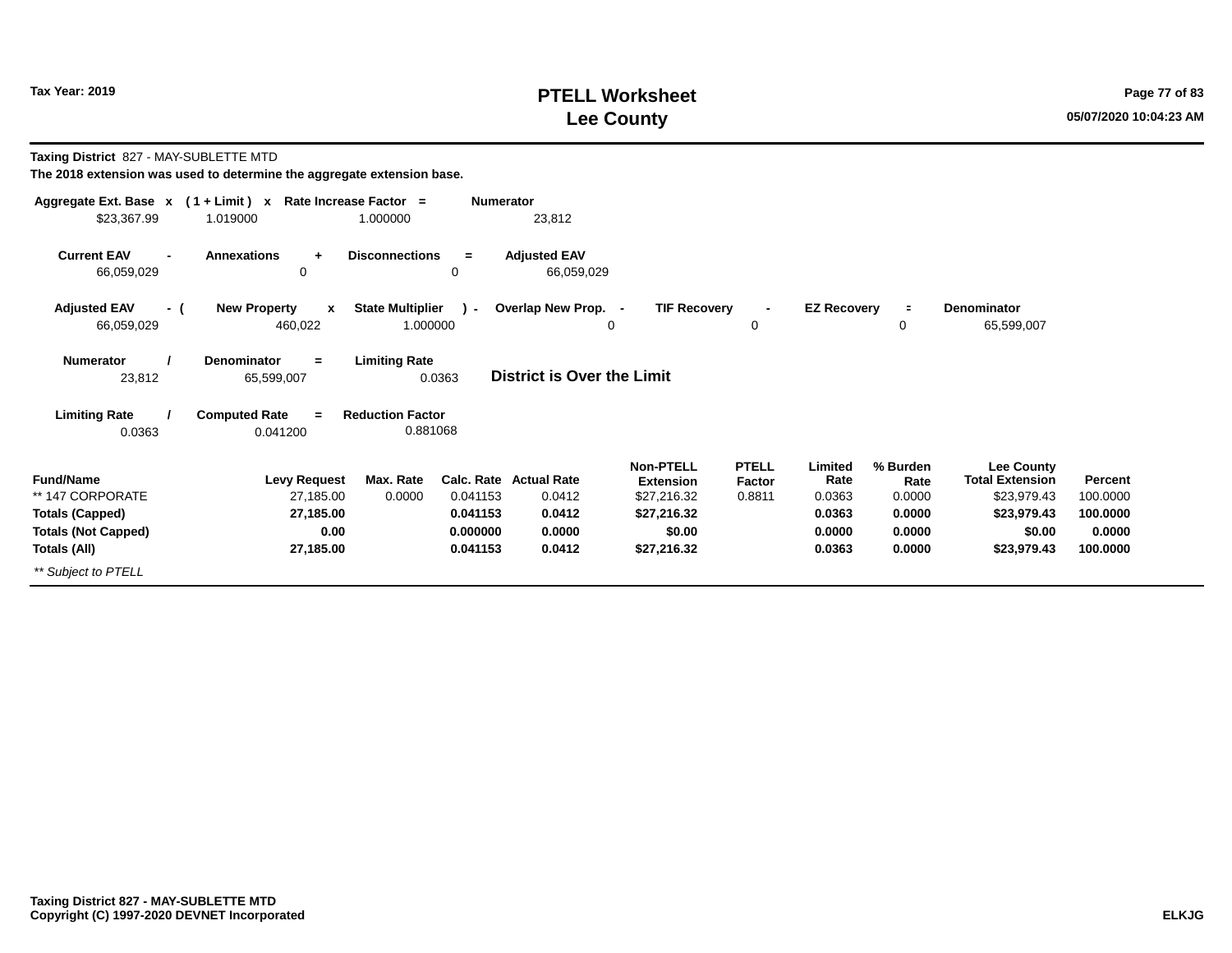**Taxing District** 828 - BROOKLYN-WYOMING MTD

## **PTELL Worksheet Tax Year: 2019 Page 78 of 83 Lee County 05/07/2020 10:04:23 AM**

| The 2016 extension was used to determine the aggregate extension base.                                       |                                                                    |                                     |                                              |                                                                |                                                                                             |                                  |                                                         |                                                          |                                                                                                    |                                                       |
|--------------------------------------------------------------------------------------------------------------|--------------------------------------------------------------------|-------------------------------------|----------------------------------------------|----------------------------------------------------------------|---------------------------------------------------------------------------------------------|----------------------------------|---------------------------------------------------------|----------------------------------------------------------|----------------------------------------------------------------------------------------------------|-------------------------------------------------------|
| Aggregate Ext. Base $x$ (1 + Limit) x Rate Increase Factor =<br>\$19,021.06                                  | 1.019000                                                           | 1.000000                            | <b>Numerator</b>                             | 19,382                                                         |                                                                                             |                                  |                                                         |                                                          |                                                                                                    |                                                       |
| <b>Current EAV</b><br>$\blacksquare$<br>67,121,106                                                           | <b>Annexations</b><br>$\ddot{}$<br>0                               | <b>Disconnections</b>               | $=$<br>0                                     | <b>Adjusted EAV</b><br>67,121,106                              |                                                                                             |                                  |                                                         |                                                          |                                                                                                    |                                                       |
| <b>Adjusted EAV</b><br>- (<br>67,121,106                                                                     | <b>New Property</b><br>$\mathbf{x}$<br>4,965,763                   | <b>State Multiplier</b><br>1.000000 | $\lambda$                                    | Overlap New Prop. -                                            | <b>TIF Recovery</b><br>0                                                                    | $\overline{\phantom{a}}$<br>0    | <b>EZ Recovery</b>                                      | $\equiv$<br>0                                            | <b>Denominator</b><br>62,155,343                                                                   |                                                       |
| <b>Numerator</b><br>19,382                                                                                   | <b>Denominator</b><br>$=$<br>62,155,343                            | <b>Limiting Rate</b>                | 0.0312                                       | District is Within the Limit                                   |                                                                                             |                                  |                                                         |                                                          |                                                                                                    |                                                       |
| <b>Fund/Name</b><br>** 147 CORPORATE<br><b>Totals (Capped)</b><br><b>Totals (Not Capped)</b><br>Totals (All) | <b>Levy Request</b><br>15,000.00<br>15,000.00<br>0.00<br>15,000.00 | Max. Rate<br>0.0000                 | 0.022348<br>0.022348<br>0.000000<br>0.022348 | Calc. Rate Actual Rate<br>0.0223<br>0.0223<br>0.0000<br>0.0223 | <b>Non-PTELL</b><br><b>Extension</b><br>\$14,968.01<br>\$14,968.01<br>\$0.00<br>\$14,968.01 | <b>PTELL</b><br>Factor<br>1.0000 | Limited<br>Rate<br>0.0223<br>0.0223<br>0.0000<br>0.0223 | % Burden<br>Rate<br>0.0000<br>0.0000<br>0.0000<br>0.0000 | <b>Lee County</b><br><b>Total Extension</b><br>\$14,968.01<br>\$14,968.01<br>\$0.00<br>\$14,968.01 | Percent<br>100.0000<br>100.0000<br>0.0000<br>100.0000 |
| ** Subject to PTELL                                                                                          |                                                                    |                                     |                                              |                                                                |                                                                                             |                                  |                                                         |                                                          |                                                                                                    |                                                       |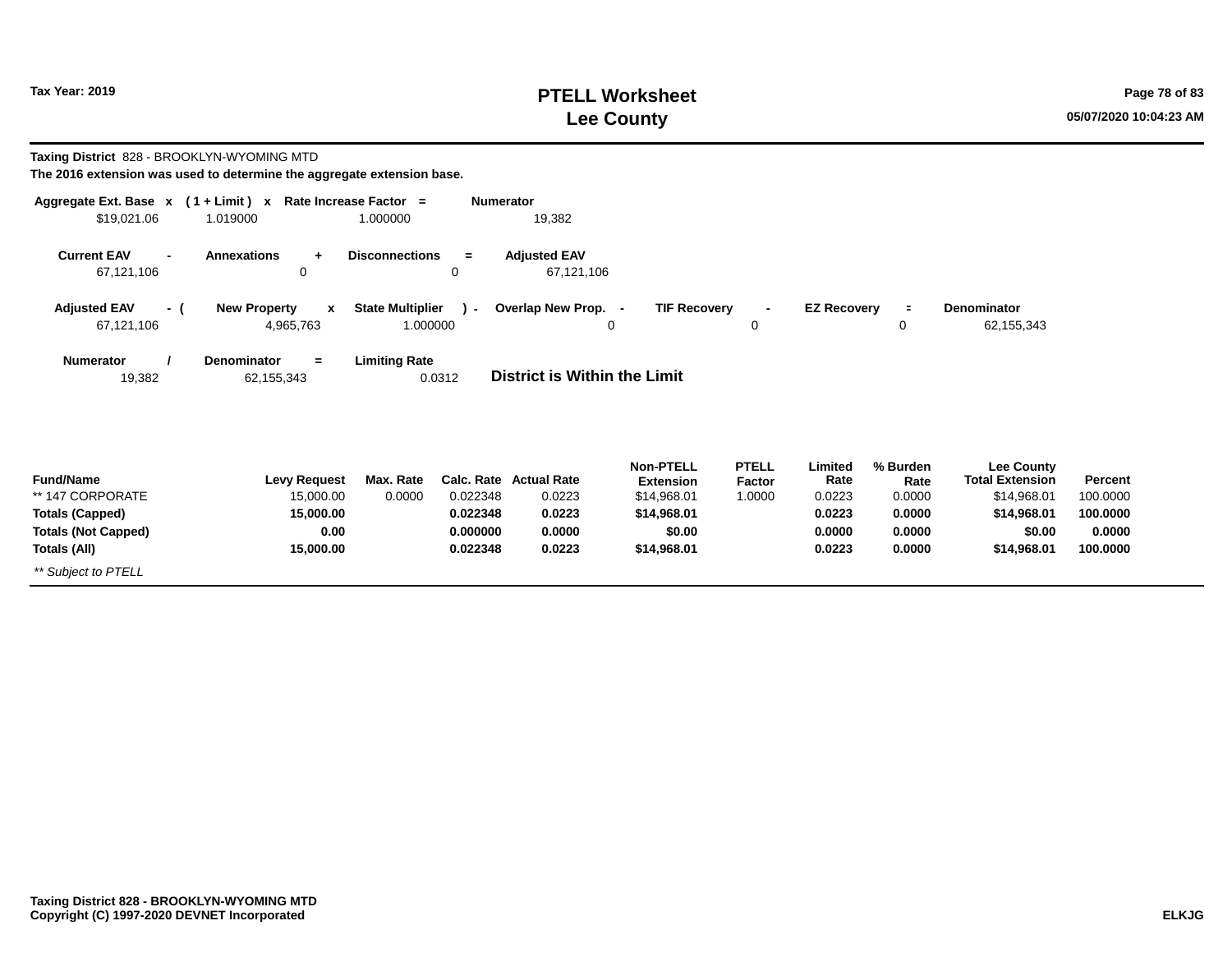**Taxing District** 851 - DIXON PARK DISTRICT

| Aggregate Ext. Base x              |                          | $(1 + Limit)$ x                                 | Rate Increase Factor =                        | <b>Numerator</b>                              |                     |                                           |                                   |
|------------------------------------|--------------------------|-------------------------------------------------|-----------------------------------------------|-----------------------------------------------|---------------------|-------------------------------------------|-----------------------------------|
| \$717,920.33                       |                          | 1.019000                                        | 1.000000                                      | 731,561                                       |                     |                                           |                                   |
| <b>Current EAV</b><br>187,035,159  | $\overline{\phantom{0}}$ | <b>Annexations</b><br>$\ddot{\phantom{1}}$<br>0 | <b>Disconnections</b><br>$=$<br>0             | <b>Adiusted EAV</b><br>187.035.159            |                     |                                           |                                   |
| <b>Adjusted EAV</b><br>187,035,159 | - (                      | <b>New Property</b><br>x<br>2,557,530           | <b>State Multiplier</b><br>$\sim$<br>1.000000 | Overlap New Prop.<br><b>TIF Recovery</b><br>0 | $\blacksquare$<br>0 | <b>EZ Recovery</b><br>$\equiv$<br>392,664 | <b>Denominator</b><br>184,084,965 |
| <b>Numerator</b><br>731,561        |                          | <b>Denominator</b><br>$=$<br>184,084,965        | <b>Limiting Rate</b><br>0.3974                | District is Within the Limit                  |                     |                                           |                                   |

| <b>Fund/Name</b>            | <b>Levy Request</b> | Max. Rate | Calc. Rate | <b>Actual Rate</b> | <b>Non-PTELL</b><br><b>Extension</b> | <b>PTELL</b><br>Factor | Limited<br>Rate | % Burden<br>Rate | Lee County<br><b>Total Extension</b> | Percent  |
|-----------------------------|---------------------|-----------|------------|--------------------|--------------------------------------|------------------------|-----------------|------------------|--------------------------------------|----------|
| ** 001 CORPORATE            | 187,600.00          | 0.1000    | 0.100302   | 0.1000             | \$187,035.16                         | 1.0000                 | 0.1000          | 0.0000           | \$187,035.16                         | 19.0115  |
| 003 BONDS & INTEREST        | 178,350.78          | 0.0000    | 0.095357   | 0.0954             | \$178,431.54                         | 1.0000                 | 0.0959          | 0.0000           | \$179,366.72                         | 18.2319  |
| ** 005 I.M.R.F.             | 44,000.00           | 0.0000    | 0.023525   | 0.0235             | \$43,953.26                          | 1.0000                 | 0.0235          | 0.0000           | \$43,953.26                          | 4.4677   |
| ** 014 POLICE SYSTEM        | 33,000.00           | 0.0250    | 0.017644   | 0.0176             | \$32,918.19                          | 1.0000                 | 0.0176          | 0.0000           | \$32,918.19                          | 3.3460   |
| ** 027 AUDIT                | 5,550.00            | 0.0050    | 0.002967   | 0.0030             | \$5,611.05                           | 1.0000                 | 0.0030          | 0.0000           | \$5,611.05                           | 0.5703   |
| ** 035 LIABILITY INSURANCE  | 27,000.00           | 0.0000    | 0.014436   | 0.0144             | \$26,933.06                          | 1.0000                 | 0.0144          | 0.0000           | \$26,933.06                          | 2.7376   |
| ** 047 SOCIAL SECURITY      | 39,500.00           | 0.0000    | 0.021119   | 0.0211             | \$39,464.42                          | 1.0000                 | 0.0211          | 0.0000           | \$39,464.42                          | 4.0114   |
| ** 060 UNEMPLOYMENT INSURAL | 15,000.00           | 0.0000    | 0.008020   | 0.0080             | \$14,962.81                          | 1.0000                 | 0.0080          | 0.0000           | \$14,962.81                          | 1.5209   |
| ** 062 WORKMANS COMP        | 15,000.00           | 0.0000    | 0.008020   | 0.0080             | \$14,962.81                          | 1.0000                 | 0.0080          | 0.0000           | \$14,962.81                          | 1.5209   |
| ** 122 RECREATIONAL PROGRAM | 225,100.00          | 0.1200    | 0.120352   | 0.1200             | \$224,442.19                         | 1.0000                 | 0.1200          | 0.0000           | \$224,442.19                         | 22.8137  |
| ** 123 AQUARIUM & MUSEUM    | 131,300.00          | 0.0700    | 0.070201   | 0.0700             | \$130,924.61                         | 1.0000                 | 0.0700          | 0.0000           | \$130,924.61                         | 13.3080  |
| ** 125 PAVING LIGHTS        | 9,370.00            | 0.0050    | 0.005010   | 0.0050             | \$9.351.76                           | 1.0000                 | 0.0050          | 0.0000           | \$9,351.76                           | 0.9506   |
| 126 HANDICAPPED-JOINT RECRI | 73,800.00           | 0.0400    | 0.039458   | 0.0395             | \$73,878.89                          | 1.0000                 | 0.0395          | 0.0000           | \$73,878.89                          | 7.5095   |
| <b>Totals (Capped)</b>      | 732,420.00          |           | 0.391596   | 0.3906             | \$730,559.32                         |                        | 0.3906          | 0.0000           | \$730,559.32                         | 74.2586  |
| <b>Totals (Not Capped)</b>  | 252,150.78          |           | 0.134815   | 0.1349             | \$252,310.43                         |                        | 0.1354          | 0.0000           | \$253,245.61                         | 25.7414  |
| Totals (All)                | 984,570.78          |           | 0.526411   | 0.5255             | \$982,869.75                         |                        | 0.5260          | 0.0000           | \$983,804.93                         | 100.0000 |
| ** Subject to PTELL         |                     |           |            |                    |                                      |                        |                 |                  |                                      |          |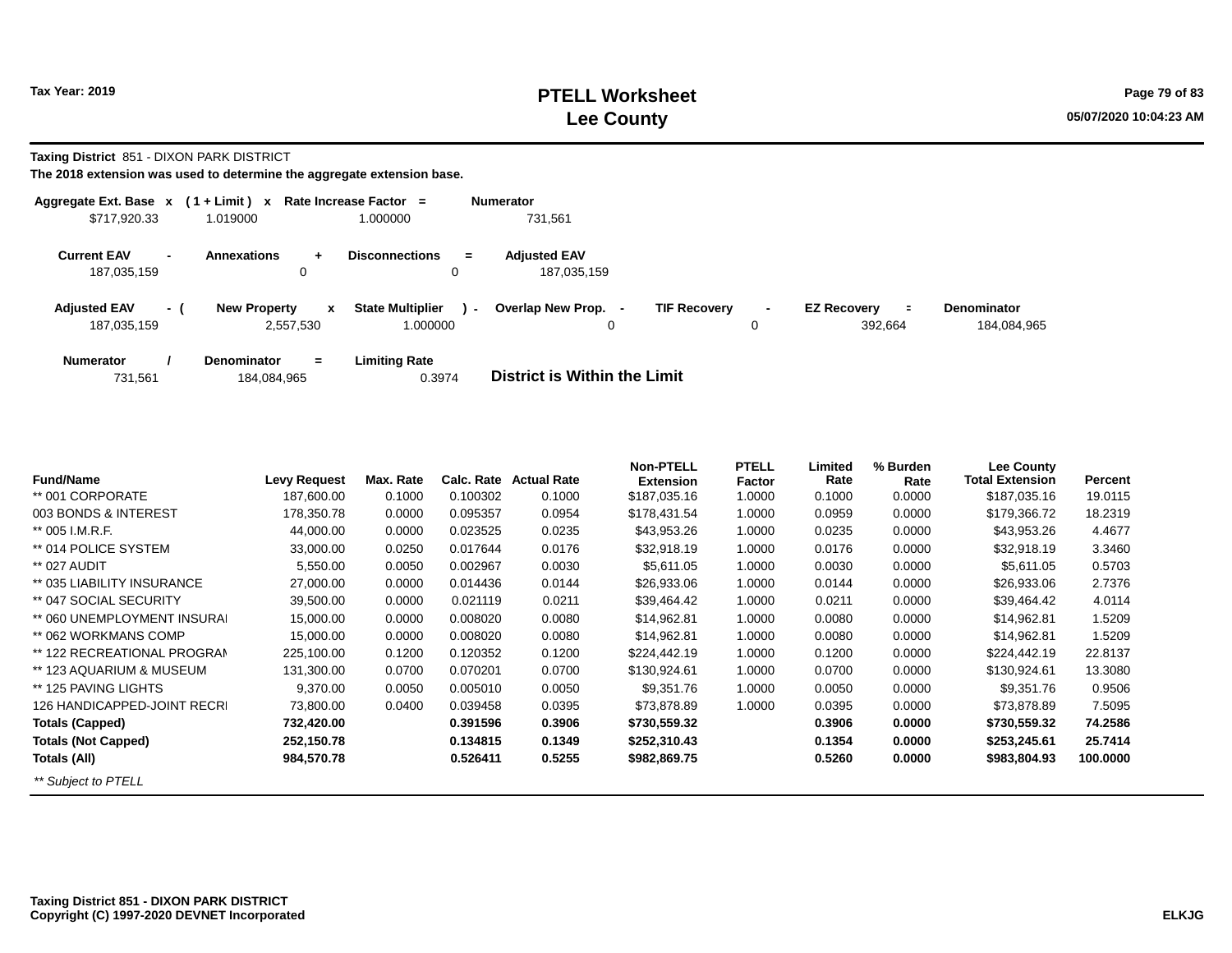### **PTELL Worksheet Tax Year: 2019 Page 80 of 83 Lee County 05/07/2020 10:04:23 AM**

# **Taxing District** 853 - FRANKLIN GROVE SANITARY

| Aggregate Ext. Base $x$ (1 + Limit) x Rate Increase Factor =<br>\$5,609.53 | 1.019000                                      | 1.000000                            | <b>Numerator</b><br>5,716           |                     |              |                    |               |                             |  |
|----------------------------------------------------------------------------|-----------------------------------------------|-------------------------------------|-------------------------------------|---------------------|--------------|--------------------|---------------|-----------------------------|--|
| <b>Current EAV</b><br>9,487,630                                            | <b>Annexations</b><br>0                       | <b>Disconnections</b><br>$=$<br>0   | <b>Adjusted EAV</b><br>9,487,630    |                     |              |                    |               |                             |  |
| <b>Adjusted EAV</b><br>- (<br>9,487,630                                    | <b>New Property</b><br>$\mathbf{x}$<br>29,749 | <b>State Multiplier</b><br>1.000000 | ) - Overlap New Prop. -<br>0        | <b>TIF Recovery</b> | $\sim$<br>0  | <b>EZ Recovery</b> | $\equiv$<br>0 | Denominator<br>9,457,881    |  |
| <b>Numerator</b><br>5,716                                                  | Denominator<br>$=$<br>9,457,881               | <b>Limiting Rate</b><br>0.0604      | <b>District is Within the Limit</b> |                     |              |                    |               |                             |  |
|                                                                            |                                               |                                     | .                                   | <b>Non-PTELL</b>    | <b>PTELL</b> | Limited            | % Burden      | <b>Lee County</b><br>______ |  |

| <b>Fund/Name</b>           | <b>Levy Request</b> | Max. Rate |          | Calc. Rate Actual Rate | .<br><b>Extension</b> | .<br><b>Factor</b> | -------<br>Rate | ,,,,,,,,,,,<br>Rate | ---------<br><b>Total Extension</b> | <b>Percent</b> |
|----------------------------|---------------------|-----------|----------|------------------------|-----------------------|--------------------|-----------------|---------------------|-------------------------------------|----------------|
| ** 001 CORPORATE           | 4.550.00            | 0.2000    | 0.047957 | 0.0480                 | \$4,554.06            | 1.0000             | 0.0480          | 0.0000              | \$4,554.06                          | 81.2182        |
| ** 073 CHLOR OF SEWAGE     | 1,057.00            | 0.0500    | 0.011141 | 0.0111                 | \$1,053.13            | 1.0000             | 0.0111          | 0.0000              | \$1,053.13                          | 18.7818        |
| <b>Totals (Capped)</b>     | 5.607.00            |           | 0.059098 | 0.0591                 | \$5,607.19            |                    | 0.0591          | 0.0000              | \$5,607.19                          | 100.0000       |
| <b>Totals (Not Capped)</b> | 0.00                |           | 0.000000 | 0.0000                 | \$0.00                |                    | 0.0000          | 0.0000              | \$0.00                              | 0.0000         |
| Totals (All)               | 5.607.00            |           | 0.059098 | 0.0591                 | \$5,607.19            |                    | 0.0591          | 0.0000              | \$5,607.19                          | 100.0000       |
| ** Subject to PTELL        |                     |           |          |                        |                       |                    |                 |                     |                                     |                |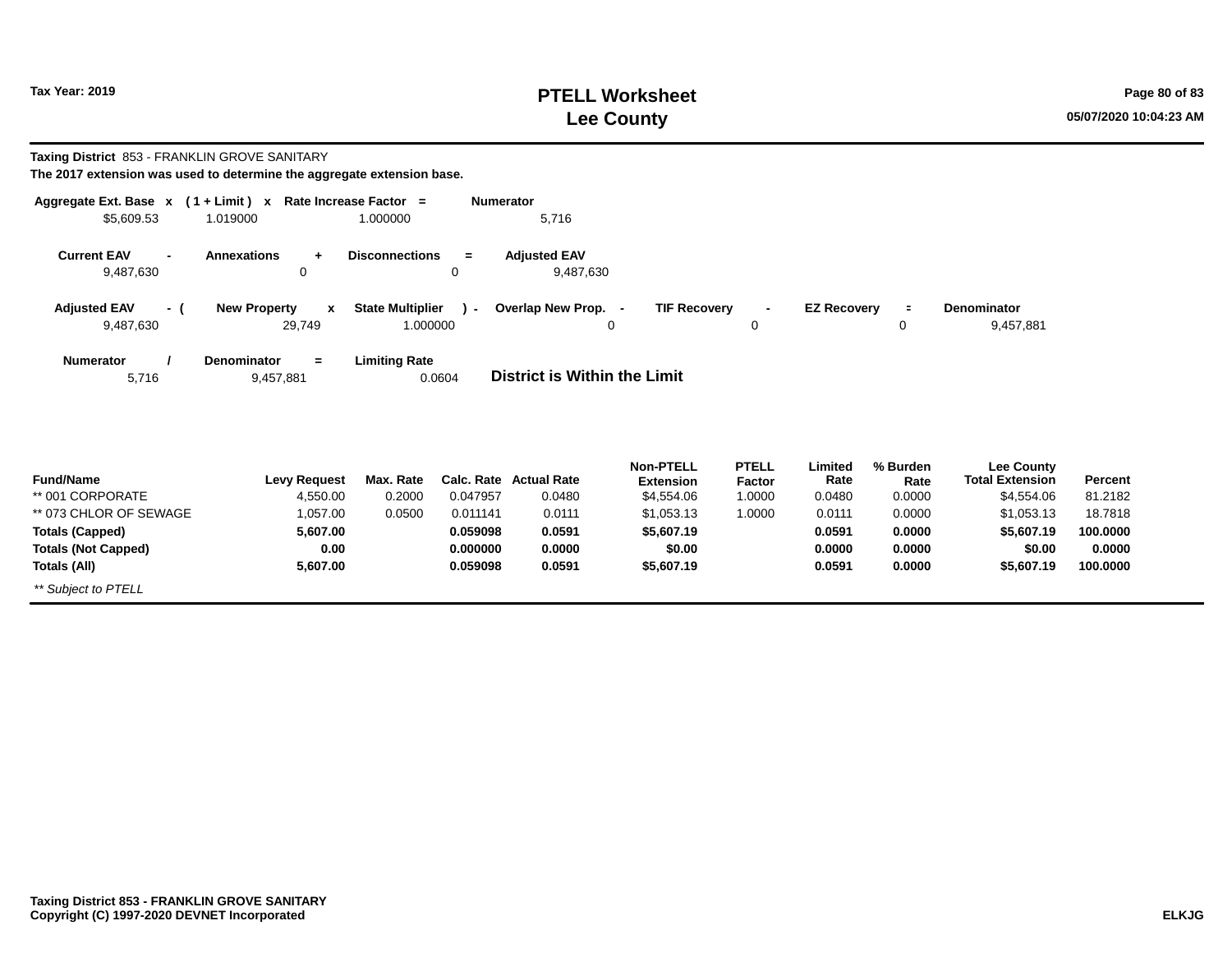## **PTELL Worksheet Tax Year: 2019 Page 81 of 83 Lee County 05/07/2020 10:04:23 AM**

| Taxing District 855 - PAW PAW SANITARY DISTRICT                                                              | The 2018 extension was used to determine the aggregate extension base.   |                                                                                   |                                                            |                                                                                          |                                  |                                                         |                                                          |                                                                                                 |                                                       |
|--------------------------------------------------------------------------------------------------------------|--------------------------------------------------------------------------|-----------------------------------------------------------------------------------|------------------------------------------------------------|------------------------------------------------------------------------------------------|----------------------------------|---------------------------------------------------------|----------------------------------------------------------|-------------------------------------------------------------------------------------------------|-------------------------------------------------------|
| \$4,300.98                                                                                                   | Aggregate Ext. Base $x$ (1 + Limit) x Rate Increase Factor =<br>1.019000 | <b>Numerator</b><br>1.000000                                                      | 4,383                                                      |                                                                                          |                                  |                                                         |                                                          |                                                                                                 |                                                       |
| <b>Current EAV</b><br>8,090,637                                                                              | <b>Annexations</b><br>$\ddot{}$<br>$\mathbf 0$                           | <b>Disconnections</b><br>$=$<br>0                                                 | <b>Adjusted EAV</b><br>8,090,637                           |                                                                                          |                                  |                                                         |                                                          |                                                                                                 |                                                       |
| <b>Adjusted EAV</b><br>- (<br>8,090,637                                                                      | <b>New Property</b><br>$\boldsymbol{x}$<br>25,684                        | <b>State Multiplier</b><br>. (<br>1.000000                                        | Overlap New Prop. -<br>0                                   | <b>TIF Recovery</b>                                                                      | 0                                | <b>EZ Recovery</b>                                      | $\equiv$<br>0                                            | Denominator<br>8,064,953                                                                        |                                                       |
| <b>Numerator</b><br>4,383                                                                                    | <b>Denominator</b><br>$=$<br>8,064,953                                   | <b>Limiting Rate</b><br>0.0543                                                    | <b>District is Over the Limit</b>                          |                                                                                          |                                  |                                                         |                                                          |                                                                                                 |                                                       |
| <b>Limiting Rate</b><br>0.0543                                                                               | <b>Computed Rate</b><br>$\equiv$<br>0.054400                             | <b>Reduction Factor</b><br>0.998162                                               |                                                            |                                                                                          |                                  |                                                         |                                                          |                                                                                                 |                                                       |
| <b>Fund/Name</b><br>** 001 CORPORATE<br><b>Totals (Capped)</b><br><b>Totals (Not Capped)</b><br>Totals (All) | <b>Levy Request</b><br>4,400.00<br>4,400.00<br>0.00<br>4,400.00          | Max. Rate<br>Calc. Rate<br>0.2000<br>0.054384<br>0.054384<br>0.000000<br>0.054384 | <b>Actual Rate</b><br>0.0544<br>0.0544<br>0.0000<br>0.0544 | <b>Non-PTELL</b><br><b>Extension</b><br>\$4,401.31<br>\$4,401.31<br>\$0.00<br>\$4,401.31 | <b>PTELL</b><br>Factor<br>0.9982 | Limited<br>Rate<br>0.0543<br>0.0543<br>0.0000<br>0.0543 | % Burden<br>Rate<br>0.0000<br>0.0000<br>0.0000<br>0.0000 | <b>Lee County</b><br><b>Total Extension</b><br>\$4,393.22<br>\$4,393.22<br>\$0.00<br>\$4,393.22 | Percent<br>100.0000<br>100.0000<br>0.0000<br>100.0000 |
| ** Subject to PTELL                                                                                          |                                                                          |                                                                                   |                                                            |                                                                                          |                                  |                                                         |                                                          |                                                                                                 |                                                       |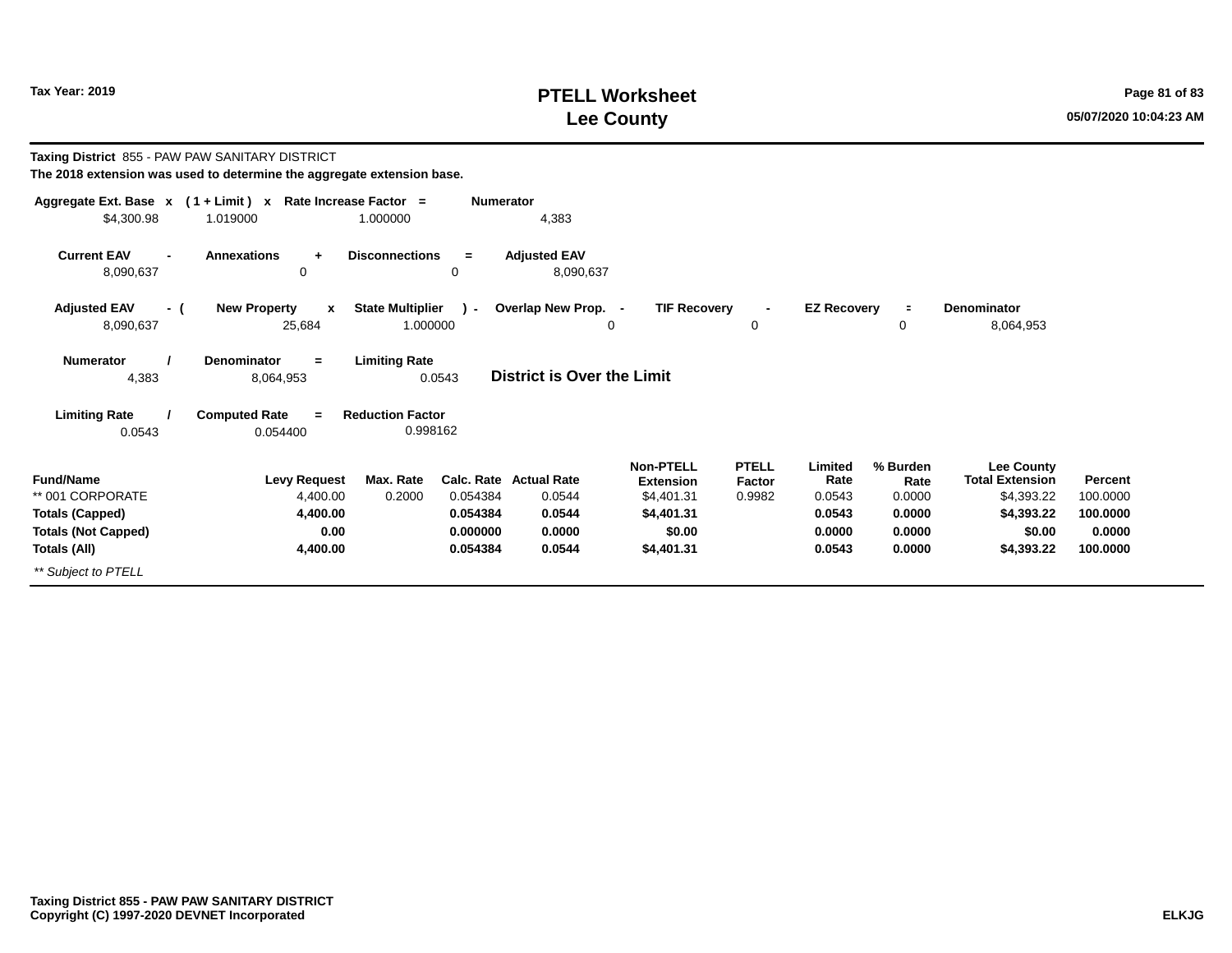**Totals (All)**

*\*\* Subject to PTELL*

### **PTELL Worksheet Tax Year: 2019 Page 82 of 83 Lee County 05/07/2020 10:04:23 AM**

**100.0000**

**\$4,800.73**

# **Taxing District** 856 - LEE CENTER CEMETERY DIST

**4,800.00**

| Aggregate Ext. Base $x$ (1 + Limit) x Rate Increase Factor = |                                     |                                | <b>Numerator</b> |                                     |                                      |                        |                    |                  |                                             |                |
|--------------------------------------------------------------|-------------------------------------|--------------------------------|------------------|-------------------------------------|--------------------------------------|------------------------|--------------------|------------------|---------------------------------------------|----------------|
| \$4,831.91                                                   | 1.019000                            | 1.000000                       |                  | 4,924                               |                                      |                        |                    |                  |                                             |                |
| <b>Current EAV</b><br>9,023,934                              | <b>Annexations</b><br>÷<br>0        | <b>Disconnections</b><br>0     | $=$              | <b>Adjusted EAV</b><br>9,023,934    |                                      |                        |                    |                  |                                             |                |
| <b>Adjusted EAV</b><br>- (                                   | <b>New Property</b><br>$\mathbf{x}$ | <b>State Multiplier</b>        | $\sim$           | Overlap New Prop. -                 | <b>TIF Recovery</b>                  | $\blacksquare$         | <b>EZ Recovery</b> | $\equiv$         | Denominator                                 |                |
| 9,023,934                                                    | 32,361                              | 1.000000                       |                  | 0                                   |                                      | 0                      |                    | 0                | 8,991,573                                   |                |
| <b>Numerator</b><br>4,924                                    | Denominator<br>$=$<br>8,991,573     | <b>Limiting Rate</b><br>0.0548 |                  | <b>District is Within the Limit</b> |                                      |                        |                    |                  |                                             |                |
| <b>Fund/Name</b>                                             | <b>Levy Request</b>                 | Max. Rate                      |                  | <b>Calc. Rate Actual Rate</b>       | <b>Non-PTELL</b><br><b>Extension</b> | <b>PTELL</b><br>Factor | Limited<br>Rate    | % Burden<br>Rate | <b>Lee County</b><br><b>Total Extension</b> | <b>Percent</b> |
| ** 001 CORPORATE                                             | 4,400.00                            | 0.0600                         | 0.048759         | 0.0488                              | \$4,403.68                           | 1.0000                 | 0.0488             | 0.0000           | \$4,403.68                                  | 91.7294        |
| ** 035 LIABILITY INSURANCE                                   | 400.00                              | 0.0000                         | 0.004433         | 0.0044                              | \$397.05                             | 1.0000                 | 0.0044             | 0.0000           | \$397.05                                    | 8.2706         |
| <b>Totals (Capped)</b>                                       | 4,800.00                            |                                | 0.053192         | 0.0532                              | \$4,800.73                           |                        | 0.0532             | 0.0000           | \$4,800.73                                  | 100.0000       |
| <b>Totals (Not Capped)</b>                                   | 0.00                                |                                | 0.000000         | 0.0000                              | \$0.00                               |                        | 0.0000             | 0.0000           | \$0.00                                      | 0.0000         |

**0.0532**

**\$4,800.73**

**0.0532**

**0.0000**

**0.053192**